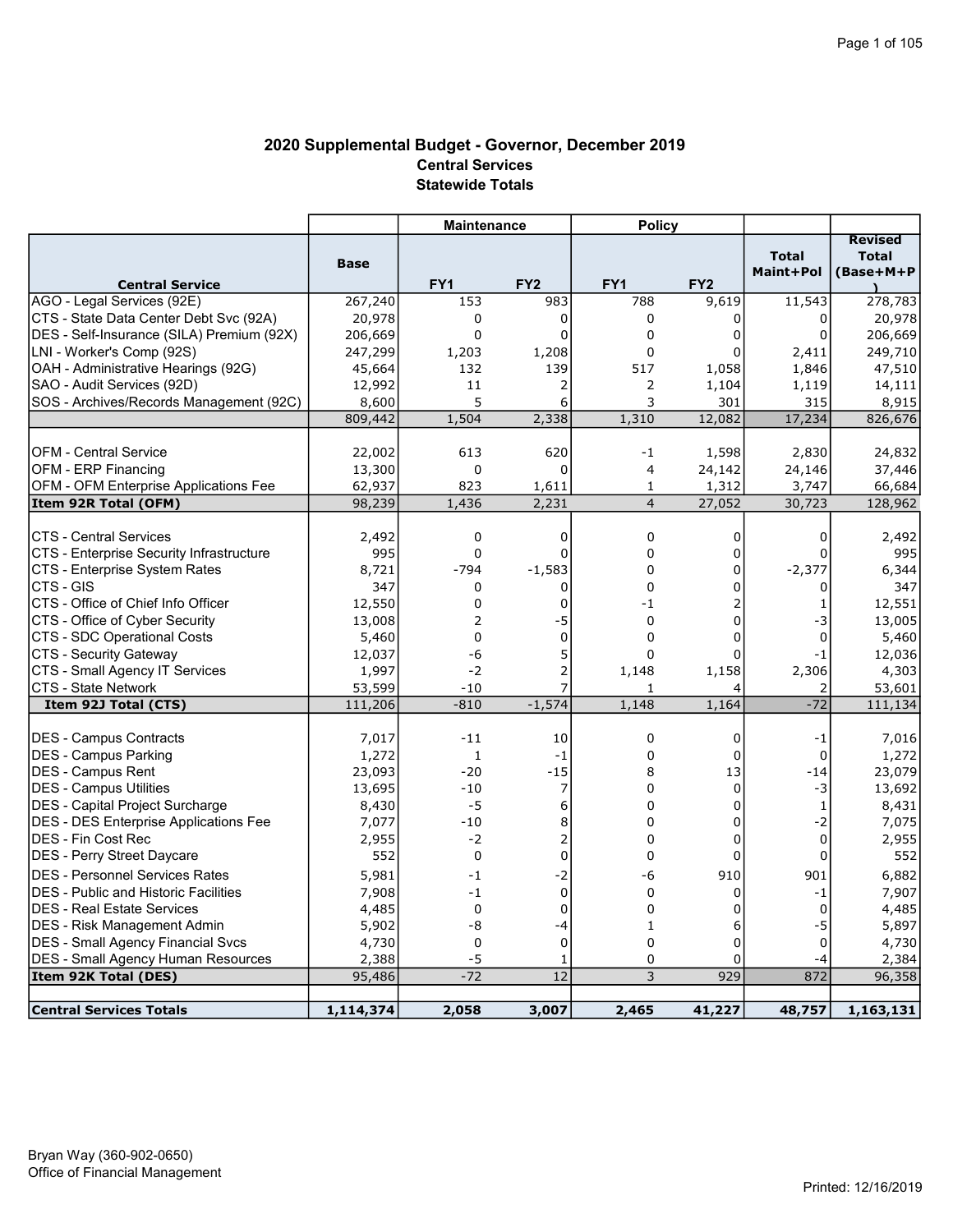### 2020 Supplemental Budget - Governor, December 2019 Central Services 011-House of Representatives

|                                                                                        |                      | <b>Maintenance</b>          |                 | <b>Policy</b>   |                     |                           |                                             |
|----------------------------------------------------------------------------------------|----------------------|-----------------------------|-----------------|-----------------|---------------------|---------------------------|---------------------------------------------|
| <b>Central Service</b>                                                                 | <b>Base</b>          | FY <sub>1</sub>             | FY <sub>2</sub> | FY <sub>1</sub> | FY <sub>2</sub>     | <b>Total</b><br>Maint+Pol | <b>Revised</b><br><b>Total</b><br>(Base+M+P |
| AGO - Legal Services (92E)                                                             | 37                   | 0                           | 0               | 0               | 0                   | $\mathbf 0$               | 37                                          |
| CTS - State Data Center Debt Svc (92A)                                                 | 0                    | 0                           | 0               | 0               | 0                   | 0                         | $\Omega$                                    |
| DES - Self-Insurance (SILA) Premium (92X)                                              | 61                   | 0                           | 0               | 0               | 0                   | $\mathbf 0$               | 61                                          |
| LNI - Worker's Comp (92S)                                                              | 236                  | 7                           |                 | 0               | 0                   | 14                        | 250                                         |
| OAH - Administrative Hearings (92G)                                                    | 0                    | 0                           | $\Omega$        | 0               | $\mathbf 0$         | $\Omega$                  | $\Omega$                                    |
| SAO - Audit Services (92D)                                                             | $\Omega$             | 0                           | $\Omega$        | 0               | 0                   | 0                         | $\Omega$                                    |
| SOS - Archives/Records Management (92C)                                                | 18                   | 0                           | $\mathbf 0$     | 0               | 1                   |                           | 19                                          |
|                                                                                        | 351                  | $\overline{7}$              | $\overline{7}$  | $\overline{0}$  | $\mathbf{1}$        | 15                        | 366                                         |
|                                                                                        |                      |                             |                 |                 |                     |                           |                                             |
| <b>OFM - Central Service</b>                                                           | 72                   | 0                           | 0               | 0               | 5                   | 5                         | 77                                          |
| <b>OFM - ERP Financing</b>                                                             | 44                   | 0                           | 0               | 0               | 79                  | 79                        | 123                                         |
| <b>OFM - OFM Enterprise Applications Fee</b>                                           | 350                  | 5                           | 9               | 0               | 7                   | 21                        | 371                                         |
| Item 92R Total (OFM)                                                                   | 466                  | 5                           | 9               | 0               | 91                  | 105                       | 571                                         |
| <b>CTS - Central Services</b>                                                          | 0                    | $\mathbf 0$                 | 0               | 0               | 0                   | $\mathbf 0$               | $\Omega$                                    |
| CTS - Enterprise Security Infrastructure                                               | $\Omega$             | $\Omega$                    | $\Omega$        | 0               | 0                   | 0                         | $\Omega$                                    |
| CTS - Enterprise System Rates                                                          | 48                   | -4                          | -9              | 0               | 0                   | $-13$                     | 35                                          |
| CTS - GIS                                                                              | $\mathbf 0$          | 0                           | 0               | 0               | 0                   | $\mathbf 0$               | $\Omega$                                    |
| CTS - Office of Chief Info Officer                                                     | 0                    | 0                           | 0               | 0               | $\Omega$            | 0                         | 0                                           |
| CTS - Office of Cyber Security                                                         | 0                    | $\Omega$                    | 0               | 0               | 0                   | 0                         | 0                                           |
| CTS - SDC Operational Costs                                                            | $\mathbf 0$          | 0                           | 0               | 0               | $\overline{0}$      | 0                         | 0                                           |
| CTS - Security Gateway                                                                 | 68                   | -2                          | -2              | 0               | 0                   | $-4$                      | 64                                          |
| CTS - Small Agency IT Services                                                         | $\Omega$             | 0                           | 0               | 0               | 0                   | $\mathbf 0$               | $\Omega$                                    |
| CTS - State Network                                                                    | $\Omega$             | 0                           | 0               | 0               | 0                   | $\mathbf 0$               | 0                                           |
| Item 92J Total (CTS)                                                                   | 116                  | $-6$                        | $-11$           | 0               | $\overline{0}$      | $-17$                     | 99                                          |
|                                                                                        |                      |                             |                 |                 |                     |                           |                                             |
| <b>IDES - Campus Contracts</b>                                                         | 313                  | $\mathbf{1}$<br>$\mathbf 0$ | $\mathbf 0$     | 0<br>0          | 0<br>$\Omega$       | 1<br>$\Omega$             | 314                                         |
| <b>DES - Campus Parking</b>                                                            | 95                   |                             | $\Omega$        |                 |                     |                           | 95                                          |
| DES - Campus Rent                                                                      | 1,720                | 0                           | 1               | $\mathbf{1}$    | $\overline{2}$<br>0 | 4                         | 1,724                                       |
| DES - Campus Utilities                                                                 | 1,021                | 0                           | 2<br>$\Omega$   | 0<br>0          | $\mathbf 0$         | 2                         | 1,023                                       |
| <b>DES</b> - Capital Project Surcharge<br><b>DES - DES Enterprise Applications Fee</b> | 446<br>23            | $\mathbf{1}$<br>6           | 8               | 0               | 0                   | 1<br>14                   | 447<br>37                                   |
| <b>IDES - Fin Cost Rec</b>                                                             | 0                    | 0                           | $\Omega$        | 0               | 0                   | $\Omega$                  | $\Omega$                                    |
|                                                                                        | 6                    | 0                           | 0               | 0               | 0                   | $\Omega$                  |                                             |
| DES - Perry Street Daycare<br>IDES - Personnel Services Rates                          |                      | 0                           | $\Omega$        |                 | 0                   | U                         | 6<br>$\Omega$                               |
|                                                                                        | 0                    | 0                           |                 | 0<br>0          | $\Omega$            |                           |                                             |
| <b>DES</b> - Public and Historic Facilities                                            | 80                   | $\mathbf 0$                 | 0               | 0               | $\Omega$            | 0<br>$\Omega$             | 80                                          |
| <b>IDES - Real Estate Services</b>                                                     | $\Omega$             |                             | $\Omega$        |                 |                     |                           | $\Omega$                                    |
| <b>DES</b> - Risk Management Admin                                                     | 2                    | 0                           | 0               | 0               | 0                   | 0                         |                                             |
| <b>DES - Small Agency Financial Svcs</b>                                               | $\Omega$<br>$\Omega$ | 0<br>$\mathbf 0$            | 0<br>0          | 0<br>0          | 0<br>0              | 0<br>$\mathbf 0$          | n                                           |
| <b>DES - Small Agency Human Resources</b>                                              |                      | 8                           | 11              | $\mathbf{1}$    | $\overline{2}$      | 22                        |                                             |
| Item 92K Total (DES)                                                                   | 3,706                |                             |                 |                 |                     |                           | 3,728                                       |
| <b>Central Services Totals</b>                                                         | 4,639                | 14                          | 16              | $\mathbf{1}$    | 94                  | 125                       | 4,764                                       |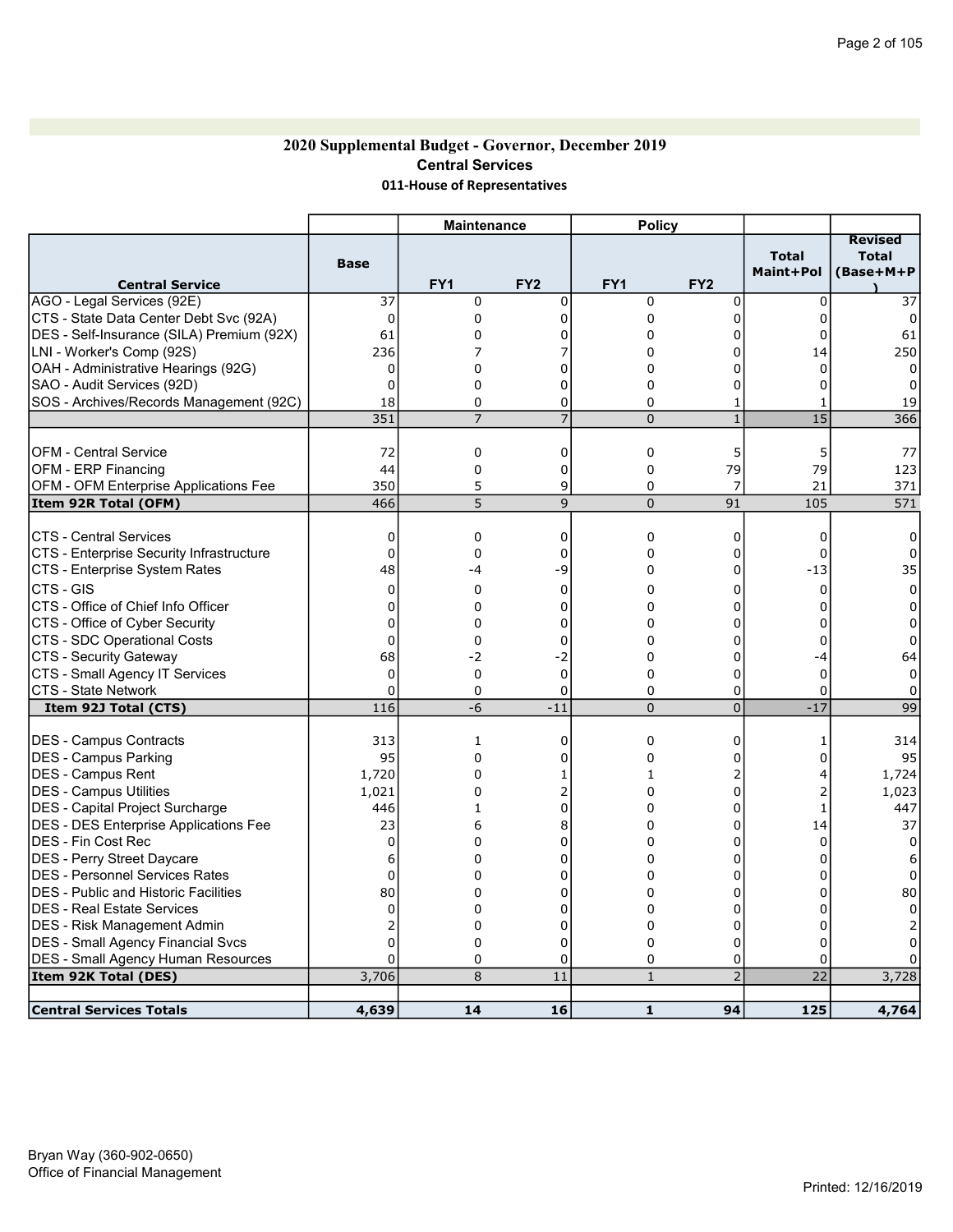#### 2020 Supplemental Budget - Governor, December 2019 Central Services 012-Senate

|                                                               |             | <b>Maintenance</b>  |                     | <b>Policy</b>       |                 |                           |                                             |
|---------------------------------------------------------------|-------------|---------------------|---------------------|---------------------|-----------------|---------------------------|---------------------------------------------|
| <b>Central Service</b>                                        | <b>Base</b> | FY1                 | FY <sub>2</sub>     | FY1                 | FY <sub>2</sub> | <b>Total</b><br>Maint+Pol | <b>Revised</b><br><b>Total</b><br>(Base+M+P |
| AGO - Legal Services (92E)                                    | 38          | 0                   | $\mathbf 0$         | 0                   | 0               | $\Omega$                  | 38                                          |
| CTS - State Data Center Debt Svc (92A)                        | $\Omega$    | $\mathbf 0$         | $\Omega$            | 0                   | $\mathbf 0$     | $\Omega$                  | $\Omega$                                    |
| (DES - Self-Insurance (SILA) Premium (92X)                    | 304         | $\mathbf 0$         | 0                   | 0                   | 0               | 0                         | 304                                         |
| LNI - Worker's Comp (92S)                                     | 191         | 15                  | 14                  | 0                   | 0               | 29                        | 220                                         |
| OAH - Administrative Hearings (92G)                           | $\mathbf 0$ | $\mathbf 0$         | $\Omega$            | 0                   | $\overline{0}$  | $\Omega$                  | $\Omega$                                    |
| SAO - Audit Services (92D)                                    | 19          | $\Omega$            | 0                   | 0                   | 0               | 0                         | 19                                          |
| SOS - Archives/Records Management (92C)                       | 13          | $\mathbf 0$         | $\mathbf 0$         | 0                   | 0               | $\Omega$                  | 13                                          |
|                                                               | 565         | 15                  | 14                  | 0                   | $\overline{0}$  | 29                        | 594                                         |
|                                                               |             |                     |                     |                     |                 |                           |                                             |
| IOFM - Central Service                                        | 51          | $\mathbf 0$         | 0                   | 0                   | 4               | 4                         | 55                                          |
| OFM - ERP Financing                                           | 31          | $\mathbf 0$         | $\mathbf 0$         | 0                   | 57              | 57                        | 88                                          |
| OFM - OFM Enterprise Applications Fee<br>Item 92R Total (OFM) | 252<br>335  | 3<br>$\overline{3}$ | 7<br>$\overline{7}$ | 0<br>$\overline{0}$ | 5<br>66         | 15<br>76                  | 267<br>411                                  |
|                                                               |             |                     |                     |                     |                 |                           |                                             |
| <b>CTS - Central Services</b>                                 | 0           | $\mathbf 0$         | 0                   | 0                   | 0               | 0                         | 0                                           |
| CTS - Enterprise Security Infrastructure                      | $\Omega$    | $\mathbf 0$         | 0                   | 0                   | 0               | $\mathbf 0$               | 0                                           |
| CTS - Enterprise System Rates                                 | 35          | -4                  | -6                  | 0                   | 0               | $-10$                     | 25                                          |
| CTS - GIS                                                     | $\Omega$    | $\Omega$            | $\Omega$            | 0                   | 0               | $\Omega$                  | $\Omega$                                    |
| ICTS - Office of Chief Info Officer                           | $\Omega$    | $\Omega$            | 0                   | 0                   | 0               | $\Omega$                  | $\Omega$                                    |
| CTS - Office of Cyber Security                                | $\Omega$    | $\mathbf 0$         | $\Omega$            | 0                   | $\overline{0}$  | $\Omega$                  | $\Omega$                                    |
| CTS - SDC Operational Costs                                   | $\Omega$    | $\mathbf 0$         | $\Omega$            | 0                   | 0               | 0                         | $\Omega$                                    |
| CTS - Security Gateway                                        | 60          | $-2$                | $-2$                | 0                   | 0               | -4                        | 56                                          |
| CTS - Small Agency IT Services                                | $\mathbf 0$ | $\mathbf 0$         | $\mathbf 0$         | 0                   | 0               | $\mathbf 0$               | $\Omega$                                    |
| CTS - State Network                                           | $\Omega$    | $\mathbf 0$         | 0                   | 0                   | 0               | 0                         |                                             |
| Item 92J Total (CTS)                                          | 95          | -6                  | $-8$                | $\overline{0}$      | $\overline{0}$  | $-14$                     | 81                                          |
| <b>DES - Campus Contracts</b>                                 | 339         | $-2$                | -1                  | 0                   | $\mathbf 0$     | -3                        | 336                                         |
| <b>DES - Campus Parking</b>                                   | 104         | $\Omega$            | $\Omega$            | 0                   | 0               | $\Omega$                  | 104                                         |
| <b>DES - Campus Rent</b>                                      | 1,906       | $-13$               | $-12$               | $\mathbf{1}$        | $\overline{c}$  | $-22$                     | 1,884                                       |
| DES - Campus Utilities                                        | 1,131       | -8                  | $-5$                | 0                   | 0               | $-13$                     | 1,118                                       |
| DES - Capital Project Surcharge                               | 528         | -6                  | $-4$                | 0                   | $\Omega$        | $-10$                     | 518                                         |
| DES - DES Enterprise Applications Fee                         | 17          | 6                   | 4                   | 0                   | 0               | 10                        | 27                                          |
| IDES - Fin Cost Rec                                           | $\Omega$    | $\Omega$            | 0                   | 0                   | 0               | 0                         | $\Omega$                                    |
| DES - Perry Street Daycare                                    | 4           | $\Omega$            | 0                   | 0                   | $\overline{0}$  | 0                         |                                             |
| <b>DES - Personnel Services Rates</b>                         | 0           | $\mathbf 0$         | 0                   | 0                   | 0               | 0                         | 0                                           |
| <b>DES</b> - Public and Historic Facilities                   | 62          | $\mathbf 0$         | 0                   | 0                   | 0               | 0                         | 62                                          |
| <b>DES - Real Estate Services</b>                             | $\Omega$    | $\Omega$            | $\Omega$            | 0                   | 0               | 0                         | $\Omega$                                    |
| DES - Risk Management Admin                                   | 9           | -1                  | $\Omega$            | 0                   | 0               | -1                        | 8                                           |
| DES - Small Agency Financial Svcs                             | $\Omega$    | $\mathbf 0$         | 0                   | 0                   | 0               | $\mathbf 0$               | O                                           |
| <b>DES - Small Agency Human Resources</b>                     | $\Omega$    | $\mathbf 0$         | 0                   | 0                   | 0               | $\mathbf 0$               | 0                                           |
| Item 92K Total (DES)                                          | 4,100       | $-24$               | $-18$               | $\mathbf{1}$        | $\overline{2}$  | $-39$                     | 4,061                                       |
|                                                               |             |                     |                     |                     |                 |                           |                                             |
| <b>Central Services Totals</b>                                | 5,094       | $-12$               | $-5$                | $\mathbf{1}$        | 68              | 52                        | 5,146                                       |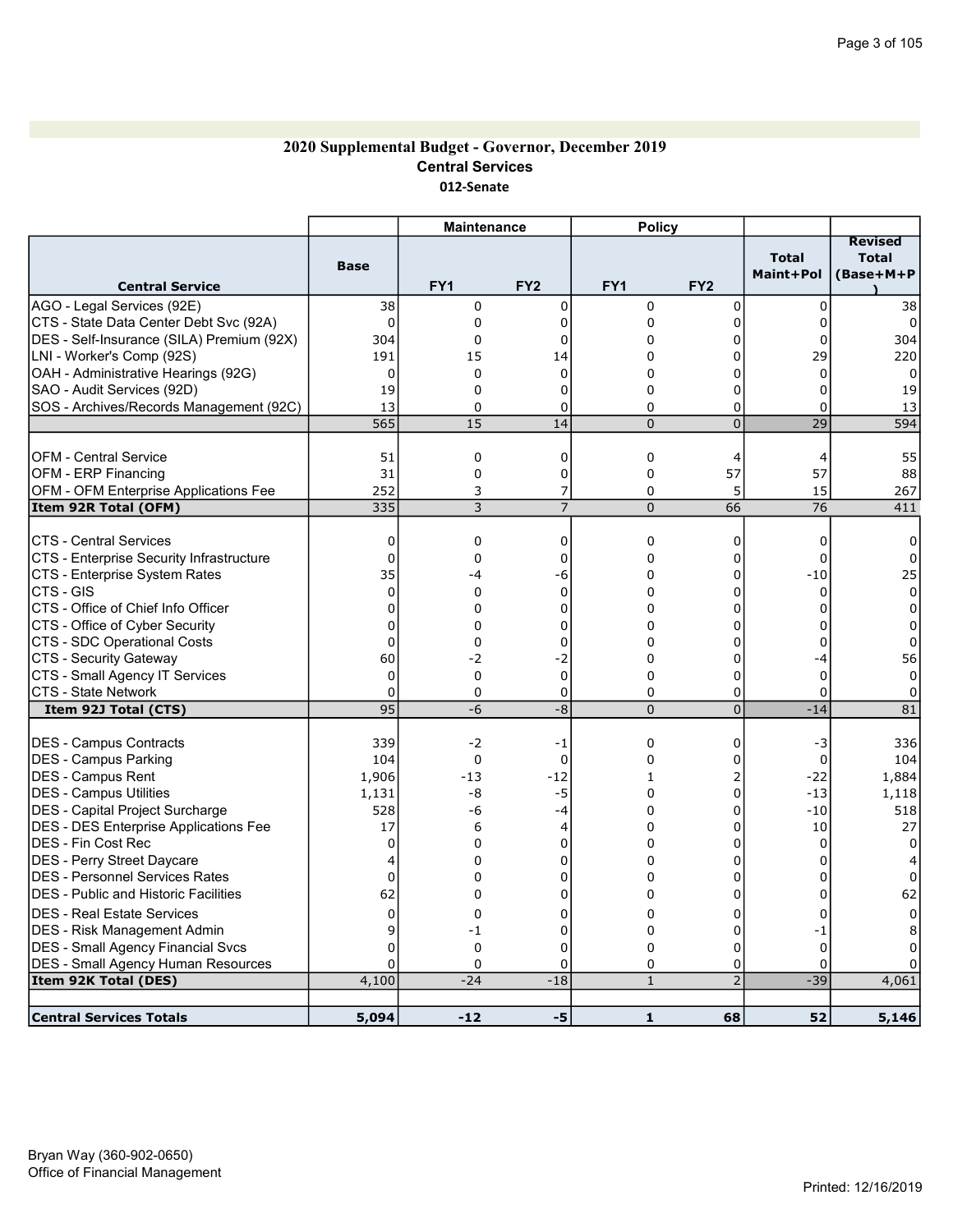### 2020 Supplemental Budget - Governor, December 2019 Central Services 013-Joint Transportation Committee

|                                             |                | <b>Maintenance</b> |                 | <b>Policy</b>   |                 |                           |                                             |
|---------------------------------------------|----------------|--------------------|-----------------|-----------------|-----------------|---------------------------|---------------------------------------------|
| <b>Central Service</b>                      | <b>Base</b>    | FY1                | FY <sub>2</sub> | FY <sub>1</sub> | FY <sub>2</sub> | <b>Total</b><br>Maint+Pol | <b>Revised</b><br><b>Total</b><br>(Base+M+P |
| AGO - Legal Services (92E)                  | $\overline{2}$ | $\mathbf 0$        | $\mathbf 0$     | 0               | 0               | $\Omega$                  |                                             |
| CTS - State Data Center Debt Svc (92A)      | 0              | 0                  | $\Omega$        | 0               | 0               | $\Omega$                  |                                             |
| DES - Self-Insurance (SILA) Premium (92X)   |                | 0                  | 0               | 0               | 0               | 0                         |                                             |
| LNI - Worker's Comp (92S)                   |                | 0                  | -1              | 0               | 0               | - 1                       |                                             |
| OAH - Administrative Hearings (92G)         | 0              | 0                  | $\mathbf 0$     | 0               | 0               | 0                         | 0                                           |
| SAO - Audit Services (92D)                  | O              | 0                  | $\mathbf 0$     | 0               | 0               | $\Omega$                  | U                                           |
| SOS - Archives/Records Management (92C)     | 0              | 0                  | $\mathbf 0$     | 0               | 0               | $\Omega$                  | 0                                           |
|                                             | 8              | $\Omega$           | $-1$            | $\overline{0}$  | $\overline{0}$  | $-1$                      |                                             |
| OFM - Central Service                       | 0              | 0                  | 0               | 0               | 0               | 0                         | 0                                           |
| OFM - ERP Financing                         | 1              | $\mathbf 0$        | $\mathbf 0$     | 0               | $\mathbf{1}$    | 1                         |                                             |
| OFM - OFM Enterprise Applications Fee       | 3              | $\mathbf 0$        | 0               | 0               | 0               | 0                         | 3                                           |
| Item 92R Total (OFM)                        | $\overline{4}$ | $\Omega$           | $\Omega$        | $\Omega$        | $\mathbf{1}$    | $\mathbf{1}$              |                                             |
| ICTS - Central Services                     | 0              | $\mathbf 0$        | $\mathbf 0$     | 0               | 0               | $\Omega$                  | 0                                           |
| CTS - Enterprise Security Infrastructure    | 0              | 0                  | $\Omega$        | 0               | 0               | 0                         |                                             |
| CTS - Enterprise System Rates               | 0              | 0                  | 0               | 0               | 0               | 0                         | 0                                           |
| CTS - GIS                                   | ŋ              | 0                  | 0               | $\Omega$        | $\Omega$        | n                         |                                             |
| CTS - Office of Chief Info Officer          | ŋ              | 0                  | 0               | 0               | 0               | 0                         | 0                                           |
| CTS - Office of Cyber Security              | C              | 0                  | 0               | 0               | 0               | 0                         | 0                                           |
| CTS - SDC Operational Costs                 | C              | $\mathbf 0$        | $\Omega$        | 0               | $\Omega$        | 0                         | 0                                           |
| <b>CTS - Security Gateway</b>               |                | -1                 | 0               | 0               | 0               | -1                        | 0                                           |
| CTS - Small Agency IT Services              | 0              | $\mathbf 0$        | $\mathbf 0$     | 0               | 0               | $\mathbf 0$               | 0                                           |
| <b>CTS - State Network</b>                  | 0              | $\Omega$           | 0               | $\Omega$        | 0               | 0                         | 0                                           |
| Item 92J Total (CTS)                        | $\mathbf{1}$   | $-1$               | $\Omega$        | $\Omega$        | $\overline{0}$  | $-1$                      | $\Omega$                                    |
| <b>DES - Campus Contracts</b>               | 0              | 0                  | $\mathbf 0$     | 0               | 0               | 0                         | 0                                           |
| <b>IDES - Campus Parking</b>                | 0              | 0                  | 0               | 0               | 0               | 0                         | 0                                           |
| <b>DES - Campus Rent</b>                    | C              | 0                  | 0               | 0               | 0               | 0                         | 0                                           |
| <b>DES - Campus Utilities</b>               | ŋ              | 0                  | $\Omega$        | $\Omega$        | $\overline{0}$  | $\Omega$                  | $\Omega$                                    |
| DES - Capital Project Surcharge             | 0              | 0                  | 0               | $\Omega$        | 0               | 0                         | 0                                           |
| DES - DES Enterprise Applications Fee       | 0              | 0                  | $\Omega$        | $\Omega$        | $\Omega$        | 0                         | 0                                           |
| DES - Fin Cost Rec                          | 0              | 0                  | 0               | 0               | 0               | 0                         | 0                                           |
| DES - Perry Street Daycare                  | 0              | 0                  | $\Omega$        | $\Omega$        | 0               | $\Omega$                  | 0                                           |
| <b>DES - Personnel Services Rates</b>       | 0              | 0                  | 0               | 0               | 0               | 0                         | 0                                           |
| <b>DES - Public and Historic Facilities</b> |                | 0                  | $\Omega$        | 0               | 0               | ŋ                         |                                             |
| <b>DES - Real Estate Services</b>           | በ              | 0                  | $\Omega$        | $\Omega$        | $\Omega$        | 0                         |                                             |
| DES - Risk Management Admin                 |                | 0                  | $\Omega$        | $\mathbf{0}$    | $\Omega$        | U                         |                                             |
| DES - Small Agency Financial Svcs           | 4              | 0                  | $\Omega$        | $\Omega$        | $\Omega$        | $\Omega$                  |                                             |
| <b>DES - Small Agency Human Resources</b>   | 0              | 0                  | 0               | 0               | 0               | 0                         | 0                                           |
| Item 92K Total (DES)                        | 8              | $\Omega$           | $\Omega$        | $\Omega$        | $\Omega$        | $\overline{0}$            | 8                                           |
|                                             |                |                    |                 |                 |                 |                           |                                             |
| <b>Central Services Totals</b>              | 20             | $-1$               | -1              | $\mathbf 0$     | 1               | $-1$                      | 19                                          |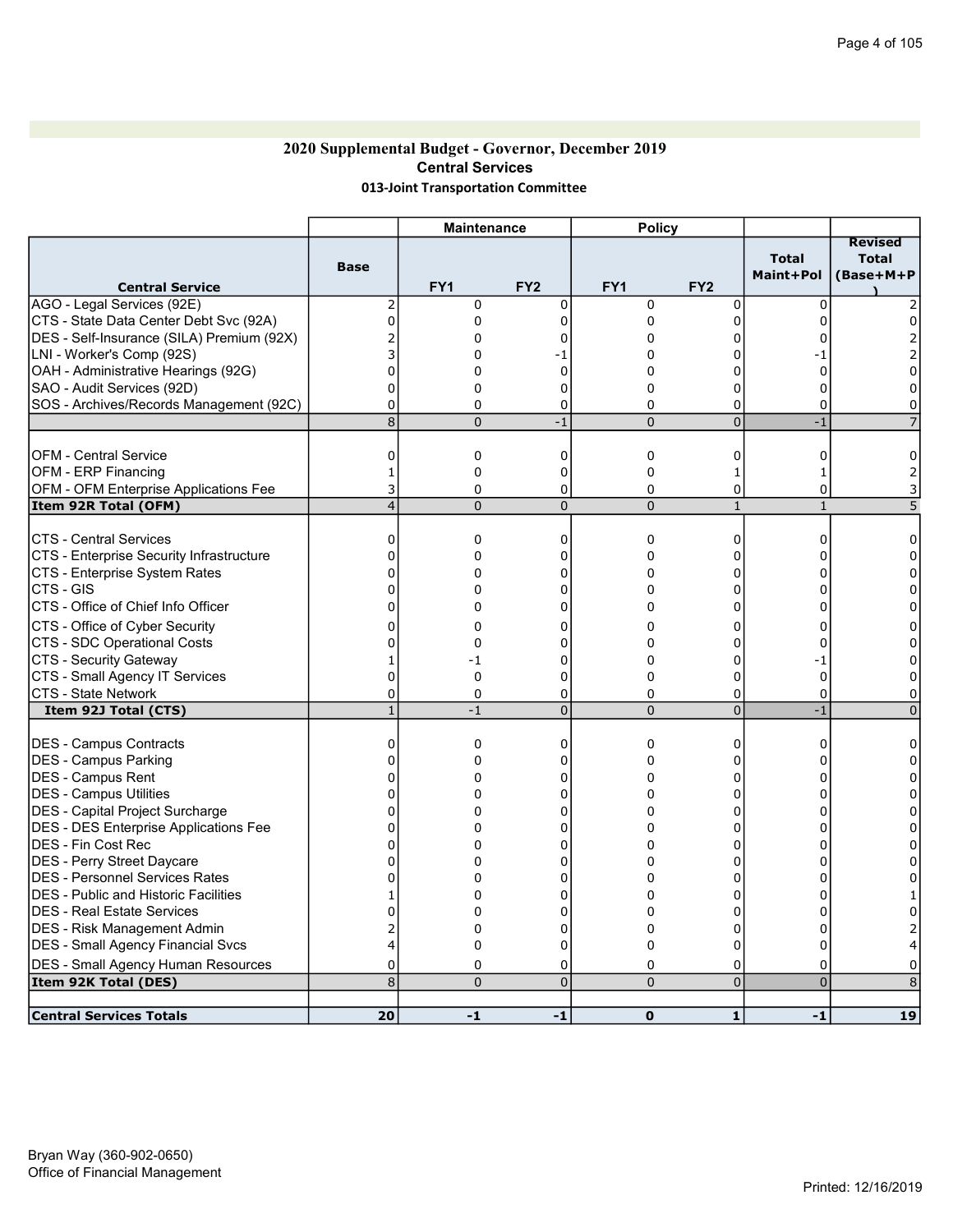### 2020 Supplemental Budget - Governor, December 2019 Central Services 014-Jt Leg Audit & Review Committee

|                                                                           |                     | <b>Maintenance</b> |                 | <b>Policy</b>   |                 |                           |                                             |
|---------------------------------------------------------------------------|---------------------|--------------------|-----------------|-----------------|-----------------|---------------------------|---------------------------------------------|
| <b>Central Service</b>                                                    | <b>Base</b>         | FY <sub>1</sub>    | FY <sub>2</sub> | FY <sub>1</sub> | FY <sub>2</sub> | <b>Total</b><br>Maint+Pol | <b>Revised</b><br><b>Total</b><br>(Base+M+P |
| AGO - Legal Services (92E)                                                | 19                  | 0                  | $\mathbf 0$     | 0               | 0               | $\mathbf{0}$              | 19                                          |
| CTS - State Data Center Debt Svc (92A)                                    | 4                   | 0                  | $\Omega$        | 0               | $\Omega$        | $\Omega$                  |                                             |
| DES - Self-Insurance (SILA) Premium (92X)                                 | $\overline{2}$      | 0                  | 0               | 0               | 0               | n                         | 2                                           |
| LNI - Worker's Comp (92S)                                                 | 17                  | 0                  |                 | 0               | $\Omega$        |                           | 18                                          |
| OAH - Administrative Hearings (92G)                                       | $\mathbf 0$         | 0                  | 0               | 0               | 0               | 0                         | $\Omega$                                    |
| SAO - Audit Services (92D)                                                | 0<br>$\overline{2}$ | 5<br>$\Omega$      | $\Omega$        | 0<br>0          | 0<br>0          | 10<br>$\mathbf{0}$        | 10                                          |
| SOS - Archives/Records Management (92C)                                   | 44                  | 5                  | 6               | $\overline{0}$  | $\overline{0}$  | 11                        | $\overline{55}$                             |
|                                                                           |                     |                    |                 |                 |                 |                           |                                             |
| <b>OFM - Central Service</b>                                              | 5                   | 0                  | 0               | 0               | 0               | 0                         | 5                                           |
| <b>OFM - ERP Financing</b>                                                | 3                   | $\mathbf 0$        | 0               | 0               | 5               | 5                         | 8                                           |
| OFM - OFM Enterprise Applications Fee                                     | 23                  | 0                  | 1               | 0               | 0               | 1                         | 24                                          |
| Item 92R Total (OFM)                                                      | 31                  | $\overline{0}$     | $\mathbf{1}$    | $\pmb{0}$       | 5               | 6                         | $\overline{37}$                             |
|                                                                           |                     |                    |                 |                 |                 |                           |                                             |
| <b>CTS - Central Services</b>                                             | 0                   | 0                  | 0               | 0               | 0               | 0                         | 0                                           |
| CTS - Enterprise Security Infrastructure<br>CTS - Enterprise System Rates | 0                   | 0<br>$\Omega$      | 0<br>-1         | 0<br>0          | 0<br>0          | 0<br>-1                   | 0                                           |
| CTS - GIS                                                                 | 0                   | $\Omega$           | $\Omega$        | 0               | $\Omega$        | $\mathbf{0}$              | $\Omega$                                    |
| CTS - Office of Chief Info Officer                                        | 0                   | 0                  | 0               | 0               | 0               | 0                         | 0                                           |
| CTS - Office of Cyber Security                                            | 0                   | 0                  | 0               | 0               | $\Omega$        | 0                         | 0                                           |
| CTS - SDC Operational Costs                                               | 1                   | 0                  | 0               | 0               | 0               | 0                         |                                             |
| CTS - Security Gateway                                                    |                     | $\mathbf 0$        | $\Omega$        | 0               | $\overline{0}$  | $\Omega$                  |                                             |
| CTS - Small Agency IT Services                                            | $\mathbf 0$         | 0                  | 0               | 0               | 0               | 0                         | $\Omega$                                    |
| CTS - State Network                                                       | 4                   | 0                  | 0               | 0               | 0               | 0                         |                                             |
| Item 92J Total (CTS)                                                      | 11                  | $\mathbf 0$        | $-1$            | $\overline{0}$  | $\overline{0}$  | $-1$                      | 10                                          |
| <b>DES - Campus Contracts</b>                                             | 23                  | $\mathbf 0$        | $\Omega$        | 0               | 0               | $\Omega$                  | 23                                          |
| <b>DES - Campus Parking</b>                                               | $\Omega$            | 0                  | 0               | 0               | 0               | $\Omega$                  | 0                                           |
| DES - Campus Rent                                                         | $\Omega$            | 0                  | 0               | 0               | $\Omega$        | $\Omega$                  | $\Omega$                                    |
| <b>DES - Campus Utilities</b>                                             | 0                   | 0                  | 0               | 0               | 0               | 0                         | 0                                           |
| DES - Capital Project Surcharge                                           | 0                   | 0                  | 0               | 0               | 0               | 0                         | 0                                           |
| <b>DES - DES Enterprise Applications Fee</b>                              | 1                   | 2                  | 0               | 0               | 0               |                           |                                             |
| IDES - Fin Cost Rec                                                       | 0                   | 0                  | $\Omega$        | 0               | $\mathbf 0$     | 0                         | 0                                           |
| DES - Perry Street Daycare                                                | 1                   | 0                  | 0               | 0               | 0               | $\Omega$                  |                                             |
| DES - Personnel Services Rates                                            | 0                   | 0                  | 0               | 0               | 0               | 0                         | 0                                           |
| <b>IDES - Public and Historic Facilities</b>                              | 8                   | $\Omega$           | 0               | 0               | $\Omega$        | U                         |                                             |
| <b>IDES - Real Estate Services</b><br> DES - Risk Management Admin        | 0<br>$\overline{2}$ | 0<br>0             | 0<br>$\Omega$   | 0<br>0          | 0<br>0          | 0<br>$\mathbf 0$          | 0<br>$\overline{2}$                         |
| <b>DES - Small Agency Financial Svcs</b>                                  | $\Omega$            | 0                  | $\Omega$        | 0               | $\mathbf 0$     | 0                         | $\Omega$                                    |
| <b>DES - Small Agency Human Resources</b>                                 | $\Omega$            | 0                  | 0               | 0               | 0               | 0                         | 0                                           |
| Item 92K Total (DES)                                                      | 36                  | $\overline{2}$     | $\overline{0}$  | $\overline{0}$  | $\overline{0}$  | $\overline{2}$            | 38                                          |
|                                                                           |                     |                    |                 |                 |                 |                           |                                             |
| <b>Central Services Totals</b>                                            | 122                 | $\overline{z}$     | 6               | $\mathbf 0$     | 5               | 18                        | 140                                         |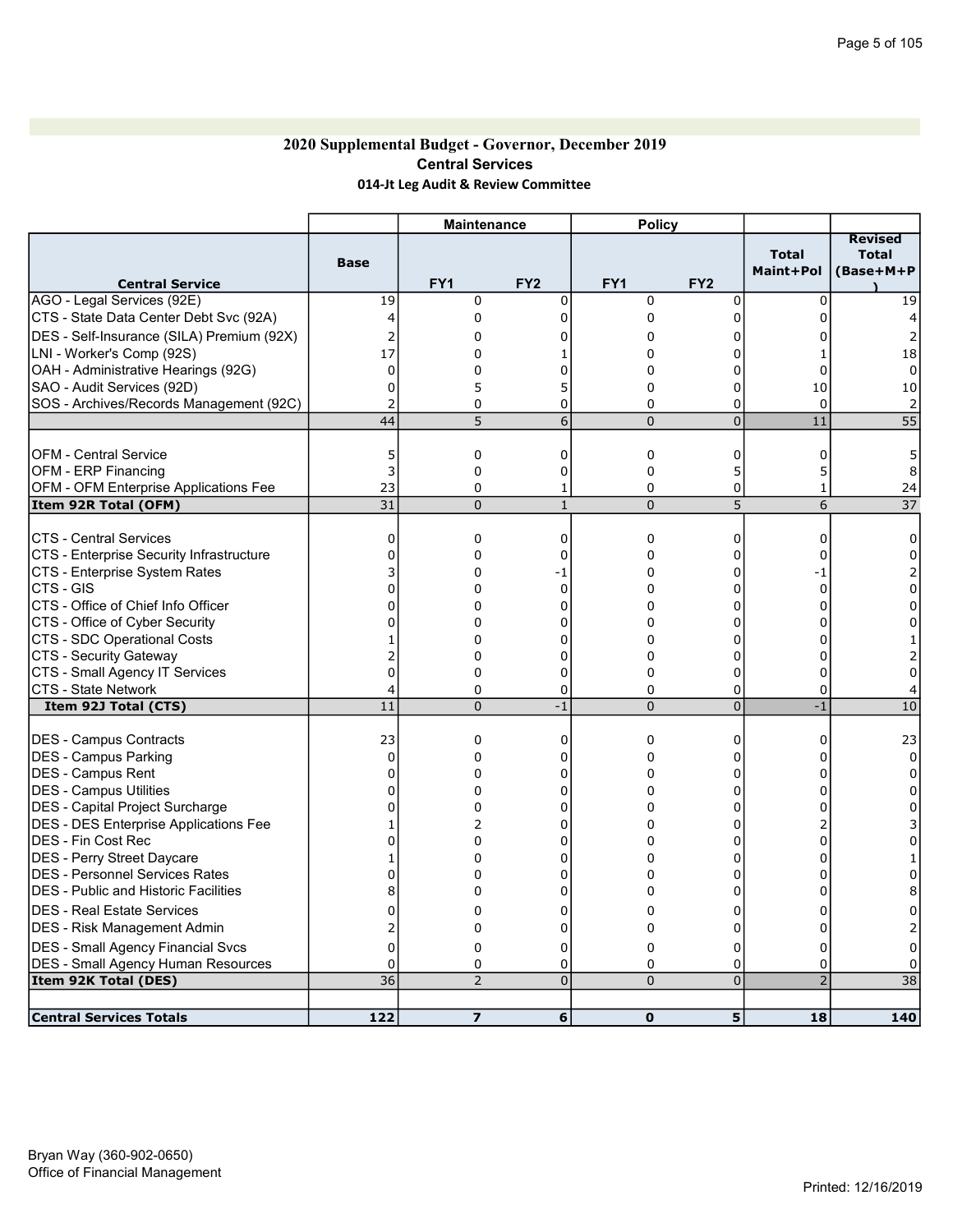#### 2020 Supplemental Budget - Governor, December 2019 Central Services 020-LEAP Committee

|                                              |                 | <b>Maintenance</b> |                 | <b>Policy</b>   |                 |                           |                                             |
|----------------------------------------------|-----------------|--------------------|-----------------|-----------------|-----------------|---------------------------|---------------------------------------------|
| <b>Central Service</b>                       | <b>Base</b>     | FY <sub>1</sub>    | FY <sub>2</sub> | FY <sub>1</sub> | FY <sub>2</sub> | <b>Total</b><br>Maint+Pol | <b>Revised</b><br><b>Total</b><br>(Base+M+P |
| AGO - Legal Services (92E)                   | $\mathbf 0$     | $\mathbf 0$        | $\mathbf 0$     | 0               | 0               | $\mathbf 0$               | 0                                           |
| CTS - State Data Center Debt Svc (92A)       | 29              | 0                  | $\Omega$        | 0               | 0               | $\Omega$                  | 29                                          |
| DES - Self-Insurance (SILA) Premium (92X)    | 2               | 0                  | 0               | 0               | 0               | n                         | $\overline{2}$                              |
| LNI - Worker's Comp (92S)                    | 8               | 1                  | $\Omega$        | 0               | $\Omega$        |                           | $\mathsf{Q}$                                |
| OAH - Administrative Hearings (92G)          | $\Omega$        | 0                  | $\Omega$        | 0               | 0               | 0                         | 0                                           |
| SAO - Audit Services (92D)                   | $\Omega$        | 5                  | 5               | 0               | 0               | 10                        | 10                                          |
| SOS - Archives/Records Management (92C)      | 0               | 0                  | $\Omega$        | 0               | 0               | $\Omega$                  | $\Omega$                                    |
|                                              | $\overline{39}$ | 6                  | 5               | $\overline{0}$  | $\overline{0}$  | 11                        | 50                                          |
| IOFM - Central Service                       | 2               | $\mathbf 0$        | $\mathbf 0$     | 0               | 0               | $\Omega$                  | 2                                           |
| OFM - ERP Financing                          | 1               | $\mathbf 0$        | $\mathbf 0$     | 0               | 3               | 3                         |                                             |
| OFM - OFM Enterprise Applications Fee        | 12              | 0                  | $\mathbf 0$     | 0               | 0               | 0                         | 12                                          |
| Item 92R Total (OFM)                         | 15              | 0                  | $\mathbf 0$     | $\mathbf 0$     | 3               | 3                         | 18                                          |
|                                              |                 |                    |                 |                 |                 |                           |                                             |
| <b>CTS - Central Services</b>                | 3               | $\mathbf 0$        | $\Omega$        | 0               | 0               | $\Omega$                  |                                             |
| CTS - Enterprise Security Infrastructure     | 0               | $\mathbf 0$        | 0               | 0               | 0               | 0                         | 0                                           |
| CTS - Enterprise System Rates                |                 | 0                  | 0               | 0               | 0               | U                         |                                             |
| CTS - GIS                                    | 0               | 0                  | $\Omega$        | 0               | 0               | $\Omega$                  | 0                                           |
| CTS - Office of Chief Info Officer           | 11              | 0                  | $\Omega$        | 0               | 0               | 0                         | 11                                          |
| CTS - Office of Cyber Security               | $\Omega$        | 0                  | $\Omega$        | $\Omega$        | $\Omega$        | O                         | $\mathbf 0$                                 |
| CTS - SDC Operational Costs                  |                 | 0                  | 0               | 0               | 0               | 0                         |                                             |
| CTS - Security Gateway                       |                 | 0                  | $\Omega$        | 0               | $\Omega$        | 0                         |                                             |
| CTS - Small Agency IT Services               | 0               | 0                  | $\Omega$        | 0               | 0               | 0                         | 0                                           |
| <b>CTS - State Network</b>                   | 0               | 0                  | $\mathbf 0$     | $\Omega$        | 0               | $\Omega$                  | 0                                           |
| Item 92J Total (CTS)                         | 24              | $\overline{0}$     | $\Omega$        | $\overline{0}$  | $\mathbf 0$     | $\overline{0}$            | 24                                          |
|                                              |                 |                    |                 |                 |                 |                           |                                             |
| DES - Campus Contracts                       | 11              | $\mathbf 0$        | $\mathbf 0$     | 0               | 0               | 0                         | 11                                          |
| DES - Campus Parking                         | $\mathbf 0$     | $\mathbf 0$        | 0               | 0               | 0               | 0                         | $\Omega$                                    |
| <b>DES - Campus Rent</b>                     | O               | 0                  | $\Omega$        | 0               | 0               | $\Omega$                  | $\Omega$                                    |
| <b>DES - Campus Utilities</b>                | ŋ               | 0                  | $\Omega$        | 0               | 0               | $\Omega$                  | U                                           |
| DES - Capital Project Surcharge              |                 | 0                  | $\Omega$        | 0               | $\Omega$        | U                         | O                                           |
| <b>DES - DES Enterprise Applications Fee</b> |                 | $-1$               | $\mathbf{1}$    | $\Omega$        | 0               | 0                         |                                             |
| DES - Fin Cost Rec                           | 0               | $\Omega$           | $\Omega$        | $\Omega$        | $\Omega$        | U                         |                                             |
| DES - Perry Street Daycare                   | 0               | 0                  | $\Omega$        | 0               | 0               | 0                         | 0                                           |
| <b>DES - Personnel Services Rates</b>        | 0               | 0                  | 0               | 0               | 0               | 0                         | 0                                           |
| IDES - Public and Historic Facilities        |                 | 0                  | 0               | 0               | 0               | 0                         |                                             |
| <b>DES - Real Estate Services</b>            | 0               | 0                  | $\Omega$        | 0               | 0               | O                         |                                             |
| <b>DES - Risk Management Admin</b>           |                 | 0                  | 0               | 0               | 0               | U                         |                                             |
| <b>DES - Small Agency Financial Svcs</b>     | $\overline{0}$  | 0                  | $\mathbf 0$     | 0               | $\Omega$        | $\Omega$                  | 0                                           |
| <b>DES - Small Agency Human Resources</b>    | 0               | 0                  | 0               | 0               | 0               | 0                         | 0                                           |
| Item 92K Total (DES)                         | 17              | $-1$               | $\mathbf{1}$    | $\Omega$        | $\overline{0}$  | $\Omega$                  | 17                                          |
| <b>Central Services Totals</b>               | 95              | 5                  | 6               | $\mathbf 0$     | 3               | 14                        | 109                                         |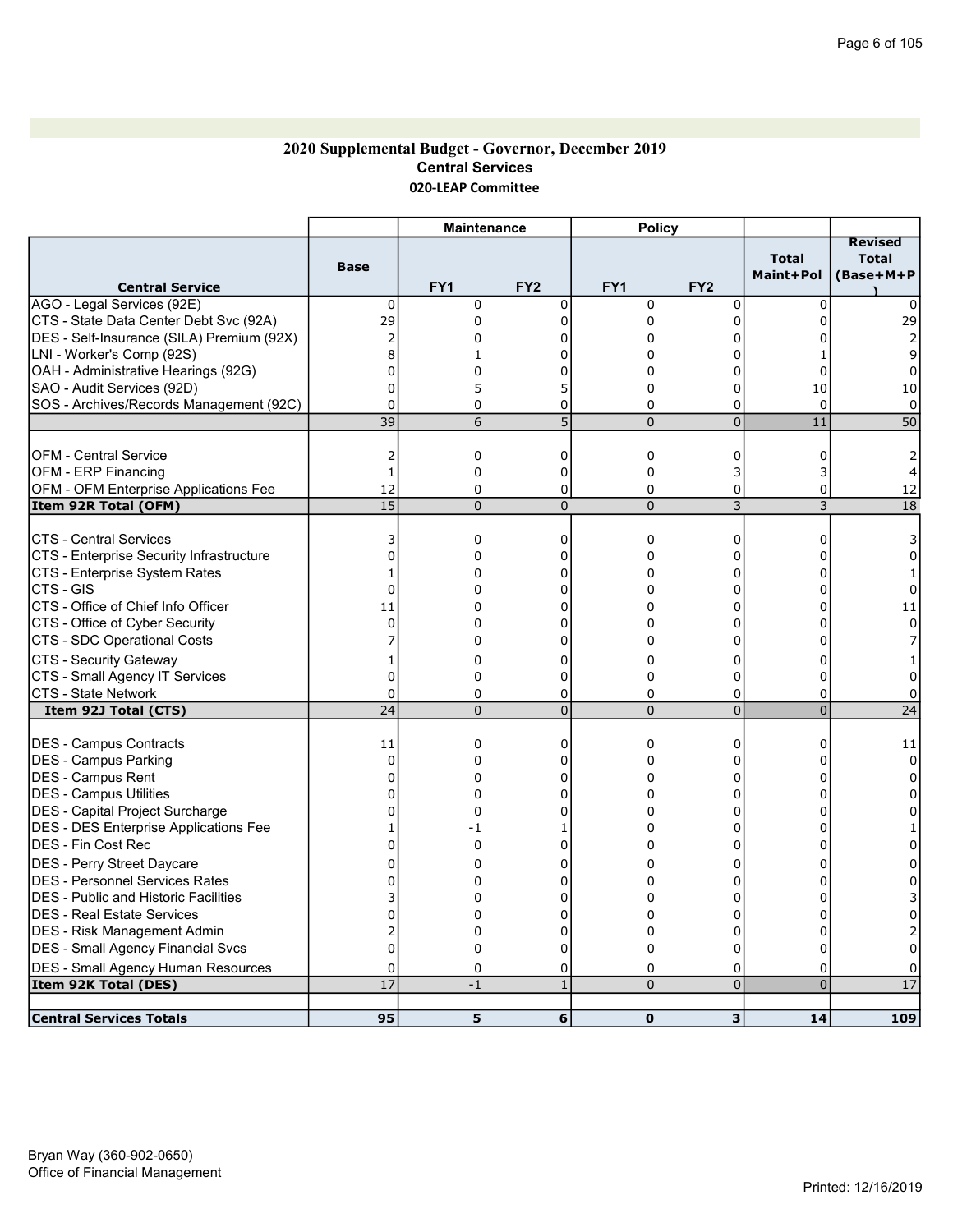#### 2020 Supplemental Budget - Governor, December 2019 Central Services 035-Office of the State Actuary

|                                              |                 | <b>Maintenance</b> |                 | <b>Policy</b>   |                 |                           |                                             |
|----------------------------------------------|-----------------|--------------------|-----------------|-----------------|-----------------|---------------------------|---------------------------------------------|
| <b>Central Service</b>                       | <b>Base</b>     | FY <sub>1</sub>    | FY <sub>2</sub> | FY <sub>1</sub> | FY <sub>2</sub> | <b>Total</b><br>Maint+Pol | <b>Revised</b><br><b>Total</b><br>(Base+M+P |
| AGO - Legal Services (92E)                   | 36              | 0                  | $\mathbf 0$     | 0               | $\mathbf{1}$    | $\mathbf{1}$              | 37                                          |
| CTS - State Data Center Debt Svc (92A)       | 2               | 0                  | 0               | 0               | 0               | 0                         |                                             |
| DES - Self-Insurance (SILA) Premium (92X)    | $\overline{2}$  | 0                  | 0               | 0               | 0               | 0                         | 2                                           |
| LNI - Worker's Comp (92S)                    | 15              | -1                 | ŋ               | 0               | $\Omega$        | -1                        | 14                                          |
| OAH - Administrative Hearings (92G)          | $\mathbf 0$     | 0                  | 0               | 0               | 0               | 0                         | $\mathbf 0$                                 |
| SAO - Audit Services (92D)                   | $\mathbf 0$     | 0                  | 0               | 0               | 23              | 23                        | 23                                          |
| SOS - Archives/Records Management (92C)      | 1               | 0                  | $\mathbf 0$     | 0               | $\mathbf 0$     | $\mathbf 0$               | 1                                           |
|                                              | $\overline{55}$ | $-1$               | $\overline{0}$  | $\overline{0}$  | 24              | $\overline{23}$           | 78                                          |
| <b>OFM - Central Service</b>                 | 3               | 0                  | 0               | 0               | 0               | 0                         | 3                                           |
| <b>OFM - ERP Financing</b>                   | 2               | 0                  | 0               | 0               | 4               | 4                         | 6                                           |
| OFM - OFM Enterprise Applications Fee        | 16              | 1                  | 0               | 0               | 0               | 1                         | 17                                          |
| Item 92R Total (OFM)                         | 21              | $\mathbf{1}$       | $\Omega$        | $\overline{0}$  | $\overline{4}$  | 5                         | $\overline{26}$                             |
| <b>CTS - Central Services</b>                | 0               | 0                  | $\Omega$        | 0               | 0               | 0                         | $\Omega$                                    |
| CTS - Enterprise Security Infrastructure     | $\Omega$        | $\mathbf 0$        | $\Omega$        | 0               | 0               | 0                         | $\Omega$                                    |
| CTS - Enterprise System Rates                |                 | -1                 | $\Omega$        | 0               | 0               | $-1$                      |                                             |
| CTS - GIS                                    | $\Omega$        | 0                  | $\Omega$        | 0               | 0               | $\mathbf 0$               | 0                                           |
| CTS - Office of Chief Info Officer           | 0               | $\mathbf 0$        | $\Omega$        | 0               | 0               | 0                         | 0                                           |
| CTS - Office of Cyber Security               | 0               | 0                  | 0               | 0               | $\Omega$        | 0                         | 0                                           |
| CTS - SDC Operational Costs                  | 0               | 0                  | 0               | 0               | 0               | 0                         | 0                                           |
| CTS - Security Gateway                       |                 | -1                 | 0               | 0               | 0               | -1                        |                                             |
| CTS - Small Agency IT Services               | $\mathbf 0$     | 0                  | 0               | 0               | 0               | $\mathbf 0$               | 0                                           |
| <b>CTS - State Network</b>                   | $\Omega$        | $\Omega$           | 0               | 0               | 0               | $\Omega$                  | 0                                           |
| Item 92J Total (CTS)                         | $\overline{4}$  | $-2$               | $\mathbf 0$     | $\overline{0}$  | $\mathbf 0$     | $-2$                      | $\overline{2}$                              |
| DES - Campus Contracts                       | 1               | $\mathbf{1}$       | 0               | 0               | 0               | 1                         |                                             |
| DES - Campus Parking                         | 0               | 0                  | $\Omega$        | 0               | 0               | $\Omega$                  | 0                                           |
| DES - Campus Rent                            | 0               | $\mathbf 0$        | $\Omega$        | 0               | $\Omega$        | O                         |                                             |
| DES - Campus Utilities                       | 0               | 0                  | $\Omega$        | 0               | 0               | $\Omega$                  | 0                                           |
| DES - Capital Project Surcharge              | 0               | $\Omega$           | $\Omega$        | 0               | 0               | U                         | 0                                           |
| <b>DES - DES Enterprise Applications Fee</b> | 1               | $\mathbf{1}$       | 0               | 0               | 0               |                           |                                             |
| <b>IDES - Fin Cost Rec</b>                   | 0               | $\Omega$           | $\Omega$        | 0               | $\Omega$        | 0                         | 0                                           |
| DES - Perry Street Daycare                   | 1               | 0                  | $\Omega$        | 0               | 0               | O                         |                                             |
| DES - Personnel Services Rates               | 0               | 0                  | $\Omega$        | 0               | 0               | U                         | $\Omega$                                    |
| DES - Public and Historic Facilities         | 6               | $\Omega$           | $\Omega$        | $\Omega$        | $\Omega$        | O                         | 6                                           |
| <b>IDES - Real Estate Services</b>           | $\Omega$        | 0                  | 0               | 0               | 0               | 0                         | 0                                           |
| DES - Risk Management Admin                  | 2               | 0                  | 0               | 0               | 0               | 0                         |                                             |
| <b>DES - Small Agency Financial Svcs</b>     | $\mathbf 0$     | 0                  | $\mathbf 0$     | 0               | 0               | 0                         | $\Omega$                                    |
| <b>DES - Small Agency Human Resources</b>    | $\mathbf 0$     | 0                  | 0               | 0               | 0               | 0                         | 0                                           |
| Item 92K Total (DES)                         | 12              | $\overline{2}$     | $\mathbf 0$     | 0               | $\Omega$        | $\overline{2}$            | 14                                          |
| <b>Central Services Totals</b>               | 93              | $\mathbf 0$        | $\mathbf 0$     | 0               | 28              | 28                        | 121                                         |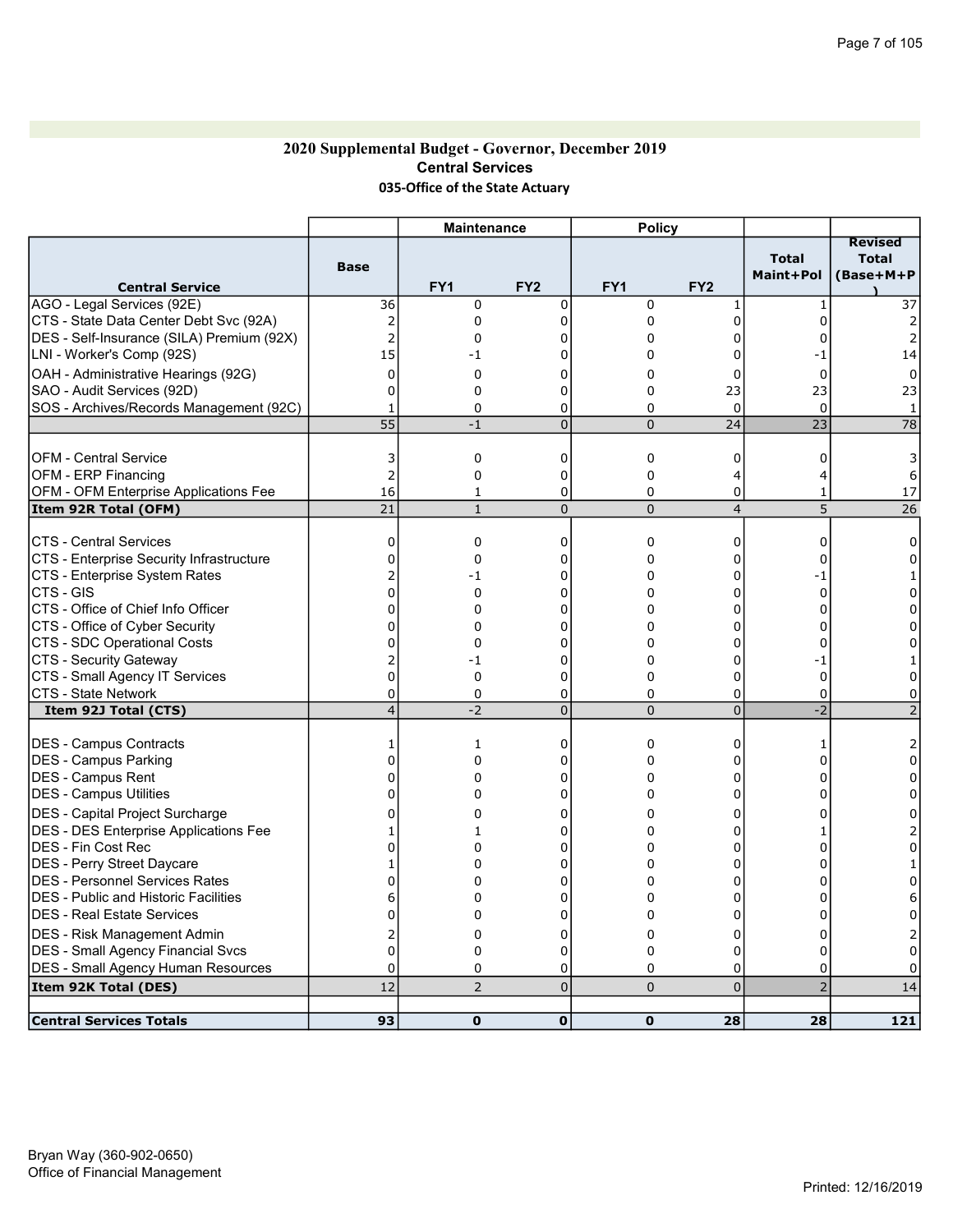#### 2020 Supplemental Budget - Governor, December 2019 Central Services 037-Office of Legislative Support Svcs

|                                              |                 | <b>Maintenance</b> |                 | <b>Policy</b>   |                 |                           |                                             |
|----------------------------------------------|-----------------|--------------------|-----------------|-----------------|-----------------|---------------------------|---------------------------------------------|
| <b>Central Service</b>                       | <b>Base</b>     | FY <sub>1</sub>    | FY <sub>2</sub> | FY <sub>1</sub> | FY <sub>2</sub> | <b>Total</b><br>Maint+Pol | <b>Revised</b><br><b>Total</b><br>(Base+M+P |
| AGO - Legal Services (92E)                   | 0               | $\mathbf 0$        | $\mathbf 0$     | 0               | 0               | $\Omega$                  |                                             |
| ICTS - State Data Center Debt Svc (92A)      | 0               | 0                  | $\Omega$        | 0               | 0               | $\Omega$                  |                                             |
| DES - Self-Insurance (SILA) Premium (92X)    |                 | 0                  | 0               | 0               | 0               | 0                         |                                             |
| LNI - Worker's Comp (92S)                    | 0               | 0                  | 0               | 0               | 0               | 0                         | 0                                           |
| OAH - Administrative Hearings (92G)          | 0               | $\mathbf 0$        | 0               | 0               | 0               | 0                         | 0                                           |
| SAO - Audit Services (92D)                   | 19              | 0                  | $\Omega$        | 0               | $\overline{0}$  | $\Omega$                  | 19                                          |
| SOS - Archives/Records Management (92C)      | $\overline{2}$  | $\Omega$           | $\mathbf 0$     | 0               | 0               | 0                         | $\overline{2}$                              |
|                                              | 23              | $\overline{0}$     | $\overline{0}$  | $\pmb{0}$       | $\overline{0}$  | $\overline{0}$            | $\overline{23}$                             |
|                                              |                 |                    |                 |                 |                 |                           |                                             |
| IOFM - Central Service                       | 9               | $\mathbf 0$        | $\mathbf 0$     | 0               | 1               | 1                         | 10                                          |
| <b>OFM - ERP Financing</b>                   | 6               | $\mathbf 0$        | $\mathbf 0$     | 0               | 10              | 10                        | 16                                          |
| OFM - OFM Enterprise Applications Fee        | 43              | $\mathbf{1}$       | 1               | 0               | $\mathbf{1}$    | 3                         | 46                                          |
| Item 92R Total (OFM)                         | $\overline{58}$ | $\mathbf{1}$       | $\mathbf{1}$    | $\overline{0}$  | 12              | 14                        | 72                                          |
| ICTS - Central Services                      | 0               | $\mathbf 0$        | $\mathbf 0$     | 0               | 0               | 0                         | $\mathbf 0$                                 |
| CTS - Enterprise Security Infrastructure     | $\Omega$        | $\mathbf 0$        | $\mathbf 0$     | 0               | 0               | $\Omega$                  | $\Omega$                                    |
| CTS - Enterprise System Rates                | 6               | $-1$               | -1              | 0               | $\overline{0}$  | $-2$                      |                                             |
| CTS - GIS                                    | O               | 0                  | $\Omega$        | 0               | $\Omega$        | 0                         | $\Omega$                                    |
| CTS - Office of Chief Info Officer           | 0               | 0                  | $\Omega$        | $\Omega$        | 0               | $\Omega$                  | 0                                           |
| CTS - Office of Cyber Security               | $\Omega$        | 0                  | $\Omega$        | $\Omega$        | $\Omega$        | $\Omega$                  | $\Omega$                                    |
| CTS - SDC Operational Costs                  | 0               | 0                  | $\Omega$        | $\Omega$        | $\Omega$        | 0                         | 0                                           |
| CTS - Security Gateway                       | $\Omega$        | 0                  | $\Omega$        | $\Omega$        | $\Omega$        | $\Omega$                  | 0                                           |
| CTS - Small Agency IT Services               | 0               | 0                  | $\mathbf 0$     | 0               | 0               | 0                         | 0                                           |
| CTS - State Network                          | 0               | $\mathbf 0$        | $\mathbf 0$     | 0               | 0               | 0                         | 0                                           |
| Item 92J Total (CTS)                         | 6               | $-1$               | $-1$            | $\Omega$        | $\mathbf 0$     | $\overline{-2}$           | $\overline{4}$                              |
|                                              |                 |                    |                 |                 |                 |                           |                                             |
| <b>DES - Campus Contracts</b>                | 50              | $\mathbf 0$        | $\mathbf 0$     | 0               | 0               | 0                         | 50                                          |
| <b>DES - Campus Parking</b>                  | 7               | $-1$               | $\mathbf 0$     | 0               | 0               | -1                        |                                             |
| <b>DES - Campus Rent</b>                     | 116             | $\mathbf 0$        | $\mathbf 0$     | 0               | 0               | 0                         | 116                                         |
| <b>DES - Campus Utilities</b>                | 68              | $\mathbf{1}$       | $\Omega$        | $\Omega$        | $\Omega$        | 1                         | 69                                          |
| DES - Capital Project Surcharge              | 48              | 0                  | $\Omega$        | $\Omega$        | $\Omega$        | $\Omega$                  | 48                                          |
| <b>DES - DES Enterprise Applications Fee</b> | 3               | 1                  |                 | $\Omega$        | $\Omega$        |                           | 5                                           |
| DES - Fin Cost Rec                           | 0               | 0                  | 0               | $\Omega$        | 0               | $\Omega$                  | 0                                           |
| DES - Perry Street Daycare                   |                 | 0                  | $\Omega$        | $\Omega$        | $\mathbf 0$     | $\Omega$                  |                                             |
| <b>DES - Personnel Services Rates</b>        | 0               | 0                  | $\Omega$        | $\Omega$        | $\mathbf 0$     | $\Omega$                  | $\Omega$                                    |
| <b>IDES - Public and Historic Facilities</b> | 10              | 0                  | 0               | 0               | 0               | 0                         | 10                                          |
| DES - Real Estate Services                   | 0               | 0                  | 0               | 0               | 0               | 0                         | $\Omega$                                    |
| DES - Risk Management Admin                  | 2               | 0                  | $\mathbf 0$     | 0               | 0               | 0                         | 2                                           |
| <b>DES - Small Agency Financial Svcs</b>     | $\Omega$        | $\mathbf 0$        | $\mathbf 0$     | 0               | 0               | $\Omega$                  | 0                                           |
| <b>DES - Small Agency Human Resources</b>    | $\Omega$        | 0                  | 0               | 0               | 0               | 0                         | 0                                           |
| Item 92K Total (DES)                         | 304             | $\mathbf{1}$       | $\mathbf{1}$    | $\overline{0}$  | $\overline{0}$  | $\overline{2}$            | 306                                         |
| <b>Central Services Totals</b>               | 392             | $\mathbf{1}$       | $\mathbf{1}$    | $\mathbf 0$     | 12              | 14                        | 406                                         |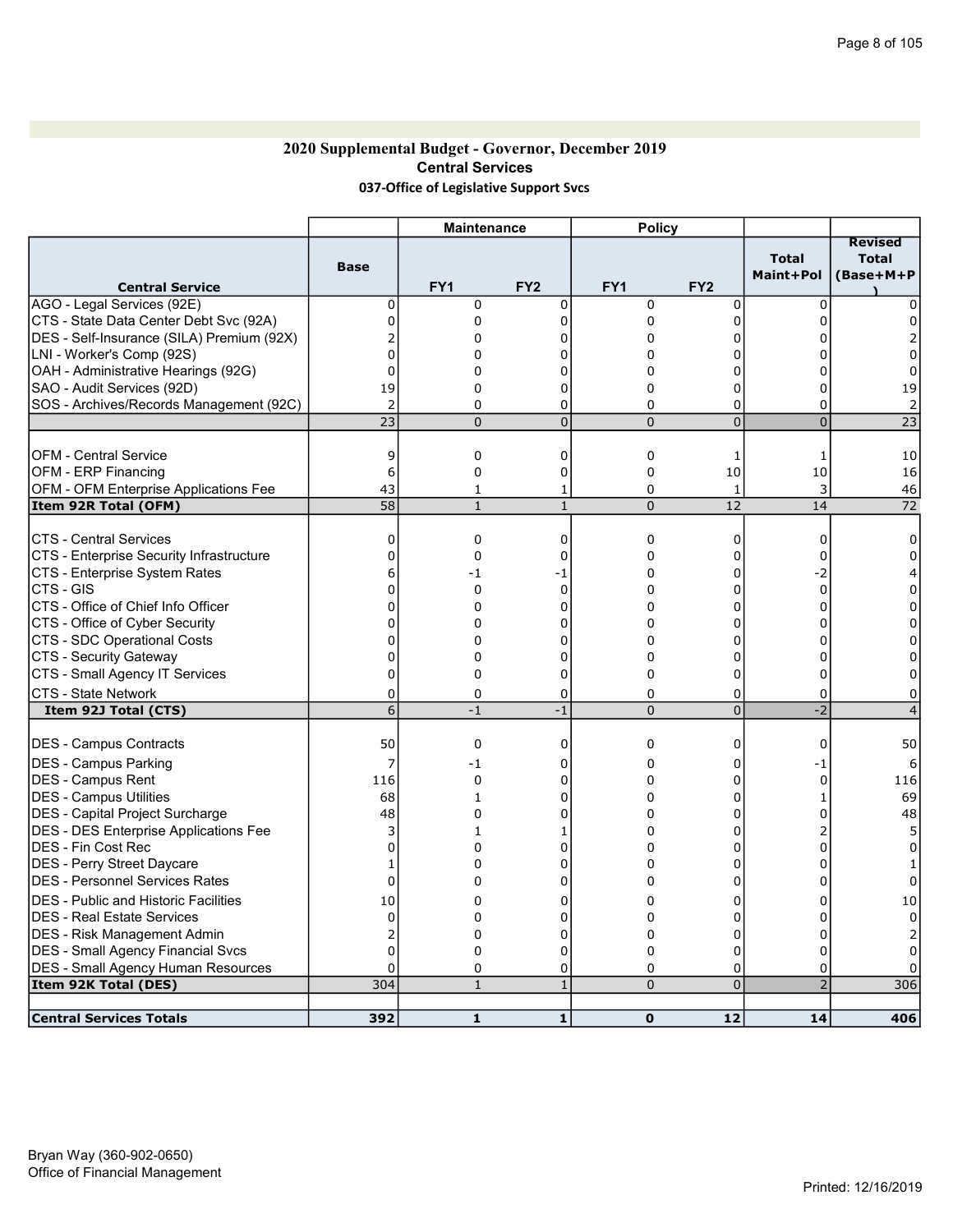## 2020 Supplemental Budget - Governor, December 2019 Central Services 038-Joint Legislative Systems Comm

|                                              |                | <b>Maintenance</b> |                 | <b>Policy</b>   |                 |                           |                                             |
|----------------------------------------------|----------------|--------------------|-----------------|-----------------|-----------------|---------------------------|---------------------------------------------|
| <b>Central Service</b>                       | <b>Base</b>    | FY <sub>1</sub>    | FY <sub>2</sub> | FY <sub>1</sub> | FY <sub>2</sub> | <b>Total</b><br>Maint+Pol | <b>Revised</b><br><b>Total</b><br>(Base+M+P |
| AGO - Legal Services (92E)                   | $\overline{2}$ | 0                  | 0               | 0               | $\mathbf 0$     | $\mathbf 0$               |                                             |
| CTS - State Data Center Debt Svc (92A)       | 219            | $\mathbf 0$        | $\Omega$        | 0               | $\Omega$        | 0                         | 219                                         |
| DES - Self-Insurance (SILA) Premium (92X)    | 13             | $\Omega$           | 0               | 0               | 0               | 0                         | 13                                          |
| LNI - Worker's Comp (92S)                    | 36             | -1                 | 0               | 0               | 0               | $-1$                      | 35                                          |
| OAH - Administrative Hearings (92G)          | 0              | 0                  | 0               | 0               | 0               | 0                         | 0                                           |
| SAO - Audit Services (92D)                   | $\Omega$       | 9                  | 9               | 0               | 0               | 18                        | 18                                          |
| SOS - Archives/Records Management (92C)      | $\overline{2}$ | 0                  | $\mathbf 0$     | 0               | 0               | $\mathbf 0$               | $\overline{2}$                              |
|                                              | 273            | 8                  | 9               | $\overline{0}$  | $\overline{0}$  | $\overline{17}$           | 290                                         |
|                                              |                |                    |                 |                 |                 |                           |                                             |
| <b>OFM - Central Service</b>                 | 11             | 0                  | 0               | 0               | 1               | 1                         | 12                                          |
| <b>OFM - ERP Financing</b>                   | 7              | $\mathbf 0$        | 0               | 0               | 12              | 12                        | 19                                          |
| OFM - OFM Enterprise Applications Fee        | 53             | 1                  | 1               | 0               | 1               | 3                         | 56                                          |
| Item 92R Total (OFM)                         | 71             | $\mathbf{1}$       | $1\,$           | $\pmb{0}$       | 14              | 16                        | 87                                          |
|                                              |                |                    |                 |                 |                 |                           |                                             |
| <b>CTS - Central Services</b>                | 26             | 0                  | 0               | 0               | $\mathbf 0$     | 0                         | 26                                          |
| CTS - Enterprise Security Infrastructure     | $\mathbf 0$    | $\mathbf 0$        | 0               | 0               | 0               | 0                         | $\mathbf 0$                                 |
| CTS - Enterprise System Rates                | 8              | -1                 | -1              | 0               | 0               | $-2$                      | 6                                           |
| CTS - GIS                                    | $\overline{2}$ | $\Omega$           | $\Omega$        | 0               | $\Omega$        | $\mathbf 0$               |                                             |
| CTS - Office of Chief Info Officer           | 97             | 0                  | 0               | 0               | 0               | $\mathbf 0$               | 97                                          |
| CTS - Office of Cyber Security               | 70             | -1                 | 0               | 0               | 0               | -1                        | 69                                          |
| CTS - SDC Operational Costs                  | 57             | 0                  | $\mathbf 0$     | 0               | 0               | 0                         | 57                                          |
| CTS - Security Gateway                       | 42             | 0                  | -1              | 0               | 0               | $-1$                      | 41                                          |
| CTS - Small Agency IT Services               | $\mathbf 0$    | 0                  | $\pmb{0}$       | 0               | 0               | $\mathbf 0$               | $\Omega$                                    |
| CTS - State Network                          | 137            | -1                 | 0               | 0               | 0               | $-1$                      | 136                                         |
| Item 92J Total (CTS)                         | 438            | $-3$               | $-2$            | $\overline{0}$  | $\overline{0}$  | $-5$                      | 433                                         |
|                                              |                |                    |                 |                 |                 |                           |                                             |
| DES - Campus Contracts                       | 26             | 0                  | 0               | 0               | $\mathbf 0$     | $\mathbf 0$               | 26                                          |
| DES - Campus Parking                         | 6              | $\mathbf 1$        | 0               | 0               | 0               | 1                         |                                             |
| DES - Campus Rent                            | 123            | 0                  | $\Omega$        | 0               | 0               | 0                         | 123                                         |
| DES - Campus Utilities                       | 72             | $\mathbf{1}$       | $\mathbf 0$     | 0               | 0               | $\mathbf{1}$              | 73                                          |
| DES - Capital Project Surcharge              | 51             | $-1$               | $\mathbf 0$     | 0               | 0               | $-1$                      | 50                                          |
| <b>DES - DES Enterprise Applications Fee</b> | 3              | 2                  | 1               | 0               | 0               | 3                         | 6                                           |
| <b>IDES - Fin Cost Rec</b>                   | $\Omega$       | 0                  | $\Omega$        | $\Omega$        | 0               | $\Omega$                  | $\mathbf 0$                                 |
| DES - Perry Street Daycare                   | $\mathbf{1}$   | 0                  | 0               | 0               | 0               | $\Omega$                  |                                             |
| IDES - Personnel Services Rates              | $\Omega$       | 0                  | 0               | 0               | 0               | $\Omega$                  | $\Omega$                                    |
| <b>DES</b> - Public and Historic Facilities  | 17             | $\Omega$           | $\Omega$        | 0               | 0               | U                         | 17                                          |
| IDES - Real Estate Services                  | $\Omega$       | $\mathbf 0$        | $\Omega$        | 0               | $\Omega$        | $\Omega$                  | $\Omega$                                    |
| DES - Risk Management Admin                  | 2              | $\mathbf 0$        | $\Omega$        | 0               | 0               | $\Omega$                  |                                             |
| <b>DES - Small Agency Financial Svcs</b>     | $\Omega$       | 0                  | $\Omega$        | 0               | $\mathbf 0$     | 0                         | $\Omega$                                    |
| <b>DES - Small Agency Human Resources</b>    | $\Omega$       | 0                  | 0               | 0               | 0               | 0                         | 0                                           |
| Item 92K Total (DES)                         | 302            | 3                  | $\mathbf{1}$    | $\overline{0}$  | $\overline{0}$  | $\overline{4}$            | 306                                         |
|                                              |                |                    |                 |                 |                 |                           |                                             |
| <b>Central Services Totals</b>               | 1,084          | 9                  | 9               | $\mathbf 0$     | 14              | 32                        | 1,116                                       |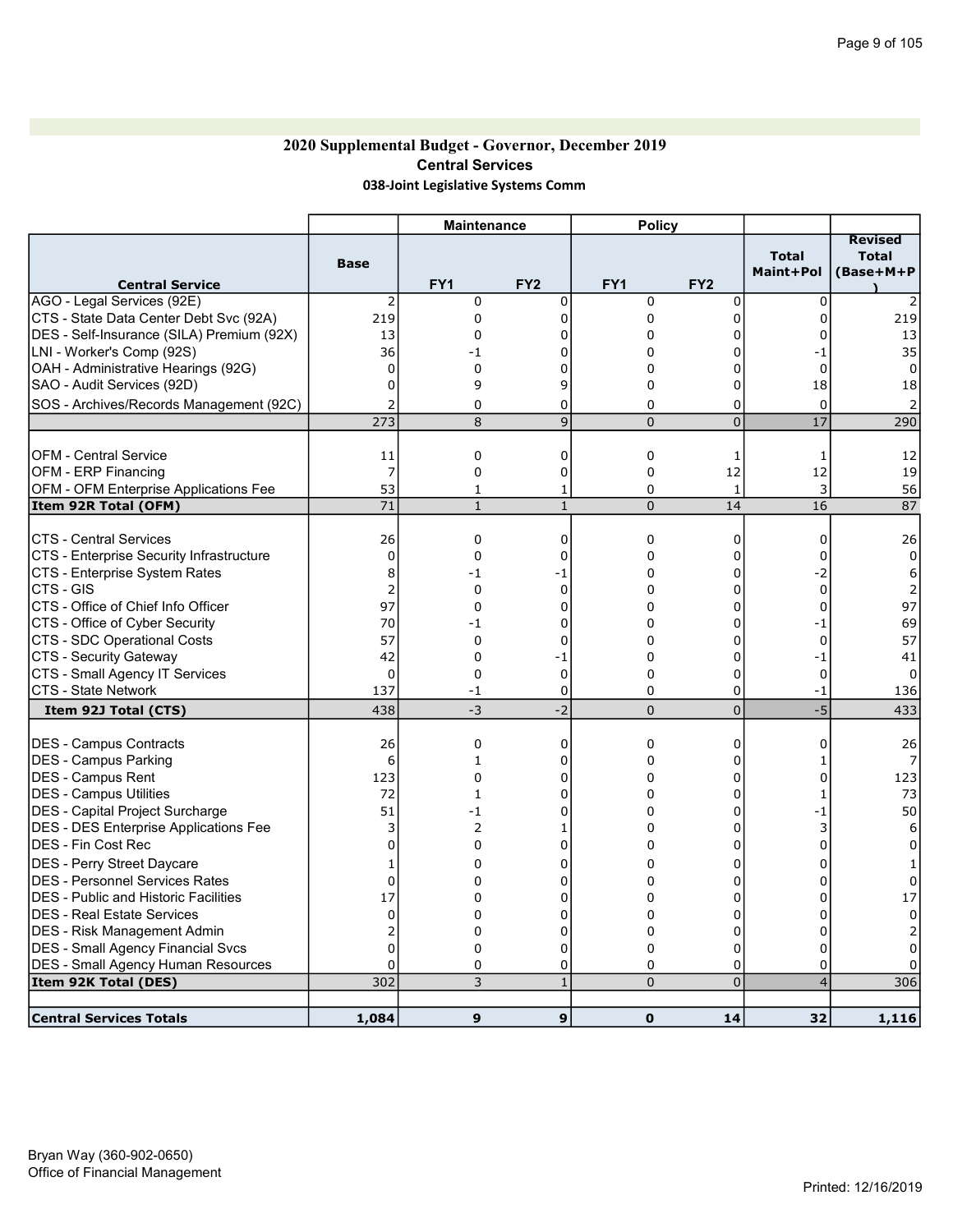#### 2020 Supplemental Budget - Governor, December 2019 Central Services 040-Statute Law Committee

|                                                          |                 | <b>Maintenance</b> |                 | <b>Policy</b>   |                 |                           |                                             |
|----------------------------------------------------------|-----------------|--------------------|-----------------|-----------------|-----------------|---------------------------|---------------------------------------------|
| <b>Central Service</b>                                   | <b>Base</b>     | FY1                | FY <sub>2</sub> | FY <sub>1</sub> | FY <sub>2</sub> | <b>Total</b><br>Maint+Pol | <b>Revised</b><br><b>Total</b><br>(Base+M+P |
| AGO - Legal Services (92E)                               | $\overline{4}$  | $\mathbf 0$        | 0               | 0               | 0               | $\Omega$                  |                                             |
| CTS - State Data Center Debt Svc (92A)                   | 6               | $\mathbf 0$        | $\Omega$        | 0               | $\Omega$        | 0                         | 6                                           |
| DES - Self-Insurance (SILA) Premium (92X)                | $\overline{2}$  | $\Omega$           | 0               | 0               | $\Omega$        | 0                         | 2                                           |
| LNI - Worker's Comp (92S)                                | 28              | $\Omega$           | -1              | 0               | $\Omega$        | -1                        | 27                                          |
| OAH - Administrative Hearings (92G)                      | 0               | 0                  | 0               | 0               | 0               | $\Omega$                  | 0                                           |
| SAO - Audit Services (92D)                               | $\Omega$        | $\Omega$           | $\Omega$        | 0               | 15              | 15                        | 15                                          |
| SOS - Archives/Records Management (92C)                  | 10              | 0                  | 0               | 0               | $\mathbf 0$     | $\mathbf 0$               | 10                                          |
|                                                          | 50              | $\Omega$           | $-1$            | $\overline{0}$  | 15              | 14                        | 64                                          |
| <b>OFM - Central Service</b>                             |                 |                    |                 |                 |                 |                           |                                             |
|                                                          | 9               | 0                  | 0               | 0               | 1               | 1                         | 10                                          |
| <b>OFM - ERP Financing</b>                               | 6               | 0                  | 0               | 0               | 10              | 10                        | 16                                          |
| OFM - OFM Enterprise Applications Fee                    | 44              | 0                  | 1               | 0               | $\mathbf{1}$    | $\overline{2}$            | 46                                          |
| Item 92R Total (OFM)                                     | $\overline{59}$ | $\mathbf 0$        | $\mathbf{1}$    | $\overline{0}$  | 12              | 13                        | 72                                          |
| <b>CTS - Central Services</b>                            | 1               | 0                  | 0               | 0               | 0               | 0                         | 1                                           |
| CTS - Enterprise Security Infrastructure                 | 0               | 0                  | 0               | 0               | 0               | 0                         | 0                                           |
| CTS - Enterprise System Rates                            | 6               | 0                  | -1              | 0               | 0               | -1                        |                                             |
| <b>CTS - GIS</b>                                         | $\Omega$        | 0                  | 0               | 0               | 0               | $\mathbf 0$               | 0                                           |
| CTS - Office of Chief Info Officer                       | 2               | $\mathbf 0$        | $\Omega$        | 0               | $\overline{0}$  | 0                         | 2                                           |
| CTS - Office of Cyber Security                           | 0               | 0                  | 0               | 0               | 0               | 0                         | $\Omega$                                    |
| CTS - SDC Operational Costs                              | 1               | 0                  | 0               | 0               | 0               | $\Omega$                  |                                             |
|                                                          | 3               | 0                  |                 |                 | 0               | 0                         |                                             |
| CTS - Security Gateway<br>CTS - Small Agency IT Services | $\mathbf 0$     | 0                  | 0<br>0          | 0<br>0          | 0               |                           |                                             |
|                                                          |                 |                    |                 |                 |                 | 0                         | 0                                           |
| <b>CTS - State Network</b>                               | $\mathbf 0$     | 0                  | 0               | 0               | 0               | 0                         | 0                                           |
| Item 92J Total (CTS)                                     | 14              | $\overline{0}$     | $-1$            | 0               | $\overline{0}$  | $-1$                      | 13                                          |
| DES - Campus Contracts                                   | 33              | 0                  | $\mathbf 0$     | 0               | 0               | $\mathbf 0$               | 33                                          |
| DES - Campus Parking                                     | 10              | 0                  | 0               | 0               | $\mathbf 0$     | 0                         | 10                                          |
| DES - Campus Rent                                        | 179             | 0                  | $\Omega$        | 0               | $\overline{0}$  | $\Omega$                  | 179                                         |
| <b>IDES - Campus Utilities</b>                           | 106             | 0                  | $\Omega$        | 0               | $\overline{0}$  | 0                         | 106                                         |
| DES - Capital Project Surcharge                          | 74              | 0                  | $\Omega$        | 0               | 0               | $\Omega$                  | 74                                          |
|                                                          |                 |                    |                 |                 |                 |                           |                                             |
| <b>DES - DES Enterprise Applications Fee</b>             | 3               | 0                  | 1               | 0               | 0               | 1                         | 4                                           |
| <b>DES - Fin Cost Rec</b>                                | $\mathbf 0$     | 0                  | 0               | 0               | 0               | 0                         | 0                                           |
| DES - Perry Street Daycare                               | 1               | 0                  | $\Omega$        | 0               | 0               | $\Omega$                  |                                             |
| DES - Personnel Services Rates                           | $\Omega$        | 0                  | $\Omega$        | 0               | 0               | 0                         | 0                                           |
| <b>DES</b> - Public and Historic Facilities              | 9               | 0                  | 0               | 0               | 0               | U                         | 9                                           |
| <b>IDES - Real Estate Services</b>                       | 0               | 0                  | 0               | 0               | 0               | 0                         | 0                                           |
| DES - Risk Management Admin                              | 2               | 0                  | 0               | 0               | 0               | 0                         |                                             |
| DES - Small Agency Financial Svcs                        | $\Omega$        | $\Omega$           | $\Omega$        | 0               | $\Omega$        | 0                         | 0                                           |
| <b>DES - Small Agency Human Resources</b>                | $\Omega$        | 0                  | 0               | 0               | 0               | 0                         |                                             |
| Item 92K Total (DES)                                     | 415             | $\overline{0}$     | $\mathbf{1}$    | 0               | $\overline{0}$  | $\mathbf{1}$              | 416                                         |
| <b>Central Services Totals</b>                           | 538             | $\mathbf{o}$       | $\mathbf 0$     | $\mathbf 0$     | 27              | 27                        | 565                                         |
|                                                          |                 |                    |                 |                 |                 |                           |                                             |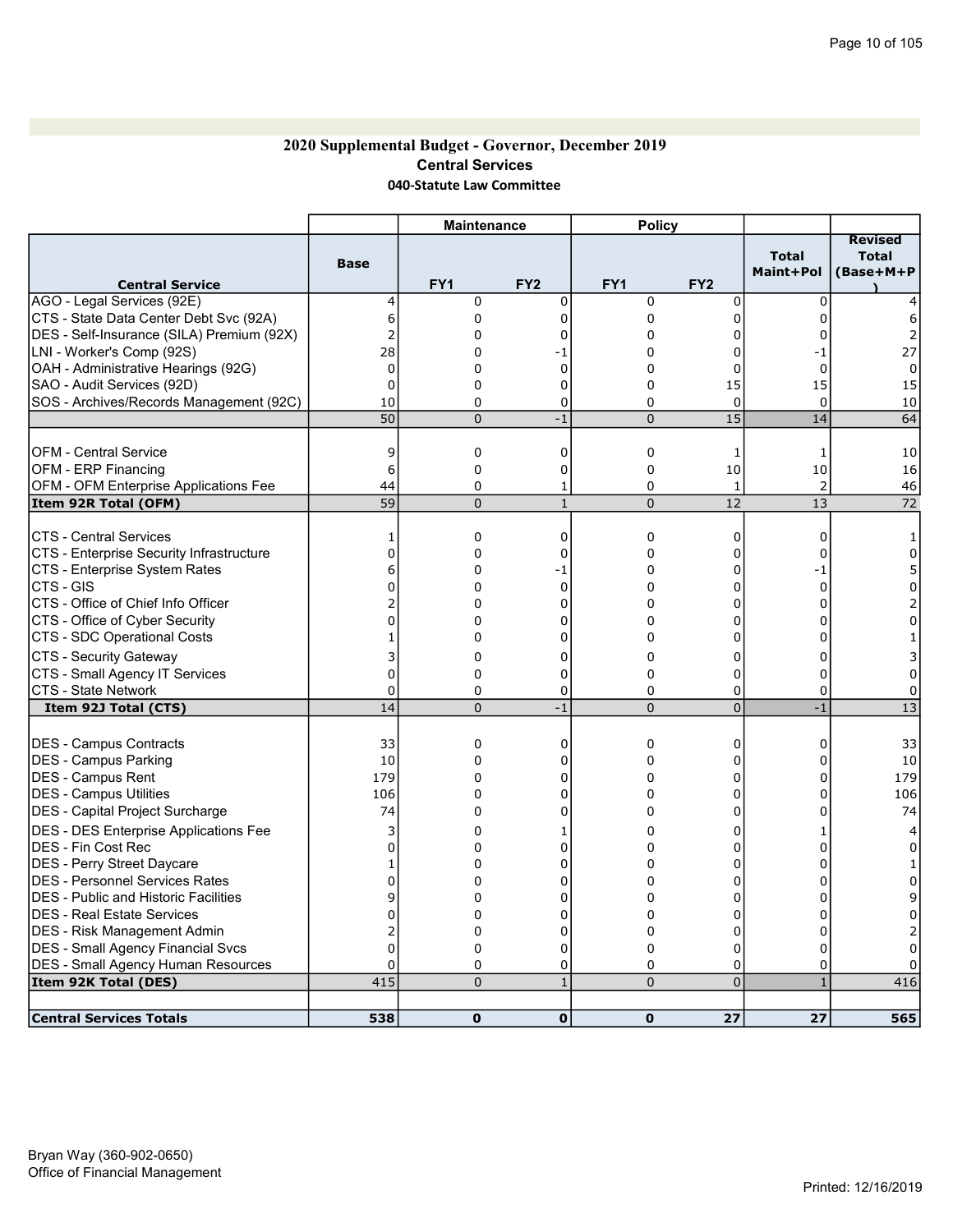#### 2020 Supplemental Budget - Governor, December 2019 Central Services 045-Supreme Court

|                                                                          |                       | <b>Maintenance</b>           |                  | <b>Policy</b>  |                 |                           |                                             |
|--------------------------------------------------------------------------|-----------------------|------------------------------|------------------|----------------|-----------------|---------------------------|---------------------------------------------|
| <b>Central Service</b>                                                   | <b>Base</b>           | FY <sub>1</sub>              | FY <sub>2</sub>  | FY1            | FY <sub>2</sub> | <b>Total</b><br>Maint+Pol | <b>Revised</b><br><b>Total</b><br>(Base+M+P |
| AGO - Legal Services (92E)                                               | 90                    | $\mathbf 0$                  | 0                | 0              | 2               | $\overline{2}$            | 92                                          |
| CTS - State Data Center Debt Svc (92A)                                   | 0                     | 0                            | 0                | 0              | 0               | 0                         | $\mathbf 0$                                 |
| DES - Self-Insurance (SILA) Premium (92X)                                | 84                    | 0                            | 0                | 0              | 0               | $\Omega$                  | 84                                          |
| LNI - Worker's Comp (92S)                                                | 43                    | -2                           | $\Omega$         | 0              | 0               | -2                        | 41                                          |
| OAH - Administrative Hearings (92G)                                      | 0                     | 0                            | 0                | 0              | $\mathbf 0$     | $\mathbf 0$               | $\mathbf 0$                                 |
| SAO - Audit Services (92D)                                               | $\Omega$              | $\mathbf 0$                  | $\Omega$         | 0              | 23              | 23                        | 23                                          |
| SOS - Archives/Records Management (92C)                                  | 14                    | 0                            | $\mathbf 0$      | 0              | $\mathbf 0$     | $\Omega$                  | 14                                          |
|                                                                          | 231                   | $-2$                         | $\pmb{0}$        | $\pmb{0}$      | $\overline{25}$ | $\overline{23}$           | 254                                         |
|                                                                          |                       |                              |                  |                |                 |                           |                                             |
| <b>OFM - Central Service</b>                                             | 12                    | 0                            | 0                | $\pmb{0}$      | 1               | 1                         | 13                                          |
| OFM - ERP Financing                                                      | $\overline{7}$        | $\mathbf 0$                  | 0                | 0              | 13              | 13                        | 20                                          |
| <b>OFM - OFM Enterprise Applications Fee</b>                             | 58<br>$\overline{77}$ | $\mathbf{1}$<br>$\mathbf{1}$ | 1                | 0              | $\mathbf{1}$    | 3                         | 61                                          |
| Item 92R Total (OFM)                                                     |                       |                              | $\mathbf 1$      | $\pmb{0}$      | 15              | 17                        | 94                                          |
| <b>CTS - Central Services</b>                                            | 0                     | $\mathbf 0$                  | $\mathbf 0$      | 0              | 0               | 0                         | 0                                           |
| CTS - Enterprise Security Infrastructure                                 | 0                     | $\Omega$                     | $\Omega$         | 0              | $\overline{0}$  | 0                         | 0                                           |
| CTS - Enterprise System Rates                                            | 8                     | -1                           | -1               | 0              | 0               | $-2$                      | 6                                           |
| CTS - GIS                                                                | 0                     | 0                            | $\Omega$         | 0              | $\Omega$        | $\overline{0}$            | 0                                           |
| CTS - Office of Chief Info Officer                                       | 0                     | $\mathbf 0$                  | 0                | 0              | 0               | 0                         | $\Omega$                                    |
| CTS - Office of Cyber Security                                           | 0                     | 0                            | $\mathbf 0$      | 0              | 0               | 0                         | 0                                           |
| CTS - SDC Operational Costs                                              | $\mathbf 0$           | $\mathbf 0$                  | $\mathbf 0$      | 0              | 0               | 0                         | $\mathbf 0$                                 |
| CTS - Security Gateway                                                   | 43                    | -1                           | -1               | 0              | 0               | $-2$                      | 41                                          |
| CTS - Small Agency IT Services                                           | 0                     | $\mathbf 0$                  | $\overline{0}$   | 0              | 0               | $\overline{0}$            | $\mathbf 0$                                 |
| <b>CTS - State Network</b>                                               | $\Omega$              | 0                            | 0                | 0              | 0               | $\mathbf 0$               | 0                                           |
| Item 92J Total (CTS)                                                     | 52                    | $-2$                         | $-2$             | $\overline{0}$ | $\overline{0}$  | $-4$                      | 48                                          |
| DES - Campus Contracts                                                   | 86                    | 0                            | 0                | 0              | 0               | $\Omega$                  | 86                                          |
| DES - Campus Parking                                                     | 25                    | $\mathbf{1}$                 | 0                | 0              | 0               | 1                         | 26                                          |
| DES - Campus Rent                                                        | 471                   | 0                            | $\Omega$         | 0              | $\mathbf 0$     | 0                         | 471                                         |
|                                                                          |                       | 0                            |                  |                | 0               |                           |                                             |
| DES - Campus Utilities                                                   | 280<br>194            | 0                            | $\mathbf 0$<br>0 | 0<br>0         | $\mathbf 0$     | 0<br>0                    | 280<br>194                                  |
| DES - Capital Project Surcharge<br>DES - DES Enterprise Applications Fee | 4                     | 1                            | 1                | 0              | $\overline{0}$  |                           | 6                                           |
| IDES - Fin Cost Rec                                                      | 0                     | 0                            | 0                | 0              | 0               | 0                         | $\Omega$                                    |
| DES - Perry Street Daycare                                               | 2                     | 0                            | 0                | 0              | 0               | 0                         |                                             |
| IDES - Personnel Services Rates                                          | $\Omega$              | 0                            | 0                | 0              | 0               | 0                         | 0                                           |
| DES - Public and Historic Facilities                                     | 20                    | 0                            | 0                | 0              | 0               | 0                         | 20                                          |
| <b>IDES - Real Estate Services</b>                                       | $\Omega$              | $\mathbf 0$                  | $\Omega$         | 0              | $\Omega$        | 0                         | $\mathbf{0}$                                |
| DES - Risk Management Admin                                              | 3                     | -1                           | 0                | 0              | 0               | -1                        |                                             |
| DES - Small Agency Financial Svcs                                        | 0                     | 0                            | 0                | 0              | 0               | $\mathbf 0$               | 0                                           |
| <b>DES - Small Agency Human Resources</b>                                | 0                     | 0                            | 0                | 0              | 0               | $\mathbf 0$               | 0                                           |
| Item 92K Total (DES)                                                     | 1,085                 | $\mathbf{1}$                 | $\mathbf{1}$     | 0              | $\Omega$        | $\overline{2}$            | 1,087                                       |
|                                                                          |                       |                              |                  |                |                 |                           |                                             |
| <b>Central Services Totals</b>                                           | 1,445                 | $-2$                         | $\mathbf 0$      | $\mathbf 0$    | 40              | 38                        | 1,483                                       |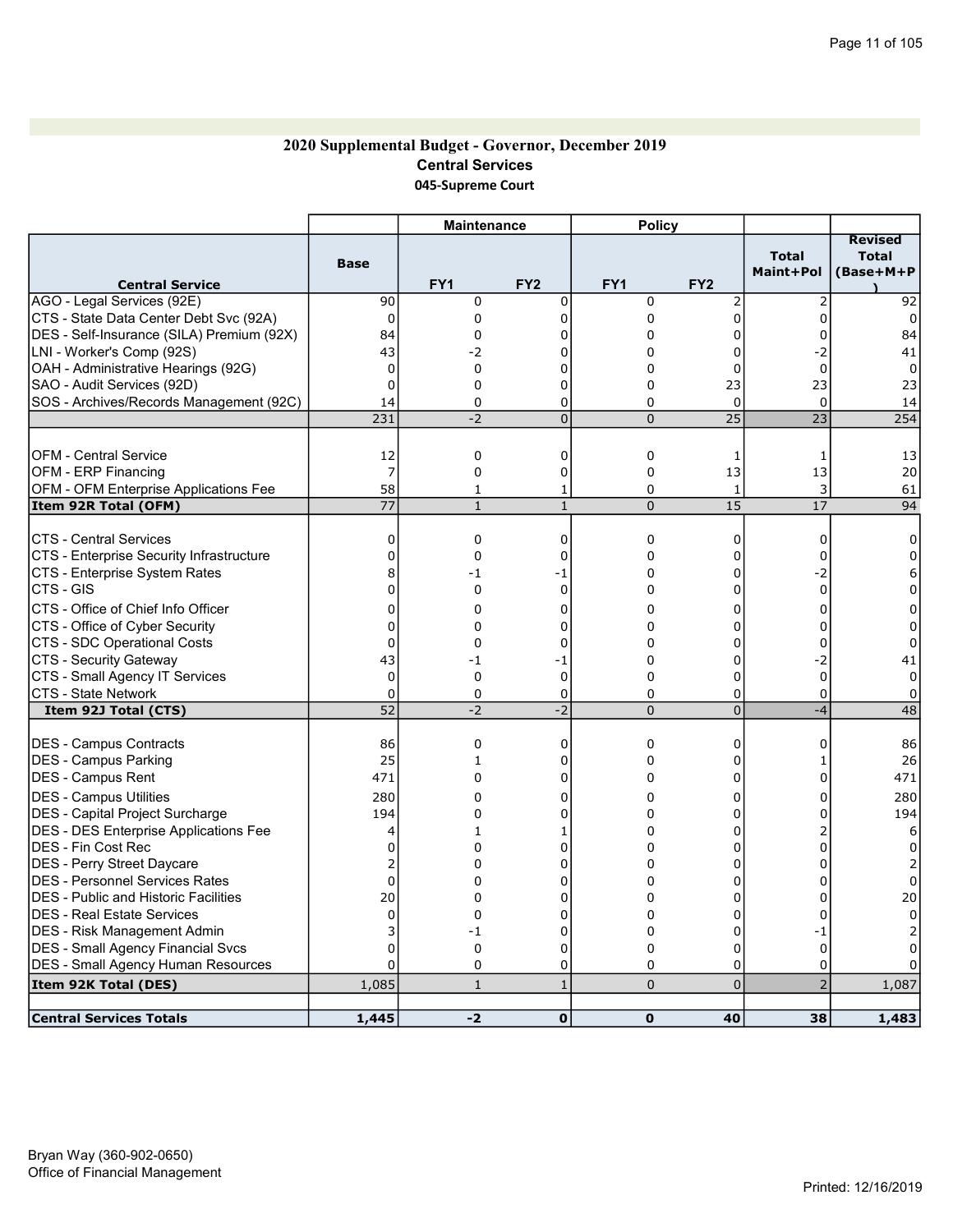#### 2020 Supplemental Budget - Governor, December 2019 Central Services 046-State Law Library

|                                              |          | <b>Maintenance</b> |                 | <b>Policy</b>   |                 |                           |                                      |
|----------------------------------------------|----------|--------------------|-----------------|-----------------|-----------------|---------------------------|--------------------------------------|
| <b>Central Service</b>                       | Base     | FY <sub>1</sub>    | FY <sub>2</sub> | FY <sub>1</sub> | FY <sub>2</sub> | <b>Total</b><br>Maint+Pol | <b>Revised</b><br>Total<br>(Base+M+P |
| AGO - Legal Services (92E)                   | 0        | $\mathbf 0$        | $\mathbf 0$     | 0               | 0               | $\mathbf 0$               |                                      |
| CTS - State Data Center Debt Svc (92A)       | 0        | 0                  | $\mathbf 0$     | 0               | 0               | $\Omega$                  | 0                                    |
| DES - Self-Insurance (SILA) Premium (92X)    |          | 0                  | $\Omega$        | 0               | 0               | $\Omega$                  |                                      |
| LNI - Worker's Comp (92S)                    | 8        | 0                  | -1              | $\Omega$        | $\Omega$        | -1                        |                                      |
| OAH - Administrative Hearings (92G)          | 0        | 0                  | $\Omega$        | $\Omega$        | 0               | $\Omega$                  | 0                                    |
| SAO - Audit Services (92D)                   | $\Omega$ | 0                  | $\Omega$        | 0               | 15              | 15                        | 15                                   |
| SOS - Archives/Records Management (92C)      | 0        | $\mathbf 0$        | $\mathbf 0$     | 0               | $\mathbf 0$     | 0                         | $\Omega$                             |
|                                              | 11       | $\Omega$           | $-1$            | $\overline{0}$  | 15              | 14                        | $\overline{25}$                      |
| IOFM - Central Service                       | 3        | $\mathbf 0$        | $\mathbf 0$     | 0               | 0               | 0                         | 3                                    |
| OFM - ERP Financing                          | 1        | $\mathbf 0$        | $\mathbf 0$     | 0               | 3               | 3                         |                                      |
| OFM - OFM Enterprise Applications Fee        | 13       | 1                  | 0               | 0               | 0               | 1                         | 14                                   |
| Item 92R Total (OFM)                         | 18       | $\mathbf{1}$       | $\mathbf 0$     | $\overline{0}$  | 3               | $\overline{4}$            | 22                                   |
|                                              |          |                    |                 |                 |                 |                           |                                      |
| <b>CTS - Central Services</b>                | 0        | $\mathbf 0$        | $\mathbf 0$     | 0               | 0               | 0                         | $\mathbf 0$                          |
| CTS - Enterprise Security Infrastructure     | 0        | $\mathbf 0$        | $\Omega$        | 0               | 0               | 0                         | O                                    |
| CTS - Enterprise System Rates                | 1        | 0                  | 0               | 0               | 0               | 0                         |                                      |
| ICTS - GIS                                   | 0        | 0                  | $\Omega$        | 0               | 0               | $\Omega$                  | 0                                    |
| CTS - Office of Chief Info Officer           | 0        | 0                  | $\Omega$        | 0               | 0               | 0                         | 0                                    |
| CTS - Office of Cyber Security               | 0        | 0                  | 0               | 0               | $\overline{0}$  | 0                         | 0                                    |
| CTS - SDC Operational Costs                  | O        | 0                  | $\Omega$        | 0               | 0               | $\Omega$                  | ŋ                                    |
| CTS - Security Gateway                       |          | 0                  | $\mathbf 0$     | 0               | 0               | 0                         |                                      |
| CTS - Small Agency IT Services               | 0        | 0                  | $\mathbf 0$     | 0               | 0               | $\Omega$                  | 0                                    |
| <b>CTS - State Network</b>                   | $\Omega$ | 0                  | 0               | $\Omega$        | 0               | $\Omega$                  | 0                                    |
| Item 92J Total (CTS)                         | 3        | $\Omega$           | $\mathbf 0$     | $\Omega$        | $\overline{0}$  | $\overline{0}$            |                                      |
| DES - Campus Contracts                       | 38       | $\mathbf 0$        | $\mathbf 0$     | 0               | 0               | 0                         | 38                                   |
| <b>IDES - Campus Parking</b>                 | 12       | $\Omega$           | $\Omega$        | $\Omega$        | 0               | $\Omega$                  | 12                                   |
| <b>DES - Campus Rent</b>                     | 224      | -1                 | 0               | 0               | 0               | -1                        | 223                                  |
| <b>DES - Campus Utilities</b>                | 132      | $\mathbf 0$        | $\Omega$        | 0               | 0               | 0                         | 132                                  |
| DES - Capital Project Surcharge              | 92       | 0                  | 0               | 0               | 0               | 0                         | 92                                   |
| <b>DES - DES Enterprise Applications Fee</b> |          | 0                  | $\Omega$        | $\Omega$        | $\mathbf 0$     | $\Omega$                  |                                      |
| DES - Fin Cost Rec                           | U        | 0                  | $\Omega$        | $\Omega$        | 0               | $\Omega$                  | $\Omega$                             |
| DES - Perry Street Daycare                   | U        | 0                  | $\Omega$        | 0               | $\mathbf 0$     | $\Omega$                  | <sup>0</sup>                         |
| <b>DES - Personnel Services Rates</b>        | ŋ        | 0                  | $\Omega$        | 0               | 0               | 0                         | n                                    |
| <b>IDES - Public and Historic Facilities</b> |          | 0                  | 0               | 0               | $\Omega$        | O                         |                                      |
| <b>DES - Real Estate Services</b>            | C        | 0                  | $\Omega$        | $\Omega$        | $\Omega$        | O                         |                                      |
| DES - Risk Management Admin                  |          | 0                  | 0               | 0               | 0               | 0                         |                                      |
| <b>DES - Small Agency Financial Svcs</b>     | 0        | 0                  | $\mathbf 0$     | 0               | $\Omega$        | $\Omega$                  | 0                                    |
|                                              |          |                    |                 |                 |                 |                           |                                      |
| <b>DES - Small Agency Human Resources</b>    | $\Omega$ | $\Omega$           | 0<br>$\Omega$   | $\Omega$        | 0<br>$\Omega$   | $\Omega$<br>$-1$          |                                      |
| Item 92K Total (DES)                         | 505      | $-1$               |                 | $\Omega$        |                 |                           | 504                                  |
| <b>Central Services Totals</b>               | 536      | $\mathbf 0$        | $-1$            | $\mathbf{0}$    | 18              | 17                        | 553                                  |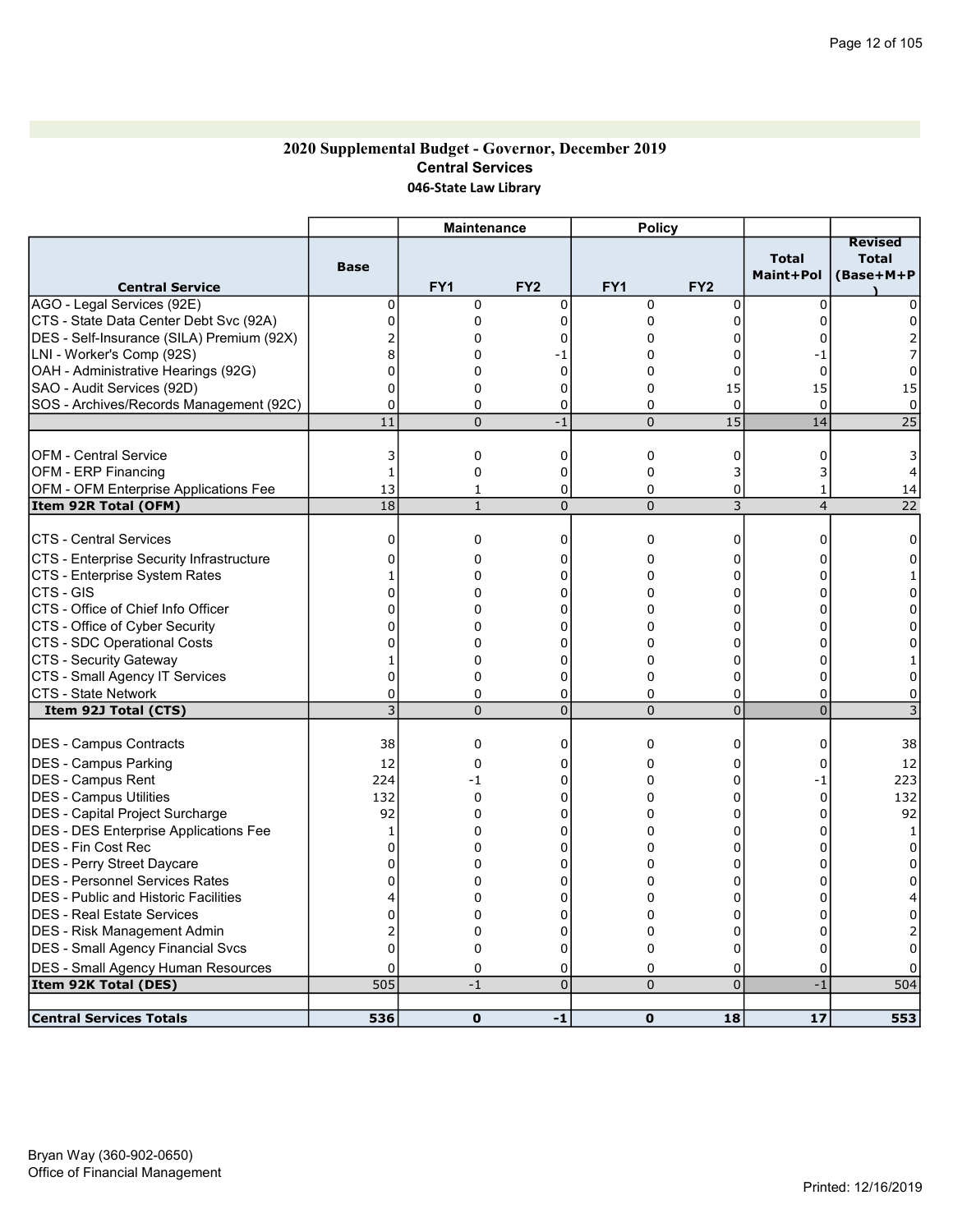### 2020 Supplemental Budget - Governor, December 2019 Central Services 048-Court of Appeals

|                                              |                | <b>Maintenance</b> |                 | <b>Policy</b>   |                 |                           |                                             |
|----------------------------------------------|----------------|--------------------|-----------------|-----------------|-----------------|---------------------------|---------------------------------------------|
| <b>Central Service</b>                       | <b>Base</b>    | FY <sub>1</sub>    | FY <sub>2</sub> | FY <sub>1</sub> | FY <sub>2</sub> | <b>Total</b><br>Maint+Pol | <b>Revised</b><br><b>Total</b><br>(Base+M+P |
| AGO - Legal Services (92E)                   | 14             | 0                  | $\mathbf 0$     | 0               | $\mathbf 0$     | $\mathbf 0$               | 14                                          |
| CTS - State Data Center Debt Svc (92A)       | $\overline{2}$ | $\mathbf 0$        | $\Omega$        | 0               | $\Omega$        | 0                         |                                             |
| DES - Self-Insurance (SILA) Premium (92X)    | 15             | 0                  | 0               | 0               | 0               | 0                         | 15                                          |
| LNI - Worker's Comp (92S)                    | 83             | -2                 | -1              | 0               | 0               | -3                        | 80                                          |
| OAH - Administrative Hearings (92G)          | 0              | 0                  | 0               | 0               | 0               | 0                         | 0                                           |
| SAO - Audit Services (92D)                   | $\Omega$       | 0                  | 0               | 0               | 23              | 23                        | 23                                          |
| SOS - Archives/Records Management (92C)      | 88             | $\Omega$           | 0               | 0               | 3               | 3                         | 91                                          |
|                                              | 202            | $-2$               | $-1$            | $\overline{0}$  | $\overline{26}$ | 23                        | 225                                         |
|                                              |                |                    |                 |                 |                 |                           |                                             |
| <b>OFM - Central Service</b>                 | 28             | 0                  | $\mathbf 0$     | 0               | 2               | $\overline{2}$            | 30                                          |
| <b>OFM - ERP Financing</b>                   | 17             | $\mathbf 0$        | 0               | 0               | 30              | 30                        | 47                                          |
| OFM - OFM Enterprise Applications Fee        | 134            | $\overline{2}$     | 3               | 0               | 3               | 8                         | 142                                         |
| Item 92R Total (OFM)                         | 178            | $\overline{2}$     | 3               | 0               | 35              | 40                        | 218                                         |
|                                              |                |                    |                 |                 |                 |                           |                                             |
| <b>CTS - Central Services</b>                | 0<br>$\Omega$  | 0                  | 0<br>$\Omega$   | 0<br>0          | 0<br>0          | 0<br>$\Omega$             | 0<br>$\Omega$                               |
| CTS - Enterprise Security Infrastructure     |                | 0                  |                 | 0               | $\mathbf{0}$    |                           |                                             |
| CTS - Enterprise System Rates<br>CTS - GIS   | 18<br>0        | $-2$<br>0          | -3<br>0         | 0               | 0               | -5<br>$\overline{0}$      | 13<br>$\mathbf 0$                           |
| CTS - Office of Chief Info Officer           | $\mathbf 0$    | 0                  | 0               | 0               | 0               | 0                         | $\Omega$                                    |
| CTS - Office of Cyber Security               | $\mathbf 0$    | 0                  | 0               | 0               | 0               | 0                         | 0                                           |
| CTS - SDC Operational Costs                  | $\mathbf{1}$   | $\Omega$           | $\Omega$        | 0               | $\Omega$        | 0                         |                                             |
| CTS - Security Gateway                       | 50             | -1                 | $-2$            | 0               | 0               | -3                        | 47                                          |
| CTS - Small Agency IT Services               | $\mathbf 0$    | 0                  | $\overline{0}$  | 0               | 0               | $\mathbf 0$               | $\mathbf 0$                                 |
| <b>CTS - State Network</b>                   | $\mathbf 0$    | 0                  | 0               | 0               | 0               | $\mathbf 0$               | 0                                           |
| Item 92J Total (CTS)                         | 69             | $-3$               | $-5$            | $\overline{0}$  | $\overline{0}$  | -8                        | 61                                          |
|                                              |                |                    |                 |                 |                 |                           |                                             |
| <b>DES - Campus Contracts</b>                | $\Omega$       | $\mathbf 0$        | $\Omega$        | 0               | 0               | 0                         | 0                                           |
| DES - Campus Parking                         | 0              | $\mathbf 0$        | $\Omega$        | 0               | $\Omega$        | $\Omega$                  | $\Omega$                                    |
| <b>DES - Campus Rent</b>                     | 0              | 0                  | 0               | 0               | 0               | 0                         | 0                                           |
| <b>IDES - Campus Utilities</b>               | 0              | $\Omega$           | $\Omega$        | 0               | $\Omega$        | 0                         | $\Omega$                                    |
| DES - Capital Project Surcharge              | 0              | 0                  | 0               | 0               | 0               | 0                         | 0                                           |
| <b>DES - DES Enterprise Applications Fee</b> | 9              | 2                  | 3               | 0               | $\mathbf 0$     |                           | 14                                          |
| DES - Fin Cost Rec                           | $\Omega$       | $\Omega$           | $\Omega$        | 0               | 0               | $\Omega$                  | $\Omega$                                    |
| DES - Perry Street Daycare                   | $\Omega$       | 0                  | $\Omega$        | 0               | $\mathbf 0$     | 0                         | $\Omega$                                    |
| IDES - Personnel Services Rates              | $\Omega$       | 0                  | 0               | 0               | 0               | $\Omega$                  | $\Omega$                                    |
| <b>DES</b> - Public and Historic Facilities  | 0              | $\Omega$           | $\Omega$        | 0               | $\Omega$        | U                         | 0                                           |
| IDES - Real Estate Services                  | 0              | $\mathbf 0$        | $\Omega$        | 0               | $\Omega$        | O                         | 0                                           |
| DES - Risk Management Admin                  | 2              | $\Omega$           | $\Omega$        | 0               | 0               | 0                         |                                             |
| DES - Small Agency Financial Svcs            | 0              | $\mathbf 0$        | 0               | 0               | 0               | 0                         | 0                                           |
| <b>DES</b> - Small Agency Human Resources    | $\mathbf 0$    | 0                  | 0               | 0               | 0               | 0                         | 0                                           |
| Item 92K Total (DES)                         | 12             | $\overline{2}$     | $\overline{3}$  | $\overline{0}$  | $\Omega$        | 5                         | 17                                          |
| <b>Central Services Totals</b>               | 462            | $-1$               | $\mathbf 0$     | $\mathbf 0$     | 61              | 60                        | 522                                         |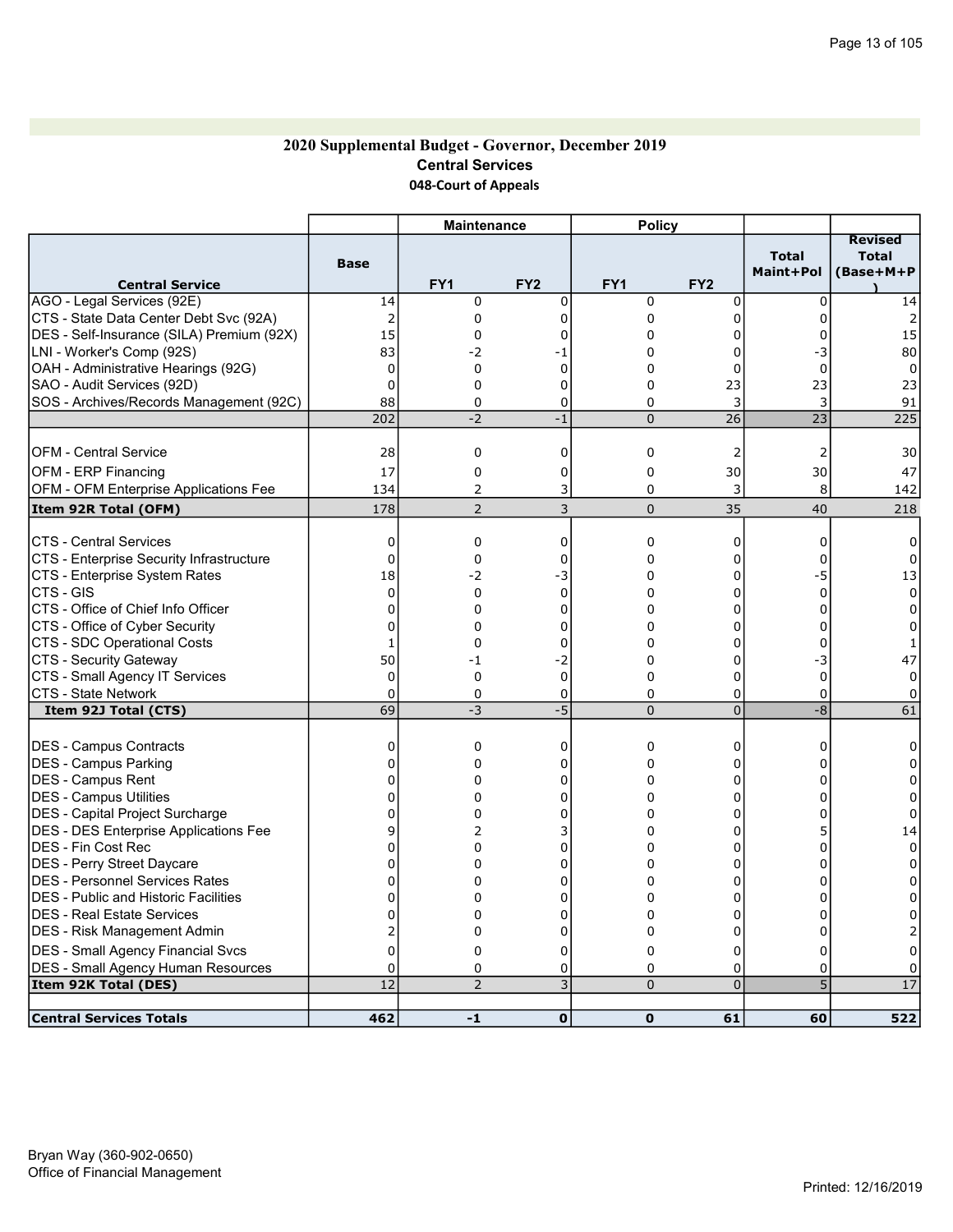### 2020 Supplemental Budget - Governor, December 2019 Central Services 050-Commission on Judicial Conduct

|                                              |                          | <b>Maintenance</b> |                 | <b>Policy</b>   |                 |                           |                                             |
|----------------------------------------------|--------------------------|--------------------|-----------------|-----------------|-----------------|---------------------------|---------------------------------------------|
| <b>Central Service</b>                       | <b>Base</b>              | FY <sub>1</sub>    | FY <sub>2</sub> | FY <sub>1</sub> | FY <sub>2</sub> | <b>Total</b><br>Maint+Pol | <b>Revised</b><br><b>Total</b><br>(Base+M+P |
| AGO - Legal Services (92E)                   | 3                        | $\Omega$           | $\mathbf{0}$    | $\Omega$        | 0               | $\Omega$                  |                                             |
| CTS - State Data Center Debt Svc (92A)       | 3                        | 0                  | $\Omega$        | $\Omega$        | $\Omega$        | $\Omega$                  |                                             |
| DES - Self-Insurance (SILA) Premium (92X)    |                          | 0                  | $\Omega$        | $\Omega$        | $\Omega$        | U                         |                                             |
| LNI - Worker's Comp (92S)                    | 6                        | 0                  | $\Omega$        | $\Omega$        | $\Omega$        | U                         | 6                                           |
| OAH - Administrative Hearings (92G)          | 0                        | 0                  | 0               | 0               | 0               | 0                         | 0                                           |
| SAO - Audit Services (92D)                   | $\Omega$                 | $\mathbf 0$        | $\mathbf 0$     | 0               | 23              | 23                        | 23                                          |
| SOS - Archives/Records Management (92C)      |                          | $\mathbf 0$        | $\mathbf 0$     | 0               | $\mathbf 0$     | 0                         | $\mathbf{1}$                                |
|                                              | 14                       | $\overline{0}$     | $\overline{0}$  | $\pmb{0}$       | 23              | $\overline{23}$           | $\overline{37}$                             |
|                                              |                          |                    |                 |                 |                 |                           |                                             |
| <b>OFM - Central Service</b>                 | 2                        | 0                  | 0               | 0               | 0               | 0                         |                                             |
| <b>OFM - ERP Financing</b>                   | $\overline{\phantom{a}}$ | $\Omega$           | 0               | 0               | 2               | 2                         |                                             |
| OFM - OFM Enterprise Applications Fee        | 9                        | $\Omega$           | 0               | $\Omega$        | 0               | 0                         | 9                                           |
| Item 92R Total (OFM)                         | 13                       | $\overline{0}$     | $\mathbf 0$     | $\pmb{0}$       | $\overline{2}$  | $\overline{2}$            | 15                                          |
|                                              |                          |                    |                 |                 |                 |                           |                                             |
| <b>CTS - Central Services</b>                | $\Omega$                 | $\mathbf 0$        | $\mathbf 0$     | 0               | 0               | 0                         | $\Omega$                                    |
| CTS - Enterprise Security Infrastructure     | U                        | 0                  | $\mathbf 0$     | 0               | 0               | $\Omega$                  | ŋ                                           |
| CTS - Enterprise System Rates                |                          | 0                  | $\Omega$        | 0               | 0               | U                         |                                             |
| CTS - GIS                                    |                          | 0                  | 0               | $\mathbf 0$     | $\Omega$        | n                         | 0                                           |
| CTS - Office of Chief Info Officer           |                          | 0                  |                 | 0               | 0               |                           |                                             |
|                                              |                          |                    | 0               |                 |                 | 0                         |                                             |
| CTS - Office of Cyber Security               |                          | 0                  | 0               | 0               | $\Omega$        | 0                         | 0                                           |
| CTS - SDC Operational Costs                  |                          | 0                  | 0               | 0               | 0               | 0                         |                                             |
| CTS - Security Gateway                       |                          | 0                  | 0               | 0               | 0               | 0                         |                                             |
| CTS - Small Agency IT Services               | 0                        | $\Omega$           | $\Omega$        | $\Omega$        | 0               | 0                         | 0                                           |
| <b>CTS - State Network</b>                   | 0                        | $\Omega$           | 0               | 0               | 0               | 0                         | 0                                           |
| Item 92J Total (CTS)                         | 5                        | $\overline{0}$     | $\overline{0}$  | $\overline{0}$  | $\overline{0}$  | $\overline{0}$            |                                             |
|                                              |                          |                    |                 |                 |                 |                           |                                             |
| DES - Campus Contracts                       | 1                        | 1                  | -1              | 0               | 0               | 0                         |                                             |
| <b>IDES - Campus Parking</b>                 | 0                        | $\mathbf 0$        | $\mathbf 0$     | 0               | 0               | 0                         | 0                                           |
| DES - Campus Rent                            | 0                        | $\mathbf 0$        | $\Omega$        | 0               | 0               | $\Omega$                  | 0                                           |
| <b>DES - Campus Utilities</b>                | 0                        | 0                  | $\Omega$        | 0               | 0               | $\Omega$                  | 0                                           |
| DES - Capital Project Surcharge              | 0                        | 0                  | 0               | 0               | 0               | 0                         | 0                                           |
| <b>DES - DES Enterprise Applications Fee</b> | 0                        | 1                  | 0               | 0               | 0               |                           |                                             |
| <b>DES - Fin Cost Rec</b>                    | 0                        | 0                  | $\Omega$        | 0               | 0               | 0                         | 0                                           |
| <b>DES - Perry Street Daycare</b>            | U                        | 0                  | $\mathbf{0}$    | 0               | 0               | $\Omega$                  | 0                                           |
| <b>DES - Personnel Services Rates</b>        | 0                        | 0                  | 0               | 0               | 0               | 0                         | 0                                           |
| IDES - Public and Historic Facilities        |                          | 0                  | 0               | 0               | 0               | 0                         |                                             |
| DES - Real Estate Services                   | 0                        | 0                  | $\Omega$        | 0               | $\Omega$        | U                         | 0                                           |
| DES - Risk Management Admin                  | 2                        | 0                  | $\mathbf 0$     | 0               | 0               | 0                         |                                             |
| <b>DES - Small Agency Financial Svcs</b>     | 69                       | $\mathbf 0$        | $\mathbf{0}$    | 0               | 0               | $\Omega$                  | 69                                          |
| DES - Small Agency Human Resources           | $\mathbf 0$              | 0                  | 0               | 0               | 0               | 0                         | $\mathbf{0}$                                |
| Item 92K Total (DES)                         | 76                       | $\overline{2}$     | $-1$            | $\overline{0}$  | $\overline{0}$  | $\mathbf{1}$              | 77                                          |
|                                              |                          |                    |                 |                 |                 |                           |                                             |
| <b>Central Services Totals</b>               | 108                      | $\overline{2}$     | $-1$            | $\mathbf{o}$    | 25              | 26                        | 134                                         |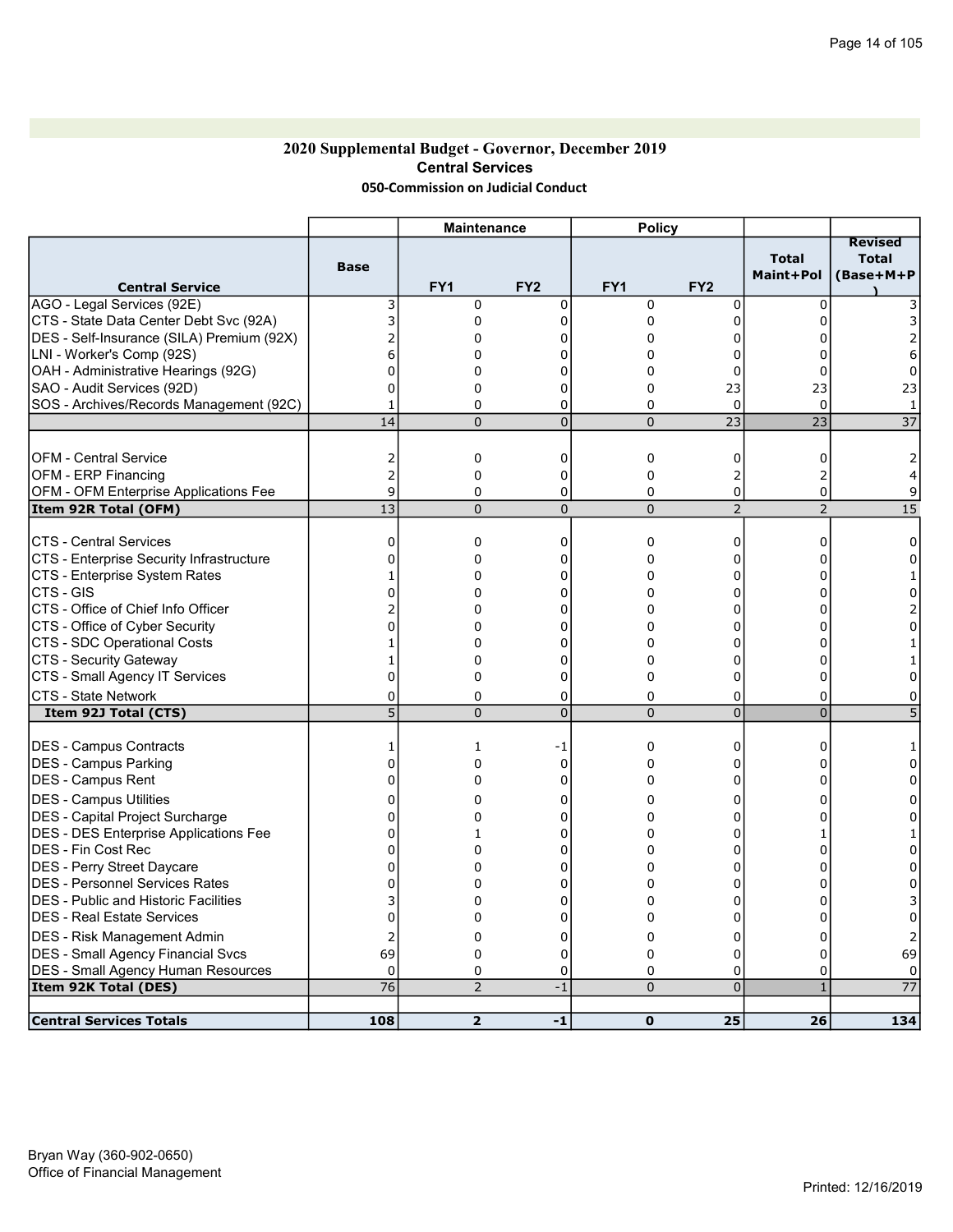## 2020 Supplemental Budget - Governor, December 2019 Central Services 055-Administrative Office of the Courts

|                                              |                | <b>Maintenance</b> |                 | <b>Policy</b>   |                 |                           |                                      |
|----------------------------------------------|----------------|--------------------|-----------------|-----------------|-----------------|---------------------------|--------------------------------------|
| <b>Central Service</b>                       | <b>Base</b>    | FY <sub>1</sub>    | FY <sub>2</sub> | FY <sub>1</sub> | FY <sub>2</sub> | <b>Total</b><br>Maint+Pol | <b>Revised</b><br>Total<br>(Base+M+P |
| AGO - Legal Services (92E)                   | 188            | 0                  | $\mathbf 0$     | 0               | 3               | 3                         | 191                                  |
| CTS - State Data Center Debt Svc (92A)       | 707            | $\mathbf 0$        | $\Omega$        | 0               | $\Omega$        | 0                         | 707                                  |
| DES - Self-Insurance (SILA) Premium (92X)    | 48             | 0                  | 0               | 0               | 0               | 0                         | 48                                   |
| LNI - Worker's Comp (92S)                    | 283            | -6                 | -6              | 0               | 0               | $-12$                     | 271                                  |
| OAH - Administrative Hearings (92G)          | 0              | 0                  | 0               | 0               | 0               | 0                         | 0                                    |
| SAO - Audit Services (92D)                   | 14             | $\mathbf{1}$       | 1               | 0               | 0               | 2                         | 16                                   |
|                                              |                |                    |                 |                 |                 |                           |                                      |
| SOS - Archives/Records Management (92C)      | 20             | $\Omega$           | $\Omega$        | 0               | $\mathbf{1}$    | 1                         | 21                                   |
|                                              | 1,261          | $-5$               | $-5$            | $\overline{0}$  | $\overline{4}$  | $-6$                      | 1,255                                |
| <b>OFM - Central Service</b>                 | 77             | 0                  | 0               | 0               | 6               | 6                         | 83                                   |
| <b>OFM - ERP Financing</b>                   | 46             | 0                  | 0               | 0               | 85              | 85                        | 131                                  |
| OFM - OFM Enterprise Applications Fee        | 376            | 5                  | 10              | 0               | 8               | 23                        | 399                                  |
| Item 92R Total (OFM)                         | 499            | 5                  | 10              | 0               | 99              | 114                       | 613                                  |
|                                              |                |                    |                 |                 |                 |                           |                                      |
| <b>CTS - Central Services</b>                | 84             | 0                  | $\mathbf 0$     | 0               | 0               | 0                         | 84                                   |
| CTS - Enterprise Security Infrastructure     | 0              | 0                  | 0               | 0               | 0               | $\mathbf 0$               | $\Omega$                             |
| CTS - Enterprise System Rates                | 52             | -4                 | $-10$           | 0               | $\mathbf 0$     | $-14$                     | 38                                   |
| CTS - GIS                                    | 0              | 0                  | 0               | 0               | $\mathbf 0$     | $\mathbf 0$               | $\Omega$                             |
| CTS - Office of Chief Info Officer           | 260            | $\mathbf 0$        | $\Omega$        | 0               | 0               | 0                         | 260                                  |
| CTS - Office of Cyber Security               | 134            | -1                 | -1              | 0               | 0               | -2                        | 132                                  |
| CTS - SDC Operational Costs                  | 184            | 0                  | $\Omega$        | 0               | 0               | 0                         | 184                                  |
| <b>CTS - Security Gateway</b>                | 71             | -3                 | $-2$            | 0               | 0               | -5                        | 66                                   |
| CTS - Small Agency IT Services               | 0              | 0                  | 0               | 0               | 0               | $\mathbf 0$               | n                                    |
| <b>CTS - State Network</b>                   | 765            | -4                 | $-2$            | 0               | 0               | -6                        | 759                                  |
| Item 92J Total (CTS)                         | 1,550          | $-12$              | $-15$           | 0               | $\overline{0}$  | $-27$                     | 1,523                                |
| DES - Campus Contracts                       | 39             | $\mathbf 0$        | 0               | 0               | 0               | $\mathbf 0$               | 39                                   |
| DES - Campus Parking                         | $\overline{4}$ | -1                 | 0               | 0               | 0               | $-1$                      |                                      |
| <b>DES - Campus Rent</b>                     | 62             | 0                  | 0               | 0               | 0               | $\mathbf 0$               | 62                                   |
| DES - Campus Utilities                       | 36             | $\mathbf{1}$       | $\mathbf 0$     | 0               | $\mathbf 0$     | $\mathbf{1}$              | 37                                   |
| DES - Capital Project Surcharge              | 25             | 0                  | 0               | 0               | $\mathbf 0$     | $\mathbf 0$               | 25                                   |
| <b>DES - DES Enterprise Applications Fee</b> | 25             | 8                  | 7               | 0               | 0               | 15                        | 40                                   |
| <b>IDES - Fin Cost Rec</b>                   | 0              | 0                  | $\Omega$        | 0               | 0               | $\mathbf 0$               | $\mathbf 0$                          |
| DES - Perry Street Daycare                   | 5              | 0                  | $\Omega$        | 0               | 0               | 0                         | 5                                    |
| DES - Personnel Services Rates               | $\mathbf 0$    | 0                  | 0               | 0               | 0               | $\Omega$                  | $\mathbf 0$                          |
| <b>DES</b> - Public and Historic Facilities  | 83             | 0                  | $\Omega$        | 0               | 0               | $\Omega$                  | 83                                   |
| IDES - Real Estate Services                  | 24             | $\Omega$           | $\Omega$        | 0               | 0               | $\Omega$                  | 24                                   |
| <b>IDES - Risk Management Admin</b>          | $\overline{2}$ | 0                  | 0               | 0               | 0               | 0                         |                                      |
| DES - Small Agency Financial Svcs            | $\Omega$       | 0                  | 0               | 0               | 0               | 0                         | $\Omega$                             |
| <b>DES - Small Agency Human Resources</b>    | $\Omega$       | 0                  | 0               | 0               | 0               | 0                         |                                      |
| Item 92K Total (DES)                         | 305            | 8                  | $\overline{7}$  | $\overline{0}$  | $\overline{0}$  | 15                        | 320                                  |
|                                              |                |                    |                 |                 |                 |                           |                                      |
| <b>Central Services Totals</b>               | 3,616          | $-4$               | -3              | $\mathbf{0}$    | 103             | 96                        | 3,712                                |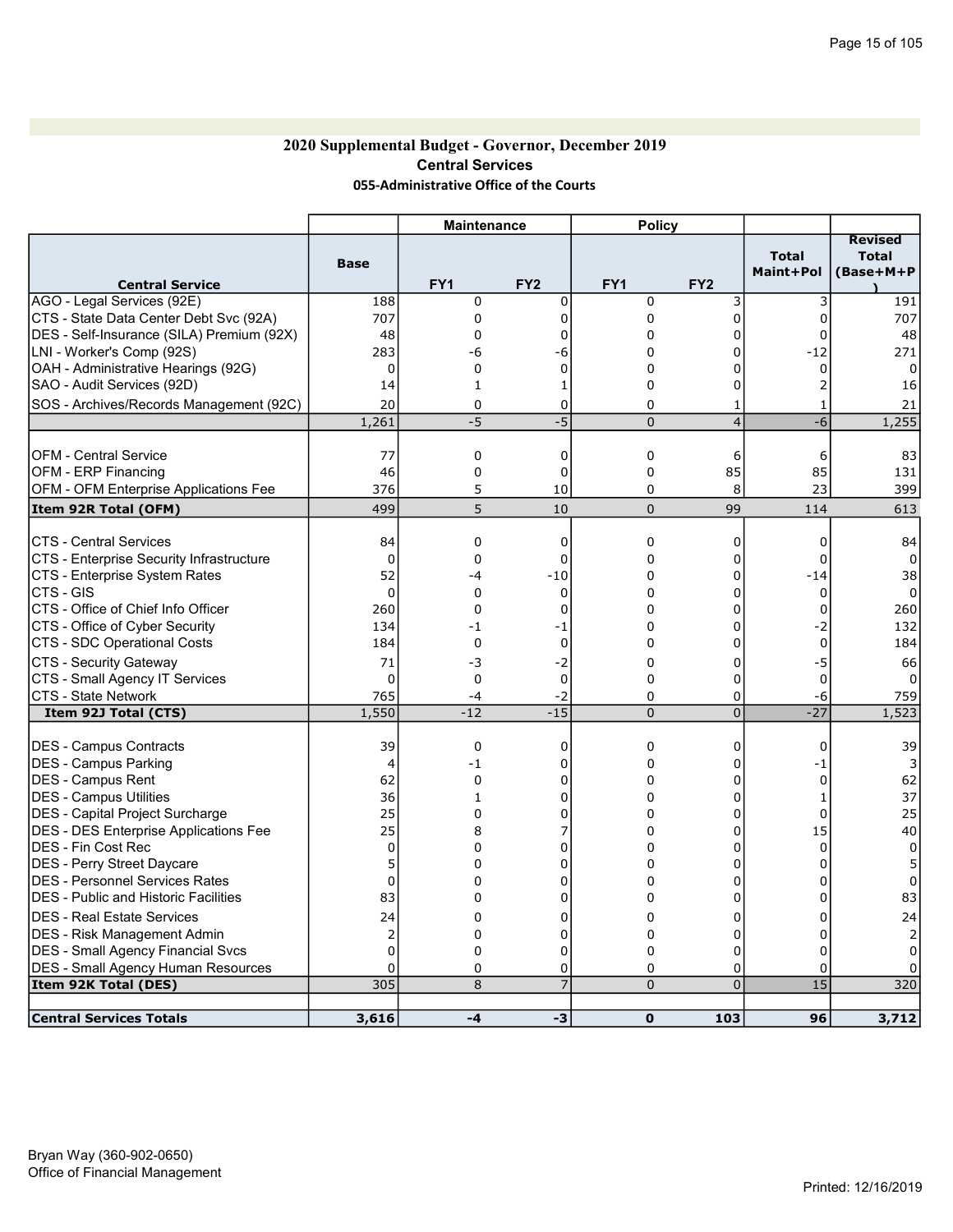### 2020 Supplemental Budget - Governor, December 2019 Central Services 056-Office of Public Defense

|                                              |                     | <b>Maintenance</b> |                 | <b>Policy</b>   |                 |                           |                                             |
|----------------------------------------------|---------------------|--------------------|-----------------|-----------------|-----------------|---------------------------|---------------------------------------------|
| <b>Central Service</b>                       | <b>Base</b>         | FY <sub>1</sub>    | FY <sub>2</sub> | FY <sub>1</sub> | FY <sub>2</sub> | <b>Total</b><br>Maint+Pol | <b>Revised</b><br><b>Total</b><br>(Base+M+P |
| AGO - Legal Services (92E)                   | 80                  | 0                  | 0               | 0               | 1               | $\mathbf{1}$              | 81                                          |
| CTS - State Data Center Debt Svc (92A)       | $\Omega$            | $\mathbf 0$        | $\Omega$        | 0               | 0               | 0                         | $\Omega$                                    |
| DES - Self-Insurance (SILA) Premium (92X)    | 2                   | 0                  | 0               | 0               | 0               |                           | 2                                           |
| LNI - Worker's Comp (92S)                    | 13                  | -1                 |                 | 0               | 0               | n                         | 13                                          |
| OAH - Administrative Hearings (92G)          | $\mathbf 0$         | 0                  | 0               | 0               | 0               | 0                         | $\Omega$                                    |
| SAO - Audit Services (92D)                   | 21                  | 0                  | -1              | 0               | 0               | -1                        | 20                                          |
| SOS - Archives/Records Management (92C)      | $\mathbf{1}$        | 0                  | 0               | 0               | 0               | $\mathbf 0$               |                                             |
|                                              | 118                 | $-1$               | $\overline{0}$  | $\overline{0}$  | $\mathbf{1}$    | $\overline{0}$            | 118                                         |
| <b>OFM - Central Service</b>                 |                     | 0                  |                 | 0               |                 |                           |                                             |
| <b>OFM - ERP Financing</b>                   | 3<br>$\overline{2}$ | $\mathbf 0$        | 0<br>0          | 0               | 0<br>3          | 0<br>3                    | 3                                           |
| OFM - OFM Enterprise Applications Fee        | 16                  | 1                  | 0               | 0               | 0               | 1                         | 17                                          |
| Item 92R Total (OFM)                         | $\overline{20}$     | $\mathbf{1}$       | $\overline{0}$  | $\pmb{0}$       | 3               | $\overline{4}$            | 24                                          |
|                                              |                     |                    |                 |                 |                 |                           |                                             |
| <b>CTS - Central Services</b>                | 0                   | 0                  | 0               | 0               | 0               | 0                         | 0                                           |
| CTS - Enterprise Security Infrastructure     | 0                   | $\mathbf 0$        | 0               | 0               | 0               | 0                         | 0                                           |
| CTS - Enterprise System Rates                | 2                   | -1                 | 0               | 0               | 0               | -1                        |                                             |
| CTS - GIS                                    | 0                   | $\Omega$           | $\Omega$        | 0               | $\Omega$        | $\Omega$                  | 0                                           |
| CTS - Office of Chief Info Officer           | 0                   | 0                  | 0               | 0               | 0               | 0                         | 0                                           |
| CTS - Office of Cyber Security               | $\Omega$            | 0                  | $\Omega$        | 0               | 0               | $\Omega$                  | 0                                           |
| CTS - SDC Operational Costs                  | 0                   | $\Omega$           | $\Omega$        | 0               | $\Omega$        | 0                         | 0                                           |
| <b>CTS - Security Gateway</b>                | 2                   | -1                 | 0               | 0               | 0               | -1                        |                                             |
| CTS - Small Agency IT Services               | $\mathbf 0$         | $\mathbf 0$        | $\Omega$        | $\Omega$        | 0               | $\mathbf 0$               | $\mathbf 0$                                 |
| <b>CTS - State Network</b>                   | 63                  | $\mathbf{1}$       | -1              | 0               | 0               | $\mathbf 0$               | 63                                          |
| Item 92J Total (CTS)                         | 67                  | $-1$               | $-1$            | $\overline{0}$  | $\overline{0}$  | $-2$                      | 65                                          |
| DES - Campus Contracts                       | 2                   | 0                  | 0               | 0               | 0               | 0                         |                                             |
| DES - Campus Parking                         | $\Omega$            | $\mathbf 0$        | 0               | 0               | 0               | $\Omega$                  | $\Omega$                                    |
| DES - Campus Rent                            | $\Omega$            | 0                  | $\Omega$        | 0               | 0               | $\Omega$                  | $\Omega$                                    |
| DES - Campus Utilities                       | 0                   | 0                  | 0               | 0               | 0               | 0                         | ŋ                                           |
| DES - Capital Project Surcharge              | n                   | 0                  | 0               | 0               | 0               | 0                         | 0                                           |
| <b>DES - DES Enterprise Applications Fee</b> | 1                   | $\mathbf{1}$       | $\Omega$        | 0               | 0               |                           |                                             |
| IDES - Fin Cost Rec                          | $\Omega$            | $\Omega$           | $\Omega$        | 0               | 0               | $\Omega$                  | 0                                           |
| DES - Perry Street Daycare                   | 1                   | $\Omega$           | $\Omega$        | 0               | $\mathbf 0$     | 0                         |                                             |
| IDES - Personnel Services Rates              | 0                   | $\Omega$           | $\Omega$        | 0               | 0               | $\Omega$                  | O                                           |
| <b>DES</b> - Public and Historic Facilities  | 5                   | 0                  | 0               | 0               | 0               | 0                         |                                             |
| <b>IDES - Real Estate Services</b>           | 4                   | $\Omega$           | $\Omega$        | 0               | $\mathbf 0$     | $\Omega$                  |                                             |
| <b>IDES - Risk Management Admin</b>          | 2                   | 0                  | 0               | 0               | 0               | $\Omega$                  |                                             |
| DES - Small Agency Financial Svcs            | $\Omega$            | 0                  | $\overline{0}$  | 0               | 0               | 0                         | 0                                           |
| <b>DES</b> - Small Agency Human Resources    | $\mathbf 0$         | 0                  | 0               | 0               | 0               | 0                         | 0                                           |
| Item 92K Total (DES)                         | 15                  | $\mathbf{1}$       | $\Omega$        | $\overline{0}$  | $\Omega$        | $\mathbf{1}$              | 16                                          |
|                                              |                     |                    |                 |                 |                 |                           |                                             |
| <b>Central Services Totals</b>               | 220                 | 0                  | -1              | $\mathbf 0$     | 4               | 3                         | 223                                         |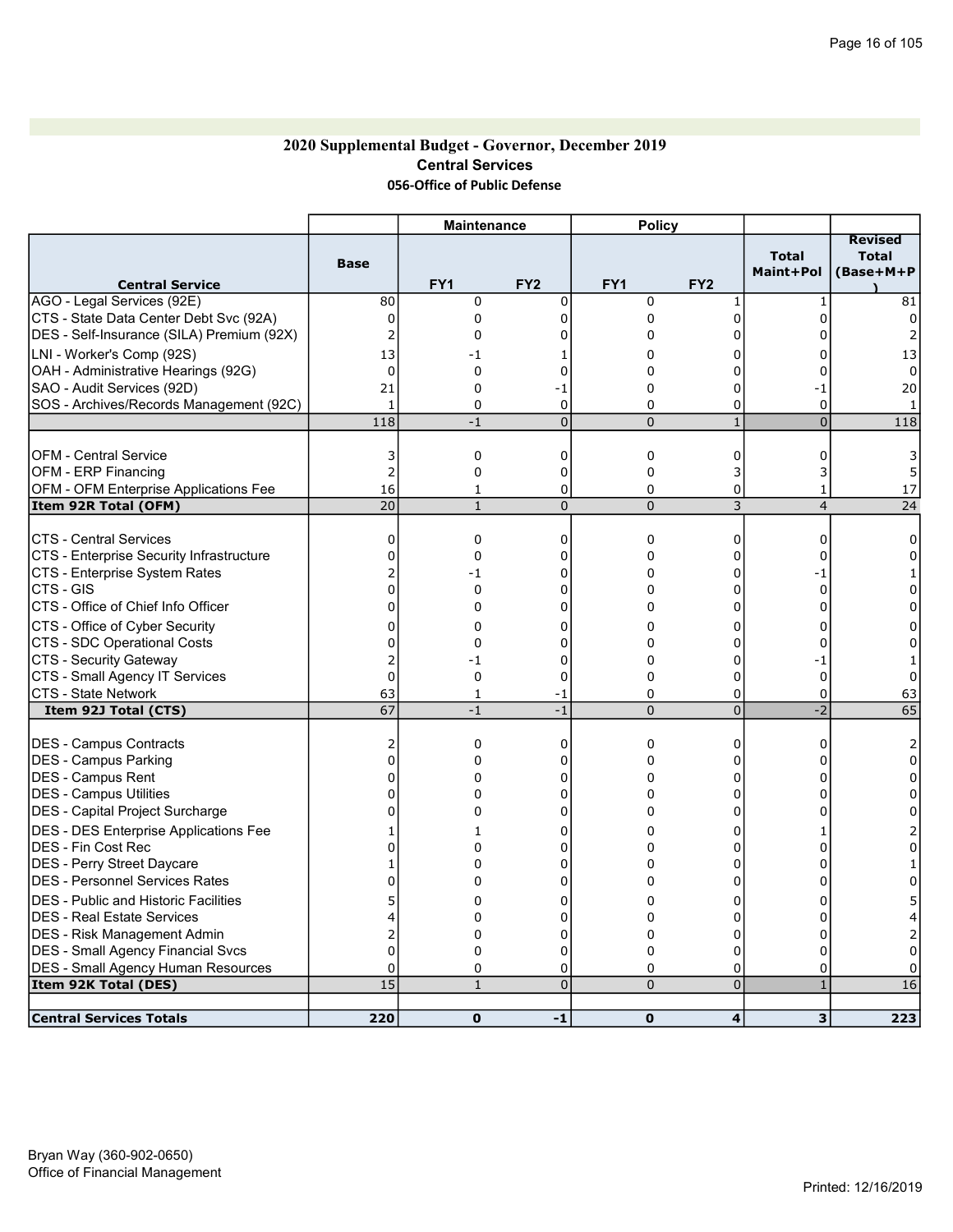### 2020 Supplemental Budget - Governor, December 2019 Central Services 057-Office of Civil Legal Aid

|                                              |                | <b>Maintenance</b> |                 | <b>Policy</b>  |                 |                           |                                             |
|----------------------------------------------|----------------|--------------------|-----------------|----------------|-----------------|---------------------------|---------------------------------------------|
| <b>Central Service</b>                       | <b>Base</b>    | FY <sub>1</sub>    | FY <sub>2</sub> | FY1            | FY <sub>2</sub> | <b>Total</b><br>Maint+Pol | <b>Revised</b><br><b>Total</b><br>(Base+M+P |
| AGO - Legal Services (92E)                   | 0              | $\pmb{0}$          | 0               | 0              | 0               | $\Omega$                  |                                             |
| CTS - State Data Center Debt Svc (92A)       | $\mathbf{1}$   | 0                  | $\Omega$        | 0              | $\overline{0}$  | $\Omega$                  |                                             |
| DES - Self-Insurance (SILA) Premium (92X)    | 2              | $\mathbf 0$        | 0               | 0              | 0               | n                         |                                             |
| LNI - Worker's Comp (92S)                    |                | -1                 |                 | 0              | 0               | n                         |                                             |
| OAH - Administrative Hearings (92G)          | $\mathbf 0$    | 0                  | 0               | 0              | $\Omega$        | 0                         |                                             |
| SAO - Audit Services (92D)                   | 19             | $-10$              | -9              | 0              | 0               | $-19$                     | 0                                           |
| SOS - Archives/Records Management (92C)      | $\Omega$       | $\Omega$           | 0               | 0              | 0               | $\Omega$                  | 0                                           |
|                                              | 25             | $-11$              | $-8$            | $\overline{0}$ | $\overline{0}$  | $-19$                     | 6                                           |
|                                              |                |                    |                 |                |                 |                           |                                             |
| <b>OFM - Central Service</b>                 | 1              | 0                  | 0               | 0              | 0               | 0                         |                                             |
| OFM - ERP Financing                          | $\mathbf{0}$   | $\mathbf 0$        | $\overline{0}$  | 0              | $\mathbf{1}$    | 1                         |                                             |
| OFM - OFM Enterprise Applications Fee        | 2              | 0                  | 0               | 0              | 0               | 0                         |                                             |
| Item 92R Total (OFM)                         | $\overline{4}$ | $\overline{0}$     | $\overline{0}$  | $\overline{0}$ | $\mathbf{1}$    | $\mathbf{1}$              | 5                                           |
|                                              |                |                    |                 |                |                 |                           |                                             |
| ICTS - Central Services                      | $\mathbf 0$    | 0                  | 0               | 0              | 0               | 0                         | 0                                           |
| CTS - Enterprise Security Infrastructure     | $\Omega$       | 0                  | $\Omega$        | 0              | 0               | $\Omega$                  | 0                                           |
| CTS - Enterprise System Rates                | $\Omega$       | 0                  | $\Omega$        | 0              | 0               | $\Omega$                  | $\Omega$                                    |
| CTS - GIS                                    | 0              | 0                  | 0               | 0              | 0               | 0                         | 0                                           |
| CTS - Office of Chief Info Officer           | 0              | $\Omega$           | $\Omega$        | 0              | $\Omega$        | 0                         | 0                                           |
| CTS - Office of Cyber Security               | $\Omega$       | $\Omega$           | 0               | 0              | 0               | 0                         | 0                                           |
| CTS - SDC Operational Costs                  | $\Omega$       | $\Omega$           | $\Omega$        | 0              | $\Omega$        | $\Omega$                  | $\Omega$                                    |
| CTS - Security Gateway                       | $\Omega$       | 0                  | $\Omega$        | $\mathbf 0$    | $\mathbf 0$     | $\Omega$                  | 0                                           |
| CTS - Small Agency IT Services               | 36             | $-1$               | -1              | 19             | 20              | 37                        | 73                                          |
| <b>CTS - State Network</b>                   | $\Omega$       | $\mathbf{1}$       | 0               | $\Omega$       | $\Omega$        | $\mathbf{1}$              | $\overline{1}$                              |
| Item 92J Total (CTS)                         | 37             | $\Omega$           | $-1$            | 19             | 20              | 38                        | 75                                          |
|                                              |                |                    |                 |                |                 |                           |                                             |
| DES - Campus Contracts                       | 0              | 0                  | 0               | 0              | 0               | 0                         | 0                                           |
| DES - Campus Parking                         | 0              | $\mathbf 0$        | $\Omega$        | 0              | $\Omega$        | $\Omega$                  | $\Omega$                                    |
| DES - Campus Rent                            | 0              | $\Omega$           | 0               | 0              | 0               | 0                         | 0                                           |
| <b>IDES - Campus Utilities</b>               | 0              | $\Omega$           | $\Omega$        | 0              | $\Omega$        | 0                         | 0                                           |
| DES - Capital Project Surcharge              | $\Omega$       | $\Omega$           | $\Omega$        | 0              | $\Omega$        | $\Omega$                  | $\Omega$                                    |
| <b>DES - DES Enterprise Applications Fee</b> | 0              | $\Omega$           | $\Omega$        | 0              | $\Omega$        | 0                         | 0                                           |
| DES - Fin Cost Rec                           | $\Omega$       | $\Omega$           | $\Omega$        | 0              | $\Omega$        | $\Omega$                  | O                                           |
| DES - Perry Street Daycare                   | 0              | 0                  | 0               | 0              | 0               | 0                         |                                             |
| IDES - Personnel Services Rates              | 0              | 0                  | 0               | 0              | 0               | 0                         | O                                           |
| <b>IDES - Public and Historic Facilities</b> | 1              | $\Omega$           | 0               | 0              | 0               | 0                         |                                             |
| <b>IDES - Real Estate Services</b>           | U              | $\Omega$           | $\Omega$        | 0              | $\Omega$        | U                         |                                             |
| IDES - Risk Management Admin                 |                | 0                  | 0               | 0              | $\Omega$        | U                         |                                             |
| DES - Small Agency Financial Svcs            | 0              | 0                  | 0               | 0              | 0               | 0                         | 0                                           |
| <b>DES - Small Agency Human Resources</b>    | $\Omega$       | 0                  | 0               | 0              | 0               | 0                         | 0                                           |
| Item 92K Total (DES)                         | $\overline{4}$ | $\Omega$           | $\Omega$        | $\overline{0}$ | $\Omega$        | $\overline{0}$            |                                             |
|                                              |                |                    |                 |                |                 |                           |                                             |
| <b>Central Services Totals</b>               | 70             | $-11$              | -9              | 19             | 21              | 20                        | 90                                          |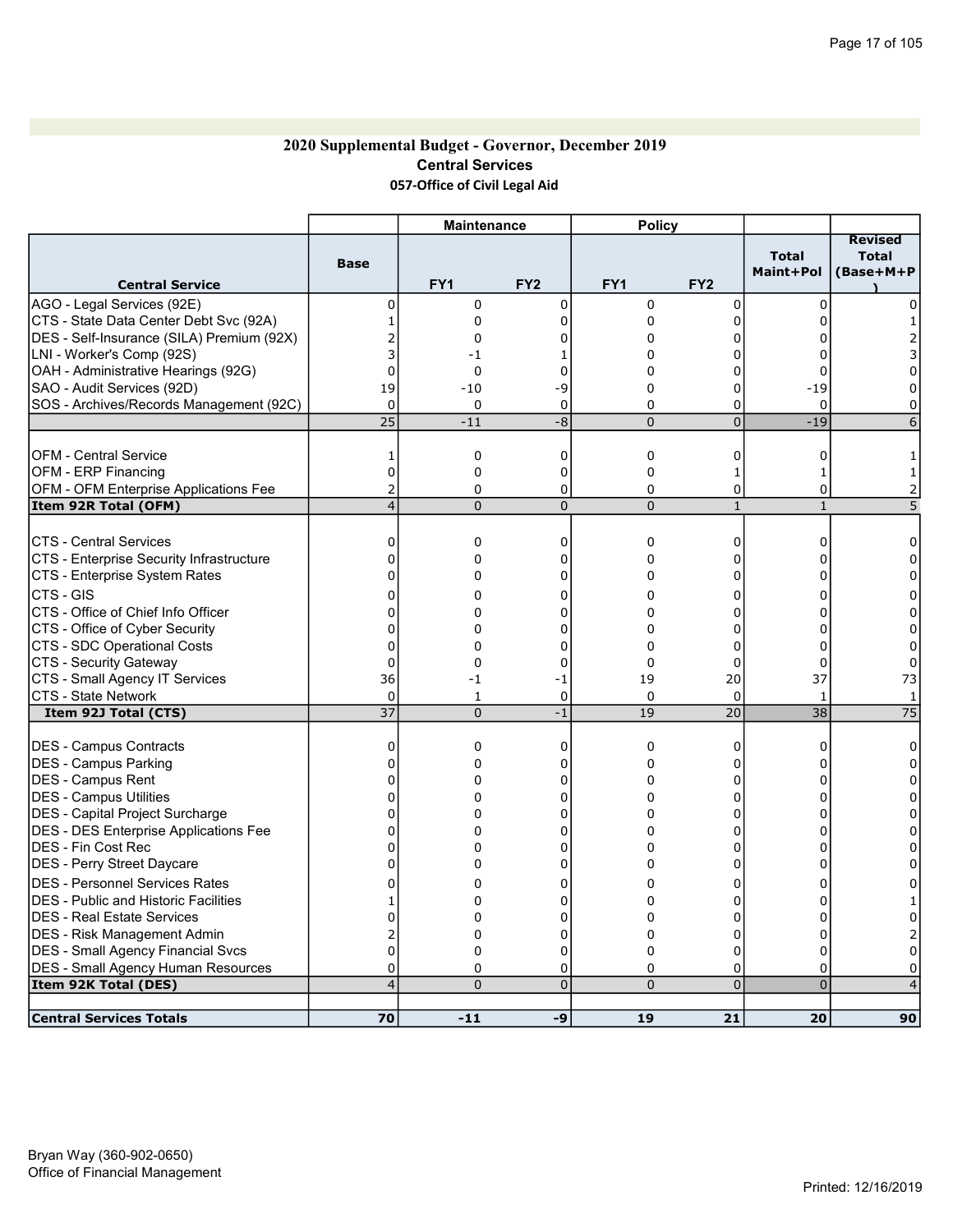#### 2020 Supplemental Budget - Governor, December 2019 Central Services 075-Office of the Governor

|                                              |                | <b>Maintenance</b> |                 | <b>Policy</b>   |                 |                           |                                             |
|----------------------------------------------|----------------|--------------------|-----------------|-----------------|-----------------|---------------------------|---------------------------------------------|
| <b>Central Service</b>                       | Base           | FY1                | FY <sub>2</sub> | FY <sub>1</sub> | FY <sub>2</sub> | <b>Total</b><br>Maint+Pol | <b>Revised</b><br><b>Total</b><br>(Base+M+P |
| AGO - Legal Services (92E)                   | 108            | $\mathbf 0$        | $\mathbf 0$     | 0               | 2               | 2                         | 110                                         |
| CTS - State Data Center Debt Svc (92A)       | 0              | $\mathbf 0$        | $\mathbf 0$     | 0               | 0               | $\Omega$                  | $\Omega$                                    |
| DES - Self-Insurance (SILA) Premium (92X)    | 61             | 0                  | 0               | 0               | 0               | 0                         | 61                                          |
| LNI - Worker's Comp (92S)                    | 33             | 1                  | 3               | 0               | 0               |                           | 37                                          |
| OAH - Administrative Hearings (92G)          | $\mathbf 0$    | 0                  | $\Omega$        | 0               | 0               | 0                         | $\mathbf 0$                                 |
| SAO - Audit Services (92D)                   | 21             | 0                  | -1              | 0               | 0               | $-1$                      | 20                                          |
| SOS - Archives/Records Management (92C)      | $\overline{4}$ | 0                  | $\mathbf 0$     | $\Omega$        | 0               | $\mathbf 0$               |                                             |
|                                              | 227            | $\mathbf{1}$       | $\overline{2}$  | $\overline{0}$  | $\overline{2}$  | $\overline{5}$            | 232                                         |
| <b>OFM - Central Service</b>                 | 10             | 0                  | 0               | 0               | 1               | 1                         | 11                                          |
| <b>OFM - ERP Financing</b>                   | 7              | $\mathbf 0$        | 0               | 0               | 11              | 11                        | 18                                          |
| OFM - OFM Enterprise Applications Fee        | 51             | $\mathbf{1}$       | 1               | $\Omega$        | $\mathbf{1}$    | 3                         | 54                                          |
| Item 92R Total (OFM)                         | 68             | $\mathbf{1}$       | $\mathbf{1}$    | $\mathbf 0$     | 13              | 15                        | 83                                          |
|                                              |                |                    |                 |                 |                 |                           |                                             |
| ICTS - Central Services                      | 0              | 0                  | 0               | 0               | 0               | 0                         | 0                                           |
| CTS - Enterprise Security Infrastructure     | 0              | $\Omega$           | $\Omega$        | $\Omega$        | 0               | $\Omega$                  | 0                                           |
| CTS - Enterprise System Rates                | 7              | -1                 | -1              | 0               | 0               | $-2$                      |                                             |
| CTS - GIS                                    | 0              | $\mathbf 0$        | $\Omega$        | 0               | 0               | $\mathbf 0$               | 0                                           |
| CTS - Office of Chief Info Officer           | 0              | 0                  | 0               | 0               | 0               | 0                         | 0                                           |
| CTS - Office of Cyber Security               | 70             | 1                  | $\Omega$        | 0               | 0               |                           | 71                                          |
| CTS - SDC Operational Costs                  | $\Omega$       | $\Omega$           | $\Omega$        | $\Omega$        | $\Omega$        | $\Omega$                  | $\Omega$                                    |
| CTS - Security Gateway                       | 70             | -1                 | -1              | 0               | 0               | $-2$                      | 68                                          |
| CTS - Small Agency IT Services               | 0              | $\mathbf 0$        | $\mathbf 0$     | 0               | 0               | $\mathbf 0$               | $\Omega$                                    |
| <b>CTS - State Network</b>                   | 105            | $\mathbf 0$        | 1               | 0               | 0               | 1                         | 106                                         |
| Item 92J Total (CTS)                         | 252            | $-1$               | $-1$            | $\overline{0}$  | $\overline{0}$  | $-2$                      | 250                                         |
| DES - Campus Contracts                       | 43             | $\mathbf 0$        | $\mathbf 0$     | 0               | 0               | 0                         | 43                                          |
| DES - Campus Parking                         | 14             | $-1$               | $\Omega$        | $\Omega$        | 0               | $-1$                      | 13                                          |
| DES - Campus Rent                            | 240            | $\Omega$           | $\Omega$        | $\Omega$        | $\Omega$        | $\Omega$                  | 240                                         |
| <b>DES - Campus Utilities</b>                | 142            | 0                  | $\Omega$        | $\Omega$        | $\Omega$        | $\Omega$                  | 142                                         |
| DES - Capital Project Surcharge              | 99             | 0                  | 0               | 0               | 0               | 0                         | 99                                          |
| <b>DES - DES Enterprise Applications Fee</b> | 3              | 2                  | 1               | $\Omega$        | 0               | 3                         | 6                                           |
| IDES - Fin Cost Rec                          | $\Omega$       | 0                  | $\Omega$        | $\Omega$        | 0               | $\Omega$                  | $\Omega$                                    |
| DES - Perry Street Daycare                   | n              | 0                  | 0               | 0               | 0               | 0                         | 0                                           |
| <b>DES - Personnel Services Rates</b>        |                | 0                  | 0               | 0               | 1               |                           | 6                                           |
| <b>DES - Public and Historic Facilities</b>  | q              | 0                  | $\Omega$        | $\Omega$        | 0               | 0                         | 9                                           |
| <b>DES - Real Estate Services</b>            |                | 0                  | $\Omega$        | $\Omega$        | $\mathbf 0$     | $\Omega$                  |                                             |
| DES - Risk Management Admin                  |                | 0                  | 0               | 0               | 0               | $\Omega$                  |                                             |
| DES - Small Agency Financial Svcs            | 0              | 0                  | $\mathbf 0$     | 0               | 0               | 0                         | n                                           |
| <b>DES - Small Agency Human Resources</b>    | $\Omega$       | 0                  | $\mathbf 0$     | 0               | 0               | 0                         |                                             |
| Item 92K Total (DES)                         | 562            | $\mathbf{1}$       | $\mathbf{1}$    | $\overline{0}$  | $\mathbf{1}$    | $\overline{3}$            | 565                                         |
| <b>Central Services Totals</b>               | 1,109          | $\overline{2}$     | 3               | $\mathbf{0}$    | 16              | 21                        | 1,130                                       |
|                                              |                |                    |                 |                 |                 |                           |                                             |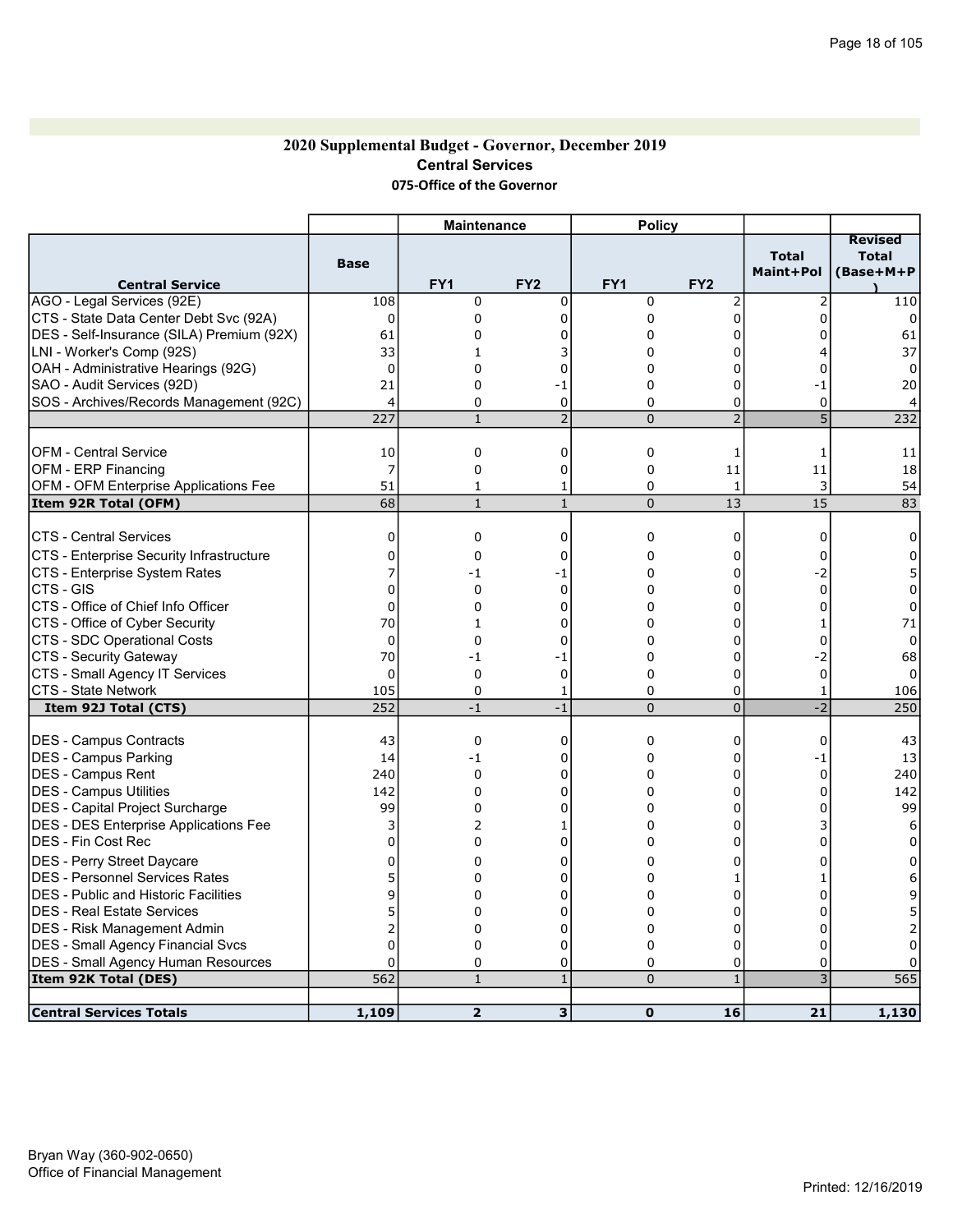### 2020 Supplemental Budget - Governor, December 2019 Central Services 080-Office of the Lieutenant Governor

|                                                       |                | <b>Maintenance</b> |                 | <b>Policy</b>   |                 |                           |                                             |
|-------------------------------------------------------|----------------|--------------------|-----------------|-----------------|-----------------|---------------------------|---------------------------------------------|
| <b>Central Service</b>                                | <b>Base</b>    | FY <sub>1</sub>    | FY <sub>2</sub> | FY <sub>1</sub> | FY <sub>2</sub> | <b>Total</b><br>Maint+Pol | <b>Revised</b><br><b>Total</b><br>(Base+M+P |
| AGO - Legal Services (92E)                            | $\mathbf 0$    | 0                  | 0               | 0               | 0               | 0                         |                                             |
| CTS - State Data Center Debt Svc (92A)                | 0              | 0                  | 0               | 0               | 0               | 0                         | $\Omega$                                    |
| DES - Self-Insurance (SILA) Premium (92X)             | 15             | 0                  | 0               | 0               | 0               | 0                         | 15                                          |
| LNI - Worker's Comp (92S)                             | 5              | 0                  | 0               | 0               | 0               | U                         |                                             |
| OAH - Administrative Hearings (92G)                   | $\mathbf 0$    | 0                  | $\Omega$        | 0               | 0               | $\Omega$                  | 0                                           |
| SAO - Audit Services (92D)                            | $\Omega$       | 0                  | $\Omega$        | 0               | 0               | $\Omega$                  | $\Omega$                                    |
| SOS - Archives/Records Management (92C)               | $\mathbf{1}$   | 0                  | 0               | 0               | 0               | 0                         |                                             |
|                                                       | 21             | $\Omega$           | $\Omega$        | 0               | $\overline{0}$  | $\pmb{0}$                 | 21                                          |
| <b>OFM - Central Service</b>                          | 1              | $\mathbf 0$        | 0               | 0               | 0               | 0                         |                                             |
| <b>OFM - ERP Financing</b>                            | $\mathbf{1}$   | 0                  | $\mathbf 0$     | 0               | $\mathbf 1$     | 1                         |                                             |
| OFM - OFM Enterprise Applications Fee                 | 7              | 0                  | 0               | 0               | 0               | 0                         |                                             |
| Item 92R Total (OFM)                                  | 9              | $\Omega$           | $\overline{0}$  | $\overline{0}$  | $\mathbf{1}$    | $\mathbf{1}$              | 10                                          |
| <b>CTS - Central Services</b>                         | $\mathbf 0$    | 0                  | 0               | 0               | 0               | 0                         | 0                                           |
| CTS - Enterprise Security Infrastructure              | $\Omega$       | 0                  | 0               | 0               | 0               | $\Omega$                  | 0                                           |
|                                                       |                |                    |                 |                 |                 |                           |                                             |
| CTS - Enterprise System Rates<br><b>CTS - GIS</b>     | 1              | 0                  | 0               | 0               | 0               | 0<br>O                    |                                             |
| CTS - Office of Chief Info Officer                    | 0<br>0         | 0<br>$\Omega$      | 0<br>$\Omega$   | 0<br>0          | 0<br>$\Omega$   | U                         | 0<br>0                                      |
| CTS - Office of Cyber Security                        | 0              | 0                  | 0               | 0               | 0               | $\Omega$                  | 0                                           |
|                                                       | 0              | 0                  | 0               |                 | 0               | $\Omega$                  |                                             |
| CTS - SDC Operational Costs<br>CTS - Security Gateway | $\mathbf 0$    | $\mathbf{1}$       | 0               | 0<br>0          | 0               |                           | 0                                           |
| CTS - Small Agency IT Services                        | 0              | 0                  | $\Omega$        | 0               | 0               | 0                         | 0                                           |
| <b>CTS - State Network</b>                            | 0              | 0                  | 0               | 0               | 0               | 0                         | $\Omega$                                    |
| Item 92J Total (CTS)                                  | $\mathbf{1}$   | $\mathbf{1}$       | $\overline{0}$  | $\pmb{0}$       | $\overline{0}$  | $\overline{1}$            |                                             |
|                                                       |                |                    |                 |                 |                 |                           |                                             |
| DES - Campus Contracts                                | 11             | 2                  | 3               | 0               | 0               | 5                         | 16                                          |
| DES - Campus Parking                                  | 3              | $\overline{2}$     | $\Omega$        | 0               | $\Omega$        | $\overline{2}$            | 5                                           |
| DES - Campus Rent                                     | 60             | 13                 | 13              | 0               | 0               | 26                        | 86                                          |
| <b>IDES - Campus Utilities</b>                        | 35             | 9                  | 8               | 0               | $\Omega$        | 17                        | 52                                          |
| DES - Capital Project Surcharge                       | 24             | 5                  | 7               | 0               | 0               | 12                        | 36                                          |
| <b>DES - DES Enterprise Applications Fee</b>          | $\Omega$       | $\mathbf{1}$       | $\Omega$        | 0               | $\Omega$        | $\mathbf{1}$              | 1                                           |
| DES - Fin Cost Rec                                    | 0              | $\mathbf 0$        | 0               | 0               | 0               | 0                         | 0                                           |
| <b>DES - Perry Street Daycare</b>                     | 0              | 0                  | 0               | 0               | 0               | 0                         | 0                                           |
| <b>DES - Personnel Services Rates</b>                 | 0              | 0                  | 0               | 0               | 0               | 0                         | 0                                           |
| <b>DES</b> - Public and Historic Facilities           | 2              | 0                  | 0               | 0               | 0               | 0                         |                                             |
| DES - Real Estate Services                            | $\overline{2}$ | $\Omega$           | $\Omega$        | 0               | $\Omega$        | $\Omega$                  |                                             |
| DES - Risk Management Admin                           | $\overline{2}$ | $\Omega$           | $\Omega$        | 0               | $\Omega$        | 0                         |                                             |
| DES - Small Agency Financial Svcs                     | 55             | 0                  | 0               | 0               | 0               | 0                         | 55                                          |
| <b>DES - Small Agency Human Resources</b>             | 21             | 6                  | 5               | 0               | 0               | 11                        | 32                                          |
| Item 92K Total (DES)                                  | 217            | 38                 | 36              | $\overline{0}$  | $\Omega$        | 74                        | 291                                         |
| <b>Central Services Totals</b>                        | 248            | 39                 | 36              | $\mathbf 0$     | 1               | 76                        | 324                                         |
|                                                       |                |                    |                 |                 |                 |                           |                                             |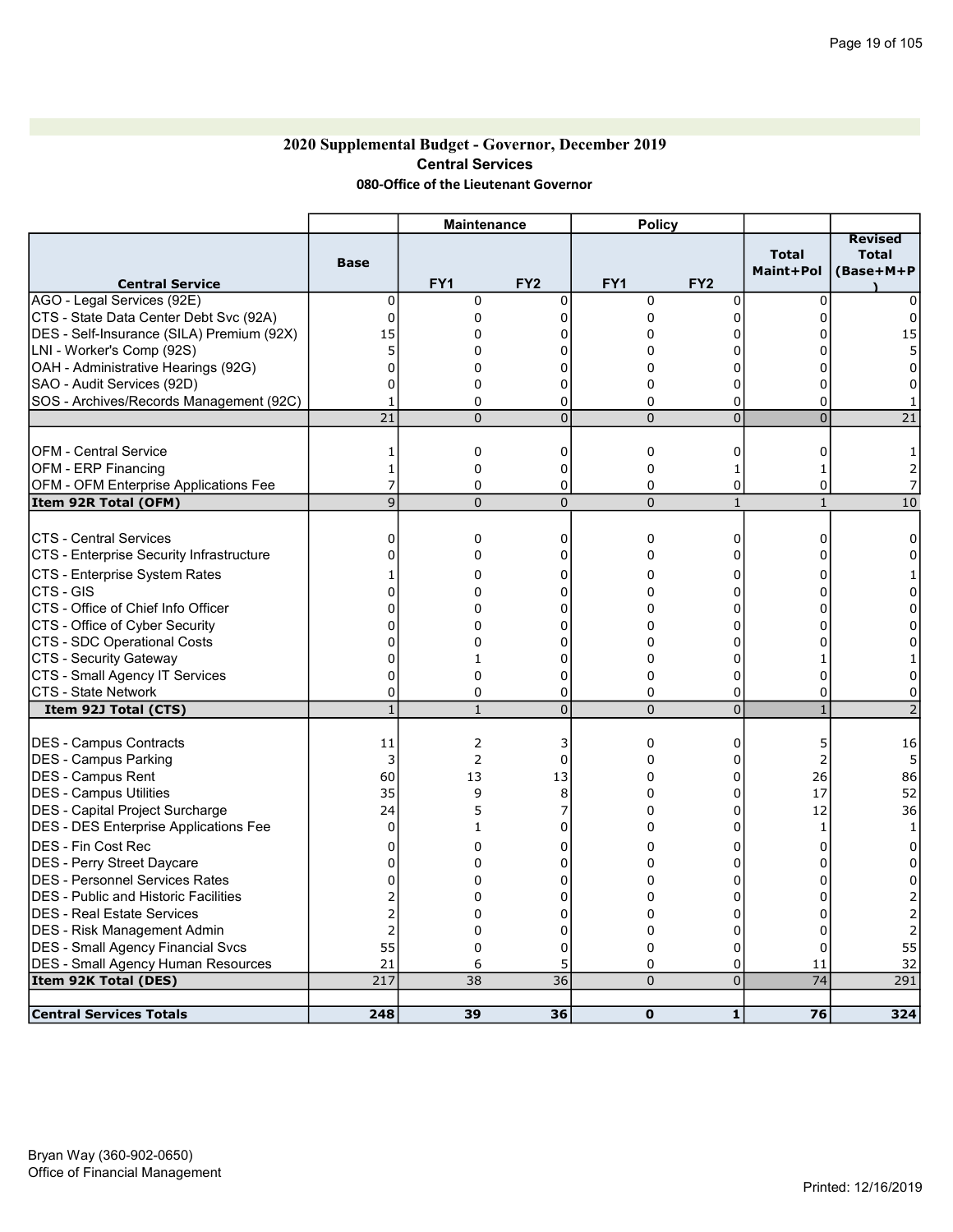### 2020 Supplemental Budget - Governor, December 2019 Central Services 082-Public Disclosure Commission

|                                             |                  | <b>Maintenance</b> |                 | <b>Policy</b>   |                 |                      |          |
|---------------------------------------------|------------------|--------------------|-----------------|-----------------|-----------------|----------------------|----------|
| <b>Central Service</b>                      | <b>Base</b>      | FY <sub>1</sub>    | FY <sub>2</sub> | FY <sub>1</sub> | FY <sub>2</sub> | Total<br>Maint + Pol | Revisea  |
| AGO - Legal Services (92E)                  | 1,779            | 0                  | $\mathbf{1}$    | 0               | 33              | 34                   | 1,813    |
| CTS - State Data Center Debt Svc (92A)      | 18               | 0                  | 0               | 0               | 0               | 0                    | 18       |
| DES - Self-Insurance (SILA) Premium (92X)   | 431              | 0                  | 0               | 0               | 0               |                      | 431      |
| LNI - Worker's Comp (92S)                   | 15               | 4                  |                 | 0               | 0               |                      | 22       |
| OAH - Administrative Hearings (92G)         | 0                | $\Omega$           | 0               | 0               | $\Omega$        |                      | $\Omega$ |
| SAO - Audit Services (92D)                  | 0                | $\Omega$           | 0               | 0               | 0               | 0                    |          |
| SOS - Archives/Records Management (92C)     | 3                | 0                  | 0               | 0               | 0               | 0                    |          |
|                                             | 2,246            | $\overline{4}$     | $\overline{4}$  | $\overline{0}$  | $\overline{33}$ | 41                   | 2,287    |
|                                             |                  |                    |                 |                 |                 |                      |          |
| <b>OFM - Central Service</b>                | 6                | 0                  | 0               | 0               | 0               | 0                    | 6        |
| OFM - ERP Financing                         | 4                | $\mathbf 0$        | $\Omega$        | 0               | 7               |                      | 11       |
| OFM - OFM Enterprise Applications Fee       | 30               | 0                  | 1               | 0               | 1               |                      | 32       |
| Item 92R Total (OFM)                        | 40               | $\Omega$           | $\mathbf{1}$    | $\overline{0}$  | 8               | 9                    | 49       |
|                                             |                  |                    |                 |                 |                 |                      |          |
| <b>CTS - Central Services</b>               | 2                | 0                  | 0               | 0               | 0               | 0                    |          |
| CTS - Enterprise Security Infrastructure    | 0                | 0                  | 0               | 0               | 0               | 0                    | 0        |
| CTS - Enterprise System Rates<br>ICTS - GIS | 4<br>0           | 0<br>$\Omega$      | -1<br>0         | 0<br>0          | 0<br>$\Omega$   | -1<br>$\Omega$       | $\Omega$ |
| CTS - Office of Chief Info Officer          | 10               | 0                  | 0               | 0               | $\Omega$        | $\Omega$             | 10       |
| CTS - Office of Cyber Security              | 6                | $\Omega$           | 0               | 0               | $\Omega$        | $\Omega$             | 6        |
| CTS - SDC Operational Costs                 | 5                | 0                  | 0               | 0               | $\Omega$        | 0                    |          |
| CTS - Security Gateway                      | $\overline{2}$   | 0                  | 0               | 0               | 0               | 0                    |          |
| CTS - Small Agency IT Services              | 352              | 42                 | 42              | 252             | 253             | 589                  | 941      |
| CTS - State Network                         | 131              | $\Omega$           | $\Omega$        | 0               | 0               | 0                    | 131      |
| Item 92J Total (CTS)                        | $\overline{512}$ | 42                 | $\overline{41}$ | 252             | 253             | 588                  | 1,100    |
|                                             |                  |                    |                 |                 |                 |                      |          |
| DES - Campus Contracts                      | $\overline{2}$   | $\mathbf 0$        | 0               | 0               | 0               | 0                    |          |
| <b>DES - Campus Parking</b>                 | $\Omega$         | 0                  | 0               | 0               | 0               | n                    |          |
| DES - Campus Rent                           | U                | $\Omega$           | $\Omega$        | 0               | $\Omega$        | U                    |          |
| DES - Campus Utilities                      |                  | $\Omega$           | 0               | 0               | 0               | n                    |          |
| DES - Capital Project Surcharge             |                  | $\mathbf 0$        | $\Omega$        | 0               | $\Omega$        |                      |          |
| DES - DES Enterprise Applications Fee       |                  | 0                  |                 | 0               | 0               |                      |          |
| DES - Fin Cost Rec                          |                  | $\mathbf 0$        | 0               | 0               | 0               |                      |          |
| DES - Perry Street Daycare                  |                  | $\Omega$           | 0               | 0               | $\Omega$        | 0                    |          |
| <b>DES - Personnel Services Rates</b>       |                  | $\Omega$           | 0               | 0               | 0               | 0                    |          |
| <b>DES</b> - Public and Historic Facilities | 6                | 0                  | 0               | 0               | 0               | 0                    |          |
| <b>IDES - Real Estate Services</b>          | 4                | 0                  | $\Omega$        | 0               | $\Omega$        | U                    |          |
| DES - Risk Management Admin                 | 12               | 0                  | 0               | 0               | 0               | U                    | 12       |
| <b>DES - Small Agency Financial Svcs</b>    | 182              | 0                  | 0               | 0               | 0               | 0                    | 182      |
| <b>DES - Small Agency Human Resources</b>   | 131              | 6                  | 7               | 0               | 0               | 13                   | 144      |
| Item 92K Total (DES)                        | 342              | 6                  | 8               | $\overline{0}$  | $\overline{0}$  | 14                   | 356      |
|                                             |                  |                    |                 |                 |                 |                      |          |
| <b>Central Services Totals</b>              | 3,140            | 52                 | 54              | 252             | 294             | 652                  | 3,792    |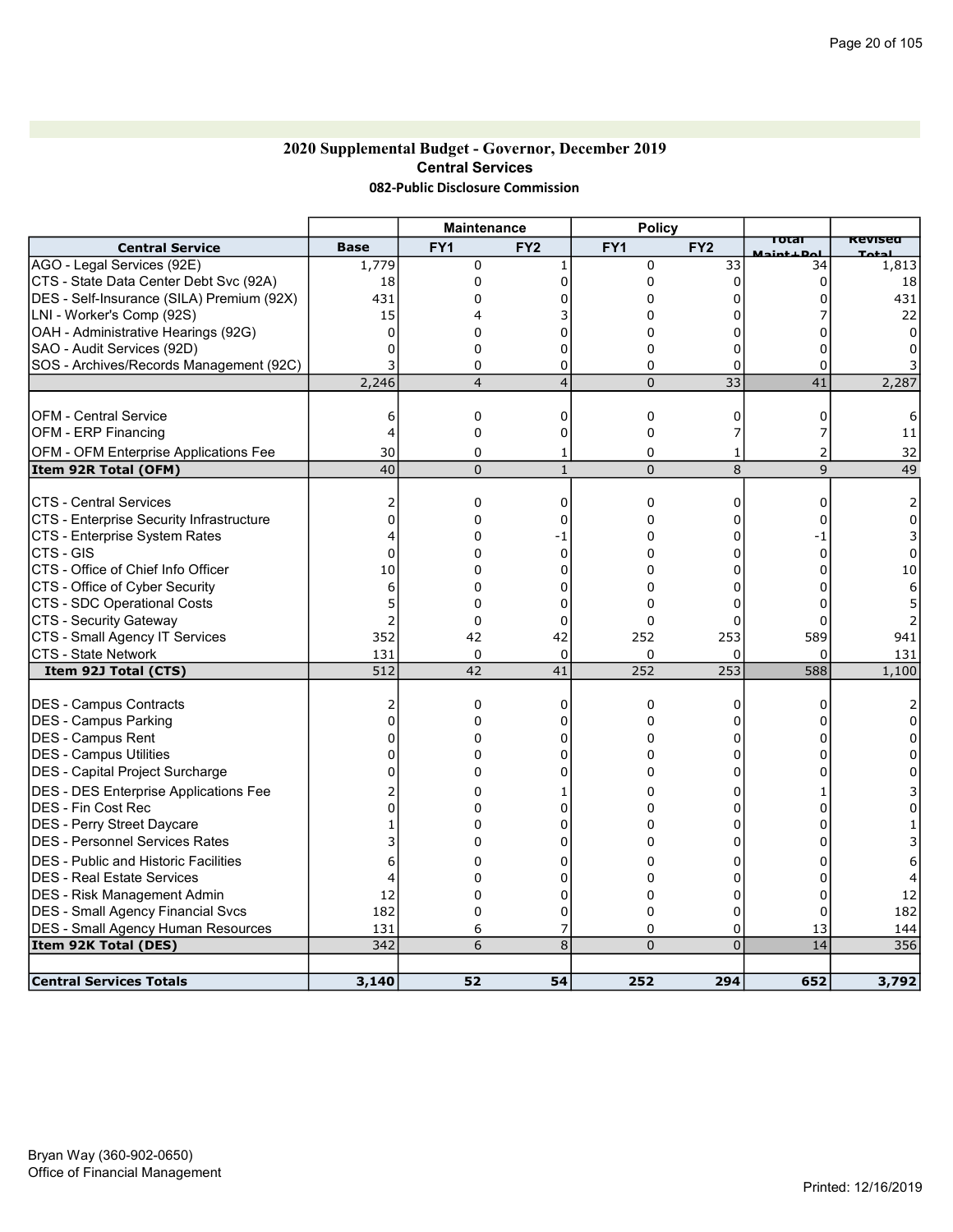## 2020 Supplemental Budget - Governor, December 2019 Central Services 085-Office of the Secretary of State

|                                              |                | <b>Maintenance</b> |                 | <b>Policy</b>  |                 |                           |                                             |
|----------------------------------------------|----------------|--------------------|-----------------|----------------|-----------------|---------------------------|---------------------------------------------|
| <b>Central Service</b>                       | <b>Base</b>    | FY <sub>1</sub>    | FY <sub>2</sub> | FY1            | FY <sub>2</sub> | <b>Total</b><br>Maint+Pol | <b>Revised</b><br><b>Total</b><br>(Base+M+P |
| AGO - Legal Services (92E)                   | 443            | $\mathbf 0$        | $\mathbf 0$     | 0              | 9               | 9                         | 452                                         |
| CTS - State Data Center Debt Svc (92A)       | 137            | $\mathbf 0$        | 0               | 0              | 0               | 0                         | 137                                         |
| DES - Self-Insurance (SILA) Premium (92X)    | $\overline{2}$ | 0                  | $\mathbf 0$     | $\mathbf 0$    | 0               | 0                         |                                             |
| LNI - Worker's Comp (92S)                    | 213            | 12                 | 13              | $\mathbf 0$    | $\Omega$        | 25                        | 238                                         |
| OAH - Administrative Hearings (92G)          | 0              | $\mathbf 0$        | $\mathbf 0$     | 0              | 0               | $\mathbf 0$               | 0                                           |
| SAO - Audit Services (92D)                   | 27             | -6                 | $-5$            | 0              | 0               | $-11$                     | 16                                          |
| SOS - Archives/Records Management (92C)      | 50             | $\mathbf 0$        | 0               | 0              | 1               | 1                         | 51                                          |
|                                              | 872            | 6                  | 8               | $\Omega$       | 10              | $\overline{24}$           | 896                                         |
|                                              |                |                    |                 |                |                 |                           |                                             |
| <b>OFM - Central Service</b>                 | 54             | $\mathbf 0$        | 0               | 0              | 4               | 4                         | 58                                          |
| <b>OFM - ERP Financing</b>                   | 33             | $\mathbf 0$        | $\mathbf 0$     | 0              | 60              | 60                        | 93                                          |
| <b>OFM - OFM Enterprise Applications Fee</b> | 266            | 2                  | 7               | 0              | 6               | 15                        | 281                                         |
| Item 92R Total (OFM)                         | 354            | $\overline{2}$     | $\overline{7}$  | $\overline{0}$ | 70              | 79                        | 433                                         |
|                                              |                |                    |                 |                |                 |                           |                                             |
| ICTS - Central Services                      | 16             | $\mathbf 0$        | 0               | 0              | 0               | 0                         | 16                                          |
| CTS - Enterprise Security Infrastructure     | $\Omega$       | $\mathbf 0$        | $\Omega$        | 0              | 0               | $\Omega$                  | $\Omega$                                    |
| CTS - Enterprise System Rates                | 37             | -2                 | -7              | 0              | 0               | -9                        | 28                                          |
| CTS - GIS                                    | $\Omega$       | $\Omega$           | $\Omega$        | $\Omega$       | $\Omega$        | $\Omega$                  | $\mathbf{0}$                                |
| CTS - Office of Chief Info Officer           | 47             | $\mathbf 0$        | 0               | 0              | 0               | 0                         | 47                                          |
| CTS - Office of Cyber Security               | 112            | 0                  | $\mathbf 0$     | 0              | 0               | 0                         | 112                                         |
| CTS - SDC Operational Costs                  | 35             | $\Omega$           | $\Omega$        | $\Omega$       | 0               | $\Omega$                  | 35                                          |
| CTS - Security Gateway                       | 202            | -5                 | -4              | $\mathbf 0$    | $\Omega$        | -9                        | 193                                         |
| CTS - Small Agency IT Services               | $\Omega$       | $\Omega$           | $\mathbf 0$     | $\mathbf 0$    | $\Omega$        | $\Omega$                  | $\Omega$                                    |
| <b>CTS - State Network</b>                   | 870            | $-2$               | 0               | 0              | 0               | $-2$                      | 868                                         |
| Item 92J Total (CTS)                         | 1,319          | $-9$               | $-11$           | $\Omega$       | $\overline{0}$  | $-20$                     | 1,299                                       |
|                                              |                |                    |                 |                |                 |                           |                                             |
| DES - Campus Contracts                       | 163            | $\mathbf 0$        | $\Omega$        | 0              | 0               | $\Omega$                  | 163                                         |
| DES - Campus Parking                         | 46             | 0                  | $\Omega$        | 0              | 0               | $\Omega$                  | 46                                          |
| <b>DES - Campus Rent</b>                     | 823            | 0                  | $\Omega$        | 0              | 0               | $\Omega$                  | 823                                         |
| <b>DES - Campus Utilities</b>                | 488            | 0                  | $\Omega$        | $\Omega$       | 0               | $\Omega$                  | 488                                         |
| DES - Capital Project Surcharge              | 339            | 0                  | 0               | 0              | 0               | 0                         | 339                                         |
| DES - DES Enterprise Applications Fee        | 18             | 6                  | 6               | 0              | $\overline{0}$  | 12                        | 30                                          |
| IDES - Fin Cost Rec                          | 0              | 0                  | 0               | 0              | 0               | $\Omega$                  | $\mathbf 0$                                 |
| DES - Perry Street Daycare                   | 5              | 0                  | 0               | 0              | 0               | 0                         | 5                                           |
| <b>DES - Personnel Services Rates</b>        | 28             | 0                  | $\Omega$        | 0              | 4               | 4                         | 32                                          |
| <b>IDES - Public and Historic Facilities</b> | 75             | 0                  | $\Omega$        | 0              | 0               | 0                         | 75                                          |
| <b>DES - Real Estate Services</b>            | 25             | 0                  | $\Omega$        | $\Omega$       | $\Omega$        | $\Omega$                  | 25                                          |
| IDES - Risk Management Admin                 | $\overline{2}$ | 0                  | 0               | 0              | 0               | 0                         | 2                                           |
| <b>DES - Small Agency Financial Svcs</b>     | 0              | 0                  | $\mathbf 0$     | 0              | 0               | 0                         |                                             |
| <b>DES - Small Agency Human Resources</b>    | 0              | 0                  | $\mathbf 0$     | 0              | 0               | $\Omega$                  |                                             |
| Item 92K Total (DES)                         | 2,011          | 6                  | 6               | $\Omega$       | $\overline{4}$  | 16                        | 2,027                                       |
|                                              |                |                    |                 |                |                 |                           |                                             |
| <b>Central Services Totals</b>               | 4,556          | 5                  | 10              | $\mathbf{0}$   | 84              | 99                        | 4,655                                       |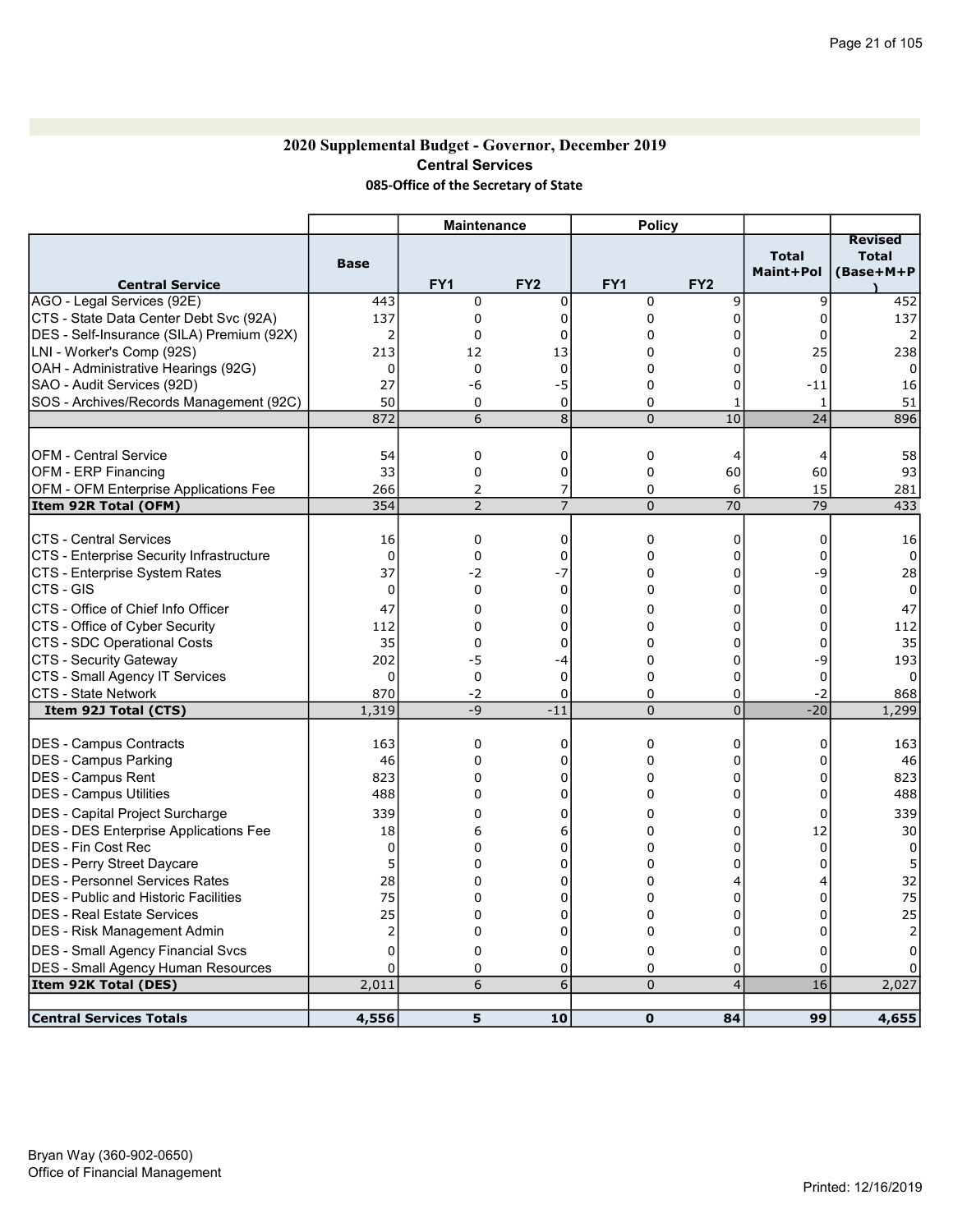## 2020 Supplemental Budget - Governor, December 2019 Central Services 086-Governor's Office of Indian Affairs

|                                              |                 | <b>Maintenance</b> |                 | <b>Policy</b>   |                 |                           |                                             |
|----------------------------------------------|-----------------|--------------------|-----------------|-----------------|-----------------|---------------------------|---------------------------------------------|
| <b>Central Service</b>                       | <b>Base</b>     | FY <sub>1</sub>    | FY <sub>2</sub> | FY <sub>1</sub> | FY <sub>2</sub> | <b>Total</b><br>Maint+Pol | <b>Revised</b><br><b>Total</b><br>(Base+M+P |
| AGO - Legal Services (92E)                   | $\Omega$        | 0                  | 0               | 0               | 0               | 0                         |                                             |
| CTS - State Data Center Debt Svc (92A)       |                 | 0                  |                 | 0               | 0               |                           |                                             |
| DES - Self-Insurance (SILA) Premium (92X)    |                 | 0                  |                 |                 | Ω               |                           |                                             |
| LNI - Worker's Comp (92S)                    |                 | 0                  |                 | 0               |                 |                           |                                             |
| OAH - Administrative Hearings (92G)          |                 | 0                  |                 | 0               | 0               |                           |                                             |
| SAO - Audit Services (92D)                   |                 | 0                  |                 | 0               |                 |                           |                                             |
| SOS - Archives/Records Management (92C)      | 0               | 0                  | 0               | 0               | 0               | 0                         |                                             |
|                                              | 4               | $\mathbf 0$        | $\Omega$        | 0               | $\Omega$        | $\Omega$                  |                                             |
|                                              |                 |                    |                 |                 |                 |                           |                                             |
| <b>OFM - Central Service</b>                 | 1               | 0                  | 0               | 0               | 0               | 0                         |                                             |
| OFM - ERP Financing                          | 0               | 0                  | 0               | 0               | 0               | 0                         |                                             |
| OFM - OFM Enterprise Applications Fee        |                 | 0                  | 0               | 0               | 0               | 0                         |                                             |
| Item 92R Total (OFM)                         |                 | $\Omega$           | $\Omega$        | 0               | $\Omega$        | $\Omega$                  |                                             |
| ICTS - Central Services                      | 0               | 0                  | 0               | 0               | 0               | U                         |                                             |
| CTS - Enterprise Security Infrastructure     |                 | 0                  |                 | 0               | 0               |                           |                                             |
| CTS - Enterprise System Rates                |                 | 0                  |                 | 0               | 0               |                           |                                             |
| ICTS - GIS                                   |                 | 0                  |                 | 0               | 0               |                           |                                             |
| ICTS - Office of Chief Info Officer          |                 | 0                  |                 | 0               | 0               |                           |                                             |
| CTS - Office of Cyber Security               |                 | 0                  |                 | 0               |                 |                           |                                             |
| CTS - SDC Operational Costs                  |                 | 0                  |                 | 0               | 0               |                           |                                             |
| CTS - Security Gateway                       | 0               | 0                  |                 | 0               | 0               | 0                         |                                             |
| CTS - Small Agency IT Services               | 27              | 0                  | 0               | 15              | 16              | 31                        | 58                                          |
| CTS - State Network                          | 1               | -1                 | 0               | 0               | 0               | -1                        | $\Omega$                                    |
| Item 92J Total (CTS)                         | 29              | $-1$               | $\overline{0}$  | 15              | 16              | 30                        | 59                                          |
| DES - Campus Contracts                       | 0               | 0                  | 0               | 0               | 0               | 0                         |                                             |
| DES - Campus Parking                         |                 | 0                  |                 | 0               | 0               |                           |                                             |
| DES - Campus Rent                            |                 | 0                  | 0               | 0               | 0               |                           |                                             |
| DES - Campus Utilities                       |                 | 0                  | 0               | 0               | 0               |                           |                                             |
| DES - Capital Project Surcharge              |                 | 0                  |                 | 0               | 0               |                           |                                             |
| <b>DES - DES Enterprise Applications Fee</b> |                 | 0                  |                 | 0               | 0               |                           |                                             |
| DES - Fin Cost Rec                           |                 | 0                  |                 | 0               | 0               |                           |                                             |
| DES - Perry Street Daycare                   |                 | 0                  |                 |                 |                 |                           |                                             |
| <b>DES - Personnel Services Rates</b>        |                 | 0                  |                 |                 |                 |                           |                                             |
| <b>IDES - Public and Historic Facilities</b> |                 | 0                  |                 |                 | 0               |                           |                                             |
| DES - Real Estate Services                   | U               | U                  | U               | U               | U               | Ü                         | υı                                          |
| DES - Risk Management Admin                  | $\overline{2}$  | 0                  | 0               | 0               | 0               | $\Omega$                  |                                             |
| DES - Small Agency Financial Svcs            | 28              | 0                  | 0               | 0               | 0               | 0                         | 28                                          |
| DES - Small Agency Human Resources           | 6               | 1                  |                 | 0               | $\Omega$        |                           | $\vert 9 \vert$                             |
| Item 92K Total (DES)                         | $\overline{37}$ | $\mathbf{1}$       | $\overline{2}$  | $\overline{0}$  | $\Omega$        | 3                         | 40                                          |
| <b>Central Services Totals</b>               | 73              | $\mathbf 0$        | $\mathbf{2}$    | 15              | 16              | 33                        | 106                                         |
|                                              |                 |                    |                 |                 |                 |                           |                                             |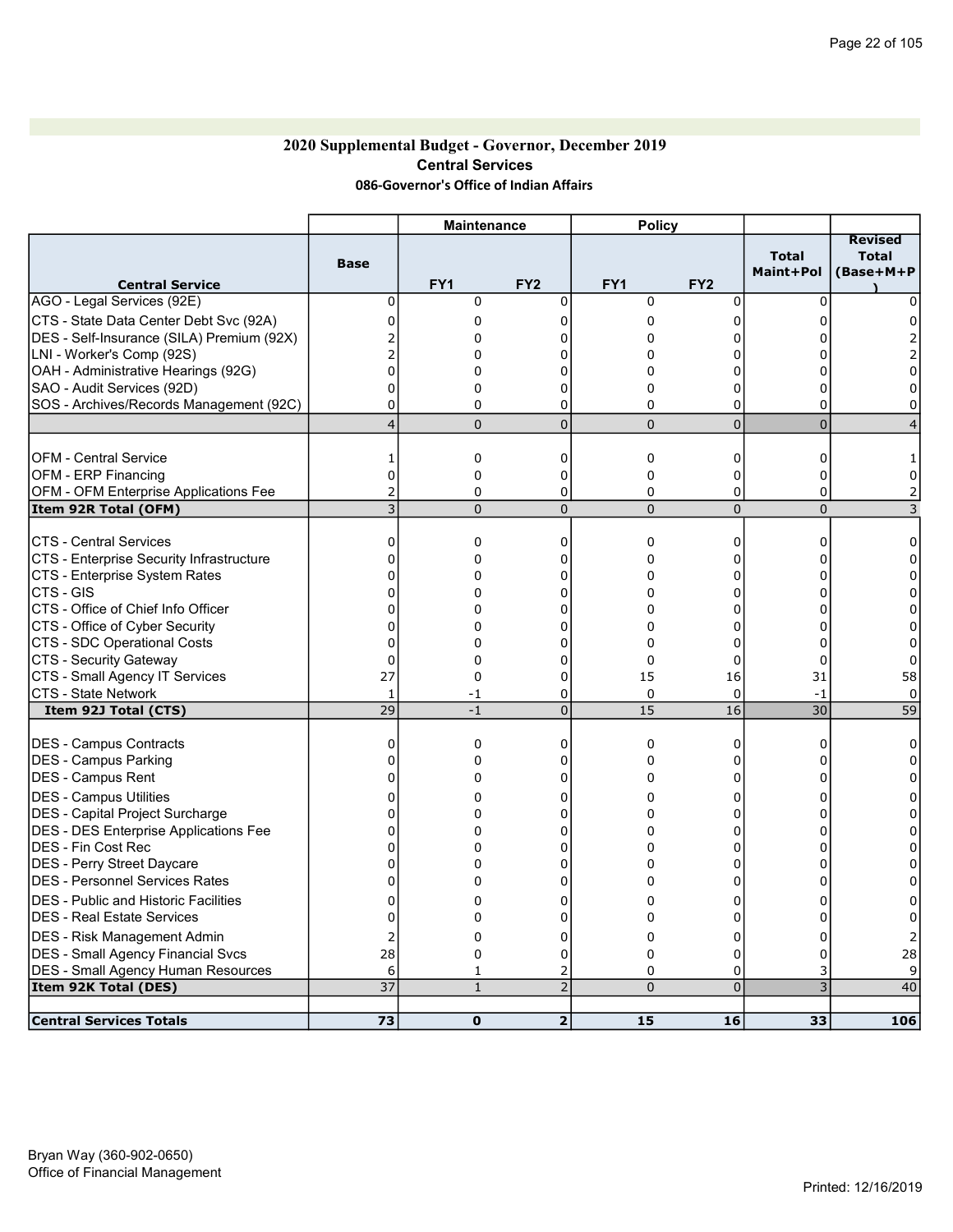### 2020 Supplemental Budget - Governor, December 2019 Central Services 087-Asian-Pacific-American Affrs

|                                              |                | <b>Maintenance</b> |                 | <b>Policy</b>   |                 |                           |                                             |
|----------------------------------------------|----------------|--------------------|-----------------|-----------------|-----------------|---------------------------|---------------------------------------------|
| <b>Central Service</b>                       | <b>Base</b>    | FY <sub>1</sub>    | FY <sub>2</sub> | FY <sub>1</sub> | FY <sub>2</sub> | <b>Total</b><br>Maint+Pol | <b>Revised</b><br><b>Total</b><br>(Base+M+P |
| AGO - Legal Services (92E)                   | 2              | $\Omega$           | $\mathbf 0$     | 0               | 0               | $\Omega$                  |                                             |
| CTS - State Data Center Debt Svc (92A)       | $\Omega$       | 0                  | $\Omega$        | 0               | $\Omega$        | $\Omega$                  |                                             |
| DES - Self-Insurance (SILA) Premium (92X)    |                | 0                  | 0               | 0               | 0               | 0                         |                                             |
| LNI - Worker's Comp (92S)                    |                | -1                 | $\Omega$        | $\Omega$        | $\Omega$        |                           |                                             |
| OAH - Administrative Hearings (92G)          | 0              | $\mathbf 0$        | 0               | 0               | 0               | $\Omega$                  | U                                           |
| SAO - Audit Services (92D)                   | 0              | $\Omega$           | 0               | 0               | $\Omega$        | 0                         |                                             |
| SOS - Archives/Records Management (92C)      | $\overline{0}$ | 0                  | $\mathbf 0$     | $\Omega$        | $\overline{0}$  | $\Omega$                  | 0                                           |
|                                              | 6              | $-1$               | $\overline{0}$  | $\overline{0}$  | $\overline{0}$  | $-1$                      |                                             |
|                                              |                |                    |                 |                 |                 |                           |                                             |
| IOFM - Central Service                       | 1              | $\mathbf 0$        | $\mathbf 0$     | 0               | 0               | 0                         |                                             |
| <b>OFM - ERP Financing</b>                   | 0              | $\mathbf 0$        | $\mathbf 0$     | 0               | 0               | $\overline{0}$            | 0                                           |
| OFM - OFM Enterprise Applications Fee        | 2              | $\Omega$           | $\mathbf 0$     | 0               | 0               | 0                         | 2                                           |
| Item 92R Total (OFM)                         | 3              | $\overline{0}$     | $\overline{0}$  | $\overline{0}$  | $\overline{0}$  | $\overline{0}$            | 3                                           |
|                                              |                |                    |                 |                 |                 |                           |                                             |
| <b>CTS - Central Services</b>                | 0              | $\mathbf 0$        | $\mathbf 0$     | 0               | 0               | 0                         | 0                                           |
| CTS - Enterprise Security Infrastructure     | C              | 0                  | $\Omega$        | $\Omega$        | $\Omega$        | U                         | 0                                           |
| CTS - Enterprise System Rates                |                | 0                  | 0               | $\Omega$        | 0               | 0                         | 0                                           |
| CTS - GIS                                    | 0              | 0                  | $\Omega$        | $\Omega$        | $\Omega$        | 0                         | 0                                           |
| CTS - Office of Chief Info Officer           | 0              | 0                  | 0               | 0               | 0               | 0                         | 0                                           |
| CTS - Office of Cyber Security               | 0              | 0                  | $\Omega$        | $\Omega$        | $\Omega$        | $\Omega$                  | 0                                           |
| CTS - SDC Operational Costs                  | 0              | 0                  | $\Omega$        | 0               | 0               | $\Omega$                  | 0                                           |
| <b>CTS - Security Gateway</b>                | $\Omega$       | 0                  | $\Omega$        | 0               | 0               | $\Omega$                  | 0                                           |
| CTS - Small Agency IT Services               | 27             | $\Omega$           | $\mathbf 0$     | 15              | 16              | 31                        | 58                                          |
| CTS - State Network                          | 1              | -1                 | 0               | 0               | 0               | $-1$                      | 0                                           |
| Item 92J Total (CTS)                         | 29             | $-1$               | $\overline{0}$  | 15              | 16              | 30                        | 59                                          |
|                                              |                |                    |                 |                 |                 |                           |                                             |
| DES - Campus Contracts                       | 0              | $\mathbf 0$        | $\mathbf 0$     | 0               | 0               | 0                         | 0                                           |
| DES - Campus Parking                         | U              | 0                  | 0               | 0               | 0               | O                         | $\Omega$                                    |
| <b>DES - Campus Rent</b>                     | 0              | 0                  | $\Omega$        | 0               | 0               | 0                         | 0                                           |
| <b>DES - Campus Utilities</b>                | 0              | 0                  | $\Omega$        | $\Omega$        | 0               | $\Omega$                  | 0                                           |
| DES - Capital Project Surcharge              | 0              | 0                  | $\Omega$        | $\Omega$        | 0               | $\Omega$                  | 0                                           |
| <b>DES - DES Enterprise Applications Fee</b> | U              | 0                  | $\Omega$        | $\Omega$        | $\Omega$        | $\Omega$                  | $\Omega$                                    |
| DES - Fin Cost Rec                           | 0              | 0                  | $\Omega$        | 0               | $\Omega$        | 0                         | 0                                           |
| DES - Perry Street Daycare                   | 0              | 0                  | 0               | 0               | 0               | 0                         | 0                                           |
| <b>DES - Personnel Services Rates</b>        | 0              | 0                  | $\Omega$        | $\Omega$        | 0               | $\Omega$                  | 0                                           |
| <b>IDES - Public and Historic Facilities</b> | 0              | 0                  | 0               | $\Omega$        | 0               | 0                         | 0                                           |
| <b>DES - Real Estate Services</b>            | 0              | 0                  | $\Omega$        | 0               | $\Omega$        | U                         | 0                                           |
| DES - Risk Management Admin                  | 2              | 0                  | $\Omega$        | 0               | 0               | 0                         |                                             |
| DES - Small Agency Financial Svcs            | 24             | 0                  | $\Omega$        | 0               | 0               | 0                         | 24                                          |
| DES - Small Agency Human Resources           | 6              | 1                  | $\overline{2}$  | 0               | 0               | 3                         |                                             |
| Item 92K Total (DES)                         | 34             | $\mathbf{1}$       | $\overline{2}$  | $\Omega$        | $\Omega$        | $\overline{3}$            | 37                                          |
|                                              |                |                    |                 |                 |                 |                           |                                             |
| <b>Central Services Totals</b>               | 72             | $-1$               | $\overline{2}$  | 15              | 16              | 32                        | 104                                         |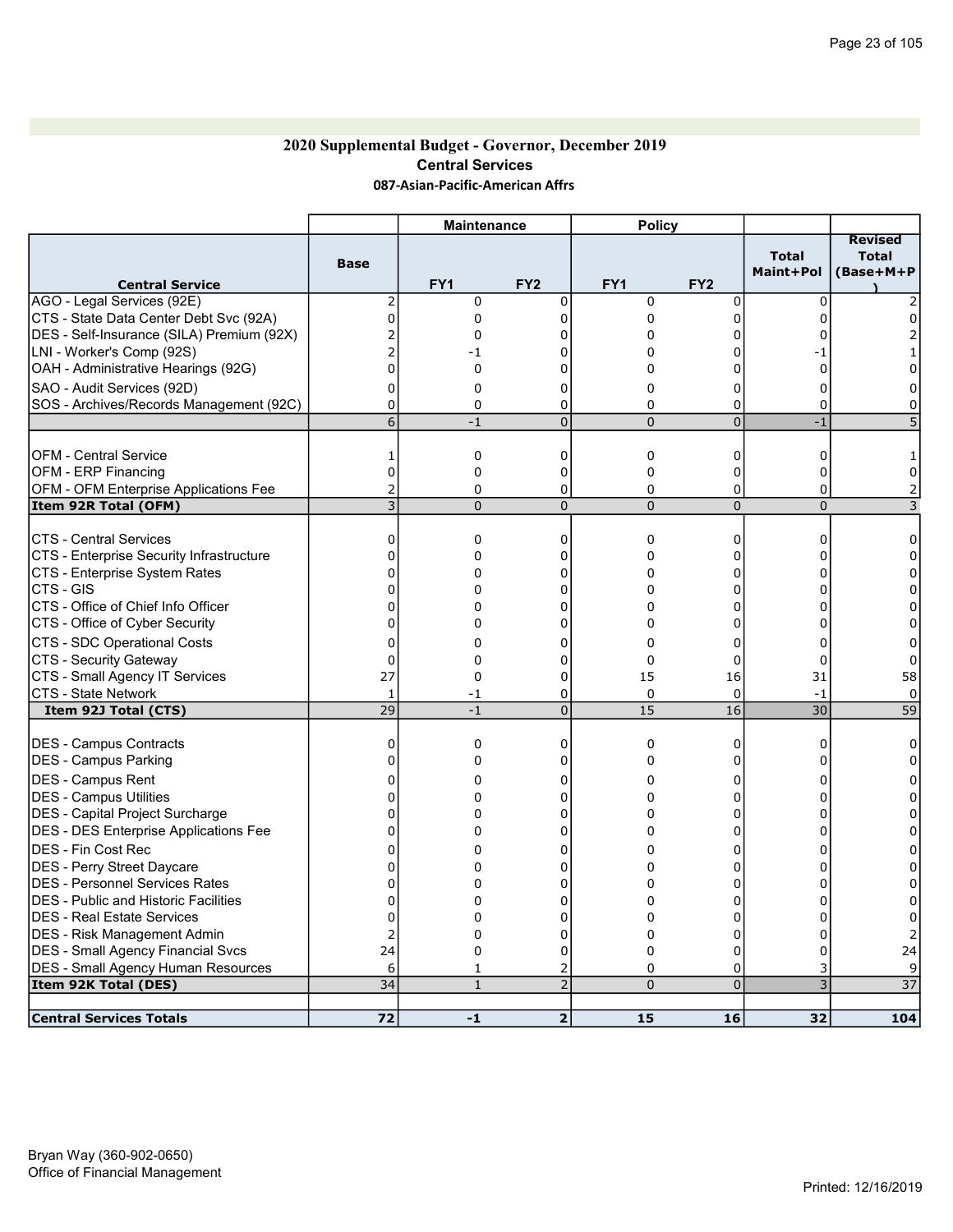### 2020 Supplemental Budget - Governor, December 2019 Central Services 090-Office of the State Treasurer

|                                              |                   | <b>Maintenance</b>  |                 | <b>Policy</b>   |                 |                           |                                             |
|----------------------------------------------|-------------------|---------------------|-----------------|-----------------|-----------------|---------------------------|---------------------------------------------|
| <b>Central Service</b>                       | <b>Base</b>       | FY <sub>1</sub>     | FY <sub>2</sub> | FY <sub>1</sub> | FY <sub>2</sub> | <b>Total</b><br>Maint+Pol | <b>Revised</b><br><b>Total</b><br>(Base+M+P |
| AGO - Legal Services (92E)                   | 455               | $\mathbf 0$         | $\mathbf 0$     | 0               | 9               | 9                         | 464                                         |
| CTS - State Data Center Debt Svc (92A)       | 42                | $\mathbf 0$         | $\Omega$        | 0               | $\Omega$        | 0                         | 42                                          |
| DES - Self-Insurance (SILA) Premium (92X)    | 448               | 0                   | 0               | 0               | 0               | 0                         | 448                                         |
|                                              |                   |                     |                 |                 |                 |                           |                                             |
| LNI - Worker's Comp (92S)                    | 40                | $-1$<br>$\mathbf 0$ | - 1             | 0               | 0               | -2<br>$\mathbf 0$         | 38<br>$\Omega$                              |
| OAH - Administrative Hearings (92G)          | $\mathbf 0$<br>85 |                     | $\mathbf 0$     | 0<br>0          | 0               |                           |                                             |
| SAO - Audit Services (92D)                   | 11                | 6<br>0              | 4<br>$\Omega$   | $\Omega$        | 55<br>$\Omega$  | 65<br>$\Omega$            | 150<br>11                                   |
| SOS - Archives/Records Management (92C)      | 1,082             | 5                   | 3               | $\overline{0}$  | 64              | $\overline{72}$           | 1,154                                       |
|                                              |                   |                     |                 |                 |                 |                           |                                             |
| <b>OFM - Central Service</b>                 | 13                | 0                   | 0               | 0               | 1               | 1                         | 14                                          |
| OFM - ERP Financing                          | 8                 | $\mathbf 0$         | $\mathbf 0$     | 0               | 15              | 15                        | 23                                          |
| OFM - OFM Enterprise Applications Fee        | 64                | $\Omega$            | $\overline{2}$  | $\Omega$        | $\mathbf{1}$    | 3                         | 67                                          |
| Item 92R Total (OFM)                         | 86                | $\overline{0}$      | $\overline{2}$  | $\mathbf 0$     | 17              | 19                        | 105                                         |
|                                              |                   |                     |                 |                 |                 |                           |                                             |
| <b>CTS - Central Services</b>                | 5                 | 0                   | $\mathbf 0$     | 0               | 0               | 0                         |                                             |
| CTS - Enterprise Security Infrastructure     | $\Omega$          | 0                   | $\mathbf 0$     | 0               | 0               | $\Omega$                  | $\Omega$                                    |
| CTS - Enterprise System Rates                | 9                 | 0                   | $-2$            | $\Omega$        | $\Omega$        | $-2$                      |                                             |
| CTS - GIS                                    | $\Omega$          | 0                   | $\Omega$        | $\mathbf 0$     | $\Omega$        | $\mathbf{0}$              | $\Omega$                                    |
| CTS - Office of Chief Info Officer           | 24                | 0                   | $\Omega$        | $\Omega$        | 0               | $\Omega$                  | 24                                          |
| CTS - Office of Cyber Security               | 72                | 0                   | $\Omega$        | $\Omega$        | 0               | $\Omega$                  | 72                                          |
| CTS - SDC Operational Costs                  | 11                | $\Omega$            | $\Omega$        | $\Omega$        | 0               | $\Omega$                  | 11                                          |
| CTS - Security Gateway                       | 57                | $-1$                | $-1$            | $\Omega$        | $\Omega$        | $-2$                      | 55                                          |
| CTS - Small Agency IT Services               | $\mathbf{0}$      | $\Omega$            | 0               | 0               | 0               | $\Omega$                  | $\Omega$                                    |
| <b>CTS - State Network</b>                   | 140               | $-1$                | 0               | 0               | 0               | $-1$                      | 139                                         |
| Item 92J Total (CTS)                         | 318               | $-2$                | $-3$            | $\Omega$        | $\mathbf 0$     | $-5$                      | 313                                         |
|                                              | 61                | $\Omega$            |                 | 0               | 0               |                           |                                             |
| DES - Campus Contracts                       |                   |                     | 1               |                 |                 | 1                         | 62                                          |
| DES - Campus Parking                         | 8                 | 0                   | 0               | 0               | 0               | 0                         | 8                                           |
| DES - Campus Rent                            | 148               | $\mathbf{1}$        | $\Omega$        | 0               | 0               | 1                         | 149                                         |
| <b>DES - Campus Utilities</b>                | 89                | $-1$                | $\mathbf 0$     | 0               | 0               | $-1$                      | 88                                          |
| DES - Capital Project Surcharge              | 61                | $-1$                | $\overline{2}$  | 0               | 0               | 1                         | 62                                          |
| <b>DES - DES Enterprise Applications Fee</b> | 4                 | 2                   | 1               | 0               | 0               | 3                         | 7                                           |
| DES - Fin Cost Rec                           | 0                 | 0                   | $\mathbf 0$     | 0               | 0               | 0                         | $\Omega$                                    |
| <b>DES - Perry Street Daycare</b>            | 1                 | 0                   | $\Omega$        | 0               | 0               | 0                         |                                             |
| <b>DES - Personnel Services Rates</b>        | 6                 | 0                   | $\Omega$        | 0               | $\mathbf{1}$    |                           |                                             |
| <b>IDES - Public and Historic Facilities</b> | 20                | 0                   | $\Omega$        | 0               | 0               | $\Omega$                  | 20                                          |
| <b>DES - Real Estate Services</b>            | $\Omega$          | 0                   | $\Omega$        | $\Omega$        | $\Omega$        | $\Omega$                  | $\mathbf 0$                                 |
| DES - Risk Management Admin                  | 12                | 0                   | 0               | 0               | 0               | 0                         | 12                                          |
| <b>DES - Small Agency Financial Svcs</b>     | 0                 | 0                   | $\mathbf 0$     | 0               | 0               | $\Omega$                  | 0                                           |
| <b>DES - Small Agency Human Resources</b>    | 0                 | $\Omega$            | $\mathbf 0$     | 0               | 0               | $\Omega$                  | O                                           |
| Item 92K Total (DES)                         | 411               | $\mathbf{1}$        | $\overline{4}$  | $\Omega$        | $\mathbf{1}$    | 6                         | 417                                         |
| <b>Central Services Totals</b>               | 1,897             | 4                   | 6               | $\mathbf{0}$    | 82              | 92                        | 1,989                                       |
|                                              |                   |                     |                 |                 |                 |                           |                                             |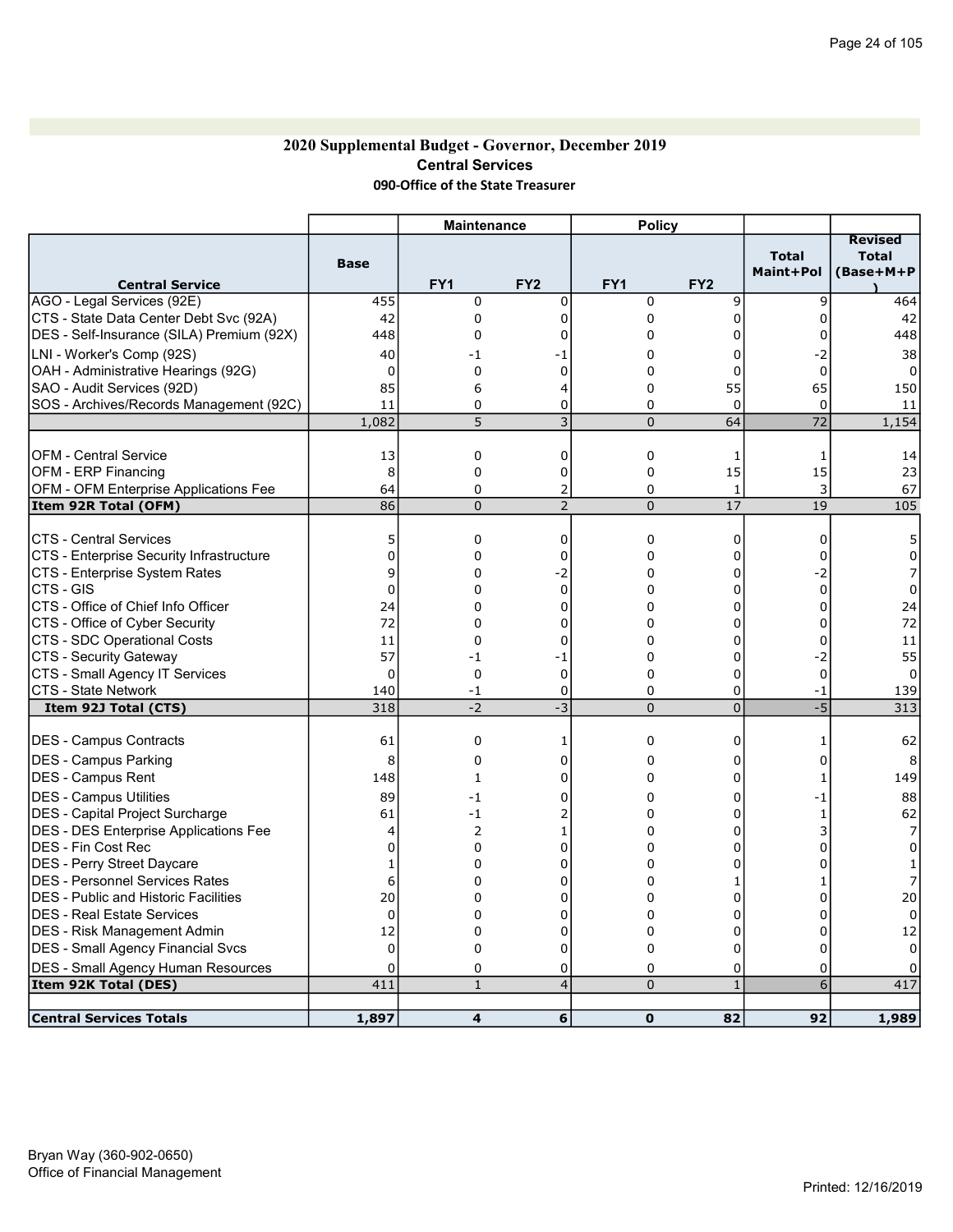### 2020 Supplemental Budget - Governor, December 2019 Central Services 091-Redistricting Commission

|                                             |                               | <b>Maintenance</b> |                 | <b>Policy</b>  |                 |                           |                                             |
|---------------------------------------------|-------------------------------|--------------------|-----------------|----------------|-----------------|---------------------------|---------------------------------------------|
| <b>Central Service</b>                      | <b>Base</b>                   | FY <sub>1</sub>    | FY <sub>2</sub> | FY1            | FY <sub>2</sub> | <b>Total</b><br>Maint+Pol | <b>Revised</b><br><b>Total</b><br>(Base+M+P |
| AGO - Legal Services (92E)                  | $\mathbf 0$                   | 0                  | $\mathbf 0$     | 0              | 0               | $\mathbf 0$               |                                             |
| CTS - State Data Center Debt Svc (92A)      | 0                             | 0                  | $\Omega$        | 0              | 0               | $\Omega$                  |                                             |
| DES - Self-Insurance (SILA) Premium (92X)   | $\Omega$                      | 0                  | 0               | 0              | 0               | U                         |                                             |
| LNI - Worker's Comp (92S)                   | n                             | 0                  | 0               | 0              | $\Omega$        |                           |                                             |
| OAH - Administrative Hearings (92G)         | 0                             | 0                  | 0               | 0              | $\Omega$        | U                         |                                             |
| SAO - Audit Services (92D)                  | 0                             | $\Omega$           | 0               | 0              | $\Omega$        | n                         |                                             |
| SOS - Archives/Records Management (92C)     | 0                             | $\mathbf 0$        | $\mathbf 0$     | 0              | 0               | 0                         | 0                                           |
|                                             | $\mathbf 0$                   | $\overline{0}$     | $\overline{0}$  | $\overline{0}$ | $\overline{0}$  | $\overline{0}$            | $\Omega$                                    |
|                                             |                               |                    |                 |                |                 |                           |                                             |
| <b>OFM - Central Service</b>                | 0                             | 0                  | 0               | 0              | 0               | 0                         | 0                                           |
| OFM - ERP Financing                         | $\Omega$                      | $\pmb{0}$          | $\Omega$        | 0              | 0               | $\Omega$                  | $\Omega$                                    |
| OFM - OFM Enterprise Applications Fee       | $\Omega$                      | 0                  | 0               | 0              | 0               | $\Omega$                  | 0                                           |
| Item 92R Total (OFM)                        | $\overline{0}$                | $\Omega$           | $\overline{0}$  | $\overline{0}$ | $\overline{0}$  | $\overline{0}$            | $\Omega$                                    |
| <b>CTS - Central Services</b>               | 0                             | $\mathbf 0$        | $\Omega$        | 0              | 0               | 0                         | 0                                           |
| CTS - Enterprise Security Infrastructure    | $\Omega$                      | 0                  | $\Omega$        | 0              | 0               | $\Omega$                  | $\Omega$                                    |
| CTS - Enterprise System Rates               | 0                             | 0                  | 0               | 0              | 0               | 0                         | 0                                           |
| CTS - GIS                                   | 0                             | 0                  | 0               | 0              | 0               | 0                         | 0                                           |
| CTS - Office of Chief Info Officer          | 0                             | 0                  | 0               | 0              | 0               | 0                         | 0                                           |
| CTS - Office of Cyber Security              | 0                             | 0                  | 0               | 0              | $\Omega$        | <sup>0</sup>              | 0                                           |
| CTS - SDC Operational Costs                 | $\Omega$                      | 0                  | $\Omega$        | 0              | 0               | 0                         | U                                           |
| CTS - Security Gateway                      | $\Omega$                      | $\Omega$           | $\Omega$        | 0              | $\Omega$        | $\Omega$                  | 0                                           |
| CTS - Small Agency IT Services              | $\Omega$                      | 0                  | $\Omega$        | 0              | 0               | 0                         | 0                                           |
| CTS - State Network                         | $\Omega$                      | $\Omega$           | 0               | 0              | 0               | $\Omega$                  | 0                                           |
| Item 92J Total (CTS)                        | $\mathbf 0$                   | $\Omega$           | $\mathbf 0$     | $\overline{0}$ | $\mathbf 0$     | $\mathbf 0$               | $\Omega$                                    |
|                                             |                               |                    |                 |                |                 |                           |                                             |
| DES - Campus Contracts                      | 0                             | 0                  | 0               | 0              | 0               | 0                         | 0                                           |
| DES - Campus Parking                        | $\Omega$                      | $\Omega$           | $\Omega$        | 0              | $\Omega$        | $\Omega$                  | $\Omega$                                    |
| DES - Campus Rent                           | $\Omega$                      | $\Omega$           | $\Omega$        | 0              | 0               | $\Omega$                  | $\Omega$                                    |
| DES - Campus Utilities                      | $\Omega$                      | 0                  | $\Omega$        | 0              | $\Omega$        | 0                         | 0                                           |
| DES - Capital Project Surcharge             | $\Omega$                      | 0                  | 0               | 0              | 0               | 0                         | O                                           |
| DES - DES Enterprise Applications Fee       | 0                             | 0                  | 0               | 0              | 0               | U                         | 0                                           |
| <b>IDES - Fin Cost Rec</b>                  | 0                             | $\Omega$           | $\Omega$        | 0              | $\Omega$        | U                         |                                             |
| <b>DES</b> - Perry Street Daycare           | 0                             | 0                  | 0               | 0              | 0               | 0                         | 0                                           |
| <b>DES - Personnel Services Rates</b>       | 0                             | 0                  | 0               | 0              | 0               | 0                         | 0                                           |
| <b>DES</b> - Public and Historic Facilities | 0                             | 0                  | 0               | 0              | 0               | 0                         | 0                                           |
| <b>IDES - Real Estate Services</b>          | $\Omega$                      | 0                  | $\Omega$        | 0              | 0               | $\Omega$                  | 0                                           |
| DES - Risk Management Admin                 | $\Omega$                      | 0                  | 0               | 0              | 0               | $\Omega$                  | 0                                           |
| <b>DES - Small Agency Financial Svcs</b>    | 0                             | 0                  | $\Omega$        | 0              | $\Omega$        | $\Omega$                  | <sup>0</sup>                                |
| <b>DES - Small Agency Human Resources</b>   | $\mathbf 0$<br>$\overline{0}$ | 0                  | 0<br>$\Omega$   | 0              | 0<br>$\Omega$   | 0<br>$\overline{0}$       | 0                                           |
| Item 92K Total (DES)                        |                               | $\Omega$           |                 | $\overline{0}$ |                 |                           | $\Omega$                                    |
| <b>Central Services Totals</b>              | $\mathbf o$                   | 0                  | $\mathbf 0$     | $\mathbf 0$    | $\mathbf 0$     | $\mathbf 0$               | $\mathbf 0$                                 |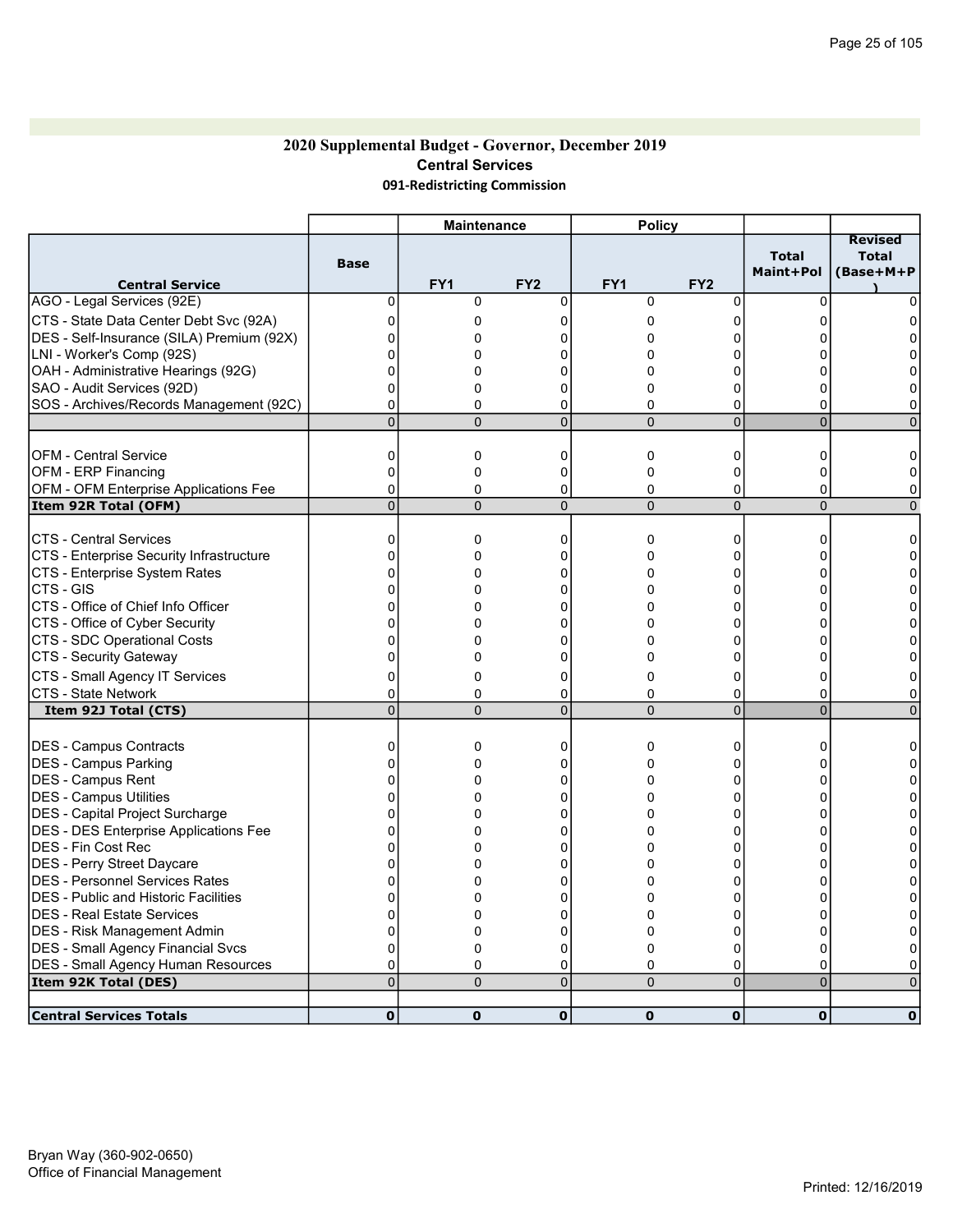### 2020 Supplemental Budget - Governor, December 2019 Central Services 095-Office of the State Auditor

|                                              |             | <b>Maintenance</b> |                 | <b>Policy</b>   |                 |                      |                  |
|----------------------------------------------|-------------|--------------------|-----------------|-----------------|-----------------|----------------------|------------------|
| <b>Central Service</b>                       | <b>Base</b> | FY <sub>1</sub>    | FY <sub>2</sub> | FY <sub>1</sub> | FY <sub>2</sub> | Total<br>Maint + Dol | <b>Revised</b>   |
| AGO - Legal Services (92E)                   | 505         | 0                  | $\mathbf 0$     | 0               | 10              | 10                   | $\overline{515}$ |
| CTS - State Data Center Debt Svc (92A)       | 76          | 0                  | 0               | 0               | 0               | 0                    | 76               |
| DES - Self-Insurance (SILA) Premium (92X)    | 113         | $\mathbf 0$        | 0               | 0               | 0               | n                    | 113              |
| LNI - Worker's Comp (92S)                    | 265         | 2                  |                 | 0               | O               |                      | 268              |
| OAH - Administrative Hearings (92G)          | 0           | 0                  | 0               | 0               | $\Omega$        | U                    | $\Omega$         |
| SAO - Audit Services (92D)                   | 0           | $\Omega$           | $\Omega$        | 0               | 0               | U                    | $\Omega$         |
| SOS - Archives/Records Management (92C)      | 19          | 0                  | $\mathbf 0$     | $-1$            | 1               | 0                    | 19               |
|                                              | 979         | $\overline{2}$     | $\mathbf{1}$    | $-1$            | $\overline{11}$ | $\overline{13}$      | 992              |
|                                              |             |                    |                 |                 |                 |                      |                  |
| <b>OFM - Central Service</b>                 | 66          | $\mathbf 0$        | $\mathbf 0$     | $\mathbf 0$     | 5               | 5                    | 71               |
| <b>OFM - ERP Financing</b>                   | 40          | 0                  | 0               | 0               | 71              | 71                   | 111              |
| OFM - OFM Enterprise Applications Fee        | 319         | 4                  | 8               | 0               | 7               | 19                   | 338              |
| Item 92R Total (OFM)                         | 425         | $\overline{4}$     | 8               | 0               | 83              | 95                   | 520              |
|                                              |             |                    |                 |                 |                 |                      |                  |
| <b>CTS - Central Services</b>                | 9           | 0                  | 0               | 0               | 0               | $\mathbf 0$          | 9                |
| CTS - Enterprise Security Infrastructure     | 8           | $\mathbf 0$        | $\Omega$        | 0               | 0               | $\mathbf 0$          | 8                |
| CTS - Enterprise System Rates                | 44          | -4                 | -8              | 0               | 0               | $-12$                | 32               |
| <b>CTS - GIS</b>                             | 3           | $\Omega$           | $\Omega$        | $\Omega$        | $\Omega$        | $\Omega$             |                  |
| CTS - Office of Chief Info Officer           | $\mathbf 0$ | 0                  | 0               | 0               | 0               | $\mathbf 0$          | 0                |
| CTS - Office of Cyber Security               | 123         | $-1$               | -1              | 0               | 0               | $-2$                 | 121              |
| CTS - SDC Operational Costs                  | 20          | 0                  | $\mathbf 0$     | 0               | 0               | 0                    | 20               |
| CTS - Security Gateway                       | 73          | $-2$               | $-3$            | 0               | 0               | $-5$                 | 68               |
| CTS - Small Agency IT Services               | 0           | 0                  | 0               | 0               | $\Omega$        | $\mathbf 0$          | 0                |
| CTS - State Network                          | 269         | -3                 | -2              | 0               | 0               | -5                   | 264              |
| Item 92J Total (CTS)                         | 548         | $-10$              | $-14$           | $\overline{0}$  | $\overline{0}$  | $-24$                | 524              |
|                                              |             |                    |                 |                 |                 |                      |                  |
| DES - Campus Contracts                       | 34          | 0                  | $\mathbf 0$     | 0               | 0               | 0                    | 34               |
| DES - Campus Parking                         | 5           | 0                  | 0               | 0               | 0               | 0                    |                  |
| DES - Campus Rent                            | 89          | $\Omega$           | 0               | 0               | 0               | $\Omega$             | 89               |
| <b>DES - Campus Utilities</b>                | 53          | $\Omega$           | 0               | 0               | $\Omega$        | 0                    | 53               |
| DES - Capital Project Surcharge              | 37          | $\mathbf 0$        | 0               | 0               | 0               | 0                    | 37               |
| <b>DES - DES Enterprise Applications Fee</b> | 21          | 6                  | 7               | 0               | $\Omega$        | 13                   | 34               |
| <b>IDES - Fin Cost Rec</b>                   | 0           | 0                  | $\Omega$        | 0               | 0               | $\Omega$             | $\Omega$         |
| DES - Perry Street Daycare                   | 4           | 0                  | 0               | 0               | 0               | 0                    |                  |
| DES - Personnel Services Rates               | 33          | $\mathbf 0$        | 0               | 0               | 5               |                      | 38               |
| <b>DES</b> - Public and Historic Facilities  | 57          | 0                  | 0               | 0               | 0               | 0                    | 57               |
| <b>DES - Real Estate Services</b>            | 54          | 0                  | 0               | 0               | 0               | 0                    | 54               |
| DES - Risk Management Admin                  | 4           | -1                 | 0               | 0               | $\Omega$        | -1                   |                  |
| DES - Small Agency Financial Svcs            | 0           | 0                  | 0               | 0               | 0               | 0                    |                  |
| <b>DES - Small Agency Human Resources</b>    | $\Omega$    | $\mathbf 0$        | 0               | 0               | 0               | 0                    |                  |
| Item 92K Total (DES)                         | 390         | 5                  | $\overline{7}$  | $\overline{0}$  | $\overline{5}$  | $\overline{17}$      | 407              |
|                                              |             |                    |                 |                 |                 |                      |                  |
| <b>Central Services Totals</b>               | 2,342       | $\mathbf{1}$       | $\mathbf{2}$    | $-1$            | 99              | 101                  | 2,443            |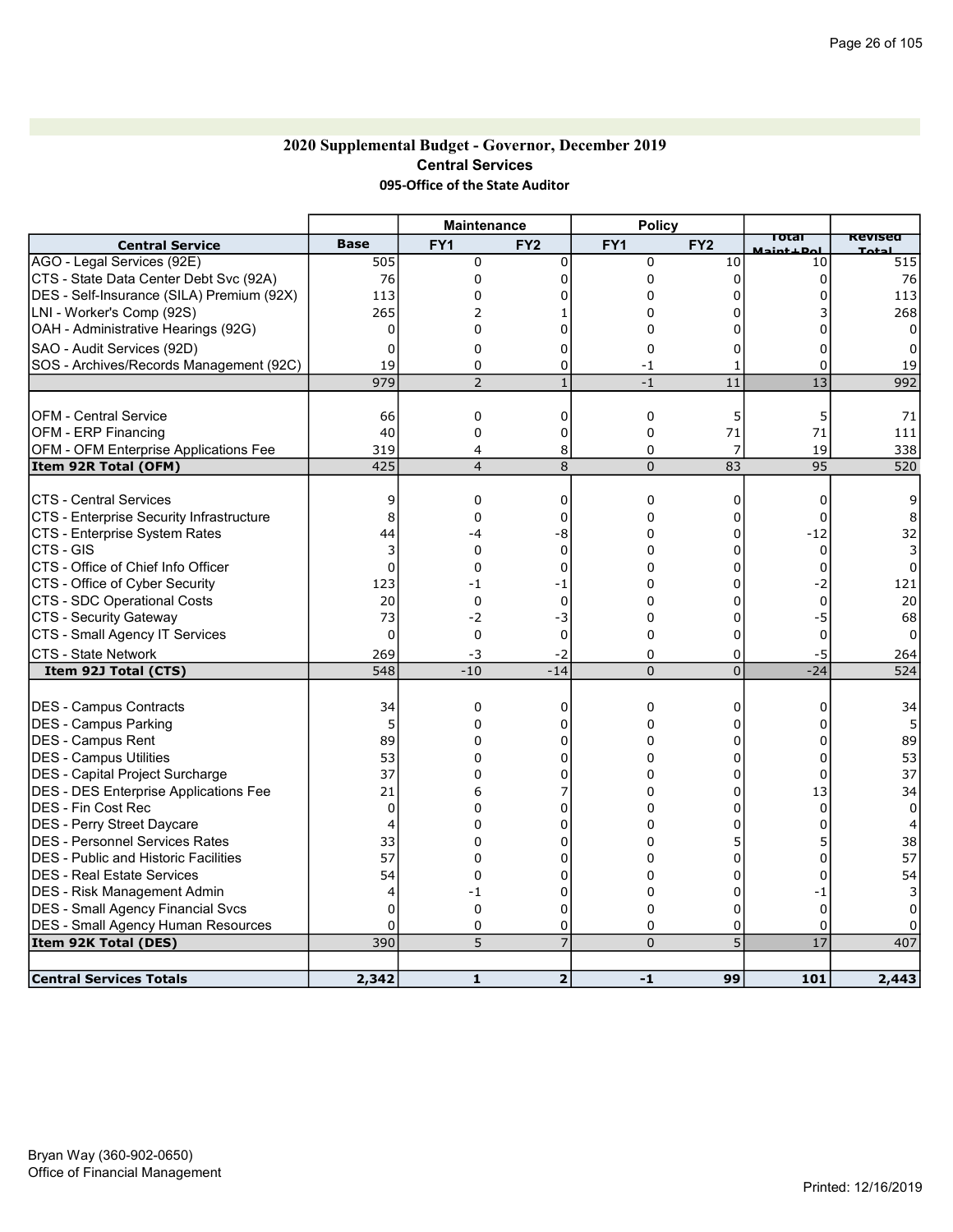## 2020 Supplemental Budget - Governor, December 2019 Central Services 099-Comm Salaries for Elected Officials

|                                              |                | <b>Maintenance</b> |                 | <b>Policy</b>   |                 |                           |                                             |
|----------------------------------------------|----------------|--------------------|-----------------|-----------------|-----------------|---------------------------|---------------------------------------------|
| <b>Central Service</b>                       | <b>Base</b>    | FY <sub>1</sub>    | FY <sub>2</sub> | FY <sub>1</sub> | FY <sub>2</sub> | <b>Total</b><br>Maint+Pol | <b>Revised</b><br><b>Total</b><br>(Base+M+P |
| AGO - Legal Services (92E)                   | 2              | 0                  | $\mathbf 0$     | 0               | $\mathbf 0$     | $\Omega$                  |                                             |
| CTS - State Data Center Debt Svc (92A)       | 0              | 0                  | $\Omega$        | 0               | 0               | 0                         | 0                                           |
| DES - Self-Insurance (SILA) Premium (92X)    |                | 0                  | 0               | 0               | 0               | U                         |                                             |
| LNI - Worker's Comp (92S)                    |                | 0                  | 0               | $\Omega$        | 0               | 0                         |                                             |
| OAH - Administrative Hearings (92G)          | $\Omega$       | $\Omega$           | $\Omega$        | 0               | 0               | $\Omega$                  | 0                                           |
| SAO - Audit Services (92D)                   | $\Omega$       | 0                  | $\Omega$        | 0               | 15              | 15                        | 15                                          |
| SOS - Archives/Records Management (92C)      | $\Omega$       | 0                  | 0               | 0               | $\mathbf 0$     | $\mathbf 0$               | $\Omega$                                    |
|                                              | $\overline{5}$ | $\mathbf 0$        | $\overline{0}$  | $\overline{0}$  | $\overline{15}$ | $\overline{15}$           | $\overline{20}$                             |
| <b>OFM - Central Service</b>                 | 0              | 0                  | 0               | 0               | 0               | 0                         | 0                                           |
| <b>OFM - ERP Financing</b>                   | $\Omega$       | $\pmb{0}$          | 0               | 0               | 0               | $\Omega$                  | $\Omega$                                    |
| OFM - OFM Enterprise Applications Fee        | 2              | 0                  | 0               | 0               | 0               | 0                         | 2                                           |
| Item 92R Total (OFM)                         | $\overline{2}$ | $\Omega$           | $\overline{0}$  | $\overline{0}$  | $\overline{0}$  | $\Omega$                  | 2                                           |
| <b>CTS - Central Services</b>                | 0              | 0                  | 0               | 0               | 0               | 0                         | 0                                           |
| CTS - Enterprise Security Infrastructure     | 0              | 0                  | 0               | 0               | 0               | $\Omega$                  | U                                           |
| CTS - Enterprise System Rates                |                | $\mathbf 0$        | $\Omega$        | 0               | $\Omega$        | U                         |                                             |
| ICTS - GIS                                   | 0              | $\mathbf 0$        | $\Omega$        | 0               | $\Omega$        | O                         |                                             |
| CTS - Office of Chief Info Officer           | 0              | 0                  | 0               | 0               | 0               | 0                         | 0                                           |
| CTS - Office of Cyber Security               | 0              | 0                  | 0               | 0               | $\Omega$        | 0                         | 0                                           |
| CTS - SDC Operational Costs                  | 0              | $\mathbf 0$        | $\Omega$        | 0               | $\Omega$        | $\Omega$                  |                                             |
| CTS - Security Gateway                       | $\Omega$       | $\mathbf 0$        | $\Omega$        | 0               | $\Omega$        | 0                         | 0                                           |
| CTS - Small Agency IT Services               | 18             | $\mathbf{1}$       | $\overline{2}$  | 12              | 12              | 27                        | 45                                          |
| <b>CTS - State Network</b>                   | 1              | -1                 | 0               | 0               | 0               | $-1$                      | 0                                           |
| Item 92J Total (CTS)                         | 20             | $\Omega$           | $\overline{2}$  | 12              | 12              | 26                        | 46                                          |
|                                              |                |                    |                 |                 |                 |                           |                                             |
| <b>IDES - Campus Contracts</b>               | 0              | 0                  | 0               | 0               | 0               | 0                         | 0                                           |
| <b>DES - Campus Parking</b>                  | 0              | 0                  | 0               | 0               | 0               | 0                         | 0                                           |
| DES - Campus Rent                            | $\Omega$       | 0                  | $\Omega$        | 0               | 0               | $\Omega$                  | 0                                           |
| DES - Campus Utilities                       | $\Omega$       | $\Omega$           | $\Omega$        | 0               | $\Omega$        | $\Omega$                  | $\Omega$                                    |
| DES - Capital Project Surcharge              | 0              | 0                  | $\Omega$        | 0               | 0               | $\Omega$                  | $\Omega$                                    |
| <b>DES - DES Enterprise Applications Fee</b> | 0              | 0                  | 0               | 0               | 0               | U                         | 0                                           |
| DES - Fin Cost Rec                           | 0              | $\Omega$           | 0               | 0               | 0               | O                         | 0                                           |
| DES - Perry Street Daycare                   | 0              | 0                  | 0               | 0               | 0               | U                         | 0                                           |
| DES - Personnel Services Rates               | 0              | 0                  | $\Omega$        | 0               | $\overline{0}$  | $\Omega$                  | $\Omega$                                    |
| <b>DES</b> - Public and Historic Facilities  | 1              | 0                  | 0               | 0               | 0               | 0                         |                                             |
| <b>IDES - Real Estate Services</b>           | 0              | $\Omega$           | 0               | 0               | $\Omega$        | $\Omega$                  | 0                                           |
| <b>IDES - Risk Management Admin</b>          | 2              | $\Omega$           | 0               | 0               | 0               | 0                         | 2                                           |
| DES - Small Agency Financial Svcs            | 19             | 0                  | $\mathbf 0$     | 0               | $\overline{0}$  | 0                         | 19                                          |
| <b>DES - Small Agency Human Resources</b>    | 5              | 0                  | 2               | 0               | 0               | 2                         | 7                                           |
| Item 92K Total (DES)                         | 28             | $\Omega$           | $\overline{2}$  | $\overline{0}$  | $\Omega$        | $\overline{2}$            | 30                                          |
| <b>Central Services Totals</b>               | 55             | 0                  | 4               | 12              | 27              | 43                        | 98                                          |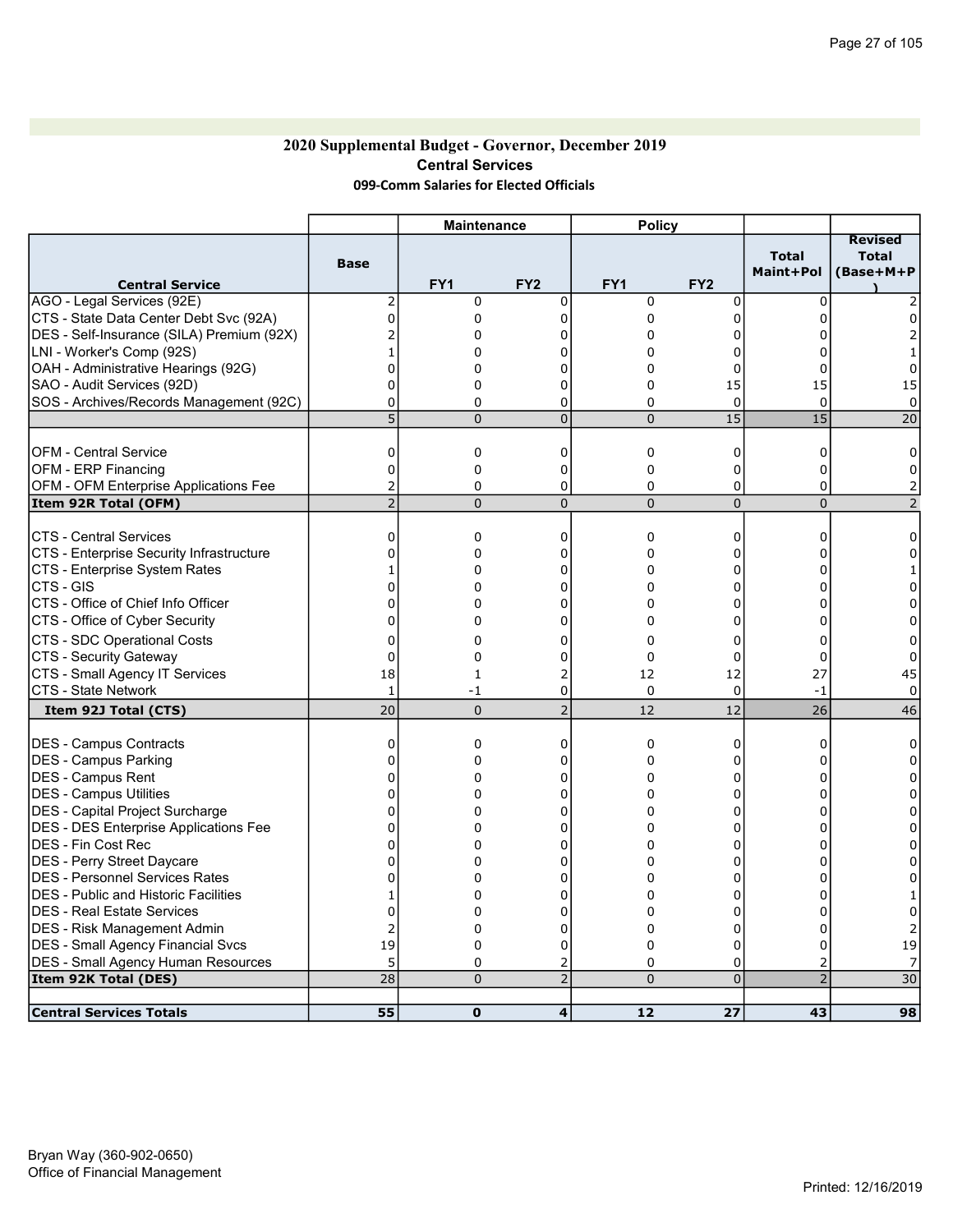## 2020 Supplemental Budget - Governor, December 2019 Central Services 100-Office of the Attorney General

|                                              |             | <b>Maintenance</b> |                 | <b>Policy</b>   |                 |                           |                                             |
|----------------------------------------------|-------------|--------------------|-----------------|-----------------|-----------------|---------------------------|---------------------------------------------|
| <b>Central Service</b>                       | <b>Base</b> | FY <sub>1</sub>    | FY <sub>2</sub> | FY <sub>1</sub> | FY <sub>2</sub> | <b>Total</b><br>Maint+Pol | <b>Revised</b><br><b>Total</b><br>(Base+M+P |
| AGO - Legal Services (92E)                   | $\Omega$    | $\Omega$           | $\Omega$        | 0               | 0               | $\Omega$                  | $\Omega$                                    |
| CTS - State Data Center Debt Svc (92A)       | 177         | 0                  | $\Omega$        | 0               | $\Omega$        | $\Omega$                  | 177                                         |
| DES - Self-Insurance (SILA) Premium (92X)    | 918         | 0                  | $\Omega$        | 0               | 0               | $\Omega$                  | 918                                         |
| LNI - Worker's Comp (92S)                    | 1,154       | $-110$             | $-105$          | 0               | 0               | $-215$                    | 939                                         |
| OAH - Administrative Hearings (92G)          | 28          | 0                  | 0               | 0               | 0               | 0                         | 28                                          |
| SAO - Audit Services (92D)                   | 29          | 6                  | 4               | 0               | $\overline{0}$  | 10                        | 39                                          |
| SOS - Archives/Records Management (92C)      | 324         | 0                  | 0               | 0               | 12              | 12                        | 336                                         |
|                                              |             |                    |                 |                 |                 |                           |                                             |
|                                              | 2,630       | $-104$             | $-101$          | 0               | 12              | $-193$                    | 2,437                                       |
| <b>OFM - Central Service</b>                 | 223         | $\mathbf 0$        | 0               | 0               | 16              | 16                        | 239                                         |
| <b>OFM - ERP Financing</b>                   | 135         | $\mathbf 0$        | $\overline{0}$  | 0               | 245             | 245                       | 380                                         |
| OFM - OFM Enterprise Applications Fee        | 1,087       | 14                 | 27              | 0               | 23              | 64                        | 1,151                                       |
| Item 92R Total (OFM)                         | 1,445       | 14                 | 27              | 0               | 284             | 325                       | 1,770                                       |
|                                              |             |                    |                 |                 |                 |                           |                                             |
| <b>CTS - Central Services</b>                | 21          | 0                  | 0               | 0               | 0               | 0                         | 21                                          |
| CTS - Enterprise Security Infrastructure     | 13          | $\Omega$           | $\Omega$        | 0               | $\mathbf 0$     | $\Omega$                  | 13                                          |
| CTS - Enterprise System Rates                | 151         | $-13$              | $-27$           | 0               | 0               | $-40$                     | 111                                         |
| CTS - GIS                                    | 0           | $\mathbf 0$        | 0               | 0               | 0               | 0                         | 0                                           |
| CTS - Office of Chief Info Officer           | 74          | $\Omega$           | $\Omega$        | $\Omega$        | $\Omega$        | $\Omega$                  | 74                                          |
| CTS - Office of Cyber Security               | 276         | $\mathbf{1}$       |                 | 0               | 0               | 3                         | 279                                         |
| CTS - SDC Operational Costs                  | 46          | $\Omega$           | $\Omega$        | 0               | $\Omega$        | $\mathbf 0$               | 46                                          |
| CTS - Security Gateway                       | 167         | -3                 | -4              | 0               | 0               | $-7$                      | 160                                         |
| CTS - Small Agency IT Services               | $\Omega$    | $\Omega$           | 0               | 0               | $\mathbf 0$     | $\Omega$                  | $\Omega$                                    |
| <b>CTS - State Network</b>                   | 419         | $-2$               | $-2$            | 0               | 0               | $-4$                      | 415                                         |
| Item 92J Total (CTS)                         | 1,166       | $-17$              | $-31$           | 0               | $\overline{0}$  | $-48$                     | 1,118                                       |
|                                              |             |                    |                 |                 |                 |                           |                                             |
| DES - Campus Contracts                       | 241         | 0                  | 0               | 0               | 0               | $\Omega$                  | 241                                         |
| DES - Campus Parking                         | 55          | $\mathbf{1}$       | $\Omega$        | 0               | 0               | 1                         | 56                                          |
| IDES - Campus Rent                           | 1,008       | 0                  | 1               | 0               | $\overline{2}$  | 3                         | 1,011                                       |
| <b>IDES - Campus Utilities</b>               | 599         | -1                 | 2               | 0               | $\overline{0}$  | 1                         | 600                                         |
| DES - Capital Project Surcharge              | 347         | 0                  | $\Omega$        | 0               | $\Omega$        | 0                         | 347                                         |
| <b>DES - DES Enterprise Applications Fee</b> | 72          | 23                 | 24              | 0               | 0               | 47                        | 119                                         |
| <b>IDES - Fin Cost Rec</b>                   | 249         | $\mathbf 0$        | $\mathbf 0$     | 0               | 0               | $\mathbf 0$               | 249                                         |
| <b>DES - Perry Street Daycare</b>            | 15          | 0                  | 0               | 0               | $\mathbf 0$     | $\mathbf 0$               | 15                                          |
| DES - Personnel Services Rates               | 113         | $\Omega$           | $\Omega$        | 0               | 18              | 18                        | 131                                         |
| <b>IDES - Public and Historic Facilities</b> | 214         | $\Omega$           | $\Omega$        | 0               | $\mathbf 0$     | $\Omega$                  | 214                                         |
| <b>IDES - Real Estate Services</b>           | 231         | 0                  | $\Omega$        | 0               | $\mathbf 0$     | $\Omega$                  | 231                                         |
| <b>IDES - Risk Management Admin</b>          | 26          | 0                  | $\mathbf 0$     | 0               | 0               | 0                         | 26                                          |
| <b>DES - Small Agency Financial Svcs</b>     | 0           | 0                  | 0               | 0               | 0               | 0                         | $\Omega$                                    |
| DES - Small Agency Human Resources           | 0           | 0                  | $\mathbf 0$     | 0               | 0               | 0                         |                                             |
| Item 92K Total (DES)                         | 3,169       | 23                 | 27              | 0               | 20              | 70                        | 3,239                                       |
|                                              |             |                    |                 |                 |                 |                           |                                             |
| <b>Central Services Totals</b>               | 8,410       | $-84$              | $-78$           | $\mathbf{0}$    | 316             | 154                       | 8,564                                       |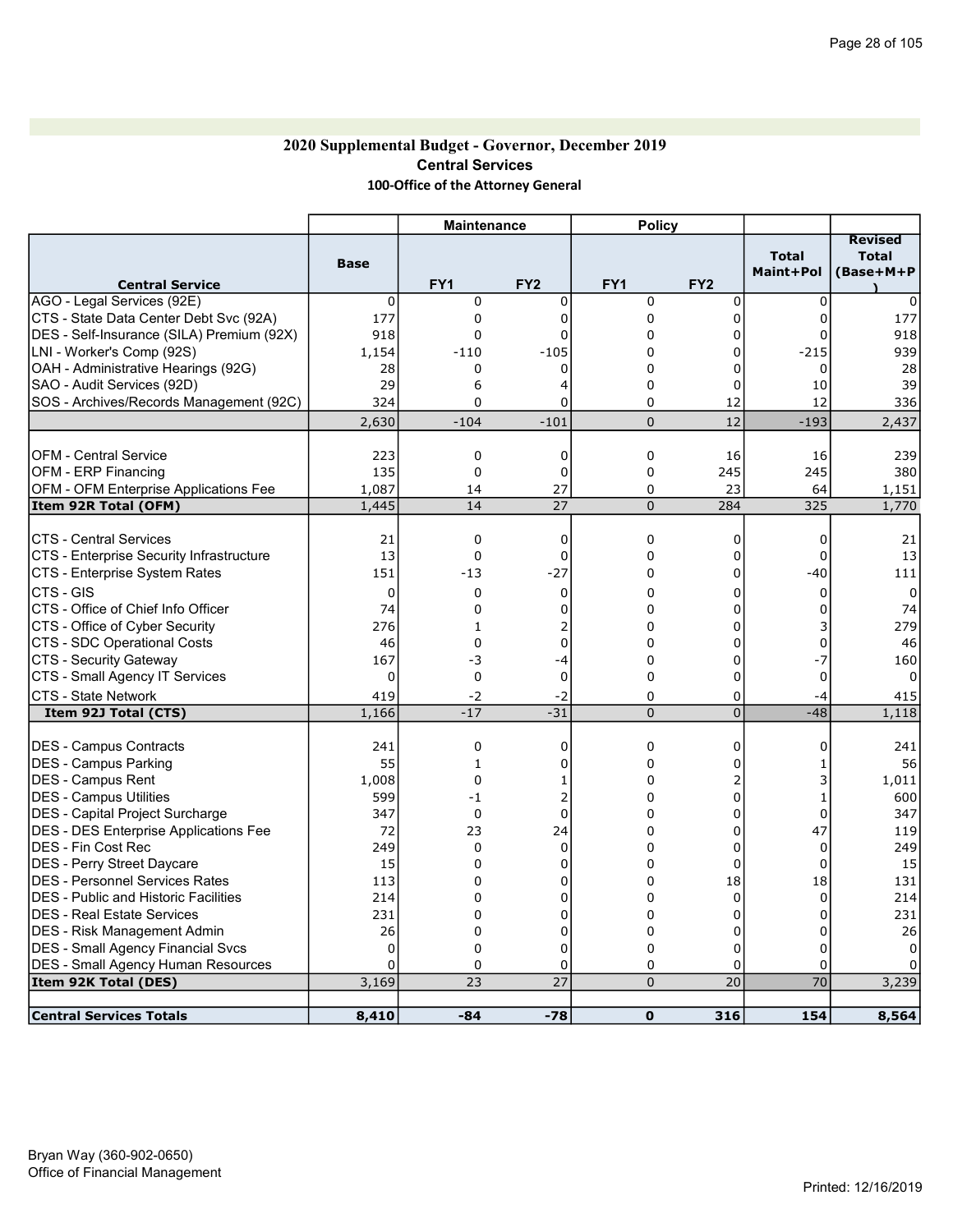#### 2020 Supplemental Budget - Governor, December 2019 Central Services 101-Caseload Forecast Council

|                                              |                 | <b>Maintenance</b> |                 | <b>Policy</b>   |                 |                           |                                      |
|----------------------------------------------|-----------------|--------------------|-----------------|-----------------|-----------------|---------------------------|--------------------------------------|
| <b>Central Service</b>                       | Base            | FY <sub>1</sub>    | FY <sub>2</sub> | FY <sub>1</sub> | FY <sub>2</sub> | <b>Total</b><br>Maint+Pol | <b>Revised</b><br>Total<br>(Base+M+P |
| AGO - Legal Services (92E)                   | 7               | $\mathbf 0$        | $\mathbf 0$     | 0               | 0               | $\mathbf 0$               |                                      |
| CTS - State Data Center Debt Svc (92A)       | $\Omega$        | 0                  | $\Omega$        | 0               | 0               | $\Omega$                  |                                      |
| DES - Self-Insurance (SILA) Premium (92X)    |                 | 0                  | 0               | 0               | 0               | 0                         |                                      |
| LNI - Worker's Comp (92S)                    | 8               | 0                  | $\Omega$        | $\Omega$        | $\Omega$        | U                         | 8                                    |
| OAH - Administrative Hearings (92G)          | 0               | 0                  | $\Omega$        | $\Omega$        | 0               | 0                         | 0                                    |
| SAO - Audit Services (92D)                   | $\Omega$        | 0                  | $\Omega$        | 0               | $\mathbf 0$     | $\Omega$                  | $\Omega$                             |
| SOS - Archives/Records Management (92C)      | 0               | $\mathbf 0$        | $\mathbf 0$     | 0               | 0               | $\Omega$                  | 0                                    |
|                                              | $\overline{17}$ | $\Omega$           | $\overline{0}$  | $\overline{0}$  | $\overline{0}$  | $\overline{0}$            | 17                                   |
| IOFM - Central Service                       | 3               | $\mathbf 0$        | $\mathbf 0$     | 0               | 0               | 0                         | 3                                    |
| <b>OFM - ERP Financing</b>                   | 1               | $\mathbf 0$        | $\mathbf 0$     | 0               | 3               | 3                         |                                      |
| OFM - OFM Enterprise Applications Fee        | 14              | 1                  | 0               | 0               | 0               | 1                         | 15                                   |
| Item 92R Total (OFM)                         | 18              | $\mathbf{1}$       | $\mathbf 0$     | $\overline{0}$  | 3               | $\overline{4}$            | $\overline{22}$                      |
|                                              |                 |                    |                 |                 |                 |                           |                                      |
| <b>CTS - Central Services</b>                | 0               | $\mathbf 0$        | 0               | 0               | 0               | 0                         | 0                                    |
| CTS - Enterprise Security Infrastructure     | 0               | $\Omega$           | $\Omega$        | $\Omega$        | $\mathbf 0$     | $\Omega$                  | 0                                    |
| CTS - Enterprise System Rates                |                 | -1                 | 0               | 0               | 0               | -1                        |                                      |
| ICTS - GIS                                   | 0               | $\mathbf 0$        | $\Omega$        | 0               | 0               | $\Omega$                  | 0                                    |
| CTS - Office of Chief Info Officer           | 0               | $\Omega$           | $\Omega$        | $\Omega$        | 0               | $\Omega$                  | 0                                    |
| CTS - Office of Cyber Security               |                 | 0                  | $\Omega$        | 0               | $\Omega$        | $\Omega$                  |                                      |
| CTS - SDC Operational Costs                  | 0               | 0                  | $\mathbf 0$     | 0               | 0               | $\Omega$                  | ŋ                                    |
| CTS - Security Gateway                       | 1               | 0                  | $\mathbf 0$     | 0               | $\Omega$        | $\Omega$                  |                                      |
| CTS - Small Agency IT Services               | 163             | 20                 | 21              | 117             | 118             | 276                       | 439                                  |
| CTS - State Network                          | 63              | $-1$               | $\mathbf 0$     | 0               | 0               | $-1$                      | 62                                   |
| Item 92J Total (CTS)                         | 231             | 18                 | 21              | 117             | 118             | 274                       | 505                                  |
|                                              |                 |                    |                 |                 |                 |                           |                                      |
| DES - Campus Contracts                       | 1               | $-1$               | 1               | 0               | 0               | 0                         |                                      |
| <b>DES - Campus Parking</b>                  | U               | $\Omega$           | $\Omega$        | 0               | $\Omega$        | O                         | 0                                    |
| DES - Campus Rent                            | U               | $\Omega$           | $\Omega$        | 0               | 0               | 0                         | $\Omega$                             |
| <b>DES - Campus Utilities</b>                | n               | 0                  | $\Omega$        | 0               | $\Omega$        | 0                         | 0                                    |
| DES - Capital Project Surcharge              | 0               | $\Omega$           | $\Omega$        | $\Omega$        | $\Omega$        | 0                         | 0                                    |
| <b>DES - DES Enterprise Applications Fee</b> |                 | -1                 | 1               | $\Omega$        | $\Omega$        | U                         |                                      |
| DES - Fin Cost Rec                           | 0               | $\Omega$           | $\Omega$        | $\Omega$        | $\Omega$        | 0                         | 0                                    |
| DES - Perry Street Daycare                   | 0               | 0                  | 0               | 0               | 0               | 0                         | 0                                    |
| IDES - Personnel Services Rates              |                 | 0                  | 0               | 0               | $\Omega$        | 0                         |                                      |
| <b>IDES - Public and Historic Facilities</b> |                 | 0                  | 0               | 0               | 0               | 0                         |                                      |
| <b>DES - Real Estate Services</b>            | 0               | 0                  | $\Omega$        | 0               | $\Omega$        | U                         | 0                                    |
| DES - Risk Management Admin                  | $\overline{2}$  | 0                  | 0               | 0               | 0               | 0                         |                                      |
| <b>DES - Small Agency Financial Svcs</b>     | 86              | 0                  | $\Omega$        | 0               | $\Omega$        | $\Omega$                  | 86                                   |
| <b>DES - Small Agency Human Resources</b>    | 66              | 0                  | -1              | $\Omega$        | $\Omega$        | $-1$                      | 65                                   |
| Item 92K Total (DES)                         | 161             | $-2$               | $\mathbf{1}$    | $\Omega$        | $\Omega$        | $-1$                      | 160                                  |
|                                              |                 |                    |                 |                 |                 |                           |                                      |
| <b>Central Services Totals</b>               | 428             | 17                 | 22              | 117             | 121             | 277                       | 705                                  |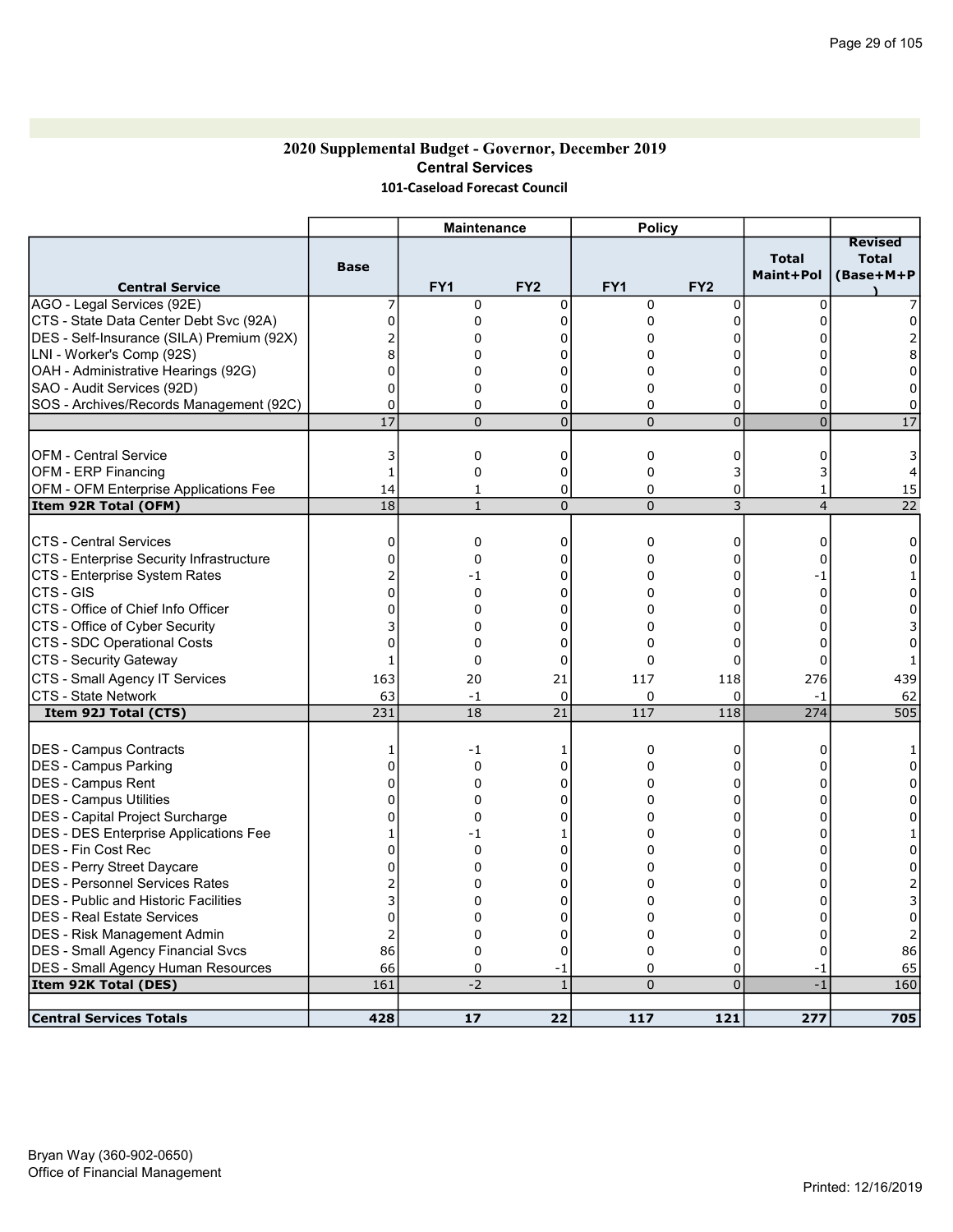### 2020 Supplemental Budget - Governor, December 2019 Central Services 102-Dept of Financial Institutions

|                                                              |                | <b>Maintenance</b> |                  | <b>Policy</b>   |                 |                           |                                             |
|--------------------------------------------------------------|----------------|--------------------|------------------|-----------------|-----------------|---------------------------|---------------------------------------------|
| <b>Central Service</b>                                       | <b>Base</b>    | FY1                | FY <sub>2</sub>  | FY <sub>1</sub> | FY <sub>2</sub> | <b>Total</b><br>Maint+Pol | <b>Revised</b><br><b>Total</b><br>(Base+M+P |
| AGO - Legal Services (92E)                                   | 1,336          | $\Omega$           | $1\,$            | 0               | 25              | 26                        | 1,362                                       |
| CTS - State Data Center Debt Svc (92A)                       | 95             | $\mathbf 0$        | $\Omega$         | 0               | 0               | $\Omega$                  | 95                                          |
| DES - Self-Insurance (SILA) Premium (92X)                    | 8              | 0                  | 0                | 0               | 0               | 0                         | 8                                           |
| LNI - Worker's Comp (92S)                                    | 122            | 5                  | 5                | 0               | 0               | 10                        | 132                                         |
| OAH - Administrative Hearings (92G)                          | 211            | -1                 | $\mathbf 0$      | 0               | 0               | $-1$                      | 210                                         |
| SAO - Audit Services (92D)                                   | $\Omega$       | $\Omega$           | $\Omega$         | $\Omega$        | 50              | 50                        | 50                                          |
| SOS - Archives/Records Management (92C)                      | 67             | $\Omega$           | $\mathbf 0$      | 0               | 2               | 2                         | 69                                          |
|                                                              | 1,839          | $\overline{4}$     | 6                | $\overline{0}$  | $\overline{77}$ | 87                        | 1,926                                       |
|                                                              |                |                    |                  |                 |                 |                           |                                             |
| <b>OFM - Central Service</b>                                 | 38             | $\mathbf 0$        | $\mathbf 0$      | 0               | 3               | 3                         | 41                                          |
| <b>OFM - ERP Financing</b>                                   | 23             | $\mathbf 0$        | $\mathbf 0$      | 0               | 42              | 42                        | 65                                          |
| OFM - OFM Enterprise Applications Fee                        | 188            | 2                  | 5                | 0               | 4               | 11                        | 199                                         |
| Item 92R Total (OFM)                                         | 250            | $\overline{2}$     | 5                | $\overline{0}$  | 49              | 56                        | 306                                         |
|                                                              |                |                    |                  |                 |                 |                           |                                             |
| <b>CTS - Central Services</b>                                | 11             | 0                  | 0                | 0               | 0               | 0                         | 11                                          |
| CTS - Enterprise Security Infrastructure                     | 9              | $\mathbf 0$        | $\mathbf 0$      | 0               | 0               | $\mathbf 0$               | 9                                           |
| CTS - Enterprise System Rates                                | 26             | $-2$               | -5               | 0               | 0               | $-7$                      | 19                                          |
| CTS - GIS                                                    | $\mathbf 0$    | $\mathbf 0$        | $\mathbf 0$      | 0               | 0               | $\mathbf 0$               | $\mathbf 0$                                 |
| CTS - Office of Chief Info Officer                           | 32             | 0                  | $\mathbf 0$      | 0               | 0               | 0                         | 32                                          |
| CTS - Office of Cyber Security                               | 97             | 0                  | $\mathbf 0$      | 0               | 0               | 0                         | 97                                          |
| CTS - SDC Operational Costs                                  | 25             | $\mathbf 0$        | $\Omega$         | 0               | $\Omega$        | 0                         | 25                                          |
| CTS - Security Gateway                                       | 82             | $-2$               |                  | 0               | 0               |                           |                                             |
|                                                              | $\Omega$       | $\mathbf 0$        | -1               | 0               | $\mathbf 0$     | -3<br>$\Omega$            | 79<br>$\Omega$                              |
| CTS - Small Agency IT Services<br><b>CTS - State Network</b> | 156            | -1                 | 0<br>$\mathbf 0$ | 0               | 0               | -1                        | 155                                         |
| Item 92J Total (CTS)                                         | 439            | $-5$               | $-6$             | $\Omega$        | $\overline{0}$  | $-11$                     | 428                                         |
|                                                              |                |                    |                  |                 |                 |                           |                                             |
| <b>DES - Campus Contracts</b>                                | 18             | -1                 | 0                | 0               | 0               | -1                        | 17                                          |
| <b>DES - Campus Parking</b>                                  | 0              | $\Omega$           | $\Omega$         | $\Omega$        | $\mathbf 0$     | $\Omega$                  | $\Omega$                                    |
| DES - Campus Rent                                            | 0              | $\mathbf 0$        | 0                | 0               | 0               | $\Omega$                  | $\mathbf 0$                                 |
| <b>DES - Campus Utilities</b>                                | 0              | 0                  | $\Omega$         | $\Omega$        | $\mathbf 0$     | $\Omega$                  | $\Omega$                                    |
| DES - Capital Project Surcharge                              | 0              | 0                  | $\Omega$         | $\Omega$        | 0               | $\Omega$                  | $\Omega$                                    |
| <b>DES - DES Enterprise Applications Fee</b>                 | 12             | 5                  | $\overline{4}$   | 0               | 0               | 9                         | 21                                          |
| DES - Fin Cost Rec                                           | $\Omega$       | 0                  | $\Omega$         | 0               | $\mathbf 0$     | $\Omega$                  | $\Omega$                                    |
| DES - Perry Street Daycare                                   | 3              | 0                  | $\Omega$         | 0               | 0               | $\Omega$                  | 3                                           |
| <b>DES - Personnel Services Rates</b>                        | 19             | 0                  | $\Omega$         | $\Omega$        | 3               | 3                         | 22                                          |
| <b>DES - Public and Historic Facilities</b>                  | 50             | 0                  | $\Omega$         | $\Omega$        | $\Omega$        | $\Omega$                  | 50                                          |
| <b>DES - Real Estate Services</b>                            | 22             | 0                  | $\Omega$         | $\Omega$        | $\Omega$        | $\Omega$                  | 22                                          |
| <b>DES - Risk Management Admin</b>                           | $\overline{2}$ | 0                  | 0                | 0               | 0               | 0                         | $\overline{2}$                              |
| <b>DES - Small Agency Financial Svcs</b>                     | $\Omega$       | 0                  | $\mathbf 0$      | 0               | $\mathbf 0$     | $\Omega$                  | 0                                           |
| <b>DES - Small Agency Human Resources</b>                    | 0              | 0                  | 0                | 0               | 0               | $\Omega$                  | 0                                           |
| Item 92K Total (DES)                                         | 126            | $\overline{4}$     | $\overline{4}$   | $\Omega$        | 3               | 11                        | 137                                         |
|                                                              |                |                    |                  |                 |                 |                           |                                             |
| <b>Central Services Totals</b>                               | 2,654          | 5                  | 9                | $\mathbf 0$     | 129             | 143                       | 2,797                                       |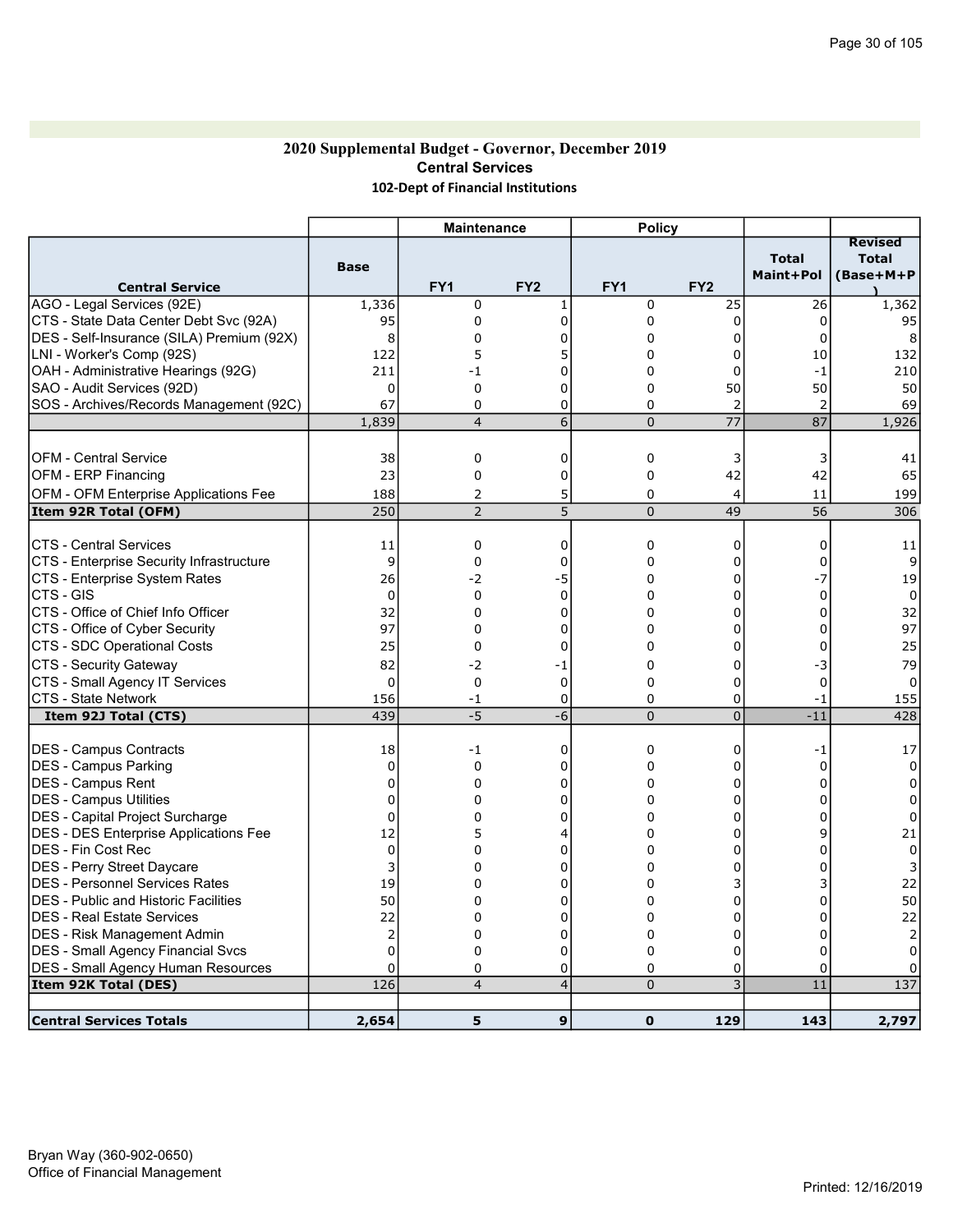#### 2020 Supplemental Budget - Governor, December 2019 Central Services 103-Department of Commerce

| <b>Total</b><br><b>Total</b><br><b>Base</b><br>Maint+Pol<br>(Base+M+P<br><b>Central Service</b><br>FY <sub>1</sub><br>FY <sub>2</sub><br>FY <sub>1</sub><br>FY <sub>2</sub><br>AGO - Legal Services (92E)<br>600<br>$\mathbf 0$<br>$\mathbf 0$<br>0<br>611<br>11<br>11<br>CTS - State Data Center Debt Svc (92A)<br>75<br>0<br>$\mathbf 0$<br>0<br>0<br>75<br>0<br>33<br>33<br>DES - Self-Insurance (SILA) Premium (92X)<br>$\mathbf 0$<br>0<br>0<br>$\Omega$<br>$\Omega$<br>273<br>LNI - Worker's Comp (92S)<br>0<br>0<br>$-39$<br>234<br>-23<br>-16<br>OAH - Administrative Hearings (92G)<br>0<br>0<br>0<br>0<br>0<br>0<br>0<br>$\overline{2}$<br>SAO - Audit Services (92D)<br>166<br>$\Omega$<br>0<br>0<br>2<br>168<br>SOS - Archives/Records Management (92C)<br>33<br>$\mathbf 0$<br>$\mathbf 0$<br>0<br>0<br>33<br>0<br>1,179<br>1,153<br>$-21$<br>$-16$<br>$\pmb{0}$<br>11<br>$-26$<br><b>OFM - Central Service</b><br>59<br>5<br>$\overline{2}$<br>$\mathbf{1}$<br>2<br>10<br>69<br><b>OFM - ERP Financing</b><br>35<br>$\Omega$<br>$\mathbf 0$<br>0<br>62<br>97<br>62<br>5<br>OFM - OFM Enterprise Applications Fee<br>287<br>$\Omega$<br>303<br>4<br>7<br>16<br>382<br>9<br>9<br>69<br>470<br>$1\,$<br>88<br>Item 92R Total (OFM)<br><b>CTS - Central Services</b><br>9<br>0<br>$\mathbf 0$<br>0<br>0<br>0<br>9<br>CTS - Enterprise Security Infrastructure<br>$\Omega$<br>$\Omega$<br>$\Omega$<br>0<br>$\Omega$<br>8<br>8<br>CTS - Enterprise System Rates<br>$-7$<br>$\Omega$<br>$\Omega$<br>29<br>40<br>$-11$<br>-4<br>CTS - GIS<br>3<br>$\Omega$<br>$\mathbf{0}$<br>$\Omega$<br>$\Omega$<br>$\Omega$<br>CTS - Office of Chief Info Officer<br>0<br>28<br>0<br>$\Omega$<br>28<br>0<br>0<br>CTS - Office of Cyber Security<br>114<br>$\mathbf{1}$<br>$\overline{2}$<br>$\Omega$<br>0<br>3<br>117<br>CTS - SDC Operational Costs<br>19<br>$\mathbf 0$<br>0<br>0<br>0<br>19<br>$\Omega$<br>CTS - Security Gateway<br>232<br>$-2$<br>$\Omega$<br>-6<br>0<br>-8<br>224<br>CTS - Small Agency IT Services<br>$\mathbf 0$<br>0<br>$\Omega$<br>$\mathbf 0$<br>$\mathbf 0$<br>0<br>$\Omega$<br><b>CTS - State Network</b><br>242<br>$\mathbf 0$<br>0<br>0<br>0<br>242<br>0<br>$-7$<br>$\overline{0}$<br>694<br>-9<br>$\overline{0}$<br>$-16$<br>678<br>Item 92J Total (CTS)<br><b>IDES - Campus Contracts</b><br>29<br>$\mathbf 0$<br>$\Omega$<br>0<br>0<br>$\Omega$<br>29<br>0<br>DES - Campus Parking<br>$\mathbf 0$<br>0<br>$\Omega$<br>0<br>0<br>$\Omega$<br><b>DES - Campus Rent</b><br>0<br>0<br>$\mathbf 0$<br>0<br>0<br>0<br>0<br><b>DES - Campus Utilities</b><br>0<br>0<br>$\mathbf 0$<br>0<br>0<br>0<br>0<br>DES - Capital Project Surcharge<br>0<br>0<br>0<br>0<br>0<br>$\mathbf 0$<br>0<br>5<br><b>DES - DES Enterprise Applications Fee</b><br>19<br>0<br>0<br>12<br>31<br>7<br>DES - Fin Cost Rec<br>0<br>0<br>$\mathbf 0$<br>$\Omega$<br>$\mathbf 0$<br>0<br>$\Omega$<br>0<br>DES - Perry Street Daycare<br>0<br>$\Omega$<br>0<br>$\Omega$<br>6<br>6<br><b>DES - Personnel Services Rates</b><br>3<br>33<br>30<br>0<br>$\Omega$<br>0<br>3<br>85<br><b>DES - Public and Historic Facilities</b><br>85<br>0<br>0<br>0<br>$\Omega$<br>$\Omega$<br><b>DES - Real Estate Services</b><br>0<br>$\mathbf 0$<br>$\Omega$<br>$\Omega$<br>46<br>$\Omega$<br>46<br><b>DES - Risk Management Admin</b><br>$\overline{2}$<br>0<br>0<br>0<br>0<br>0<br>$\overline{2}$<br><b>DES - Small Agency Financial Svcs</b><br>$\mathbf{0}$<br>0<br>$\mathbf 0$<br>$\Omega$<br>0<br>$\Omega$<br>0<br><b>DES - Small Agency Human Resources</b><br>0<br>0<br>0<br>0<br>0<br>0<br>$\Omega$<br>$\overline{7}$<br>$\overline{3}$<br>5<br>217<br>$\Omega$<br>15<br>232<br>Item 92K Total (DES)<br>2,532<br>2,471<br>$-16$<br>$-7$<br>$\mathbf{1}$<br>83<br>61 |                                | <b>Maintenance</b> | <b>Policy</b> |  |                |
|--------------------------------------------------------------------------------------------------------------------------------------------------------------------------------------------------------------------------------------------------------------------------------------------------------------------------------------------------------------------------------------------------------------------------------------------------------------------------------------------------------------------------------------------------------------------------------------------------------------------------------------------------------------------------------------------------------------------------------------------------------------------------------------------------------------------------------------------------------------------------------------------------------------------------------------------------------------------------------------------------------------------------------------------------------------------------------------------------------------------------------------------------------------------------------------------------------------------------------------------------------------------------------------------------------------------------------------------------------------------------------------------------------------------------------------------------------------------------------------------------------------------------------------------------------------------------------------------------------------------------------------------------------------------------------------------------------------------------------------------------------------------------------------------------------------------------------------------------------------------------------------------------------------------------------------------------------------------------------------------------------------------------------------------------------------------------------------------------------------------------------------------------------------------------------------------------------------------------------------------------------------------------------------------------------------------------------------------------------------------------------------------------------------------------------------------------------------------------------------------------------------------------------------------------------------------------------------------------------------------------------------------------------------------------------------------------------------------------------------------------------------------------------------------------------------------------------------------------------------------------------------------------------------------------------------------------------------------------------------------------------------------------------------------------------------------------------------------------------------------------------------------------------------------------------------------------------------------------------------------------------------------------------------------------------------------------------------------------------------------------------------------------------------------------------------------------------------------------------------------------------------------------------------------------------------------------------------------------------------------------------------------------------------------------------------------------------------------------------------------------------|--------------------------------|--------------------|---------------|--|----------------|
|                                                                                                                                                                                                                                                                                                                                                                                                                                                                                                                                                                                                                                                                                                                                                                                                                                                                                                                                                                                                                                                                                                                                                                                                                                                                                                                                                                                                                                                                                                                                                                                                                                                                                                                                                                                                                                                                                                                                                                                                                                                                                                                                                                                                                                                                                                                                                                                                                                                                                                                                                                                                                                                                                                                                                                                                                                                                                                                                                                                                                                                                                                                                                                                                                                                                                                                                                                                                                                                                                                                                                                                                                                                                                                                                                        |                                |                    |               |  | <b>Revised</b> |
|                                                                                                                                                                                                                                                                                                                                                                                                                                                                                                                                                                                                                                                                                                                                                                                                                                                                                                                                                                                                                                                                                                                                                                                                                                                                                                                                                                                                                                                                                                                                                                                                                                                                                                                                                                                                                                                                                                                                                                                                                                                                                                                                                                                                                                                                                                                                                                                                                                                                                                                                                                                                                                                                                                                                                                                                                                                                                                                                                                                                                                                                                                                                                                                                                                                                                                                                                                                                                                                                                                                                                                                                                                                                                                                                                        |                                |                    |               |  |                |
|                                                                                                                                                                                                                                                                                                                                                                                                                                                                                                                                                                                                                                                                                                                                                                                                                                                                                                                                                                                                                                                                                                                                                                                                                                                                                                                                                                                                                                                                                                                                                                                                                                                                                                                                                                                                                                                                                                                                                                                                                                                                                                                                                                                                                                                                                                                                                                                                                                                                                                                                                                                                                                                                                                                                                                                                                                                                                                                                                                                                                                                                                                                                                                                                                                                                                                                                                                                                                                                                                                                                                                                                                                                                                                                                                        |                                |                    |               |  |                |
|                                                                                                                                                                                                                                                                                                                                                                                                                                                                                                                                                                                                                                                                                                                                                                                                                                                                                                                                                                                                                                                                                                                                                                                                                                                                                                                                                                                                                                                                                                                                                                                                                                                                                                                                                                                                                                                                                                                                                                                                                                                                                                                                                                                                                                                                                                                                                                                                                                                                                                                                                                                                                                                                                                                                                                                                                                                                                                                                                                                                                                                                                                                                                                                                                                                                                                                                                                                                                                                                                                                                                                                                                                                                                                                                                        |                                |                    |               |  |                |
|                                                                                                                                                                                                                                                                                                                                                                                                                                                                                                                                                                                                                                                                                                                                                                                                                                                                                                                                                                                                                                                                                                                                                                                                                                                                                                                                                                                                                                                                                                                                                                                                                                                                                                                                                                                                                                                                                                                                                                                                                                                                                                                                                                                                                                                                                                                                                                                                                                                                                                                                                                                                                                                                                                                                                                                                                                                                                                                                                                                                                                                                                                                                                                                                                                                                                                                                                                                                                                                                                                                                                                                                                                                                                                                                                        |                                |                    |               |  |                |
|                                                                                                                                                                                                                                                                                                                                                                                                                                                                                                                                                                                                                                                                                                                                                                                                                                                                                                                                                                                                                                                                                                                                                                                                                                                                                                                                                                                                                                                                                                                                                                                                                                                                                                                                                                                                                                                                                                                                                                                                                                                                                                                                                                                                                                                                                                                                                                                                                                                                                                                                                                                                                                                                                                                                                                                                                                                                                                                                                                                                                                                                                                                                                                                                                                                                                                                                                                                                                                                                                                                                                                                                                                                                                                                                                        |                                |                    |               |  |                |
|                                                                                                                                                                                                                                                                                                                                                                                                                                                                                                                                                                                                                                                                                                                                                                                                                                                                                                                                                                                                                                                                                                                                                                                                                                                                                                                                                                                                                                                                                                                                                                                                                                                                                                                                                                                                                                                                                                                                                                                                                                                                                                                                                                                                                                                                                                                                                                                                                                                                                                                                                                                                                                                                                                                                                                                                                                                                                                                                                                                                                                                                                                                                                                                                                                                                                                                                                                                                                                                                                                                                                                                                                                                                                                                                                        |                                |                    |               |  |                |
|                                                                                                                                                                                                                                                                                                                                                                                                                                                                                                                                                                                                                                                                                                                                                                                                                                                                                                                                                                                                                                                                                                                                                                                                                                                                                                                                                                                                                                                                                                                                                                                                                                                                                                                                                                                                                                                                                                                                                                                                                                                                                                                                                                                                                                                                                                                                                                                                                                                                                                                                                                                                                                                                                                                                                                                                                                                                                                                                                                                                                                                                                                                                                                                                                                                                                                                                                                                                                                                                                                                                                                                                                                                                                                                                                        |                                |                    |               |  |                |
|                                                                                                                                                                                                                                                                                                                                                                                                                                                                                                                                                                                                                                                                                                                                                                                                                                                                                                                                                                                                                                                                                                                                                                                                                                                                                                                                                                                                                                                                                                                                                                                                                                                                                                                                                                                                                                                                                                                                                                                                                                                                                                                                                                                                                                                                                                                                                                                                                                                                                                                                                                                                                                                                                                                                                                                                                                                                                                                                                                                                                                                                                                                                                                                                                                                                                                                                                                                                                                                                                                                                                                                                                                                                                                                                                        |                                |                    |               |  |                |
|                                                                                                                                                                                                                                                                                                                                                                                                                                                                                                                                                                                                                                                                                                                                                                                                                                                                                                                                                                                                                                                                                                                                                                                                                                                                                                                                                                                                                                                                                                                                                                                                                                                                                                                                                                                                                                                                                                                                                                                                                                                                                                                                                                                                                                                                                                                                                                                                                                                                                                                                                                                                                                                                                                                                                                                                                                                                                                                                                                                                                                                                                                                                                                                                                                                                                                                                                                                                                                                                                                                                                                                                                                                                                                                                                        |                                |                    |               |  |                |
|                                                                                                                                                                                                                                                                                                                                                                                                                                                                                                                                                                                                                                                                                                                                                                                                                                                                                                                                                                                                                                                                                                                                                                                                                                                                                                                                                                                                                                                                                                                                                                                                                                                                                                                                                                                                                                                                                                                                                                                                                                                                                                                                                                                                                                                                                                                                                                                                                                                                                                                                                                                                                                                                                                                                                                                                                                                                                                                                                                                                                                                                                                                                                                                                                                                                                                                                                                                                                                                                                                                                                                                                                                                                                                                                                        |                                |                    |               |  |                |
|                                                                                                                                                                                                                                                                                                                                                                                                                                                                                                                                                                                                                                                                                                                                                                                                                                                                                                                                                                                                                                                                                                                                                                                                                                                                                                                                                                                                                                                                                                                                                                                                                                                                                                                                                                                                                                                                                                                                                                                                                                                                                                                                                                                                                                                                                                                                                                                                                                                                                                                                                                                                                                                                                                                                                                                                                                                                                                                                                                                                                                                                                                                                                                                                                                                                                                                                                                                                                                                                                                                                                                                                                                                                                                                                                        |                                |                    |               |  |                |
|                                                                                                                                                                                                                                                                                                                                                                                                                                                                                                                                                                                                                                                                                                                                                                                                                                                                                                                                                                                                                                                                                                                                                                                                                                                                                                                                                                                                                                                                                                                                                                                                                                                                                                                                                                                                                                                                                                                                                                                                                                                                                                                                                                                                                                                                                                                                                                                                                                                                                                                                                                                                                                                                                                                                                                                                                                                                                                                                                                                                                                                                                                                                                                                                                                                                                                                                                                                                                                                                                                                                                                                                                                                                                                                                                        |                                |                    |               |  |                |
|                                                                                                                                                                                                                                                                                                                                                                                                                                                                                                                                                                                                                                                                                                                                                                                                                                                                                                                                                                                                                                                                                                                                                                                                                                                                                                                                                                                                                                                                                                                                                                                                                                                                                                                                                                                                                                                                                                                                                                                                                                                                                                                                                                                                                                                                                                                                                                                                                                                                                                                                                                                                                                                                                                                                                                                                                                                                                                                                                                                                                                                                                                                                                                                                                                                                                                                                                                                                                                                                                                                                                                                                                                                                                                                                                        |                                |                    |               |  |                |
|                                                                                                                                                                                                                                                                                                                                                                                                                                                                                                                                                                                                                                                                                                                                                                                                                                                                                                                                                                                                                                                                                                                                                                                                                                                                                                                                                                                                                                                                                                                                                                                                                                                                                                                                                                                                                                                                                                                                                                                                                                                                                                                                                                                                                                                                                                                                                                                                                                                                                                                                                                                                                                                                                                                                                                                                                                                                                                                                                                                                                                                                                                                                                                                                                                                                                                                                                                                                                                                                                                                                                                                                                                                                                                                                                        |                                |                    |               |  |                |
|                                                                                                                                                                                                                                                                                                                                                                                                                                                                                                                                                                                                                                                                                                                                                                                                                                                                                                                                                                                                                                                                                                                                                                                                                                                                                                                                                                                                                                                                                                                                                                                                                                                                                                                                                                                                                                                                                                                                                                                                                                                                                                                                                                                                                                                                                                                                                                                                                                                                                                                                                                                                                                                                                                                                                                                                                                                                                                                                                                                                                                                                                                                                                                                                                                                                                                                                                                                                                                                                                                                                                                                                                                                                                                                                                        |                                |                    |               |  |                |
|                                                                                                                                                                                                                                                                                                                                                                                                                                                                                                                                                                                                                                                                                                                                                                                                                                                                                                                                                                                                                                                                                                                                                                                                                                                                                                                                                                                                                                                                                                                                                                                                                                                                                                                                                                                                                                                                                                                                                                                                                                                                                                                                                                                                                                                                                                                                                                                                                                                                                                                                                                                                                                                                                                                                                                                                                                                                                                                                                                                                                                                                                                                                                                                                                                                                                                                                                                                                                                                                                                                                                                                                                                                                                                                                                        |                                |                    |               |  |                |
|                                                                                                                                                                                                                                                                                                                                                                                                                                                                                                                                                                                                                                                                                                                                                                                                                                                                                                                                                                                                                                                                                                                                                                                                                                                                                                                                                                                                                                                                                                                                                                                                                                                                                                                                                                                                                                                                                                                                                                                                                                                                                                                                                                                                                                                                                                                                                                                                                                                                                                                                                                                                                                                                                                                                                                                                                                                                                                                                                                                                                                                                                                                                                                                                                                                                                                                                                                                                                                                                                                                                                                                                                                                                                                                                                        |                                |                    |               |  |                |
|                                                                                                                                                                                                                                                                                                                                                                                                                                                                                                                                                                                                                                                                                                                                                                                                                                                                                                                                                                                                                                                                                                                                                                                                                                                                                                                                                                                                                                                                                                                                                                                                                                                                                                                                                                                                                                                                                                                                                                                                                                                                                                                                                                                                                                                                                                                                                                                                                                                                                                                                                                                                                                                                                                                                                                                                                                                                                                                                                                                                                                                                                                                                                                                                                                                                                                                                                                                                                                                                                                                                                                                                                                                                                                                                                        |                                |                    |               |  |                |
|                                                                                                                                                                                                                                                                                                                                                                                                                                                                                                                                                                                                                                                                                                                                                                                                                                                                                                                                                                                                                                                                                                                                                                                                                                                                                                                                                                                                                                                                                                                                                                                                                                                                                                                                                                                                                                                                                                                                                                                                                                                                                                                                                                                                                                                                                                                                                                                                                                                                                                                                                                                                                                                                                                                                                                                                                                                                                                                                                                                                                                                                                                                                                                                                                                                                                                                                                                                                                                                                                                                                                                                                                                                                                                                                                        |                                |                    |               |  |                |
|                                                                                                                                                                                                                                                                                                                                                                                                                                                                                                                                                                                                                                                                                                                                                                                                                                                                                                                                                                                                                                                                                                                                                                                                                                                                                                                                                                                                                                                                                                                                                                                                                                                                                                                                                                                                                                                                                                                                                                                                                                                                                                                                                                                                                                                                                                                                                                                                                                                                                                                                                                                                                                                                                                                                                                                                                                                                                                                                                                                                                                                                                                                                                                                                                                                                                                                                                                                                                                                                                                                                                                                                                                                                                                                                                        |                                |                    |               |  |                |
|                                                                                                                                                                                                                                                                                                                                                                                                                                                                                                                                                                                                                                                                                                                                                                                                                                                                                                                                                                                                                                                                                                                                                                                                                                                                                                                                                                                                                                                                                                                                                                                                                                                                                                                                                                                                                                                                                                                                                                                                                                                                                                                                                                                                                                                                                                                                                                                                                                                                                                                                                                                                                                                                                                                                                                                                                                                                                                                                                                                                                                                                                                                                                                                                                                                                                                                                                                                                                                                                                                                                                                                                                                                                                                                                                        |                                |                    |               |  |                |
|                                                                                                                                                                                                                                                                                                                                                                                                                                                                                                                                                                                                                                                                                                                                                                                                                                                                                                                                                                                                                                                                                                                                                                                                                                                                                                                                                                                                                                                                                                                                                                                                                                                                                                                                                                                                                                                                                                                                                                                                                                                                                                                                                                                                                                                                                                                                                                                                                                                                                                                                                                                                                                                                                                                                                                                                                                                                                                                                                                                                                                                                                                                                                                                                                                                                                                                                                                                                                                                                                                                                                                                                                                                                                                                                                        |                                |                    |               |  |                |
|                                                                                                                                                                                                                                                                                                                                                                                                                                                                                                                                                                                                                                                                                                                                                                                                                                                                                                                                                                                                                                                                                                                                                                                                                                                                                                                                                                                                                                                                                                                                                                                                                                                                                                                                                                                                                                                                                                                                                                                                                                                                                                                                                                                                                                                                                                                                                                                                                                                                                                                                                                                                                                                                                                                                                                                                                                                                                                                                                                                                                                                                                                                                                                                                                                                                                                                                                                                                                                                                                                                                                                                                                                                                                                                                                        |                                |                    |               |  |                |
|                                                                                                                                                                                                                                                                                                                                                                                                                                                                                                                                                                                                                                                                                                                                                                                                                                                                                                                                                                                                                                                                                                                                                                                                                                                                                                                                                                                                                                                                                                                                                                                                                                                                                                                                                                                                                                                                                                                                                                                                                                                                                                                                                                                                                                                                                                                                                                                                                                                                                                                                                                                                                                                                                                                                                                                                                                                                                                                                                                                                                                                                                                                                                                                                                                                                                                                                                                                                                                                                                                                                                                                                                                                                                                                                                        |                                |                    |               |  |                |
|                                                                                                                                                                                                                                                                                                                                                                                                                                                                                                                                                                                                                                                                                                                                                                                                                                                                                                                                                                                                                                                                                                                                                                                                                                                                                                                                                                                                                                                                                                                                                                                                                                                                                                                                                                                                                                                                                                                                                                                                                                                                                                                                                                                                                                                                                                                                                                                                                                                                                                                                                                                                                                                                                                                                                                                                                                                                                                                                                                                                                                                                                                                                                                                                                                                                                                                                                                                                                                                                                                                                                                                                                                                                                                                                                        |                                |                    |               |  |                |
|                                                                                                                                                                                                                                                                                                                                                                                                                                                                                                                                                                                                                                                                                                                                                                                                                                                                                                                                                                                                                                                                                                                                                                                                                                                                                                                                                                                                                                                                                                                                                                                                                                                                                                                                                                                                                                                                                                                                                                                                                                                                                                                                                                                                                                                                                                                                                                                                                                                                                                                                                                                                                                                                                                                                                                                                                                                                                                                                                                                                                                                                                                                                                                                                                                                                                                                                                                                                                                                                                                                                                                                                                                                                                                                                                        |                                |                    |               |  |                |
|                                                                                                                                                                                                                                                                                                                                                                                                                                                                                                                                                                                                                                                                                                                                                                                                                                                                                                                                                                                                                                                                                                                                                                                                                                                                                                                                                                                                                                                                                                                                                                                                                                                                                                                                                                                                                                                                                                                                                                                                                                                                                                                                                                                                                                                                                                                                                                                                                                                                                                                                                                                                                                                                                                                                                                                                                                                                                                                                                                                                                                                                                                                                                                                                                                                                                                                                                                                                                                                                                                                                                                                                                                                                                                                                                        |                                |                    |               |  |                |
|                                                                                                                                                                                                                                                                                                                                                                                                                                                                                                                                                                                                                                                                                                                                                                                                                                                                                                                                                                                                                                                                                                                                                                                                                                                                                                                                                                                                                                                                                                                                                                                                                                                                                                                                                                                                                                                                                                                                                                                                                                                                                                                                                                                                                                                                                                                                                                                                                                                                                                                                                                                                                                                                                                                                                                                                                                                                                                                                                                                                                                                                                                                                                                                                                                                                                                                                                                                                                                                                                                                                                                                                                                                                                                                                                        |                                |                    |               |  |                |
|                                                                                                                                                                                                                                                                                                                                                                                                                                                                                                                                                                                                                                                                                                                                                                                                                                                                                                                                                                                                                                                                                                                                                                                                                                                                                                                                                                                                                                                                                                                                                                                                                                                                                                                                                                                                                                                                                                                                                                                                                                                                                                                                                                                                                                                                                                                                                                                                                                                                                                                                                                                                                                                                                                                                                                                                                                                                                                                                                                                                                                                                                                                                                                                                                                                                                                                                                                                                                                                                                                                                                                                                                                                                                                                                                        |                                |                    |               |  |                |
|                                                                                                                                                                                                                                                                                                                                                                                                                                                                                                                                                                                                                                                                                                                                                                                                                                                                                                                                                                                                                                                                                                                                                                                                                                                                                                                                                                                                                                                                                                                                                                                                                                                                                                                                                                                                                                                                                                                                                                                                                                                                                                                                                                                                                                                                                                                                                                                                                                                                                                                                                                                                                                                                                                                                                                                                                                                                                                                                                                                                                                                                                                                                                                                                                                                                                                                                                                                                                                                                                                                                                                                                                                                                                                                                                        |                                |                    |               |  |                |
|                                                                                                                                                                                                                                                                                                                                                                                                                                                                                                                                                                                                                                                                                                                                                                                                                                                                                                                                                                                                                                                                                                                                                                                                                                                                                                                                                                                                                                                                                                                                                                                                                                                                                                                                                                                                                                                                                                                                                                                                                                                                                                                                                                                                                                                                                                                                                                                                                                                                                                                                                                                                                                                                                                                                                                                                                                                                                                                                                                                                                                                                                                                                                                                                                                                                                                                                                                                                                                                                                                                                                                                                                                                                                                                                                        |                                |                    |               |  |                |
|                                                                                                                                                                                                                                                                                                                                                                                                                                                                                                                                                                                                                                                                                                                                                                                                                                                                                                                                                                                                                                                                                                                                                                                                                                                                                                                                                                                                                                                                                                                                                                                                                                                                                                                                                                                                                                                                                                                                                                                                                                                                                                                                                                                                                                                                                                                                                                                                                                                                                                                                                                                                                                                                                                                                                                                                                                                                                                                                                                                                                                                                                                                                                                                                                                                                                                                                                                                                                                                                                                                                                                                                                                                                                                                                                        |                                |                    |               |  |                |
|                                                                                                                                                                                                                                                                                                                                                                                                                                                                                                                                                                                                                                                                                                                                                                                                                                                                                                                                                                                                                                                                                                                                                                                                                                                                                                                                                                                                                                                                                                                                                                                                                                                                                                                                                                                                                                                                                                                                                                                                                                                                                                                                                                                                                                                                                                                                                                                                                                                                                                                                                                                                                                                                                                                                                                                                                                                                                                                                                                                                                                                                                                                                                                                                                                                                                                                                                                                                                                                                                                                                                                                                                                                                                                                                                        |                                |                    |               |  |                |
|                                                                                                                                                                                                                                                                                                                                                                                                                                                                                                                                                                                                                                                                                                                                                                                                                                                                                                                                                                                                                                                                                                                                                                                                                                                                                                                                                                                                                                                                                                                                                                                                                                                                                                                                                                                                                                                                                                                                                                                                                                                                                                                                                                                                                                                                                                                                                                                                                                                                                                                                                                                                                                                                                                                                                                                                                                                                                                                                                                                                                                                                                                                                                                                                                                                                                                                                                                                                                                                                                                                                                                                                                                                                                                                                                        |                                |                    |               |  |                |
|                                                                                                                                                                                                                                                                                                                                                                                                                                                                                                                                                                                                                                                                                                                                                                                                                                                                                                                                                                                                                                                                                                                                                                                                                                                                                                                                                                                                                                                                                                                                                                                                                                                                                                                                                                                                                                                                                                                                                                                                                                                                                                                                                                                                                                                                                                                                                                                                                                                                                                                                                                                                                                                                                                                                                                                                                                                                                                                                                                                                                                                                                                                                                                                                                                                                                                                                                                                                                                                                                                                                                                                                                                                                                                                                                        |                                |                    |               |  |                |
|                                                                                                                                                                                                                                                                                                                                                                                                                                                                                                                                                                                                                                                                                                                                                                                                                                                                                                                                                                                                                                                                                                                                                                                                                                                                                                                                                                                                                                                                                                                                                                                                                                                                                                                                                                                                                                                                                                                                                                                                                                                                                                                                                                                                                                                                                                                                                                                                                                                                                                                                                                                                                                                                                                                                                                                                                                                                                                                                                                                                                                                                                                                                                                                                                                                                                                                                                                                                                                                                                                                                                                                                                                                                                                                                                        |                                |                    |               |  |                |
|                                                                                                                                                                                                                                                                                                                                                                                                                                                                                                                                                                                                                                                                                                                                                                                                                                                                                                                                                                                                                                                                                                                                                                                                                                                                                                                                                                                                                                                                                                                                                                                                                                                                                                                                                                                                                                                                                                                                                                                                                                                                                                                                                                                                                                                                                                                                                                                                                                                                                                                                                                                                                                                                                                                                                                                                                                                                                                                                                                                                                                                                                                                                                                                                                                                                                                                                                                                                                                                                                                                                                                                                                                                                                                                                                        |                                |                    |               |  |                |
|                                                                                                                                                                                                                                                                                                                                                                                                                                                                                                                                                                                                                                                                                                                                                                                                                                                                                                                                                                                                                                                                                                                                                                                                                                                                                                                                                                                                                                                                                                                                                                                                                                                                                                                                                                                                                                                                                                                                                                                                                                                                                                                                                                                                                                                                                                                                                                                                                                                                                                                                                                                                                                                                                                                                                                                                                                                                                                                                                                                                                                                                                                                                                                                                                                                                                                                                                                                                                                                                                                                                                                                                                                                                                                                                                        |                                |                    |               |  |                |
|                                                                                                                                                                                                                                                                                                                                                                                                                                                                                                                                                                                                                                                                                                                                                                                                                                                                                                                                                                                                                                                                                                                                                                                                                                                                                                                                                                                                                                                                                                                                                                                                                                                                                                                                                                                                                                                                                                                                                                                                                                                                                                                                                                                                                                                                                                                                                                                                                                                                                                                                                                                                                                                                                                                                                                                                                                                                                                                                                                                                                                                                                                                                                                                                                                                                                                                                                                                                                                                                                                                                                                                                                                                                                                                                                        |                                |                    |               |  |                |
|                                                                                                                                                                                                                                                                                                                                                                                                                                                                                                                                                                                                                                                                                                                                                                                                                                                                                                                                                                                                                                                                                                                                                                                                                                                                                                                                                                                                                                                                                                                                                                                                                                                                                                                                                                                                                                                                                                                                                                                                                                                                                                                                                                                                                                                                                                                                                                                                                                                                                                                                                                                                                                                                                                                                                                                                                                                                                                                                                                                                                                                                                                                                                                                                                                                                                                                                                                                                                                                                                                                                                                                                                                                                                                                                                        |                                |                    |               |  |                |
|                                                                                                                                                                                                                                                                                                                                                                                                                                                                                                                                                                                                                                                                                                                                                                                                                                                                                                                                                                                                                                                                                                                                                                                                                                                                                                                                                                                                                                                                                                                                                                                                                                                                                                                                                                                                                                                                                                                                                                                                                                                                                                                                                                                                                                                                                                                                                                                                                                                                                                                                                                                                                                                                                                                                                                                                                                                                                                                                                                                                                                                                                                                                                                                                                                                                                                                                                                                                                                                                                                                                                                                                                                                                                                                                                        |                                |                    |               |  |                |
|                                                                                                                                                                                                                                                                                                                                                                                                                                                                                                                                                                                                                                                                                                                                                                                                                                                                                                                                                                                                                                                                                                                                                                                                                                                                                                                                                                                                                                                                                                                                                                                                                                                                                                                                                                                                                                                                                                                                                                                                                                                                                                                                                                                                                                                                                                                                                                                                                                                                                                                                                                                                                                                                                                                                                                                                                                                                                                                                                                                                                                                                                                                                                                                                                                                                                                                                                                                                                                                                                                                                                                                                                                                                                                                                                        |                                |                    |               |  |                |
|                                                                                                                                                                                                                                                                                                                                                                                                                                                                                                                                                                                                                                                                                                                                                                                                                                                                                                                                                                                                                                                                                                                                                                                                                                                                                                                                                                                                                                                                                                                                                                                                                                                                                                                                                                                                                                                                                                                                                                                                                                                                                                                                                                                                                                                                                                                                                                                                                                                                                                                                                                                                                                                                                                                                                                                                                                                                                                                                                                                                                                                                                                                                                                                                                                                                                                                                                                                                                                                                                                                                                                                                                                                                                                                                                        | <b>Central Services Totals</b> |                    |               |  |                |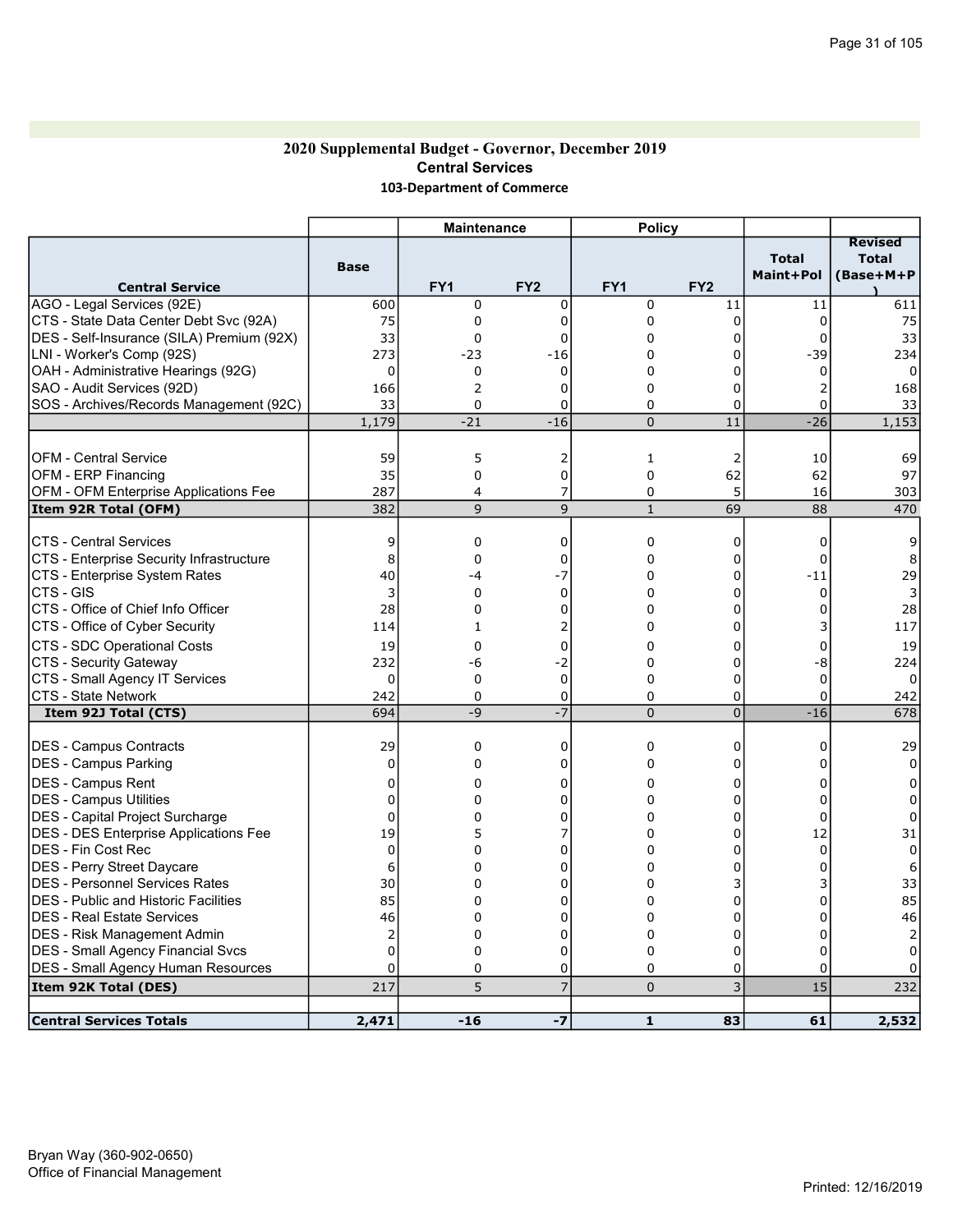# 2020 Supplemental Budget - Governor, December 2019 Central Services 104-Economic & Revenue Forecast Council

|                                              |                | <b>Maintenance</b> |                 | <b>Policy</b>   |                 |                           |                                             |
|----------------------------------------------|----------------|--------------------|-----------------|-----------------|-----------------|---------------------------|---------------------------------------------|
| <b>Central Service</b>                       | <b>Base</b>    | FY <sub>1</sub>    | FY <sub>2</sub> | FY <sub>1</sub> | FY <sub>2</sub> | <b>Total</b><br>Maint+Pol | <b>Revised</b><br><b>Total</b><br>(Base+M+P |
| AGO - Legal Services (92E)                   | $\mathbf 0$    | 0                  | 0               | 0               | $\mathbf 0$     | $\mathbf 0$               |                                             |
| CTS - State Data Center Debt Svc (92A)       | $\Omega$       | $\mathbf 0$        | $\Omega$        | 0               | 0               | 0                         |                                             |
| DES - Self-Insurance (SILA) Premium (92X)    |                | 0                  | 0               | 0               | $\Omega$        |                           |                                             |
| LNI - Worker's Comp (92S)                    | Δ              | $\Omega$           | C               | 0               | $\Omega$        |                           |                                             |
| OAH - Administrative Hearings (92G)          | 0              | 0                  | 0               | 0               | 0               | 0                         | 0                                           |
| SAO - Audit Services (92D)                   | $\Omega$       | 0                  | $\Omega$        | 0               | 0               | U                         |                                             |
| SOS - Archives/Records Management (92C)      | $\mathbf{1}$   | $\mathbf 0$        | $\Omega$        | 0               | $\Omega$        | $\Omega$                  |                                             |
|                                              | $\overline{7}$ | $\Omega$           | $\overline{0}$  | $\overline{0}$  | $\overline{0}$  | $\overline{0}$            |                                             |
|                                              |                |                    |                 |                 |                 |                           |                                             |
| <b>OFM - Central Service</b>                 | 1              | 0                  | 0               | 0               | 0               | 0                         |                                             |
| <b>OFM - ERP Financing</b>                   | $\mathbf{1}$   | 0                  | 0               | 0               | $\mathbf 1$     | 1                         |                                             |
| OFM - OFM Enterprise Applications Fee        | 6              | $\Omega$           | $\Omega$        | 0               | 0               | 0                         | 6                                           |
| Item 92R Total (OFM)                         | 8              | $\Omega$           | $\overline{0}$  | $\overline{0}$  | $\mathbf{1}$    | $\mathbf{1}$              | 9                                           |
|                                              |                |                    |                 |                 |                 |                           |                                             |
| <b>CTS - Central Services</b>                | 0              | 0                  | 0               | 0               | 0               | 0                         | 0                                           |
| CTS - Enterprise Security Infrastructure     | $\Omega$       | 0                  | $\Omega$        | 0               | 0               | 0                         | 0                                           |
| CTS - Enterprise System Rates                | 1              | $\Omega$           | 0               | 0               | 0               | $\Omega$                  |                                             |
| <b>CTS - GIS</b>                             | 0              | 0                  | $\Omega$        | 0               | $\Omega$        | 0                         | 0                                           |
| CTS - Office of Chief Info Officer           | U              | $\Omega$           | 0               | 0               | 0               | $\Omega$                  | n                                           |
| CTS - Office of Cyber Security               | 0              | 0                  | 0               | 0               | 0               | 0                         | U                                           |
| CTS - SDC Operational Costs                  | 0              | 0                  | $\Omega$        | 0               | 0               | $\Omega$                  | 0                                           |
| CTS - Security Gateway                       | $\mathbf{1}$   | -1                 | 0               | 0               | 0               | -1                        | U                                           |
| CTS - Small Agency IT Services               | 0              | 0                  | $\Omega$        | 0               | 0               | $\mathbf 0$               | ŋ                                           |
| <b>CTS - State Network</b>                   | 0              | $\mathbf 0$        | $\mathbf 0$     | 0               | 0               | 0                         | በ                                           |
| Item 92J Total (CTS)                         | $\overline{2}$ | $-1$               | $\overline{0}$  | $\overline{0}$  | $\overline{0}$  | $-1$                      |                                             |
| DES - Campus Contracts                       | $\mathbf 0$    | $\mathbf{1}$       | 0               | 0               | 0               | 1                         |                                             |
| DES - Campus Parking                         | $\Omega$       | 0                  | $\Omega$        | 0               | 0               | 0                         | ŋ                                           |
| DES - Campus Rent                            | 0              | 0                  | 0               | 0               | 0               | 0                         | 0                                           |
| <b>IDES - Campus Utilities</b>               | 0              | 0                  | $\Omega$        | 0               | 0               | $\Omega$                  | 0                                           |
| DES - Capital Project Surcharge              | $\Omega$       | 0                  | $\Omega$        | 0               | 0               | $\Omega$                  | 0                                           |
| <b>DES - DES Enterprise Applications Fee</b> | U              | $\mathbf{1}$       | $\Omega$        | 0               | $\Omega$        |                           |                                             |
| <b>IDES - Fin Cost Rec</b>                   | 0              | 0                  | 0               | 0               | 0               | 0                         | ŋ                                           |
| DES - Perry Street Daycare                   | 0              | 0                  | $\Omega$        | 0               | 0               | U                         | በ                                           |
| DES - Personnel Services Rates               | 0              | 0                  | $\Omega$        | 0               | 0               | U                         | O                                           |
| <b>DES</b> - Public and Historic Facilities  | 2              | 0                  | $\Omega$        | 0               | 0               | U                         |                                             |
| <b>IDES - Real Estate Services</b>           | $\Omega$       | $\Omega$           | $\Omega$        | $\Omega$        | $\Omega$        | O                         | $\Omega$                                    |
| DES - Risk Management Admin                  | 2              | 0                  | 0               | 0               | 0               | 0                         |                                             |
| DES - Small Agency Financial Svcs            | 47             | 0                  | $\Omega$        | 0               | 0               | 0                         | 47                                          |
| <b>DES - Small Agency Human Resources</b>    | 19             | $\overline{4}$     | 5               | 0               | 0               | 9                         | 28                                          |
| Item 92K Total (DES)                         | 71             | 6                  | 5               | $\overline{0}$  | $\overline{0}$  | 11                        | 82                                          |
|                                              |                |                    |                 |                 |                 |                           |                                             |
| <b>Central Services Totals</b>               | 88             | 5                  | 5               | $\mathbf{0}$    | 1               | 11                        | 99                                          |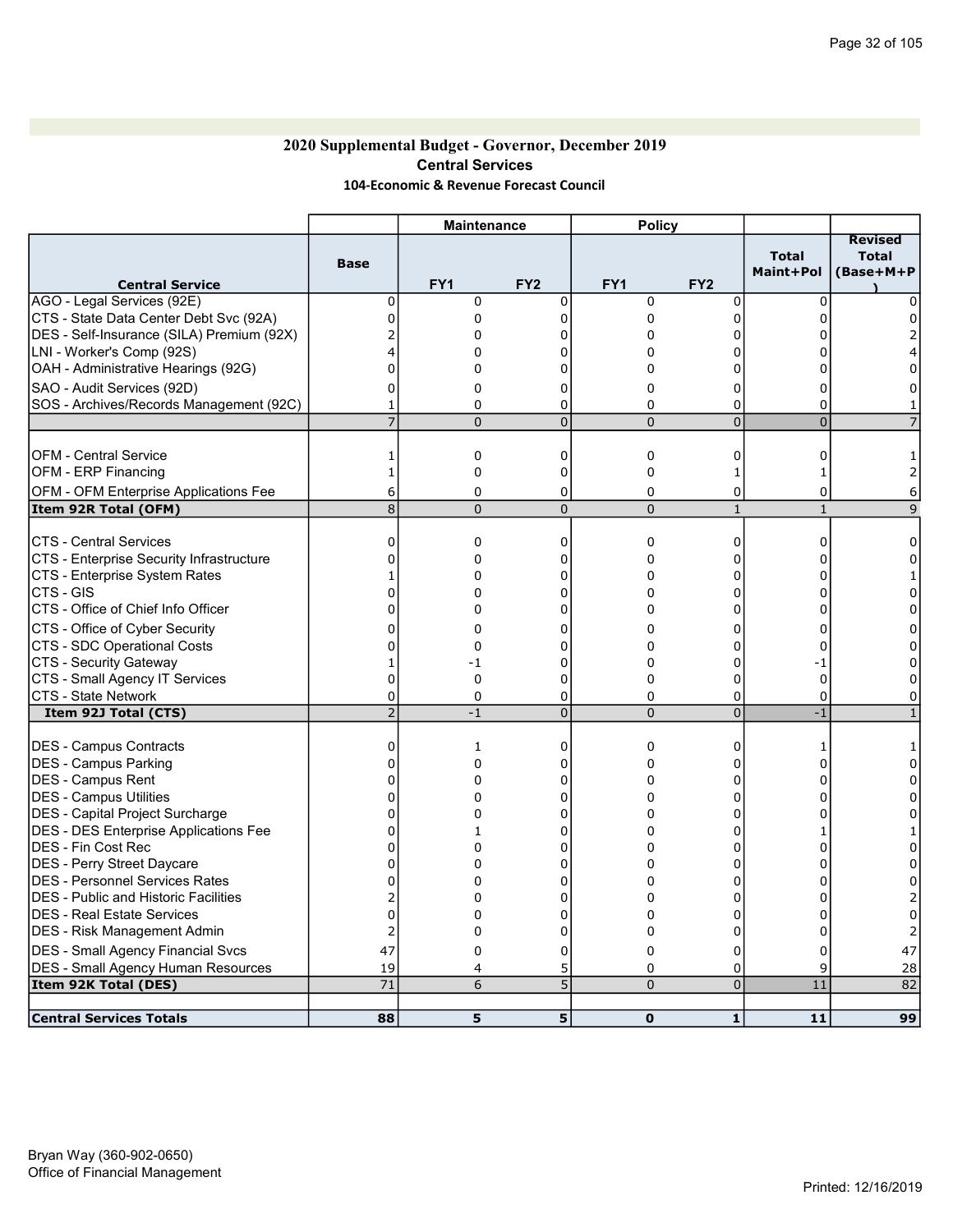## 2020 Supplemental Budget - Governor, December 2019 Central Services 105-Office of Financial Management

|                                              |                | <b>Maintenance</b> |                 | <b>Policy</b>   |                 |                           |                                             |
|----------------------------------------------|----------------|--------------------|-----------------|-----------------|-----------------|---------------------------|---------------------------------------------|
| <b>Central Service</b>                       | <b>Base</b>    | FY <sub>1</sub>    | FY <sub>2</sub> | FY <sub>1</sub> | FY <sub>2</sub> | <b>Total</b><br>Maint+Pol | <b>Revised</b><br><b>Total</b><br>(Base+M+P |
| AGO - Legal Services (92E)                   | 458            | $\mathbf 0$        | $\mathbf 0$     | $\mathbf{1}$    | 8               | 9                         | 467                                         |
| CTS - State Data Center Debt Svc (92A)       | 530            | 0                  | $\Omega$        | 0               | $\Omega$        | 0                         | 530                                         |
| DES - Self-Insurance (SILA) Premium (92X)    | 14             | $\mathbf 0$        | 0               | 0               | 0               | 0                         | 14                                          |
| LNI - Worker's Comp (92S)                    | 225            | 12                 | 11              | 0               | 0               | 23                        | 248                                         |
| OAH - Administrative Hearings (92G)          | 0              | 0                  | 0               | 0               | 0               | $\mathbf 0$               | $\mathbf 0$                                 |
| SAO - Audit Services (92D)                   | 61             | 11                 | 9               | 0               | 0               | 20                        | 81                                          |
| SOS - Archives/Records Management (92C)      | 17             | $\mathbf 0$        | $\Omega$        | $\Omega$        | 0               | $\mathbf 0$               | 17                                          |
|                                              | 1,306          | 23                 | 20              | $\mathbf{1}$    | 8               | 52                        | 1,358                                       |
|                                              |                |                    |                 |                 |                 |                           |                                             |
| <b>OFM - Central Service</b>                 | 44             | 0                  | 0               | 0               | 3               | 3                         | 47                                          |
| <b>OFM - ERP Financing</b>                   | 26             | 0                  | 0               | $\mathbf{1}$    | 48              | 49                        | 75                                          |
| <b>OFM - OFM Enterprise Applications Fee</b> | 215            | 2                  | 6               | $\mathbf 1$     | 3               | 12                        | 227                                         |
| Item 92R Total (OFM)                         | 285            | $\overline{2}$     | 6               | $\overline{2}$  | 54              | 64                        | 349                                         |
| <b>CTS - Central Services</b>                | 63             | 0                  | $\mathbf 0$     | 0               | 0               | 0                         | 63                                          |
| CTS - Enterprise Security Infrastructure     | $\mathbf 0$    | $\mathbf 0$        | 0               | 0               | 0               | 0                         | $\Omega$                                    |
| CTS - Enterprise System Rates                | 30             | $-2$               | -6              | 0               | 0               | -8                        | 22                                          |
| CTS - GIS                                    | 6              | 0                  | 0               | 0               | 0               | $\mathbf 0$               | 6                                           |
| CTS - Office of Chief Info Officer           | 20             | 0                  | 0               | 0               | 0               | $\mathbf 0$               | 20                                          |
| CTS - Office of Cyber Security               | 100            | 12                 | 11              | 0               | 0               | 23                        | 123                                         |
| CTS - SDC Operational Costs                  | 138            | $\Omega$           | $\Omega$        | 0               | $\Omega$        | $\Omega$                  | 138                                         |
| CTS - Security Gateway                       | 246            | $\mathbf 0$        | $\mathbf 0$     | 0               | $\Omega$        | 0                         | 246                                         |
| CTS - Small Agency IT Services               | 0              | $\mathbf 0$        | 0               | 0               | $\Omega$        | 0                         | $\Omega$                                    |
| <b>CTS - State Network</b>                   | 240            | 12                 | 14              | 0               | 0               | 26                        | 266                                         |
| Item 92J Total (CTS)                         | 843            | 22                 | 19              | $\overline{0}$  | $\mathbf 0$     | 41                        | 884                                         |
| <b>IDES - Campus Contracts</b>               | 183            | $\mathbf 0$        | $\mathbf 0$     | 0               | 0               | 0                         | 183                                         |
| DES - Campus Parking                         | 31             | $\mathbf{1}$       | 0               | 0               | 0               | 1                         | 32                                          |
| IDES - Campus Rent                           | 580            | $-1$               | $\mathbf 0$     | 1               | $\mathbf 0$     | 0                         | 580                                         |
| <b>IDES - Campus Utilities</b>               | 344            | 0                  | $\Omega$        | 0               | 0               | 0                         | 344                                         |
| DES - Capital Project Surcharge              | 238            | 0                  | 0               | 0               | 0               | 0                         | 238                                         |
| <b>DES - DES Enterprise Applications Fee</b> | 14             | 9                  | 11              | 0               | 0               | 20                        | 34                                          |
| <b>IDES - Fin Cost Rec</b>                   | 0              | 0                  | $\mathbf 0$     | 0               | 0               | $\mathbf 0$               | $\Omega$                                    |
| DES - Perry Street Daycare                   | 6              | 0                  | 0               | 0               | 0               | 0                         | 6                                           |
| IDES - Personnel Services Rates              | 23             | 0                  | $\Omega$        | 0               | 3               | 3                         | 26                                          |
| DES - Public and Historic Facilities         | 85             | 0                  | 0               | 0               | $\overline{0}$  | 0                         | 85                                          |
| IDES - Real Estate Services                  | 12             | $\Omega$           | $\Omega$        | 0               | 0               | $\Omega$                  | 12                                          |
| <b>IDES - Risk Management Admin</b>          | $\overline{2}$ | 0                  | 0               | 0               | $\Omega$        | $\Omega$                  |                                             |
| DES - Small Agency Financial Svcs            | $\Omega$       | $\Omega$           | $\mathbf 0$     | 0               | $\Omega$        | 0                         | 0                                           |
| <b>DES - Small Agency Human Resources</b>    | $\Omega$       | $\mathbf 0$        | $\Omega$        | 0               | $\mathbf 0$     | 0                         |                                             |
| Item 92K Total (DES)                         | 1,518          | 9                  | 11              | $\mathbf{1}$    | 3               | 24                        | 1,542                                       |
| <b>Central Services Totals</b>               | 3,952          | 56                 | 56              | 4               | 65              | 181                       | 4,133                                       |
|                                              |                |                    |                 |                 |                 |                           |                                             |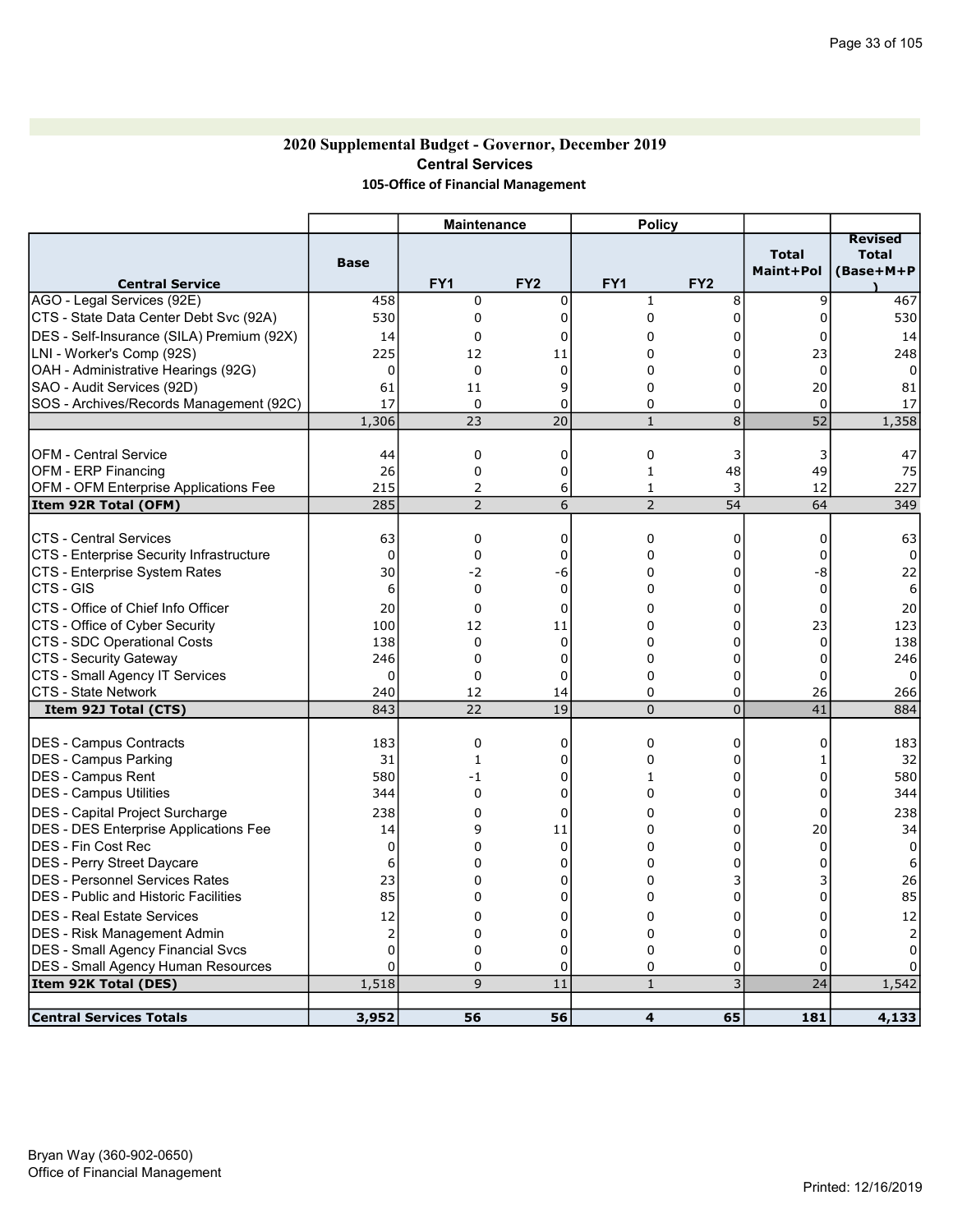## 2020 Supplemental Budget - Governor, December 2019 Central Services 107-WA State Health Care Authority

|                                             |                | <b>Maintenance</b> |                 | <b>Policy</b>   |                 |                      |                |
|---------------------------------------------|----------------|--------------------|-----------------|-----------------|-----------------|----------------------|----------------|
| <b>Central Service</b>                      | <b>Base</b>    | FY <sub>1</sub>    | FY <sub>2</sub> | FY <sub>1</sub> | FY <sub>2</sub> | Total<br>Maint + Dol | <b>Revised</b> |
| AGO - Legal Services (92E)                  | 4,052          | 0                  | 3               | $\mathbf{1}$    | 75              | 79                   | 4,131          |
| CTS - State Data Center Debt Svc (92A)      | 1,574          | 0                  | 0               | 0               | 0               | 0                    | 1,574          |
| DES - Self-Insurance (SILA) Premium (92X)   | 70             | $\mathbf 0$        | $\mathbf 0$     | 0               | 0               | $\Omega$             | 70             |
| LNI - Worker's Comp (92S)                   | 896            | 61                 | 60              | 0               | 0               | 121                  | 1,017          |
| OAH - Administrative Hearings (92G)         | 6,469          | $\overline{7}$     | 6               | 1               | 1               | 15                   | 6,484          |
| SAO - Audit Services (92D)                  | 1,558          | 65                 | 52              | 0               | 125             | 242                  | 1,800          |
| SOS - Archives/Records Management (92C)     | 91             | $\mathbf 0$        | $\mathbf 0$     | 0               | 3               | 3                    | 94             |
|                                             | 14,711         | $\overline{133}$   | 121             | $\overline{2}$  | 204             | 460                  | 15,171         |
|                                             |                |                    |                 |                 |                 |                      |                |
| <b>OFM - Central Service</b>                | 256            | 0                  | 0               | $-1$            | 20              | 19                   | 275            |
| OFM - ERP Financing                         | 154            | $\mathbf 0$        | 0               | 0               | 281             | 281                  | 435            |
| OFM - OFM Enterprise Applications Fee       | 1,247          | 16                 | 32              | 0               | 27              | 75                   | 1,322          |
| Item 92R Total (OFM)                        | 1,657          | 16                 | $\overline{32}$ | $-1$            | 328             | $\frac{1}{375}$      | 2,032          |
|                                             |                |                    |                 |                 |                 |                      |                |
| ICTS - Central Services                     | 187            | 0                  | $\mathbf 0$     | 0               | 0               | $\mathbf 0$          | 187            |
| CTS - Enterprise Security Infrastructure    | 0              | 0                  | $\Omega$        | 0               | 0               | $\Omega$             |                |
| CTS - Enterprise System Rates               | 173            | $-15$              | $-32$           | 0               | 0               | -47                  | 126            |
| CTS - GIS                                   | 0              | 0                  | 0               | 0               | 0               | 0                    |                |
| CTS - Office of Chief Info Officer          | 210            | $\mathbf 0$        | $\Omega$        | 0               | $\Omega$        | 0                    | 210            |
| CTS - Office of Cyber Security              | 307            | 7                  | 3               | 0               | 0               | 10                   | 317            |
| CTS - SDC Operational Costs                 | 410            | $\Omega$           | $\mathbf 0$     | 0               | $\Omega$        | $\Omega$             | 410            |
| CTS - Security Gateway                      | 258            | -6                 | -3              | 0               | 0               | -9                   | 249            |
| CTS - Small Agency IT Services              | 0              | $\mathbf 0$        | 0               | 0               | $\Omega$        | 0                    |                |
| <b>CTS - State Network</b>                  | 780            | $\mathbf 0$        | 1               | 0               | $\Omega$        |                      | 781            |
| Item 92J Total (CTS)                        | 2,325          | $-14$              | $-31$           | 0               | $\overline{0}$  | $-45$                | 2,280          |
|                                             |                |                    |                 |                 |                 |                      |                |
| <b>IDES - Campus Contracts</b>              | 136            | 0                  | 0               | 0               | 0               | 0                    | 136            |
| <b>DES - Campus Parking</b>                 | 0              | 0                  | 0               | 0               | 0               | 0                    | $\Omega$       |
| DES - Campus Rent                           | O              | $\Omega$           | 0               | 0               | $\mathbf 0$     | $\Omega$             | <sup>0</sup>   |
| DES - Campus Utilities                      | 0              | $\mathbf 0$        | $\Omega$        | 0               | $\Omega$        | $\Omega$             |                |
| DES - Capital Project Surcharge             | 0              | 0                  | 0               | 0               | 0               | $\mathbf 0$          | 0              |
| DES - DES Enterprise Applications Fee       | 82             | 30                 | 30              | 0               | 0               | 60                   | 142            |
| IDES - Fin Cost Rec                         | $\mathbf 0$    | 0                  | $\Omega$        | 0               | 0               | 0                    | $\Omega$       |
| DES - Perry Street Daycare                  | 27             | $\Omega$           | 0               | 0               | 0               | 0                    | 27             |
| <b>DES - Personnel Services Rates</b>       | 129            | 0                  | 0               | 0               | 20              | 20                   | 149            |
| <b>DES</b> - Public and Historic Facilities | 394            | $\Omega$           | 0               | 0               | 0               | $\Omega$             | 394            |
| <b>DES - Real Estate Services</b>           | 104            | 0                  | 0               | 0               | 0               | 0                    | 104            |
| DES - Risk Management Admin                 | $\overline{2}$ | $\Omega$           | $\Omega$        | 0               | $\Omega$        | $\Omega$             |                |
| <b>DES - Small Agency Financial Svcs</b>    | 0              | 0                  | $\Omega$        | 0               | $\Omega$        | 0                    |                |
| <b>DES - Small Agency Human Resources</b>   | 0              | 0                  | 0               | 0               | 0               | 0                    |                |
| Item 92K Total (DES)                        | 874            | 30                 | 30              | $\overline{0}$  | 20              | 80                   | 954            |
|                                             |                |                    |                 |                 |                 |                      |                |
| <b>Central Services Totals</b>              | 19,567         | 165                | 152             | $\mathbf{1}$    | 552             | 870                  | 20,437         |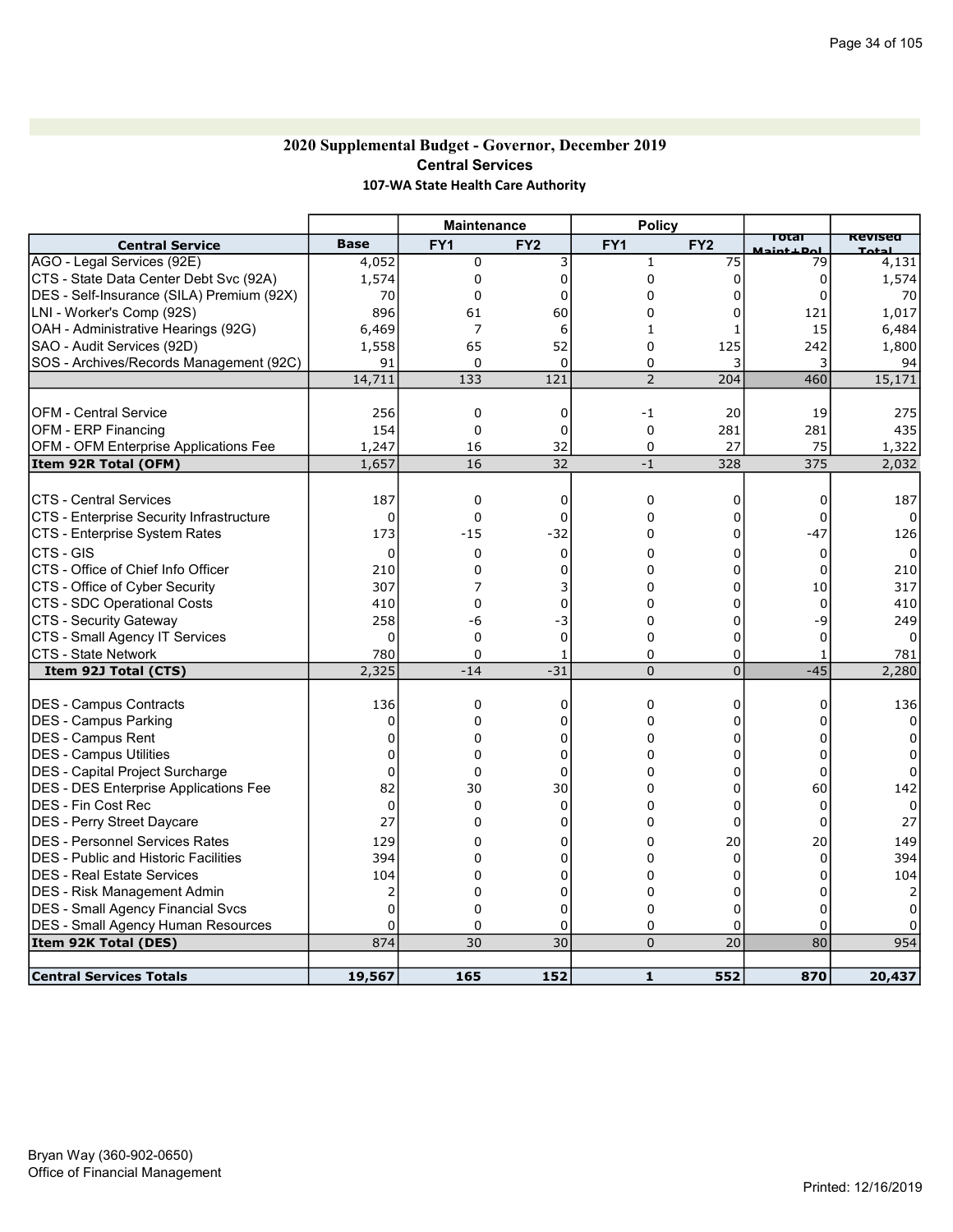## 2020 Supplemental Budget - Governor, December 2019 Central Services 110-Office of Administrative Hearings

|                                                                    |                 | <b>Maintenance</b> |                 | <b>Policy</b>       |                 |                           |                                             |
|--------------------------------------------------------------------|-----------------|--------------------|-----------------|---------------------|-----------------|---------------------------|---------------------------------------------|
| <b>Central Service</b>                                             | <b>Base</b>     | FY <sub>1</sub>    | FY <sub>2</sub> | FY1                 | FY <sub>2</sub> | <b>Total</b><br>Maint+Pol | <b>Revised</b><br><b>Total</b><br>(Base+M+P |
| AGO - Legal Services (92E)                                         | 280             | 0                  | $\mathbf 0$     | 0                   | 5               | 5                         | 285                                         |
| CTS - State Data Center Debt Svc (92A)                             | 45              | 0                  | $\mathbf 0$     | 0                   | 0               | 0                         | 45                                          |
| DES - Self-Insurance (SILA) Premium (92X)                          | 85              | 0                  | 0               | 0                   | 0               | 0                         | 85                                          |
| LNI - Worker's Comp (92S)                                          | 124             | 4                  | ⊿               | 0                   | 0               | 8                         | 132                                         |
| OAH - Administrative Hearings (92G)                                | 0               | $\Omega$           | $\Omega$        | 0                   | 0               | $\Omega$                  | $\Omega$                                    |
| SAO - Audit Services (92D)                                         | $\Omega$        | 0                  | $\Omega$        | 0                   | $\mathbf 0$     | $\Omega$                  | $\Omega$                                    |
| SOS - Archives/Records Management (92C)                            | 9               | 0                  | 0               | 0                   | 0               | 0                         |                                             |
|                                                                    | 543             | $\overline{4}$     | $\overline{4}$  | $\overline{0}$      | $\overline{5}$  | $\overline{13}$           | 556                                         |
|                                                                    |                 |                    |                 |                     |                 |                           |                                             |
| <b>OFM - Central Service</b>                                       | 32              | 0                  | $\mathbf 0$     | 0                   | 2               | 2                         | 34                                          |
| <b>OFM - ERP Financing</b>                                         | 20              | 0                  | $\mathbf 0$     | 0                   | 35              | 35                        | 55                                          |
| OFM - OFM Enterprise Applications Fee                              | 155             | 2                  | 4               | 0                   | 3               | 9                         | 164                                         |
| Item 92R Total (OFM)                                               | 207             | $\overline{2}$     | $\overline{4}$  | $\overline{0}$      | 40              | 46                        | 253                                         |
| <b>CTS - Central Services</b>                                      | 5               | 0                  | 0               | 0                   | 0               | 0                         | 5                                           |
| CTS - Enterprise Security Infrastructure                           | $\mathbf 0$     | 0                  | $\Omega$        | 0                   | 0               | 0                         | $\Omega$                                    |
| CTS - Enterprise System Rates                                      | 21              | $-2$               | -4              | 0                   | 0               | -6                        | 15                                          |
| CTS - GIS                                                          | $\Omega$        | 0                  | $\Omega$        | 0                   | $\mathbf 0$     | $\Omega$                  | $\mathbf 0$                                 |
| CTS - Office of Chief Info Officer                                 | 19              | 0                  | $\Omega$        | 0                   | 0               | 0                         | 19                                          |
| CTS - Office of Cyber Security                                     | 91              | $-1$               | 1               | 0                   | 0               | 0                         | 91                                          |
| CTS - SDC Operational Costs                                        | 12              | $\Omega$           | $\Omega$        | 0                   | $\Omega$        | 0                         | 12                                          |
| CTS - Security Gateway                                             | 58              | -1                 | $-1$            | 0                   | 0               | $-2$                      | 56                                          |
| CTS - Small Agency IT Services                                     | $\Omega$        | 0                  | $\mathbf 0$     | 0                   | $\Omega$        | 0                         | $\Omega$                                    |
| <b>CTS - State Network</b>                                         | 329             | $\Omega$           | $\mathbf 0$     | 0                   | 0               | 0                         | 329                                         |
| Item 92J Total (CTS)                                               | $\frac{1}{535}$ | $-4$               | $-4$            | $\overline{0}$      | $\overline{0}$  | $\overline{-8}$           | $\frac{1}{527}$                             |
|                                                                    |                 |                    |                 |                     |                 |                           |                                             |
| DES - Campus Contracts                                             | 7               | 0                  | 0               | 0                   | 0               | 0                         |                                             |
| DES - Campus Parking                                               | 0               | $\mathbf 0$        | $\Omega$        | 0                   | $\Omega$        | $\Omega$                  | 0                                           |
| DES - Campus Rent                                                  | 0               | $\mathbf 0$        | $\Omega$        | 0                   | $\Omega$        | $\Omega$                  | 0                                           |
| <b>DES - Campus Utilities</b>                                      | 0               | $\mathbf 0$        | $\Omega$        | 0                   | $\Omega$        | $\Omega$                  | $\Omega$                                    |
| DES - Capital Project Surcharge                                    | 0               | 0                  | 0               | 0                   | 0               | 0                         | 0                                           |
| <b>DES - DES Enterprise Applications Fee</b><br>DES - Fin Cost Rec | 11<br>$\Omega$  | 2<br>$\mathbf 0$   | 4<br>$\Omega$   | 0<br>0              | 0<br>$\Omega$   | 6<br>$\Omega$             | 17<br>$\mathbf{0}$                          |
| <b>DES - Perry Street Daycare</b>                                  |                 | 0                  | 0               | 0                   | 0               | 0                         |                                             |
| DES - Personnel Services Rates                                     | 1<br>16         | 0                  | $\Omega$        | 0                   | $\overline{c}$  |                           | 18                                          |
| <b>DES</b> - Public and Historic Facilities                        | 19              | 0                  | 0               | 0                   | 0               | 0                         | 19                                          |
| <b>IDES - Real Estate Services</b>                                 |                 | $\mathbf 0$        | $\Omega$        | 0                   | $\Omega$        | $\Omega$                  |                                             |
|                                                                    | 24<br>3         | -1                 | 0               | 0                   | 0               | $-1$                      | 24                                          |
| DES - Risk Management Admin                                        | 180             | 0                  | $\mathbf 0$     | 0                   | $\Omega$        | $\mathbf 0$               | 180                                         |
| DES - Small Agency Financial Svcs                                  | $\Omega$        | $\mathbf 0$        | 0               |                     | 0               | 0                         |                                             |
| <b>DES</b> - Small Agency Human Resources<br>Item 92K Total (DES)  | 260             | $\mathbf{1}$       | $\overline{4}$  | 0<br>$\overline{0}$ | $\overline{2}$  | $\overline{7}$            | 267                                         |
|                                                                    |                 |                    |                 |                     |                 |                           |                                             |
| <b>Central Services Totals</b>                                     | 1,545           | 3                  | 8               | $\mathbf{0}$        | 47              | 58                        | 1,603                                       |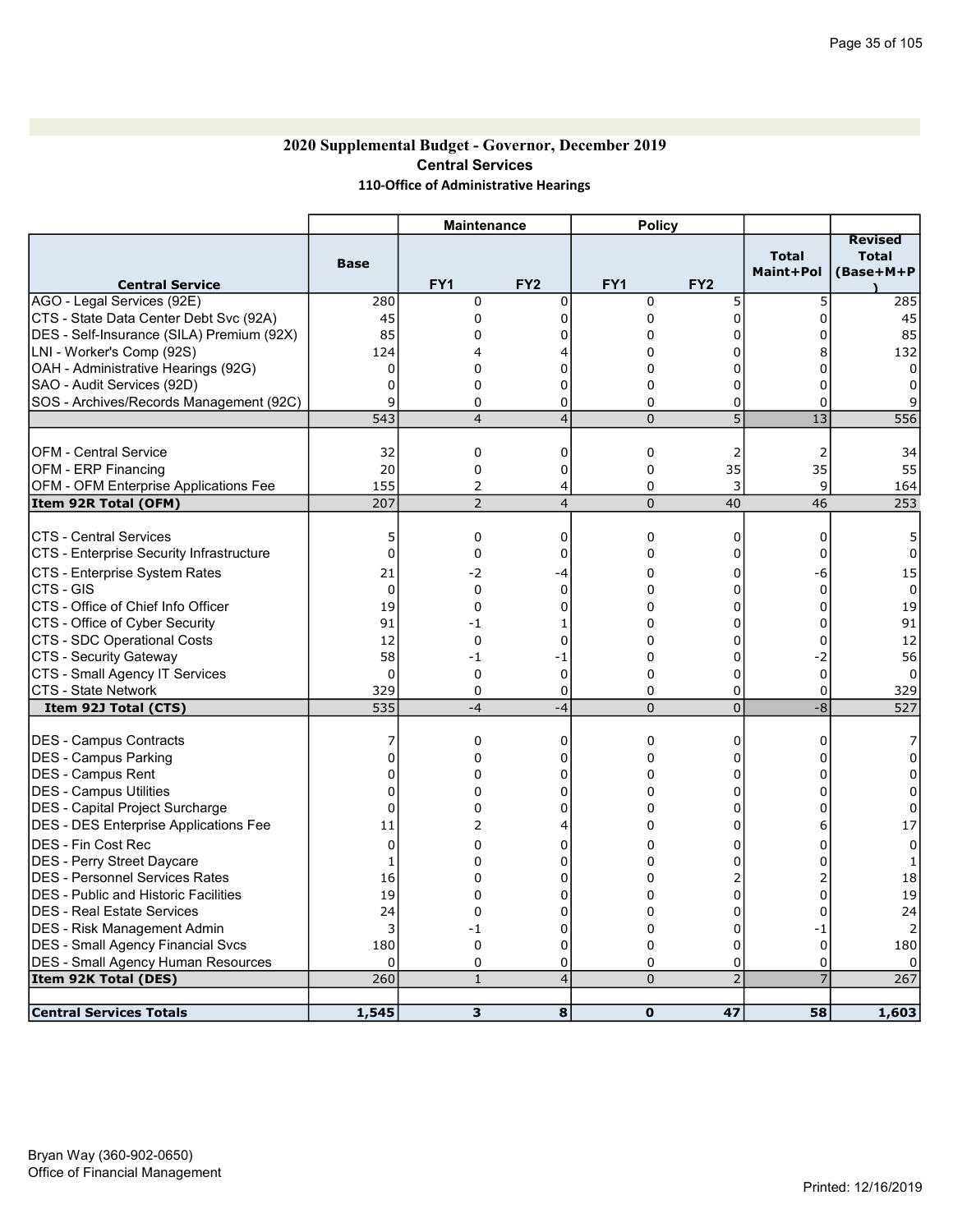### 2020 Supplemental Budget - Governor, December 2019 Central Services 116-State Lottery Commission

| <b>Total</b><br><b>Total</b><br><b>Base</b><br>Maint+Pol<br>(Base+M+P<br>FY <sub>1</sub><br>FY <sub>2</sub><br>FY1<br>FY <sub>2</sub><br><b>Central Service</b><br>AGO - Legal Services (92E)<br>0<br>0<br>2<br>$\overline{2}$<br>86<br>$\mathbf 0$<br>88<br>55<br>$\overline{0}$<br>55<br>CTS - State Data Center Debt Svc (92A)<br>0<br>$\mathbf 0$<br>0<br>$\mathbf 0$<br>15<br>DES - Self-Insurance (SILA) Premium (92X)<br>0<br>15<br>0<br>0<br>$\Omega$<br>$\Omega$<br>LNI - Worker's Comp (92S)<br>227<br>$-35$<br>192<br>$-18$<br>$-17$<br>0<br>0<br>OAH - Administrative Hearings (92G)<br>0<br>$\mathbf{1}$<br>0<br>2<br>0<br>$\mathbf{1}$<br>2<br>58<br>0<br>0<br>0<br>$\mathbf{0}$<br>SAO - Audit Services (92D)<br>$\mathbf 0$<br>58<br>SOS - Archives/Records Management (92C)<br>33<br>$\mathbf 0$<br>$\mathbf 0$<br>0<br>34<br>1<br>1<br>$\overline{3}$<br>473<br>$-16$<br>$-30$<br>443<br>$-17$<br>$\overline{0}$<br><b>OFM - Central Service</b><br>0<br>0<br>0<br>2<br>28<br>2<br>30<br>$\mathbf 0$<br><b>OFM - ERP Financing</b><br>18<br>$\mathbf 0$<br>0<br>31<br>31<br>49<br>OFM - OFM Enterprise Applications Fee<br>138<br>3<br>$\overline{4}$<br>0<br>8<br>146<br>1<br>184<br>$\mathbf{1}$<br>$\overline{0}$<br>36<br>41<br>225<br>$\overline{4}$<br>7<br>$\mathbf 0$<br>0<br>0<br>0<br>0<br>0<br>$\mathbf 0$<br>$\Omega$<br>0<br>0<br>$\Omega$<br>$\Omega$<br>19<br>$-2$<br>$\mathbf 0$<br>-5<br>-3<br>0<br>14<br>0<br>0<br>$\mathbf 0$<br>0<br>0<br>0<br>0<br>32<br>0<br>0<br>32<br>0<br>0<br>0<br>CTS - Office of Cyber Security<br>86<br>0<br>0<br>86<br>0<br>0<br>0<br>$\mathbf 0$<br>$\Omega$<br>14<br>$\Omega$<br>0<br>0<br>14<br>57<br>$-2$<br>0<br>0<br>54<br>-3<br>-1<br>$\mathbf 0$<br>0<br>0<br>0<br>0<br>$\mathbf 0$<br>0<br>397<br>-2<br>0<br>0<br>-3<br>394<br>-1<br>$-7$<br>613<br>$-4$<br>$\overline{0}$<br>$\overline{0}$<br>$-11$<br>602<br>Item 92J Total (CTS)<br><b>IDES - Campus Contracts</b><br>9<br>0<br>0<br>0<br>$-1$<br>-1<br>8<br>DES - Campus Parking<br>$\mathbf 0$<br>0<br>0<br>$\Omega$<br>0<br>0<br>0<br>0<br>DES - Campus Rent<br>0<br>0<br>0<br>0<br>0<br>0<br>$\overline{0}$<br>DES - Campus Utilities<br>0<br>$\Omega$<br>0<br>0<br>$\Omega$<br>0<br>DES - Capital Project Surcharge<br>0<br>0<br>0<br>0<br>0<br>0<br>0<br><b>DES - DES Enterprise Applications Fee</b><br>9<br>3<br>0<br>2<br>0<br>14<br>DES - Fin Cost Rec<br>$\Omega$<br>$\Omega$<br>$\Omega$<br>0<br>$\mathbf 0$<br>$\Omega$<br>$\Omega$<br><b>DES - Perry Street Daycare</b><br>0<br>0<br>0<br>0<br>$\mathbf{1}$<br>0<br>1<br>$\overline{2}$<br>DES - Personnel Services Rates<br>0<br>16<br>14<br>$\Omega$<br>0<br>DES - Public and Historic Facilities<br>24<br>0<br>0<br>0<br>0<br>24<br>0<br>32<br>32<br><b>IDES - Real Estate Services</b><br>0<br>$\Omega$<br>0<br>0<br>$\Omega$<br>$\overline{2}$<br>0<br>$\Omega$<br><b>IDES - Risk Management Admin</b><br>$\Omega$<br>$\Omega$<br>$\Omega$<br><b>DES - Small Agency Financial Svcs</b><br>160<br>0<br>$\Omega$<br>0<br>0<br>0<br>160<br>DES - Small Agency Human Resources<br>$\Omega$<br>0<br>0<br>0<br>0<br>0<br>252<br>$\overline{2}$<br>$\overline{2}$<br>$\overline{2}$<br>$\overline{0}$<br>6<br>258<br>Item 92K Total (DES)<br>1,522<br>$-17$<br>1,528<br><b>Central Services Totals</b><br>$-18$<br>$\mathbf{0}$<br>41<br>6 |                                          | <b>Maintenance</b> | <b>Policy</b> |  |                |
|-------------------------------------------------------------------------------------------------------------------------------------------------------------------------------------------------------------------------------------------------------------------------------------------------------------------------------------------------------------------------------------------------------------------------------------------------------------------------------------------------------------------------------------------------------------------------------------------------------------------------------------------------------------------------------------------------------------------------------------------------------------------------------------------------------------------------------------------------------------------------------------------------------------------------------------------------------------------------------------------------------------------------------------------------------------------------------------------------------------------------------------------------------------------------------------------------------------------------------------------------------------------------------------------------------------------------------------------------------------------------------------------------------------------------------------------------------------------------------------------------------------------------------------------------------------------------------------------------------------------------------------------------------------------------------------------------------------------------------------------------------------------------------------------------------------------------------------------------------------------------------------------------------------------------------------------------------------------------------------------------------------------------------------------------------------------------------------------------------------------------------------------------------------------------------------------------------------------------------------------------------------------------------------------------------------------------------------------------------------------------------------------------------------------------------------------------------------------------------------------------------------------------------------------------------------------------------------------------------------------------------------------------------------------------------------------------------------------------------------------------------------------------------------------------------------------------------------------------------------------------------------------------------------------------------------------------------------------------------------------------------------------------------------------------------------------------------------------------------------------------------------------------------------------------------------------------------------------------------------------------------------------------------------------------------------------------------------|------------------------------------------|--------------------|---------------|--|----------------|
|                                                                                                                                                                                                                                                                                                                                                                                                                                                                                                                                                                                                                                                                                                                                                                                                                                                                                                                                                                                                                                                                                                                                                                                                                                                                                                                                                                                                                                                                                                                                                                                                                                                                                                                                                                                                                                                                                                                                                                                                                                                                                                                                                                                                                                                                                                                                                                                                                                                                                                                                                                                                                                                                                                                                                                                                                                                                                                                                                                                                                                                                                                                                                                                                                                                                                                                                     |                                          |                    |               |  | <b>Revised</b> |
|                                                                                                                                                                                                                                                                                                                                                                                                                                                                                                                                                                                                                                                                                                                                                                                                                                                                                                                                                                                                                                                                                                                                                                                                                                                                                                                                                                                                                                                                                                                                                                                                                                                                                                                                                                                                                                                                                                                                                                                                                                                                                                                                                                                                                                                                                                                                                                                                                                                                                                                                                                                                                                                                                                                                                                                                                                                                                                                                                                                                                                                                                                                                                                                                                                                                                                                                     |                                          |                    |               |  |                |
|                                                                                                                                                                                                                                                                                                                                                                                                                                                                                                                                                                                                                                                                                                                                                                                                                                                                                                                                                                                                                                                                                                                                                                                                                                                                                                                                                                                                                                                                                                                                                                                                                                                                                                                                                                                                                                                                                                                                                                                                                                                                                                                                                                                                                                                                                                                                                                                                                                                                                                                                                                                                                                                                                                                                                                                                                                                                                                                                                                                                                                                                                                                                                                                                                                                                                                                                     |                                          |                    |               |  |                |
|                                                                                                                                                                                                                                                                                                                                                                                                                                                                                                                                                                                                                                                                                                                                                                                                                                                                                                                                                                                                                                                                                                                                                                                                                                                                                                                                                                                                                                                                                                                                                                                                                                                                                                                                                                                                                                                                                                                                                                                                                                                                                                                                                                                                                                                                                                                                                                                                                                                                                                                                                                                                                                                                                                                                                                                                                                                                                                                                                                                                                                                                                                                                                                                                                                                                                                                                     |                                          |                    |               |  |                |
|                                                                                                                                                                                                                                                                                                                                                                                                                                                                                                                                                                                                                                                                                                                                                                                                                                                                                                                                                                                                                                                                                                                                                                                                                                                                                                                                                                                                                                                                                                                                                                                                                                                                                                                                                                                                                                                                                                                                                                                                                                                                                                                                                                                                                                                                                                                                                                                                                                                                                                                                                                                                                                                                                                                                                                                                                                                                                                                                                                                                                                                                                                                                                                                                                                                                                                                                     |                                          |                    |               |  |                |
|                                                                                                                                                                                                                                                                                                                                                                                                                                                                                                                                                                                                                                                                                                                                                                                                                                                                                                                                                                                                                                                                                                                                                                                                                                                                                                                                                                                                                                                                                                                                                                                                                                                                                                                                                                                                                                                                                                                                                                                                                                                                                                                                                                                                                                                                                                                                                                                                                                                                                                                                                                                                                                                                                                                                                                                                                                                                                                                                                                                                                                                                                                                                                                                                                                                                                                                                     |                                          |                    |               |  |                |
|                                                                                                                                                                                                                                                                                                                                                                                                                                                                                                                                                                                                                                                                                                                                                                                                                                                                                                                                                                                                                                                                                                                                                                                                                                                                                                                                                                                                                                                                                                                                                                                                                                                                                                                                                                                                                                                                                                                                                                                                                                                                                                                                                                                                                                                                                                                                                                                                                                                                                                                                                                                                                                                                                                                                                                                                                                                                                                                                                                                                                                                                                                                                                                                                                                                                                                                                     |                                          |                    |               |  |                |
|                                                                                                                                                                                                                                                                                                                                                                                                                                                                                                                                                                                                                                                                                                                                                                                                                                                                                                                                                                                                                                                                                                                                                                                                                                                                                                                                                                                                                                                                                                                                                                                                                                                                                                                                                                                                                                                                                                                                                                                                                                                                                                                                                                                                                                                                                                                                                                                                                                                                                                                                                                                                                                                                                                                                                                                                                                                                                                                                                                                                                                                                                                                                                                                                                                                                                                                                     |                                          |                    |               |  |                |
|                                                                                                                                                                                                                                                                                                                                                                                                                                                                                                                                                                                                                                                                                                                                                                                                                                                                                                                                                                                                                                                                                                                                                                                                                                                                                                                                                                                                                                                                                                                                                                                                                                                                                                                                                                                                                                                                                                                                                                                                                                                                                                                                                                                                                                                                                                                                                                                                                                                                                                                                                                                                                                                                                                                                                                                                                                                                                                                                                                                                                                                                                                                                                                                                                                                                                                                                     |                                          |                    |               |  |                |
|                                                                                                                                                                                                                                                                                                                                                                                                                                                                                                                                                                                                                                                                                                                                                                                                                                                                                                                                                                                                                                                                                                                                                                                                                                                                                                                                                                                                                                                                                                                                                                                                                                                                                                                                                                                                                                                                                                                                                                                                                                                                                                                                                                                                                                                                                                                                                                                                                                                                                                                                                                                                                                                                                                                                                                                                                                                                                                                                                                                                                                                                                                                                                                                                                                                                                                                                     |                                          |                    |               |  |                |
|                                                                                                                                                                                                                                                                                                                                                                                                                                                                                                                                                                                                                                                                                                                                                                                                                                                                                                                                                                                                                                                                                                                                                                                                                                                                                                                                                                                                                                                                                                                                                                                                                                                                                                                                                                                                                                                                                                                                                                                                                                                                                                                                                                                                                                                                                                                                                                                                                                                                                                                                                                                                                                                                                                                                                                                                                                                                                                                                                                                                                                                                                                                                                                                                                                                                                                                                     |                                          |                    |               |  |                |
|                                                                                                                                                                                                                                                                                                                                                                                                                                                                                                                                                                                                                                                                                                                                                                                                                                                                                                                                                                                                                                                                                                                                                                                                                                                                                                                                                                                                                                                                                                                                                                                                                                                                                                                                                                                                                                                                                                                                                                                                                                                                                                                                                                                                                                                                                                                                                                                                                                                                                                                                                                                                                                                                                                                                                                                                                                                                                                                                                                                                                                                                                                                                                                                                                                                                                                                                     |                                          |                    |               |  |                |
|                                                                                                                                                                                                                                                                                                                                                                                                                                                                                                                                                                                                                                                                                                                                                                                                                                                                                                                                                                                                                                                                                                                                                                                                                                                                                                                                                                                                                                                                                                                                                                                                                                                                                                                                                                                                                                                                                                                                                                                                                                                                                                                                                                                                                                                                                                                                                                                                                                                                                                                                                                                                                                                                                                                                                                                                                                                                                                                                                                                                                                                                                                                                                                                                                                                                                                                                     |                                          |                    |               |  |                |
|                                                                                                                                                                                                                                                                                                                                                                                                                                                                                                                                                                                                                                                                                                                                                                                                                                                                                                                                                                                                                                                                                                                                                                                                                                                                                                                                                                                                                                                                                                                                                                                                                                                                                                                                                                                                                                                                                                                                                                                                                                                                                                                                                                                                                                                                                                                                                                                                                                                                                                                                                                                                                                                                                                                                                                                                                                                                                                                                                                                                                                                                                                                                                                                                                                                                                                                                     | Item 92R Total (OFM)                     |                    |               |  |                |
|                                                                                                                                                                                                                                                                                                                                                                                                                                                                                                                                                                                                                                                                                                                                                                                                                                                                                                                                                                                                                                                                                                                                                                                                                                                                                                                                                                                                                                                                                                                                                                                                                                                                                                                                                                                                                                                                                                                                                                                                                                                                                                                                                                                                                                                                                                                                                                                                                                                                                                                                                                                                                                                                                                                                                                                                                                                                                                                                                                                                                                                                                                                                                                                                                                                                                                                                     |                                          |                    |               |  |                |
|                                                                                                                                                                                                                                                                                                                                                                                                                                                                                                                                                                                                                                                                                                                                                                                                                                                                                                                                                                                                                                                                                                                                                                                                                                                                                                                                                                                                                                                                                                                                                                                                                                                                                                                                                                                                                                                                                                                                                                                                                                                                                                                                                                                                                                                                                                                                                                                                                                                                                                                                                                                                                                                                                                                                                                                                                                                                                                                                                                                                                                                                                                                                                                                                                                                                                                                                     | <b>CTS - Central Services</b>            |                    |               |  |                |
|                                                                                                                                                                                                                                                                                                                                                                                                                                                                                                                                                                                                                                                                                                                                                                                                                                                                                                                                                                                                                                                                                                                                                                                                                                                                                                                                                                                                                                                                                                                                                                                                                                                                                                                                                                                                                                                                                                                                                                                                                                                                                                                                                                                                                                                                                                                                                                                                                                                                                                                                                                                                                                                                                                                                                                                                                                                                                                                                                                                                                                                                                                                                                                                                                                                                                                                                     | CTS - Enterprise Security Infrastructure |                    |               |  |                |
|                                                                                                                                                                                                                                                                                                                                                                                                                                                                                                                                                                                                                                                                                                                                                                                                                                                                                                                                                                                                                                                                                                                                                                                                                                                                                                                                                                                                                                                                                                                                                                                                                                                                                                                                                                                                                                                                                                                                                                                                                                                                                                                                                                                                                                                                                                                                                                                                                                                                                                                                                                                                                                                                                                                                                                                                                                                                                                                                                                                                                                                                                                                                                                                                                                                                                                                                     | CTS - Enterprise System Rates            |                    |               |  |                |
|                                                                                                                                                                                                                                                                                                                                                                                                                                                                                                                                                                                                                                                                                                                                                                                                                                                                                                                                                                                                                                                                                                                                                                                                                                                                                                                                                                                                                                                                                                                                                                                                                                                                                                                                                                                                                                                                                                                                                                                                                                                                                                                                                                                                                                                                                                                                                                                                                                                                                                                                                                                                                                                                                                                                                                                                                                                                                                                                                                                                                                                                                                                                                                                                                                                                                                                                     | CTS - GIS                                |                    |               |  |                |
|                                                                                                                                                                                                                                                                                                                                                                                                                                                                                                                                                                                                                                                                                                                                                                                                                                                                                                                                                                                                                                                                                                                                                                                                                                                                                                                                                                                                                                                                                                                                                                                                                                                                                                                                                                                                                                                                                                                                                                                                                                                                                                                                                                                                                                                                                                                                                                                                                                                                                                                                                                                                                                                                                                                                                                                                                                                                                                                                                                                                                                                                                                                                                                                                                                                                                                                                     | CTS - Office of Chief Info Officer       |                    |               |  |                |
|                                                                                                                                                                                                                                                                                                                                                                                                                                                                                                                                                                                                                                                                                                                                                                                                                                                                                                                                                                                                                                                                                                                                                                                                                                                                                                                                                                                                                                                                                                                                                                                                                                                                                                                                                                                                                                                                                                                                                                                                                                                                                                                                                                                                                                                                                                                                                                                                                                                                                                                                                                                                                                                                                                                                                                                                                                                                                                                                                                                                                                                                                                                                                                                                                                                                                                                                     |                                          |                    |               |  |                |
|                                                                                                                                                                                                                                                                                                                                                                                                                                                                                                                                                                                                                                                                                                                                                                                                                                                                                                                                                                                                                                                                                                                                                                                                                                                                                                                                                                                                                                                                                                                                                                                                                                                                                                                                                                                                                                                                                                                                                                                                                                                                                                                                                                                                                                                                                                                                                                                                                                                                                                                                                                                                                                                                                                                                                                                                                                                                                                                                                                                                                                                                                                                                                                                                                                                                                                                                     | CTS - SDC Operational Costs              |                    |               |  |                |
|                                                                                                                                                                                                                                                                                                                                                                                                                                                                                                                                                                                                                                                                                                                                                                                                                                                                                                                                                                                                                                                                                                                                                                                                                                                                                                                                                                                                                                                                                                                                                                                                                                                                                                                                                                                                                                                                                                                                                                                                                                                                                                                                                                                                                                                                                                                                                                                                                                                                                                                                                                                                                                                                                                                                                                                                                                                                                                                                                                                                                                                                                                                                                                                                                                                                                                                                     | CTS - Security Gateway                   |                    |               |  |                |
|                                                                                                                                                                                                                                                                                                                                                                                                                                                                                                                                                                                                                                                                                                                                                                                                                                                                                                                                                                                                                                                                                                                                                                                                                                                                                                                                                                                                                                                                                                                                                                                                                                                                                                                                                                                                                                                                                                                                                                                                                                                                                                                                                                                                                                                                                                                                                                                                                                                                                                                                                                                                                                                                                                                                                                                                                                                                                                                                                                                                                                                                                                                                                                                                                                                                                                                                     | CTS - Small Agency IT Services           |                    |               |  |                |
|                                                                                                                                                                                                                                                                                                                                                                                                                                                                                                                                                                                                                                                                                                                                                                                                                                                                                                                                                                                                                                                                                                                                                                                                                                                                                                                                                                                                                                                                                                                                                                                                                                                                                                                                                                                                                                                                                                                                                                                                                                                                                                                                                                                                                                                                                                                                                                                                                                                                                                                                                                                                                                                                                                                                                                                                                                                                                                                                                                                                                                                                                                                                                                                                                                                                                                                                     | CTS - State Network                      |                    |               |  |                |
|                                                                                                                                                                                                                                                                                                                                                                                                                                                                                                                                                                                                                                                                                                                                                                                                                                                                                                                                                                                                                                                                                                                                                                                                                                                                                                                                                                                                                                                                                                                                                                                                                                                                                                                                                                                                                                                                                                                                                                                                                                                                                                                                                                                                                                                                                                                                                                                                                                                                                                                                                                                                                                                                                                                                                                                                                                                                                                                                                                                                                                                                                                                                                                                                                                                                                                                                     |                                          |                    |               |  |                |
|                                                                                                                                                                                                                                                                                                                                                                                                                                                                                                                                                                                                                                                                                                                                                                                                                                                                                                                                                                                                                                                                                                                                                                                                                                                                                                                                                                                                                                                                                                                                                                                                                                                                                                                                                                                                                                                                                                                                                                                                                                                                                                                                                                                                                                                                                                                                                                                                                                                                                                                                                                                                                                                                                                                                                                                                                                                                                                                                                                                                                                                                                                                                                                                                                                                                                                                                     |                                          |                    |               |  |                |
|                                                                                                                                                                                                                                                                                                                                                                                                                                                                                                                                                                                                                                                                                                                                                                                                                                                                                                                                                                                                                                                                                                                                                                                                                                                                                                                                                                                                                                                                                                                                                                                                                                                                                                                                                                                                                                                                                                                                                                                                                                                                                                                                                                                                                                                                                                                                                                                                                                                                                                                                                                                                                                                                                                                                                                                                                                                                                                                                                                                                                                                                                                                                                                                                                                                                                                                                     |                                          |                    |               |  |                |
|                                                                                                                                                                                                                                                                                                                                                                                                                                                                                                                                                                                                                                                                                                                                                                                                                                                                                                                                                                                                                                                                                                                                                                                                                                                                                                                                                                                                                                                                                                                                                                                                                                                                                                                                                                                                                                                                                                                                                                                                                                                                                                                                                                                                                                                                                                                                                                                                                                                                                                                                                                                                                                                                                                                                                                                                                                                                                                                                                                                                                                                                                                                                                                                                                                                                                                                                     |                                          |                    |               |  |                |
|                                                                                                                                                                                                                                                                                                                                                                                                                                                                                                                                                                                                                                                                                                                                                                                                                                                                                                                                                                                                                                                                                                                                                                                                                                                                                                                                                                                                                                                                                                                                                                                                                                                                                                                                                                                                                                                                                                                                                                                                                                                                                                                                                                                                                                                                                                                                                                                                                                                                                                                                                                                                                                                                                                                                                                                                                                                                                                                                                                                                                                                                                                                                                                                                                                                                                                                                     |                                          |                    |               |  |                |
|                                                                                                                                                                                                                                                                                                                                                                                                                                                                                                                                                                                                                                                                                                                                                                                                                                                                                                                                                                                                                                                                                                                                                                                                                                                                                                                                                                                                                                                                                                                                                                                                                                                                                                                                                                                                                                                                                                                                                                                                                                                                                                                                                                                                                                                                                                                                                                                                                                                                                                                                                                                                                                                                                                                                                                                                                                                                                                                                                                                                                                                                                                                                                                                                                                                                                                                                     |                                          |                    |               |  |                |
|                                                                                                                                                                                                                                                                                                                                                                                                                                                                                                                                                                                                                                                                                                                                                                                                                                                                                                                                                                                                                                                                                                                                                                                                                                                                                                                                                                                                                                                                                                                                                                                                                                                                                                                                                                                                                                                                                                                                                                                                                                                                                                                                                                                                                                                                                                                                                                                                                                                                                                                                                                                                                                                                                                                                                                                                                                                                                                                                                                                                                                                                                                                                                                                                                                                                                                                                     |                                          |                    |               |  |                |
|                                                                                                                                                                                                                                                                                                                                                                                                                                                                                                                                                                                                                                                                                                                                                                                                                                                                                                                                                                                                                                                                                                                                                                                                                                                                                                                                                                                                                                                                                                                                                                                                                                                                                                                                                                                                                                                                                                                                                                                                                                                                                                                                                                                                                                                                                                                                                                                                                                                                                                                                                                                                                                                                                                                                                                                                                                                                                                                                                                                                                                                                                                                                                                                                                                                                                                                                     |                                          |                    |               |  |                |
|                                                                                                                                                                                                                                                                                                                                                                                                                                                                                                                                                                                                                                                                                                                                                                                                                                                                                                                                                                                                                                                                                                                                                                                                                                                                                                                                                                                                                                                                                                                                                                                                                                                                                                                                                                                                                                                                                                                                                                                                                                                                                                                                                                                                                                                                                                                                                                                                                                                                                                                                                                                                                                                                                                                                                                                                                                                                                                                                                                                                                                                                                                                                                                                                                                                                                                                                     |                                          |                    |               |  |                |
|                                                                                                                                                                                                                                                                                                                                                                                                                                                                                                                                                                                                                                                                                                                                                                                                                                                                                                                                                                                                                                                                                                                                                                                                                                                                                                                                                                                                                                                                                                                                                                                                                                                                                                                                                                                                                                                                                                                                                                                                                                                                                                                                                                                                                                                                                                                                                                                                                                                                                                                                                                                                                                                                                                                                                                                                                                                                                                                                                                                                                                                                                                                                                                                                                                                                                                                                     |                                          |                    |               |  |                |
|                                                                                                                                                                                                                                                                                                                                                                                                                                                                                                                                                                                                                                                                                                                                                                                                                                                                                                                                                                                                                                                                                                                                                                                                                                                                                                                                                                                                                                                                                                                                                                                                                                                                                                                                                                                                                                                                                                                                                                                                                                                                                                                                                                                                                                                                                                                                                                                                                                                                                                                                                                                                                                                                                                                                                                                                                                                                                                                                                                                                                                                                                                                                                                                                                                                                                                                                     |                                          |                    |               |  |                |
|                                                                                                                                                                                                                                                                                                                                                                                                                                                                                                                                                                                                                                                                                                                                                                                                                                                                                                                                                                                                                                                                                                                                                                                                                                                                                                                                                                                                                                                                                                                                                                                                                                                                                                                                                                                                                                                                                                                                                                                                                                                                                                                                                                                                                                                                                                                                                                                                                                                                                                                                                                                                                                                                                                                                                                                                                                                                                                                                                                                                                                                                                                                                                                                                                                                                                                                                     |                                          |                    |               |  |                |
|                                                                                                                                                                                                                                                                                                                                                                                                                                                                                                                                                                                                                                                                                                                                                                                                                                                                                                                                                                                                                                                                                                                                                                                                                                                                                                                                                                                                                                                                                                                                                                                                                                                                                                                                                                                                                                                                                                                                                                                                                                                                                                                                                                                                                                                                                                                                                                                                                                                                                                                                                                                                                                                                                                                                                                                                                                                                                                                                                                                                                                                                                                                                                                                                                                                                                                                                     |                                          |                    |               |  |                |
|                                                                                                                                                                                                                                                                                                                                                                                                                                                                                                                                                                                                                                                                                                                                                                                                                                                                                                                                                                                                                                                                                                                                                                                                                                                                                                                                                                                                                                                                                                                                                                                                                                                                                                                                                                                                                                                                                                                                                                                                                                                                                                                                                                                                                                                                                                                                                                                                                                                                                                                                                                                                                                                                                                                                                                                                                                                                                                                                                                                                                                                                                                                                                                                                                                                                                                                                     |                                          |                    |               |  |                |
|                                                                                                                                                                                                                                                                                                                                                                                                                                                                                                                                                                                                                                                                                                                                                                                                                                                                                                                                                                                                                                                                                                                                                                                                                                                                                                                                                                                                                                                                                                                                                                                                                                                                                                                                                                                                                                                                                                                                                                                                                                                                                                                                                                                                                                                                                                                                                                                                                                                                                                                                                                                                                                                                                                                                                                                                                                                                                                                                                                                                                                                                                                                                                                                                                                                                                                                                     |                                          |                    |               |  |                |
|                                                                                                                                                                                                                                                                                                                                                                                                                                                                                                                                                                                                                                                                                                                                                                                                                                                                                                                                                                                                                                                                                                                                                                                                                                                                                                                                                                                                                                                                                                                                                                                                                                                                                                                                                                                                                                                                                                                                                                                                                                                                                                                                                                                                                                                                                                                                                                                                                                                                                                                                                                                                                                                                                                                                                                                                                                                                                                                                                                                                                                                                                                                                                                                                                                                                                                                                     |                                          |                    |               |  |                |
|                                                                                                                                                                                                                                                                                                                                                                                                                                                                                                                                                                                                                                                                                                                                                                                                                                                                                                                                                                                                                                                                                                                                                                                                                                                                                                                                                                                                                                                                                                                                                                                                                                                                                                                                                                                                                                                                                                                                                                                                                                                                                                                                                                                                                                                                                                                                                                                                                                                                                                                                                                                                                                                                                                                                                                                                                                                                                                                                                                                                                                                                                                                                                                                                                                                                                                                                     |                                          |                    |               |  |                |
|                                                                                                                                                                                                                                                                                                                                                                                                                                                                                                                                                                                                                                                                                                                                                                                                                                                                                                                                                                                                                                                                                                                                                                                                                                                                                                                                                                                                                                                                                                                                                                                                                                                                                                                                                                                                                                                                                                                                                                                                                                                                                                                                                                                                                                                                                                                                                                                                                                                                                                                                                                                                                                                                                                                                                                                                                                                                                                                                                                                                                                                                                                                                                                                                                                                                                                                                     |                                          |                    |               |  |                |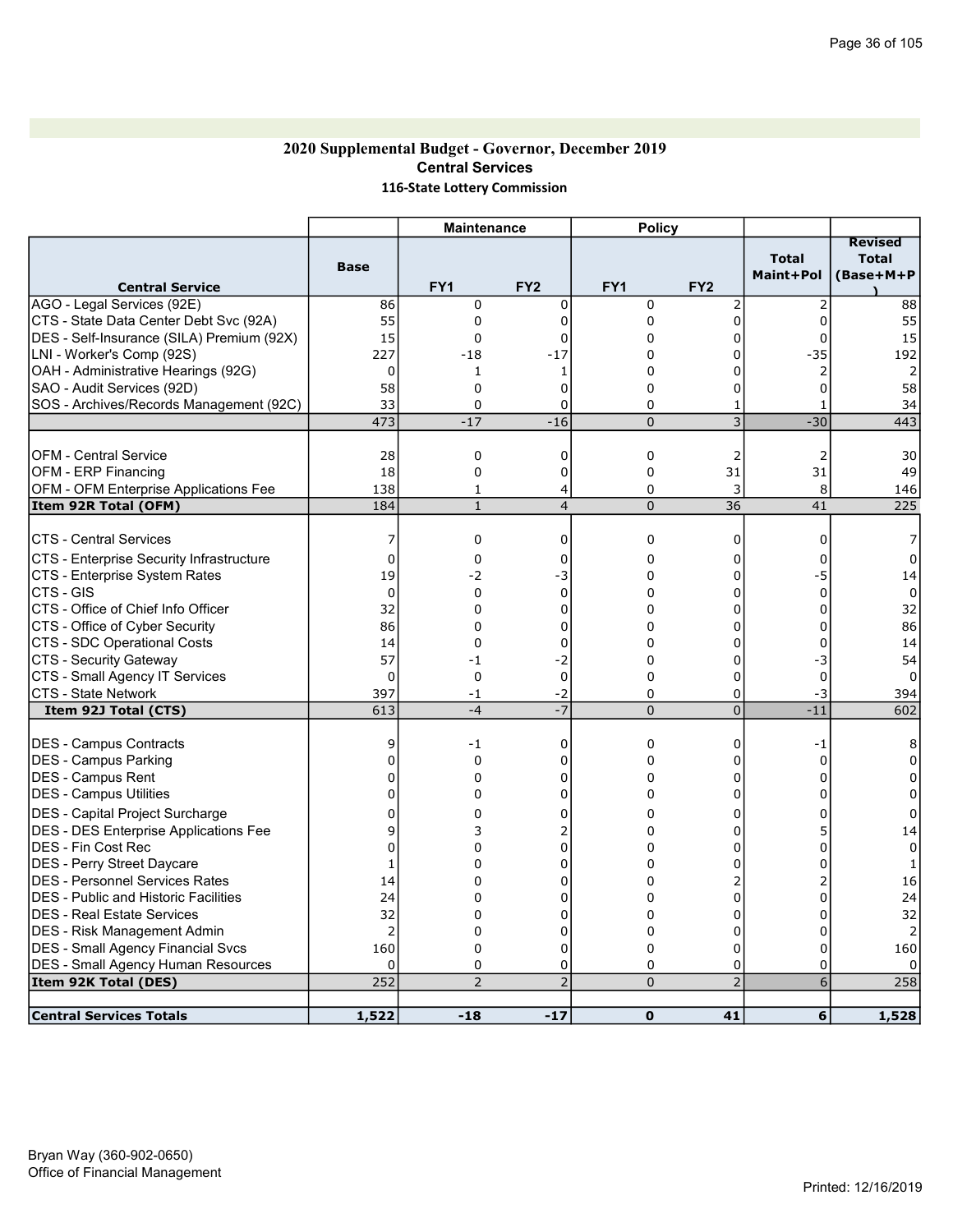# 2020 Supplemental Budget - Governor, December 2019 Central Services 117-Washington State Gambling Comm

|                                                    |              | <b>Maintenance</b> |                 | <b>Policy</b>   |                     |                           |                                             |
|----------------------------------------------------|--------------|--------------------|-----------------|-----------------|---------------------|---------------------------|---------------------------------------------|
| <b>Central Service</b>                             | <b>Base</b>  | FY1                | FY <sub>2</sub> | FY <sub>1</sub> | FY <sub>2</sub>     | <b>Total</b><br>Maint+Pol | <b>Revised</b><br><b>Total</b><br>(Base+M+P |
| AGO - Legal Services (92E)                         | 659          | 0                  | 0               | 0               | 12                  | 12                        | 671                                         |
| CTS - State Data Center Debt Svc (92A)             | 29           | 0                  | $\Omega$        | 0               | $\Omega$            | 0                         | 29                                          |
| DES - Self-Insurance (SILA) Premium (92X)          | 131          | $\Omega$           | 0               | 0               | $\Omega$            | 0                         | 131                                         |
| LNI - Worker's Comp (92S)                          | 242          | 10                 | 9               | 0               | $\Omega$            | 19                        | 261                                         |
| OAH - Administrative Hearings (92G)                | 99           | 26                 | 25              | 0               | 0                   | 51                        | 150                                         |
| SAO - Audit Services (92D)                         | $\Omega$     | 0                  | $\Omega$        | 0               | $\mathbf 0$         | $\Omega$                  | $\Omega$                                    |
| SOS - Archives/Records Management (92C)            | 14           | 0                  | $\mathbf 0$     | $\mathbf{1}$    | $\mathbf 0$         |                           | 15                                          |
|                                                    | 1,173        | 36                 | $\overline{34}$ | $\mathbf{1}$    | 12                  | 83                        | 1,256                                       |
|                                                    |              |                    |                 |                 |                     |                           |                                             |
| <b>OFM - Central Service</b>                       | 22           | 0                  | 0               | 0               | 2                   | 2                         | 24                                          |
| <b>OFM - ERP Financing</b>                         | 13           | 0                  | 0               | 0               | 25                  | 25                        | 38                                          |
| OFM - OFM Enterprise Applications Fee              | 110          | $\mathbf{1}$       | 3               | 0               | $\overline{2}$      | 6                         | 116                                         |
| Item 92R Total (OFM)                               | 145          | $\mathbf{1}$       | 3               | $\overline{0}$  | 29                  | 33                        | 178                                         |
|                                                    |              |                    |                 |                 |                     |                           |                                             |
| <b>CTS - Central Services</b>                      | 3            | 0                  | 0               | 0               | 0                   | 0                         | 3                                           |
| CTS - Enterprise Security Infrastructure           | 6            | 0                  | 0               | 0               | 0                   | 0                         | 6                                           |
| CTS - Enterprise System Rates                      | 15           | $-1$               | -3              | 0               | 0                   | -4                        | 11                                          |
| CTS - GIS                                          | $\mathbf 0$  | 0                  | 0               | 0               | 0                   | $\mathbf 0$               | $\mathbf 0$                                 |
| CTS - Office of Chief Info Officer                 | 12           | $\mathbf 0$        | $\mathbf 0$     | 0               | 0                   | $\mathbf 0$               | 12                                          |
| CTS - Office of Cyber Security                     | 81           | 0                  | -1              | 0               | $\Omega$            | -1                        | 80                                          |
| CTS - SDC Operational Costs                        | 7            | 0                  | 0               | 0               | 0                   | 0                         | -7                                          |
| CTS - Security Gateway                             | 76           | $-2$               | $-2$            | 0               | 0                   | -4                        | 72                                          |
| CTS - Small Agency IT Services                     | $\mathbf 0$  | 0                  | $\mathbf 0$     | 0               | 0<br>$\overline{0}$ | $\mathbf 0$               | 0                                           |
| <b>CTS - State Network</b><br>Item 92J Total (CTS) | 207<br>407   | -2<br>$-5$         | -1<br>$-7$      | 0<br>0          | $\overline{0}$      | -3<br>$-12$               | 204<br>395                                  |
|                                                    |              |                    |                 |                 |                     |                           |                                             |
| IDES - Campus Contracts                            | 6            | $\mathbf 0$        | 0               | 0               | 0                   | 0                         | 6                                           |
| DES - Campus Parking                               | 0            | 0                  | 0               | 0               | 0                   | 0                         | 0                                           |
| DES - Campus Rent                                  | 0            | 0                  | 0               | 0               | 0                   | 0                         | 0                                           |
| IDES - Campus Utilities                            | 0            | $\mathbf 0$        | 0               | 0               | 0                   | 0                         | $\Omega$                                    |
| DES - Capital Project Surcharge                    | 0            | 0                  | 0               | 0               | 0                   | 0                         | 0                                           |
| DES - DES Enterprise Applications Fee              | 7            | 2                  | 2               | 0               | 0                   | 4                         | 11                                          |
| IDES - Fin Cost Rec                                | 0            | 0                  | $\Omega$        | 0               | 0                   | 0                         | $\mathbf 0$                                 |
| DES - Perry Street Daycare                         | $\mathbf{1}$ | $\mathbf 0$        | $\Omega$        | 0               | $\Omega$            | $\Omega$                  |                                             |
| <b>IDES - Personnel Services Rates</b>             | 12           | $\mathbf 0$        | $\Omega$        | 0               | 2                   | 2                         | 14                                          |
| <b>DES</b> - Public and Historic Facilities        | 19           | 0                  | $\Omega$        | 0               | 0                   | 0                         | 19                                          |
| <b>IDES - Real Estate Services</b>                 | 24           | 0                  | 0               | 0               | 0                   | 0                         | 24                                          |
| <b>IDES - Risk Management Admin</b>                | 4            | 0                  | 0               | 0               | 0                   | 0                         | 4                                           |
| DES - Small Agency Financial Svcs                  | $\mathbf 0$  | 0                  | $\Omega$        | 0               | $\Omega$            | 0                         | $\Omega$                                    |
| <b>DES - Small Agency Human Resources</b>          | 0            | 0                  | 0               | 0               | 0                   | 0                         | 0                                           |
| Item 92K Total (DES)                               | 73           | $\overline{2}$     | $\overline{2}$  | 0               | $\overline{2}$      | 6                         | 79                                          |
|                                                    |              |                    |                 |                 |                     |                           |                                             |
| <b>Central Services Totals</b>                     | 1,799        | 34                 | 32              | $\mathbf{1}$    | 43                  | 110                       | 1,909                                       |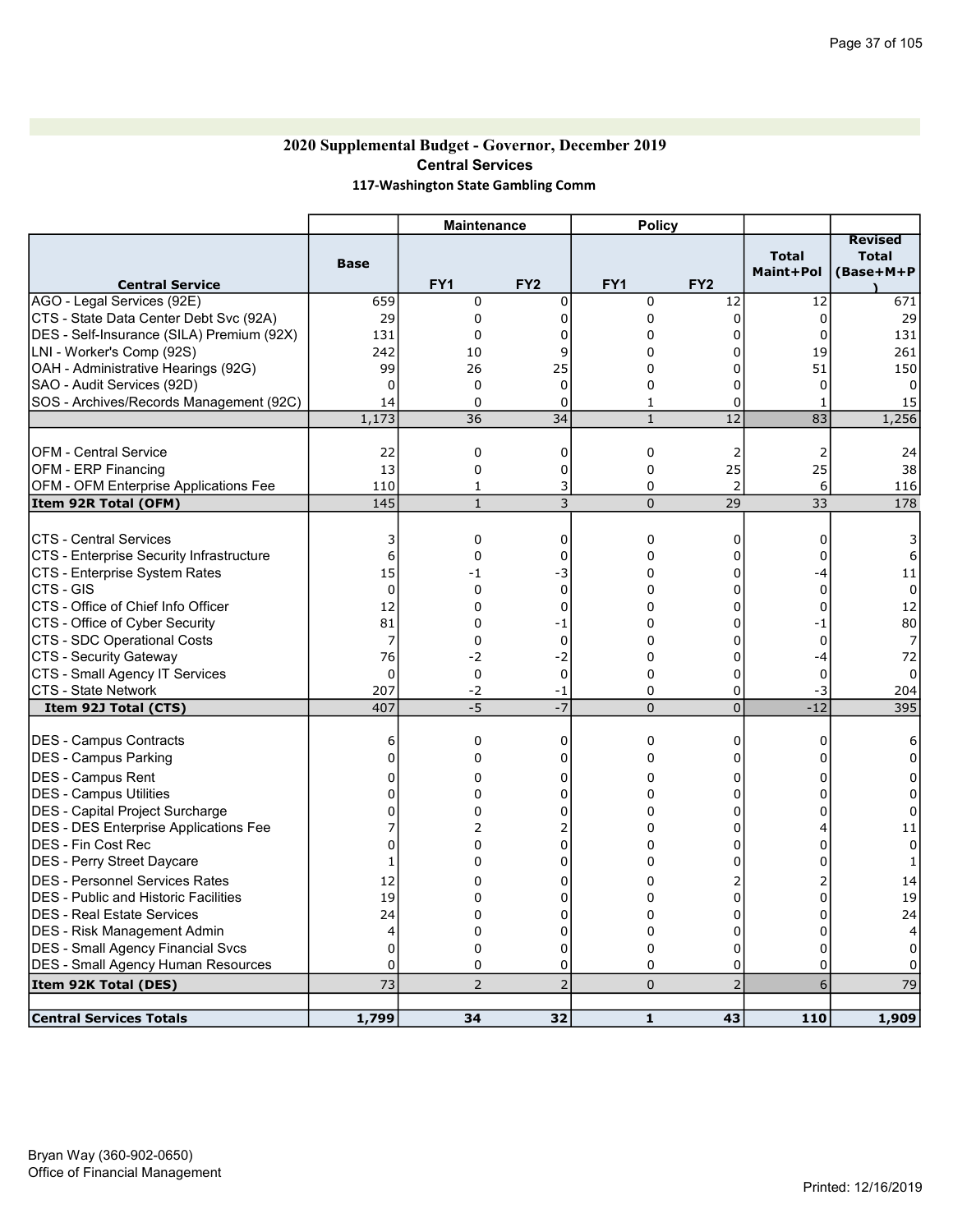# 2020 Supplemental Budget - Governor, December 2019 Central Services 118-WA State Comm on Hispanic Affairs

|                                              |                | Maintenance     |                 | <b>Policy</b>   |                 |                           |                                             |
|----------------------------------------------|----------------|-----------------|-----------------|-----------------|-----------------|---------------------------|---------------------------------------------|
| <b>Central Service</b>                       | <b>Base</b>    | FY <sub>1</sub> | FY <sub>2</sub> | FY <sub>1</sub> | FY <sub>2</sub> | <b>Total</b><br>Maint+Pol | <b>Revised</b><br><b>Total</b><br>(Base+M+P |
| AGO - Legal Services (92E)                   | 2              | 0               | 0               | 0               | $\mathbf 0$     | $\mathbf 0$               |                                             |
| CTS - State Data Center Debt Svc (92A)       | $\Omega$       | $\mathbf 0$     | $\Omega$        | 0               | 0               | 0                         |                                             |
| DES - Self-Insurance (SILA) Premium (92X)    | 5              | 0               | 0               | 0               | 0               | n                         |                                             |
| LNI - Worker's Comp (92S)                    |                | $\Omega$        | 0               | 0               | $\Omega$        | n                         |                                             |
| OAH - Administrative Hearings (92G)          | 0              | 0               | 0               | 0               | 0               | 0                         | 0                                           |
| SAO - Audit Services (92D)                   | $\Omega$       | 0               | 10              | 0               | 0               | 10                        | 10                                          |
| SOS - Archives/Records Management (92C)      | 0              | $\Omega$        | $\mathbf 0$     | 0               | 0               | $\Omega$                  | $\Omega$                                    |
|                                              | 9              | $\overline{0}$  | 10              | $\overline{0}$  | $\overline{0}$  | 10                        | 19                                          |
|                                              |                |                 |                 |                 |                 |                           |                                             |
| <b>OFM - Central Service</b>                 | 1              | 0               | 0               | 0               | 0               | 0                         |                                             |
| <b>OFM - ERP Financing</b>                   | $\mathbf 0$    | 0               | 0               | 0               | 0               | 0                         | 0                                           |
| OFM - OFM Enterprise Applications Fee        | 2              | $\Omega$        | 0               | 0               | 0               | 0                         |                                             |
| Item 92R Total (OFM)                         | 3              | $\overline{0}$  | $\overline{0}$  | $\overline{0}$  | $\overline{0}$  | $\overline{0}$            | 3                                           |
|                                              |                |                 |                 |                 |                 |                           |                                             |
| <b>CTS - Central Services</b>                | 0              | 0               | 0               | 0               | 0               | 0                         | 0                                           |
| CTS - Enterprise Security Infrastructure     | $\Omega$       | 0               | 0               | 0               | 0               | $\Omega$                  | $\Omega$                                    |
| CTS - Enterprise System Rates                | 0              | $\mathbf 0$     | $\Omega$        | 0               | $\Omega$        | 0                         | 0                                           |
| CTS - GIS                                    | 0              | 0               | $\Omega$        | 0               | 0               | $\Omega$                  | $\Omega$                                    |
| CTS - Office of Chief Info Officer           | $\Omega$       | 0               | 0               | 0               | 0               | $\Omega$                  | 0                                           |
| CTS - Office of Cyber Security               | 0              | $\Omega$        | $\Omega$        | 0               | $\Omega$        | 0                         | 0                                           |
| CTS - SDC Operational Costs                  | 0              | 0               | $\Omega$        | 0               | $\Omega$        | $\Omega$                  | 0                                           |
| CTS - Security Gateway                       | 0              | $\mathbf 0$     | $\Omega$        | 0               | $\Omega$        | 0                         | 0                                           |
| CTS - Small Agency IT Services               | 27             | 8               | 6               | 23              | 24              | 61                        | 88                                          |
| <b>CTS - State Network</b>                   | $\Omega$       | 0               | 0               | 0               | $\mathbf 0$     | $\Omega$                  | $\mathbf 0$                                 |
| Item 92J Total (CTS)                         | 28             | 8               | 6               | 23              | 24              | 61                        | 89                                          |
| DES - Campus Contracts                       | $\mathbf 0$    | $\mathbf 0$     | 0               | 0               | 0               | 0                         | 0                                           |
| DES - Campus Parking                         | $\Omega$       | 0               | $\Omega$        | 0               | 0               | 0                         | $\Omega$                                    |
| DES - Campus Rent                            | 0              | 0               | 0               | 0               | 0               | 0                         | 0                                           |
| DES - Campus Utilities                       | 0              | 0               | 0               | 0               | 0               | 0                         | 0                                           |
| DES - Capital Project Surcharge              | 0              | 0               | 0               | 0               | 0               | $\Omega$                  | 0                                           |
| <b>DES - DES Enterprise Applications Fee</b> | 0              | 0               | $\Omega$        | 0               | 0               | 0                         | 0                                           |
| <b>IDES - Fin Cost Rec</b>                   | 0              | 0               | $\Omega$        | 0               | 0               | 0                         | 0                                           |
| DES - Perry Street Daycare                   | 0              | 0               | $\Omega$        | 0               | 0               | 0                         | 0                                           |
| DES - Personnel Services Rates               | 0              | 0               | 0               | 0               | 0               | $\Omega$                  | $\Omega$                                    |
| <b>DES</b> - Public and Historic Facilities  | O              | 0               | $\Omega$        | 0               | 0               | U                         | 0                                           |
| <b>IDES - Real Estate Services</b>           | $\overline{2}$ | $\Omega$        | $\Omega$        | $\Omega$        | $\Omega$        | O                         |                                             |
| <b>IDES - Risk Management Admin</b>          | $\overline{2}$ | 0               | 0               | 0               | 0               | 0                         |                                             |
| DES - Small Agency Financial Svcs            | 31             | 0               | $\mathbf 0$     | 0               | 0               | 0                         | 31                                          |
| <b>DES - Small Agency Human Resources</b>    | 6              | 1               | $\overline{2}$  | 0               | 0               | 3                         | 9                                           |
| Item 92K Total (DES)                         | 44             | $\mathbf{1}$    | $\overline{2}$  | $\overline{0}$  | $\overline{0}$  | $\overline{3}$            | 47                                          |
|                                              |                |                 |                 |                 |                 |                           |                                             |
| <b>Central Services Totals</b>               | 84             | 9               | 18              | 23              | 24              | 74                        | 158                                         |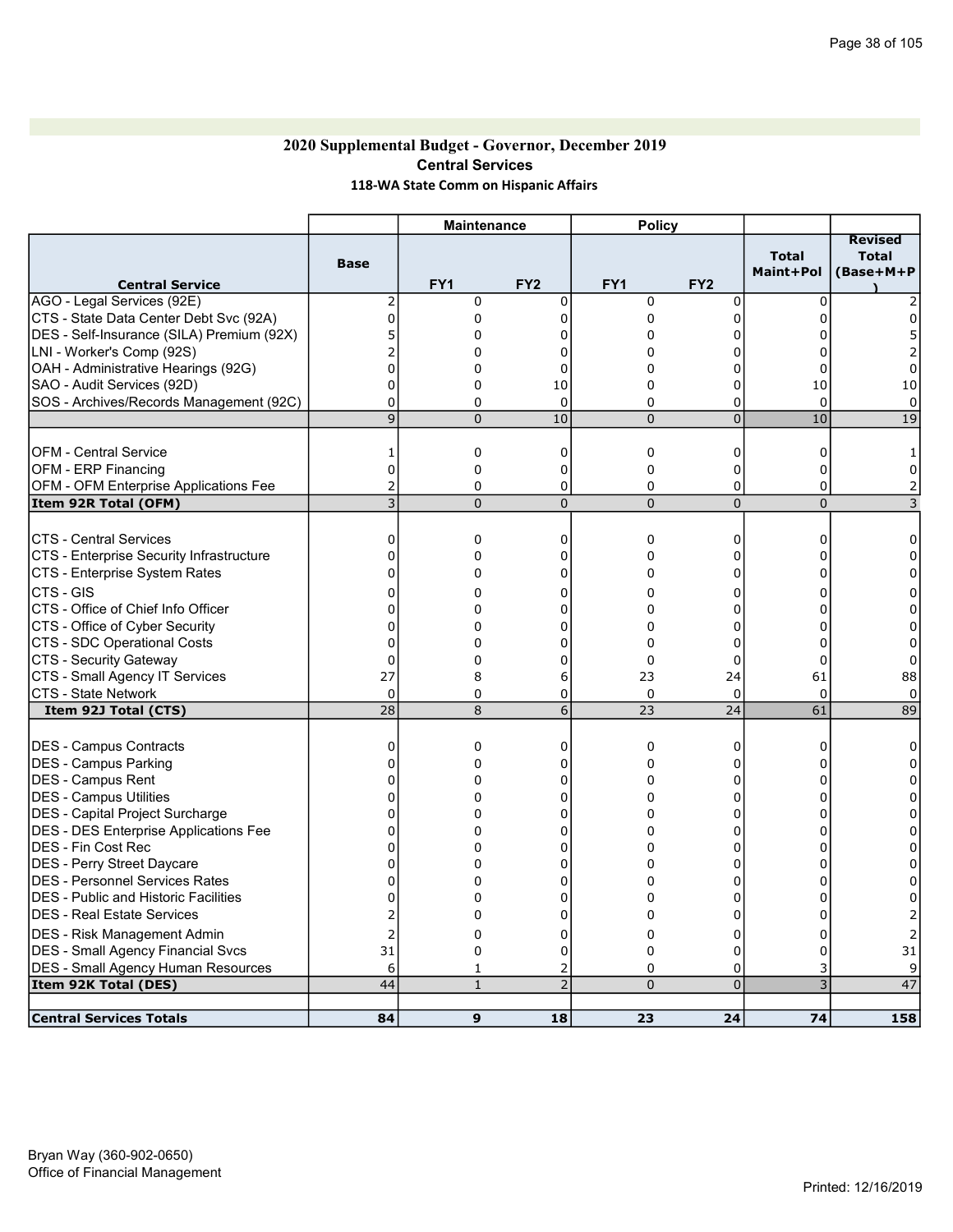## 2020 Supplemental Budget - Governor, December 2019 Central Services 119-African-American Affairs Comm

|                                              |                 | <b>Maintenance</b> |                         | <b>Policy</b>   |                 |                           |                                             |
|----------------------------------------------|-----------------|--------------------|-------------------------|-----------------|-----------------|---------------------------|---------------------------------------------|
| <b>Central Service</b>                       | <b>Base</b>     | FY <sub>1</sub>    | FY <sub>2</sub>         | FY <sub>1</sub> | FY <sub>2</sub> | <b>Total</b><br>Maint+Pol | <b>Revised</b><br><b>Total</b><br>(Base+M+P |
| AGO - Legal Services (92E)                   | 21              | 0                  | 0                       | 0               | 0               | 0                         | 21                                          |
| CTS - State Data Center Debt Svc (92A)       | $\Omega$        | 0                  |                         | 0               | 0               |                           | <sup>0</sup>                                |
| DES - Self-Insurance (SILA) Premium (92X)    |                 | 0                  |                         |                 |                 |                           |                                             |
| LNI - Worker's Comp (92S)                    |                 | 0                  |                         |                 |                 |                           |                                             |
| OAH - Administrative Hearings (92G)          | C               | 0                  |                         | 0               | 0               |                           |                                             |
| SAO - Audit Services (92D)                   | n               | $\Omega$           |                         | 0               |                 |                           |                                             |
| SOS - Archives/Records Management (92C)      | 0               | 0                  | 0                       | 0               | 0               | 0                         |                                             |
|                                              | 25              | $\mathbf 0$        | $\overline{0}$          | $\overline{0}$  | 0               | $\overline{0}$            | 25                                          |
| OFM - Central Service                        | 1               | 0                  | 0                       | 0               | 0               | 0                         |                                             |
| OFM - ERP Financing                          | $\Omega$        | 0                  | 0                       | 0               | 0               | 0                         |                                             |
| <b>OFM - OFM Enterprise Applications Fee</b> | 2               | $\mathbf 0$        | 0                       | 0               | 0               | 0                         |                                             |
| Item 92R Total (OFM)                         | 3               | $\mathbf 0$        | $\Omega$                | $\mathbf{0}$    | $\overline{0}$  | $\mathbf{0}$              |                                             |
| ICTS - Central Services                      | 0               | 0                  | O                       | 0               | 0               | 0                         |                                             |
| CTS - Enterprise Security Infrastructure     | 0               | 0                  |                         | O               | 0               |                           |                                             |
| CTS - Enterprise System Rates                |                 | 0                  |                         | 0               | 0               |                           |                                             |
| CTS - GIS                                    | O               | 0                  |                         |                 | 0               |                           |                                             |
| CTS - Office of Chief Info Officer           | 0               | 0                  |                         | 0               | 0               |                           |                                             |
| CTS - Office of Cyber Security               |                 | 0                  |                         | 0               |                 |                           |                                             |
| CTS - SDC Operational Costs                  | C               | 0                  |                         | 0               | 0               |                           |                                             |
| CTS - Security Gateway                       | 0               | $\Omega$           |                         | 0               | 0               | 0                         |                                             |
| CTS - Small Agency IT Services               | 27              | 0                  | O                       | 15              | 16              | 31                        | 58                                          |
| CTS - State Network                          | 1               | -1                 | 0                       | 0               | $\mathbf 0$     | $-1$                      | $\Omega$                                    |
| Item 92J Total (CTS)                         | 29              | $-1$               | $\overline{0}$          | 15              | 16              | 30                        | 59                                          |
| DES - Campus Contracts                       | 0               | 0                  | O                       |                 | 0               | 0                         |                                             |
| DES - Campus Parking                         | 0               | 0                  |                         | 0<br>0          | 0               |                           |                                             |
| DES - Campus Rent                            |                 | $\Omega$           |                         |                 |                 |                           |                                             |
| <b>DES - Campus Utilities</b>                | O               | 0                  |                         |                 | 0               |                           |                                             |
| DES - Capital Project Surcharge              |                 | 0                  |                         | 0               | 0               |                           |                                             |
| <b>DES - DES Enterprise Applications Fee</b> |                 | 0                  |                         | 0               | 0               |                           |                                             |
| <b>IDES - Fin Cost Rec</b>                   | C               | 0                  |                         | O               | 0               |                           |                                             |
| DES - Perry Street Daycare                   |                 | $\Omega$           |                         |                 |                 |                           |                                             |
| <b>DES - Personnel Services Rates</b>        |                 | 0                  |                         |                 | 0               |                           |                                             |
| <b>IDES - Public and Historic Facilities</b> | ŋ               | 0                  |                         | 0               | 0               |                           |                                             |
| DES - Real Estate Services                   | 0               | 0                  | 0                       | 0               | 0               | 0                         | $\overline{0}$                              |
| DES - Risk Management Admin                  | 2               | 0                  | $\Omega$                | 0               | 0               | <sup>0</sup>              |                                             |
| <b>DES - Small Agency Financial Svcs</b>     | 24              | 0                  |                         | 0               | 0               |                           | 24                                          |
| <b>DES - Small Agency Human Resources</b>    | 6               | 1                  |                         | 0               | 0               |                           |                                             |
| Item 92K Total (DES)                         | $\overline{34}$ | $\mathbf{1}$       | $\overline{2}$          | 0               | $\Omega$        | 3                         | $\overline{37}$                             |
|                                              |                 |                    |                         |                 |                 |                           |                                             |
| <b>Central Services Totals</b>               | 91              | $\mathbf 0$        | $\overline{\mathbf{2}}$ | 15              | 16              | 33                        | 124                                         |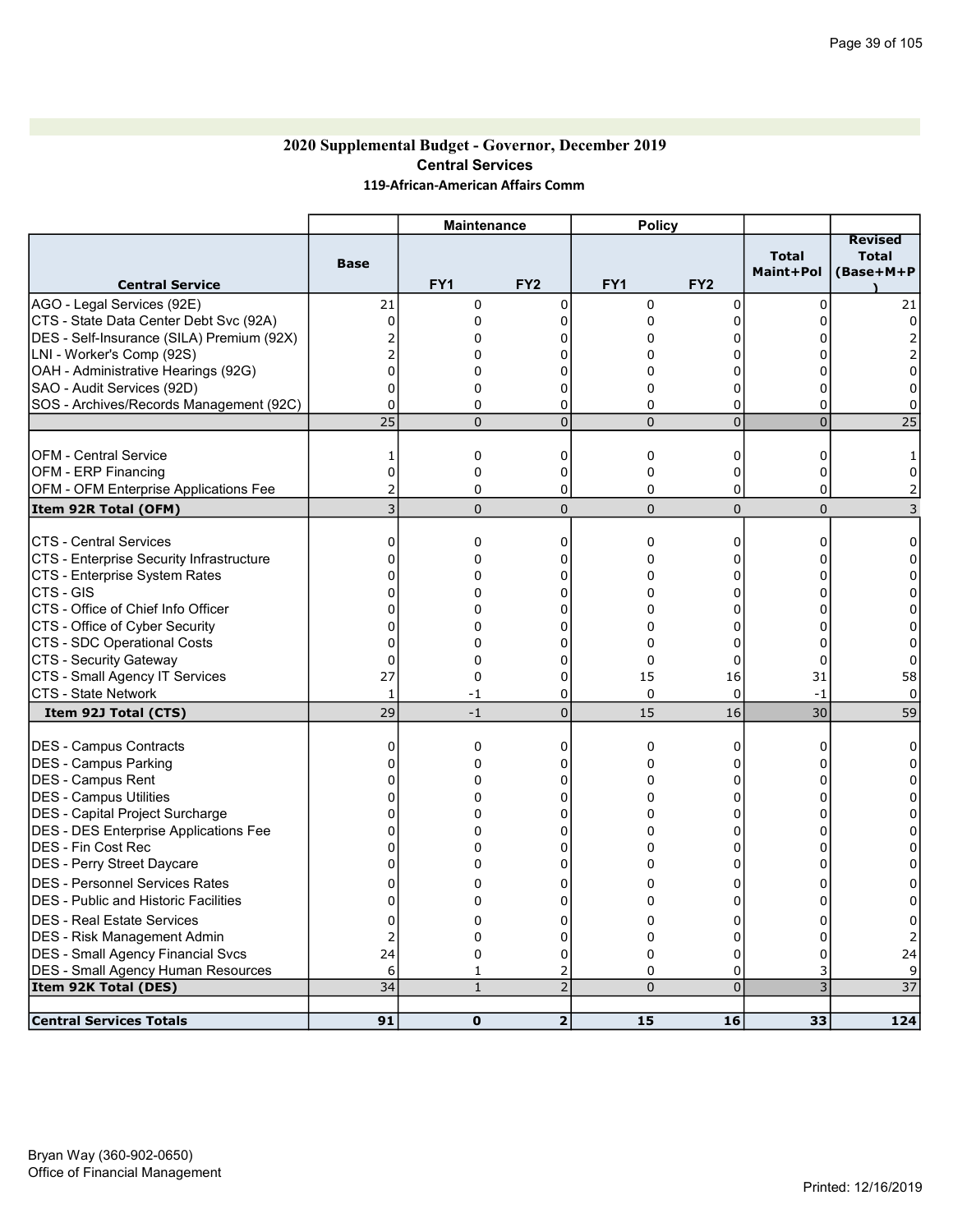### 2020 Supplemental Budget - Governor, December 2019 Central Services 120-Human Rights Commission

|                                              |             | <b>Maintenance</b>      |                 | <b>Policy</b>   |                 |                           |                                             |
|----------------------------------------------|-------------|-------------------------|-----------------|-----------------|-----------------|---------------------------|---------------------------------------------|
| <b>Central Service</b>                       | <b>Base</b> | FY1                     | FY <sub>2</sub> | FY <sub>1</sub> | FY <sub>2</sub> | <b>Total</b><br>Maint+Pol | <b>Revised</b><br><b>Total</b><br>(Base+M+P |
| AGO - Legal Services (92E)                   | 181         | $\mathbf 0$             | $\mathbf 0$     | 0               | 3               | 3                         | 184                                         |
| CTS - State Data Center Debt Svc (92A)       | 4           | 0                       | $\Omega$        | $\Omega$        | $\Omega$        | 0                         |                                             |
| DES - Self-Insurance (SILA) Premium (92X)    | 121         | 0                       | $\Omega$        | $\Omega$        | 0               | 0                         | 121                                         |
| LNI - Worker's Comp (92S)                    | 18          | -1                      | - 1             | $\mathbf 0$     | $\Omega$        | -2                        | 16                                          |
| OAH - Administrative Hearings (92G)          | 0           | 5                       | 5               | 0               | 0               | 10                        | 10                                          |
| SAO - Audit Services (92D)                   | 0           | 0                       | $\Omega$        | $\Omega$        | 0               | 0                         | $\Omega$                                    |
| SOS - Archives/Records Management (92C)      |             | $\mathbf 0$             | $\mathbf 0$     | 0               | 0               | 0                         |                                             |
|                                              | 327         | $\overline{\mathbf{4}}$ | $\overline{4}$  | $\overline{0}$  | $\overline{3}$  | 11                        | 338                                         |
|                                              |             |                         |                 |                 |                 |                           |                                             |
| <b>OFM - Central Service</b>                 | 7           | 0                       | 0               | 0               | 0               | 0                         | 7                                           |
| <b>OFM - ERP Financing</b>                   | 4           | $\mathbf 0$             | $\mathbf 0$     | 0               | 7               | 7                         | 11                                          |
|                                              |             |                         |                 |                 |                 |                           |                                             |
| OFM - OFM Enterprise Applications Fee        | 32          | $\Omega$                | 1               | 0               | 1               | 2                         | 34                                          |
| Item 92R Total (OFM)                         | 43          | $\Omega$                | $\mathbf{1}$    | $\Omega$        | 8               | 9                         | 52                                          |
| <b>CTS - Central Services</b>                | 0           |                         |                 |                 |                 | 0                         | $\Omega$                                    |
|                                              |             | 0                       | 0               | 0               | 0               |                           |                                             |
| CTS - Enterprise Security Infrastructure     | ŋ           | 0                       | $\mathbf 0$     | 0               | 0               | 0                         | U                                           |
| CTS - Enterprise System Rates                | $\Omega$    | 0                       | -1<br>$\Omega$  | 0               | 0               | $-1$                      |                                             |
| CTS - GIS                                    |             | 0                       |                 | 0               | 0               | 0                         | $\Omega$                                    |
| CTS - Office of Chief Info Officer           |             | 0                       | $\Omega$        | $\mathbf 0$     | 0               | $\Omega$                  |                                             |
| CTS - Office of Cyber Security               | 6           | $\mathbf{1}$            | $\Omega$        | 0               | $\Omega$        |                           |                                             |
| CTS - SDC Operational Costs                  |             | 0                       | $\Omega$        | 0               | 0               | $\Omega$                  |                                             |
| CTS - Security Gateway                       |             | $\mathbf{1}$            | $\Omega$        | $\Omega$        | $\Omega$        | 1                         |                                             |
| CTS - Small Agency IT Services               | $\Omega$    | $\Omega$                | $\Omega$        | $\Omega$        | $\overline{0}$  | $\Omega$                  |                                             |
| <b>CTS - State Network</b>                   | 153         | $-1$                    | $\mathbf 0$     | 0               | 0               | $-1$                      | 152                                         |
| Item 92J Total (CTS)                         | 169         | $\mathbf{1}$            | $-1$            | $\overline{0}$  | $\overline{0}$  | $\overline{0}$            | 169                                         |
|                                              |             |                         |                 |                 |                 |                           |                                             |
| DES - Campus Contracts                       | 1           | 0                       | $\Omega$        | 0               | 0               | $\Omega$                  |                                             |
| DES - Campus Parking                         | 0           | 0                       | $\Omega$        | $\mathbf{0}$    | $\Omega$        | O                         |                                             |
| <b>DES - Campus Rent</b>                     | U           | 0                       | $\Omega$        | $\mathbf 0$     | 0               | 0                         | 0                                           |
| <b>DES - Campus Utilities</b>                | U           | 0                       | $\Omega$        | $\mathbf{0}$    | $\Omega$        | 0                         | $\Omega$                                    |
| DES - Capital Project Surcharge              | U           | 0                       | 0               | 0               | 0               | 0                         | 0                                           |
| <b>DES - DES Enterprise Applications Fee</b> |             | $\mathbf{1}$            | 1               | $\Omega$        | $\Omega$        |                           |                                             |
| DES - Fin Cost Rec                           | 0           | 0                       | $\Omega$        | $\Omega$        | $\Omega$        | O                         | 0                                           |
| DES - Perry Street Daycare                   |             | 0                       | $\Omega$        | $\Omega$        | $\Omega$        | 0                         |                                             |
| <b>DES - Personnel Services Rates</b>        |             | 0                       | $\Omega$        | $\mathbf{0}$    | $\mathbf{1}$    | 1                         |                                             |
| <b>DES - Public and Historic Facilities</b>  |             | 0                       | 0               | 0               | $\overline{0}$  | $\Omega$                  |                                             |
| <b>DES - Real Estate Services</b>            | 8           | 0                       | $\mathbf 0$     | 0               | 0               | 0                         | 8                                           |
| <b>DES - Risk Management Admin</b>           | 3           | 0                       | $\mathbf 0$     | 0               | 0               | 0                         |                                             |
| <b>DES - Small Agency Financial Svcs</b>     | 217         | $\mathbf 0$             | $\mathbf 0$     | 0               | 0               | 0                         | 217                                         |
| <b>DES - Small Agency Human Resources</b>    | 234         | $-37$                   | $-39$           | 0               | 0               | $-76$                     | 158                                         |
| Item 92K Total (DES)                         | 474         | $-36$                   | $-38$           | $\pmb{0}$       | $\overline{1}$  | $-73$                     | 401                                         |
|                                              |             |                         |                 |                 |                 |                           |                                             |
| <b>Central Services Totals</b>               | 1,014       | $-31$                   | $-34$           | $\mathbf 0$     | 12              | -53                       | 961                                         |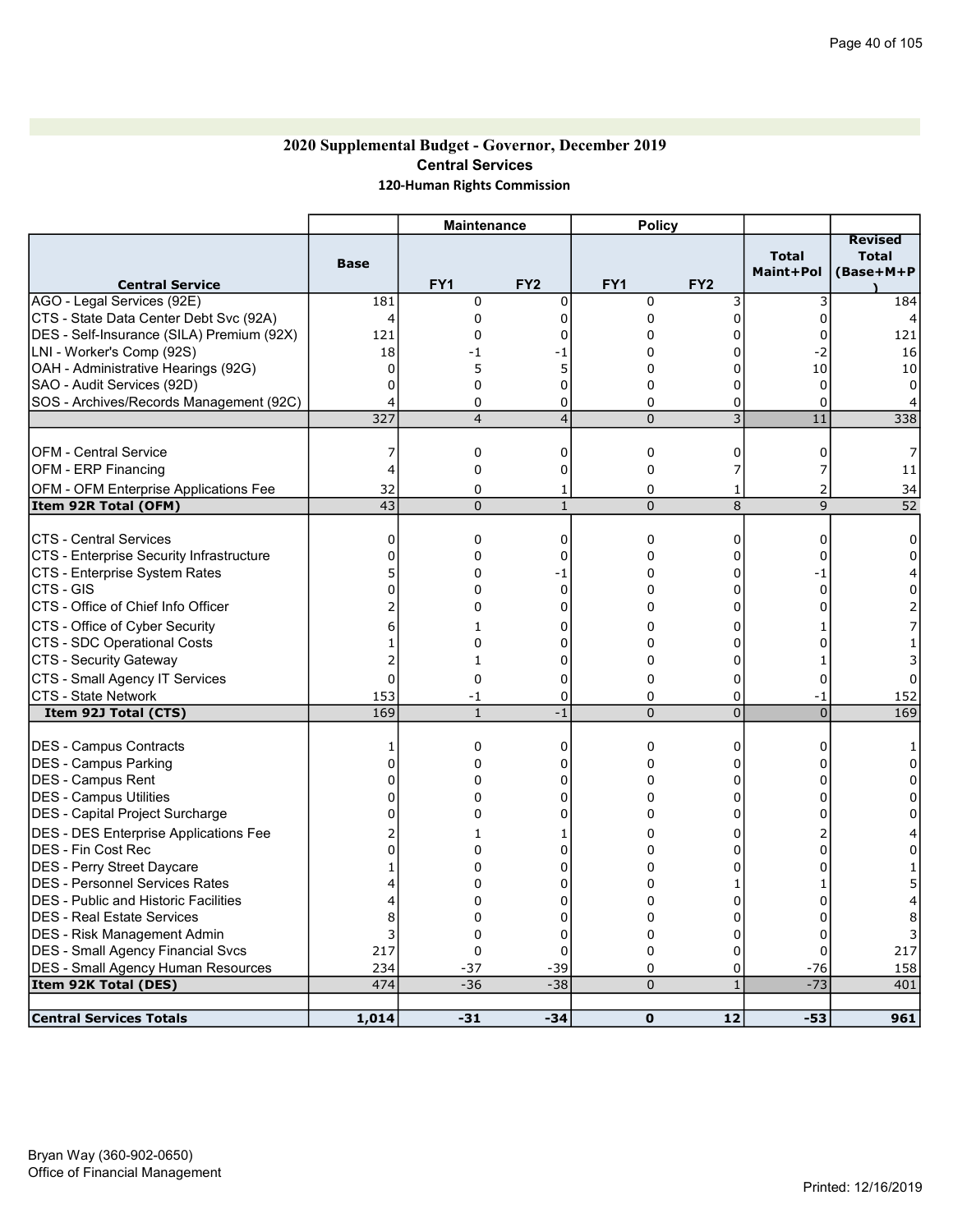# 2020 Supplemental Budget - Governor, December 2019 Central Services 124-Department of Retirement Systems

|                                              |                | <b>Maintenance</b> |                 | <b>Policy</b>   |                         |                           |                    |
|----------------------------------------------|----------------|--------------------|-----------------|-----------------|-------------------------|---------------------------|--------------------|
|                                              |                |                    |                 |                 |                         |                           | <b>Revised</b>     |
|                                              | <b>Base</b>    |                    |                 |                 |                         | <b>Total</b><br>Maint+Pol | Total<br>(Base+M+P |
| <b>Central Service</b>                       |                | FY <sub>1</sub>    | FY <sub>2</sub> | FY <sub>1</sub> | FY <sub>2</sub>         |                           |                    |
| AGO - Legal Services (92E)                   | 2,637          | 0                  | 1               | 0               | 49                      | 50                        | 2,687              |
| CTS - State Data Center Debt Svc (92A)       | 212            | 0                  | 0               | 0               | $\mathbf 0$             | $\Omega$                  | 212                |
| DES - Self-Insurance (SILA) Premium (92X)    | $\overline{2}$ | 0                  | 0               | 0               | 0                       | 0                         | 2                  |
| LNI - Worker's Comp (92S)                    | 195            | -8                 | -8              | 0               | 0                       | $-16$                     | 179                |
| OAH - Administrative Hearings (92G)          | 50             | 0                  | 0               | 0               | 0                       | $\mathbf 0$               | 50                 |
| SAO - Audit Services (92D)                   | 118            | 11                 | 11              | 0               | $\mathbf 0$             | 22                        | 140                |
| SOS - Archives/Records Management (92C)      | 78             | 0                  | $\mathbf 0$     | 0               | 3                       | 3                         | 81                 |
|                                              | 3,292          | 3                  | $\overline{4}$  | $\overline{0}$  | 52                      | 59                        | 3,351              |
| <b>OFM - Central Service</b>                 | 49             | $\mathbf 0$        | $\mathbf 0$     | $-1$            | 4                       | 3                         | 52                 |
| <b>OFM - ERP Financing</b>                   | 30             | $\mathbf 0$        | 0               | $\mathbf 0$     | 54                      | 54                        | 84                 |
| <b>OFM - OFM Enterprise Applications Fee</b> | 239            | 4                  | 6               | 0               | 5                       | 15                        | 254                |
| Item 92R Total (OFM)                         | 318            | $\overline{4}$     | 6               | $-1$            | 63                      | 72                        | 390                |
|                                              |                |                    |                 |                 |                         |                           |                    |
| <b>CTS - Central Services</b>                | 25             | $\mathbf 0$        | $\Omega$        | 0               | 0                       | $\mathbf 0$               | 25                 |
| CTS - Enterprise Security Infrastructure     | 14             | $\Omega$           | $\Omega$        | 0               | $\Omega$                | 0                         | 14                 |
| CTS - Enterprise System Rates                | 34             | -3                 | -6              | 0               | $\Omega$                | -9                        | 25                 |
| CTS - GIS                                    | 0              | $\Omega$           | $\Omega$        | 0               | $\Omega$                | $\Omega$                  | $\mathbf{0}$       |
| CTS - Office of Chief Info Officer           | 102            | 0                  | 0               | 0               | 0                       | 0                         | 102                |
| CTS - Office of Cyber Security               | 107            | 0                  | -1              | 0               | 0                       | $-1$                      | 106                |
| <b>CTS - SDC Operational Costs</b>           | 55             | $\Omega$           | $\Omega$        | 0               | $\Omega$                | $\Omega$                  | 55                 |
| <b>CTS - Security Gateway</b>                | 136            | -3                 | -3              | 0               | $\Omega$                | -6                        | 130                |
| CTS - Small Agency IT Services               | 0              | 0                  | 0               | 0               | $\Omega$                | $\Omega$                  | $\Omega$           |
| <b>CTS - State Network</b>                   | 188            | $-1$<br>$-7$       | $-2$            | 0               | 0<br>$\overline{0}$     | -3                        | 185                |
| Item 92J Total (CTS)                         | 661            |                    | $-12$           | $\overline{0}$  |                         | $-19$                     | 642                |
| DES - Campus Contracts                       | 28             | 0                  | 0               | 0               | $\mathbf 0$             | $\mathbf 0$               | 28                 |
| DES - Campus Parking                         | 0              | $\mathbf 0$        | 0               | 0               | 0                       | 0                         | $\Omega$           |
| <b>DES - Campus Rent</b>                     | 0              | 0                  | 0               | 0               | 0                       | 0                         | 0                  |
| DES - Campus Utilities                       | 0              | 0                  | 0               | 0               | 0                       | 0                         | 0                  |
| DES - Capital Project Surcharge              | $\mathbf 0$    | 0                  | 0               | 0               | 0                       | $\mathbf 0$               | 0                  |
| <b>DES - DES Enterprise Applications Fee</b> | 16             | 5                  | 5               | 0               | 0                       | 10                        | 26                 |
| <b>IDES - Fin Cost Rec</b>                   | 0              | 0                  | 0               | 0               | 0                       | $\Omega$                  | $\mathbf 0$        |
| DES - Perry Street Daycare                   | 5              | 0                  | $\Omega$        | 0               | 0                       | 0                         | 5                  |
| DES - Personnel Services Rates               | 25             | 0                  | 0               | -1              | 4                       | 3                         | 28                 |
| DES - Public and Historic Facilities         | 81             | 0                  | 0               | 0               | 0                       | 0                         | 81                 |
| IDES - Real Estate Services                  | 27             | $\Omega$           | $\Omega$        | 0               | $\Omega$                | 0                         | 27                 |
| DES - Risk Management Admin                  | $\overline{2}$ | 0                  | 0               | 0               | 0                       | 0                         | 2                  |
| DES - Small Agency Financial Svcs            | $\mathbf 0$    | $\mathbf 0$        | $\mathbf 0$     | 0               | 0                       | 0                         | 0                  |
| <b>DES - Small Agency Human Resources</b>    | 0              | 0                  | 0               | 0               | 0                       | 0                         |                    |
| Item 92K Total (DES)                         | 185            | 5                  | $\overline{5}$  | $-1$            | $\overline{\mathbf{4}}$ | 13                        | 198                |
| <b>Central Services Totals</b>               | 4,455          | 5                  | 3               | $-2$            | 119                     | 125                       | 4,580              |
|                                              |                |                    |                 |                 |                         |                           |                    |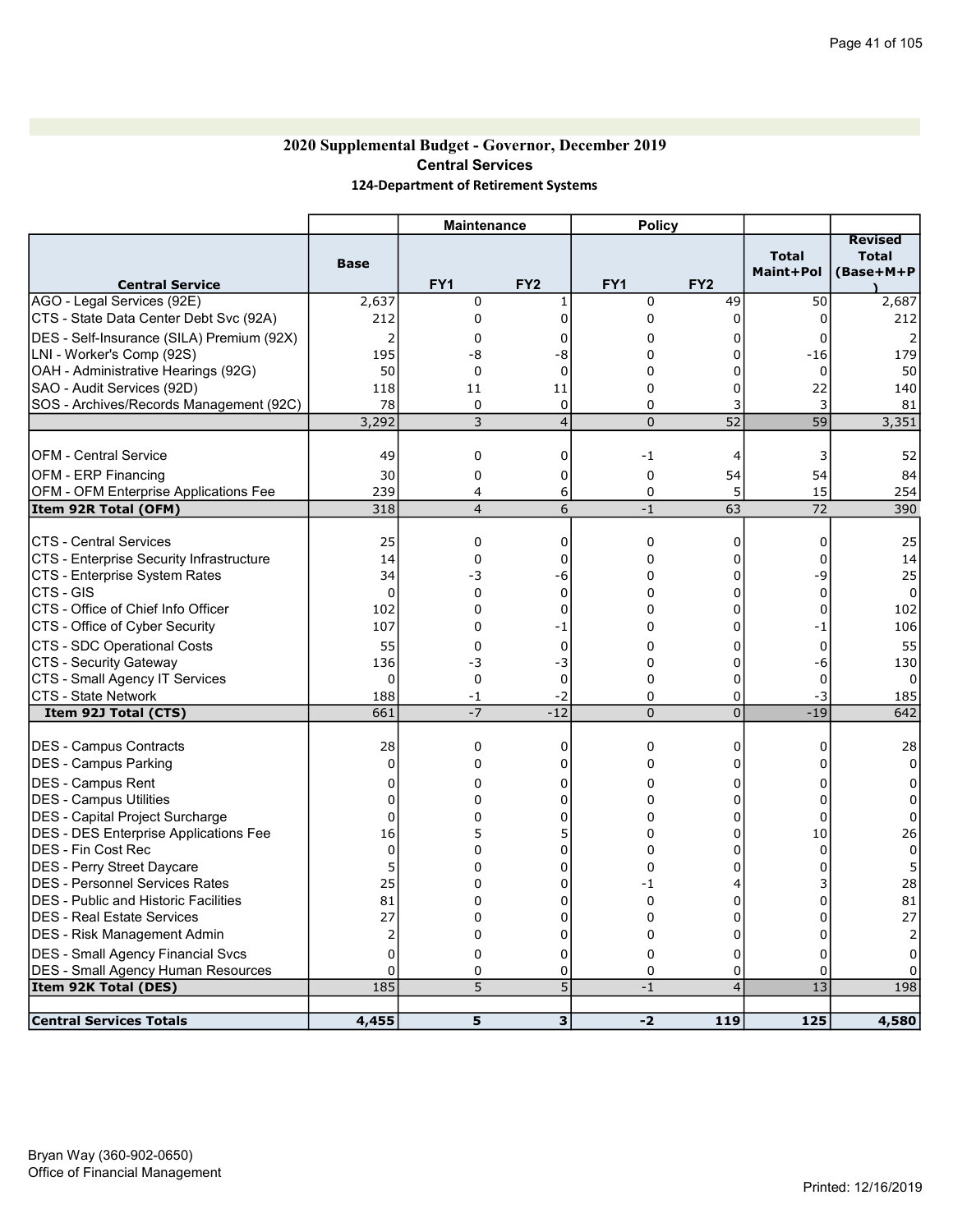### 2020 Supplemental Budget - Governor, December 2019 Central Services 126-State Investment Board

|                                              |                | <b>Maintenance</b> |                 | <b>Policy</b>   |                 |                           |                                             |
|----------------------------------------------|----------------|--------------------|-----------------|-----------------|-----------------|---------------------------|---------------------------------------------|
| <b>Central Service</b>                       | <b>Base</b>    | FY <sub>1</sub>    | FY <sub>2</sub> | FY <sub>1</sub> | FY <sub>2</sub> | <b>Total</b><br>Maint+Pol | <b>Revised</b><br><b>Total</b><br>(Base+M+P |
| AGO - Legal Services (92E)                   | 872            | $\Omega$           | $\mathbf 0$     | 0               | 16              | 16                        | 888                                         |
| CTS - State Data Center Debt Svc (92A)       | 67             | $\mathbf 0$        | $\Omega$        | 0               | 0               | $\Omega$                  | 67                                          |
| DES - Self-Insurance (SILA) Premium (92X)    | $\overline{2}$ | 0                  | 0               | 0               | 0               | 0                         | 2                                           |
| LNI - Worker's Comp (92S)                    | 59             | 0                  |                 | 0               | 0               |                           | 60                                          |
| OAH - Administrative Hearings (92G)          | $\Omega$       | $\mathbf 0$        | 0               | 0               | 0               | 0                         | $\Omega$                                    |
| SAO - Audit Services (92D)                   | 114            | 8                  | 7               | $\Omega$        | 0               | 15                        | 129                                         |
| SOS - Archives/Records Management (92C)      | 12             | $\mathbf 0$        | $\mathbf 0$     | 0               | 0               | $\Omega$                  | 12                                          |
|                                              | 1,126          | 8                  | 8               | $\overline{0}$  | 16              | 32                        | 1,158                                       |
|                                              |                |                    |                 |                 |                 |                           |                                             |
| IOFM - Central Service                       | 20             | $\mathbf 0$        | $\mathbf 0$     | 0               | 1               | 1                         | 21                                          |
| <b>OFM - ERP Financing</b>                   | 12             | $\mathbf 0$        | $\mathbf 0$     | 0               | 22              | 22                        | 34                                          |
| OFM - OFM Enterprise Applications Fee        | 99             | 1                  | 3               | 0               | $\overline{2}$  | 6                         | 105                                         |
| Item 92R Total (OFM)                         | 131            | $\mathbf{1}$       | 3               | $\overline{0}$  | $\overline{25}$ | 29                        | 160                                         |
|                                              |                |                    |                 |                 |                 |                           |                                             |
| <b>CTS - Central Services</b>                | 8              | $\mathbf 0$        | $\mathbf 0$     | 0               | 0               | 0                         | 8                                           |
| CTS - Enterprise Security Infrastructure     | 8              | $\Omega$           | $\Omega$        | $\Omega$        | $\Omega$        | $\Omega$                  | 8                                           |
| CTS - Enterprise System Rates                | 14             | -1                 | -3              | 0               | 0               | -4                        | 10                                          |
| CTS - GIS                                    | $\Omega$       | $\Omega$           | $\Omega$        | 0               | $\Omega$        | $\mathbf 0$               | $\mathbf 0$                                 |
| CTS - Office of Chief Info Officer           | 18             | 0                  | $\mathbf 0$     | 0               | 0               | 0                         | 18                                          |
| CTS - Office of Cyber Security               | 79             | 0                  | 1               | 0               | 0               | 1                         | 80                                          |
| CTS - SDC Operational Costs                  | 18             | 0                  | $\Omega$        | 0               | $\Omega$        | 0                         | 18                                          |
| CTS - Security Gateway                       | 53             | $\Omega$           | -1              | 0               | 0               | -1                        | 52                                          |
| CTS - Small Agency IT Services               | $\Omega$       | 0                  | 0               | 0               | $\mathbf 0$     | 0                         | $\Omega$                                    |
| <b>CTS - State Network</b>                   | 177            | $\mathbf{1}$       | $-1$            | $\Omega$        | $\Omega$        | 0                         | 177                                         |
| Item 92J Total (CTS)                         | 374            | $\Omega$           | $-4$            | $\Omega$        | $\overline{0}$  | $-4$                      | 370                                         |
|                                              |                |                    |                 |                 |                 |                           |                                             |
| DES - Campus Contracts                       | 9              | -1                 | 1               | 0               | 0               | 0                         |                                             |
| DES - Campus Parking                         | 0              | $\mathbf 0$        | 0               | 0               | 0               | 0                         | 0                                           |
| <b>IDES - Campus Rent</b>                    | 0              | 0                  | 0               | 0               | 0               | 0                         | $\Omega$                                    |
| <b>DES - Campus Utilities</b>                | 0              | 0                  | $\Omega$        | 0               | 0               | 0                         | 0                                           |
| DES - Capital Project Surcharge              | 0              | $\Omega$           | $\Omega$        | $\Omega$        | $\Omega$        | 0                         | $\Omega$                                    |
| DES - DES Enterprise Applications Fee        |                | 1                  | 3               | 0               | 0               | 4                         | 11                                          |
| DES - Fin Cost Rec                           | 0              | 0                  | $\Omega$        | $\Omega$        | $\Omega$        | $\Omega$                  | $\Omega$                                    |
| DES - Perry Street Daycare                   | 2              | 0                  | 0               | 0               | 0               | 0                         | 2                                           |
| <b>DES - Personnel Services Rates</b>        | 10             | 0                  | $\Omega$        | 0               | $\overline{2}$  | 2                         | 12                                          |
| <b>IDES - Public and Historic Facilities</b> | 26             | 0                  | $\Omega$        | $\Omega$        | 0               | $\Omega$                  | 26                                          |
| <b>DES - Real Estate Services</b>            | 19             | 0                  | $\Omega$        | 0               | 0               | $\Omega$                  | 19                                          |
| DES - Risk Management Admin                  | $\overline{2}$ | 0                  | 0               | 0               | 0               | 0                         | 2                                           |
| DES - Small Agency Financial Svcs            | $\Omega$       | 0                  | $\mathbf 0$     | 0               | 0               | 0                         | 0                                           |
| DES - Small Agency Human Resources           | 0              | 0                  | $\mathbf 0$     | 0               | 0               | $\Omega$                  | 0                                           |
| Item 92K Total (DES)                         | 75             | $\Omega$           | $\overline{4}$  | $\Omega$        | $\overline{2}$  | 6                         | 81                                          |
|                                              |                |                    |                 |                 |                 |                           |                                             |
| <b>Central Services Totals</b>               | 1,706          | 9                  | 11              | $\mathbf{0}$    | 43              | 63                        | 1,769                                       |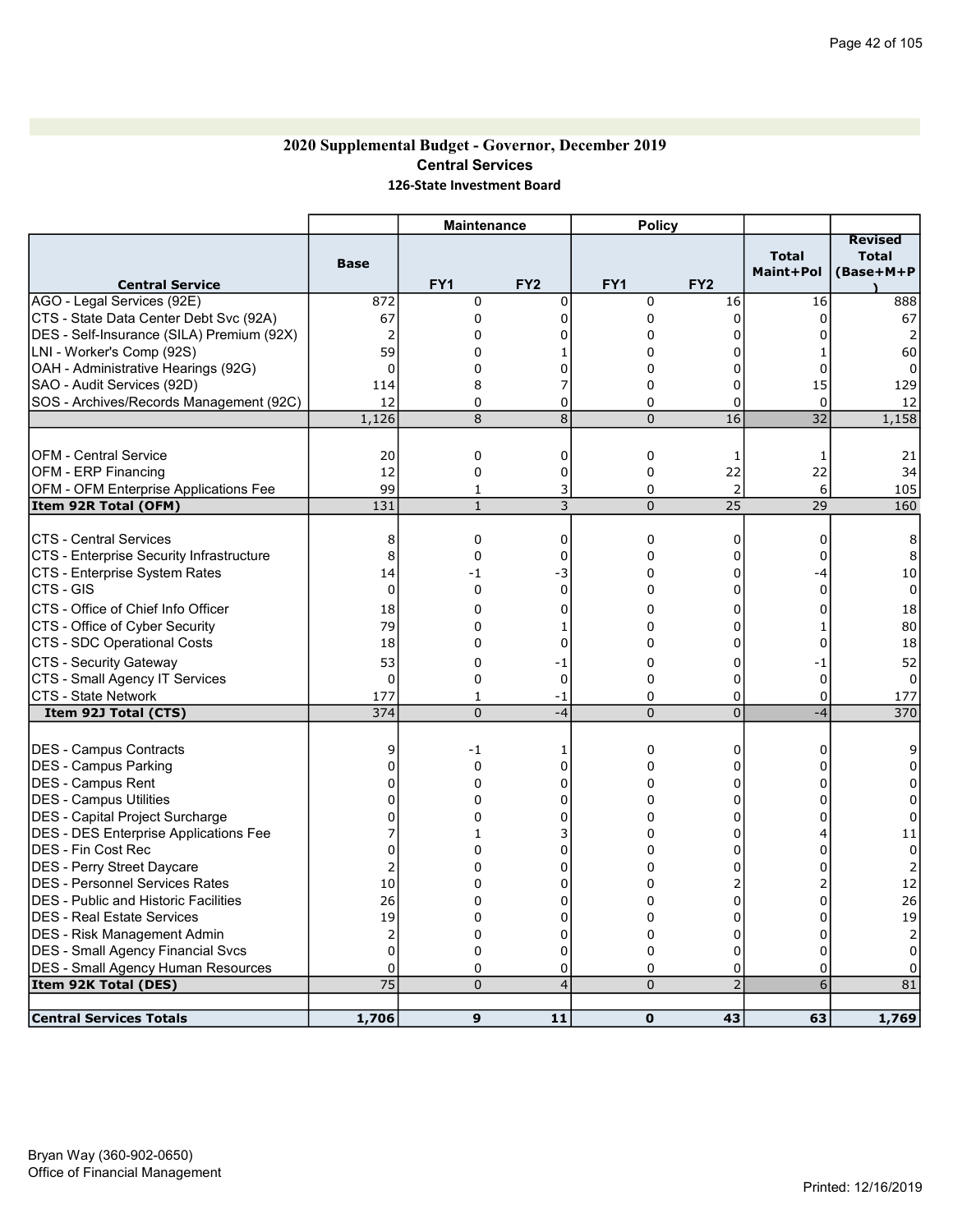### 2020 Supplemental Budget - Governor, December 2019 Central Services 140-Department of Revenue

|                                                  |                   | <b>Maintenance</b> |                 | <b>Policy</b> |                 |                           |                                             |
|--------------------------------------------------|-------------------|--------------------|-----------------|---------------|-----------------|---------------------------|---------------------------------------------|
| <b>Central Service</b>                           | <b>Base</b>       | FY1                | FY <sub>2</sub> | FY1           | FY <sub>2</sub> | <b>Total</b><br>Maint+Pol | <b>Revised</b><br><b>Total</b><br>(Base+M+P |
| AGO - Legal Services (92E)                       | 6,486             | $\mathbf{1}$       | $\overline{2}$  | 0             | 120             | 123                       | 6,609                                       |
| CTS - State Data Center Debt Svc (92A)           | 856               | 0                  | $\mathbf 0$     | 0             | 0               | 0                         | 856                                         |
| DES - Self-Insurance (SILA) Premium (92X)        | 399               | 0                  | 0               | 0             | 0               | 0                         | 399                                         |
| LNI - Worker's Comp (92S)                        | 846               | -26                | $-26$           | 0             | 0               | $-52$                     | 794                                         |
| OAH - Administrative Hearings (92G)              | 0                 | 0                  | 0               | 0             | 0               | 0                         | 0                                           |
| SAO - Audit Services (92D)                       | 396               | -56                | $-57$           | 0             | 0               | $-113$                    | 283                                         |
| SOS - Archives/Records Management (92C)          | 68                | $\mathbf 0$        | 0               | 0             | $\overline{2}$  | 2                         | 70                                          |
|                                                  | 9,050             | $-81$              | $-81$           | $\mathbf 0$   | 122             | $-40$                     | 9,010                                       |
|                                                  |                   |                    |                 |               |                 |                           |                                             |
| <b>OFM - Central Service</b>                     | 256               | 0                  | 0               | 0             | 20              | 20                        | 276                                         |
| <b>OFM - ERP Financing</b>                       | 155               | $\mathbf 0$        | $\mathbf 0$     | 0             | 281             | 281                       | 436                                         |
| OFM - OFM Enterprise Applications Fee            | 1,248             | 16                 | 32              | 0             | 27              | 75                        | 1,323                                       |
| Item 92R Total (OFM)                             | 1,659             | 16                 | 32              | 0             | 328             | 376                       | 2,035                                       |
| <b>CTS - Central Services</b>                    | 102               | $\mathbf 0$        | 0               | 0             | 0               | 0                         | 102                                         |
| CTS - Enterprise Security Infrastructure         | 44                | $\mathbf 0$        | $\mathbf 0$     | 0             | 0               | $\mathbf 0$               | 44                                          |
| CTS - Enterprise System Rates                    | 173               | $-15$              | $-32$           | 0             | 0               | $-47$                     | 126                                         |
| CTS - GIS                                        | 10                | 0                  | $\mathbf 0$     | 0             | 0               | $\mathbf 0$               | 10                                          |
| CTS - Office of Chief Info Officer               | 252               | $\mathbf 0$        | $\mathbf 0$     | 0             | $\Omega$        | 0                         | 252                                         |
| CTS - Office of Cyber Security                   | 308               | -5                 | -4              | 0             | 0               | -9                        | 299                                         |
| CTS - SDC Operational Costs                      | 223               | $\Omega$           | $\Omega$        | 0             | $\Omega$        | $\mathbf 0$               | 223                                         |
| CTS - Security Gateway                           | 216               | -9                 | -6              | 0             | 0               | $-15$                     | 201                                         |
| CTS - Small Agency IT Services                   | 0                 | $\mathbf 0$        | 0               | 0             | 0               | 0                         | $\Omega$                                    |
| CTS - State Network                              | 767               | $-11$              | $-12$           | 0             | 0               | $-23$                     | 744                                         |
| Item 92J Total (CTS)                             | 2,095             | $-40$              | $-54$           | $\mathbf 0$   | $\overline{0}$  | $-94$                     | 2,001                                       |
|                                                  |                   |                    |                 |               |                 |                           |                                             |
| <b>DES - Campus Contracts</b>                    | 87<br>$\mathbf 0$ | 0<br>0             | 0<br>0          | 0<br>0        | 0<br>0          | 0<br>0                    | 87<br>$\Omega$                              |
| DES - Campus Parking<br><b>DES - Campus Rent</b> | 0                 | 0                  | 0               | 0             | 0               | 0                         | 0                                           |
| DES - Campus Utilities                           | 0                 | 0                  | 0               | 0             | 0               | 0                         | 0                                           |
| DES - Capital Project Surcharge                  | $\mathbf 0$       | 0                  | 0               | 0             | 0               | $\mathbf 0$               | 0                                           |
| <b>DES - DES Enterprise Applications Fee</b>     | 82                | 24                 | 25              | 0             | $\overline{0}$  | 49                        | 131                                         |
| IDES - Fin Cost Rec                              | 0                 | 0                  | $\mathbf 0$     | 0             | 0               | $\mathbf 0$               | $\Omega$                                    |
| DES - Perry Street Daycare                       | 18                | 0                  | $\Omega$        | 0             | $\mathbf 0$     | $\Omega$                  | 18                                          |
| IDES - Personnel Services Rates                  | 130               | 0                  | 0               | -2            | 22              | 20                        | 150                                         |
| <b>DES</b> - Public and Historic Facilities      | 253               | $\Omega$           | $\Omega$        | 0             | $\Omega$        | 0                         | 253                                         |
| <b>IDES - Real Estate Services</b>               | 150               | 0                  | $\mathbf 0$     | 0             | 0               | 0                         | 150                                         |
| <b>DES</b> - Risk Management Admin               | 12                | -1                 | $\overline{0}$  | 0             | 0               | -1                        | 11                                          |
| DES - Small Agency Financial Svcs                | $\mathbf 0$       | $\mathbf 0$        | $\overline{0}$  | 0             | $\overline{0}$  | $\mathbf 0$               | $\mathbf 0$                                 |
| DES - Small Agency Human Resources               | 0                 | 0                  | 0               | 0             | 0               | 0                         | 0                                           |
| Item 92K Total (DES)                             | 732               | 23                 | 25              | $-2$          | 22              | 68                        | 800                                         |
| <b>Central Services Totals</b>                   | 13,536            | $-82$              | $-78$           | $-2$          | 472             | 310                       | 13,846                                      |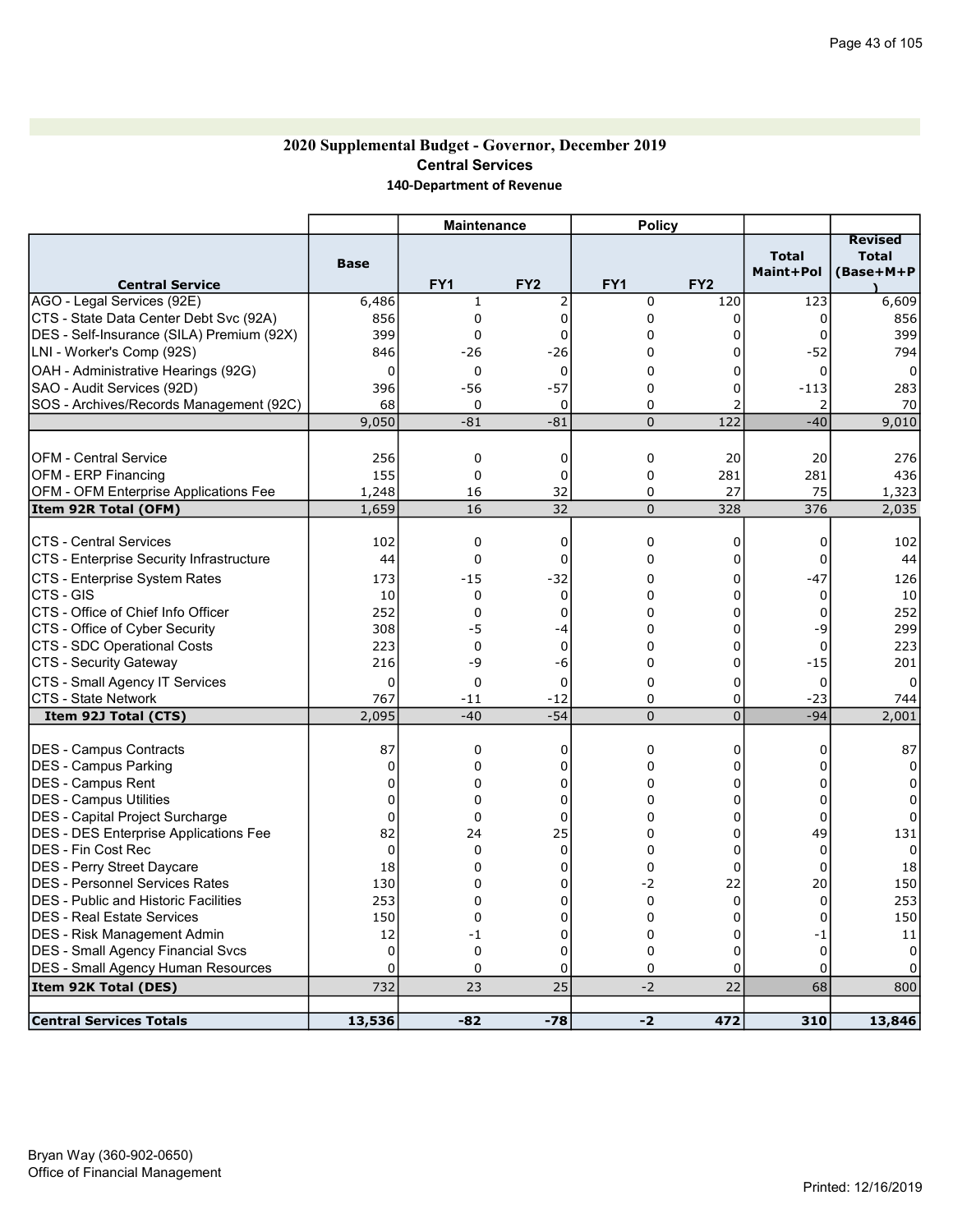### 2020 Supplemental Budget - Governor, December 2019 Central Services 142-Board of Tax Appeals

|                                           |                | <b>Maintenance</b> |                 | <b>Policy</b>   |                 |                           |                                             |
|-------------------------------------------|----------------|--------------------|-----------------|-----------------|-----------------|---------------------------|---------------------------------------------|
| <b>Central Service</b>                    | <b>Base</b>    | FY <sub>1</sub>    | FY <sub>2</sub> | FY <sub>1</sub> | FY <sub>2</sub> | <b>Total</b><br>Maint+Pol | <b>Revised</b><br><b>Total</b><br>(Base+M+P |
| AGO - Legal Services (92E)                | 19             | 0                  | 0               | 0               | $\mathbf 0$     | $\mathbf 0$               | 19                                          |
| CTS - State Data Center Debt Svc (92A)    | $\Omega$       | $\mathbf 0$        | $\Omega$        | 0               | $\Omega$        | 0                         | $\Omega$                                    |
| DES - Self-Insurance (SILA) Premium (92X) | 59             | 0                  | 0               | 0               | 0               |                           | 59                                          |
| LNI - Worker's Comp (92S)                 | 10             | 1                  |                 | 0               | 0               |                           | 12                                          |
| OAH - Administrative Hearings (92G)       | 0              | 0                  | 0               | 0               | 0               | 0                         | 0                                           |
| SAO - Audit Services (92D)                | $\mathbf 0$    | 0                  | $\Omega$        | 0               | 15              | 15                        | 15                                          |
| SOS - Archives/Records Management (92C)   | 5              | $\Omega$           | $\Omega$        | 0               | $\mathbf 0$     | $\Omega$                  |                                             |
|                                           | 93             | $\mathbf{1}$       | $\mathbf{1}$    | $\overline{0}$  | 15              | 17                        | 110                                         |
|                                           |                |                    |                 |                 |                 |                           |                                             |
| <b>OFM - Central Service</b>              | 3              | 0                  | 0               | 0               | 0               | 0                         | 3                                           |
| <b>OFM - ERP Financing</b>                | $\overline{2}$ | $\mathbf 0$        | 0               | 0               | 4               | 4                         | 6                                           |
| OFM - OFM Enterprise Applications Fee     | 16             | 1                  | 0               | 0               | 0               | 1                         | 17                                          |
| Item 92R Total (OFM)                      | 21             | $\mathbf{1}$       | $\pmb{0}$       | $\pmb{0}$       | $\overline{4}$  | 5                         | 26                                          |
| <b>CTS - Central Services</b>             | 0              | 0                  | 0               | 0               | 0               | 0                         | 0                                           |
| CTS - Enterprise Security Infrastructure  | $\Omega$       | $\Omega$           | $\Omega$        | 0               | 0               | $\Omega$                  | $\Omega$                                    |
| CTS - Enterprise System Rates             | 2              | -1                 | $\Omega$        | 0               | $\overline{0}$  | -1                        |                                             |
| CTS - GIS                                 | $\Omega$       | 0                  | $\Omega$        | 0               | 0               | $\mathbf 0$               | 0                                           |
| CTS - Office of Chief Info Officer        | $\Omega$       | 0                  | 0               | 0               | 0               | $\Omega$                  | $\Omega$                                    |
| CTS - Office of Cyber Security            | 3              | 0                  | 0               | 0               | 0               | 0                         |                                             |
| CTS - SDC Operational Costs               | 0              | $\Omega$           | $\Omega$        | 0               | $\Omega$        | 0                         | 0                                           |
| CTS - Security Gateway                    | $\mathbf{1}$   | $\Omega$           | $\Omega$        | 0               | $\Omega$        | $\Omega$                  |                                             |
| CTS - Small Agency IT Services            | 190            | 19                 | 18              | 131             | 131             | 299                       | 489                                         |
| <b>CTS - State Network</b>                | 0              | $\mathbf 0$        | $\mathbf 0$     | $\mathbf 0$     | 0               | $\mathbf 0$               | $\Omega$                                    |
| Item 92J Total (CTS)                      | 196            | 18                 | 18              | 131             | 131             | 298                       | 494                                         |
|                                           |                |                    |                 |                 |                 |                           |                                             |
| <b>IDES - Campus Contracts</b>            | 1              | 0                  | 0               | 0               | 0               | 0                         |                                             |
| <b>DES - Campus Parking</b>               | 0              | $\mathbf 0$        | 0               | 0               | 0               | 0                         | 0                                           |
| DES - Campus Rent                         | $\Omega$       | 0                  | 0               | 0               | 0               | $\Omega$                  | $\Omega$                                    |
| <b>IDES - Campus Utilities</b>            | 0              | 0                  | 0               | 0               | 0               | 0                         | 0                                           |
| DES - Capital Project Surcharge           | 0              | 0                  | 0               | 0               | $\Omega$        | O                         | 0                                           |
| DES - DES Enterprise Applications Fee     | 1              | 0                  | 1               | 0               | 0               |                           |                                             |
| <b>IDES - Fin Cost Rec</b>                | U              | $\Omega$           | 0               | 0               | $\Omega$        | U                         | $\Omega$                                    |
| <b>DES</b> - Perry Street Daycare         | 1              | 0                  | 0               | 0               | 0               | 0                         |                                             |
| DES - Personnel Services Rates            |                | 0                  | 0               | 0               | 0               | 0                         |                                             |
| IDES - Public and Historic Facilities     | 4              | 0                  | 0               | 0               | 0               | 0                         |                                             |
| <b>IDES - Real Estate Services</b>        | 3              | $\mathbf 0$        | $\Omega$        | 0               | 0               | $\Omega$                  | 3                                           |
| <b>IDES - Risk Management Admin</b>       | $\overline{2}$ | $\mathbf 0$        | 0               | 0               | 0               | 0                         |                                             |
| DES - Small Agency Financial Svcs         | 97             | $\mathbf 0$        | $\overline{0}$  | 0               | $\overline{0}$  | 0                         | 97                                          |
| <b>DES</b> - Small Agency Human Resources | 52             | 13                 | 13              | 0               | 0               | 26                        | 78                                          |
| Item 92K Total (DES)                      | 163            | 13                 | 14              | $\overline{0}$  | $\Omega$        | 27                        | 190                                         |
| <b>Central Services Totals</b>            | 473            | 33                 | 33              | 131             | 150             | 347                       | 820                                         |
|                                           |                |                    |                 |                 |                 |                           |                                             |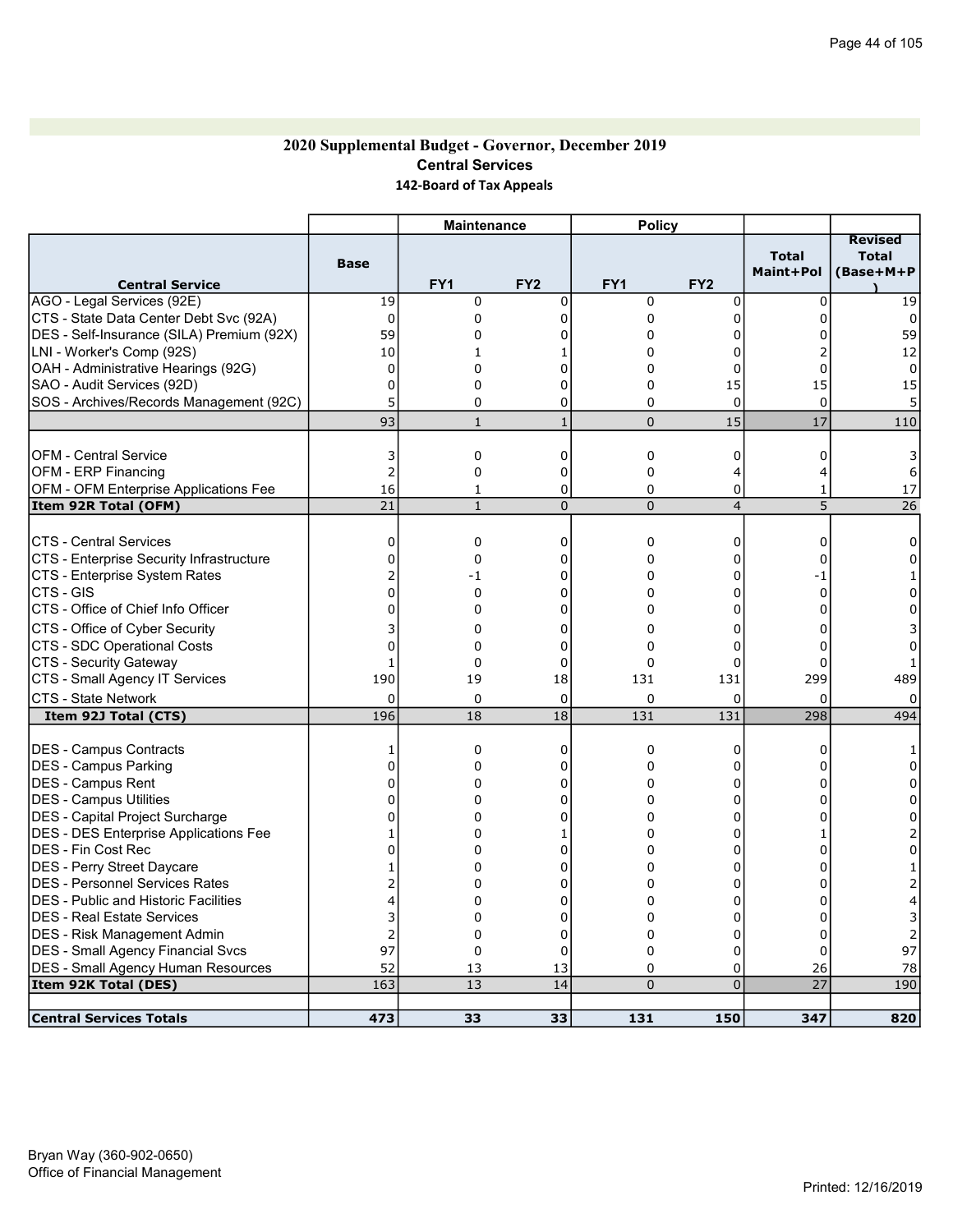# 2020 Supplemental Budget - Governor, December 2019 Central Services 147-Minority & Women's Business Enterp

|                                                               |               | <b>Maintenance</b> |                 | <b>Policy</b>   |                 |                           |                                             |
|---------------------------------------------------------------|---------------|--------------------|-----------------|-----------------|-----------------|---------------------------|---------------------------------------------|
| <b>Central Service</b>                                        | <b>Base</b>   | FY <sub>1</sub>    | FY <sub>2</sub> | FY <sub>1</sub> | FY <sub>2</sub> | <b>Total</b><br>Maint+Pol | <b>Revised</b><br><b>Total</b><br>(Base+M+P |
| AGO - Legal Services (92E)                                    | 151           | 0                  | $\mathbf 0$     | 0               | 3               | 3                         | 154                                         |
| CTS - State Data Center Debt Svc (92A)                        | 2             | 0                  | $\Omega$        | 0               | $\Omega$        | $\Omega$                  |                                             |
| DES - Self-Insurance (SILA) Premium (92X)                     | 503           | $\mathbf 0$        | 0               | 0               | 0               | U                         | 503                                         |
| LNI - Worker's Comp (92S)                                     | 15            | $\Omega$           | - 1             | $\Omega$        | $\Omega$        | - 1                       | 14                                          |
| OAH - Administrative Hearings (92G)                           | 3             | 2                  | 3               | 0               | 0               | 5                         | 8                                           |
| SAO - Audit Services (92D)                                    | 19            | 0                  | 1               | 0               | 0               | 1                         | 20                                          |
| SOS - Archives/Records Management (92C)                       | 6             | $\Omega$           | 0               | 0               | 0               | 0                         | 6                                           |
|                                                               | 698           | $\overline{2}$     | $\overline{3}$  | $\overline{0}$  | $\overline{3}$  | $\overline{8}$            | 706                                         |
|                                                               |               |                    |                 |                 |                 |                           |                                             |
| <b>OFM - Central Service</b>                                  | 4             | 0                  | 0               | 0               | 0               | 0                         |                                             |
| <b>OFM - ERP Financing</b>                                    | 3             | 0                  | 0               | 0               | 5               | 5                         | 8                                           |
| <b>OFM - OFM Enterprise Applications Fee</b>                  | 22            | 0                  | 1               | 0               | 0               | 1                         | 23                                          |
| Item 92R Total (OFM)                                          | 29            | $\Omega$           | $1\,$           | $\overline{0}$  | 5               | 6                         | 35                                          |
| <b>CTS - Central Services</b>                                 | 0             | 0                  | 0               | 0               | 0               | 0                         | 0                                           |
| CTS - Enterprise Security Infrastructure                      | 0             | 0                  | 0               | 0               | 0               | 0                         | $\Omega$                                    |
| CTS - Enterprise System Rates                                 | 4             | 0                  | -1              | 0               | $\Omega$        | $-1$                      |                                             |
| CTS - GIS                                                     | 0             | $\mathbf 0$        | $\Omega$        | 0               | $\Omega$        | 0                         | 0                                           |
| CTS - Office of Chief Info Officer                            | $\Omega$      | $\Omega$           | $\Omega$        | $\Omega$        | $\Omega$        | $\Omega$                  | 0                                           |
| CTS - Office of Cyber Security                                | 5             | $\mathbf 0$        | $\Omega$        | 0               | $\Omega$        | $\Omega$                  | 5                                           |
| CTS - SDC Operational Costs                                   | $\mathbf 0$   | 0                  | 0               | 0               | 0               | 0                         | 0                                           |
| <b>CTS - Security Gateway</b>                                 | 16            | $-1$               | 0               | 0               | 0               | $-1$                      | 15                                          |
| CTS - Small Agency IT Services                                | $\mathbf 0$   | 0                  | 0               | 0               | 0               | $\mathbf 0$               | 0                                           |
| <b>CTS - State Network</b>                                    | 6             | 0                  | 0               | 0               | 0               | $\mathbf 0$               | 6                                           |
| Item 92J Total (CTS)                                          | 31            | $-1$               | $-1$            | 0               | $\overline{0}$  | $-2$                      | 29                                          |
|                                                               |               | 0                  | 0               |                 |                 | 0                         |                                             |
| <b>IDES - Campus Contracts</b><br><b>DES - Campus Parking</b> | 2<br>$\Omega$ | 0                  | 0               | 0<br>0          | 0<br>0          | O                         | 2<br>0                                      |
| <b>IDES - Campus Rent</b>                                     | 0             | $\Omega$           | $\Omega$        | 0               | 0               | U                         | 0                                           |
| DES - Campus Utilities                                        | 0             | $\mathbf 0$        | $\Omega$        | 0               | $\Omega$        | 0                         | $\Omega$                                    |
| DES - Capital Project Surcharge                               | 0             | 0                  | 0               | 0               | 0               | $\Omega$                  | 0                                           |
| DES - DES Enterprise Applications Fee                         |               | $\Omega$           | $\Omega$        | 0               | $\Omega$        | 0                         |                                             |
| IDES - Fin Cost Rec                                           | $\Omega$      | 0                  | 0               | 0               | 0               | 0                         | 0                                           |
| DES - Perry Street Daycare                                    | 1             | $\Omega$           | $\Omega$        | 0               | $\mathbf 0$     | $\Omega$                  |                                             |
| DES - Personnel Services Rates                                | 3             | $\Omega$           | $\Omega$        | 0               | $\mathbf 0$     | 0                         |                                             |
| <b>DES</b> - Public and Historic Facilities                   | 6             | $\Omega$           | $\Omega$        | 0               | $\mathbf 0$     | $\Omega$                  | 6                                           |
| <b>IDES - Real Estate Services</b>                            | $\mathbf 0$   | 0                  | 0               | 0               | 0               | $\Omega$                  | $\Omega$                                    |
| DES - Risk Management Admin                                   | 14            | 0                  | $\mathbf 0$     | 0               | 0               | 0                         | 14                                          |
| <b>DES - Small Agency Financial Svcs</b>                      | 177           | $\mathbf 0$        | $\mathbf 0$     | 0               | $\mathbf 0$     | 0                         | 177                                         |
| <b>DES - Small Agency Human Resources</b>                     | 117           | -4                 | $-2$            | 0               | 0               | -6                        | 111                                         |
| Item 92K Total (DES)                                          | 320           | $-4$               | $-2$            | $\overline{0}$  | $\overline{0}$  | $-6$                      | 314                                         |
|                                                               |               |                    |                 |                 |                 |                           |                                             |
| Central Services Totals                                       | 1,079         | -3                 | $\mathbf{1}$    | $\mathbf 0$     | 8               | 6                         | 1,085                                       |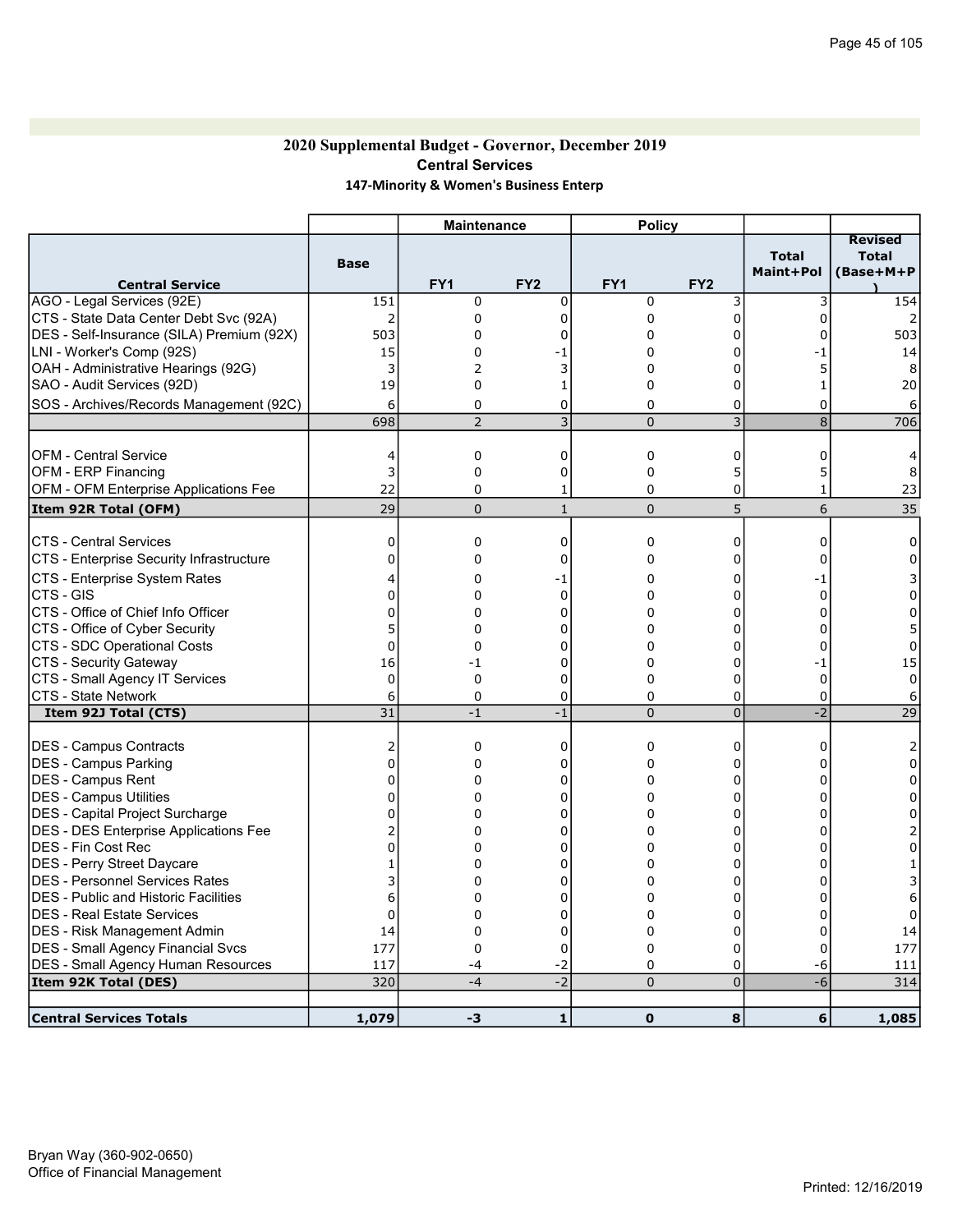# 2020 Supplemental Budget - Governor, December 2019 Central Services 160-Office of Insurance Commissioner

|                                             |             | <b>Maintenance</b> |                 | <b>Policy</b>  |                                 |                           |                                             |
|---------------------------------------------|-------------|--------------------|-----------------|----------------|---------------------------------|---------------------------|---------------------------------------------|
| <b>Central Service</b>                      | <b>Base</b> | FY1                | FY <sub>2</sub> | FY1            | FY <sub>2</sub>                 | <b>Total</b><br>Maint+Pol | <b>Revised</b><br><b>Total</b><br>(Base+M+P |
| AGO - Legal Services (92E)                  | 1,185       | 1                  | $\mathbf 0$     | 0              | 22                              | 23                        | 1,208                                       |
| CTS - State Data Center Debt Svc (92A)      | 82          | 0                  | $\mathbf 0$     | 0              | $\mathbf 0$                     | 0                         | 82                                          |
| DES - Self-Insurance (SILA) Premium (92X)   | 451         | 0                  | 0               | 0              | 0                               | $\mathbf 0$               | 451                                         |
| LNI - Worker's Comp (92S)                   | 205         | -9                 | -8              | 0              | $\Omega$                        | $-17$                     | 188                                         |
| OAH - Administrative Hearings (92G)         | 129         | 0                  | 0               | 0              | 0                               | 0                         | 129                                         |
|                                             |             |                    |                 |                |                                 |                           |                                             |
| SAO - Audit Services (92D)                  | 61          | $-1$               | $-2$            | 0              | $\Omega$                        | -3                        | 58                                          |
| SOS - Archives/Records Management (92C)     | 39          | 0                  | $\mathbf 0$     | 0              | $\mathbf{1}$<br>$\overline{23}$ | 1                         | 40                                          |
|                                             | 2,153       | $-9$               | $-10$           | $\overline{0}$ |                                 | $\overline{4}$            | 2,157                                       |
| <b>OFM - Central Service</b>                | 48          | 0                  | 0               | 0              | 3                               | 3                         | 51                                          |
| OFM - ERP Financing                         | 29          | 0                  | $\mathbf 0$     | 0              | 52                              | 52                        | 81                                          |
| OFM - OFM Enterprise Applications Fee       | 233         | 3                  | 6               | 0              | 5                               | 14                        | 247                                         |
| Item 92R Total (OFM)                        | 309         | 3                  | 6               | $\overline{0}$ | 60                              | 69                        | 378                                         |
| <b>CTS - Central Services</b>               | 10          | $\mathbf 0$        | 0               | 0              | 0                               | 0                         | 10                                          |
| CTS - Enterprise Security Infrastructure    | 8           | 0                  | $\Omega$        | 0              | 0                               | $\Omega$                  | 8                                           |
| CTS - Enterprise System Rates               | 32          | -3                 | -6              | 0              | $\Omega$                        | -9                        | 23                                          |
| CTS - GIS                                   | 0           | 0                  | 0               | 0              | 0                               | $\mathbf 0$               | $\mathbf 0$                                 |
| CTS - Office of Chief Info Officer          | 41          | $\Omega$           | $\Omega$        | 0              | $\Omega$                        | 0                         | 41                                          |
| CTS - Office of Cyber Security              | 106         | 0                  | 1               | 0              | 0                               | 1                         | 107                                         |
| CTS - SDC Operational Costs                 | 21          | 0                  | $\Omega$        | 0              | 0                               | $\mathbf 0$               | 21                                          |
| CTS - Security Gateway                      | 135         | $-2$               | -3              | 0              | $\mathbf 0$                     | -5                        | 130                                         |
| CTS - Small Agency IT Services              | $\mathbf 0$ | 0                  | 0               | 0              | 0                               | $\mathbf 0$               | $\Omega$                                    |
| CTS - State Network                         | 286         | 0                  | $\mathbf 0$     | 0              | 0                               | $\mathbf 0$               | 286                                         |
| Item 92J Total (CTS)                        | 639         | $-5$               | $-8$            | $\overline{0}$ | $\overline{0}$                  | $-13$                     | 626                                         |
|                                             |             |                    |                 |                |                                 |                           |                                             |
| DES - Campus Contracts                      | 40          | $-1$               | 0               | 0              | 0                               | -1                        | 39                                          |
| <b>DES - Campus Parking</b>                 | 6           | $-1$               | $\Omega$        | 0              | 0                               | $-1$                      | 5                                           |
| DES - Campus Rent                           | 97          | 0                  | $\mathbf 0$     | 0              | 0                               | 0                         | 97                                          |
| DES - Campus Utilities                      | 58          | 0                  | $\mathbf 0$     | 0              | 0                               | $\mathbf 0$               | 58                                          |
| DES - Capital Project Surcharge             | 40          | 0                  | $\mathbf 0$     | 0              | 0                               | 0                         | 40                                          |
| DES - DES Enterprise Applications Fee       | 15          | 6                  | 5               | 0              | 0                               | 11                        | 26                                          |
| <b>IDES - Fin Cost Rec</b>                  | 0           | 0                  | $\Omega$        | 0              | 0                               | $\mathbf 0$               | $\mathbf 0$                                 |
| <b>DES - Perry Street Daycare</b>           | 5           | 0                  | 0               | 0              | 0                               | 0                         | 5                                           |
| DES - Personnel Services Rates              | 24          | $\Omega$           | $\Omega$        | 0              | 4                               | 4                         | 28                                          |
| <b>DES</b> - Public and Historic Facilities | 68          | $\Omega$           | $\Omega$        | 0              | 0                               | $\Omega$                  | 68                                          |
| DES - Real Estate Services                  | 29          | $\Omega$           | $\Omega$        | 0              | 0                               | $\Omega$                  | 29                                          |
| <b>IDES - Risk Management Admin</b>         | 13          | 0                  | $\Omega$        | 0              | 0                               | 0                         | 13                                          |
| DES - Small Agency Financial Svcs           | $\Omega$    | 0                  | 0               | 0              | $\Omega$                        | 0                         | $\Omega$                                    |
| <b>DES - Small Agency Human Resources</b>   | $\Omega$    | $\Omega$           | 0               | 0              | 0                               | 0                         |                                             |
| Item 92K Total (DES)                        | 395         | $\overline{4}$     | 5               | $\overline{0}$ | $\overline{4}$                  | 13                        | 408                                         |
|                                             |             |                    |                 |                |                                 |                           |                                             |
| <b>Central Services Totals</b>              | 3,496       | $-7$               | $-7$            | $\mathbf{0}$   | 87                              | 73                        | 3,569                                       |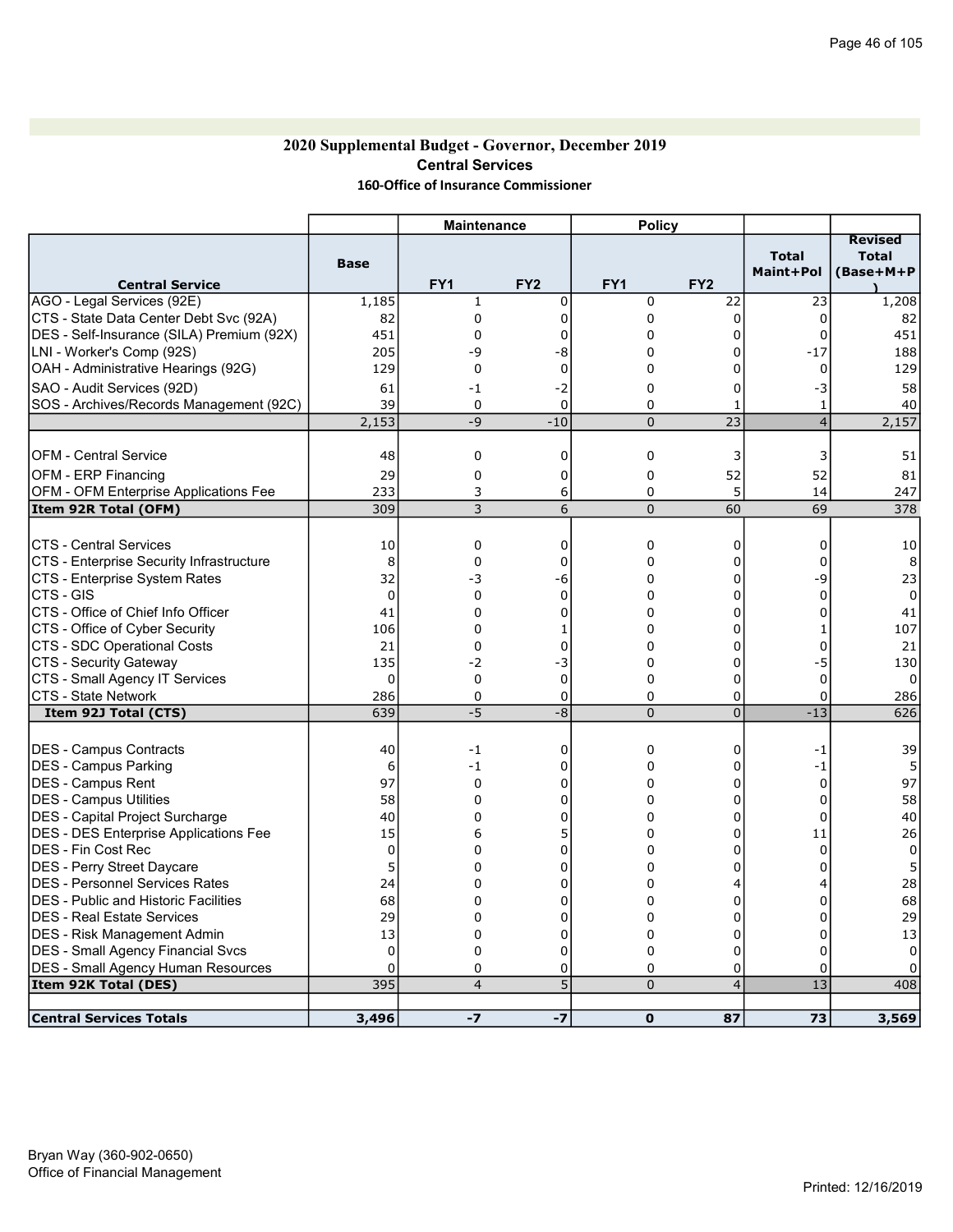# 2020 Supplemental Budget - Governor, December 2019 Central Services 163-Consolidated Technology Services

|                                                      |                   | <b>Maintenance</b> |                 | <b>Policy</b>   |                 |                           |                                             |
|------------------------------------------------------|-------------------|--------------------|-----------------|-----------------|-----------------|---------------------------|---------------------------------------------|
|                                                      | <b>Base</b>       |                    |                 |                 |                 | <b>Total</b><br>Maint+Pol | <b>Revised</b><br><b>Total</b><br>(Base+M+P |
| <b>Central Service</b><br>AGO - Legal Services (92E) |                   | FY <sub>1</sub>    | FY <sub>2</sub> | FY <sub>1</sub> | FY <sub>2</sub> |                           |                                             |
|                                                      | 297               | 0                  | 0               | 0               | 5               | 5                         | 302                                         |
| CTS - State Data Center Debt Svc (92A)               | $\mathbf 0$<br>79 | 0                  | 0               | 0               | 0               | 0<br>$\Omega$             | $\mathbf 0$                                 |
| DES - Self-Insurance (SILA) Premium (92X)            |                   | 0                  | $\Omega$        | 0               | 0               |                           | 79                                          |
| LNI - Worker's Comp (92S)                            | 300               | $-37$              | $-37$           | 0               | 0               | $-74$                     | 226                                         |
| OAH - Administrative Hearings (92G)                  | 0                 | 0                  | $\Omega$        | 0               | $\Omega$        | 0                         | $\Omega$                                    |
| SAO - Audit Services (92D)                           | 15                | 0                  | 1               | 0               | 0               | 1                         | 16                                          |
| SOS - Archives/Records Management (92C)              | 47                | 0                  | $\mathbf 0$     | 0               | $\overline{2}$  | 2                         | 49                                          |
|                                                      | 738               | $-37$              | $-36$           | $\overline{0}$  | $\overline{7}$  | $-66$                     | 672                                         |
|                                                      |                   |                    |                 |                 |                 |                           |                                             |
| <b>OFM - Central Service</b>                         | 110               | 0                  | $\mathbf 0$     | 0               | 8               | 8                         | 118                                         |
| <b>OFM - ERP Financing</b>                           | 66                | 0                  | 0               | 0               | 120             | 120                       | 186                                         |
| OFM - OFM Enterprise Applications Fee                | 534               | $\overline{7}$     | 14              | 0               | 11              | 32                        | 566                                         |
| Item 92R Total (OFM)                                 | 710               | $\overline{7}$     | 14              | $\overline{0}$  | 139             | 160                       | 870                                         |
| <b>CTS - Central Services</b>                        | 0                 | $\mathbf 0$        | 0               | 0               | 0               | $\mathbf 0$               | $\Omega$                                    |
| CTS - Enterprise Security Infrastructure             | 196               | 0                  | $\mathbf 0$     | 0               | 0               | 0                         | 196                                         |
| CTS - Enterprise System Rates                        | 74                | -7                 | $-13$           | 0               | 0               | $-20$                     | 54                                          |
| CTS - GIS                                            | 2                 | 0                  | 0               | 0               | 0               | 0                         | 2                                           |
| CTS - Office of Chief Info Officer                   | 861               | 0                  | $\mathbf 0$     | 0               | $\Omega$        | $\mathbf 0$               | 861                                         |
| CTS - Office of Cyber Security                       | 165               | $-17$              | $-18$           | 0               | 0               | $-35$                     | 130                                         |
| CTS - SDC Operational Costs                          | $\mathbf 0$       | 0                  | $\mathbf 0$     | 0               | 0               | $\mathbf 0$               | $\Omega$                                    |
| CTS - Security Gateway                               | 253               | $-13$              | $-12$           | 0               | $\Omega$        | $-25$                     | 228                                         |
| CTS - Small Agency IT Services                       | 0                 | $\Omega$           | $\Omega$        | 0               | 0               | 0                         |                                             |
| <b>CTS - State Network</b>                           | 249               | $-25$              | $-25$           | 0               | 0               | $-50$                     | 199                                         |
| Item 92J Total (CTS)                                 | 1,800             | $-62$              | $-68$           | $\overline{0}$  | $\overline{0}$  | $-130$                    | 1,670                                       |
|                                                      |                   |                    |                 |                 |                 |                           |                                             |
| <b>IDES - Campus Contracts</b>                       | 51                | $\mathbf 0$        | 0               | 0               | 0               | 0                         | 51                                          |
| DES - Campus Parking                                 | $\mathbf 0$       | $\mathbf 0$        | 0               | 0               | 0               | 0                         | $\Omega$                                    |
| IDES - Campus Rent                                   | 4                 | $\mathbf 0$        | 0               | 0               | 0               | 0                         |                                             |
| DES - Campus Utilities                               | 3                 | $-1$               | 0               | 0               | 0               | $-1$                      |                                             |
| DES - Capital Project Surcharge                      | $\mathbf{1}$      | $\mathbf{1}$       | $\mathbf 0$     | 0               | 0               | $\mathbf{1}$              |                                             |
| DES - DES Enterprise Applications Fee                | 35                | $\overline{2}$     | $\overline{2}$  | 0               | $\Omega$        | 4                         | 39                                          |
| DES - Fin Cost Rec                                   | $\mathbf{1}$      | $-1$               |                 | 0               | $\Omega$        |                           |                                             |
| DES - Perry Street Daycare                           | 11                | 0                  | $\mathbf 0$     | 0               | 0               | $\Omega$                  | 11                                          |
| IDES - Personnel Services Rates                      | 55                | $\Omega$           | $\Omega$        | 1               | 8               | 9                         | 64                                          |
| <b>IDES - Public and Historic Facilities</b>         | 147               | $\Omega$           | $\Omega$        | 0               | $\mathbf 0$     | $\Omega$                  | 147                                         |
| <b>IDES - Real Estate Services</b>                   | 7                 | 0                  | $\Omega$        | 0               | $\Omega$        | 0                         |                                             |
| <b>IDES - Risk Management Admin</b>                  | 3                 | -1                 | 0               | 0               | 0               | -1                        |                                             |
| DES - Small Agency Financial Svcs                    | $\mathbf 0$       | 0                  | 0               | 0               | 0               | $\mathbf 0$               | 0                                           |
| <b>DES - Small Agency Human Resources</b>            | $\mathbf 0$       | 0                  | $\mathbf 0$     | 0               | 0               | 0                         |                                             |
| Item 92K Total (DES)                                 | 317               | $\Omega$           | $\overline{4}$  | $\mathbf 1$     | 8               | 13                        | 330                                         |
|                                                      |                   |                    |                 |                 |                 |                           |                                             |
| <b>Central Services Totals</b>                       | 3,565             | $-92$              | -86             | $\mathbf{1}$    | 154             | $-23$                     | 3,542                                       |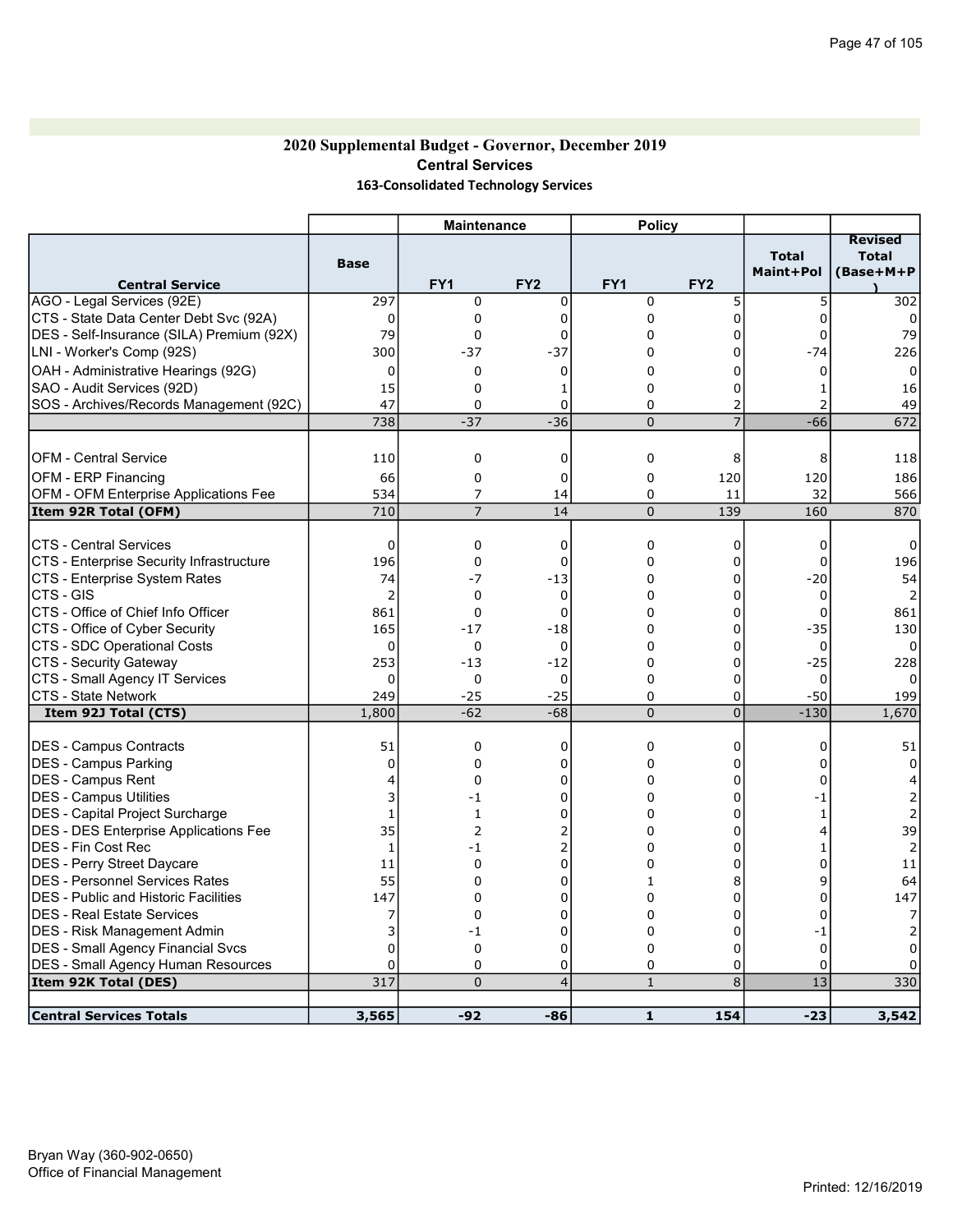### 2020 Supplemental Budget - Governor, December 2019 Central Services 165-State Board of Accountancy

|                                                                            |             | <b>Maintenance</b>  |                 | <b>Policy</b>   |                 |                           |                                             |
|----------------------------------------------------------------------------|-------------|---------------------|-----------------|-----------------|-----------------|---------------------------|---------------------------------------------|
| <b>Central Service</b>                                                     | <b>Base</b> | FY1                 | FY <sub>2</sub> | FY <sub>1</sub> | FY <sub>2</sub> | <b>Total</b><br>Maint+Pol | <b>Revised</b><br><b>Total</b><br>(Base+M+P |
| AGO - Legal Services (92E)                                                 | 123         | 0                   | $\mathbf 0$     | 0               | 2               | $\overline{2}$            | 125                                         |
| CTS - State Data Center Debt Svc (92A)                                     | 6           | 0                   | $\mathbf 0$     | 0               | 0               | $\Omega$                  |                                             |
| DES - Self-Insurance (SILA) Premium (92X)                                  |             | 0                   | 0               | 0               | $\Omega$        | 0                         |                                             |
| LNI - Worker's Comp (92S)                                                  | 8           | 0                   | $\Omega$        | 0               | 0               | U                         | 8                                           |
| OAH - Administrative Hearings (92G)                                        | $\Omega$    | 0                   | $\Omega$        | 0               | 0               | $\Omega$                  | $\Omega$                                    |
| SAO - Audit Services (92D)                                                 | $\Omega$    | 0                   | 0               | 0               | 15              | 15                        | 15                                          |
| SOS - Archives/Records Management (92C)                                    | 3           | 0                   | $\Omega$        | $\Omega$        | 0               | 0                         | 3                                           |
|                                                                            | 142         | $\mathbf 0$         | $\Omega$        | $\mathbf 0$     | 17              | 17                        | 159                                         |
|                                                                            |             |                     |                 |                 |                 |                           |                                             |
| <b>OFM - Central Service</b>                                               | 2           | $\mathbf 0$         | $\mathbf 0$     | 0               | 0               | 0                         |                                             |
| <b>OFM - ERP Financing</b>                                                 | 1           | 0                   | 0               | 0               | 3               | 3                         |                                             |
| OFM - OFM Enterprise Applications Fee                                      | 12          | $\mathbf 0$         | $\mathbf 0$     | $\Omega$        | 0               | 0                         | 12                                          |
| Item 92R Total (OFM)                                                       | 15          | $\Omega$            | $\Omega$        | $\overline{0}$  | 3               | 3                         | 18                                          |
| <b>CTS - Central Services</b>                                              | 1           | 0                   | 0               | 0               | 0               | 0                         |                                             |
| CTS - Enterprise Security Infrastructure                                   | 0           | 0                   | $\mathbf 0$     | 0               | 0               | $\Omega$                  | 0                                           |
| CTS - Enterprise System Rates                                              |             | 0                   | $\Omega$        | 0               | $\Omega$        | 0                         |                                             |
| CTS - GIS                                                                  | 0           | 0                   | 0               | $\Omega$        | $\Omega$        | 0                         | 0                                           |
| CTS - Office of Chief Info Officer                                         |             | 0                   | 0               | $\Omega$        | $\Omega$        | 0                         |                                             |
| CTS - Office of Cyber Security                                             |             | 0                   | 0               | 0               | $\Omega$        | 0                         |                                             |
| CTS - SDC Operational Costs                                                |             | 0                   | $\Omega$        | $\Omega$        | $\Omega$        | $\Omega$                  |                                             |
| CTS - Security Gateway                                                     | 8           | $\Omega$            | $\Omega$        | 0               | 0               | $\Omega$                  | 8                                           |
| CTS - Small Agency IT Services                                             | 145         | 10                  | 12              | 96              | 97              | 215                       | 360                                         |
| CTS - State Network                                                        | 3           | $\mathbf{1}$        | $-1$            | $\Omega$        | $\Omega$        | $\Omega$                  |                                             |
| Item 92J Total (CTS)                                                       | 166         | 11                  | 11              | 96              | 97              | 215                       | 381                                         |
|                                                                            |             |                     |                 |                 |                 |                           |                                             |
| DES - Campus Contracts                                                     | 1           | -1                  | 1               | 0               | 0               | 0                         |                                             |
| DES - Campus Parking                                                       | 0           | $\Omega$            | $\Omega$        | $\Omega$        | $\Omega$        | $\Omega$                  | 0                                           |
| <b>DES - Campus Rent</b>                                                   | $\Omega$    | $\Omega$            | $\Omega$        | $\Omega$        | 0               | $\Omega$                  | $\Omega$                                    |
| <b>DES - Campus Utilities</b>                                              | $\Omega$    | 0                   | $\Omega$        | 0               | $\Omega$        | 0                         | $\Omega$                                    |
| DES - Capital Project Surcharge                                            | 0           | 0                   | $\Omega$        | 0               | 0               | 0                         | $\Omega$                                    |
| <b>DES - DES Enterprise Applications Fee</b><br><b>IDES - Fin Cost Rec</b> | 0           | $-1$<br>$\mathbf 0$ | 1<br>$\Omega$   | 0<br>0          | 0<br>0          | ŋ<br>O                    |                                             |
|                                                                            | 0           | 0                   | 0               | 0               | 0               | 0                         | 0<br>0                                      |
| DES - Perry Street Daycare<br>IDES - Personnel Services Rates              |             | 0                   | $\Omega$        | $\Omega$        | $\Omega$        | 0                         |                                             |
| IDES - Public and Historic Facilities                                      |             | 0                   | 0               | 0               | 0               | 0                         |                                             |
| IDES - Real Estate Services                                                |             | 0                   | 0               | 0               | $\Omega$        | 0                         |                                             |
| DES - Risk Management Admin                                                | 2           | 0                   | 0               | 0               | 0               | 0                         |                                             |
| <b>DES - Small Agency Financial Svcs</b>                                   | 106         | $\Omega$            | $\Omega$        | 0               | 0               | 0                         | 106                                         |
| <b>DES - Small Agency Human Resources</b>                                  | 84          | $-14$               | $-13$           | $\Omega$        | $\Omega$        | $-27$                     | 57                                          |
| Item 92K Total (DES)                                                       | 203         | $-16$               | $-11$           | $\pmb{0}$       | $\Omega$        | $-27$                     | 176                                         |
|                                                                            |             |                     |                 |                 |                 |                           |                                             |
| <b>Central Services Totals</b>                                             | 526         | $-5$                | $\mathbf 0$     | 96              | 117             | 208                       | 734                                         |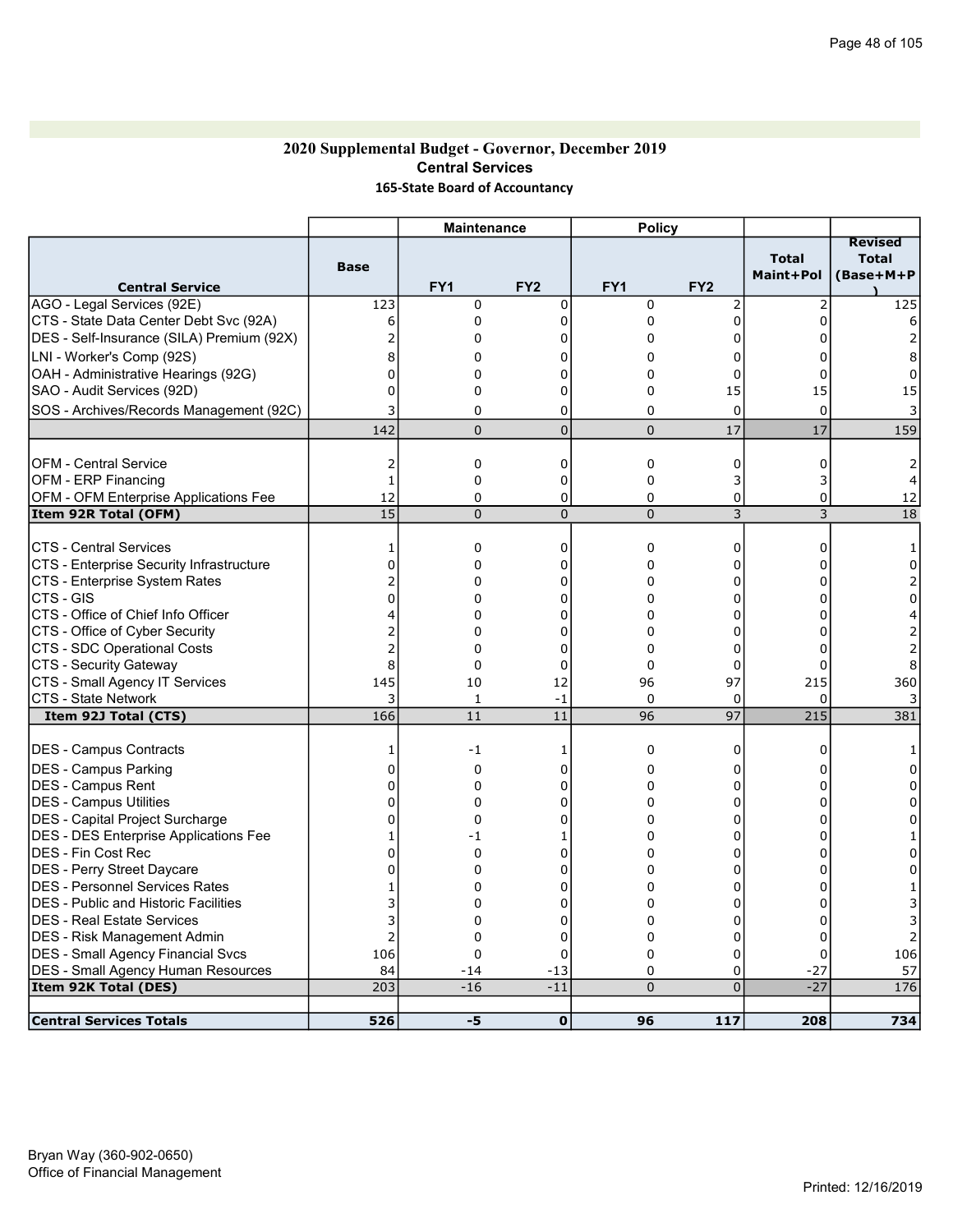# 2020 Supplemental Budget - Governor, December 2019 Central Services 166-Bd of Reg Prof Eng & Land Surveyors

|                                                     |                | <b>Maintenance</b> |                 | <b>Policy</b>  |                            |                           |                                             |
|-----------------------------------------------------|----------------|--------------------|-----------------|----------------|----------------------------|---------------------------|---------------------------------------------|
| <b>Central Service</b>                              | <b>Base</b>    | FY <sub>1</sub>    | FY <sub>2</sub> | FY1            | FY <sub>2</sub>            | <b>Total</b><br>Maint+Pol | <b>Revised</b><br><b>Total</b><br>(Base+M+P |
| AGO - Legal Services (92E)                          | 138            | $\Omega$           | $\Omega$        | 0              | 2                          | $\overline{2}$            | 140                                         |
| CTS - State Data Center Debt Svc (92A)              | 10             | 0                  | $\Omega$        | 0              | $\overline{0}$             | $\Omega$                  | 10                                          |
| (DES - Self-Insurance (SILA) Premium (92X)          | 0              | 0                  | 0               | 0              | 0                          | 0                         | $\Omega$                                    |
| LNI - Worker's Comp (92S)                           | 11             | -6                 | -5              | 0              | 0                          | $-11$                     | 0                                           |
| OAH - Administrative Hearings (92G)                 | $\Omega$       | $\Omega$           | $\Omega$        | 0              | $\Omega$                   | 0                         | 0                                           |
| SAO - Audit Services (92D)                          | $\Omega$       | $\Omega$           | $\Omega$        | 0              | 0                          | $\Omega$                  | $\Omega$                                    |
| SOS - Archives/Records Management (92C)             | $\mathbf{1}$   | $\mathbf 0$        | 0               | 0              | 0                          | 0                         |                                             |
|                                                     | 160            | -6                 | $-5$            | $\overline{0}$ | $\overline{2}$             | $-9$                      | 151                                         |
|                                                     |                |                    |                 |                |                            |                           |                                             |
| <b>OFM - Central Service</b>                        | 3              | 0                  | 0               | 0              | 0                          | 0                         |                                             |
| <b>OFM - ERP Financing</b>                          | $\overline{2}$ | 0                  | 0               | 0              | 3                          | 3                         |                                             |
| OFM - OFM Enterprise Applications Fee               | 15             | $\mathbf{1}$       | $\mathbf 0$     | 0              | 0                          | 1                         | 16                                          |
| Item 92R Total (OFM)                                | 20             | $\mathbf{1}$       | $\overline{0}$  | $\overline{0}$ | 3                          | $\overline{4}$            | 24                                          |
| <b>CTS - Central Services</b>                       | 1              | $\mathbf 0$        | $\Omega$        | 0              | 0                          | 0                         |                                             |
| CTS - Enterprise Security Infrastructure            | 0              | 0                  | 0               | 0              | 0                          | 0                         | 0                                           |
| CTS - Enterprise System Rates                       |                | -1                 | 0               | 0              | 0                          | -1                        |                                             |
| CTS - GIS                                           | $\mathbf 0$    | 0                  | 0               | 0              | 0                          | $\mathbf 0$               | 0                                           |
| CTS - Office of Chief Info Officer                  | 4              | $\mathbf 0$        | $\Omega$        | 0              | $\mathbf 0$                | $\mathbf 0$               |                                             |
| CTS - Office of Cyber Security                      | 4              | $-2$               | -2              | 0              | $\mathbf 0$                | -4                        | 0                                           |
| CTS - SDC Operational Costs                         | 3              | 0                  | 0               | 0              | $\Omega$                   | $\mathbf{0}$              |                                             |
| CTS - Security Gateway                              | 5              | $-2$               | -3              | 0              | $\Omega$                   | -5                        | 0                                           |
| CTS - Small Agency IT Services                      | $\Omega$       | $\Omega$           | $\Omega$        | 0              | $\Omega$                   | $\Omega$                  | 0                                           |
| <b>CTS - State Network</b>                          | 98             | $-49$              | $-48$           | 0              | 0                          | $-97$                     |                                             |
| Item 92J Total (CTS)                                | 117            | $-54$              | $-53$           | $\overline{0}$ | $\overline{0}$             | $-107$                    | 10                                          |
|                                                     |                |                    |                 |                |                            |                           |                                             |
| <b>IDES - Campus Contracts</b>                      | 4              | $-2$               | -1              | 0              | 0                          | -3                        |                                             |
| <b>DES - Campus Parking</b>                         | 1              | $-1$<br>$-7$       | 0               | 0              | 0                          | $-1$                      | 0                                           |
| DES - Campus Rent<br><b>IDES - Campus Utilities</b> | 15<br>$\Omega$ | 0                  | -8<br>0         | 0<br>0         | $\mathbf 0$<br>$\mathbf 0$ | $-15$<br>$\Omega$         | 0<br>O                                      |
| DES - Capital Project Surcharge                     | 5              | $-2$               | $-2$            | 0              | $\Omega$                   | $-4$                      |                                             |
| <b>DES - DES Enterprise Applications Fee</b>        | 1              | $-1$               | $\Omega$        | 0              | $\Omega$                   | $-1$                      | U                                           |
| DES - Fin Cost Rec                                  | 0              | $\Omega$           | $\Omega$        | $\Omega$       | $\Omega$                   | $\mathbf{0}$              | 0                                           |
| DES - Perry Street Daycare                          | 0              | 0                  | 0               | 0              | 0                          | 0                         | 0                                           |
| DES - Personnel Services Rates                      |                | 0                  | 0               | 0              | 0                          | 0                         |                                             |
| IDES - Public and Historic Facilities               | 3              | 0                  | 0               | 0              | 0                          | 0                         |                                             |
| IDES - Real Estate Services                         | 3              | $\overline{0}$     | $\Omega$        | 0              | 0                          | 0                         |                                             |
| IDES - Risk Management Admin                        | 0              | 0                  | 0               | 0              | 0                          | 0                         | 0                                           |
| DES - Small Agency Financial Svcs                   | 0              | 0                  | $\mathbf 0$     | 0              | 0                          | 0                         | 0                                           |
| <b>DES - Small Agency Human Resources</b>           | $\Omega$       | $\Omega$           | $\Omega$        | 0              | $\mathbf 0$                | 0                         | 0                                           |
| Item 92K Total (DES)                                | 33             | $-13$              | $-11$           | $\overline{0}$ | $\Omega$                   | $-24$                     | $\mathsf{q}$                                |
|                                                     |                |                    |                 |                |                            |                           |                                             |
| <b>Central Services Totals</b>                      | 331            | $-72$              | -69             | $\mathbf{0}$   | 5                          | $-136$                    | 195                                         |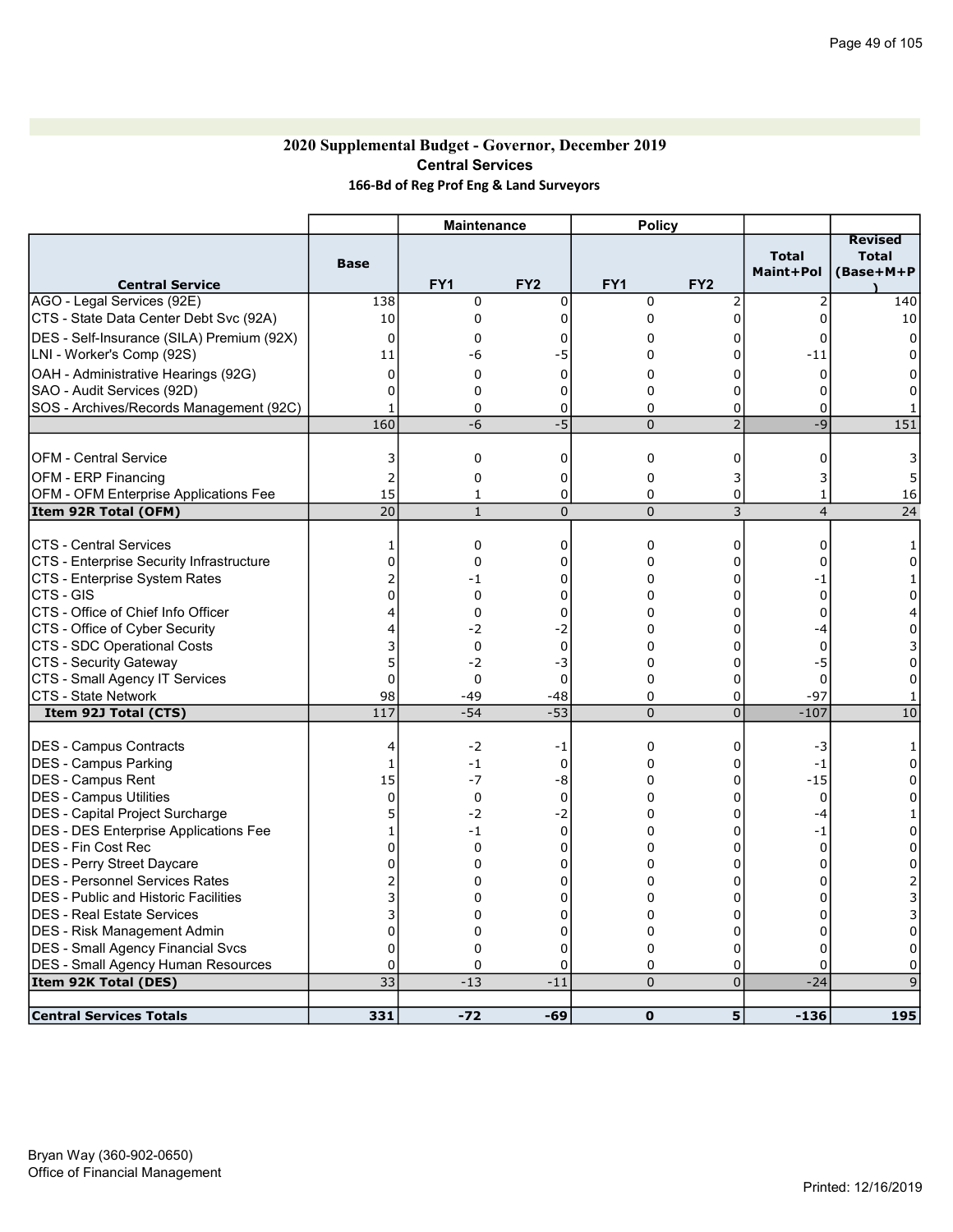## 2020 Supplemental Budget - Governor, December 2019 Central Services 167-Forensic Investigations Council

|                                                                         |                | <b>Maintenance</b> |                 | <b>Policy</b>   |                      |                           |                                             |
|-------------------------------------------------------------------------|----------------|--------------------|-----------------|-----------------|----------------------|---------------------------|---------------------------------------------|
| <b>Central Service</b>                                                  | <b>Base</b>    | FY <sub>1</sub>    | FY <sub>2</sub> | FY <sub>1</sub> | FY <sub>2</sub>      | <b>Total</b><br>Maint+Pol | <b>Revised</b><br><b>Total</b><br>(Base+M+P |
| AGO - Legal Services (92E)                                              | 0              | 0                  | 0               | 0               | 0                    | $\mathbf 0$               |                                             |
| CTS - State Data Center Debt Svc (92A)                                  | $\Omega$       | 0                  | $\Omega$        | 0               | 0                    | $\Omega$                  |                                             |
| DES - Self-Insurance (SILA) Premium (92X)                               |                | 0                  | 0               | 0               | 0                    | $\Omega$                  |                                             |
| LNI - Worker's Comp (92S)                                               | 0              | 0                  | 0               | 0               | 0                    | 0                         | 0                                           |
| OAH - Administrative Hearings (92G)                                     | 0              | 0                  | 0               | 0               | 0                    | $\mathbf 0$               | 0                                           |
| SAO - Audit Services (92D)                                              | $\Omega$       | 0                  | 0               | 0               | 15                   | 15                        | 15                                          |
| SOS - Archives/Records Management (92C)                                 | 0              | 0                  | 0               | 0               | $\overline{0}$       | $\overline{0}$            | 0                                           |
|                                                                         | $\overline{2}$ | $\overline{0}$     | $\overline{0}$  | $\overline{0}$  | $\overline{15}$      | 15                        | 17                                          |
| <b>OFM - Central Service</b>                                            | $\Omega$       | 0                  | $\Omega$        | 0               | $\Omega$             | 0                         | $\Omega$                                    |
| <b>OFM - ERP Financing</b>                                              | $\Omega$       | $\Omega$           | 0               | $\overline{0}$  | 0                    | $\Omega$                  | 0                                           |
| OFM - OFM Enterprise Applications Fee                                   | $\Omega$       | 0                  | 0               | 0               | 0                    | 0                         | 0                                           |
| Item 92R Total (OFM)                                                    | $\overline{0}$ | $\Omega$           | $\Omega$        | $\overline{0}$  | $\overline{0}$       | $\Omega$                  | $\Omega$                                    |
|                                                                         |                |                    |                 |                 |                      |                           |                                             |
| ICTS - Central Services                                                 | 0              | 0                  | $\Omega$        | 0               | 0                    | $\Omega$                  | 0                                           |
| CTS - Enterprise Security Infrastructure                                | $\Omega$       | 0                  | $\Omega$        | 0               | 0                    | $\Omega$                  | $\Omega$                                    |
| CTS - Enterprise System Rates                                           | $\Omega$       | 0                  | 0               | 0               | 0                    | 0                         | O                                           |
| <b>CTS - GIS</b>                                                        | 0              | 0                  | 0               | 0               | 0                    | O                         | 0                                           |
| CTS - Office of Chief Info Officer                                      |                | $\Omega$           | $\Omega$        | 0               | $\Omega$             | U                         |                                             |
| CTS - Office of Cyber Security                                          | 0              | 0                  | 0               | 0               | $\Omega$<br>$\Omega$ | n                         | ი                                           |
| CTS - SDC Operational Costs<br>CTS - Security Gateway                   | 0              | $\Omega$<br>0      | 0               | 0<br>0          |                      | 0                         | 0                                           |
| CTS - Small Agency IT Services                                          | 0<br>0         | 0                  | 0<br>$\Omega$   | 0               | 0<br>0               | 0<br>$\Omega$             | 0<br>0                                      |
| <b>CTS - State Network</b>                                              | 0              | $\Omega$           | 0               | 0               | 0                    | 0                         | 0                                           |
| Item 92J Total (CTS)                                                    | $\overline{0}$ | $\overline{0}$     | $\pmb{0}$       | $\overline{0}$  | $\overline{0}$       | $\overline{0}$            | $\Omega$                                    |
|                                                                         |                |                    |                 |                 |                      |                           |                                             |
| DES - Campus Contracts                                                  | $\Omega$       | 0                  | $\Omega$        | 0               | 0                    | 0                         | 0                                           |
| DES - Campus Parking                                                    | $\Omega$       | $\mathbf 0$        | $\Omega$        | 0               | $\Omega$             | O                         |                                             |
| DES - Campus Rent                                                       | $\Omega$       | $\Omega$           | $\Omega$        | 0               | 0                    | 0                         | 0                                           |
| <b>IDES - Campus Utilities</b>                                          | 0              | 0                  | 0               | 0               | 0                    | $\Omega$                  | 0                                           |
| DES - Capital Project Surcharge                                         | 0              | 0                  | 0               | 0               | 0                    | 0                         | n                                           |
| <b>DES - DES Enterprise Applications Fee</b>                            | 0              | 0                  | 0               | 0               | 0                    | 0                         |                                             |
| DES - Fin Cost Rec                                                      | U              | $\mathbf 0$        | 0               | 0               | $\Omega$             | n                         |                                             |
| DES - Perry Street Daycare                                              | 0              | 0                  | $\Omega$        | $\Omega$        | 0                    | U                         | 0                                           |
| DES - Personnel Services Rates                                          | 0              | 0                  | $\Omega$        | 0               | 0                    | 0                         | 0                                           |
| <b>DES</b> - Public and Historic Facilities                             | 0<br>0         | 0<br>$\Omega$      | 0<br>$\Omega$   | 0<br>0          | 0<br>$\Omega$        | 0<br>0                    | 0                                           |
| DES - Real Estate Services                                              | 2              | $\Omega$           | $\Omega$        | 0               | $\Omega$             | $\Omega$                  | 0                                           |
| DES - Risk Management Admin<br><b>DES - Small Agency Financial Svcs</b> | 2              | $\Omega$           | $\Omega$        | 0               | $\Omega$             | $\Omega$                  |                                             |
| <b>DES - Small Agency Human Resources</b>                               | 0              | 0                  | 0               | 0               | 0                    | 0                         | 0                                           |
| Item 92K Total (DES)                                                    | $\overline{5}$ | $\Omega$           | $\Omega$        | $\overline{0}$  | $\Omega$             | $\overline{0}$            |                                             |
|                                                                         |                |                    |                 |                 |                      |                           |                                             |
| <b>Central Services Totals</b>                                          | 7              | 0                  | $\mathbf 0$     | $\mathbf 0$     | 15                   | 15                        | 22                                          |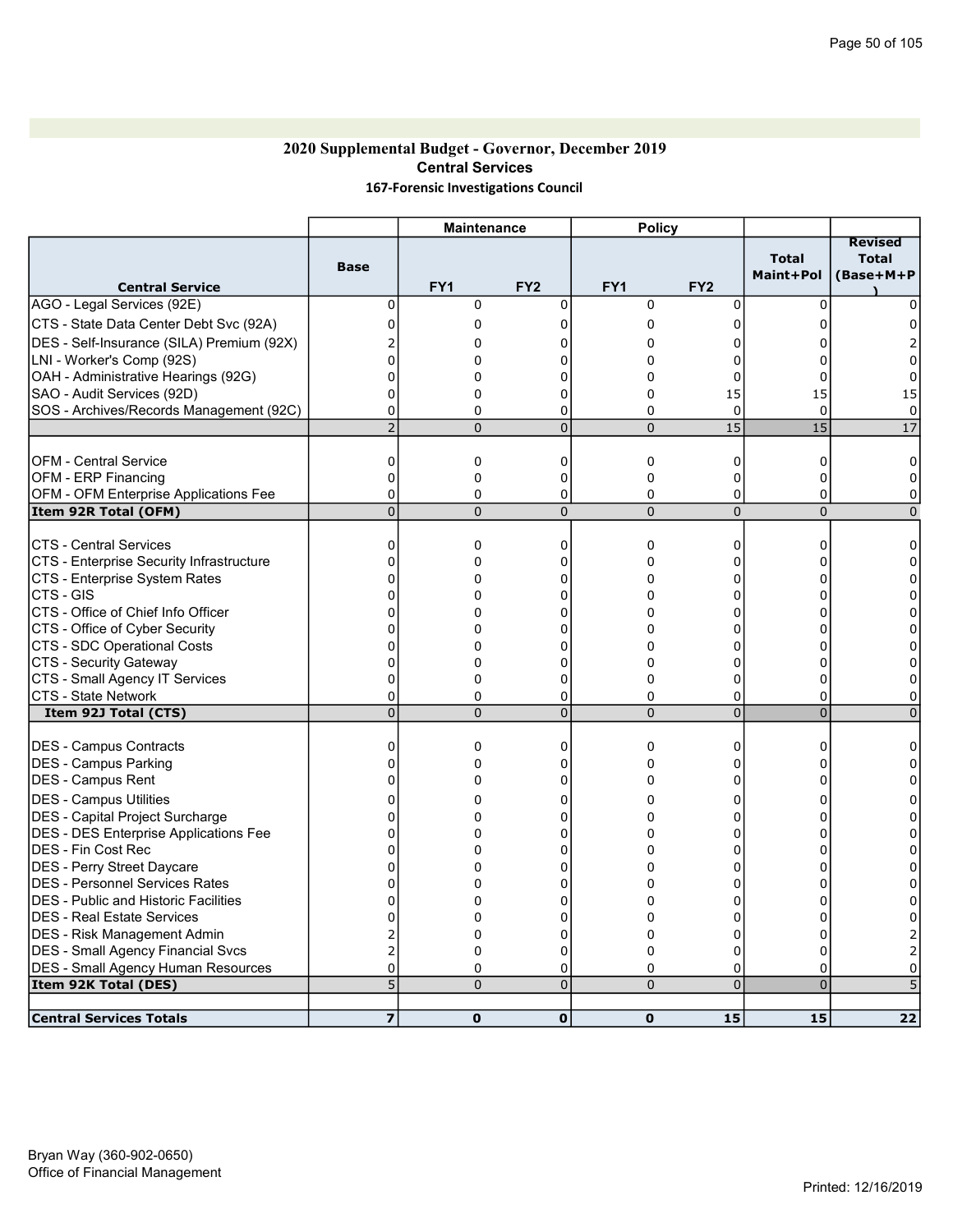### 2020 Supplemental Budget - Governor, December 2019 Central Services 179-Dept of Enterprise Services

| <b>Base</b> |                                                                                                                                                                                                                                                                                    |                                                                                                                                                                                                                                                              |                                                                                                                                                                                                                                                                             |                                                                                                                                                                       | <b>Total</b><br>Maint+Pol                                                                                                                                                                                                                                                                              | <b>Revised</b><br><b>Total</b><br>(Base+M+P                                                                                                                                                                      |
|-------------|------------------------------------------------------------------------------------------------------------------------------------------------------------------------------------------------------------------------------------------------------------------------------------|--------------------------------------------------------------------------------------------------------------------------------------------------------------------------------------------------------------------------------------------------------------|-----------------------------------------------------------------------------------------------------------------------------------------------------------------------------------------------------------------------------------------------------------------------------|-----------------------------------------------------------------------------------------------------------------------------------------------------------------------|--------------------------------------------------------------------------------------------------------------------------------------------------------------------------------------------------------------------------------------------------------------------------------------------------------|------------------------------------------------------------------------------------------------------------------------------------------------------------------------------------------------------------------|
|             |                                                                                                                                                                                                                                                                                    |                                                                                                                                                                                                                                                              |                                                                                                                                                                                                                                                                             |                                                                                                                                                                       |                                                                                                                                                                                                                                                                                                        | 1,312                                                                                                                                                                                                            |
|             |                                                                                                                                                                                                                                                                                    |                                                                                                                                                                                                                                                              |                                                                                                                                                                                                                                                                             |                                                                                                                                                                       |                                                                                                                                                                                                                                                                                                        | 178                                                                                                                                                                                                              |
|             |                                                                                                                                                                                                                                                                                    |                                                                                                                                                                                                                                                              |                                                                                                                                                                                                                                                                             |                                                                                                                                                                       |                                                                                                                                                                                                                                                                                                        | 376                                                                                                                                                                                                              |
|             |                                                                                                                                                                                                                                                                                    |                                                                                                                                                                                                                                                              |                                                                                                                                                                                                                                                                             |                                                                                                                                                                       |                                                                                                                                                                                                                                                                                                        | 1,930                                                                                                                                                                                                            |
|             | $\Omega$                                                                                                                                                                                                                                                                           | $\Omega$                                                                                                                                                                                                                                                     | 0                                                                                                                                                                                                                                                                           | $\Omega$                                                                                                                                                              | 0                                                                                                                                                                                                                                                                                                      |                                                                                                                                                                                                                  |
|             |                                                                                                                                                                                                                                                                                    |                                                                                                                                                                                                                                                              |                                                                                                                                                                                                                                                                             |                                                                                                                                                                       | 1                                                                                                                                                                                                                                                                                                      | 134                                                                                                                                                                                                              |
| 74          | 0                                                                                                                                                                                                                                                                                  | 0                                                                                                                                                                                                                                                            | $-1$                                                                                                                                                                                                                                                                        | 3                                                                                                                                                                     |                                                                                                                                                                                                                                                                                                        | 76                                                                                                                                                                                                               |
| 4,306       | $-163$                                                                                                                                                                                                                                                                             | $-163$                                                                                                                                                                                                                                                       | $-1$                                                                                                                                                                                                                                                                        | 27                                                                                                                                                                    | $-300$                                                                                                                                                                                                                                                                                                 | 4,006                                                                                                                                                                                                            |
|             |                                                                                                                                                                                                                                                                                    |                                                                                                                                                                                                                                                              |                                                                                                                                                                                                                                                                             |                                                                                                                                                                       |                                                                                                                                                                                                                                                                                                        |                                                                                                                                                                                                                  |
| 156         | 11                                                                                                                                                                                                                                                                                 | 12                                                                                                                                                                                                                                                           | 0                                                                                                                                                                                                                                                                           | 11                                                                                                                                                                    | 34                                                                                                                                                                                                                                                                                                     | 190                                                                                                                                                                                                              |
| 95          | 0                                                                                                                                                                                                                                                                                  | $\mathbf 0$                                                                                                                                                                                                                                                  | 0                                                                                                                                                                                                                                                                           | 171                                                                                                                                                                   | 171                                                                                                                                                                                                                                                                                                    | 266                                                                                                                                                                                                              |
| 760         | 9                                                                                                                                                                                                                                                                                  | 20                                                                                                                                                                                                                                                           | 0                                                                                                                                                                                                                                                                           | 16                                                                                                                                                                    | 45                                                                                                                                                                                                                                                                                                     | 805                                                                                                                                                                                                              |
| 1.011       | 20                                                                                                                                                                                                                                                                                 | 32                                                                                                                                                                                                                                                           | $\Omega$                                                                                                                                                                                                                                                                    | 198                                                                                                                                                                   | 250                                                                                                                                                                                                                                                                                                    | 1,261                                                                                                                                                                                                            |
|             |                                                                                                                                                                                                                                                                                    |                                                                                                                                                                                                                                                              |                                                                                                                                                                                                                                                                             |                                                                                                                                                                       |                                                                                                                                                                                                                                                                                                        |                                                                                                                                                                                                                  |
| 21          |                                                                                                                                                                                                                                                                                    | 0                                                                                                                                                                                                                                                            | 0                                                                                                                                                                                                                                                                           |                                                                                                                                                                       | 0                                                                                                                                                                                                                                                                                                      | 21                                                                                                                                                                                                               |
|             |                                                                                                                                                                                                                                                                                    |                                                                                                                                                                                                                                                              |                                                                                                                                                                                                                                                                             |                                                                                                                                                                       |                                                                                                                                                                                                                                                                                                        | 13                                                                                                                                                                                                               |
|             |                                                                                                                                                                                                                                                                                    |                                                                                                                                                                                                                                                              |                                                                                                                                                                                                                                                                             |                                                                                                                                                                       |                                                                                                                                                                                                                                                                                                        | 76                                                                                                                                                                                                               |
| 6           |                                                                                                                                                                                                                                                                                    |                                                                                                                                                                                                                                                              |                                                                                                                                                                                                                                                                             |                                                                                                                                                                       |                                                                                                                                                                                                                                                                                                        | 6                                                                                                                                                                                                                |
| $\Omega$    |                                                                                                                                                                                                                                                                                    | $\Omega$                                                                                                                                                                                                                                                     | 0                                                                                                                                                                                                                                                                           |                                                                                                                                                                       | $\Omega$                                                                                                                                                                                                                                                                                               | $\Omega$                                                                                                                                                                                                         |
| 211         | -3                                                                                                                                                                                                                                                                                 | $-2$                                                                                                                                                                                                                                                         | 0                                                                                                                                                                                                                                                                           | 0                                                                                                                                                                     |                                                                                                                                                                                                                                                                                                        | 206                                                                                                                                                                                                              |
| 46          | 0                                                                                                                                                                                                                                                                                  | $\mathbf 0$                                                                                                                                                                                                                                                  | 0                                                                                                                                                                                                                                                                           | 0                                                                                                                                                                     | 0                                                                                                                                                                                                                                                                                                      | 46                                                                                                                                                                                                               |
|             |                                                                                                                                                                                                                                                                                    |                                                                                                                                                                                                                                                              |                                                                                                                                                                                                                                                                             |                                                                                                                                                                       |                                                                                                                                                                                                                                                                                                        | 387                                                                                                                                                                                                              |
| $\Omega$    |                                                                                                                                                                                                                                                                                    |                                                                                                                                                                                                                                                              |                                                                                                                                                                                                                                                                             |                                                                                                                                                                       |                                                                                                                                                                                                                                                                                                        |                                                                                                                                                                                                                  |
|             |                                                                                                                                                                                                                                                                                    |                                                                                                                                                                                                                                                              | 0                                                                                                                                                                                                                                                                           |                                                                                                                                                                       | $-14$                                                                                                                                                                                                                                                                                                  | 1,228                                                                                                                                                                                                            |
|             |                                                                                                                                                                                                                                                                                    |                                                                                                                                                                                                                                                              |                                                                                                                                                                                                                                                                             |                                                                                                                                                                       |                                                                                                                                                                                                                                                                                                        | 1,983                                                                                                                                                                                                            |
|             |                                                                                                                                                                                                                                                                                    |                                                                                                                                                                                                                                                              |                                                                                                                                                                                                                                                                             |                                                                                                                                                                       |                                                                                                                                                                                                                                                                                                        |                                                                                                                                                                                                                  |
|             |                                                                                                                                                                                                                                                                                    |                                                                                                                                                                                                                                                              |                                                                                                                                                                                                                                                                             |                                                                                                                                                                       |                                                                                                                                                                                                                                                                                                        | 165                                                                                                                                                                                                              |
|             |                                                                                                                                                                                                                                                                                    |                                                                                                                                                                                                                                                              |                                                                                                                                                                                                                                                                             |                                                                                                                                                                       |                                                                                                                                                                                                                                                                                                        | 27                                                                                                                                                                                                               |
|             |                                                                                                                                                                                                                                                                                    |                                                                                                                                                                                                                                                              |                                                                                                                                                                                                                                                                             |                                                                                                                                                                       |                                                                                                                                                                                                                                                                                                        | 496                                                                                                                                                                                                              |
|             |                                                                                                                                                                                                                                                                                    |                                                                                                                                                                                                                                                              |                                                                                                                                                                                                                                                                             |                                                                                                                                                                       |                                                                                                                                                                                                                                                                                                        | 295                                                                                                                                                                                                              |
|             |                                                                                                                                                                                                                                                                                    |                                                                                                                                                                                                                                                              |                                                                                                                                                                                                                                                                             |                                                                                                                                                                       |                                                                                                                                                                                                                                                                                                        | 204                                                                                                                                                                                                              |
|             |                                                                                                                                                                                                                                                                                    |                                                                                                                                                                                                                                                              |                                                                                                                                                                                                                                                                             |                                                                                                                                                                       |                                                                                                                                                                                                                                                                                                        | 80                                                                                                                                                                                                               |
|             |                                                                                                                                                                                                                                                                                    |                                                                                                                                                                                                                                                              |                                                                                                                                                                                                                                                                             |                                                                                                                                                                       |                                                                                                                                                                                                                                                                                                        | 92                                                                                                                                                                                                               |
|             |                                                                                                                                                                                                                                                                                    |                                                                                                                                                                                                                                                              |                                                                                                                                                                                                                                                                             |                                                                                                                                                                       |                                                                                                                                                                                                                                                                                                        | 16                                                                                                                                                                                                               |
|             |                                                                                                                                                                                                                                                                                    |                                                                                                                                                                                                                                                              |                                                                                                                                                                                                                                                                             |                                                                                                                                                                       |                                                                                                                                                                                                                                                                                                        | 91                                                                                                                                                                                                               |
|             |                                                                                                                                                                                                                                                                                    |                                                                                                                                                                                                                                                              |                                                                                                                                                                                                                                                                             |                                                                                                                                                                       |                                                                                                                                                                                                                                                                                                        | 237                                                                                                                                                                                                              |
|             |                                                                                                                                                                                                                                                                                    |                                                                                                                                                                                                                                                              |                                                                                                                                                                                                                                                                             |                                                                                                                                                                       |                                                                                                                                                                                                                                                                                                        | 107                                                                                                                                                                                                              |
|             |                                                                                                                                                                                                                                                                                    |                                                                                                                                                                                                                                                              |                                                                                                                                                                                                                                                                             |                                                                                                                                                                       |                                                                                                                                                                                                                                                                                                        | 10                                                                                                                                                                                                               |
|             |                                                                                                                                                                                                                                                                                    |                                                                                                                                                                                                                                                              |                                                                                                                                                                                                                                                                             |                                                                                                                                                                       |                                                                                                                                                                                                                                                                                                        | $\Omega$                                                                                                                                                                                                         |
|             |                                                                                                                                                                                                                                                                                    |                                                                                                                                                                                                                                                              |                                                                                                                                                                                                                                                                             |                                                                                                                                                                       |                                                                                                                                                                                                                                                                                                        |                                                                                                                                                                                                                  |
|             |                                                                                                                                                                                                                                                                                    |                                                                                                                                                                                                                                                              |                                                                                                                                                                                                                                                                             |                                                                                                                                                                       |                                                                                                                                                                                                                                                                                                        | 1,822                                                                                                                                                                                                            |
| 9,182       | $-175$                                                                                                                                                                                                                                                                             | $-171$                                                                                                                                                                                                                                                       | $-1$                                                                                                                                                                                                                                                                        | 237                                                                                                                                                                   | $-110$                                                                                                                                                                                                                                                                                                 | 9,072                                                                                                                                                                                                            |
|             | 1,287<br>178<br>376<br> DES - Self-Insurance (SILA) Premium (92X)<br>2,258<br>0<br>133<br>SOS - Archives/Records Management (92C)<br>13<br>105<br>405<br>1,242<br>2,049<br>167<br>28<br>514<br>305<br>210<br>50<br>91<br>16<br>79<br>237<br>107<br>10<br>$\mathbf 0$<br>0<br>1,816 | FY <sub>1</sub><br>1<br>0<br>$\Omega$<br>$-164$<br>0<br>$\mathbf 0$<br>0<br>$-10$<br>0<br>$\mathbf 0$<br>-8<br>0<br>$-7$<br>$-28$<br>$-1$<br>$-1$<br>-9<br>-6<br>-3<br>15<br>$\mathbf{1}$<br>$\mathbf 0$<br>0<br>0<br>$\Omega$<br>$\Omega$<br>0<br>0<br>$-4$ | <b>Maintenance</b><br>FY <sub>2</sub><br>$\pmb{0}$<br>$\Omega$<br>$\Omega$<br>$-164$<br>1<br>0<br>$-19$<br>$\Omega$<br>$-10$<br>0<br>$-7$<br>$-38$<br>$-1$<br>0<br>-9<br>$-4$<br>-3<br>15<br>$\Omega$<br>0<br>$\mathbf 0$<br>0<br>$\Omega$<br>0<br>$\mathbf 0$<br>0<br>$-2$ | FY <sub>1</sub><br>0<br>0<br>0<br>0<br>0<br>0<br>0<br>0<br>0<br>0<br>$\Omega$<br>0<br>0<br>0<br>0<br>0<br>0<br>0<br>0<br>0<br>0<br>0<br>0<br>0<br>0<br>$\overline{0}$ | <b>Policy</b><br>FY <sub>2</sub><br>24<br>0<br>$\mathbf 0$<br>0<br>0<br>0<br>$\mathbf 0$<br>0<br>$\Omega$<br>$\Omega$<br>$\overline{0}$<br>0<br>$\Omega$<br>$\overline{0}$<br>0<br>$\mathbf 0$<br>$\mathbf 0$<br>$\mathbf 0$<br>0<br>0<br>0<br>$\mathbf 0$<br>12<br>0<br>$\Omega$<br>0<br>0<br>0<br>12 | 25<br>$\Omega$<br>0<br>$-328$<br>0<br>$-29$<br>0<br>$-5$<br>$-18$<br>0<br>$-66$<br>$-2$<br>$-1$<br>$-18$<br>$-10$<br>-6<br>30<br>1<br>$\Omega$<br>12<br>$\mathbf 0$<br>0<br>$\Omega$<br>0<br>0<br>$\overline{6}$ |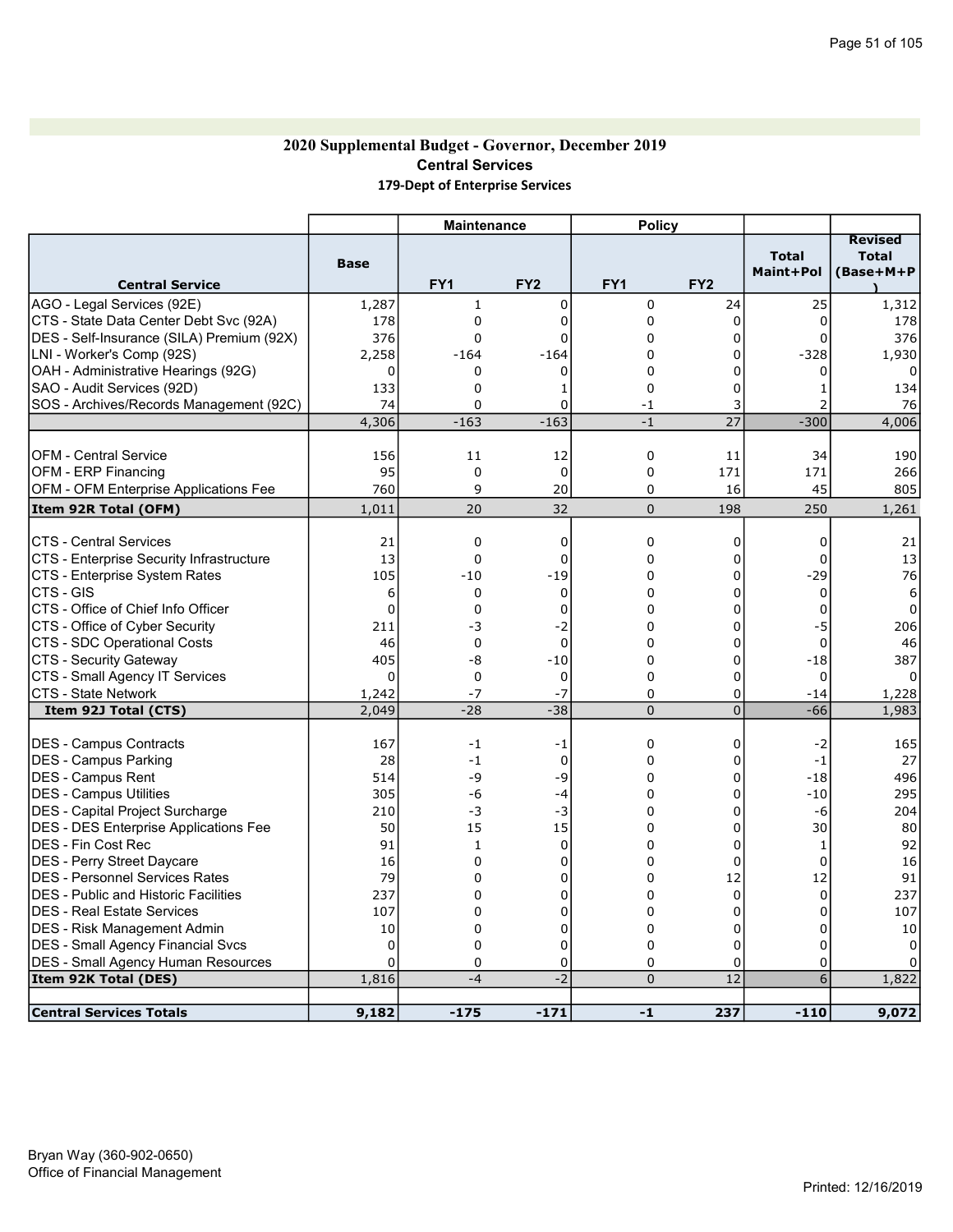# 2020 Supplemental Budget - Governor, December 2019 Central Services 185-Washington Horse Racing Commission

|                                           |                 | <b>Maintenance</b> |                 | <b>Policy</b>  |                 |                           |                 |
|-------------------------------------------|-----------------|--------------------|-----------------|----------------|-----------------|---------------------------|-----------------|
| <b>Central Service</b>                    | <b>Base</b>     | FY <sub>1</sub>    | FY <sub>2</sub> | FY1            | FY <sub>2</sub> | ा०ावा<br>Maint <b>Dal</b> | Revised         |
| AGO - Legal Services (92E)                | 63              | 0                  | $\mathbf 0$     | 0              |                 |                           | 64              |
| CTS - State Data Center Debt Svc (92A)    | 2               | 0                  | 0               | 0              | 0               | 0                         |                 |
| DES - Self-Insurance (SILA) Premium (92X) |                 | 0                  | 0               | 0              | 0               | 0                         |                 |
| LNI - Worker's Comp (92S)                 | 57              | 7                  |                 | 0              | 0               | 12                        | 69              |
| OAH - Administrative Hearings (92G)       | 0               | 0                  | 0               | 0              | 0               | 0                         | 0               |
| SAO - Audit Services (92D)                | 0               | 0                  | $\Omega$        | 0              | $\Omega$        | 0                         |                 |
| SOS - Archives/Records Management (92C)   | $\overline{2}$  | $\Omega$           | 0               | 0              | 0               | 0                         |                 |
|                                           | $\frac{126}{x}$ | $\overline{7}$     | 5               | $\overline{0}$ | $\mathbf{1}$    | $\overline{13}$           | 139             |
|                                           |                 |                    |                 |                |                 |                           |                 |
| <b>OFM - Central Service</b>              | 3               | 0                  | 0               | 0              | 0               | 0                         |                 |
| <b>OFM - ERP Financing</b>                | 2               | $\mathbf 0$        | 0               | 0              | 3               |                           |                 |
| OFM - OFM Enterprise Applications Fee     | 15              | $\mathbf{1}$       | 0               | 0              | 0               |                           | 16              |
| Item 92R Total (OFM)                      | $\overline{20}$ | $\mathbf{1}$       | $\overline{0}$  | $\overline{0}$ | 3               | $\overline{4}$            | $\overline{24}$ |
|                                           |                 |                    |                 |                |                 |                           |                 |
| <b>CTS - Central Services</b>             | 0               | $\mathbf 0$        | $\Omega$        | 0              | 0               | 0                         | O               |
| CTS - Enterprise Security Infrastructure  | 0               | 0                  | 0               | 0              | 0               | 0                         | 0               |
| CTS - Enterprise System Rates             |                 | -1                 | O               | 0              | $\mathbf 0$     | -1                        |                 |
| <b>CTS - GIS</b>                          | 0               | $\Omega$           | 0               | 0              | $\Omega$        | $\mathbf{0}$              |                 |
| CTS - Office of Chief Info Officer        | 0               | $\Omega$           | 0               | 0              | 0               | $\Omega$                  |                 |
| CTS - Office of Cyber Security            | 0               | $\Omega$           | 0               | 0              | 0               | $\Omega$                  |                 |
| CTS - SDC Operational Costs               | n               | $\Omega$           | C               | 0              | $\Omega$        | $\Omega$                  |                 |
| CTS - Security Gateway                    |                 | -1                 | 0               | 0              | 0               | -1                        |                 |
| CTS - Small Agency IT Services            | $\Omega$        | 0                  | $\Omega$        | 0              | 0               | $\mathbf 0$               |                 |
| CTS - State Network                       | 0               | 0                  | 0               | 0              | 0               | 0                         |                 |
| Item 92J Total (CTS)                      | $\overline{4}$  | $-2$               | $\overline{0}$  | $\overline{0}$ | $\overline{0}$  | $\overline{-2}$           |                 |
|                                           |                 |                    |                 |                |                 |                           |                 |
| <b>DES - Campus Contracts</b>             | 1               | $-1$               | 0               | 0              | 0               | -1                        | ŋ               |
| DES - Campus Parking                      | U               | 0                  | 0               | 0              | 0               | 0                         |                 |
| DES - Campus Rent                         |                 | $\Omega$           | C               | 0              | $\Omega$        | n                         |                 |
| <b>DES - Campus Utilities</b>             | 0               | 0                  | 0               | 0              | 0               | 0                         |                 |
| DES - Capital Project Surcharge           |                 | 0                  | O               | 0              | $\mathbf 0$     |                           |                 |
| DES - DES Enterprise Applications Fee     |                 | 1                  | O               | 0              | $\Omega$        |                           |                 |
| DES - Fin Cost Rec                        |                 | 0                  | 0               | 0              | 0               | n                         |                 |
| DES - Perry Street Daycare                |                 | 0                  |                 | 0              | $\Omega$        |                           |                 |
| DES - Personnel Services Rates            |                 | 0                  | 0               | 0              | 0               | 0                         |                 |
| DES - Public and Historic Facilities      | n               | 0                  | 0               | 0              | 0               | 0                         |                 |
| <b>DES</b> - Real Estate Services         |                 | 0                  | C               | 0              | 0               |                           |                 |
| <b>IDES - Risk Management Admin</b>       |                 | 0                  | 0               | 0              | 0               | 0                         |                 |
| DES - Small Agency Financial Svcs         | 134             | $\Omega$           | $\Omega$        | 0              | 0               | 0                         | 134             |
| <b>DES - Small Agency Human Resources</b> | 50              | 12                 | 12              | 0              | 0               | 24                        | 74              |
| Item 92K Total (DES)                      | 192             | 12                 | 12              | $\overline{0}$ | $\overline{0}$  | 24                        | 216             |
|                                           |                 |                    |                 |                |                 |                           |                 |
| <b>Central Services Totals</b>            | 342             | 18                 | 17              | $\mathbf 0$    | 4               | 39                        | 381             |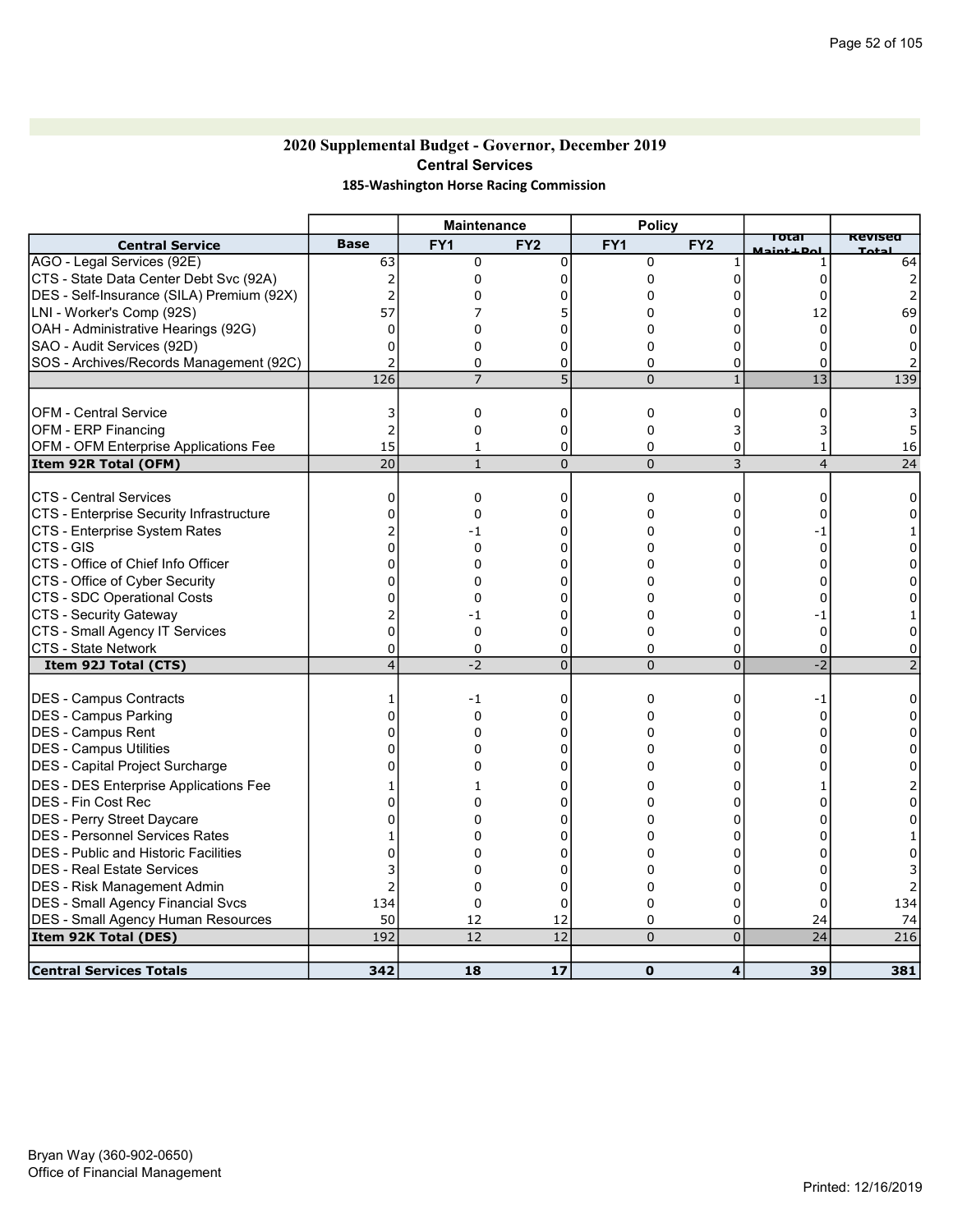### 2020 Supplemental Budget - Governor, December 2019 Central Services 190-Bd of Industrial Insurance Appeals

|                                                                                |                      | <b>Maintenance</b>      |                         | <b>Policy</b>       |                         |                           |                                             |
|--------------------------------------------------------------------------------|----------------------|-------------------------|-------------------------|---------------------|-------------------------|---------------------------|---------------------------------------------|
| <b>Central Service</b>                                                         | <b>Base</b>          | FY <sub>1</sub>         | FY <sub>2</sub>         | FY1                 | FY <sub>2</sub>         | <b>Total</b><br>Maint+Pol | <b>Revised</b><br><b>Total</b><br>(Base+M+P |
| AGO - Legal Services (92E)                                                     | 99                   | 0                       | $\mathbf 0$             | 0                   | $\overline{\mathbf{c}}$ | 2                         | 101                                         |
| CTS - State Data Center Debt Svc (92A)                                         | 39                   | 0                       | $\mathbf 0$             | 0                   | $\overline{0}$          | $\mathbf 0$               | 39                                          |
| DES - Self-Insurance (SILA) Premium (92X)                                      | 2                    | 0                       | 0                       | 0                   | 0                       | 0                         | 2                                           |
| LNI - Worker's Comp (92S)                                                      | 145                  | -6                      | -8                      | 0                   | 0                       | $-14$                     | 131                                         |
| OAH - Administrative Hearings (92G)                                            | 0                    | 0                       | 0                       | 0                   | 0                       | $\mathbf 0$               | $\Omega$                                    |
| SAO - Audit Services (92D)                                                     | 21                   | $\overline{2}$          | $-2$                    | 0                   | 0                       | 0                         | 21                                          |
| SOS - Archives/Records Management (92C)                                        | 65                   | 0                       | $\mathbf 0$             | 0                   | 2                       | $\overline{2}$            | 67                                          |
|                                                                                | 371                  | $-4$                    | $-10$                   | $\overline{0}$      | $\overline{4}$          | $-10$                     | 361                                         |
| <b>OFM - Central Service</b>                                                   | 31                   | 0                       | 0                       | 0                   | 2                       | 2                         | 33                                          |
| <b>OFM - ERP Financing</b>                                                     | 20                   | $\mathbf 0$             | 0                       | -2                  | 36                      | 34                        | 54                                          |
| OFM - OFM Enterprise Applications Fee                                          | 155                  | 2                       | $\overline{4}$          | 0                   | 4                       | 10                        | 165                                         |
| Item 92R Total (OFM)                                                           | 206                  | $\overline{2}$          | $\overline{4}$          | $-2$                | 42                      | 46                        | 252                                         |
| CTS - Central Services                                                         | 5                    | 0                       |                         |                     |                         |                           | 5                                           |
| CTS - Enterprise Security Infrastructure                                       | $\mathbf 0$          | 0                       | 0<br>0                  | 0<br>0              | 0<br>0                  | 0<br>$\mathbf 0$          | $\mathbf 0$                                 |
| CTS - Enterprise System Rates                                                  | 22                   | $-2$                    | -4                      | 0                   | $\mathbf 0$             | -6                        | 16                                          |
| CTS - GIS                                                                      | $\mathbf 0$          | 0                       | $\Omega$                | 0                   | $\Omega$                | $\Omega$                  | $\mathbf 0$                                 |
| CTS - Office of Chief Info Officer                                             | 16                   | 0                       | $\mathbf 0$             | 0                   | 0                       | $\mathbf 0$               | 16                                          |
| CTS - Office of Cyber Security                                                 | 90                   | 0                       | $-2$                    | 0                   | 0                       | $-2$                      | 88                                          |
| CTS - SDC Operational Costs                                                    | 10                   | 0                       | $\mathbf 0$             | 0                   | 0                       | 0                         | 10                                          |
| <b>CTS - Security Gateway</b>                                                  | 66                   | $-2$                    | $-2$                    | 0                   | 0                       | -4                        | 62                                          |
| CTS - Small Agency IT Services                                                 | $\mathbf 0$          | 0                       | $\mathbf 0$             | 0                   | $\overline{0}$          | $\mathbf 0$               | $\mathbf 0$                                 |
| <b>CTS - State Network</b>                                                     | 287                  | $-2$                    | $-2$                    | 0                   | 0                       | $-4$                      | 283                                         |
| Item 92J Total (CTS)                                                           | 495                  | $-6$                    | $-10$                   | $\overline{0}$      | $\overline{0}$          | $-16$                     | 479                                         |
|                                                                                |                      |                         |                         |                     |                         |                           |                                             |
| DES - Campus Contracts                                                         | 13                   | -2                      | $\overline{2}$          | 0                   | 0                       | 0                         | 13                                          |
| DES - Campus Parking                                                           | 0                    | 0                       | 0                       | 0                   | 0                       | 0                         | $\Omega$                                    |
| DES - Campus Rent                                                              | 0                    | 0                       | 0<br>$\Omega$           | 0<br>$\Omega$       | 0                       | 0<br>$\Omega$             | 0                                           |
| DES - Campus Utilities                                                         | $\Omega$<br>$\Omega$ | 0<br>0                  | $\Omega$                | 0                   | $\overline{0}$<br>0     | 0                         | $\mathbf 0$                                 |
| DES - Capital Project Surcharge                                                |                      | 2                       | 4                       | 0                   | $\Omega$                |                           | 0                                           |
| <b>DES - DES Enterprise Applications Fee</b>                                   | 10                   |                         |                         |                     |                         | 6<br>$\Omega$             | 16                                          |
| <b>IDES - Fin Cost Rec</b><br>DES - Perry Street Daycare                       | 0                    | 0<br>$\mathbf 0$        | 0<br>$\Omega$           | 0                   | 0<br>0                  | 0                         | 0                                           |
|                                                                                | 3                    |                         |                         | 0                   |                         |                           | 3                                           |
| IDES - Personnel Services Rates<br><b>DES</b> - Public and Historic Facilities | 16<br>39             | 0<br>0                  | $\Omega$<br>$\mathbf 0$ | 0                   | $\overline{2}$<br>0     | 2<br>0                    | 18<br>39                                    |
|                                                                                |                      |                         |                         | 0                   | $\Omega$                |                           |                                             |
| <b>IDES - Real Estate Services</b>                                             | 48<br>$\overline{2}$ | $\Omega$<br>$\mathbf 0$ | $\Omega$<br>$\Omega$    | 0<br>0              | $\Omega$                | 0<br>0                    | 48                                          |
| DES - Risk Management Admin                                                    |                      | 0                       | $\mathbf 0$             | 0                   | $\Omega$                |                           |                                             |
| <b>DES - Small Agency Financial Svcs</b>                                       | 181                  |                         |                         |                     |                         | 0                         | 181                                         |
| <b>DES</b> - Small Agency Human Resources<br>Item 92K Total (DES)              | $\Omega$<br>312      | 0<br>$\overline{0}$     | 0<br>$\overline{6}$     | 0<br>$\overline{0}$ | 0<br>$\overline{2}$     | 0<br>8                    | $\Omega$<br>320                             |
|                                                                                |                      |                         |                         |                     |                         |                           |                                             |
| <b>Central Services Totals</b>                                                 | 1,383                | -8                      | $-10$                   | $-2$                | 48                      | 28                        | 1,411                                       |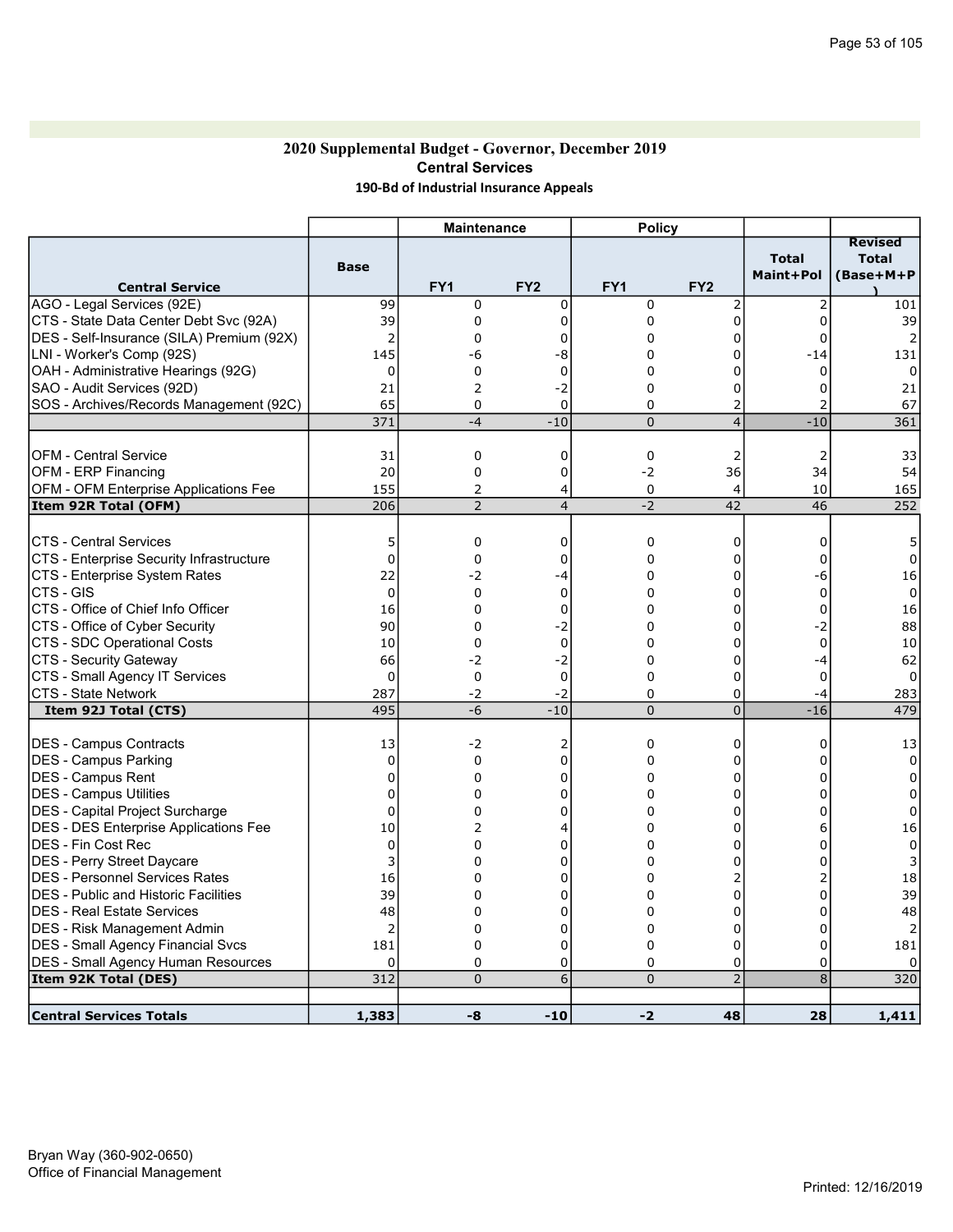### 2020 Supplemental Budget - Governor, December 2019 Central Services 195-Liquor and Cannabis Board

|                                              |             | <b>Maintenance</b> |                 | <b>Policy</b>   |                 |                           |                                             |
|----------------------------------------------|-------------|--------------------|-----------------|-----------------|-----------------|---------------------------|---------------------------------------------|
| <b>Central Service</b>                       | Base        | FY <sub>1</sub>    | FY <sub>2</sub> | FY <sub>1</sub> | FY <sub>2</sub> | <b>Total</b><br>Maint+Pol | <b>Revised</b><br><b>Total</b><br>(Base+M+P |
| AGO - Legal Services (92E)                   | 4,766       | $\mathbf{1}$       | $\overline{2}$  | 0               | 88              | 91                        | 4,857                                       |
| CTS - State Data Center Debt Svc (92A)       | 200         | 0                  | $\mathbf 0$     | 0               | 0               | $\mathbf 0$               | 200                                         |
| DES - Self-Insurance (SILA) Premium (92X)    | 1,558       | $\mathbf 0$        | 0               | 0               | 0               | 0                         | 1,558                                       |
| LNI - Worker's Comp (92S)                    | 763         | $-35$              | $-33$           | 0               | $\Omega$        | $-68$                     | 695                                         |
| OAH - Administrative Hearings (92G)          | 1,123       | $-14$              | $-13$           | $\Omega$        | 0               | $-27$                     | 1,096                                       |
| SAO - Audit Services (92D)                   | 42          | 7                  | 7               | 0               | 0               | 14                        | 56                                          |
| SOS - Archives/Records Management (92C)      | 87          | $\mathbf 0$        | $\mathbf 0$     | 0               | 3               | 3                         | 90                                          |
|                                              | 8,538       | $-41$              | $-37$           | $\overline{0}$  | 91              | 13                        | 8,551                                       |
| <b>OFM - Central Service</b>                 | 72          | 5                  | 5               | 0               | 5               | 15                        | 87                                          |
| <b>OFM - ERP Financing</b>                   | 43          | 0                  | $\mathbf 0$     | $\pmb{0}$       | 79              | 79                        | 122                                         |
| OFM - OFM Enterprise Applications Fee        | 350         | $\overline{4}$     | 9               | $\mathbf{1}$    | 7               | 21                        | 371                                         |
| Item 92R Total (OFM)                         | 465         | 9                  | 14              | $\mathbf{1}$    | 91              | 115                       | 580                                         |
| <b>CTS - Central Services</b>                | 24          | 0                  | 0               | 0               | 0               | 0                         | 24                                          |
| CTS - Enterprise Security Infrastructure     | 14          | $\mathbf 0$        | $\mathbf 0$     | 0               | 0               | 0                         | 14                                          |
| CTS - Enterprise System Rates                | 49          | -4                 | -9              | $\Omega$        | $\Omega$        | $-13$                     | 36                                          |
| ICTS - GIS                                   | 6           | $\Omega$           | $\mathbf{0}$    | $\Omega$        | $\Omega$        | $\Omega$                  | 6                                           |
| CTS - Office of Chief Info Officer           | 49          | 0                  | 0               | 0               | 0               | 0                         | 49                                          |
| CTS - Office of Cyber Security               | 129         | 0                  | $-1$            | 0               | 0               | -1                        | 128                                         |
| CTS - SDC Operational Costs                  | 52          | $\mathbf 0$        | $\mathbf 0$     | 0               | 0               | 0                         | 52                                          |
| CTS - Security Gateway                       | 75          | $-2$               | $-2$            | 0               | $\Omega$        | $-4$                      | 71                                          |
| CTS - Small Agency IT Services               | $\Omega$    | $\mathbf 0$        | $\mathbf 0$     | 0               | $\Omega$        | 0                         | $\Omega$                                    |
| CTS - State Network                          | 218         | $-2$               | $-2$            | 0               | 0               | $-4$                      | 214                                         |
| Item 92J Total (CTS)                         | 616         | -8                 | $-14$           | $\overline{0}$  | $\overline{0}$  | $-22$                     | 594                                         |
| <b>DES - Campus Contracts</b>                | 26          | $\mathbf 0$        | $\mathbf 0$     | 0               | 0               | 0                         | 26                                          |
| <b>DES - Campus Parking</b>                  | 0           | 0                  | $\mathbf 0$     | 0               | 0               | 0                         | 0                                           |
| <b>DES - Campus Rent</b>                     | $\Omega$    | $\Omega$           | $\Omega$        | $\Omega$        | $\Omega$        | $\Omega$                  | $\Omega$                                    |
| <b>DES - Campus Utilities</b>                | $\Omega$    | $\Omega$           | $\Omega$        | $\Omega$        | 0               | $\Omega$                  | $\Omega$                                    |
| DES - Capital Project Surcharge              | 0           | 0                  | $\Omega$        | 0               | 0               | $\Omega$                  | 0                                           |
| <b>DES - DES Enterprise Applications Fee</b> | 23          | 6                  | 8               | 0               | 0               | 14                        | 37                                          |
| DES - Fin Cost Rec                           | $\mathbf 0$ | 0                  | $\mathbf 0$     | 0               | 0               | $\mathbf 0$               | $\mathbf 0$                                 |
| DES - Perry Street Daycare                   | 5           | 0                  | $\Omega$        | $\Omega$        | $\Omega$        | $\Omega$                  | 5                                           |
| <b>DES - Personnel Services Rates</b>        | 36          | 0                  | $\Omega$        | 0               | 5               | 5                         | 41                                          |
| IDES - Public and Historic Facilities        | 78          | 0                  | $\Omega$        | 0               | 0               | 0                         | 78                                          |
| <b>DES - Real Estate Services</b>            | 48          | 0                  | $\Omega$        | 0               | 0               | 0                         | 48                                          |
| DES - Risk Management Admin                  | 43          | -1                 | $\Omega$        | $\Omega$        | $\Omega$        | -1                        | 42                                          |
| DES - Small Agency Financial Svcs            | $\Omega$    | $\Omega$           | $\Omega$        | $\Omega$        | $\Omega$        | $\Omega$                  | $\mathbf{0}$                                |
| <b>DES - Small Agency Human Resources</b>    | 0           | 0                  | 0               | 0               | 0               | 0                         |                                             |
| Item 92K Total (DES)                         | 260         | 5                  | 8               | $\overline{0}$  | 5               | 18                        | 278                                         |
| <b>Central Services Totals</b>               | 9,879       | $-35$              | $-29$           | $\mathbf{1}$    | 187             | 124                       | 10,003                                      |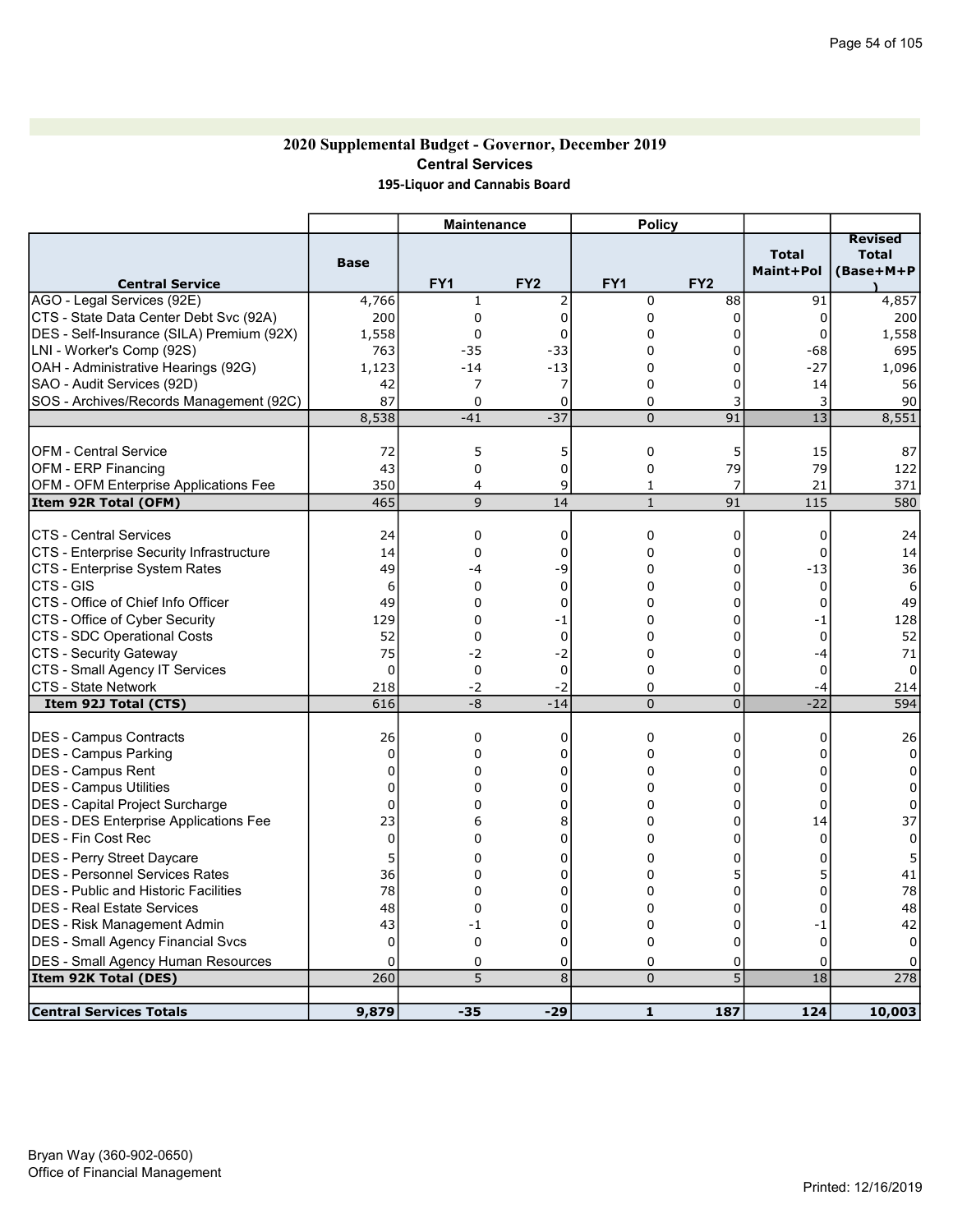### 2020 Supplemental Budget - Governor, December 2019 Central Services 205-Board of Pilotage Commissioners

|                                             |              | <b>Maintenance</b> |                 | <b>Policy</b>   |                 |                           |                                             |
|---------------------------------------------|--------------|--------------------|-----------------|-----------------|-----------------|---------------------------|---------------------------------------------|
| <b>Central Service</b>                      | Base         | FY1                | FY <sub>2</sub> | FY <sub>1</sub> | FY <sub>2</sub> | <b>Total</b><br>Maint+Pol | <b>Revised</b><br><b>Total</b><br>(Base+M+P |
| AGO - Legal Services (92E)                  | 107          | $\mathbf 0$        | $\mathbf 0$     | 0               | 2               | $\overline{2}$            | 109                                         |
| CTS - State Data Center Debt Svc (92A)      | 0            | 0                  | $\Omega$        | 0               | 0               | 0                         |                                             |
| DES - Self-Insurance (SILA) Premium (92X)   | 3,127        | 0                  | 0               | 0               | 0               | 0                         | 3,127                                       |
| LNI - Worker's Comp (92S)                   |              | $\mathbf{1}$       | -1              | 0               | $\Omega$        | 0                         |                                             |
| OAH - Administrative Hearings (92G)         | 0            | $\mathbf 0$        | $\mathbf 0$     | 0               | 0               | 0                         |                                             |
| SAO - Audit Services (92D)                  | 19           | $-1$               | $\Omega$        | 0               | 0               | $-1$                      | 18                                          |
| SOS - Archives/Records Management (92C)     | $\Omega$     | $\mathbf 0$        | $\mathbf 0$     | 0               | 0               | 0                         |                                             |
|                                             | 3,256        | $\Omega$           | $-1$            | $\overline{0}$  | $\overline{2}$  | $\mathbf{1}$              | 3,257                                       |
| OFM - Central Service                       | 1            | 0                  | 0               | 0               | 0               | 0                         |                                             |
| OFM - ERP Financing                         | 1            | $\mathbf 0$        | $\mathbf 0$     | 0               | 1               | 1                         |                                             |
| OFM - OFM Enterprise Applications Fee       | 3            | $\mathbf 0$        | 0               | 0               | 0               | 0                         |                                             |
| Item 92R Total (OFM)                        | 5            | $\Omega$           | $\Omega$        | $\Omega$        | $\mathbf{1}$    | $\mathbf{1}$              | 6                                           |
|                                             |              |                    |                 |                 |                 |                           |                                             |
| ICTS - Central Services                     | 0            | $\mathbf 0$        | $\mathbf 0$     | 0               | 0               | $\Omega$                  | 0                                           |
| CTS - Enterprise Security Infrastructure    | 0            | $\mathbf 0$        | $\Omega$        | 0               | 0               | 0                         |                                             |
| CTS - Enterprise System Rates               | 0            | 0                  | 0               | $\Omega$        | 0               | $\Omega$                  | 0                                           |
| CTS - GIS                                   |              | 0                  | $\Omega$        | 0               | $\overline{0}$  | 0                         | 0                                           |
| ICTS - Office of Chief Info Officer         | U            | 0                  | $\Omega$        | 0               | $\overline{0}$  | 0                         | O                                           |
| CTS - Office of Cyber Security              |              | 0                  | 0               | $\Omega$        | $\Omega$        | U                         |                                             |
| CTS - SDC Operational Costs                 | 0            | 0                  | $\Omega$        | 0               | $\Omega$        | O                         | 0                                           |
| CTS - Security Gateway                      | 0            | 0                  | 0               | 0               | 0               | U                         | 0                                           |
| CTS - Small Agency IT Services              | 0            | 0                  | $\mathbf 0$     | 0               | 0               | $\Omega$                  | 0                                           |
| <b>CTS - State Network</b>                  | 0            | 0                  | 0               | $\Omega$        | 0               | $\Omega$                  | 0                                           |
| Item 92J Total (CTS)                        | $\mathbf{1}$ | $\Omega$           | $\Omega$        | $\Omega$        | $\overline{0}$  | $\overline{0}$            |                                             |
| <b>DES - Campus Contracts</b>               | 0            |                    | $\mathbf 0$     | 0               | 0               | 0                         | 0                                           |
| <b>IDES - Campus Parking</b>                | 0            | 0<br>0             | 0               | 0               | 0               | 0                         | 0                                           |
| <b>DES - Campus Rent</b>                    | C            | 0                  | 0               | 0               | 0               | 0                         | 0                                           |
| <b>DES - Campus Utilities</b>               | ŋ            | 0                  | $\Omega$        | $\Omega$        | $\overline{0}$  | 0                         | $\Omega$                                    |
| DES - Capital Project Surcharge             | 0            | 0                  | 0               | $\mathbf 0$     | 0               | 0                         | 0                                           |
| DES - DES Enterprise Applications Fee       | 0            | 0                  | $\Omega$        | $\Omega$        | $\Omega$        | 0                         | 0                                           |
| DES - Fin Cost Rec                          | 0            | 0                  | 0               | 0               | 0               | 0                         | 0                                           |
| DES - Perry Street Daycare                  | 0            | 0                  | $\Omega$        | 0               | $\overline{0}$  | 0                         | 0                                           |
| <b>DES - Personnel Services Rates</b>       | 1            | 0                  | 0               | 0               | 0               | 0                         |                                             |
| <b>DES - Public and Historic Facilities</b> | 0            | 0                  | $\Omega$        | 0               | 0               | O                         | 0                                           |
| <b>DES - Real Estate Services</b>           | 0            | 0                  | 0               | 0               | 0               | 0                         | 0                                           |
| DES - Risk Management Admin                 | 86           | 0                  | $\Omega$        | 0               | 0               | 0                         | 86                                          |
| DES - Small Agency Financial Svcs           | 54           | 0                  | $\mathbf 0$     | 0               | 0               | $\Omega$                  | 54                                          |
| <b>DES - Small Agency Human Resources</b>   | 10           | 3                  | $\overline{2}$  | 0               | 0               | 5                         | 15                                          |
| Item 92K Total (DES)                        | 151          | 3                  | $\overline{2}$  | $\Omega$        | $\overline{0}$  | 5                         | 156                                         |
|                                             |              |                    |                 |                 |                 |                           |                                             |
| <b>Central Services Totals</b>              | 3,413        | 3                  | 1               | $\mathbf 0$     | 3               | $\overline{\mathbf{z}}$   | 3,420                                       |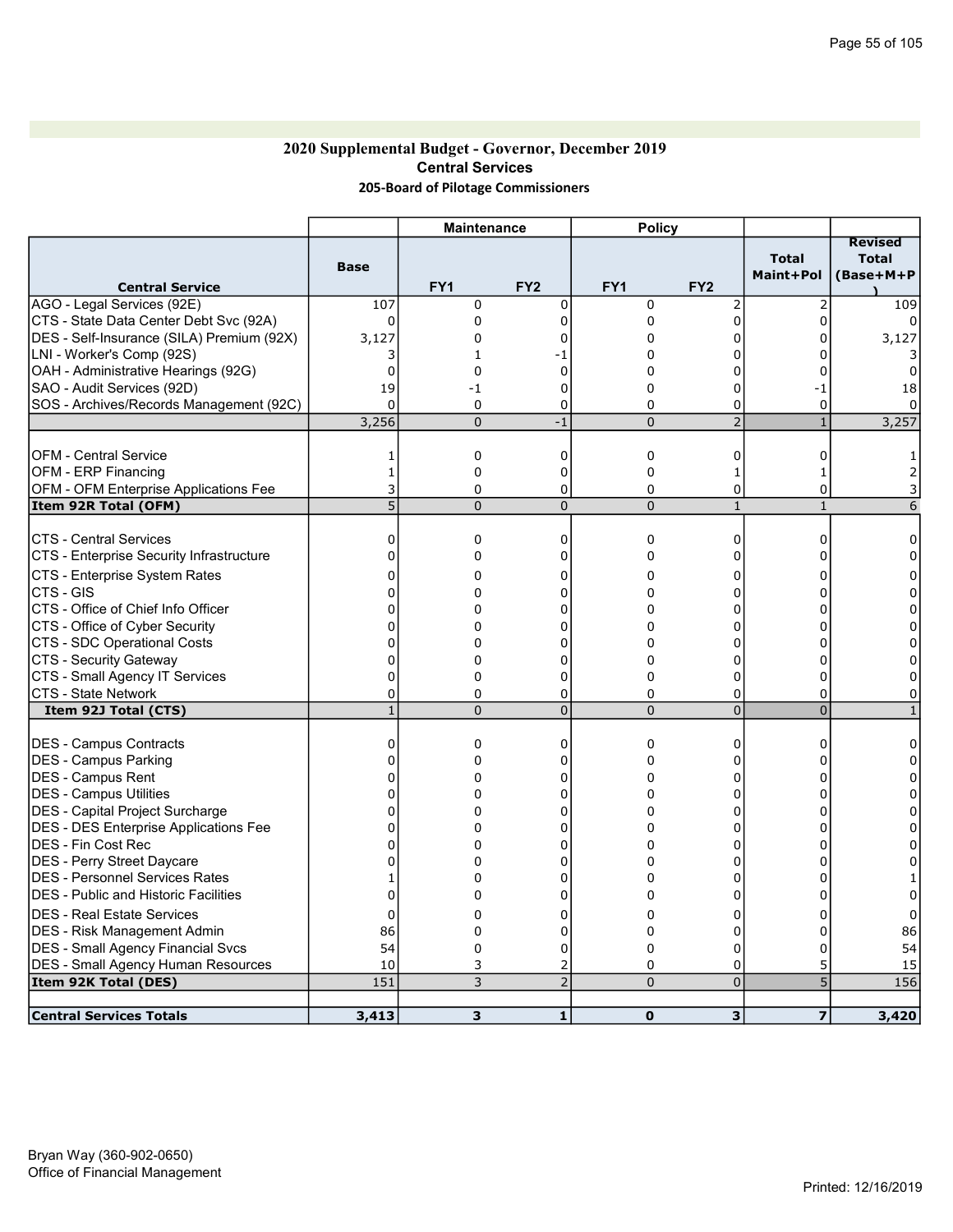# 2020 Supplemental Budget - Governor, December 2019 Central Services 215-Utilities and Transportation Comm

|                                              |                 | <b>Maintenance</b> |                 | <b>Policy</b>   |                 |                      |                |
|----------------------------------------------|-----------------|--------------------|-----------------|-----------------|-----------------|----------------------|----------------|
| <b>Central Service</b>                       | <b>Base</b>     | FY <sub>1</sub>    | FY <sub>2</sub> | FY <sub>1</sub> | FY <sub>2</sub> | Total<br>Maint + Dol | <b>Revised</b> |
| AGO - Legal Services (92E)                   | 3,472           | $\mathbf{1}$       | $\mathbf{1}$    | 2               | 63              | 67                   | 3,539          |
| CTS - State Data Center Debt Svc (92A)       | 36              | $\mathbf 0$        | 0               | 0               | 0               | 0                    | 36             |
| DES - Self-Insurance (SILA) Premium (92X)    | 27              | $\mathbf 0$        | 0               | 0               | 0               | $\Omega$             | 27             |
| LNI - Worker's Comp (92S)                    | 168             | 6                  |                 | 0               | 0               | 15                   | 183            |
| OAH - Administrative Hearings (92G)          | $\mathbf 0$     | 0                  | $\Omega$        | 0               | 0               | $\Omega$             |                |
| SAO - Audit Services (92D)                   | $\Omega$        | $\mathbf 0$        | 0               | 0               | 0               | 0                    | 0              |
| SOS - Archives/Records Management (92C)      | 44              | $\mathbf 0$        | 0               | $-1$            | 2               |                      | 45             |
|                                              | 3,746           | $\overline{7}$     | 10              | $\mathbf{1}$    | 65              | 83                   | 3,829          |
|                                              |                 |                    |                 |                 |                 |                      |                |
| <b>OFM - Central Service</b>                 | 34              | 0                  | 0               | 0               | 2               | 2                    | 36             |
| OFM - ERP Financing                          | 20              | $\mathbf 0$        | 0               | 0               | 38              | 38                   | 58             |
| OFM - OFM Enterprise Applications Fee        | 167             | 3                  | 3               | 0               | 3               | 9                    | 176            |
| Item 92R Total (OFM)                         | 221             | 3                  | 3               | 0               | 43              | 49                   | 270            |
| <b>CTS - Central Services</b>                | 4               | 0                  | 0               | 0               | 0               | 0                    |                |
| CTS - Enterprise Security Infrastructure     | 6               | $\mathbf 0$        | 0               | 0               | 0               | 0                    | 6              |
| CTS - Enterprise System Rates                | 23              | -3                 | -3              | 0               | 0               | -6                   | 17             |
| CTS - GIS                                    | 1               | $\mathbf 0$        | $\Omega$        | 0               | 0               | $\mathbf 0$          | -1             |
| ICTS - Office of Chief Info Officer          | 16              | $\mathbf 0$        | 0               | 0               | 0               | $\mathbf 0$          | 16             |
| CTS - Office of Cyber Security               | 93              | -1                 | $\Omega$        | $\Omega$        | 0               | -1                   | 92             |
| CTS - SDC Operational Costs                  | 9               | $\mathbf 0$        | 0               | 0               | 0               | 0                    | 9              |
| CTS - Security Gateway                       | 59              | 0                  | -2              | 0               | 0               | $-2$                 | 57             |
| CTS - Small Agency IT Services               | $\mathbf 0$     | $\mathbf 0$        | $\mathbf 0$     | 0               | 0               | $\mathbf 0$          |                |
| CTS - State Network                          | 169             | -1                 | -1              | 0               | 0               | $-2$                 | 167            |
| Item 92J Total (CTS)                         | 380             | $-5$               | $-6$            | $\overline{0}$  | $\overline{0}$  | $-11$                | 369            |
|                                              |                 |                    |                 |                 |                 |                      |                |
| DES - Campus Contracts                       | 16              | $\mathbf 0$        | 0               | 0               | 0               | 0                    | 16             |
| <b>DES - Campus Parking</b>                  | $\Omega$        | $\Omega$           | O               | 0               | 0               | በ                    | 0              |
| DES - Campus Rent                            | $\Omega$        | 0                  | 0               | 0               | 0               | <sup>0</sup>         |                |
| <b>DES - Campus Utilities</b>                | 0               | $\Omega$           | O               | 0               | 0               | n                    | U              |
| DES - Capital Project Surcharge              | $\Omega$        | $\mathbf 0$        |                 | 0               | 0               | በ                    |                |
| <b>DES - DES Enterprise Applications Fee</b> | 11              | 5                  |                 | 0               | 0               | 8                    | 19             |
| DES - Fin Cost Rec                           | $\Omega$        | $\Omega$           | $\Omega$        | 0               | 0               | n                    | $\Omega$       |
| DES - Perry Street Daycare                   | 3               | $\Omega$           | O               | 0               | 0               | በ                    |                |
| <b>DES - Personnel Services Rates</b>        | 18              | $\mathbf 0$        | $\Omega$        | $-1$            | 3               |                      | 20             |
| <b>IDES - Public and Historic Facilities</b> | 47              | $\Omega$           | 0               | 0               | 0               | 0                    | 47             |
| <b>DES - Real Estate Services</b>            | 29              | 0                  | 0               | 0               | 0               | በ                    | 29             |
| DES - Risk Management Admin                  | $\overline{2}$  | 0                  | $\Omega$        | 0               | $\Omega$        | n                    |                |
| DES - Small Agency Financial Svcs            | 0               | 0                  | 0               | 0               | 0               | 0                    | 0              |
| <b>DES - Small Agency Human Resources</b>    | $\Omega$        | 0                  | 0               | 0               | 0               | 0                    |                |
| Item 92K Total (DES)                         | $\frac{125}{2}$ | 5                  | 3               | $-1$            | 3               | 10                   | 135            |
|                                              |                 |                    |                 |                 |                 |                      |                |
| <b>Central Services Totals</b>               | 4,471           | 10                 | 10              | $\mathbf 0$     | 111             | 131                  | 4,602          |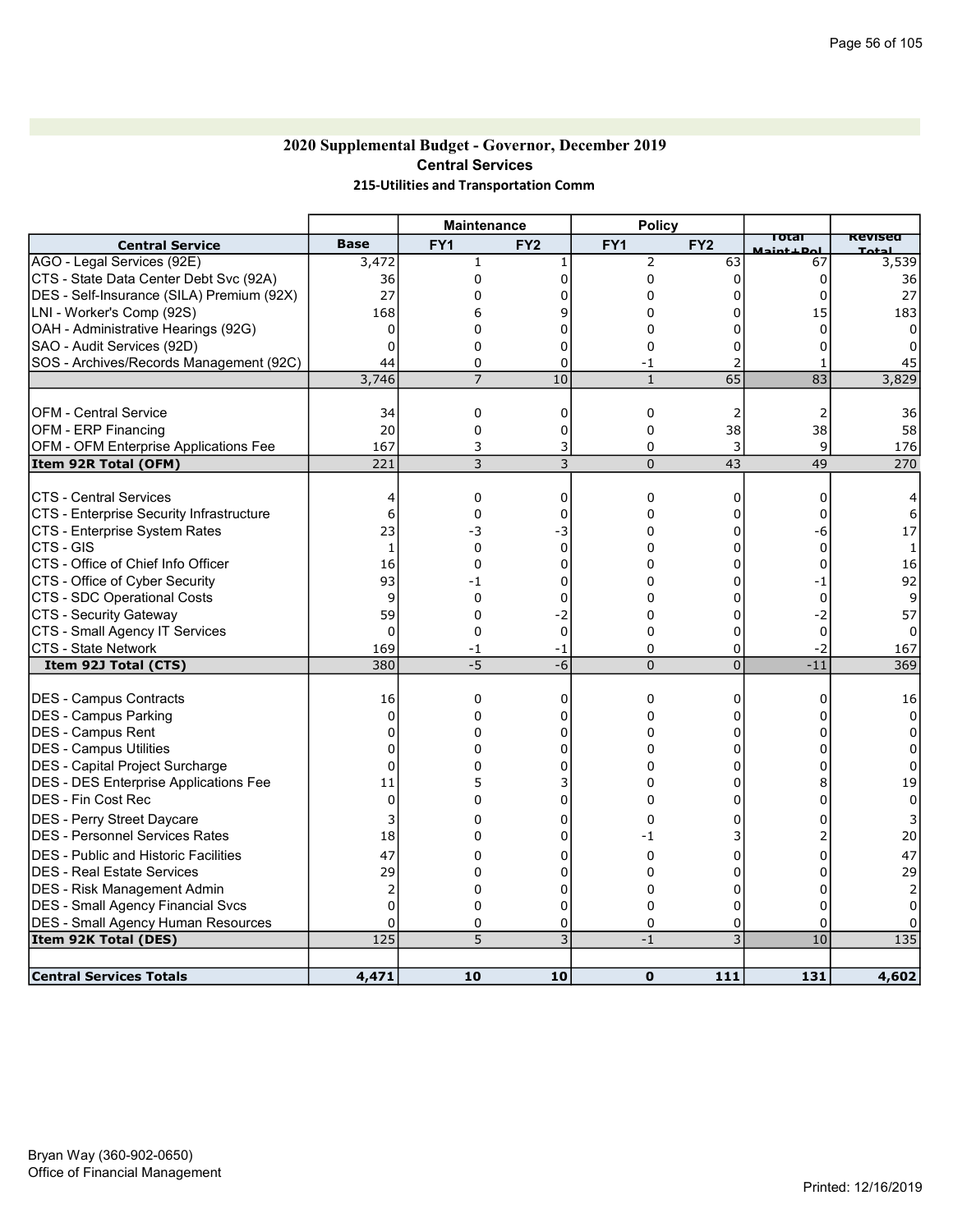## 2020 Supplemental Budget - Governor, December 2019 Central Services 220-Board for Volunteer Firefighters

|                                              |                         | <b>Maintenance</b>  |                     | <b>Policy</b>       |                     |                           |                                             |
|----------------------------------------------|-------------------------|---------------------|---------------------|---------------------|---------------------|---------------------------|---------------------------------------------|
| <b>Central Service</b>                       | <b>Base</b>             | FY <sub>1</sub>     | FY <sub>2</sub>     | FY1                 | FY <sub>2</sub>     | <b>Total</b><br>Maint+Pol | <b>Revised</b><br><b>Total</b><br>(Base+M+P |
| AGO - Legal Services (92E)                   | 25                      | 0                   | $\mathbf 0$         | 0                   | 0                   | $\mathbf 0$               | 25                                          |
| CTS - State Data Center Debt Svc (92A)       | $\Omega$                | 0                   | $\Omega$            | 0                   | 0                   | 0                         | $\Omega$                                    |
| DES - Self-Insurance (SILA) Premium (92X)    |                         | 0                   | 0                   | 0                   | 0                   | U                         |                                             |
| LNI - Worker's Comp (92S)                    |                         | 0                   | 0                   | $\Omega$            | 0                   | U                         |                                             |
| OAH - Administrative Hearings (92G)          | $\Omega$                | 0                   | 0                   | 0                   | 0                   | 0                         | 0                                           |
| SAO - Audit Services (92D)                   | $\Omega$                | $\Omega$            | $\Omega$            | 0                   | $\mathbf 0$         | $\Omega$                  | 0                                           |
| SOS - Archives/Records Management (92C)      | $\overline{2}$          | $\Omega$            | 0                   | 0                   | 0                   | $\Omega$                  |                                             |
|                                              | $\overline{33}$         | $\Omega$            | $\overline{0}$      | $\overline{0}$      | $\overline{0}$      | $\Omega$                  | $\overline{33}$                             |
| <b>OFM - Central Service</b>                 | $\mathbf 0$             | 0                   | 0                   | 0                   | 0                   | 0                         | 0                                           |
| <b>OFM - ERP Financing</b>                   | $\mathbf{1}$            | $\mathbf 0$         | $\Omega$            | 0                   | $\mathbf 1$         | 1                         |                                             |
| <b>OFM - OFM Enterprise Applications Fee</b> | 4                       | 0                   | 0                   | 0                   | 0                   | 0                         |                                             |
| Item 92R Total (OFM)                         | $\overline{5}$          | $\overline{0}$      | $\mathbf{0}$        | $\overline{0}$      | $\mathbf{1}$        | $\mathbf{1}$              | 6                                           |
| <b>CTS - Central Services</b>                | $\mathbf 0$             | 0                   | 0                   | 0                   | 0                   | 0                         | 0                                           |
| CTS - Enterprise Security Infrastructure     | 0                       | 0                   | 0                   | 0                   | 0                   | 0                         | 0                                           |
| CTS - Enterprise System Rates                | 1                       | 0                   | 0                   | 0                   | 0                   | 0                         |                                             |
| CTS - GIS                                    | 0                       | 0                   | $\Omega$            | 0                   | 0                   | 0                         | 0                                           |
|                                              |                         |                     |                     |                     |                     |                           |                                             |
| CTS - Office of Chief Info Officer           | 0                       | 0                   | 0                   | 0                   | 0                   | 0                         | 0                                           |
| CTS - Office of Cyber Security               | $\Omega$                | $\Omega$            | $\Omega$            | 0                   | $\mathbf 0$         | $\Omega$                  | 0                                           |
| CTS - SDC Operational Costs                  | $\Omega$                | 0                   | 0                   | 0                   | 0                   | 0                         | 0                                           |
| CTS - Security Gateway                       | 1                       | $-1$                | 0                   | 0                   | 0                   | -1                        | 0                                           |
| CTS - Small Agency IT Services               | 0                       | 0                   | $\Omega$            | 0                   | 0                   | $\mathbf 0$<br>0          |                                             |
| CTS - State Network<br>Item 92J Total (CTS)  | 1<br>$\overline{2}$     | $\mathbf 0$<br>$-1$ | 0<br>$\overline{0}$ | 0<br>$\overline{0}$ | 0<br>$\overline{0}$ | $-1$                      |                                             |
|                                              |                         |                     |                     |                     |                     |                           |                                             |
| DES - Campus Contracts                       | 1                       | -1                  | 0                   | 0                   | 0                   | -1                        | 0                                           |
| DES - Campus Parking                         | 0                       | 0                   | 0                   | 0                   | 0                   | 0                         | 0                                           |
| <b>DES - Campus Rent</b>                     | $\Omega$                | 0                   | $\Omega$            | 0                   | 0                   | $\Omega$                  | 0                                           |
| DES - Campus Utilities                       | $\Omega$                | 0                   | $\Omega$            | 0                   | 0                   | $\Omega$                  | $\Omega$                                    |
| DES - Capital Project Surcharge              | 0                       | 0                   | 0                   | 0                   | 0                   | 0                         | 0                                           |
| <b>DES - DES Enterprise Applications Fee</b> | 1                       | -1                  | 0                   | 0                   | 0                   | $-1$                      | 0                                           |
| IDES - Fin Cost Rec                          | $\Omega$                | 0                   | 0                   | 0                   | 0                   | $\mathbf 0$               | 0                                           |
| DES - Perry Street Daycare                   | $\Omega$                | $\overline{0}$      | $\Omega$            | 0                   | $\overline{0}$      | 0                         | 0                                           |
| IDES - Personnel Services Rates              | $\mathbf{1}$            | 0                   | 0                   | 0                   | 0                   | $\Omega$                  |                                             |
| IDES - Public and Historic Facilities        | 1                       | 0                   | 0                   | 0                   | 0                   | n                         |                                             |
| DES - Real Estate Services                   | $\overline{2}$          | 0                   | 0                   | 0                   | 0                   | n                         |                                             |
| DES - Risk Management Admin                  | 2                       | 0                   | 0                   | 0                   | 0                   | U                         | 2                                           |
| <b>DES - Small Agency Financial Svcs</b>     | $\overline{\mathbf{4}}$ | 0                   | $\mathbf 0$         | 0                   | 0                   | $\Omega$                  |                                             |
| <b>DES - Small Agency Human Resources</b>    | 13                      | 3                   | 3                   | 0                   | 0                   | 6                         | 19                                          |
| Item 92K Total (DES)                         | 25                      | $\mathbf{1}$        | 3                   | $\overline{0}$      | $\overline{0}$      | $\overline{4}$            | $\overline{29}$                             |
| <b>Central Services Totals</b>               | 65                      | $\mathbf 0$         | 3                   | $\mathbf 0$         | 1                   | $\overline{4}$            | 69                                          |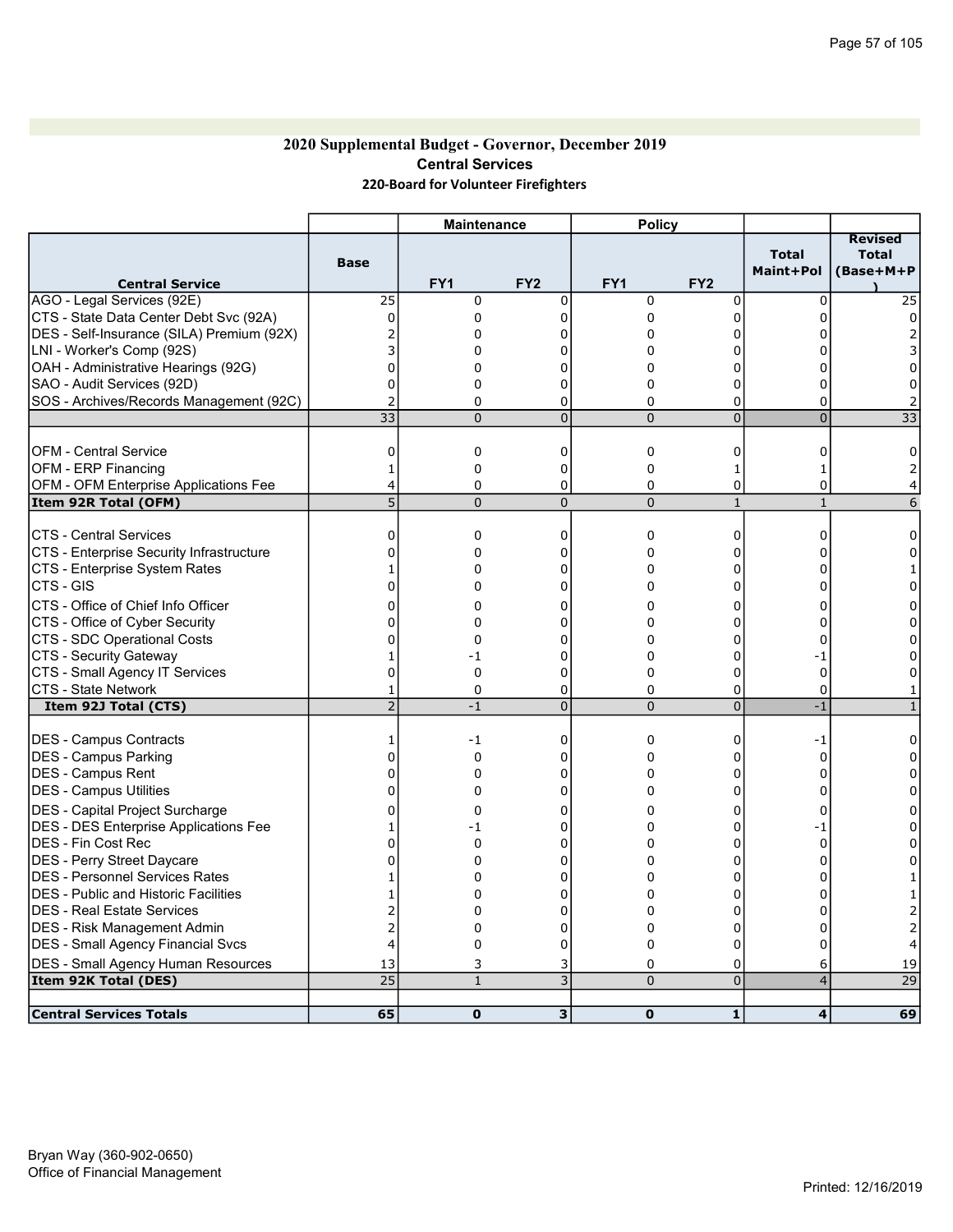### 2020 Supplemental Budget - Governor, December 2019 Central Services 225-Washington State Patrol

|                                                     |              | <b>Maintenance</b> |                 | <b>Policy</b>           |                 |                           |                                             |
|-----------------------------------------------------|--------------|--------------------|-----------------|-------------------------|-----------------|---------------------------|---------------------------------------------|
| <b>Central Service</b>                              | <b>Base</b>  | FY <sub>1</sub>    | FY <sub>2</sub> | FY <sub>1</sub>         | FY <sub>2</sub> | <b>Total</b><br>Maint+Pol | <b>Revised</b><br><b>Total</b><br>(Base+M+P |
| AGO - Legal Services (92E)                          | 2,006        | 0                  | $\mathbf{1}$    | 0                       | 37              | 38                        | 2,044                                       |
| CTS - State Data Center Debt Svc (92A)              | 764          | 0                  | 0               | 0                       | $\mathbf 0$     | $\Omega$                  | 764                                         |
| DES - Self-Insurance (SILA) Premium (92X)           | 11,969       | $\mathbf 0$        | 0               | 0                       | $\mathbf 0$     | 0                         | 11,969                                      |
| LNI - Worker's Comp (92S)                           | 5,607        | 284                | 282             | 0                       | 0               | 566                       | 6,173                                       |
| OAH - Administrative Hearings (92G)                 | 22           | $-1$               | $\Omega$        | 0                       | $\Omega$        | -1                        | 21                                          |
| SAO - Audit Services (92D)                          | 75           | $\overline{2}$     | $\Omega$        | 0                       | $\Omega$        | $\overline{2}$            | 77                                          |
| SOS - Archives/Records Management (92C)             | 245          | $\mathbf 0$        | $\Omega$        | 0                       | 10              | 10                        | 255                                         |
|                                                     | 20,689       | 285                | 283             | $\overline{0}$          | 47              | 615                       | 21,304                                      |
|                                                     |              |                    |                 |                         |                 |                           |                                             |
| <b>OFM - Central Service</b><br>OFM - ERP Financing | 475          | 33<br>0            | 33<br>0         | 1<br>0                  | 35              | 102<br>522                | 577                                         |
| OFM - OFM Enterprise Applications Fee               | 287<br>2,319 | 30                 | 61              | 1                       | 522<br>49       | 141                       | 809<br>2,460                                |
| Item 92R Total (OFM)                                | 3,081        | 63                 | 94              | $\overline{2}$          | 606             | 765                       | 3,846                                       |
|                                                     |              |                    |                 |                         |                 |                           |                                             |
| <b>CTS - Central Services</b>                       | 91           | $\mathbf 0$        | 0               | 0                       | 0               | 0                         | 91                                          |
| CTS - Enterprise Security Infrastructure            | 40           | $\Omega$           | $\Omega$        | 0                       | $\Omega$        | $\mathbf{0}$              | 40                                          |
| CTS - Enterprise System Rates                       | 321          | -29                | $-59$           | 0                       | 0               | $-88$                     | 233                                         |
| <b>CTS - GIS</b>                                    | 8            | 0                  | $\Omega$        | 0                       | $\Omega$        | $\Omega$                  | 8                                           |
| CTS - Office of Chief Info Officer                  | 270          | $\Omega$           | $\Omega$        | 0                       | $\mathbf 0$     | $\Omega$                  | 270                                         |
| CTS - Office of Cyber Security                      | 521          | $-7$               | $-7$            | 0                       | 0               | $-14$                     | 507                                         |
| CTS - SDC Operational Costs                         | 199          | 0                  | $\mathbf 0$     | 0                       | 0               | 0                         | 199                                         |
| <b>CTS - Security Gateway</b>                       | 351          | $-13$              | $-12$           | 0                       | $\Omega$        | $-25$                     | 326                                         |
| CTS - Small Agency IT Services                      | 0            | $\mathbf 0$        | 0               | 0                       | 0               | 0                         |                                             |
| <b>CTS - State Network</b>                          | 1,099        | $-17$              | $-19$           | 0                       | 0               | $-36$                     | 1,063                                       |
| Item 92J Total (CTS)                                | 2,900        | $-66$              | $-97$           | 0                       | $\overline{0}$  | $-163$                    | 2,737                                       |
| DES - Campus Contracts                              | 382          | 0                  | $\mathbf 0$     | 0                       | 0               | 0                         | 382                                         |
| DES - Campus Parking                                | $\Omega$     | $\mathbf 0$        | $\Omega$        | 0                       | $\Omega$        | 0                         |                                             |
| <b>DES - Campus Rent</b>                            |              | $\Omega$           | $\Omega$        | 0                       | 0               | 0                         |                                             |
| IDES - Campus Utilities                             | 5            | -1                 | $\Omega$        | 0                       | $\Omega$        | $-1$                      |                                             |
| DES - Capital Project Surcharge                     | 3            | $\mathbf{1}$       | 0               | 0                       | 0               | 1                         |                                             |
| <b>IDES - DES Enterprise Applications Fee</b>       | 153          | 48                 | 46              | 0                       | $\Omega$        | 94                        | 247                                         |
| IDES - Fin Cost Rec                                 | 0            | $\Omega$           | $\Omega$        | 0                       | $\mathbf 0$     | $\Omega$                  | $\Omega$                                    |
| DES - Perry Street Daycare                          | 12           | $\mathbf 0$        | $\Omega$        | 0                       | $\mathbf 0$     | $\mathbf{0}$              | 12                                          |
| IDES - Personnel Services Rates                     | 240          | 0                  | $\Omega$        | 0                       | 37              | 37                        | 277                                         |
| DES - Public and Historic Facilities                | 184          | 0                  | 0               | 0                       | 0               | $\mathbf 0$               | 184                                         |
| <b>IDES - Real Estate Services</b>                  | 47           | $\mathbf 0$        | $\Omega$        | 0                       | $\Omega$        | $\Omega$                  | 47                                          |
| DES - Risk Management Admin                         | 332          | $\Omega$           | 0               | 0                       | 0               | 0                         | 332                                         |
| <b>DES - Small Agency Financial Svcs</b>            | $\Omega$     | $\mathbf 0$        | $\overline{0}$  | 0                       | $\Omega$        | $\Omega$                  | $\Omega$                                    |
| <b>DES - Small Agency Human Resources</b>           | $\Omega$     | $\mathbf 0$        | 0<br>46         | 0                       | 0<br>37         | 0                         |                                             |
| Item 92K Total (DES)                                | 1,367        | 48                 |                 | $\overline{0}$          |                 | 131                       | 1,498                                       |
| <b>Central Services Totals</b>                      | 28,037       | 330                | 326             | $\overline{\mathbf{2}}$ | 690             | 1,348                     | 29,385                                      |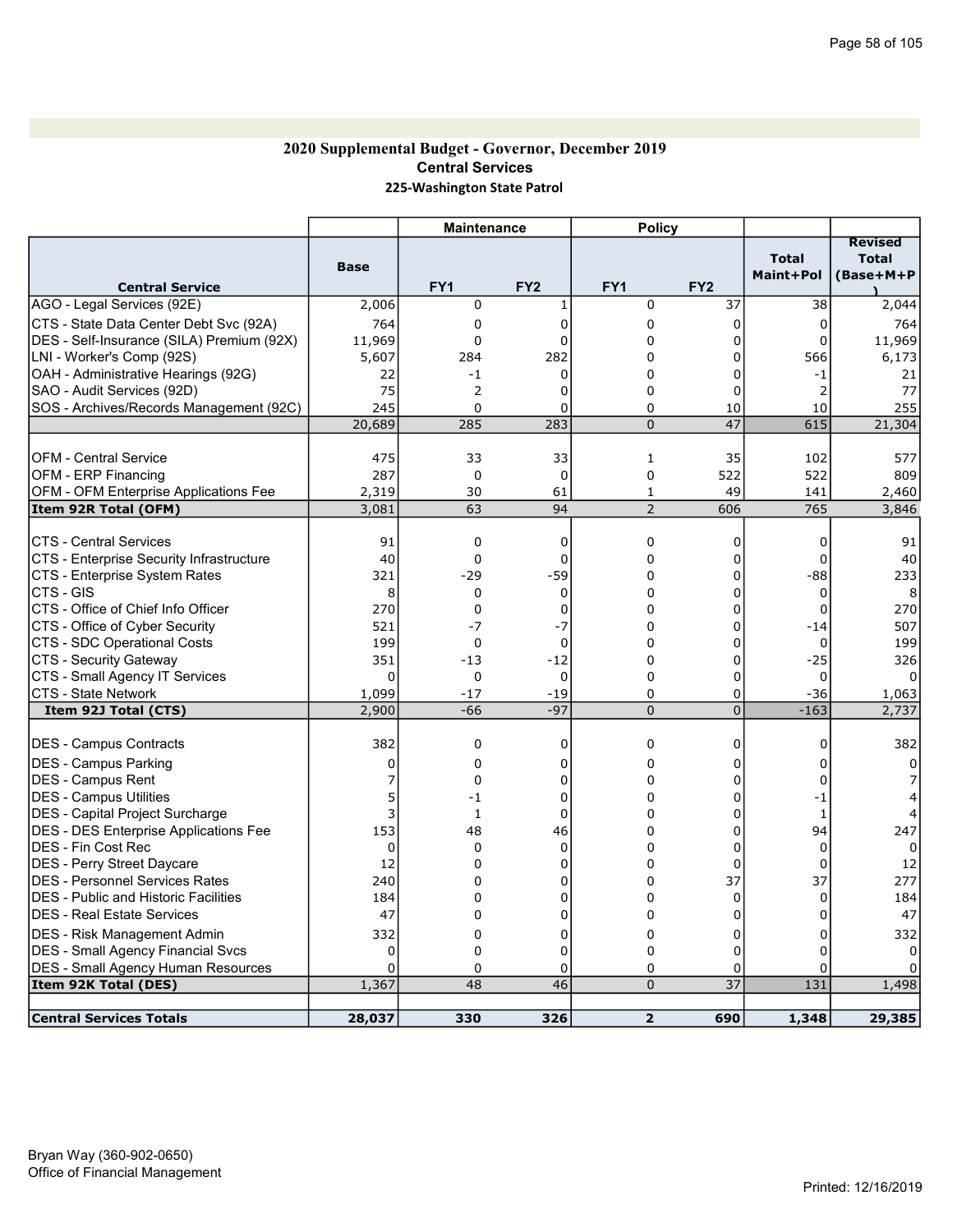### 2020 Supplemental Budget - Governor, December 2019 Central Services 227-Criminal Justice Training Comm

| <b>Total</b><br><b>Total</b><br><b>Base</b><br>Maint+Pol<br>(Base+M+P<br>FY <sub>1</sub><br>FY <sub>2</sub><br>FY <sub>1</sub><br>FY <sub>2</sub><br><b>Central Service</b><br>AGO - Legal Services (92E)<br>0<br>8<br>8<br>451<br>$\mathbf 0$<br>$\mathbf 0$<br>443<br>0<br>CTS - State Data Center Debt Svc (92A)<br>15<br>0<br>$\Omega$<br>0<br>15<br>$\Omega$<br>DES - Self-Insurance (SILA) Premium (92X)<br>126<br>0<br>126<br>0<br>0<br>0<br>0<br>LNI - Worker's Comp (92S)<br>112<br>-3<br>-3<br>0<br>0<br>-6<br>106<br>OAH - Administrative Hearings (92G)<br>$\mathbf 0$<br>$\mathbf 0$<br>0<br>0<br>$\mathbf 0$<br>$\mathbf 0$<br>$\mathbf 0$<br>0<br>SAO - Audit Services (92D)<br>$\mathbf 0$<br>$\mathbf 0$<br>0<br>$\Omega$<br>$\Omega$<br>$\Omega$<br>SOS - Archives/Records Management (92C)<br>$\overline{2}$<br>$\Omega$<br>0<br>0<br>0<br>$\Omega$<br>$-3$<br>8<br>699<br>$-3$<br>$\overline{0}$<br>$\overline{2}$<br>701<br>IOFM - Central Service<br>$\mathbf 0$<br>0<br>$\mathbf 0$<br>10<br>11<br>1<br>1<br>OFM - ERP Financing<br>$\mathbf 0$<br>$\mathbf 0$<br>0<br>12<br>12<br>6<br>18<br>OFM - OFM Enterprise Applications Fee<br>52<br>55<br>0<br>$\mathbf{1}$<br>3<br>1<br>1<br>68<br>Item 92R Total (OFM)<br>$\mathbf{1}$<br>$\mathbf 0$<br>14<br>84<br>$\mathbf{1}$<br>16<br><b>CTS - Central Services</b><br>$\mathbf 0$<br>$\mathbf 0$<br>0<br>0<br>0<br>2<br>2<br>CTS - Enterprise Security Infrastructure<br>0<br>$\mathbf 0$<br>0<br>0<br>0<br>0<br>0<br>0<br>$-2$<br>CTS - Enterprise System Rates<br>5<br>-1<br>-1<br>0<br> CTS - GIS<br>$\mathbf 0$<br>$\mathbf 0$<br>0<br>$\mathbf 0$<br>0<br>0<br>$\Omega$<br>CTS - Office of Chief Info Officer<br>0<br>0<br>0<br>2<br>$\mathbf 0$<br>$\Omega$<br>70<br>CTS - Office of Cyber Security<br>$\Omega$<br>$\Omega$<br>$\Omega$<br>$\Omega$<br>70<br>$\Omega$<br>CTS - SDC Operational Costs<br>$\mathbf 0$<br>0<br>4<br>0<br>0<br>0<br>CTS - Security Gateway<br>$-2$<br>$-2$<br>106<br>0<br>0<br>-4<br>102<br>CTS - Small Agency IT Services<br>0<br>$\mathbf 0$<br>$\mathbf 0$<br>0<br>0<br>$\mathbf 0$<br>$\Omega$<br>0<br>CTS - State Network<br>160<br>$\mathbf 0$<br>159<br>-1<br>$-1$<br>$\overline{0}$<br>-3<br>$-7$<br>343<br>350<br>$-4$<br>$\mathbf 0$<br>Item 92J Total (CTS)<br>$\Omega$<br>0<br>$\Omega$<br>0<br>0<br>$\Omega$<br>$\Omega$<br>$\Omega$<br>$\Omega$<br>$\Omega$<br>$\Omega$<br>O<br>C<br>$\Omega$<br>$\Omega$<br>$\Omega$<br>0<br>0<br>0<br>$\Omega$<br>0<br>0<br>$\Omega$<br>$\Omega$<br>$\Omega$<br>0<br>$\Omega$<br>0<br>0<br>0<br>0<br>0<br>0<br>0<br>0<br>$\Omega$<br>0<br>$\mathbf{1}$<br>6<br>1<br>0<br>0<br>$\Omega$<br>$\Omega$<br>$\Omega$<br>0<br>0<br>$\Omega$<br>0<br>$\Omega$<br>0<br>0<br>0<br>0<br>0<br>$\Omega$<br>0<br>1<br>1<br>6<br>0<br>0<br>0<br>0<br>0<br>0<br>0<br>$\Omega$<br>$\Omega$<br>$\Omega$<br>0<br>$\Omega$<br>$\Omega$<br>0<br>3<br>0<br>$\Omega$<br>$\mathbf{1}$<br>$\Omega$<br>1<br>313<br>0<br>$\Omega$<br>0<br>0<br>$\Omega$<br>313<br>0<br>0<br>0<br>$\mathbf 0$<br>0<br>$\Omega$<br>$\overline{2}$<br>$\mathbf{1}$<br>$\mathbf{1}$<br>326<br>$\overline{0}$<br>$\overline{4}$<br>330<br>1,458<br><b>Central Services Totals</b><br>1,443<br>$\mathbf 0$<br>23<br>15<br>$-4$<br>-4 |                                             | <b>Maintenance</b> | <b>Policy</b> |  |                |
|-----------------------------------------------------------------------------------------------------------------------------------------------------------------------------------------------------------------------------------------------------------------------------------------------------------------------------------------------------------------------------------------------------------------------------------------------------------------------------------------------------------------------------------------------------------------------------------------------------------------------------------------------------------------------------------------------------------------------------------------------------------------------------------------------------------------------------------------------------------------------------------------------------------------------------------------------------------------------------------------------------------------------------------------------------------------------------------------------------------------------------------------------------------------------------------------------------------------------------------------------------------------------------------------------------------------------------------------------------------------------------------------------------------------------------------------------------------------------------------------------------------------------------------------------------------------------------------------------------------------------------------------------------------------------------------------------------------------------------------------------------------------------------------------------------------------------------------------------------------------------------------------------------------------------------------------------------------------------------------------------------------------------------------------------------------------------------------------------------------------------------------------------------------------------------------------------------------------------------------------------------------------------------------------------------------------------------------------------------------------------------------------------------------------------------------------------------------------------------------------------------------------------------------------------------------------------------------------------------------------------------------------------------------------------------------------------------------------------------------------------------------------------------------------------------------------------------------------------------------------------------------------------------------------------------------------------------------------------------------------------------------------------------------------------------------------------------------------------------------------------------------------------------------------------------------------------------------------------------------------------|---------------------------------------------|--------------------|---------------|--|----------------|
|                                                                                                                                                                                                                                                                                                                                                                                                                                                                                                                                                                                                                                                                                                                                                                                                                                                                                                                                                                                                                                                                                                                                                                                                                                                                                                                                                                                                                                                                                                                                                                                                                                                                                                                                                                                                                                                                                                                                                                                                                                                                                                                                                                                                                                                                                                                                                                                                                                                                                                                                                                                                                                                                                                                                                                                                                                                                                                                                                                                                                                                                                                                                                                                                                                               |                                             |                    |               |  | <b>Revised</b> |
|                                                                                                                                                                                                                                                                                                                                                                                                                                                                                                                                                                                                                                                                                                                                                                                                                                                                                                                                                                                                                                                                                                                                                                                                                                                                                                                                                                                                                                                                                                                                                                                                                                                                                                                                                                                                                                                                                                                                                                                                                                                                                                                                                                                                                                                                                                                                                                                                                                                                                                                                                                                                                                                                                                                                                                                                                                                                                                                                                                                                                                                                                                                                                                                                                                               |                                             |                    |               |  |                |
|                                                                                                                                                                                                                                                                                                                                                                                                                                                                                                                                                                                                                                                                                                                                                                                                                                                                                                                                                                                                                                                                                                                                                                                                                                                                                                                                                                                                                                                                                                                                                                                                                                                                                                                                                                                                                                                                                                                                                                                                                                                                                                                                                                                                                                                                                                                                                                                                                                                                                                                                                                                                                                                                                                                                                                                                                                                                                                                                                                                                                                                                                                                                                                                                                                               |                                             |                    |               |  |                |
|                                                                                                                                                                                                                                                                                                                                                                                                                                                                                                                                                                                                                                                                                                                                                                                                                                                                                                                                                                                                                                                                                                                                                                                                                                                                                                                                                                                                                                                                                                                                                                                                                                                                                                                                                                                                                                                                                                                                                                                                                                                                                                                                                                                                                                                                                                                                                                                                                                                                                                                                                                                                                                                                                                                                                                                                                                                                                                                                                                                                                                                                                                                                                                                                                                               |                                             |                    |               |  |                |
|                                                                                                                                                                                                                                                                                                                                                                                                                                                                                                                                                                                                                                                                                                                                                                                                                                                                                                                                                                                                                                                                                                                                                                                                                                                                                                                                                                                                                                                                                                                                                                                                                                                                                                                                                                                                                                                                                                                                                                                                                                                                                                                                                                                                                                                                                                                                                                                                                                                                                                                                                                                                                                                                                                                                                                                                                                                                                                                                                                                                                                                                                                                                                                                                                                               |                                             |                    |               |  |                |
|                                                                                                                                                                                                                                                                                                                                                                                                                                                                                                                                                                                                                                                                                                                                                                                                                                                                                                                                                                                                                                                                                                                                                                                                                                                                                                                                                                                                                                                                                                                                                                                                                                                                                                                                                                                                                                                                                                                                                                                                                                                                                                                                                                                                                                                                                                                                                                                                                                                                                                                                                                                                                                                                                                                                                                                                                                                                                                                                                                                                                                                                                                                                                                                                                                               |                                             |                    |               |  |                |
|                                                                                                                                                                                                                                                                                                                                                                                                                                                                                                                                                                                                                                                                                                                                                                                                                                                                                                                                                                                                                                                                                                                                                                                                                                                                                                                                                                                                                                                                                                                                                                                                                                                                                                                                                                                                                                                                                                                                                                                                                                                                                                                                                                                                                                                                                                                                                                                                                                                                                                                                                                                                                                                                                                                                                                                                                                                                                                                                                                                                                                                                                                                                                                                                                                               |                                             |                    |               |  |                |
|                                                                                                                                                                                                                                                                                                                                                                                                                                                                                                                                                                                                                                                                                                                                                                                                                                                                                                                                                                                                                                                                                                                                                                                                                                                                                                                                                                                                                                                                                                                                                                                                                                                                                                                                                                                                                                                                                                                                                                                                                                                                                                                                                                                                                                                                                                                                                                                                                                                                                                                                                                                                                                                                                                                                                                                                                                                                                                                                                                                                                                                                                                                                                                                                                                               |                                             |                    |               |  |                |
|                                                                                                                                                                                                                                                                                                                                                                                                                                                                                                                                                                                                                                                                                                                                                                                                                                                                                                                                                                                                                                                                                                                                                                                                                                                                                                                                                                                                                                                                                                                                                                                                                                                                                                                                                                                                                                                                                                                                                                                                                                                                                                                                                                                                                                                                                                                                                                                                                                                                                                                                                                                                                                                                                                                                                                                                                                                                                                                                                                                                                                                                                                                                                                                                                                               |                                             |                    |               |  |                |
|                                                                                                                                                                                                                                                                                                                                                                                                                                                                                                                                                                                                                                                                                                                                                                                                                                                                                                                                                                                                                                                                                                                                                                                                                                                                                                                                                                                                                                                                                                                                                                                                                                                                                                                                                                                                                                                                                                                                                                                                                                                                                                                                                                                                                                                                                                                                                                                                                                                                                                                                                                                                                                                                                                                                                                                                                                                                                                                                                                                                                                                                                                                                                                                                                                               |                                             |                    |               |  |                |
|                                                                                                                                                                                                                                                                                                                                                                                                                                                                                                                                                                                                                                                                                                                                                                                                                                                                                                                                                                                                                                                                                                                                                                                                                                                                                                                                                                                                                                                                                                                                                                                                                                                                                                                                                                                                                                                                                                                                                                                                                                                                                                                                                                                                                                                                                                                                                                                                                                                                                                                                                                                                                                                                                                                                                                                                                                                                                                                                                                                                                                                                                                                                                                                                                                               |                                             |                    |               |  |                |
|                                                                                                                                                                                                                                                                                                                                                                                                                                                                                                                                                                                                                                                                                                                                                                                                                                                                                                                                                                                                                                                                                                                                                                                                                                                                                                                                                                                                                                                                                                                                                                                                                                                                                                                                                                                                                                                                                                                                                                                                                                                                                                                                                                                                                                                                                                                                                                                                                                                                                                                                                                                                                                                                                                                                                                                                                                                                                                                                                                                                                                                                                                                                                                                                                                               |                                             |                    |               |  |                |
|                                                                                                                                                                                                                                                                                                                                                                                                                                                                                                                                                                                                                                                                                                                                                                                                                                                                                                                                                                                                                                                                                                                                                                                                                                                                                                                                                                                                                                                                                                                                                                                                                                                                                                                                                                                                                                                                                                                                                                                                                                                                                                                                                                                                                                                                                                                                                                                                                                                                                                                                                                                                                                                                                                                                                                                                                                                                                                                                                                                                                                                                                                                                                                                                                                               |                                             |                    |               |  |                |
|                                                                                                                                                                                                                                                                                                                                                                                                                                                                                                                                                                                                                                                                                                                                                                                                                                                                                                                                                                                                                                                                                                                                                                                                                                                                                                                                                                                                                                                                                                                                                                                                                                                                                                                                                                                                                                                                                                                                                                                                                                                                                                                                                                                                                                                                                                                                                                                                                                                                                                                                                                                                                                                                                                                                                                                                                                                                                                                                                                                                                                                                                                                                                                                                                                               |                                             |                    |               |  |                |
|                                                                                                                                                                                                                                                                                                                                                                                                                                                                                                                                                                                                                                                                                                                                                                                                                                                                                                                                                                                                                                                                                                                                                                                                                                                                                                                                                                                                                                                                                                                                                                                                                                                                                                                                                                                                                                                                                                                                                                                                                                                                                                                                                                                                                                                                                                                                                                                                                                                                                                                                                                                                                                                                                                                                                                                                                                                                                                                                                                                                                                                                                                                                                                                                                                               |                                             |                    |               |  |                |
|                                                                                                                                                                                                                                                                                                                                                                                                                                                                                                                                                                                                                                                                                                                                                                                                                                                                                                                                                                                                                                                                                                                                                                                                                                                                                                                                                                                                                                                                                                                                                                                                                                                                                                                                                                                                                                                                                                                                                                                                                                                                                                                                                                                                                                                                                                                                                                                                                                                                                                                                                                                                                                                                                                                                                                                                                                                                                                                                                                                                                                                                                                                                                                                                                                               |                                             |                    |               |  |                |
|                                                                                                                                                                                                                                                                                                                                                                                                                                                                                                                                                                                                                                                                                                                                                                                                                                                                                                                                                                                                                                                                                                                                                                                                                                                                                                                                                                                                                                                                                                                                                                                                                                                                                                                                                                                                                                                                                                                                                                                                                                                                                                                                                                                                                                                                                                                                                                                                                                                                                                                                                                                                                                                                                                                                                                                                                                                                                                                                                                                                                                                                                                                                                                                                                                               |                                             |                    |               |  |                |
|                                                                                                                                                                                                                                                                                                                                                                                                                                                                                                                                                                                                                                                                                                                                                                                                                                                                                                                                                                                                                                                                                                                                                                                                                                                                                                                                                                                                                                                                                                                                                                                                                                                                                                                                                                                                                                                                                                                                                                                                                                                                                                                                                                                                                                                                                                                                                                                                                                                                                                                                                                                                                                                                                                                                                                                                                                                                                                                                                                                                                                                                                                                                                                                                                                               |                                             |                    |               |  |                |
|                                                                                                                                                                                                                                                                                                                                                                                                                                                                                                                                                                                                                                                                                                                                                                                                                                                                                                                                                                                                                                                                                                                                                                                                                                                                                                                                                                                                                                                                                                                                                                                                                                                                                                                                                                                                                                                                                                                                                                                                                                                                                                                                                                                                                                                                                                                                                                                                                                                                                                                                                                                                                                                                                                                                                                                                                                                                                                                                                                                                                                                                                                                                                                                                                                               |                                             |                    |               |  |                |
|                                                                                                                                                                                                                                                                                                                                                                                                                                                                                                                                                                                                                                                                                                                                                                                                                                                                                                                                                                                                                                                                                                                                                                                                                                                                                                                                                                                                                                                                                                                                                                                                                                                                                                                                                                                                                                                                                                                                                                                                                                                                                                                                                                                                                                                                                                                                                                                                                                                                                                                                                                                                                                                                                                                                                                                                                                                                                                                                                                                                                                                                                                                                                                                                                                               |                                             |                    |               |  |                |
|                                                                                                                                                                                                                                                                                                                                                                                                                                                                                                                                                                                                                                                                                                                                                                                                                                                                                                                                                                                                                                                                                                                                                                                                                                                                                                                                                                                                                                                                                                                                                                                                                                                                                                                                                                                                                                                                                                                                                                                                                                                                                                                                                                                                                                                                                                                                                                                                                                                                                                                                                                                                                                                                                                                                                                                                                                                                                                                                                                                                                                                                                                                                                                                                                                               |                                             |                    |               |  |                |
|                                                                                                                                                                                                                                                                                                                                                                                                                                                                                                                                                                                                                                                                                                                                                                                                                                                                                                                                                                                                                                                                                                                                                                                                                                                                                                                                                                                                                                                                                                                                                                                                                                                                                                                                                                                                                                                                                                                                                                                                                                                                                                                                                                                                                                                                                                                                                                                                                                                                                                                                                                                                                                                                                                                                                                                                                                                                                                                                                                                                                                                                                                                                                                                                                                               |                                             |                    |               |  |                |
|                                                                                                                                                                                                                                                                                                                                                                                                                                                                                                                                                                                                                                                                                                                                                                                                                                                                                                                                                                                                                                                                                                                                                                                                                                                                                                                                                                                                                                                                                                                                                                                                                                                                                                                                                                                                                                                                                                                                                                                                                                                                                                                                                                                                                                                                                                                                                                                                                                                                                                                                                                                                                                                                                                                                                                                                                                                                                                                                                                                                                                                                                                                                                                                                                                               |                                             |                    |               |  |                |
|                                                                                                                                                                                                                                                                                                                                                                                                                                                                                                                                                                                                                                                                                                                                                                                                                                                                                                                                                                                                                                                                                                                                                                                                                                                                                                                                                                                                                                                                                                                                                                                                                                                                                                                                                                                                                                                                                                                                                                                                                                                                                                                                                                                                                                                                                                                                                                                                                                                                                                                                                                                                                                                                                                                                                                                                                                                                                                                                                                                                                                                                                                                                                                                                                                               |                                             |                    |               |  |                |
|                                                                                                                                                                                                                                                                                                                                                                                                                                                                                                                                                                                                                                                                                                                                                                                                                                                                                                                                                                                                                                                                                                                                                                                                                                                                                                                                                                                                                                                                                                                                                                                                                                                                                                                                                                                                                                                                                                                                                                                                                                                                                                                                                                                                                                                                                                                                                                                                                                                                                                                                                                                                                                                                                                                                                                                                                                                                                                                                                                                                                                                                                                                                                                                                                                               |                                             |                    |               |  |                |
|                                                                                                                                                                                                                                                                                                                                                                                                                                                                                                                                                                                                                                                                                                                                                                                                                                                                                                                                                                                                                                                                                                                                                                                                                                                                                                                                                                                                                                                                                                                                                                                                                                                                                                                                                                                                                                                                                                                                                                                                                                                                                                                                                                                                                                                                                                                                                                                                                                                                                                                                                                                                                                                                                                                                                                                                                                                                                                                                                                                                                                                                                                                                                                                                                                               |                                             |                    |               |  |                |
|                                                                                                                                                                                                                                                                                                                                                                                                                                                                                                                                                                                                                                                                                                                                                                                                                                                                                                                                                                                                                                                                                                                                                                                                                                                                                                                                                                                                                                                                                                                                                                                                                                                                                                                                                                                                                                                                                                                                                                                                                                                                                                                                                                                                                                                                                                                                                                                                                                                                                                                                                                                                                                                                                                                                                                                                                                                                                                                                                                                                                                                                                                                                                                                                                                               | DES - Campus Contracts                      |                    |               |  |                |
|                                                                                                                                                                                                                                                                                                                                                                                                                                                                                                                                                                                                                                                                                                                                                                                                                                                                                                                                                                                                                                                                                                                                                                                                                                                                                                                                                                                                                                                                                                                                                                                                                                                                                                                                                                                                                                                                                                                                                                                                                                                                                                                                                                                                                                                                                                                                                                                                                                                                                                                                                                                                                                                                                                                                                                                                                                                                                                                                                                                                                                                                                                                                                                                                                                               | DES - Campus Parking                        |                    |               |  |                |
|                                                                                                                                                                                                                                                                                                                                                                                                                                                                                                                                                                                                                                                                                                                                                                                                                                                                                                                                                                                                                                                                                                                                                                                                                                                                                                                                                                                                                                                                                                                                                                                                                                                                                                                                                                                                                                                                                                                                                                                                                                                                                                                                                                                                                                                                                                                                                                                                                                                                                                                                                                                                                                                                                                                                                                                                                                                                                                                                                                                                                                                                                                                                                                                                                                               | <b>DES - Campus Rent</b>                    |                    |               |  |                |
|                                                                                                                                                                                                                                                                                                                                                                                                                                                                                                                                                                                                                                                                                                                                                                                                                                                                                                                                                                                                                                                                                                                                                                                                                                                                                                                                                                                                                                                                                                                                                                                                                                                                                                                                                                                                                                                                                                                                                                                                                                                                                                                                                                                                                                                                                                                                                                                                                                                                                                                                                                                                                                                                                                                                                                                                                                                                                                                                                                                                                                                                                                                                                                                                                                               | <b>DES - Campus Utilities</b>               |                    |               |  |                |
|                                                                                                                                                                                                                                                                                                                                                                                                                                                                                                                                                                                                                                                                                                                                                                                                                                                                                                                                                                                                                                                                                                                                                                                                                                                                                                                                                                                                                                                                                                                                                                                                                                                                                                                                                                                                                                                                                                                                                                                                                                                                                                                                                                                                                                                                                                                                                                                                                                                                                                                                                                                                                                                                                                                                                                                                                                                                                                                                                                                                                                                                                                                                                                                                                                               | DES - Capital Project Surcharge             |                    |               |  |                |
|                                                                                                                                                                                                                                                                                                                                                                                                                                                                                                                                                                                                                                                                                                                                                                                                                                                                                                                                                                                                                                                                                                                                                                                                                                                                                                                                                                                                                                                                                                                                                                                                                                                                                                                                                                                                                                                                                                                                                                                                                                                                                                                                                                                                                                                                                                                                                                                                                                                                                                                                                                                                                                                                                                                                                                                                                                                                                                                                                                                                                                                                                                                                                                                                                                               | DES - DES Enterprise Applications Fee       |                    |               |  |                |
|                                                                                                                                                                                                                                                                                                                                                                                                                                                                                                                                                                                                                                                                                                                                                                                                                                                                                                                                                                                                                                                                                                                                                                                                                                                                                                                                                                                                                                                                                                                                                                                                                                                                                                                                                                                                                                                                                                                                                                                                                                                                                                                                                                                                                                                                                                                                                                                                                                                                                                                                                                                                                                                                                                                                                                                                                                                                                                                                                                                                                                                                                                                                                                                                                                               | IDES - Fin Cost Rec                         |                    |               |  |                |
|                                                                                                                                                                                                                                                                                                                                                                                                                                                                                                                                                                                                                                                                                                                                                                                                                                                                                                                                                                                                                                                                                                                                                                                                                                                                                                                                                                                                                                                                                                                                                                                                                                                                                                                                                                                                                                                                                                                                                                                                                                                                                                                                                                                                                                                                                                                                                                                                                                                                                                                                                                                                                                                                                                                                                                                                                                                                                                                                                                                                                                                                                                                                                                                                                                               | DES - Perry Street Daycare                  |                    |               |  |                |
|                                                                                                                                                                                                                                                                                                                                                                                                                                                                                                                                                                                                                                                                                                                                                                                                                                                                                                                                                                                                                                                                                                                                                                                                                                                                                                                                                                                                                                                                                                                                                                                                                                                                                                                                                                                                                                                                                                                                                                                                                                                                                                                                                                                                                                                                                                                                                                                                                                                                                                                                                                                                                                                                                                                                                                                                                                                                                                                                                                                                                                                                                                                                                                                                                                               | DES - Personnel Services Rates              |                    |               |  |                |
|                                                                                                                                                                                                                                                                                                                                                                                                                                                                                                                                                                                                                                                                                                                                                                                                                                                                                                                                                                                                                                                                                                                                                                                                                                                                                                                                                                                                                                                                                                                                                                                                                                                                                                                                                                                                                                                                                                                                                                                                                                                                                                                                                                                                                                                                                                                                                                                                                                                                                                                                                                                                                                                                                                                                                                                                                                                                                                                                                                                                                                                                                                                                                                                                                                               | <b>DES - Public and Historic Facilities</b> |                    |               |  |                |
|                                                                                                                                                                                                                                                                                                                                                                                                                                                                                                                                                                                                                                                                                                                                                                                                                                                                                                                                                                                                                                                                                                                                                                                                                                                                                                                                                                                                                                                                                                                                                                                                                                                                                                                                                                                                                                                                                                                                                                                                                                                                                                                                                                                                                                                                                                                                                                                                                                                                                                                                                                                                                                                                                                                                                                                                                                                                                                                                                                                                                                                                                                                                                                                                                                               | <b>DES - Real Estate Services</b>           |                    |               |  |                |
|                                                                                                                                                                                                                                                                                                                                                                                                                                                                                                                                                                                                                                                                                                                                                                                                                                                                                                                                                                                                                                                                                                                                                                                                                                                                                                                                                                                                                                                                                                                                                                                                                                                                                                                                                                                                                                                                                                                                                                                                                                                                                                                                                                                                                                                                                                                                                                                                                                                                                                                                                                                                                                                                                                                                                                                                                                                                                                                                                                                                                                                                                                                                                                                                                                               | DES - Risk Management Admin                 |                    |               |  |                |
|                                                                                                                                                                                                                                                                                                                                                                                                                                                                                                                                                                                                                                                                                                                                                                                                                                                                                                                                                                                                                                                                                                                                                                                                                                                                                                                                                                                                                                                                                                                                                                                                                                                                                                                                                                                                                                                                                                                                                                                                                                                                                                                                                                                                                                                                                                                                                                                                                                                                                                                                                                                                                                                                                                                                                                                                                                                                                                                                                                                                                                                                                                                                                                                                                                               | <b>DES - Small Agency Financial Svcs</b>    |                    |               |  |                |
|                                                                                                                                                                                                                                                                                                                                                                                                                                                                                                                                                                                                                                                                                                                                                                                                                                                                                                                                                                                                                                                                                                                                                                                                                                                                                                                                                                                                                                                                                                                                                                                                                                                                                                                                                                                                                                                                                                                                                                                                                                                                                                                                                                                                                                                                                                                                                                                                                                                                                                                                                                                                                                                                                                                                                                                                                                                                                                                                                                                                                                                                                                                                                                                                                                               | DES - Small Agency Human Resources          |                    |               |  |                |
|                                                                                                                                                                                                                                                                                                                                                                                                                                                                                                                                                                                                                                                                                                                                                                                                                                                                                                                                                                                                                                                                                                                                                                                                                                                                                                                                                                                                                                                                                                                                                                                                                                                                                                                                                                                                                                                                                                                                                                                                                                                                                                                                                                                                                                                                                                                                                                                                                                                                                                                                                                                                                                                                                                                                                                                                                                                                                                                                                                                                                                                                                                                                                                                                                                               | Item 92K Total (DES)                        |                    |               |  |                |
|                                                                                                                                                                                                                                                                                                                                                                                                                                                                                                                                                                                                                                                                                                                                                                                                                                                                                                                                                                                                                                                                                                                                                                                                                                                                                                                                                                                                                                                                                                                                                                                                                                                                                                                                                                                                                                                                                                                                                                                                                                                                                                                                                                                                                                                                                                                                                                                                                                                                                                                                                                                                                                                                                                                                                                                                                                                                                                                                                                                                                                                                                                                                                                                                                                               |                                             |                    |               |  |                |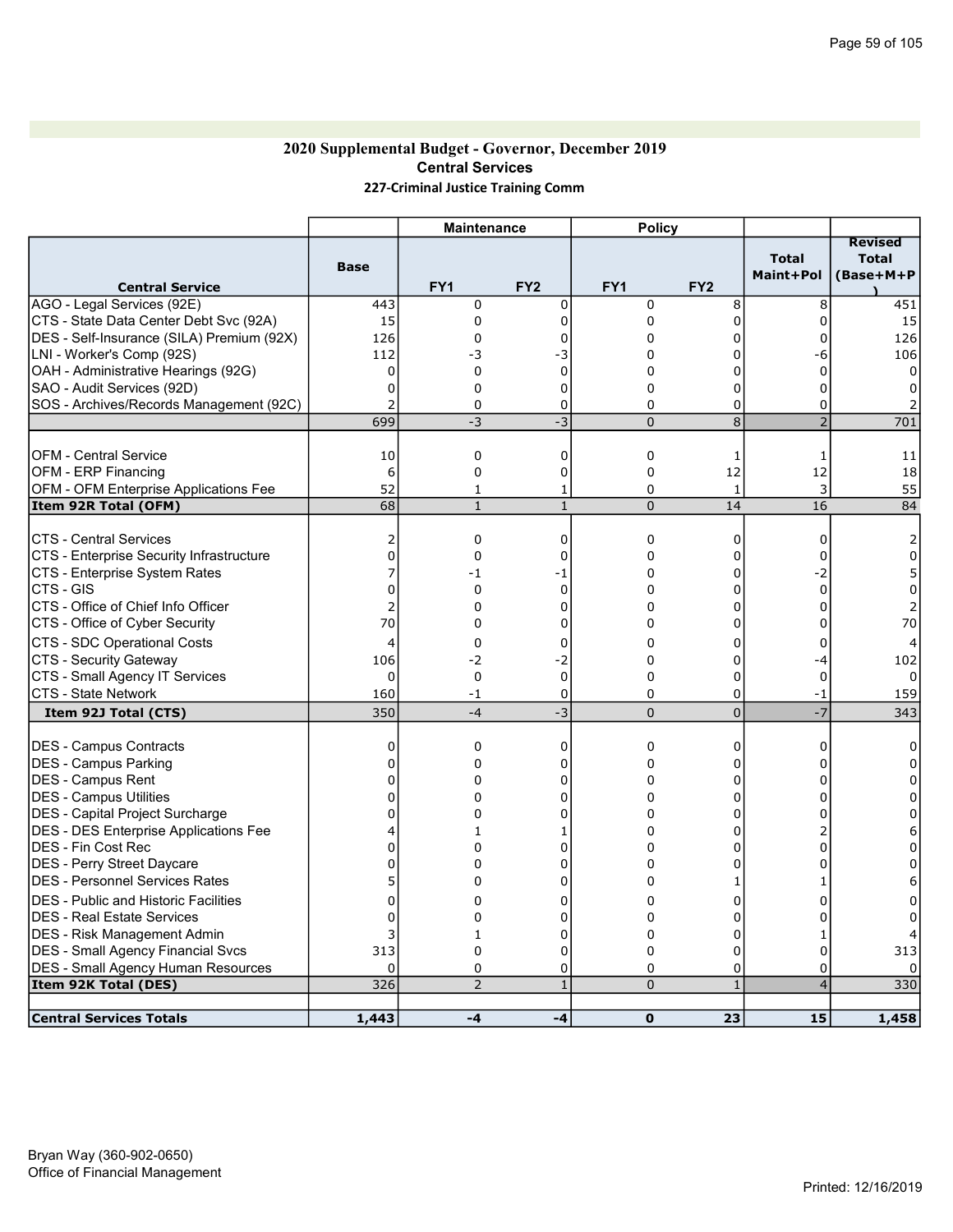#### 2020 Supplemental Budget - Governor, December 2019 Central Services 228-WA Traffic Safety Commission

|                                                               |                       | <b>Maintenance</b>         |                            | <b>Policy</b>       |                         |                           |                                             |
|---------------------------------------------------------------|-----------------------|----------------------------|----------------------------|---------------------|-------------------------|---------------------------|---------------------------------------------|
| <b>Central Service</b>                                        | <b>Base</b>           | FY <sub>1</sub>            | FY <sub>2</sub>            | FY <sub>1</sub>     | FY <sub>2</sub>         | <b>Total</b><br>Maint+Pol | <b>Revised</b><br><b>Total</b><br>(Base+M+P |
| AGO - Legal Services (92E)                                    | 40                    | $\Omega$                   | $\mathbf{0}$               | $\Omega$            | $\mathbf{1}$            | $\mathbf{1}$              | 41                                          |
| CTS - State Data Center Debt Svc (92A)                        | $\Omega$              | $\mathbf 0$                | $\mathbf{0}$               | 0                   | $\Omega$                | $\Omega$                  | $\Omega$                                    |
| DES - Self-Insurance (SILA) Premium (92X)                     |                       | 0                          | $\Omega$                   | $\mathbf 0$         | $\Omega$                | 0                         |                                             |
| LNI - Worker's Comp (92S)                                     | 20                    | 0                          | -2                         | 0                   | 0                       | -2                        | 18                                          |
| OAH - Administrative Hearings (92G)                           | 0                     | 0                          | $\Omega$                   | $\Omega$            | $\Omega$                | $\Omega$                  | $\Omega$                                    |
| SAO - Audit Services (92D)                                    | 3                     | 2                          | $\Omega$                   | 0                   | 0                       |                           | 5                                           |
| SOS - Archives/Records Management (92C)                       | $\overline{2}$        | 0                          | $\Omega$                   | $\Omega$            | $\Omega$                | $\Omega$                  |                                             |
|                                                               | 68                    | $\overline{2}$             | $-2$                       | $\overline{0}$      | $\mathbf{1}$            | $\mathbf{1}$              | 69                                          |
|                                                               |                       |                            |                            |                     |                         |                           |                                             |
| <b>OFM - Central Service</b>                                  | 4                     | 0                          | 0                          | 0                   | 0                       | 0                         |                                             |
| <b>OFM - ERP Financing</b>                                    | 2                     | $\Omega$                   | $\mathbf 0$                | 0                   | $\overline{\mathbf{4}}$ | 4                         | 6                                           |
| OFM - OFM Enterprise Applications Fee                         | 20                    | $\Omega$                   | 1                          | $\Omega$            | 0                       | 1                         | 21                                          |
| Item 92R Total (OFM)                                          | 26                    | $\overline{0}$             | $1\,$                      | $\pmb{0}$           | $\overline{4}$          | 5                         | 31                                          |
|                                                               |                       |                            |                            |                     |                         |                           |                                             |
| <b>CTS - Central Services</b>                                 | 0<br>O                | $\mathbf 0$<br>$\mathbf 0$ | $\mathbf 0$<br>$\mathbf 0$ | 0<br>0              | 0<br>0                  | 0<br>0                    | 0<br>0                                      |
| CTS - Enterprise Security Infrastructure                      |                       | $-1$                       | $\Omega$                   | 0                   | 0                       |                           |                                             |
| CTS - Enterprise System Rates<br>CTS - GIS                    |                       | $\Omega$                   | $\mathbf{0}$               | $\Omega$            | $\Omega$                | -1<br>$\Omega$            |                                             |
| CTS - Office of Chief Info Officer                            | 0                     | 0                          | 0                          | 0                   | 0                       | 0                         | 0                                           |
|                                                               |                       | 2                          | 0                          | 0                   | $\Omega$                |                           | 5                                           |
| CTS - Office of Cyber Security<br>CTS - SDC Operational Costs | 0                     | 0                          | 0                          | 0                   | 0                       | 0                         | 0                                           |
|                                                               |                       |                            |                            |                     |                         |                           |                                             |
| <b>CTS - Security Gateway</b>                                 |                       | $\mathbf{1}$               | $\mathbf 0$                | 0                   | 0                       |                           |                                             |
| CTS - Small Agency IT Services                                | $\Omega$              | $\Omega$                   | $\Omega$                   | $\mathbf 0$         | $\Omega$                | $\Omega$                  |                                             |
| <b>CTS - State Network</b><br>Item 92J Total (CTS)            | 64<br>$\overline{73}$ | 32<br>34                   | 34<br>34                   | 0<br>$\overline{0}$ | 0<br>$\overline{0}$     | 66<br>68                  | 130<br>141                                  |
|                                                               |                       |                            |                            |                     |                         |                           |                                             |
| DES - Campus Contracts                                        | 3                     | $\mathbf 0$                | $\mathbf 0$                | 0                   | 0                       | 0                         |                                             |
| <b>IDES - Campus Parking</b>                                  | 0                     | $\Omega$                   | $\Omega$                   | 0                   | 0                       | 0                         | 0                                           |
| DES - Campus Rent                                             | 0                     | 0                          | $\Omega$                   | 0                   | 0                       | $\Omega$                  | 0                                           |
| <b>IDES - Campus Utilities</b>                                | 0                     | 0                          | 0                          | 0                   | 0                       | $\Omega$                  | 0                                           |
| DES - Capital Project Surcharge                               | n                     | 0                          | 0                          | 0                   | 0                       | 0                         | 0                                           |
| <b>DES - DES Enterprise Applications Fee</b>                  |                       | 2                          | $\Omega$                   | $\Omega$            | $\Omega$                |                           |                                             |
| IDES - Fin Cost Rec                                           | C                     | 0                          | $\Omega$                   | $\Omega$            | $\Omega$                | 0                         |                                             |
| <b>DES - Perry Street Daycare</b>                             |                       | 0                          | 0                          | 0                   | 0                       | 0                         |                                             |
| <b>DES - Personnel Services Rates</b>                         |                       | 0                          | 0                          | 0                   | 0                       | 0                         |                                             |
| IDES - Public and Historic Facilities                         | 8                     | 0                          | 0                          | 0                   | 0                       | 0                         | 8                                           |
| DES - Real Estate Services                                    |                       | 0                          | $\Omega$                   | 0                   | $\Omega$                | 0                         |                                             |
| DES - Risk Management Admin                                   |                       | 0                          | $\Omega$                   | $\mathbf 0$         | $\Omega$                | 0                         |                                             |
| DES - Small Agency Financial Svcs                             | $\Omega$              | $\Omega$                   | $\Omega$                   | $\Omega$            | $\Omega$                | $\Omega$                  |                                             |
| DES - Small Agency Human Resources                            | 64                    | 16                         | 16                         | 0                   | 0                       | 32                        | 96                                          |
| Item 92K Total (DES)                                          | 87                    | 18                         | 16                         | $\overline{0}$      | $\overline{0}$          | 34                        | 121                                         |
| <b>Central Services Totals</b>                                | 254                   | 54                         | 49                         | $\mathbf{o}$        | 5                       | 108                       | 362                                         |
|                                                               |                       |                            |                            |                     |                         |                           |                                             |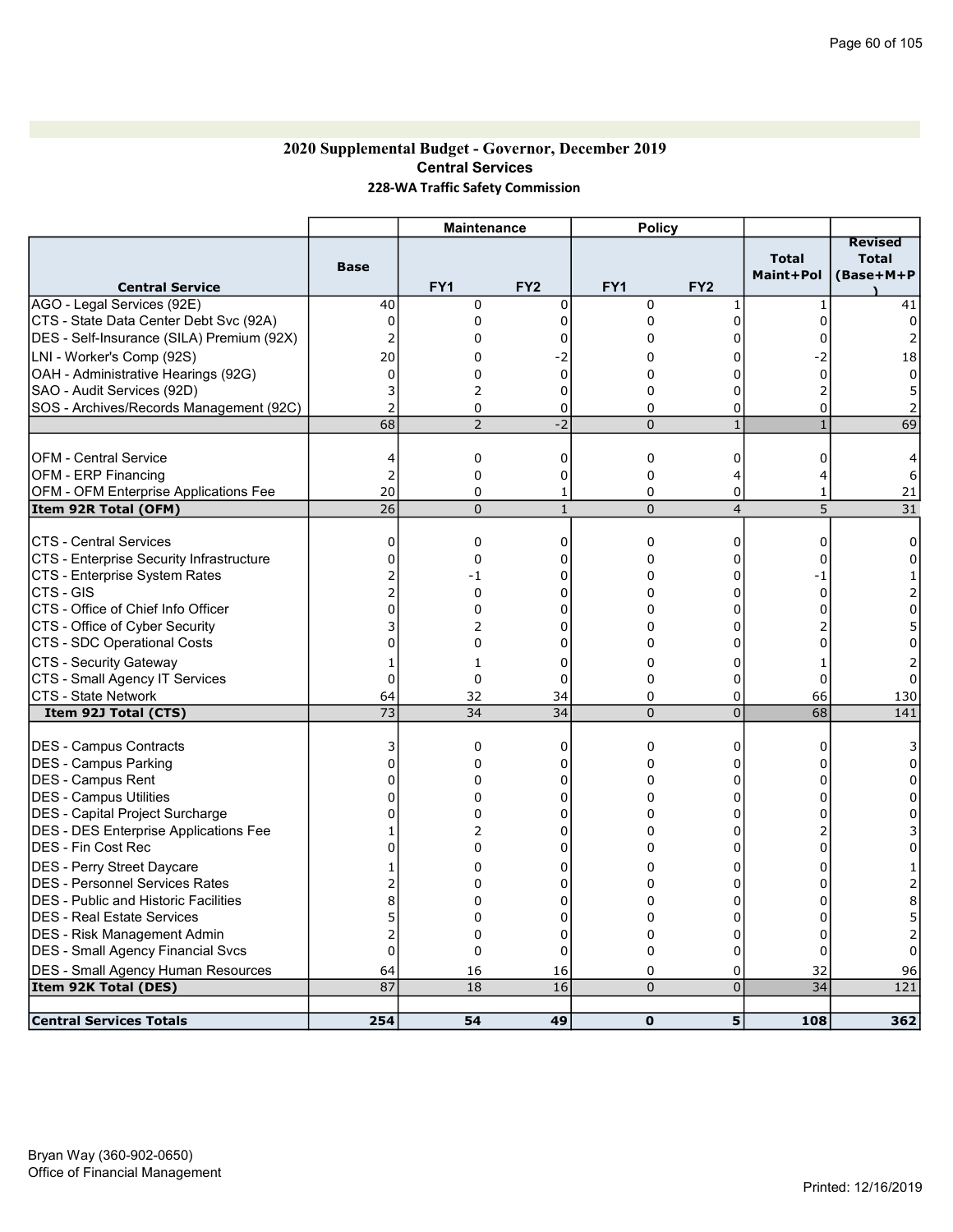# 2020 Supplemental Budget - Governor, December 2019 Central Services 235-Department of Labor and Industries

|                                              |             | <b>Maintenance</b> |                 | <b>Policy</b> |                 |              |                |
|----------------------------------------------|-------------|--------------------|-----------------|---------------|-----------------|--------------|----------------|
|                                              |             |                    |                 |               |                 |              | <b>Revised</b> |
|                                              | Base        |                    |                 |               |                 | <b>Total</b> | <b>Total</b>   |
| <b>Central Service</b>                       |             | FY1                | FY <sub>2</sub> | FY1           | FY <sub>2</sub> | Maint+Pol    | (Base+M+P      |
| AGO - Legal Services (92E)                   | 51,666      | 10                 | 64              | 5             | 979             | 1,058        | 52,724         |
| CTS - State Data Center Debt Svc (92A)       | 1,470       | $\mathbf 0$        | 0               | 0             | 0               | 0            | 1,470          |
| DES - Self-Insurance (SILA) Premium (92X)    | 2,480       | 0                  | $\Omega$        | 0             | 0               | $\Omega$     | 2,480          |
| LNI - Worker's Comp (92S)                    | 4,447       | 73                 | 73              | 0             | $\Omega$        | 146          | 4,593          |
| OAH - Administrative Hearings (92G)          | 1,193       | $1\,$              | 1               | 0             | $\Omega$        | 2            | 1,195          |
| SAO - Audit Services (92D)                   | 405         | -5                 | $-7$            | 0             | 41              | 29           | 434            |
| SOS - Archives/Records Management (92C)      | 336         | $\Omega$           | $\Omega$        | 0             | 13              | 13           | 349            |
|                                              | 61,996      | 79                 | 131             | 5             | 1,033           | 1,248        | 63,244         |
|                                              |             |                    |                 |               |                 |              |                |
| <b>OFM - Central Service</b>                 | 586         | 41                 | 43              | 1             | 44              | 129          | 715            |
| <b>OFM - ERP Financing</b>                   | 354         | $\mathbf 0$        | $\mathbf 0$     | 0             | 643             | 643          | 997            |
| OFM - OFM Enterprise Applications Fee        | 2,856       | 38                 | 74              | 0             | 61              | 173          | 3,029          |
| Item 92R Total (OFM)                         | 3,796       | 79                 | 117             | $\mathbf{1}$  | 748             | 945          | 4,741          |
|                                              |             |                    |                 |               |                 |              |                |
| <b>CTS - Central Services</b>                | 175         | $\mathbf 0$        | $\mathbf 0$     | 0             | 0               | 0            | 175            |
| CTS - Enterprise Security Infrastructure     | 72          | 0                  | $\mathbf 0$     | 0             | 0               | 0            | 72             |
| CTS - Enterprise System Rates                | 396         | $-38$              | $-71$           | 0             | 0               | $-109$       | 287            |
| <b>CTS - GIS</b>                             | 9           | 0                  | 0               | 0             | 0               | 0            | 9              |
| CTS - Office of Chief Info Officer           | 547         | 0                  | 0               | 0             | 0               | 0            | 547            |
| CTS - Office of Cyber Security               | 628         | 6                  | 4               | 0             | $\Omega$        | 10           | 638            |
| <b>CTS - SDC Operational Costs</b>           | 383         | 0                  | 0               | 0             | $\mathbf 0$     | 0            | 383            |
| CTS - Security Gateway                       | 692         | $-15$              | $-14$           | 0             | 0               | $-29$        | 663            |
| CTS - Small Agency IT Services               | $\mathbf 0$ | $\Omega$           | $\Omega$        | 0             | $\Omega$        | 0            |                |
| <b>CTS - State Network</b>                   | 2,000       | -6                 | $-4$            | 0             | 0               | $-10$        | 1,990          |
| Item 92J Total (CTS)                         | 4,900       | $-53$              | $-85$           | 0             | $\overline{0}$  | $-138$       | 4,762          |
|                                              |             |                    |                 |               |                 |              |                |
| <b>IDES - Campus Contracts</b>               | 242         | 0                  | $\mathbf 0$     | 0             | 0               | 0            | 242            |
| DES - Campus Parking                         | 0           | $\Omega$           | 0               | 0             | 0               | 0            | $\Omega$       |
| <b>DES - Campus Rent</b>                     | 0           | 0                  | $\Omega$        | 0             | 0               | 0            |                |
| IDES - Campus Utilities                      | 0           | $\mathbf 0$        | 0               | 0             | 0               | 0            | n              |
| DES - Capital Project Surcharge              | 0           | $\mathbf 0$        | 0               | 0             | 0               | 0            | O              |
| <b>DES - DES Enterprise Applications Fee</b> | 189         | 64                 | 65              | 0             | 0               | 129          | 318            |
| <b>IDES - Fin Cost Rec</b>                   | 0           | $\mathbf 0$        | 0               | 0             | 0               | 0            | $\Omega$       |
| <b>DES - Perry Street Daycare</b>            | 49          | $\mathbf 0$        | $\Omega$        | 0             | $\overline{0}$  | 0            | 49             |
| DES - Personnel Services Rates               | 297         | 0                  | $\mathbf 0$     | -1            | 48              | 47           | 344            |
| <b>DES</b> - Public and Historic Facilities  | 707         | 0                  | $\mathbf 0$     | 0             | $\mathbf 0$     | $\mathbf 0$  | 707            |
| <b>IDES - Real Estate Services</b>           | 168         | 0                  | $\mathbf 0$     | 0             | 0               | $\Omega$     | 168            |
| <b>DES</b> - Risk Management Admin           | 69          | 0                  | $\mathbf 0$     | 0             | 0               | $\Omega$     | 69             |
| DES - Small Agency Financial Svcs            | $\mathbf 0$ | 0                  | $\mathbf 0$     | 0             | $\overline{0}$  | 0            | n              |
| <b>DES - Small Agency Human Resources</b>    | 0           | $\Omega$           | $\Omega$        | 0             | 0               | 0            |                |
| Item 92K Total (DES)                         | 1,721       | 64                 | 65              | $-1$          | 48              | 176          | 1,897          |
|                                              |             |                    |                 |               |                 |              |                |
| <b>Central Services Totals</b>               | 72,413      | 169                | 228             | 5             | 1,829           | 2,231        | 74,644         |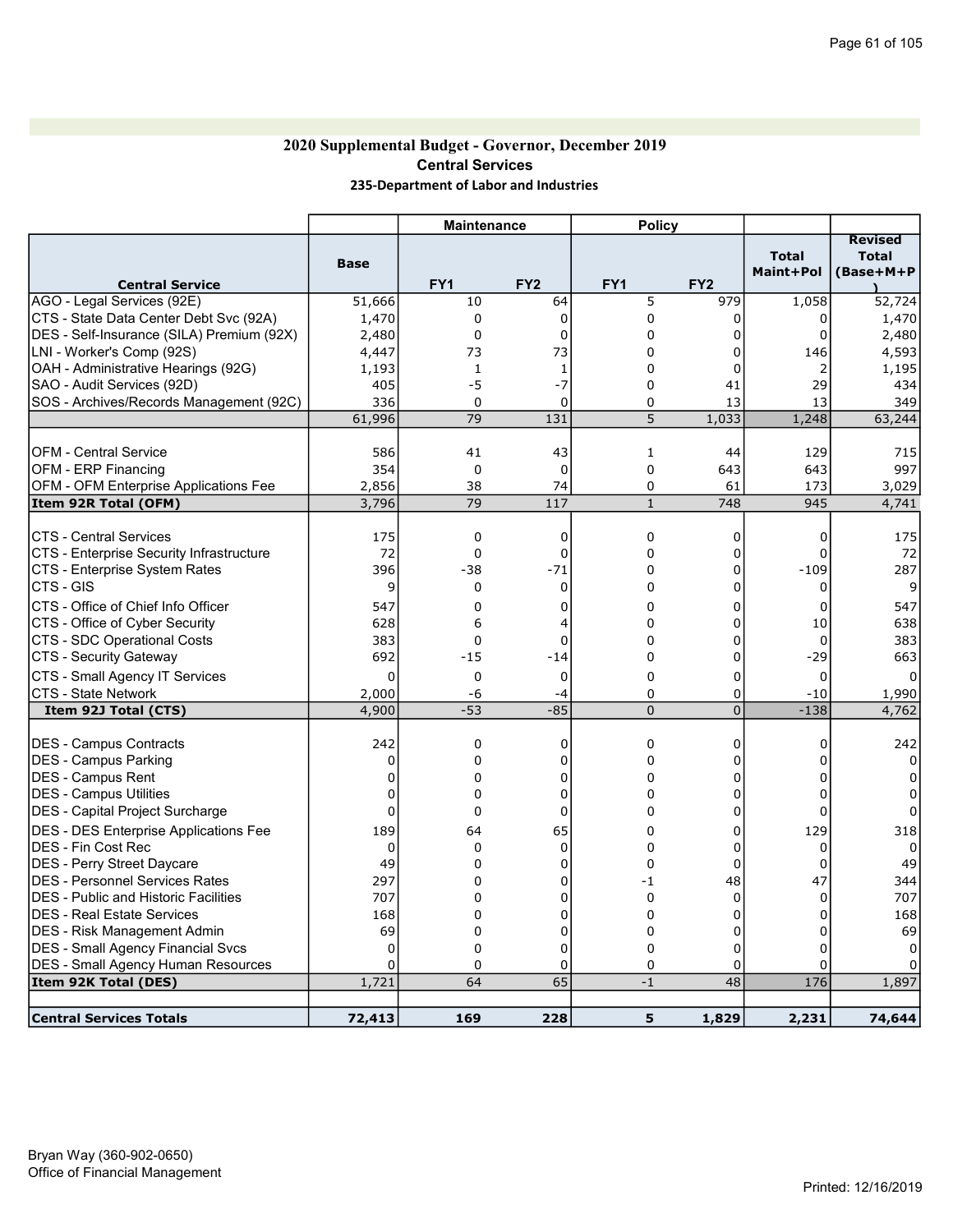### 2020 Supplemental Budget - Governor, December 2019 Central Services 240-Department of Licensing

|                                                                |                | <b>Maintenance</b>   |                   | <b>Policy</b>   |                 |                           |                                             |
|----------------------------------------------------------------|----------------|----------------------|-------------------|-----------------|-----------------|---------------------------|---------------------------------------------|
| <b>Central Service</b>                                         | <b>Base</b>    | FY <sub>1</sub>      | FY <sub>2</sub>   | FY <sub>1</sub> | FY <sub>2</sub> | <b>Total</b><br>Maint+Pol | <b>Revised</b><br><b>Total</b><br>(Base+M+P |
| AGO - Legal Services (92E)                                     | 4,410          | 0                    | $\overline{2}$    | 0               | 82              | 84                        | 4,494                                       |
| CTS - State Data Center Debt Svc (92A)                         | 921            | 0                    | $\Omega$          | 0               | $\Omega$        | 0                         | 921                                         |
| DES - Self-Insurance (SILA) Premium (92X)                      | $\overline{2}$ | $\Omega$             | $\Omega$          | 0               | $\Omega$        | 0                         |                                             |
| LNI - Worker's Comp (92S)                                      | 1,046          | 37                   | 31                | 0               | $\Omega$        | 68                        | 1,114                                       |
| OAH - Administrative Hearings (92G)                            | 114            | 0                    | 0                 | 0               | 0               | 0                         | 114                                         |
| SAO - Audit Services (92D)                                     | 336            | $-11$                | $-13$             | 0               | $\Omega$        | $-24$                     | 312                                         |
| SOS - Archives/Records Management (92C)                        | 123            | 0                    | $\mathbf 0$       | 0               | 4               | 4                         | 127                                         |
|                                                                | 6,953          | 26                   | 20                | $\overline{0}$  | 86              | 132                       | 7.085                                       |
|                                                                |                |                      |                   |                 |                 |                           |                                             |
| <b>OFM - Central Service</b>                                   | 294            | 0                    | 0                 | 0               | 19              | 19                        | 313                                         |
| OFM - ERP Financing                                            | 177            | 0                    | 0                 | 0               | 321             | 321                       | 498                                         |
| OFM - OFM Enterprise Applications Fee                          | 1,429          | 21                   | 34                | 0               | 29              | 84                        | 1,513                                       |
| Item 92R Total (OFM)                                           | 1,900          | 21                   | 34                | $\Omega$        | 369             | 424                       | 2,324                                       |
| <b>CTS - Central Services</b>                                  | 109            | 0                    | 0                 | 0               | 0               | 0                         | 109                                         |
|                                                                |                |                      |                   |                 | $\mathbf 0$     |                           |                                             |
| <b>CTS - Enterprise Security Infrastructure</b>                | 47<br>198      | $\mathbf 0$<br>$-17$ | $\Omega$<br>$-34$ | 0<br>0          | 0               | 0<br>$-51$                | 47                                          |
| CTS - Enterprise System Rates<br>ICTS - GIS                    | $\Omega$       | $\Omega$             | $\Omega$          | 0               | $\Omega$        | $\Omega$                  | 147<br>$\Omega$                             |
| CTS - Office of Chief Info Officer                             | 409            | $\Omega$             | 0                 | 0               | 0               | $\Omega$                  | 409                                         |
|                                                                | 344            |                      |                   | 0               | $\Omega$        | $-23$                     | 321                                         |
| CTS - Office of Cyber Security<br> CTS - SDC Operational Costs | 240            | $-11$<br>0           | $-12$<br>$\Omega$ | 0               | $\Omega$        | $\Omega$                  | 240                                         |
| <b>CTS - Security Gateway</b>                                  | 495            | 209                  | 209               | 0               | $\Omega$        | 418                       | 913                                         |
| CTS - Small Agency IT Services                                 | 0              | 0                    | 0                 | 0               | 0               | 0                         |                                             |
| <b>CTS - State Network</b>                                     | 9,322          | 23                   | 24                | 0               | 2               | 49                        | 9,371                                       |
| Item 92J Total (CTS)                                           | 11,163         | 204                  | 187               | $\overline{0}$  | $\overline{2}$  | 393                       | 11,556                                      |
|                                                                |                |                      |                   |                 |                 |                           |                                             |
| DES - Campus Contracts                                         | 345            | 3                    | 1                 | 0               | 0               | 4                         | 349                                         |
| DES - Campus Parking                                           | 79             | $\mathbf{1}$         | 0                 | 0               | 0               | 1                         | 80                                          |
| DES - Campus Rent                                              | 1,431          | $\overline{7}$       | 8                 | 0               | $\overline{2}$  | 17                        | 1,448                                       |
| DES - Campus Utilities                                         | 858            | $\Omega$             | 1                 | 0               | $\Omega$        | 1                         | 859                                         |
| DES - Capital Project Surcharge                                | 493            | $\mathbf 1$          | $\overline{4}$    | 0               | 0               | 5                         | 498                                         |
| <b>DES - DES Enterprise Applications Fee</b>                   | 94             | 22                   | 24                | 0               | $\mathbf 0$     | 46                        | 140                                         |
| <b>DES - Fin Cost Rec</b>                                      | 357            | 0                    | 0                 | 0               | $\mathbf 0$     | $\mathbf 0$               | 357                                         |
| DES - Perry Street Daycare                                     | 21             | $\Omega$             | $\Omega$          | 0               | $\overline{0}$  | $\Omega$                  | 21                                          |
| IDES - Personnel Services Rates                                | 148            | $\mathbf 0$          | $\mathbf 0$       | 0               | 22              | 22                        | 170                                         |
| <b>DES</b> - Public and Historic Facilities                    | 314            | 0                    | $\Omega$          | 0               | $\overline{0}$  | $\mathbf 0$               | 314                                         |
| <b>IDES - Real Estate Services</b>                             | 240            | 0                    | 0                 | 0               | 0               | 0                         | 240                                         |
| <b>IDES - Risk Management Admin</b>                            | $\overline{2}$ | 0                    | 0                 | 0               | 0               | 0                         |                                             |
| DES - Small Agency Financial Svcs                              | 0              | $\Omega$             | $\overline{0}$    | 0               | $\overline{0}$  | 0                         |                                             |
| <b>DES - Small Agency Human Resources</b>                      | 0              | $\Omega$             | $\Omega$          | 0               | 0               | 0                         |                                             |
| Item 92K Total (DES)                                           | 4,383          | 34                   | 38                | 0               | 24              | 96                        | 4,479                                       |
| <b>Central Services Totals</b>                                 | 24,399         | 285                  | 279               | $\mathbf{o}$    | 481             | 1,045                     | 25,444                                      |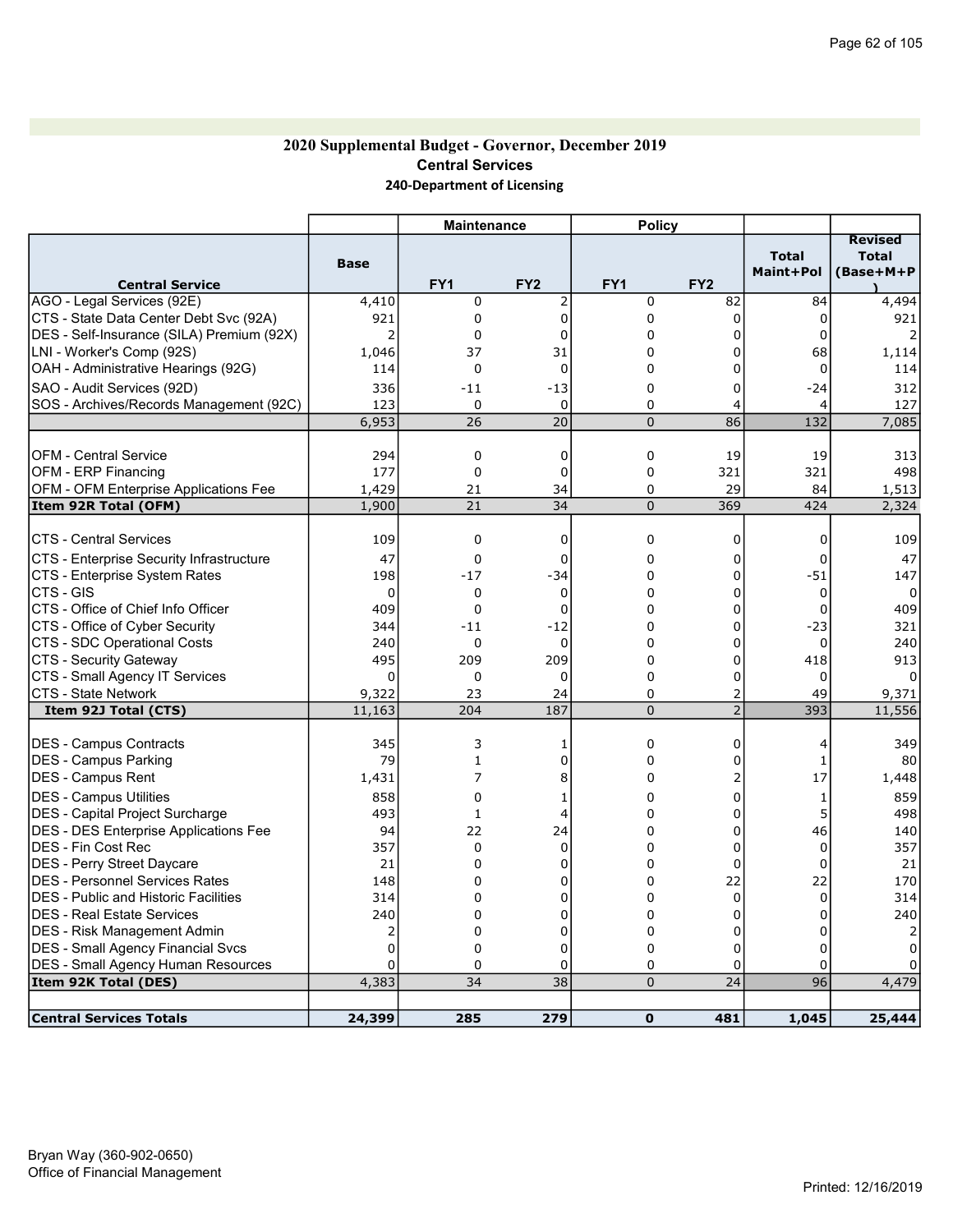### 2020 Supplemental Budget - Governor, December 2019 Central Services 245-Military Department

|                                              |                   | <b>Maintenance</b> |                         | <b>Policy</b>   |                 |                           |                                             |
|----------------------------------------------|-------------------|--------------------|-------------------------|-----------------|-----------------|---------------------------|---------------------------------------------|
| <b>Central Service</b>                       | <b>Base</b>       | FY1                | FY <sub>2</sub>         | FY <sub>1</sub> | FY <sub>2</sub> | <b>Total</b><br>Maint+Pol | <b>Revised</b><br><b>Total</b><br>(Base+M+P |
| AGO - Legal Services (92E)                   | 490               | 0                  | 0                       | 0               | 9               | 9                         | 499                                         |
| CTS - State Data Center Debt Svc (92A)       | 138               | 0                  | $\Omega$                | 0               | $\Omega$        | 0                         | 138                                         |
| DES - Self-Insurance (SILA) Premium (92X)    | 362               | $\Omega$           | 0                       | 0               | 0               |                           | 362                                         |
| LNI - Worker's Comp (92S)                    | 751               | 3                  |                         | 0               | $\Omega$        |                           | 755                                         |
| OAH - Administrative Hearings (92G)          | 0                 | 0                  | 0                       | 0               | 0               | 0                         | 0                                           |
| SAO - Audit Services (92D)                   | 86                | 5                  | $\overline{4}$          | 0               | $\Omega$        | 9                         | 95                                          |
| SOS - Archives/Records Management (92C)      | 26                | 0                  | $\mathbf 0$             | 0               | $\mathbf{1}$    |                           | 27                                          |
|                                              | 1,853             | 8                  | 5                       | $\overline{0}$  | 10              | $\overline{23}$           | 1,876                                       |
|                                              |                   |                    |                         |                 |                 |                           |                                             |
| <b>OFM - Central Service</b>                 | 65                | 0                  | 0                       | 0               | 5               | 5                         | 70                                          |
| <b>OFM - ERP Financing</b>                   | 39                | 0                  | 0                       | 0               | 70              | 70                        | 109                                         |
| OFM - OFM Enterprise Applications Fee        | 312               | 4                  | 8                       | 0               | 7               | 19                        | 331                                         |
| Item 92R Total (OFM)                         | 416               | $\overline{4}$     | 8                       | $\Omega$        | 82              | 94                        | 510                                         |
| <b>CTS - Central Services</b>                |                   | 0                  | 0                       | 0               | 0               | 0                         |                                             |
| CTS - Enterprise Security Infrastructure     | 16<br>$\mathbf 0$ | 0                  | 0                       | 0               | 0               | $\mathbf 0$               | 16<br>$\Omega$                              |
| CTS - Enterprise System Rates                | 43                | -4                 | -8                      | 0               | 0               | $-12$                     | 31                                          |
| CTS - GIS                                    | 5                 | $\mathbf 0$        | 0                       | 0               | 0               | $\mathbf 0$               | 5                                           |
| CTS - Office of Chief Info Officer           | 40                | $\mathbf 0$        | $\mathbf 0$             | 0               | 0               | $\mathbf 0$               | 40                                          |
| CTS - Office of Cyber Security               | 121               | -1                 | -1                      | 0               | $\Omega$        | $-2$                      | 119                                         |
| CTS - SDC Operational Costs                  | 36                | 0                  | 0                       | 0               | $\mathbf 0$     | $\mathbf 0$               | 36                                          |
| CTS - Security Gateway                       | 191               | -3                 | $-5$                    | 0               | 0               | -8                        | 183                                         |
| CTS - Small Agency IT Services               | 0                 | 0                  | 0                       | 0               | 0               | $\mathbf 0$               | 0                                           |
| CTS - State Network                          | 202               | -3                 | -3                      | 0               | 0               | -6                        | 196                                         |
| Item 92J Total (CTS)                         | 654               | $-11$              | $-17$                   | 0               | $\overline{0}$  | $-28$                     | 626                                         |
|                                              |                   |                    |                         |                 |                 |                           |                                             |
| DES - Campus Contracts                       | $\mathbf{1}$      | $-1$               | 0                       | 0               | 0               | -1                        | 0                                           |
| DES - Campus Parking                         | 0                 | $\Omega$           | $\Omega$                | 0               | $\Omega$        | 0                         | $\Omega$                                    |
| DES - Campus Rent                            | $\Omega$          | 0                  | 0                       | 0               | 0               | $\Omega$                  | 0                                           |
| <b>IDES - Campus Utilities</b>               | $\Omega$          | $\mathbf 0$        | $\Omega$                | 0               | $\Omega$        | $\Omega$                  | $\Omega$                                    |
| DES - Capital Project Surcharge              | $\mathbf 0$       | 0                  | 0                       | 0               | 0               | 0                         | 0                                           |
| <b>DES - DES Enterprise Applications Fee</b> | 21                | 6                  | 6                       | 0               | 0               | 12                        | 33                                          |
| <b>IDES - Fin Cost Rec</b>                   | 0                 | 0                  | 0                       | 0               | 0               | $\mathbf 0$               | $\mathbf 0$                                 |
| DES - Perry Street Daycare                   | $\Omega$          | 0                  | $\Omega$                | 0               | 0               | $\Omega$                  | 0                                           |
| DES - Personnel Services Rates               | 32                | 0                  | $\Omega$                | 0               | 5               | 5                         | 37                                          |
| <b>DES</b> - Public and Historic Facilities  | $\mathbf 0$       | 0                  | 0                       | 0               | 0               | 0                         | 0                                           |
| <b>IDES - Real Estate Services</b>           | $\overline{2}$    | 0                  | 0                       | 0               | 0               | 0                         |                                             |
| <b>IDES - Risk Management Admin</b>          | 10                | 0                  | $\mathbf 0$             | 0               | 0               | 0                         | 10                                          |
| DES - Small Agency Financial Svcs            | $\mathbf 0$       | 0                  | $\Omega$                | 0               | $\Omega$        | 0                         | $\mathbf 0$                                 |
| <b>DES - Small Agency Human Resources</b>    | 0                 | 0                  | 0                       | 0               | 0               | 0                         | $\Omega$                                    |
| Item 92K Total (DES)                         | 66                | 5                  | 6                       | 0               | 5               | 16                        | 82                                          |
| <b>Central Services Totals</b>               | 2,990             | 6                  | $\overline{\mathbf{2}}$ | $\mathbf 0$     | 97              | 105                       | 3,095                                       |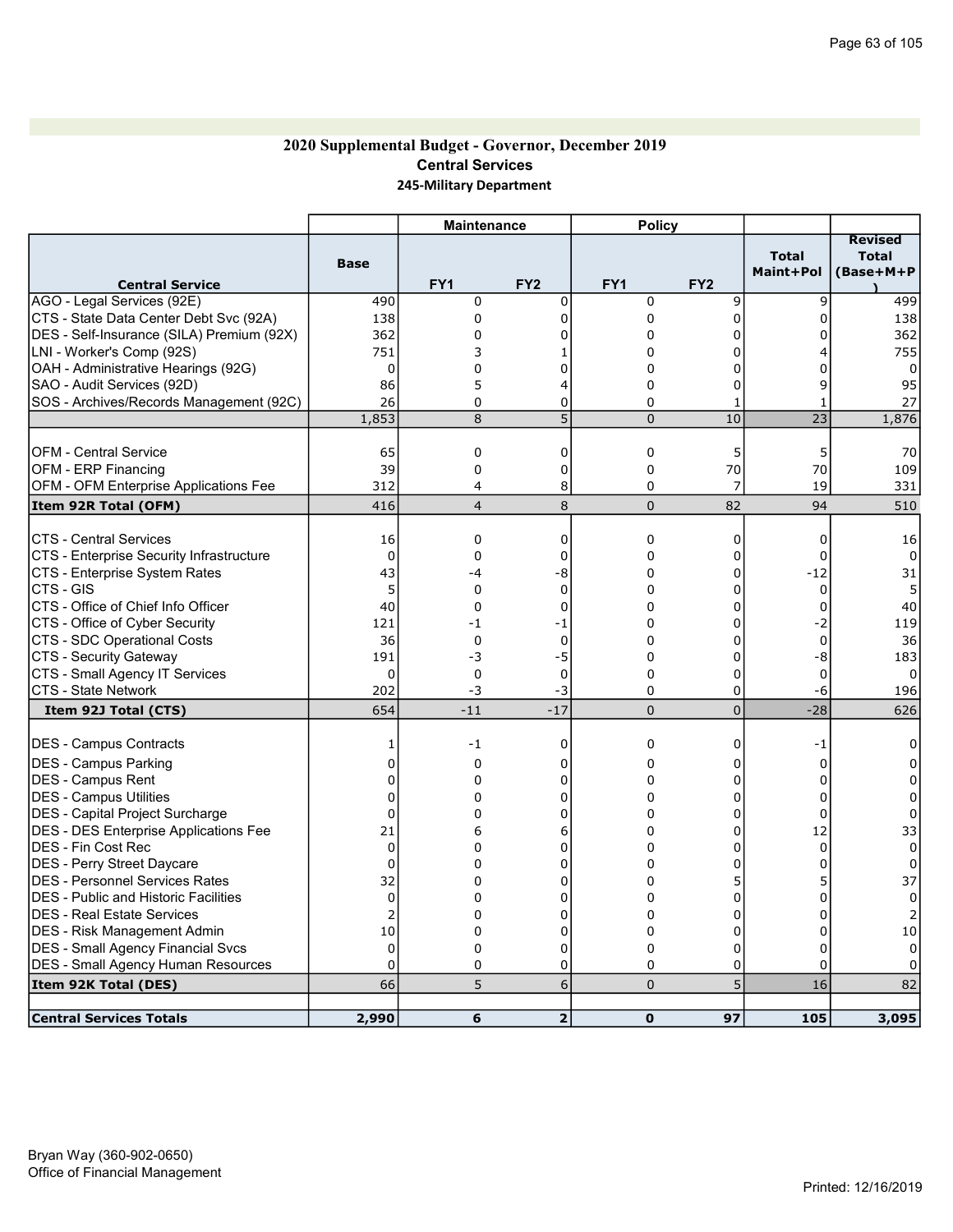# 2020 Supplemental Budget - Governor, December 2019 Central Services 275-Public Employment Relations Comm

|                                              |                | <b>Maintenance</b> |                 | <b>Policy</b>   |                 |                           |                                             |
|----------------------------------------------|----------------|--------------------|-----------------|-----------------|-----------------|---------------------------|---------------------------------------------|
| <b>Central Service</b>                       | <b>Base</b>    | FY <sub>1</sub>    | FY <sub>2</sub> | FY <sub>1</sub> | FY <sub>2</sub> | <b>Total</b><br>Maint+Pol | <b>Revised</b><br><b>Total</b><br>(Base+M+P |
| AGO - Legal Services (92E)                   | 44             | 0                  | $\mathbf 0$     | $-1$            | 1               | $\mathbf 0$               | 44                                          |
| CTS - State Data Center Debt Svc (92A)       | 2              | $\mathbf 0$        | $\Omega$        | 0               | 0               | 0                         | 2                                           |
| DES - Self-Insurance (SILA) Premium (92X)    | $\overline{2}$ | 0                  | 0               | 0               | 0               |                           | 2                                           |
| LNI - Worker's Comp (92S)                    | 22             | $\Omega$           | 0               | 0               | 0               | n                         | 22                                          |
| OAH - Administrative Hearings (92G)          | 0              | 0                  | 0               | 0               | 0               | 0                         | $\mathbf 0$                                 |
| SAO - Audit Services (92D)                   | $\mathbf 0$    | 0                  | $\Omega$        | 0               | 0               | $\Omega$                  | 0                                           |
| SOS - Archives/Records Management (92C)      | 5              | $\Omega$           | 0               | 0               | 0               | $\Omega$                  |                                             |
|                                              | 75             | $\Omega$           | $\overline{0}$  | $-1$            | $\mathbf{1}$    | $\overline{0}$            | 75                                          |
| <b>OFM - Central Service</b>                 |                | 0                  | 0               | $-1$            | 1               | $\mathbf 0$               | 8                                           |
| <b>OFM - ERP Financing</b>                   | 8<br>5         | 0                  | 0               | 0               | 10              | 10                        | 15                                          |
|                                              | 39             | $\mathbf{1}$       | 1               | -1              | $\mathbf{1}$    | 2                         |                                             |
| OFM - OFM Enterprise Applications Fee        | 53             | $\mathbf{1}$       | $\mathbf{1}$    | $-2$            | 12              | 12                        | 41<br>65                                    |
| Item 92R Total (OFM)                         |                |                    |                 |                 |                 |                           |                                             |
| <b>CTS - Central Services</b>                | $\mathbf 0$    | 0                  | 0               | 0               | 0               | $\mathbf 0$               | 0                                           |
| CTS - Enterprise Security Infrastructure     | $\Omega$       | 0                  | 0               | 0               | 0               | $\Omega$                  | 0                                           |
| CTS - Enterprise System Rates                | 5              | -1                 | -1              | 0               | 0               | -2                        | 3                                           |
| CTS - GIS                                    | $\Omega$       | 0                  | $\Omega$        | 0               | $\Omega$        | $\Omega$                  | 0                                           |
| CTS - Office of Chief Info Officer           | 0              | 0                  | 0               | 0               | 0               | 0                         | $\Omega$                                    |
| CTS - Office of Cyber Security               | 8              | 0                  | $\Omega$        | 0               | $\Omega$        | 0                         | 8                                           |
| CTS - SDC Operational Costs                  | $\mathbf 0$    | 0                  | $\Omega$        | 0               | $\Omega$        | 0                         | $\Omega$                                    |
| CTS - Security Gateway                       | 18             | -1                 | -1              | 0               | 0               | $-2$                      | 16                                          |
| CTS - Small Agency IT Services               | $\Omega$       | 0                  | 0               | 0               | $\Omega$        | $\mathbf 0$               | $\Omega$                                    |
| <b>CTS - State Network</b>                   | 174            | 0                  | 0               | 0               | 0               | $\mathbf 0$               | 174                                         |
| Item 92J Total (CTS)                         | 206            | $-2$               | $-2$            | $\overline{0}$  | $\overline{0}$  | $-4$                      | 202                                         |
|                                              | 2              | $\mathbf 0$        | 0               | 0               | 0               | 0                         |                                             |
| DES - Campus Contracts                       | $\Omega$       | 0                  | $\Omega$        | 0               | 0               | 0                         | $\Omega$                                    |
| DES - Campus Parking                         | 0              | 0                  |                 | 0               | 0               | 0                         | 0                                           |
| DES - Campus Rent<br>DES - Campus Utilities  | 0              | 0                  | 0<br>0          | 0               | 0               | 0                         | 0                                           |
| DES - Capital Project Surcharge              | $\Omega$       | 0                  | 0               | 0               | 0               | $\Omega$                  | $\Omega$                                    |
| <b>DES - DES Enterprise Applications Fee</b> |                | $\mathbf{1}$       | $\Omega$        | 0               | 0               |                           |                                             |
| <b>IDES - Fin Cost Rec</b>                   | 0              | 0                  | $\Omega$        | 0               | 0               | 0                         | 0                                           |
| DES - Perry Street Daycare                   | 0              | 0                  | $\Omega$        | 0               | 0               | 0                         | 0                                           |
| DES - Personnel Services Rates               | 4              | 0                  | 0               | $-1$            | $\mathbf{1}$    | $\Omega$                  |                                             |
| <b>DES</b> - Public and Historic Facilities  |                | 0                  | $\Omega$        | 0               | 0               | U                         |                                             |
| <b>IDES - Real Estate Services</b>           | 8              | $\Omega$           | $\Omega$        | 0               | $\Omega$        | O                         |                                             |
| <b>IDES - Risk Management Admin</b>          | $\overline{2}$ | 0                  | 0               | 0               | 0               | 0                         | 8                                           |
| <b>DES - Small Agency Financial Svcs</b>     | 277            | 0                  | $\mathbf 0$     | 0               | 0               | 0                         | 277                                         |
|                                              |                |                    |                 |                 |                 |                           |                                             |
| DES - Small Agency Human Resources           | $\Omega$       | $\mathbf 0$        | 0               | 0               | 0               | 0                         |                                             |
| Item 92K Total (DES)                         | 305            | $\mathbf{1}$       | $\Omega$        | $-1$            | $\mathbf{1}$    | $\mathbf{1}$              | 306                                         |
| <b>Central Services Totals</b>               | 638            | $\mathbf 0$        | -1              | $-4$            | 14              | 9                         | 647                                         |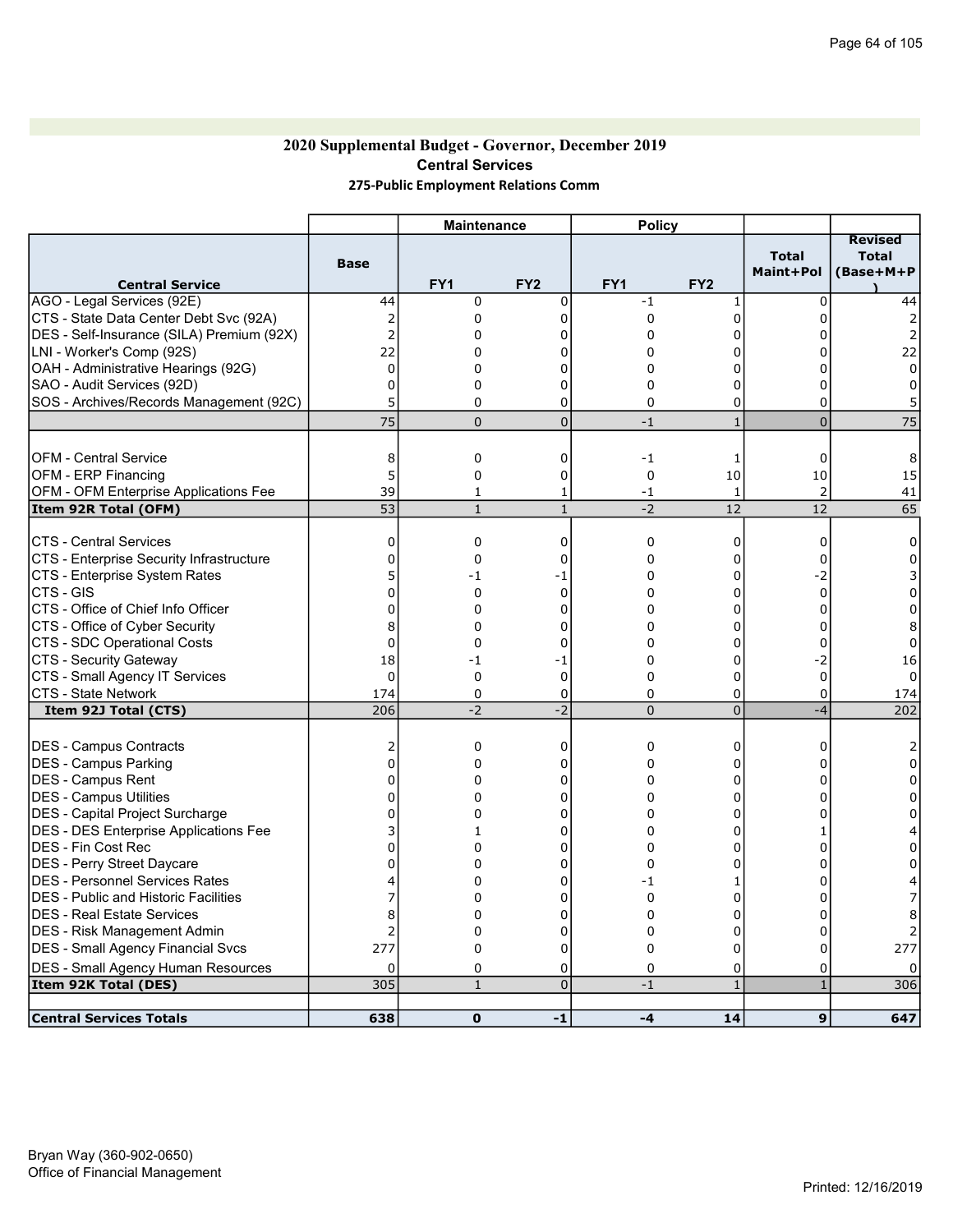# 2020 Supplemental Budget - Governor, December 2019 Central Services 300-Dept of Social and Health Services

|                                              |                      | <b>Maintenance</b> |                      | <b>Policy</b>   |                 |                           |                                             |
|----------------------------------------------|----------------------|--------------------|----------------------|-----------------|-----------------|---------------------------|---------------------------------------------|
| <b>Central Service</b>                       | <b>Base</b>          | FY <sub>1</sub>    | FY <sub>2</sub>      | FY <sub>1</sub> | FY <sub>2</sub> | <b>Total</b><br>Maint+Pol | <b>Revised</b><br><b>Total</b><br>(Base+M+P |
| AGO - Legal Services (92E)                   | 15,105               | 115                | 121                  | $\overline{2}$  | 267             | 505                       | 15,610                                      |
| CTS - State Data Center Debt Svc (92A)       | 5,306                | 0                  | $\Omega$             | 0               | $\Omega$        | 0                         | 5,306                                       |
| DES - Self-Insurance (SILA) Premium (92X)    | 18,051               | $\Omega$           | $\Omega$             | 0               | 0               | $\Omega$                  | 18,051                                      |
| LNI - Worker's Comp (92S)                    | 78,955               | $-22$              | $-25$                | $\Omega$        | $\Omega$        | $-47$                     | 78,908                                      |
| OAH - Administrative Hearings (92G)          | 14,513               | 13                 | 15                   | $\mathbf{1}$    | 3               | 32                        | 14,545                                      |
| SAO - Audit Services (92D)                   | 2,657                | $-61$              | $-76$                | 0               | 109             | $-28$                     | 2,629                                       |
| SOS - Archives/Records Management (92C)      | 1,595                | 2                  | $\overline{2}$       | 0               | 58              | 62                        | 1,657                                       |
|                                              | 136,183              | 47                 | $\overline{37}$      | 3               | 437             | 524                       | 136,707                                     |
|                                              |                      |                    |                      |                 |                 |                           |                                             |
| <b>OFM - Central Service</b>                 | 2,998                | 212                | 215                  | 0               | 219             | 646                       | 3,644                                       |
| <b>OFM - ERP Financing</b>                   | 1,812                | 0                  | 0                    | 0               | 3,291           | 3,291                     | 5,103                                       |
| OFM - OFM Enterprise Applications Fee        | 14,606               | 189                | 378                  | 0               | 307             | 874                       | 15,480                                      |
| Item 92R Total (OFM)                         | 19,416               | 401                | 593                  | $\overline{0}$  | 3,817           | 4,811                     | 24,227                                      |
| <b>CTS - Central Services</b>                | 630                  | 0                  | 0                    | 0               | $\mathbf 0$     | 0                         | 630                                         |
| CTS - Enterprise Security Infrastructure     | 249                  | 0                  | 0                    | 0               | 0               | 0                         | 249                                         |
| CTS - Enterprise System Rates                | 2,024                | $-182$             | $-372$               | 0               | 0               | $-554$                    | 1,470                                       |
| ICTS - GIS                                   | 12                   | 0                  | 0                    | 0               | 0               | 0                         | 12                                          |
| CTS - Office of Chief Info Officer           | 1,282                | $\Omega$           | $\Omega$             | 0               | $\Omega$        | 0                         | 1,282                                       |
| CTS - Office of Cyber Security               | 3,125                | $-47$              | $-48$                | 0               | $\Omega$        | $-95$                     | 3,030                                       |
| <b>CTS - SDC Operational Costs</b>           | 1,381                | 0                  | 0                    | 0               | 0               | 0                         | 1,381                                       |
| CTS - Security Gateway                       | 1,832                | $-39$              | $-39$                | 0               | $\Omega$        | $-78$                     | 1,754                                       |
| CTS - Small Agency IT Services               | 0                    | 0                  | 0                    | 0               | 0               | $\mathbf 0$               | $\Omega$                                    |
| <b>CTS - State Network</b>                   | 11,605               | $-19$              | $-18$                | 0               | 2               | $-35$                     | 11,570                                      |
| Item 92J Total (CTS)                         | 22,141               | $-287$             | $-477$               | $\overline{0}$  | $\overline{2}$  | $-762$                    | 21,379                                      |
|                                              |                      |                    |                      |                 |                 |                           |                                             |
| IDES - Campus Contracts                      | 688                  | $\mathbf 0$        | 1                    | 0               | 0               | 1                         | 689                                         |
| DES - Campus Parking                         | 123                  | $\Omega$           | $\Omega$             | 0               | 0               | 0                         | 123                                         |
| <b>DES - Campus Rent</b>                     | 2,239                | $\mathbf 0$        | $\mathbf{1}$         | $\mathbf{1}$    | $\mathbf{1}$    | 3                         | 2,242                                       |
| DES - Campus Utilities                       | 1,328                | 2                  | $\mathbf{1}$         | 0               | $\Omega$        | 3                         | 1,331                                       |
| DES - Capital Project Surcharge              | 921                  | $\mathbf{1}$       | $\Omega$             | 0               | 0               | 1                         | 922                                         |
| <b>DES - DES Enterprise Applications Fee</b> | 965                  | 334                | 337                  | 0               | $\Omega$        | 671                       | 1,636                                       |
| <b>DES - Fin Cost Rec</b>                    | 568                  | 0                  | $\Omega$             | 0               | 0               | $\mathbf 0$               | 568                                         |
| DES - Perry Street Daycare                   | 64                   | $\Omega$           | $\Omega$             | 0               | $\mathbf 0$     | 0                         | 64                                          |
| <b>DES - Personnel Services Rates</b>        | 1,518                | $\Omega$           | $-2$                 | 0               | 231             | 229                       | 1,747                                       |
| <b>DES</b> - Public and Historic Facilities  | 921                  | -1                 | $\Omega$             | 0               | $\mathbf 0$     | $-1$                      | 920                                         |
| <b>IDES - Real Estate Services</b>           | 1,042                | 0                  | 0                    | 0               | 0               | $\mathbf 0$               | 1,042                                       |
| DES - Risk Management Admin                  | 502                  | 0                  | $\mathbf 0$          | 0               | $\mathbf 0$     | 0                         | 502                                         |
| <b>DES - Small Agency Financial Svcs</b>     | $\Omega$<br>$\Omega$ | 0<br>$\Omega$      | $\Omega$<br>$\Omega$ | 0<br>0          | 0<br>0          | 0<br>$\Omega$             | $\Omega$<br>$\Omega$                        |
| <b>DES - Small Agency Human Resources</b>    | 10,879               | 336                | 338                  | $1\,$           | 232             | 907                       |                                             |
| Item 92K Total (DES)                         |                      |                    |                      |                 |                 |                           | 11,786                                      |
| <b>Central Services Totals</b>               | 188,619              | 497                | 491                  | 4               | 4,488           | 5,480                     | 194,099                                     |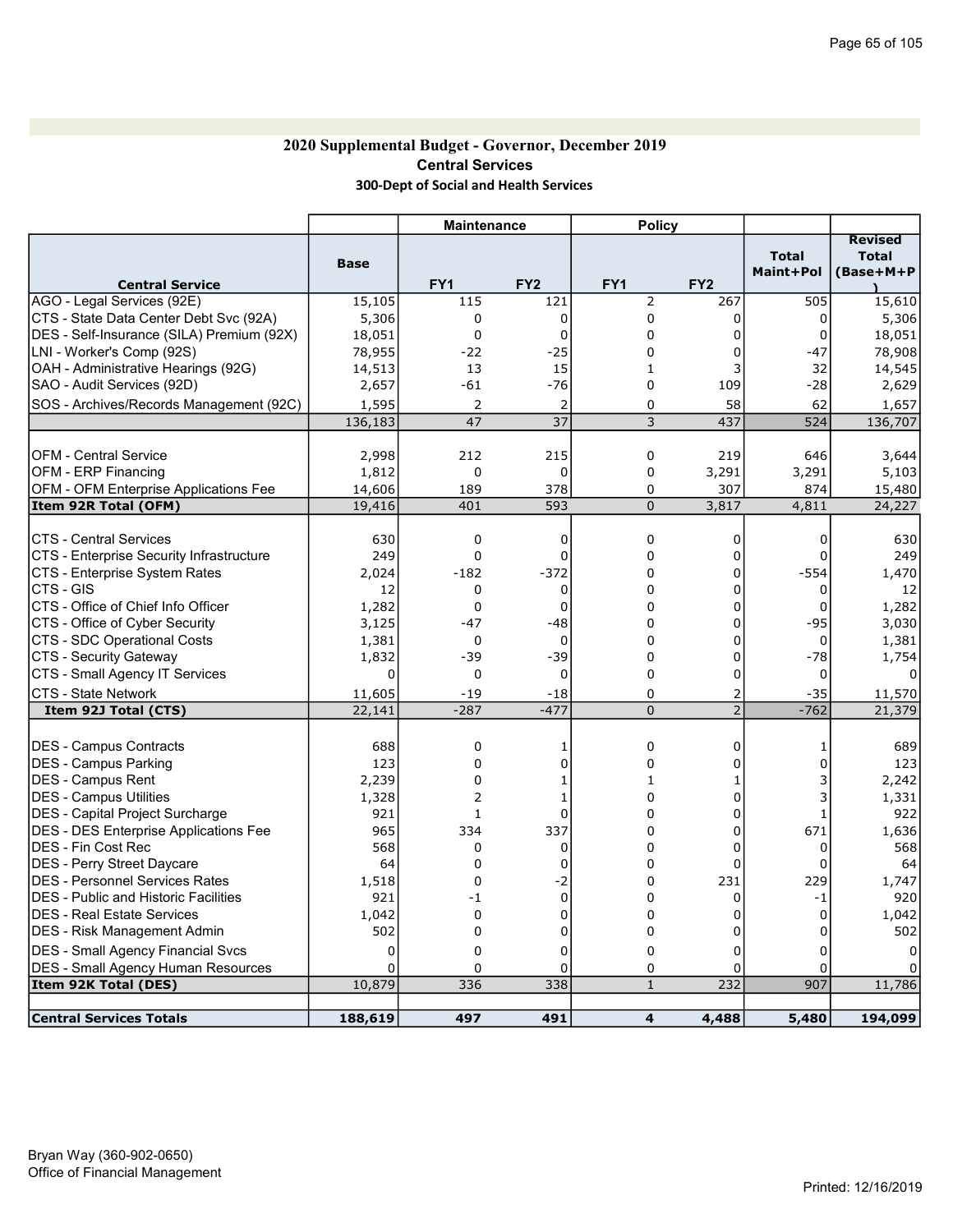### 2020 Supplemental Budget - Governor, December 2019 Central Services 303-Department of Health

|                                              |             | <b>Maintenance</b> |                 | <b>Policy</b>           |                 |                           |                                             |
|----------------------------------------------|-------------|--------------------|-----------------|-------------------------|-----------------|---------------------------|---------------------------------------------|
| <b>Central Service</b>                       | <b>Base</b> | FY <sub>1</sub>    | FY <sub>2</sub> | FY <sub>1</sub>         | FY <sub>2</sub> | <b>Total</b><br>Maint+Pol | <b>Revised</b><br><b>Total</b><br>(Base+M+P |
| AGO - Legal Services (92E)                   | 13,439      | $\mathbf{1}$       | 6               | $\mathbf{1}$            | 218             | 226                       | 13,665                                      |
| CTS - State Data Center Debt Svc (92A)       | 915         | $\mathbf 0$        | $\Omega$        | 0                       | 0               | 0                         | 915                                         |
| DES - Self-Insurance (SILA) Premium (92X)    | 28          | $\Omega$           | $\Omega$        | 0                       | 0               | 0                         | 28                                          |
| LNI - Worker's Comp (92S)                    | 1,422       | 52                 | 55              | 0                       | 0               | 107                       | 1,529                                       |
| OAH - Administrative Hearings (92G)          | 0           | 0                  | 0               | 0                       | 0               | 0                         |                                             |
| SAO - Audit Services (92D)                   | 330         | $-48$              | $-52$           | 0                       | $\mathbf 0$     | $-100$                    | 230                                         |
| SOS - Archives/Records Management (92C)      | 466         | 0                  | $\mathbf 0$     | 0                       | 16              | 16                        | 482                                         |
|                                              | 16,600      | 5                  | 9               | $\mathbf{1}$            | 234             | 249                       | 16,849                                      |
|                                              |             |                    |                 |                         |                 |                           |                                             |
| <b>OFM - Central Service</b>                 | 355         | 22                 | 27              | 0                       | 26              | 75                        | 430                                         |
| <b>OFM - ERP Financing</b>                   | 214         | 0                  | 0               | $\mathbf{1}$            | 389             | 390                       | 604                                         |
| <b>OFM - OFM Enterprise Applications Fee</b> | 1,730       | 22                 | 44              | 0                       | 36              | 102                       | 1,832                                       |
| Item 92R Total (OFM)                         | 2,298       | 44                 | 71              | $\mathbf 1$             | 451             | 567                       | 2,865                                       |
| <b>CTS - Central Services</b>                | 109         | 0                  | 0               | 0                       | 0               | 0                         | 109                                         |
| CTS - Enterprise Security Infrastructure     | 47          | $\Omega$           | $\Omega$        | 0                       | $\mathbf 0$     | $\Omega$                  | 47                                          |
| CTS - Enterprise System Rates                | 240         | $-23$              | $-43$           | 0                       | $\mathbf 0$     | -66                       | 174                                         |
| CTS - GIS                                    | 9           | 0                  | 0               | 0                       | 0               | $\mathbf 0$               | 9                                           |
| CTS - Office of Chief Info Officer           | 367         | $\mathbf 0$        | $\mathbf 0$     | 0                       | 0               | $\mathbf 0$               | 367                                         |
| CTS - Office of Cyber Security               | 403         | $-2$               | $\mathbf 0$     | 0                       | 0               | $-2$                      | 401                                         |
| CTS - SDC Operational Costs                  | 238         | $\Omega$           | $\Omega$        | 0                       | $\Omega$        | $\Omega$                  | 238                                         |
| CTS - Security Gateway                       | 651         | $-16$              | $-13$           | 0                       | 0               | $-29$                     | 622                                         |
| CTS - Small Agency IT Services               | $\Omega$    | 0                  | 0               | 0                       | $\Omega$        | 0                         | $\Omega$                                    |
| CTS - State Network                          | 866         | $-10$              | -8              | 0                       | 0               | $-18$                     | 848                                         |
| Item 92J Total (CTS)                         | 2,930       | $-51$              | $-64$           | $\overline{0}$          | $\overline{0}$  | $-115$                    | 2,815                                       |
| <b>DES - Campus Contracts</b>                | 168         | $\Omega$           | $\Omega$        | 0                       | 0               | 0                         | 168                                         |
| DES - Campus Parking                         | 0           | $\mathbf 0$        | $\Omega$        | 0                       | $\Omega$        | 0                         |                                             |
| <b>DES - Campus Rent</b>                     | 0           | 0                  | 0               | 0                       | 0               | 0                         | $\Omega$                                    |
| <b>IDES - Campus Utilities</b>               | $\Omega$    | $\Omega$           | $\Omega$        | 0                       | $\Omega$        | 0                         | 0                                           |
| DES - Capital Project Surcharge              | $\Omega$    | $\Omega$           | $\Omega$        | 0                       | 0               | $\mathbf 0$               | 0                                           |
| <b>DES - DES Enterprise Applications Fee</b> | 114         | 38                 | 36              | 0                       | $\mathbf 0$     | 74                        | 188                                         |
| IDES - Fin Cost Rec                          | 0           | 0                  | 0               | 0                       | 0               | $\Omega$                  | $\Omega$                                    |
| DES - Perry Street Daycare                   | 34          | $\Omega$           | $\Omega$        | 0                       | $\mathbf 0$     | 0                         | 34                                          |
| IDES - Personnel Services Rates              | 180         | $\Omega$           | 0               | 0                       | 27              | 27                        | 207                                         |
| <b>DES</b> - Public and Historic Facilities  | 487         | $\Omega$           | $\Omega$        | 0                       | $\Omega$        | $\Omega$                  | 487                                         |
| IDES - Real Estate Services                  | 179         | $\mathbf 0$        | $\Omega$        | 0                       | $\Omega$        | $\Omega$                  | 179                                         |
| <b>IDES - Risk Management Admin</b>          | 2           | 0                  | 0               | 0                       | 0               | 0                         |                                             |
| DES - Small Agency Financial Svcs            | 0           | 0                  | $\mathbf 0$     | 0                       | 0               | 0                         |                                             |
| <b>DES</b> - Small Agency Human Resources    | 0           | $\mathbf 0$        | 0               | 0                       | 0               | 0                         |                                             |
| Item 92K Total (DES)                         | 1,165       | 38                 | 36              | $\overline{0}$          | 27              | 101                       | 1,266                                       |
| <b>Central Services Totals</b>               | 22,994      | 36                 | 52              | $\overline{\mathbf{2}}$ | 712             | 802                       | 23,796                                      |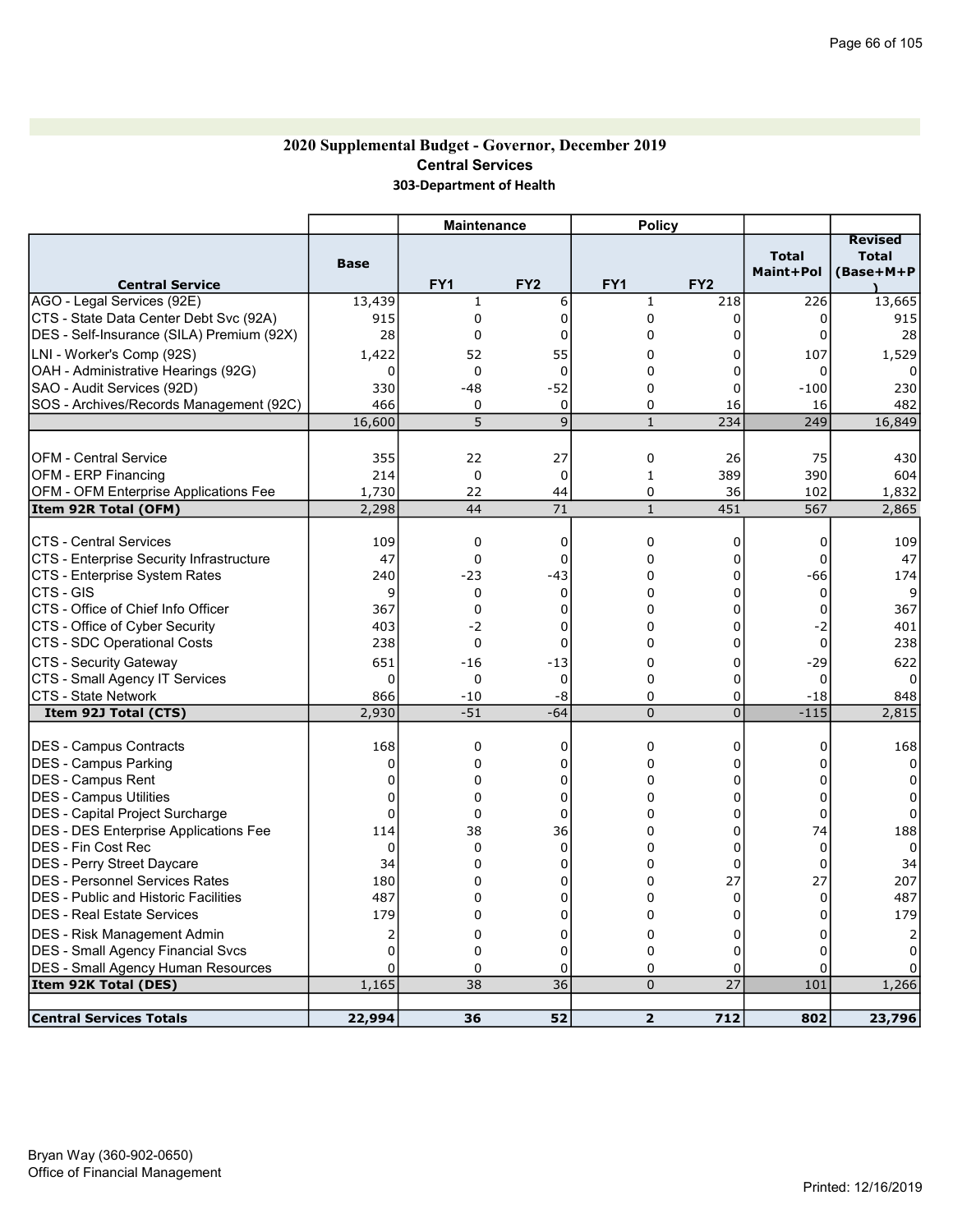#### 2020 Supplemental Budget - Governor, December 2019 Central Services 305-Department of Veterans' Affairs

|                                                               |                | <b>Maintenance</b> |                 | <b>Policy</b>   |                 |                           |                                             |
|---------------------------------------------------------------|----------------|--------------------|-----------------|-----------------|-----------------|---------------------------|---------------------------------------------|
| <b>Central Service</b>                                        | <b>Base</b>    | FY <sub>1</sub>    | FY <sub>2</sub> | FY <sub>1</sub> | FY <sub>2</sub> | <b>Total</b><br>Maint+Pol | <b>Revised</b><br><b>Total</b><br>(Base+M+P |
| AGO - Legal Services (92E)                                    | 40             | 0                  | 0               | 0               | $\mathbf{1}$    | $\mathbf{1}$              | 41                                          |
| CTS - State Data Center Debt Svc (92A)                        | $\Omega$       | 0                  | $\Omega$        | 0               | $\mathbf 0$     | $\Omega$                  |                                             |
| DES - Self-Insurance (SILA) Premium (92X)                     | $\overline{2}$ | $\Omega$           | 0               | 0               | 0               | $\Omega$                  |                                             |
| LNI - Worker's Comp (92S)                                     | 5,637          | $-611$             | $-613$          | 0               | 0               | $-1,224$                  | 4,413                                       |
| OAH - Administrative Hearings (92G)                           | 0              | 0                  | $\Omega$        | 0               | $\Omega$        | 0                         |                                             |
| SAO - Audit Services (92D)                                    | 89             | $-13$              | $-14$           | 0               | 0               | $-27$                     | 62                                          |
| SOS - Archives/Records Management (92C)                       | 62             | $\Omega$           | $\Omega$        | 0               | $\overline{2}$  | $\overline{2}$            | 64                                          |
|                                                               | 5,830          | $-624$             | $-627$          | 0               | 3               | $-1,248$                  | 4,582                                       |
|                                                               |                |                    |                 |                 |                 |                           |                                             |
| <b>OFM - Central Service</b>                                  | 783            | 11                 | 13              | 0               | 58              | 82                        | 865                                         |
| <b>OFM - ERP Financing</b>                                    | 473            | 0<br>50            | $\Omega$<br>99  | 0<br>0          | 860<br>81       | 860<br>230                | 1,333                                       |
| OFM - OFM Enterprise Applications Fee<br>Item 92R Total (OFM) | 3,816<br>5,073 | 61                 | 112             | $\mathbf 0$     | 999             | 1,172                     | 4,046<br>6,245                              |
|                                                               |                |                    |                 |                 |                 |                           |                                             |
| <b>CTS - Central Services</b>                                 | $\mathbf 0$    | 0                  | 0               | 0               | 0               | 0                         | 0                                           |
| CTS - Enterprise Security Infrastructure                      | 7              | 0                  | 0               | 0               | 0               | 0                         |                                             |
| CTS - Enterprise System Rates                                 | 529            | $-47$              | $-97$           | 0               | 0               | $-144$                    | 385                                         |
| CTS - GIS                                                     | 0              | 0                  | 0               | 0               | $\Omega$        | 0                         |                                             |
| CTS - Office of Chief Info Officer                            | 16             | 0                  | 0               | 0               | 0               | 0                         | 16                                          |
| CTS - Office of Cyber Security                                | 221            | -3                 | -2              | 0               | 0               | -5                        | 216                                         |
| CTS - SDC Operational Costs                                   | $\mathbf 0$    | 0                  | $\mathbf 0$     | 0               | 0               | 0                         |                                             |
| <b>CTS - Security Gateway</b>                                 | 108            | $-4$               | -4              | 0               | 0               | -8                        | 100                                         |
| CTS - Small Agency IT Services                                | $\Omega$       | $\mathbf 0$        | 0               | 0               | $\Omega$        | $\Omega$                  |                                             |
| <b>CTS - State Network</b>                                    | 567            | $-7$               | $-7$            | 0               | 0               | $-14$                     | 553                                         |
| Item 92J Total (CTS)                                          | 1,447          | $-61$              | $-110$          | $\overline{0}$  | $\overline{0}$  | $-171$                    | 1,276                                       |
| <b>DES - Campus Contracts</b>                                 | 9              | 0                  | 0               | 0               | 0               | 0                         | 9                                           |
| DES - Campus Parking                                          | 0              | $\mathbf 0$        | 0               | 0               | 0               | 0                         | 0                                           |
| <b>DES - Campus Rent</b>                                      | 0              | 0                  | $\Omega$        | 0               | 0               | $\Omega$                  | 0                                           |
| DES - Campus Utilities                                        | $\Omega$       | 0                  | 0               | 0               | $\overline{0}$  | $\Omega$                  | $\Omega$                                    |
| <b>DES</b> - Capital Project Surcharge                        | $\mathbf 0$    | 0                  | 0               | 0               | 0               | 0                         | 0                                           |
| <b>DES - DES Enterprise Applications Fee</b>                  | 252            | -83                | $-83$           | 0               | $\mathbf 0$     | $-166$                    | 86                                          |
| <b>IDES - Fin Cost Rec</b>                                    | 0              | 0                  | 0               | 0               | 0               | 0                         | $\mathbf 0$                                 |
| DES - Perry Street Daycare                                    | $\overline{2}$ | $\Omega$           | $\Omega$        | 0               | $\mathbf 0$     | $\Omega$                  | 2                                           |
| DES - Personnel Services Rates                                | 84             | 0                  | $\Omega$        | 0               | 13              | 13                        | 97                                          |
| <b>DES</b> - Public and Historic Facilities                   | 28             | 0                  | $\Omega$        | 0               | 0               | $\mathbf 0$               | 28                                          |
| DES - Real Estate Services                                    | 19             | 0                  | $\Omega$        | 0               | 0               | 0                         | 19                                          |
| <b>DES</b> - Risk Management Admin                            | $\overline{2}$ | 0                  | 0               | 0               | 0               | 0                         | $\overline{2}$                              |
| DES - Small Agency Financial Svcs                             | $\mathbf 0$    | 0                  | $\mathbf 0$     | 0               | 0               | $\Omega$                  | 0                                           |
| DES - Small Agency Human Resources                            | $\mathbf 0$    | $\mathbf 0$        | 0               | 0               | 0               | $\Omega$                  | ŋ                                           |
| Item 92K Total (DES)                                          | 396            | $-83$              | $-83$           | $\overline{0}$  | 13              | $-153$                    | 243                                         |
| <b>Central Services Totals</b>                                | 12,746         | $-707$             | $-708$          | $\mathbf{o}$    | 1,015           | $-400$                    | 12,346                                      |
|                                                               |                |                    |                 |                 |                 |                           |                                             |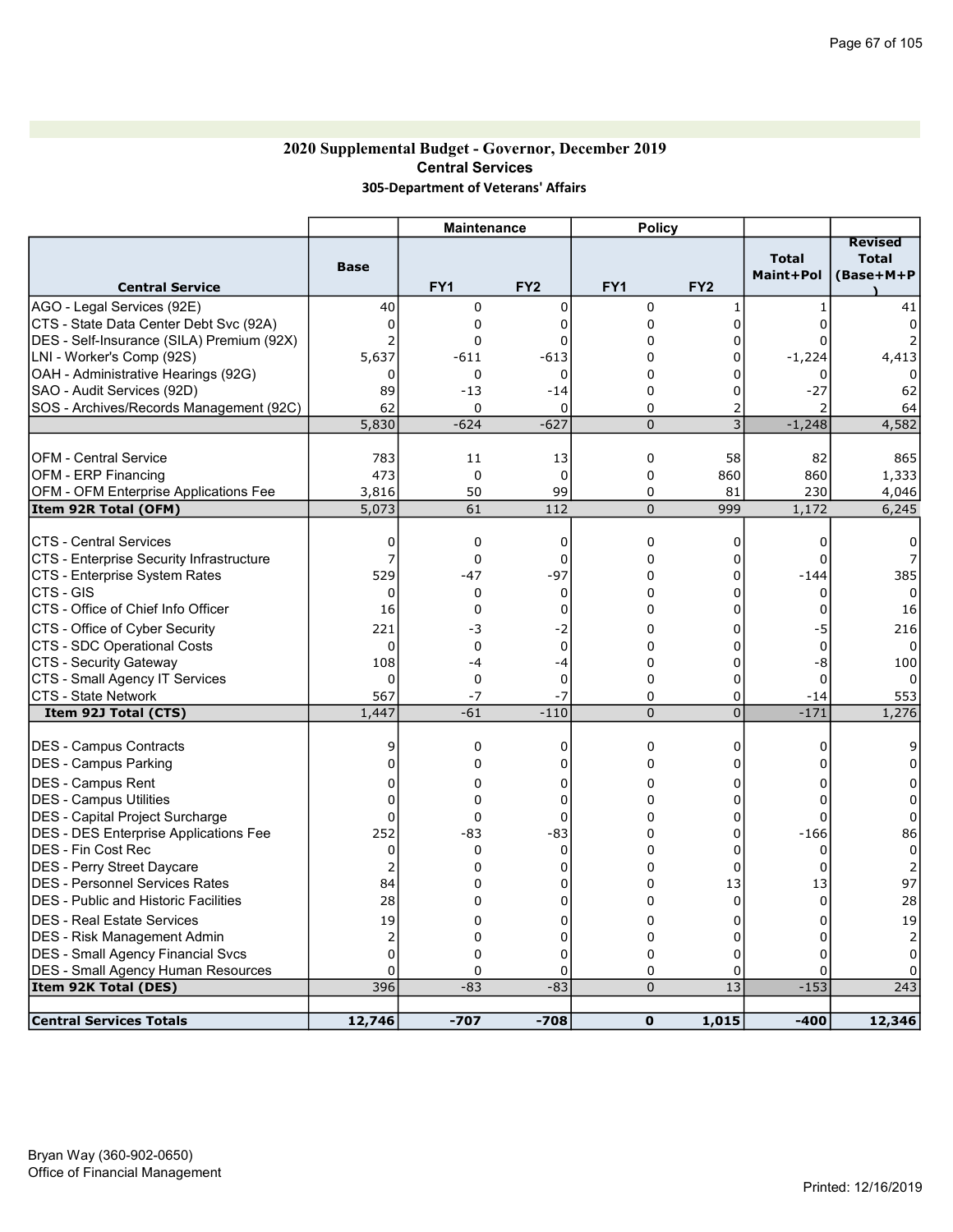# 2020 Supplemental Budget - Governor, December 2019 Central Services 307-Dept of Children, Youth & Families

|                                              |             | <b>Maintenance</b> |                 | <b>Policy</b>  |                 |                           |                                      |
|----------------------------------------------|-------------|--------------------|-----------------|----------------|-----------------|---------------------------|--------------------------------------|
| <b>Central Service</b>                       | <b>Base</b> | FY <sub>1</sub>    | FY <sub>2</sub> | FY1            | FY <sub>2</sub> | <b>Total</b><br>Maint+Pol | <b>Revised</b><br>Total<br>(Base+M+P |
| AGO - Legal Services (92E)                   | 78,352      | 12                 | 28              | 8              | 5,188           | 5,236                     | 83,588                               |
| CTS - State Data Center Debt Svc (92A)       | 428         | $\mathbf 0$        | $\mathbf 0$     | 0              | 0               | $\Omega$                  | 428                                  |
| DES - Self-Insurance (SILA) Premium (92X)    | 82,584      | $\Omega$           | $\Omega$        | 0              | $\mathbf 0$     | $\Omega$                  | 82,584                               |
| LNI - Worker's Comp (92S)                    | 361         | 868                | 865             | 0              | $\Omega$        | 1,733                     | 2,094                                |
| OAH - Administrative Hearings (92G)          | 4,517       | 3                  | 5               | 0              | 1               | 9                         | 4,526                                |
| SAO - Audit Services (92D)                   | 145         | 111                | 104             | 0              | 95              | 310                       | 455                                  |
| SOS - Archives/Records Management (92C)      | 24          | $\mathbf 0$        | $\Omega$        | 0              | $\mathbf{1}$    | 1                         | 25                                   |
|                                              | 166,412     | 994                | 1,002           | 8              | 5,285           | 7,289                     | 173,701                              |
|                                              |             |                    |                 |                |                 |                           |                                      |
| <b>OFM - Central Service</b>                 | 167         | $\mathbf 0$        | 0               | 0              | 12              | 12                        | 179                                  |
| OFM - ERP Financing                          | 101         | $\mathbf 0$        | $\mathbf 0$     | 0              | 183             | 183                       | 284                                  |
| OFM - OFM Enterprise Applications Fee        | 812         | 10                 | 21              | 0              | 17              | 48                        | 860                                  |
| Item 92R Total (OFM)                         | 1,080       | 10                 | 21              | $\overline{0}$ | 212             | 243                       | 1,323                                |
|                                              |             |                    |                 |                |                 |                           |                                      |
| <b>CTS - Central Services</b>                | 51          | $\mathbf 0$        | 0               | 0              | $\mathbf 0$     | 0                         | 51                                   |
| CTS - Enterprise Security Infrastructure     | 5           | $\Omega$           | $\Omega$        | 0              | 0               | 0                         |                                      |
| CTS - Enterprise System Rates                | 113         | -10                | -21             | 0              | 0               | $-31$                     | 82                                   |
| CTS - GIS                                    | 3           | 0                  | $\Omega$        | 0              | $\Omega$        | $\Omega$                  | 3                                    |
| CTS - Office of Chief Info Officer           | 123         | $\Omega$           | $\Omega$        | 0              | $\Omega$        | 0                         | 123                                  |
| CTS - Office of Cyber Security               | 661         | 95                 | 92              | 0              | $\Omega$        | 187                       | 848                                  |
| CTS - SDC Operational Costs                  | 111         | $\Omega$           | $\Omega$        | 0              | $\Omega$        | $\Omega$                  | 111                                  |
| CTS - Security Gateway                       | 367         | $-4$               | $-5$            | 0              | 0               | -9                        | 358                                  |
| CTS - Small Agency IT Services               | $\mathbf 0$ | 0                  | 0               | 0              | 0               | $\Omega$                  | $\Omega$                             |
| CTS - State Network                          | 2,591       | 5                  | 4               | 0              | 0               | 9                         | 2,600                                |
| Item 92J Total (CTS)                         | 4,026       | 86                 | $\overline{70}$ | 0              | $\overline{0}$  | 156                       | 4,182                                |
| DES - Campus Contracts                       | 225         | 0                  | 0               | 0              | 0               | 0                         | 225                                  |
| DES - Campus Parking                         | 51          | 0                  | 0               | 0              | 0               | 0                         | 51                                   |
| <b>DES - Campus Rent</b>                     | 917         | $\Omega$           | $\mathbf 0$     | 0              | $\mathbf{1}$    | 1                         | 918                                  |
| <b>DES - Campus Utilities</b>                | 544         | 0                  | $\mathbf 0$     | 0              | $\overline{0}$  | 0                         | 544                                  |
| DES - Capital Project Surcharge              | 378         | $\Omega$           | $\Omega$        | 0              | 0               | $\Omega$                  | 378                                  |
| <b>DES - DES Enterprise Applications Fee</b> | 54          | 190                | 191             | 0              | $\Omega$        | 381                       | 435                                  |
| <b>DES - Fin Cost Rec</b>                    | 232         | $\Omega$           | $\Omega$        | 0              | $\mathbf 0$     | $\Omega$                  | 232                                  |
| <b>DES - Perry Street Daycare</b>            | 15          | $\mathbf 0$        | $\Omega$        | 0              | $\mathbf 0$     | $\Omega$                  | 15                                   |
| IDES - Personnel Services Rates              | 396         | 0                  | 0               | 0              | 62              | 62                        | 458                                  |
| <b>DES</b> - Public and Historic Facilities  | 209         | 0                  | 0               | 0              | 0               | $\mathbf 0$               | 209                                  |
| <b>DES - Real Estate Services</b>            | 365         | $\mathbf 0$        | $\Omega$        | 0              | $\mathbf 0$     | $\Omega$                  | 365                                  |
| <b>IDES - Risk Management Admin</b>          | 2,297       | -1                 | 0               | $\mathbf{1}$   | 4               | 4                         | 2,301                                |
| <b>DES - Small Agency Financial Svcs</b>     | 0           | $\mathbf 0$        | $\Omega$        | 0              | $\overline{0}$  | 0                         | $\Omega$                             |
| <b>DES - Small Agency Human Resources</b>    | $\Omega$    | $\mathbf 0$        | 0               | 0              | 0               | 0                         |                                      |
| Item 92K Total (DES)                         | 5,681       | 189                | 191             | $\mathbf{1}$   | 67              | 448                       | 6,129                                |
|                                              |             |                    |                 |                |                 |                           |                                      |
| <b>Central Services Totals</b>               | 177,199     | 1,279              | 1,284           | 9              | 5,564           | 8,136                     | 185,335                              |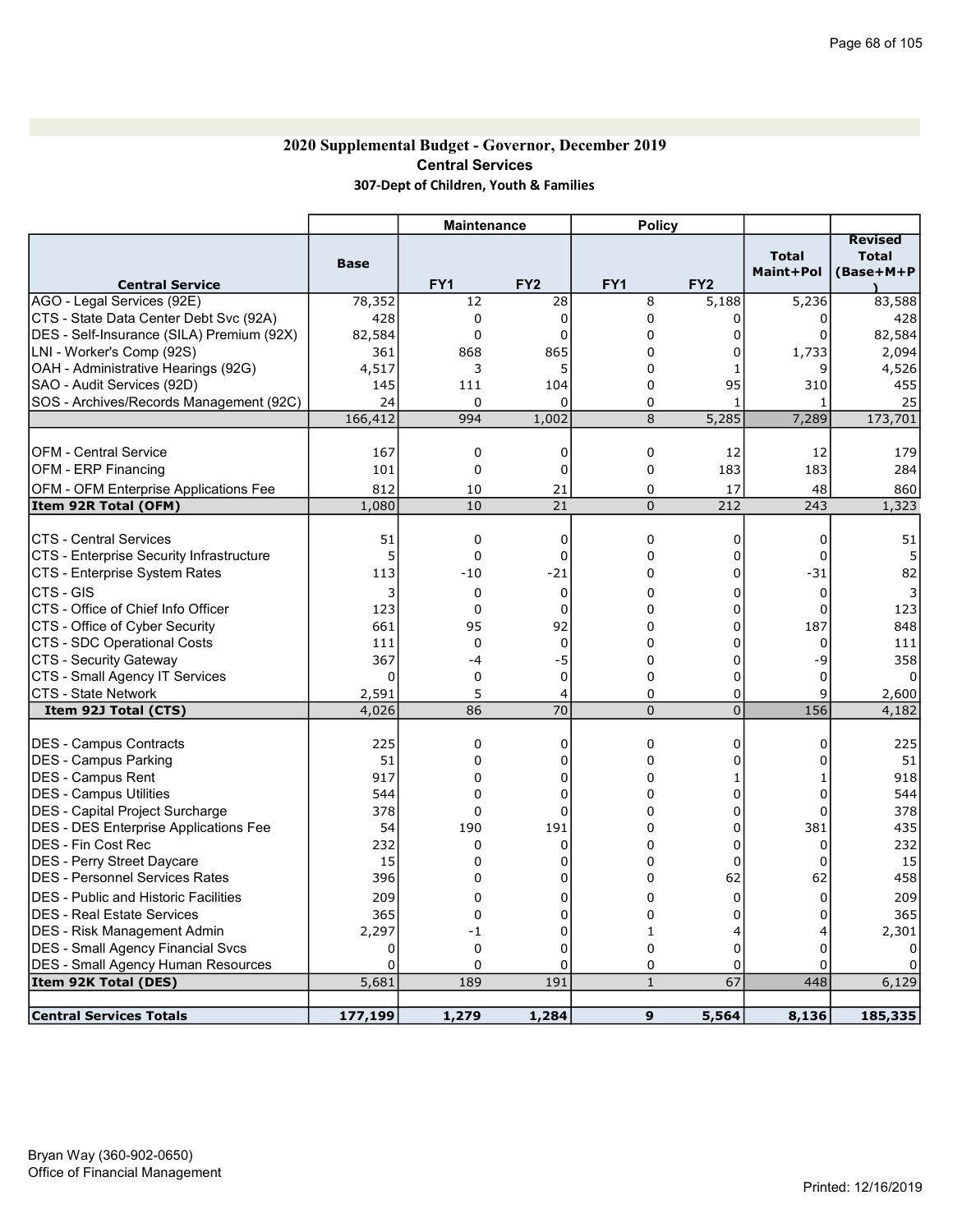## 2020 Supplemental Budget - Governor, December 2019 Central Services 310-Department of Corrections

|                                                 |             | <b>Maintenance</b> |                 | <b>Policy</b>  |                 |                           |                                             |
|-------------------------------------------------|-------------|--------------------|-----------------|----------------|-----------------|---------------------------|---------------------------------------------|
| <b>Central Service</b>                          | <b>Base</b> | FY <sub>1</sub>    | FY <sub>2</sub> | FY1            | FY <sub>2</sub> | <b>Total</b><br>Maint+Pol | <b>Revised</b><br><b>Total</b><br>(Base+M+P |
| AGO - Legal Services (92E)                      | 11,856      | $\mathbf 1$        | 480             | $\mathbf{1}$   | 219             | 701                       | 12,557                                      |
| CTS - State Data Center Debt Svc (92A)          | 1,003       | 0                  | 0               | 0              | 0               | $\mathbf 0$               | 1,003                                       |
| DES - Self-Insurance (SILA) Premium (92X)       | 28,796      | $\Omega$           | $\Omega$        | 0              | 0               | $\Omega$                  | 28,796                                      |
| LNI - Worker's Comp (92S)                       | 44,228      | $-145$             | $-144$          | 0              | $\Omega$        | $-289$                    | 43,939                                      |
| OAH - Administrative Hearings (92G)             | 0           | 0                  | 0               | 0              | $\mathbf 0$     | 0                         | 0                                           |
| SAO - Audit Services (92D)                      | 244         | 6                  | $\overline{4}$  | 0              | 66              | 76                        | 320                                         |
| SOS - Archives/Records Management (92C)         | 467         | $\mathbf{1}$       | 0               | $\mathbf{1}$   | 17              | 19                        | 486                                         |
|                                                 | 86,594      | $-137$             | 340             | $\overline{2}$ | 302             | 507                       | 87,101                                      |
|                                                 |             |                    |                 |                |                 |                           |                                             |
| <b>OFM - Central Service</b>                    | 1,666       | 116                | 117             | 0              | 122             | 355                       | 2,021                                       |
| OFM - ERP Financing                             | 1,007       | $\mathbf 0$        | $\Omega$        | 0              | 1,830           | 1,830                     | 2,837                                       |
| OFM - OFM Enterprise Applications Fee           | 8,120       | 105                | 210             | 0              | 170             | 485                       | 8,605                                       |
| Item 92R Total (OFM)                            | 10,794      | 221                | 327             | $\overline{0}$ | 2,122           | 2,670                     | 13,464                                      |
| <b>CTS - Central Services</b>                   | 119         | $\Omega$           | $\Omega$        | 0              | 0               | $\Omega$                  | 119                                         |
|                                                 |             |                    |                 |                |                 |                           |                                             |
| <b>CTS - Enterprise Security Infrastructure</b> | 51          | $\mathbf 0$        | 0               | 0              | 0               | 0                         | 51                                          |
| CTS - Enterprise System Rates                   | 1,125       | $-101$             | $-207$          | 0              | 0               | $-308$                    | 817                                         |
| CTS - GIS                                       | 0           | 0                  | 0               | 0              | 0               | 0                         | 0                                           |
| CTS - Office of Chief Info Officer              | 324         | 0                  | $\Omega$        | 0              | $\mathbf 0$     | 0                         | 324                                         |
| CTS - Office of Cyber Security                  | 1,674       | 4                  | 4               | 0              | $\overline{0}$  | 8                         | 1,682                                       |
| <b>CTS - SDC Operational Costs</b>              | 261         | 0                  | $\mathbf 0$     | 0              | 0               | $\mathbf 0$               | 261                                         |
| <b>CTS - Security Gateway</b>                   | 781         | $-23$              | $-24$           | 0              | 0               | $-47$                     | 734                                         |
| CTS - Small Agency IT Services                  | $\mathbf 0$ | $\mathbf 0$        | 0               | 0              | 0               | 0                         |                                             |
| <b>CTS - State Network</b>                      | 6,314       | $-30$              | $-29$           | $\mathbf{1}$   | $\Omega$        | $-58$                     | 6,256                                       |
| Item 92J Total (CTS)                            | 10,650      | $-150$             | $-256$          | $\mathbf{1}$   | $\overline{0}$  | $-405$                    | 10,245                                      |
| <b>IDES - Campus Contracts</b>                  | 113         | 1                  | $\mathbf 0$     | 0              | 0               | 1                         | 114                                         |
| <b>DES - Campus Parking</b>                     | 0           | $\Omega$           | 0               | 0              | 0               | 0                         | n                                           |
| <b>DES - Campus Rent</b>                        | $\Omega$    | 0                  | $\Omega$        | 0              | $\overline{0}$  | 0                         |                                             |
| <b>DES - Campus Utilities</b>                   | 0           | $\mathbf 0$        | 0               | 0              | 0               | 0                         |                                             |
| <b>DES</b> - Capital Project Surcharge          | $\mathbf 0$ | 0                  | 0               | 0              | 0               | $\mathbf 0$               | 0                                           |
| <b>DES - DES Enterprise Applications Fee</b>    | 536         | 179                | 179             | 0              | $\mathbf 0$     | 358                       | 894                                         |
| <b>DES - Fin Cost Rec</b>                       | $\Omega$    | $\Omega$           | $\Omega$        | 0              | $\mathbf{0}$    | 0                         | $\Omega$                                    |
| <b>DES - Perry Street Daycare</b>               | 23          | $\Omega$           | $\Omega$        | 0              | $\mathbf 0$     | $\Omega$                  | 23                                          |
| DES - Personnel Services Rates                  | 844         | -1                 | $\Omega$        | 0              | 128             | 127                       | 971                                         |
| <b>DES</b> - Public and Historic Facilities     | 332         | 0                  | 0               | 0              | 0               | 0                         | 332                                         |
| <b>DES - Real Estate Services</b>               | 355         | $\mathbf 0$        | $\Omega$        | 0              | $\mathbf 0$     | $\Omega$                  | 355                                         |
| <b>IDES - Risk Management Admin</b>             | 800         | $\mathbf 0$        | $\mathbf 0$     | 0              | 1               | 1                         | 801                                         |
| DES - Small Agency Financial Svcs               | $\Omega$    | $\mathbf 0$        | $\Omega$        | 0              | $\overline{0}$  | $\Omega$                  | $\Omega$                                    |
| <b>DES - Small Agency Human Resources</b>       | $\Omega$    | $\Omega$           | $\Omega$        | 0              | 0               | 0                         |                                             |
| Item 92K Total (DES)                            | 3,004       | 179                | 179             | $\Omega$       | 129             | 487                       | 3,491                                       |
| <b>Central Services Totals</b>                  | 111,042     | 113                | 590             | 3              | 2,553           | 3,259                     | 114,301                                     |
|                                                 |             |                    |                 |                |                 |                           |                                             |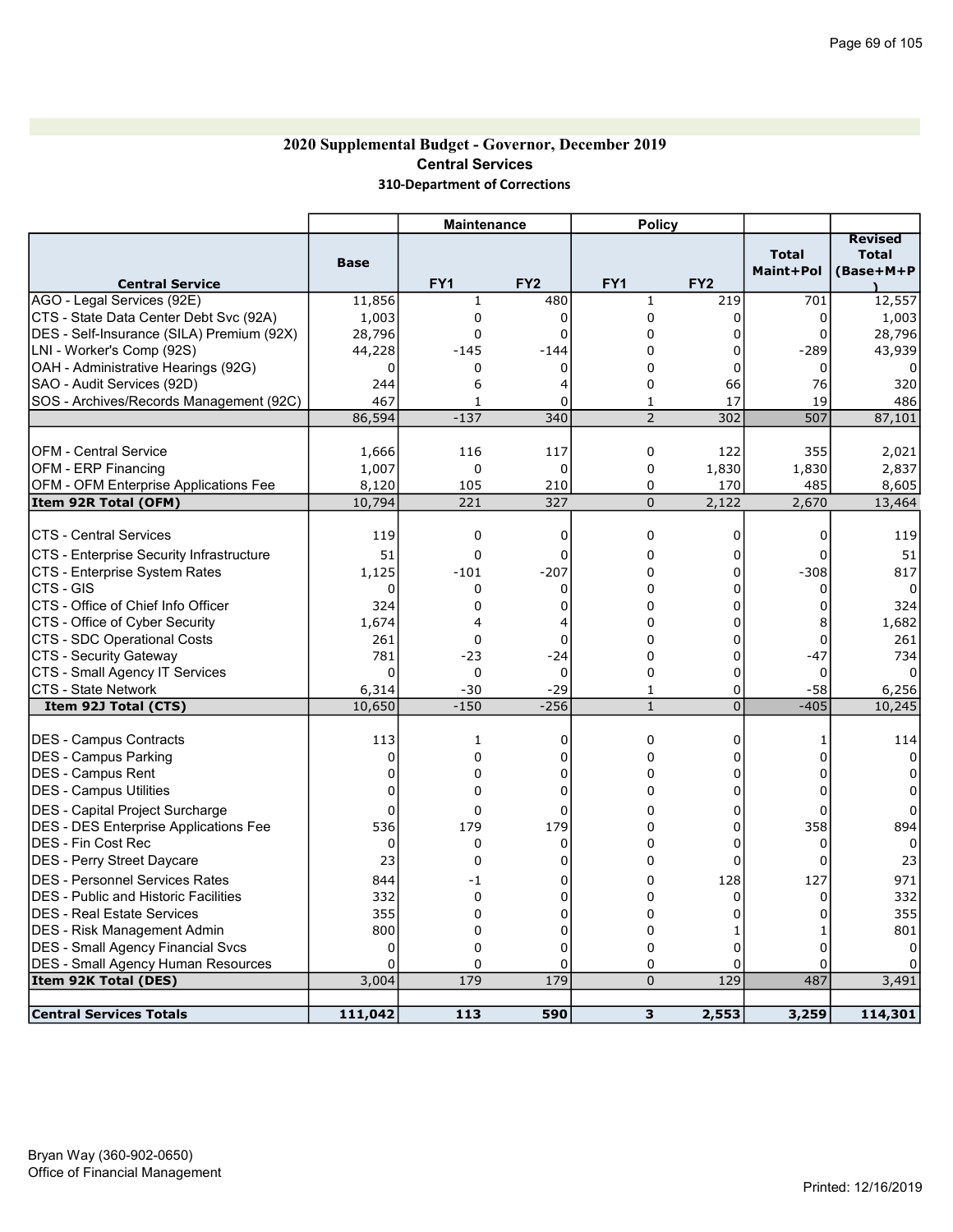### 2020 Supplemental Budget - Governor, December 2019 Central Services 315-Dept of Services for the Blind

|                                              |                | <b>Maintenance</b>           |                 | <b>Policy</b>  |                 |                           |                                             |
|----------------------------------------------|----------------|------------------------------|-----------------|----------------|-----------------|---------------------------|---------------------------------------------|
| <b>Central Service</b>                       | <b>Base</b>    | FY <sub>1</sub>              | FY <sub>2</sub> | FY1            | FY <sub>2</sub> | <b>Total</b><br>Maint+Pol | <b>Revised</b><br><b>Total</b><br>(Base+M+P |
| AGO - Legal Services (92E)                   | 15             | 0                            | $\mathbf 0$     | 0              | 0               | $\Omega$                  | 15                                          |
| CTS - State Data Center Debt Svc (92A)       | 48             | 0                            | $\Omega$        | 0              | $\Omega$        | $\Omega$                  | 48                                          |
| DES - Self-Insurance (SILA) Premium (92X)    | 18             | 0                            | $\Omega$        | 0              | 0               | 0                         | 18                                          |
| LNI - Worker's Comp (92S)                    | 82             | -6                           | -6              | 0              | $\Omega$        | $-12$                     | 70                                          |
| OAH - Administrative Hearings (92G)          | 0              | 0                            | 0               | 0              | $\mathbf 0$     | 0                         | $\mathbf 0$                                 |
| SAO - Audit Services (92D)                   | 3              | 2                            | $\Omega$        | 0              | 23              | 25                        | 28                                          |
| SOS - Archives/Records Management (92C)      | 12             | $\Omega$                     | 0               | 0              | 0               | $\Omega$                  | 12                                          |
|                                              | 179            | $-4$                         | -6              | $\overline{0}$ | $\overline{23}$ | 13                        | 192                                         |
|                                              |                |                              |                 |                |                 |                           |                                             |
| <b>OFM - Central Service</b>                 | 15             | $\mathbf 0$                  | $\mathbf 0$     | 0<br>0         | 1               | 1                         | 16                                          |
| <b>OFM - ERP Financing</b>                   | 10<br>76       | $\mathbf 0$                  | $\mathbf 0$     | 0              | 17              | 17                        | 27                                          |
| OFM - OFM Enterprise Applications Fee        | 101            | $\mathbf{1}$<br>$\mathbf{1}$ | $\overline{2}$  | $\overline{0}$ | 2               | 5                         | 81<br>124                                   |
| Item 92R Total (OFM)                         |                |                              | $\overline{2}$  |                | 20              | 23                        |                                             |
| <b>CTS - Central Services</b>                |                | $\mathbf 0$                  | 0               | 0              | 0               | $\mathbf 0$               |                                             |
| CTS - Enterprise Security Infrastructure     | 6<br>7         | $\mathbf 0$                  | 0               | 0              | 0               | 0                         | 6                                           |
| CTS - Enterprise System Rates                | 10             | -1                           | $-2$            | 0              | 0               | -3                        | 7                                           |
| CTS - GIS                                    | 0              | $\mathbf 0$                  | $\mathbf 0$     | 0              | $\Omega$        | $\mathbf 0$               | $\mathbf 0$                                 |
| CTS - Office of Chief Info Officer           | 6              | 0                            | 0               | 0              | 0               | $\mathbf 0$               | 6                                           |
| CTS - Office of Cyber Security               | 74             | 0                            | $\Omega$        | 0              | 0               | 0                         | 74                                          |
| CTS - SDC Operational Costs                  | 13             | 0                            | $\mathbf 0$     | 0              | 0               | $\mathbf 0$               | 13                                          |
| CTS - Security Gateway                       | 52             | $-2$                         | -1              | 0              | $\overline{0}$  | -3                        | 49                                          |
| CTS - Small Agency IT Services               | 0              | 0                            | $\mathbf 0$     | 0              | 0               | 0                         | $\mathbf 0$                                 |
| CTS - State Network                          | 306            | 0                            | -1              | 0              | $\mathbf 0$     | $-1$                      | 305                                         |
| Item 92J Total (CTS)                         | 474            | -3                           | $-4$            | 0              | $\overline{0}$  | $-7$                      | 467                                         |
|                                              |                |                              |                 |                |                 |                           |                                             |
| DES - Campus Contracts                       | 25             | $-2$                         | -1              | 0              | 0               | -3                        | 22                                          |
| DES - Campus Parking                         | 7              | 0                            | -1              | 0              | 0               | $-1$                      | 6                                           |
| <b>IDES - Campus Rent</b>                    | 138            | $-10$                        | $-10$           | 0              | $\mathbf 0$     | $-20$                     | 118                                         |
| <b>DES - Campus Utilities</b>                | 82             | -6                           | -5              | 0              | 0               | $-11$                     | 71                                          |
| DES - Capital Project Surcharge              | 0              | 0                            | 0               | 0              | 0               | 0                         | $\mathbf 0$                                 |
| DES - DES Enterprise Applications Fee        | 5              | $\mathbf{1}$                 | 2               | 0              | 0               | 3                         | 8                                           |
| IDES - Fin Cost Rec                          | 0              | 0                            | $\Omega$        | 0              | 0               | 0                         | 0                                           |
| <b>DES - Perry Street Daycare</b>            | 1              | 0                            | 0               | 0              | 0               | 0                         |                                             |
| <b>DES - Personnel Services Rates</b>        | 8              | 0                            | 0               | 0              | $\mathbf{1}$    | 1                         | 9                                           |
| <b>IDES - Public and Historic Facilities</b> | 7              | 0                            | $\Omega$        | 0              | 0               | $\overline{0}$            |                                             |
| <b>IDES - Real Estate Services</b>           | 20             | 0                            | 0               | 0              | 0               | 0                         | 20                                          |
| IDES - Risk Management Admin                 | $\overline{2}$ | 0                            | $\mathbf 0$     | 0              | 0               | $\Omega$                  | 2                                           |
| DES - Small Agency Financial Svcs            | 88             | $\mathbf 0$                  | $\mathbf 0$     | 0              | $\mathbf 0$     | 0                         | 88                                          |
| <b>DES - Small Agency Human Resources</b>    | 390            | $-10$                        | -9              | 0              | 0               | $-19$                     | 371                                         |
| Item 92K Total (DES)                         | 774            | $-27$                        | $-24$           | $\overline{0}$ | $\mathbf{1}$    | $-50$                     | 724                                         |
|                                              |                |                              |                 |                |                 |                           |                                             |
| <b>Central Services Totals</b>               | 1,527          | $-33$                        | $-32$           | $\mathbf 0$    | 44              | $-21$                     | 1,506                                       |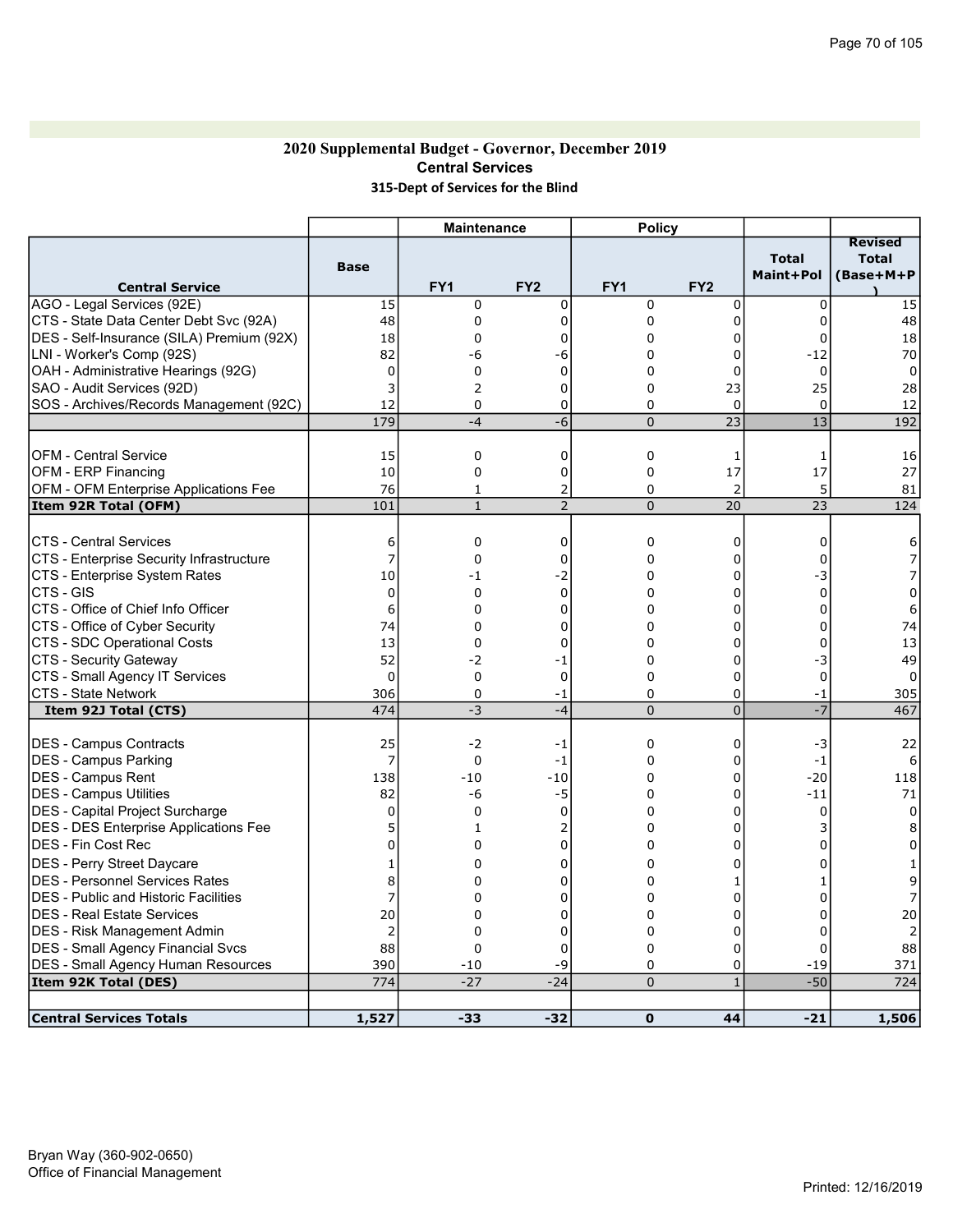### 2020 Supplemental Budget - Governor, December 2019 Central Services 340-Student Achievement Council

|                                              |             | <b>Maintenance</b> |                                | <b>Policy</b>       |                     |                           |                                      |
|----------------------------------------------|-------------|--------------------|--------------------------------|---------------------|---------------------|---------------------------|--------------------------------------|
| <b>Central Service</b>                       | <b>Base</b> | FY <sub>1</sub>    | FY <sub>2</sub>                | FY1                 | FY <sub>2</sub>     | <b>Total</b><br>Maint+Pol | <b>Revised</b><br>Total<br>(Base+M+P |
| AGO - Legal Services (92E)                   | 160         | $\Omega$           | $\Omega$                       | 0                   | 2                   | $\overline{2}$            | 162                                  |
| CTS - State Data Center Debt Svc (92A)       | $\Omega$    | 0                  | $\Omega$                       | 0                   | $\overline{0}$      | $\Omega$                  | $\Omega$                             |
| DES - Self-Insurance (SILA) Premium (92X)    | 30          | 0                  | $\Omega$                       | 0                   | 0                   | 0                         | 30                                   |
| LNI - Worker's Comp (92S)                    | 67          | -2                 | 0                              | 0                   | 0                   |                           | 65                                   |
| OAH - Administrative Hearings (92G)          | 0           | 5                  | 3                              | 0                   | 0                   | 8                         | 8                                    |
| SAO - Audit Services (92D)                   | 71          | $\overline{2}$     | $\overline{2}$                 | 0                   | $\mathbf 0$         | 4                         | 75                                   |
| SOS - Archives/Records Management (92C)      | 12          | 0                  | $\overline{0}$                 | 0                   | 0                   | 0                         | 12                                   |
|                                              | 339         | 5                  | $\overline{5}$                 | $\pmb{0}$           | $\overline{2}$      | $\overline{12}$           | 351                                  |
|                                              |             |                    |                                |                     |                     |                           |                                      |
| <b>OFM - Central Service</b>                 | 21          | 0                  | $\mathbf 0$                    | 0                   | 2                   | $\overline{2}$            | 23                                   |
| OFM - ERP Financing                          | 13          | $\mathbf 0$        | $\mathbf 0$                    | 0                   | 22                  | 22                        | 35                                   |
| <b>OFM - OFM Enterprise Applications Fee</b> | 105         | 1                  | 2                              | 0                   | 2                   | 5                         | 110                                  |
| Item 92R Total (OFM)                         | 139         | $\mathbf{1}$       | $\overline{2}$                 | $\overline{0}$      | $\overline{26}$     | 29                        | 168                                  |
|                                              |             |                    |                                |                     |                     |                           |                                      |
| <b>CTS - Central Services</b>                | 0           | $\mathbf 0$        | 0                              | 0                   | 0                   | 0                         | 0                                    |
| CTS - Enterprise Security Infrastructure     | 0           | $\mathbf 0$        | 0                              | 0                   | 0                   | 0                         | 0                                    |
| CTS - Enterprise System Rates                | 15          | -1                 | $-2$                           | 0                   | 0                   | -3                        | 12                                   |
| CTS - GIS                                    | $\Omega$    | $\Omega$           | $\Omega$                       | 0                   | $\overline{0}$      | $\Omega$                  | 0                                    |
| CTS - Office of Chief Info Officer           | 24          | $\Omega$           | $\Omega$                       | 0                   | $\mathbf 0$         | $\Omega$                  | 24                                   |
| CTS - Office of Cyber Security               | 80          | $\mathbf 0$        | $\Omega$                       | 0                   | $\Omega$            | $\overline{0}$            | 80                                   |
| ICTS - SDC Operational Costs                 | 0           | 0                  | $\Omega$                       | 0                   | 0                   | 0                         | $\Omega$                             |
| CTS - Security Gateway                       | 47          | -2                 | $\mathbf 0$                    | 0                   | 0                   | -2                        | 45                                   |
| CTS - Small Agency IT Services               | 0           | 0                  | 0                              | 0                   | 0                   | $\mathbf 0$               | $\Omega$                             |
| CTS - State Network                          | 151<br>316  | $\Omega$<br>-3     | $\mathbf 0$<br>$-\overline{2}$ | 0<br>$\overline{0}$ | 0<br>$\overline{0}$ | 0<br>$-5$                 | 151<br>311                           |
| Item 92J Total (CTS)                         |             |                    |                                |                     |                     |                           |                                      |
| DES - Campus Contracts                       | 12          | 0                  | 0                              | 0                   | 0                   | $\Omega$                  | 12                                   |
| DES - Campus Parking                         | $\Omega$    | $\Omega$           | $\Omega$                       | 0                   | 0                   | $\Omega$                  | $\Omega$                             |
| DES - Campus Rent                            | $\Omega$    | $\Omega$           | $\Omega$                       | 0                   | $\overline{0}$      | $\Omega$                  | $\Omega$                             |
| DES - Campus Utilities                       | $\Omega$    | 0                  | $\Omega$                       | 0                   | $\mathbf 0$         | $\Omega$                  | $\Omega$                             |
| DES - Capital Project Surcharge              | 0           | 0                  | $\Omega$                       | 0                   | $\Omega$            | O                         | 0                                    |
| DES - DES Enterprise Applications Fee        | 7           | 2                  | 2                              | 0                   | $\Omega$            | 4                         | 11                                   |
| DES - Fin Cost Rec                           | 0           | 0                  | $\Omega$                       | 0                   | 0                   | $\Omega$                  | 0                                    |
| DES - Perry Street Daycare                   | 3           | 0                  | $\Omega$                       | 0                   | 0                   | 0                         | 3                                    |
| DES - Personnel Services Rates               | 11          | $\Omega$           | $\Omega$                       | 0                   | $\overline{2}$      |                           | 13                                   |
| <b>DES</b> - Public and Historic Facilities  | 35          | $\Omega$           | 0                              | 0                   | $\Omega$            | 0                         | 35                                   |
| DES - Real Estate Services                   | $\Omega$    | $\mathbf 0$        | $\Omega$                       | 0                   | $\Omega$            | $\Omega$                  | $\Omega$                             |
| DES - Risk Management Admin                  |             | 0                  | 0                              | 0                   | 0                   | 0                         |                                      |
| DES - Small Agency Financial Svcs            | 0           | $\mathbf 0$        | 0                              | 0                   | 0                   | 0                         | 0                                    |
| <b>DES - Small Agency Human Resources</b>    | $\Omega$    | $\Omega$           | 0                              | 0                   | 0                   | 0                         | 0                                    |
| Item 92K Total (DES)                         | 70          | $\overline{2}$     | $\overline{2}$                 | $\overline{0}$      | $\overline{2}$      | 6                         | 76                                   |
|                                              |             |                    |                                |                     |                     |                           |                                      |
| <b>Central Services Totals</b>               | 864         | 5                  | $\overline{z}$                 | $\mathbf{0}$        | 30                  | 42                        | 906                                  |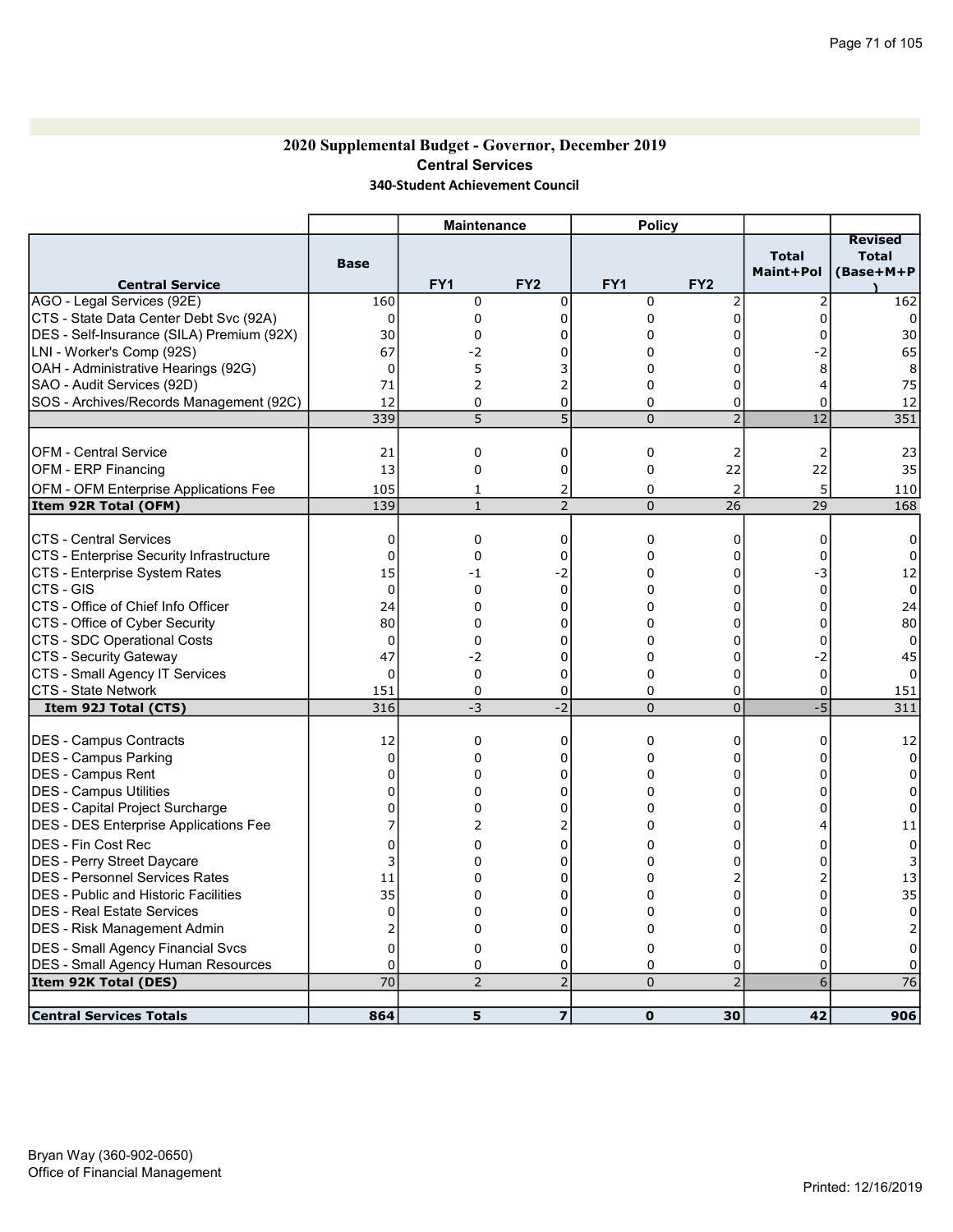#### 2020 Supplemental Budget - Governor, December 2019 Central Services 341-LEOFF 2 Retirement Board

|                                              |                | <b>Maintenance</b> |                 | <b>Policy</b>   |                 |                           |                                             |
|----------------------------------------------|----------------|--------------------|-----------------|-----------------|-----------------|---------------------------|---------------------------------------------|
| <b>Central Service</b>                       | <b>Base</b>    | FY <sub>1</sub>    | FY <sub>2</sub> | FY <sub>1</sub> | FY <sub>2</sub> | <b>Total</b><br>Maint+Pol | <b>Revised</b><br><b>Total</b><br>(Base+M+P |
| AGO - Legal Services (92E)                   | 40             | $\mathbf 0$        | $\mathbf 0$     | 0               | 1               | $\mathbf{1}$              | 41                                          |
| CTS - State Data Center Debt Svc (92A)       | $\Omega$       | 0                  | $\Omega$        | $\Omega$        | $\Omega$        | $\Omega$                  | $\Omega$                                    |
| DES - Self-Insurance (SILA) Premium (92X)    |                | 0                  | 0               | $\Omega$        | $\Omega$        |                           |                                             |
| LNI - Worker's Comp (92S)                    | 6              | -1                 | $\Omega$        | $\Omega$        | $\Omega$        | - 1                       |                                             |
| OAH - Administrative Hearings (92G)          | 0              | 0                  | 0               | 0               | 0               | $\Omega$                  | 0                                           |
| SAO - Audit Services (92D)                   | 0              | $\Omega$           | $\Omega$        | $\Omega$        | 0               | $\Omega$                  | 0                                           |
|                                              |                | $\mathbf 0$        | $\mathbf 0$     | 0               | 0               | 0                         |                                             |
| SOS - Archives/Records Management (92C)      | 49             | $-1$               | $\overline{0}$  | $\Omega$        | $\mathbf{1}$    | $\overline{0}$            | 49                                          |
|                                              |                |                    |                 |                 |                 |                           |                                             |
|                                              |                |                    |                 |                 |                 |                           |                                             |
| <b>OFM - Central Service</b>                 | 1              | $\mathbf 0$        | 0               | 0               | 0               | 0                         |                                             |
| <b>OFM - ERP Financing</b>                   | $\mathbf{1}$   | $\Omega$           | 0               | 0               | $\mathbf{1}$    | 1                         |                                             |
| OFM - OFM Enterprise Applications Fee        | 7              | $\Omega$           | $\mathbf 0$     | 0               | 0               | 0                         |                                             |
| Item 92R Total (OFM)                         | 9              | $\Omega$           | $\Omega$        | $\Omega$        | $\mathbf{1}$    | $\mathbf{1}$              | 10                                          |
|                                              |                |                    |                 |                 |                 |                           |                                             |
| <b>CTS - Central Services</b>                | 0              | 0                  | 0               | 0               | 0               | 0                         | $\Omega$                                    |
| CTS - Enterprise Security Infrastructure     | 0              | $\mathbf 0$        | 0               | 0               | 0               | 0                         | 0                                           |
| CTS - Enterprise System Rates                |                | 0                  | 0               | 0               | 0               | 0                         |                                             |
| CTS - GIS                                    | 0              | 0                  | $\Omega$        | $\Omega$        | $\Omega$        | $\Omega$                  | 0                                           |
| CTS - Office of Chief Info Officer           | U              | 0                  | $\Omega$        | $\Omega$        | $\Omega$        | $\Omega$                  | 0                                           |
| CTS - Office of Cyber Security               | n              | 0                  | $\Omega$        | 0               | $\Omega$        | $\Omega$                  | O                                           |
| CTS - SDC Operational Costs                  | U              | 0                  | $\Omega$        | 0               | $\Omega$        | $\Omega$                  |                                             |
| CTS - Security Gateway                       |                | $1\,$              | $\Omega$        | 0               | $\Omega$        | 1                         |                                             |
| CTS - Small Agency IT Services               | $\Omega$       | 47                 | 48              | 55              | 55              | 205                       | 205                                         |
| <b>CTS - State Network</b>                   |                | $\mathbf 0$        | $\mathbf 0$     | 0               | 0               | $\Omega$                  |                                             |
| Item 92J Total (CTS)                         | $\overline{4}$ | 48                 | 48              | 55              | $\overline{55}$ | 206                       | 210                                         |
|                                              |                |                    |                 |                 |                 |                           |                                             |
| DES - Campus Contracts                       | 0              | $\mathbf{1}$       | $\mathbf 0$     | 0               | 0               | 1                         |                                             |
| DES - Campus Parking                         | 0              | $\mathbf 0$        | 0               | 0               | 0               | 0                         | 0                                           |
| <b>DES - Campus Rent</b>                     | 0              | 0                  | $\Omega$        | 0               | 0               | $\Omega$                  | 0                                           |
| <b>DES - Campus Utilities</b>                | 0              | $\mathbf 0$        | 0               | 0               | 0               | 0                         | $\Omega$                                    |
| DES - Capital Project Surcharge              | 0              | 0                  | 0               | 0               | 0               | 0                         | 0                                           |
| <b>DES - DES Enterprise Applications Fee</b> | 0              | 1                  | $\Omega$        | 0               | 0               |                           |                                             |
| DES - Fin Cost Rec                           | 0              | 0                  | $\mathbf 0$     | 0               | 0               | $\Omega$                  | 0                                           |
| <b>DES - Perry Street Daycare</b>            | U              | 0                  | $\mathbf{0}$    | 0               | $\Omega$        | $\Omega$                  | 0                                           |
| <b>DES - Personnel Services Rates</b>        | 0              | 0                  | $\mathbf{0}$    | 0               | 0               | $\Omega$                  | 0                                           |
| <b>DES - Public and Historic Facilities</b>  |                | 0                  | 0               | 0               | 0               | 0                         |                                             |
| <b>DES - Real Estate Services</b>            |                | 0                  | $\Omega$        | 0               | 0               | 0                         |                                             |
| <b>DES - Risk Management Admin</b>           | $\overline{2}$ | 0                  | $\mathbf 0$     | 0               | 0               | 0                         |                                             |
| <b>DES - Small Agency Financial Svcs</b>     | 61             | 0                  | $\mathbf 0$     | 0               | 0               | 0                         | 61                                          |
| <b>DES - Small Agency Human Resources</b>    | 22             | 5                  | 5               | 0               | 0               | 10                        | 32                                          |
| Item 92K Total (DES)                         | 92             | $\overline{7}$     | 5               | $\overline{0}$  | $\overline{0}$  | 12                        | 104                                         |
|                                              |                |                    |                 |                 |                 |                           |                                             |
| <b>Central Services Totals</b>               | 154            | 54                 | 53              | 55              | 57              | 219                       | 373                                         |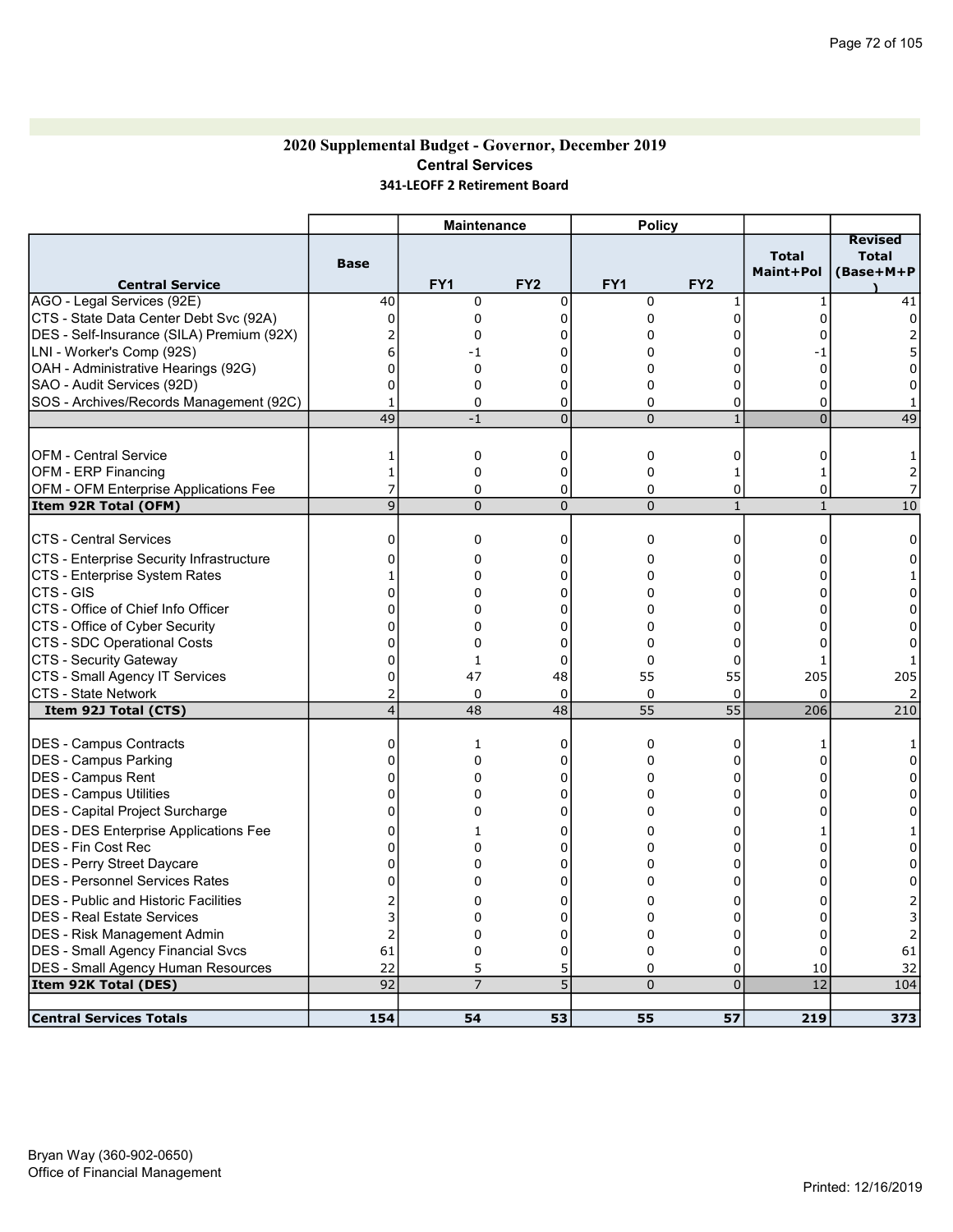#### 2020 Supplemental Budget - Governor, December 2019 Central Services 350-Public Schools

|                                             |             | Maintenance    |                 | <b>Policy</b>  |                 |                           |                                             |
|---------------------------------------------|-------------|----------------|-----------------|----------------|-----------------|---------------------------|---------------------------------------------|
| <b>Central Service</b>                      | <b>Base</b> | FY1            | FY <sub>2</sub> | FY1            | FY <sub>2</sub> | <b>Total</b><br>Maint+Pol | <b>Revised</b><br><b>Total</b><br>(Base+M+P |
| AGO - Legal Services (92E)                  | 1,306       | $\mathbf 1$    | 0               | 0              | 24              | 25                        | 1,331                                       |
| CTS - State Data Center Debt Svc (92A)      | 270         | 0              | 0               | 0              | 0               | 0                         | 270                                         |
| DES - Self-Insurance (SILA) Premium (92X)   | 44          | 0              | 0               | 0              | 0               | 0                         | 44                                          |
| LNI - Worker's Comp (92S)                   | 326         | 3              | 4               | 0              | $\mathbf 0$     |                           | 333                                         |
| OAH - Administrative Hearings (92G)         | 1,606       | $\mathbf{1}$   | 2               | 0              | 525             | 528                       | 2,134                                       |
| SAO - Audit Services (92D)                  | 447         | 17             | 14              | 0              | 0               | 31                        | 478                                         |
| SOS - Archives/Records Management (92C)     | 20          | 0              | $\mathbf 0$     | 0              | 1               | $\mathbf{1}$              | 21                                          |
|                                             | 4,019       | 22             | 20              | 0              | 550             | 592                       | 4,611                                       |
|                                             |             |                |                 |                |                 |                           |                                             |
| <b>OFM - Central Service</b>                | 75          | 0              | 0               | $\pmb{0}$      | 5               | 5                         | 80                                          |
| <b>OFM - ERP Financing</b>                  | 45          | $\pmb{0}$      | $\overline{0}$  | 0              | 83              | 83                        | 128                                         |
| OFM - OFM Enterprise Applications Fee       | 368         | 5              | 9               | 0              | 8               | 22                        | 390                                         |
| Item 92R Total (OFM)                        | 488         | $\overline{5}$ | 9               | $\overline{0}$ | 96              | 110                       | 598                                         |
| <b>CTS - Central Services</b>               | 32          | $\mathbf 0$    | 0               | 0              | 0               | 0                         | 32                                          |
| CTS - Enterprise Security Infrastructure    | 0           | $\mathbf 0$    | $\Omega$        | 0              | 0               | $\Omega$                  | $\Omega$                                    |
| CTS - Enterprise System Rates               | 51          | -5             | -9              | 0              | $\overline{0}$  | $-14$                     | 37                                          |
| <b>CTS - GIS</b>                            | 5           | 0              | 0               | 0              | 0               | $\mathbf 0$               | 5                                           |
| CTS - Office of Chief Info Officer          | 56          | 0              | 0               | 0              | 0               | $\mathbf 0$               | 56                                          |
| CTS - Office of Cyber Security              | 131         | $-2$           | -1              | 0              | 0               | -3                        | 128                                         |
| CTS - SDC Operational Costs                 | 70          | 0              | $\mathbf 0$     | 0              | 0               | $\mathbf 0$               | 70                                          |
| CTS - Security Gateway                      | 70          | $-2$           | -3              | 0              | 0               | -5                        | 65                                          |
| CTS - Small Agency IT Services              | $\Omega$    | 0              | $\mathbf 0$     | 0              | 0               | $\mathbf 0$               | $\Omega$                                    |
| <b>CTS - State Network</b>                  | 164         | $-4$           | $-4$            | 0              | 0               | -8                        | 156                                         |
| Item 92J Total (CTS)                        | 579         | $-13$          | $-17$           | $\overline{0}$ | $\overline{0}$  | $-30$                     | 549                                         |
| DES - Campus Contracts                      | 272         | 0              | 0               | 0              | $\Omega$        | 0                         | 272                                         |
| <b>DES - Campus Parking</b>                 | 75          | 0              | $\Omega$        | 0              | 0               | 0                         | 75                                          |
| DES - Campus Rent                           | 1,358       | 0              | 0               | 0              | $\mathbf{1}$    | 1                         | 1,359                                       |
| DES - Campus Utilities                      | 806         | $\mathbf{1}$   | 0               | 0              | $\mathbf 0$     | 1                         | 807                                         |
| DES - Capital Project Surcharge             | 559         | -1             | 1               | 0              | 0               | 0                         | 559                                         |
| DES - DES Enterprise Applications Fee       | 25          | 6              |                 | 0              | $\Omega$        | 13                        | 38                                          |
| <b>IDES - Fin Cost Rec</b>                  | 0           | 0              | 0               | 0              | 0               | $\Omega$                  | $\Omega$                                    |
| DES - Perry Street Daycare                  | 9           | $\Omega$       | $\Omega$        | 0              | 0               | 0                         | 9                                           |
| IDES - Personnel Services Rates             | 38          | 0              | $\Omega$        | 0              | 6               | 6                         | 44                                          |
| <b>DES</b> - Public and Historic Facilities | 135         | 0              | $\Omega$        | 0              | 0               | 0                         | 135                                         |
| <b>DES - Real Estate Services</b>           | 6           | 0              | $\Omega$        | 0              | $\overline{0}$  | $\Omega$                  | 6                                           |
| IDES - Risk Management Admin                | 2           | 0              | 0               | 0              | 0               | 0                         |                                             |
| DES - Small Agency Financial Svcs           | 0           | 0              | 0               | 0              | 0               | 0                         |                                             |
| <b>DES</b> - Small Agency Human Resources   | 0           | 0              | 0               | 0              | 0               | 0                         |                                             |
| Item 92K Total (DES)                        | 3,283       | 6              | 8               | $\overline{0}$ | $\overline{7}$  | 21                        | 3,304                                       |
| <b>Central Services Totals</b>              | 8,370       | 20             | 20              | $\mathbf{0}$   | 653             | 693                       | 9,063                                       |
|                                             |             |                |                 |                |                 |                           |                                             |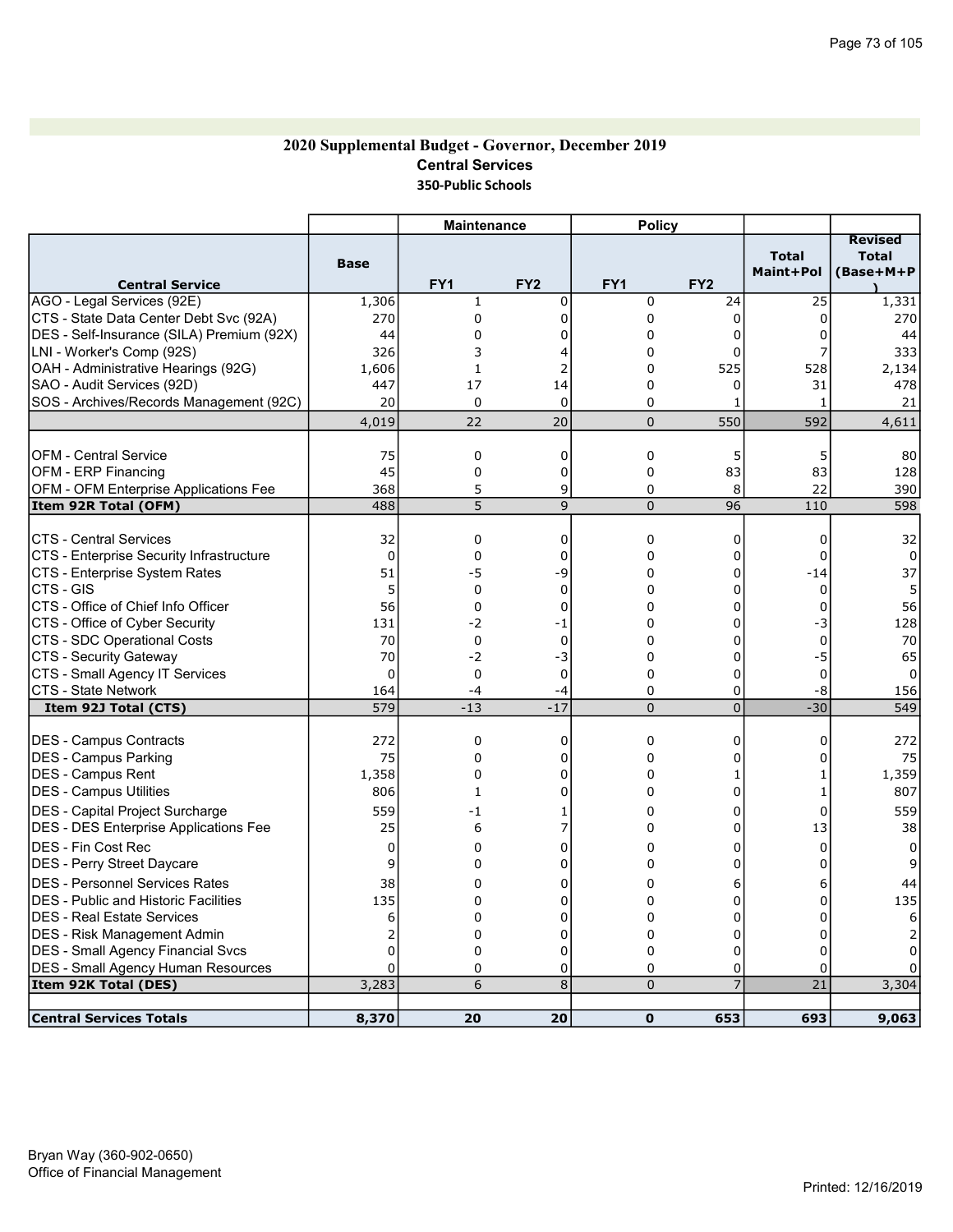#### 2020 Supplemental Budget - Governor, December 2019 Central Services 351-State School for the Blind

|                                              |             | <b>Maintenance</b> |                 | <b>Policy</b>   |                 |                           |                                             |
|----------------------------------------------|-------------|--------------------|-----------------|-----------------|-----------------|---------------------------|---------------------------------------------|
| <b>Central Service</b>                       | Base        | FY <sub>1</sub>    | FY <sub>2</sub> | FY <sub>1</sub> | FY <sub>2</sub> | <b>Total</b><br>Maint+Pol | <b>Revised</b><br><b>Total</b><br>(Base+M+P |
| AGO - Legal Services (92E)                   | 42          | $\mathbf 0$        | $\mathbf 0$     | 0               | $\mathbf{1}$    | 1                         | 43                                          |
| CTS - State Data Center Debt Svc (92A)       | 11          | 0                  | $\mathbf 0$     | 0               | 0               | 0                         | 11                                          |
| DES - Self-Insurance (SILA) Premium (92X)    | 142         | 0                  | $\Omega$        | 0               | 0               | 0                         | 142                                         |
| LNI - Worker's Comp (92S)                    | 99          | -2                 | -3              | $\Omega$        | 0               | -5                        | 94                                          |
| OAH - Administrative Hearings (92G)          | $\Omega$    | $\mathbf 0$        | $\Omega$        | $\Omega$        | 0               | $\Omega$                  | $\Omega$                                    |
| SAO - Audit Services (92D)                   | 24          | $-12$              | 10              | 0               | 0               | -2                        | 22                                          |
| SOS - Archives/Records Management (92C)      | 5           | $\mathbf 0$        | 0               | 0               | 0               | $\mathbf 0$               | 5                                           |
|                                              | 323         | $-14$              | $\overline{7}$  | $\overline{0}$  | $\overline{1}$  | $-6$                      | 317                                         |
|                                              |             |                    |                 |                 |                 |                           |                                             |
| <b>OFM - Central Service</b>                 | 19          | 0                  | 0               | 0               | 1               | 1                         | 20                                          |
| <b>OFM - ERP Financing</b>                   | 11          | $\mathbf 0$        | $\mathbf 0$     | 0               | 21              | 21                        | 32                                          |
| OFM - OFM Enterprise Applications Fee        | 93          | 2                  | 2               | 0               | 2               | 6                         | 99                                          |
| Item 92R Total (OFM)                         | 123         | $\overline{2}$     | $\overline{2}$  | $\overline{0}$  | 24              | 28                        | 151                                         |
|                                              |             |                    |                 |                 |                 |                           |                                             |
| ICTS - Central Services                      | 1           | $\mathbf 0$        | 0               | 0               | 0               | 0                         | -1                                          |
| CTS - Enterprise Security Infrastructure     | 0           | $\mathbf 0$        | 0               | 0               | 0               | 0                         | 0                                           |
| CTS - Enterprise System Rates                | 13          | $-1$               | $-2$            | 0               | 0               | -3                        | 10                                          |
| CTS - GIS                                    | 0           | 0                  | $\Omega$        | $\Omega$        | $\Omega$        | $\Omega$                  | $\Omega$                                    |
| CTS - Office of Chief Info Officer           | 4           | 0                  | $\Omega$        | $\Omega$        | $\Omega$        | $\Omega$                  |                                             |
| CTS - Office of Cyber Security               | 0           | 0                  | 0               | 0               | 0               | 0                         | 0                                           |
| CTS - SDC Operational Costs                  | 3           | 0                  | 0               | 0               | $\Omega$        | 0                         | 3                                           |
| CTS - Security Gateway                       | 46          | -1                 | $-1$            | 0               | 0               | $-2$                      | 44                                          |
| CTS - Small Agency IT Services               | $\mathbf 0$ | $\mathbf 0$        | $\mathbf 0$     | 0               | 0               | $\overline{0}$            | 0                                           |
| CTS - State Network                          | $\mathbf 0$ | $\mathbf 0$        | 0               | 0               | 0               | 0                         | $\Omega$                                    |
| Item 92J Total (CTS)                         | 66          | $-2$               | $-3$            | $\overline{0}$  | $\overline{0}$  | $\overline{-5}$           | 61                                          |
|                                              |             |                    |                 |                 |                 |                           |                                             |
| DES - Campus Contracts                       | $\Omega$    | $\Omega$           | $\Omega$        | 0               | $\Omega$        | $\Omega$                  | 0                                           |
| DES - Campus Parking                         | $\Omega$    | 0                  | $\Omega$        | $\Omega$        | $\Omega$        | $\Omega$                  | 0                                           |
| DES - Campus Rent                            | 0           | 0                  | 0               | 0               | 0               | 0                         | 0                                           |
| <b>DES - Campus Utilities</b>                | 0           | 0                  | $\mathbf 0$     | 0               | 0               | $\Omega$                  | 0                                           |
| DES - Capital Project Surcharge              | $\Omega$    | 0                  | $\Omega$        | 0               | 0               | $\Omega$                  | $\mathbf 0$                                 |
| <b>DES - DES Enterprise Applications Fee</b> | 6           | 2                  | 2               | $\mathbf 0$     | $\Omega$        |                           | 10                                          |
| DES - Fin Cost Rec                           | 0           | 0                  | $\Omega$        | $\Omega$        | $\Omega$        | $\Omega$                  | $\Omega$                                    |
| DES - Perry Street Daycare                   | $\Omega$    | 0                  | $\Omega$        | $\Omega$        | 0               | $\Omega$                  | $\Omega$                                    |
| <b>DES - Personnel Services Rates</b>        | 10          | 0                  | $\Omega$        | $\Omega$        | 1               |                           | 11                                          |
| <b>IDES - Public and Historic Facilities</b> | $\Omega$    | 0                  | $\Omega$        | $\Omega$        | 0               | $\Omega$                  | $\Omega$                                    |
| <b>DES - Real Estate Services</b>            | $\Omega$    | 0                  | $\Omega$        | 0               | $\Omega$        | $\Omega$                  | 0                                           |
| <b>IDES - Risk Management Admin</b>          | 4           | 0                  | 0               | 0               | 0               | 0                         |                                             |
| DES - Small Agency Financial Svcs            | 0           | 0                  | $\mathbf 0$     | 0               | 0               | 0                         | 0                                           |
| <b>DES - Small Agency Human Resources</b>    | 0           | 0                  | $\mathbf 0$     | 0               | 0               | 0                         | 0                                           |
| Item 92K Total (DES)                         | 21          | $\overline{2}$     | $\overline{2}$  | $\overline{0}$  | $\mathbf{1}$    | 5                         | 26                                          |
|                                              |             |                    |                 |                 |                 |                           |                                             |
| <b>Central Services Totals</b>               | 533         | $-12$              | 8               | $\mathbf{0}$    | 26              | 22                        | 555                                         |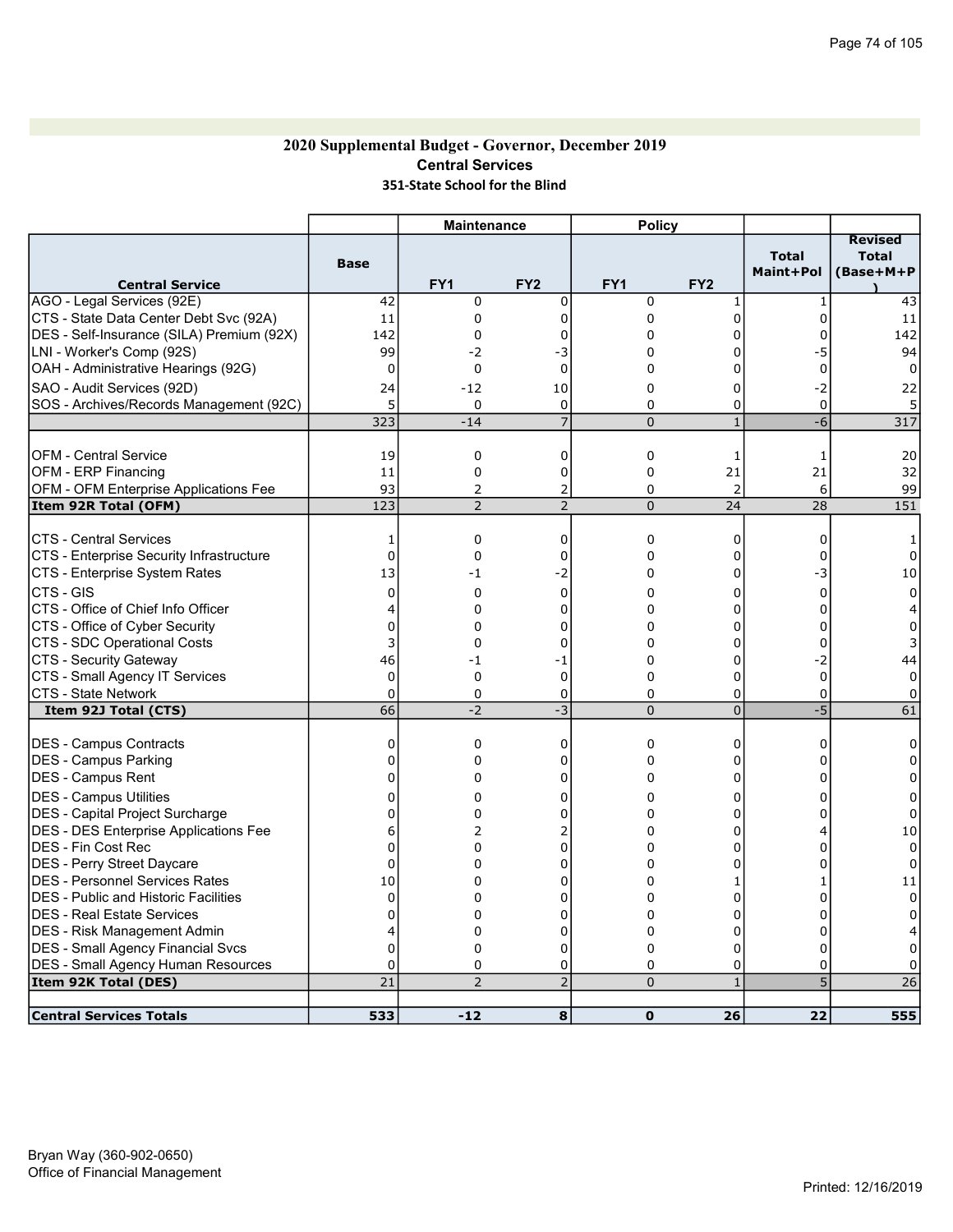## 2020 Supplemental Budget - Governor, December 2019 Central Services 353-Childhood Deafness & Hearing Loss

|                                                       |                            | <b>Maintenance</b> |                 | <b>Policy</b>   |                 |                           |                                             |
|-------------------------------------------------------|----------------------------|--------------------|-----------------|-----------------|-----------------|---------------------------|---------------------------------------------|
| <b>Central Service</b>                                | <b>Base</b>                | FY1                | FY <sub>2</sub> | FY <sub>1</sub> | FY <sub>2</sub> | <b>Total</b><br>Maint+Pol | <b>Revised</b><br><b>Total</b><br>(Base+M+P |
| AGO - Legal Services (92E)                            | 152                        | 0                  | 0               | 0               | 3               | 3                         | 155                                         |
| CTS - State Data Center Debt Svc (92A)                | 9                          | 0                  | $\Omega$        | 0               | 0               | 0                         |                                             |
| DES - Self-Insurance (SILA) Premium (92X)             | 237                        | $\mathbf 0$        | $\Omega$        | 0               | 0               | $\Omega$                  | 237                                         |
| LNI - Worker's Comp (92S)                             | 141                        | -2                 | - 1             | 0               | 0               | -3                        | 138                                         |
| OAH - Administrative Hearings (92G)                   | $\mathbf 0$                | 0                  | $\Omega$        | 0               | 0               | $\mathbf 0$               | $\Omega$                                    |
| SAO - Audit Services (92D)                            | 44                         | 1                  | 0               | 0               | 0               | 1                         | 45                                          |
| SOS - Archives/Records Management (92C)               | 6                          | $\mathbf 0$        | 0               | 0               | 0               | $\mathbf 0$               | 6                                           |
|                                                       | 588                        | $-1$               | $-1$            | $\overline{0}$  | $\overline{3}$  | $\mathbf{1}$              | 589                                         |
|                                                       |                            |                    |                 |                 |                 |                           |                                             |
| IOFM - Central Service                                | 25                         | 0                  | 0               | 0               | 2               | 2                         | 27                                          |
| OFM - ERP Financing                                   | 14                         | $\mathbf 0$        | $\mathbf 0$     | 0               | 27              | 27                        | 41                                          |
| OFM - OFM Enterprise Applications Fee                 | 120                        | 2                  | 3               | 0               | 2               | 7                         | 127                                         |
| Item 92R Total (OFM)                                  | 159                        | $\overline{2}$     | 3               | 0               | 31              | 36                        | 195                                         |
|                                                       |                            |                    |                 |                 |                 |                           |                                             |
| <b>CTS - Central Services</b>                         | 1                          | $\mathbf 0$        | 0               | 0               | 0               | $\mathbf 0$               |                                             |
| CTS - Enterprise Security Infrastructure              | $\Omega$                   | $\mathbf 0$        | $\Omega$        | 0               | 0               | $\Omega$                  | $\Omega$                                    |
| CTS - Enterprise System Rates                         | 17                         | $-2$               | -3              | 0               | $\mathbf 0$     | -5                        | 12                                          |
| CTS - GIS                                             | $\Omega$                   | 0                  | 0               | 0               | 0               | $\mathbf 0$               | 0                                           |
| CTS - Office of Chief Info Officer                    | $\Omega$                   | $\mathbf 0$        | 0               | 0               | 0               | 0                         | 0                                           |
| CTS - Office of Cyber Security                        | $\Omega$                   | $\Omega$           | $\Omega$        | 0               | 0               | $\Omega$                  | $\Omega$                                    |
| CTS - SDC Operational Costs                           | $\overline{2}$             | $\Omega$           | $\Omega$        | 0<br>0          | 0<br>0          | $\Omega$                  |                                             |
| CTS - Security Gateway                                | 49                         | -1                 | -1              |                 | 0               | $-2$<br>$\mathbf 0$       | 47<br>$\Omega$                              |
| CTS - Small Agency IT Services<br>CTS - State Network | $\mathbf 0$<br>$\mathbf 0$ | 0<br>$\mathbf 0$   | 0<br>0          | 0<br>0          | 0               | $\mathbf 0$               |                                             |
| Item 92J Total (CTS)                                  | 69                         | -3                 | $-4$            | $\overline{0}$  | $\overline{0}$  | $-7$                      | 0<br>62                                     |
|                                                       |                            |                    |                 |                 |                 |                           |                                             |
| DES - Campus Contracts                                | $\mathbf 0$                | 0                  | 0               | 0               | 0               | $\mathbf{0}$              | 0                                           |
| DES - Campus Parking                                  | $\mathbf 0$                | $\mathbf 0$        | 0               | 0               | 0               | $\Omega$                  | $\Omega$                                    |
| <b>DES - Campus Rent</b>                              | 0                          | 0                  | 0               | 0               | 0               | $\Omega$                  | 0                                           |
| DES - Campus Utilities                                | $\Omega$                   | $\mathbf 0$        | 0               | 0               | 0               | 0                         | 0                                           |
| DES - Capital Project Surcharge                       | $\mathbf 0$                | $\mathbf 0$        | 0               | 0               | 0               | 0                         | 0                                           |
| <b>DES - DES Enterprise Applications Fee</b>          | 8                          | 3                  | 3               | 0               | 0               | 6                         | 14                                          |
| DES - Fin Cost Rec                                    | $\mathbf 0$                | $\Omega$           | 0               | 0               | 0               | 0                         | $\Omega$                                    |
| DES - Perry Street Daycare                            | $\Omega$                   | $\Omega$           | $\Omega$        | 0               | $\overline{0}$  | U                         | $\Omega$                                    |
| IDES - Personnel Services Rates                       | 13                         | $\mathbf 0$        | 0               | 0               | $\overline{2}$  |                           | 15                                          |
| <b>DES</b> - Public and Historic Facilities           | $\Omega$                   | $\Omega$           | 0               | 0               | $\overline{0}$  | U                         | $\Omega$                                    |
| <b>DES - Real Estate Services</b>                     | $\Omega$                   | $\Omega$           | $\Omega$        | 0               | 0               | 0                         | O                                           |
| DES - Risk Management Admin                           | 7                          | $\Omega$           | 0               | 0               | 0               | 0                         |                                             |
| <b>DES - Small Agency Financial Svcs</b>              | $\Omega$                   | $\mathbf 0$        | $\Omega$        | 0               | 0               | $\Omega$                  | $\Omega$                                    |
| DES - Small Agency Human Resources                    | 0                          | 0                  | 0               | 0               | 0               | 0                         | O                                           |
| Item 92K Total (DES)                                  | 27                         | 3                  | $\overline{3}$  | $\overline{0}$  | $\overline{2}$  | 8                         | 35                                          |
|                                                       |                            |                    |                 |                 |                 |                           |                                             |
| <b>Central Services Totals</b>                        | 843                        | $\mathbf{1}$       | $\mathbf{1}$    | $\mathbf 0$     | 36              | 38                        | 881                                         |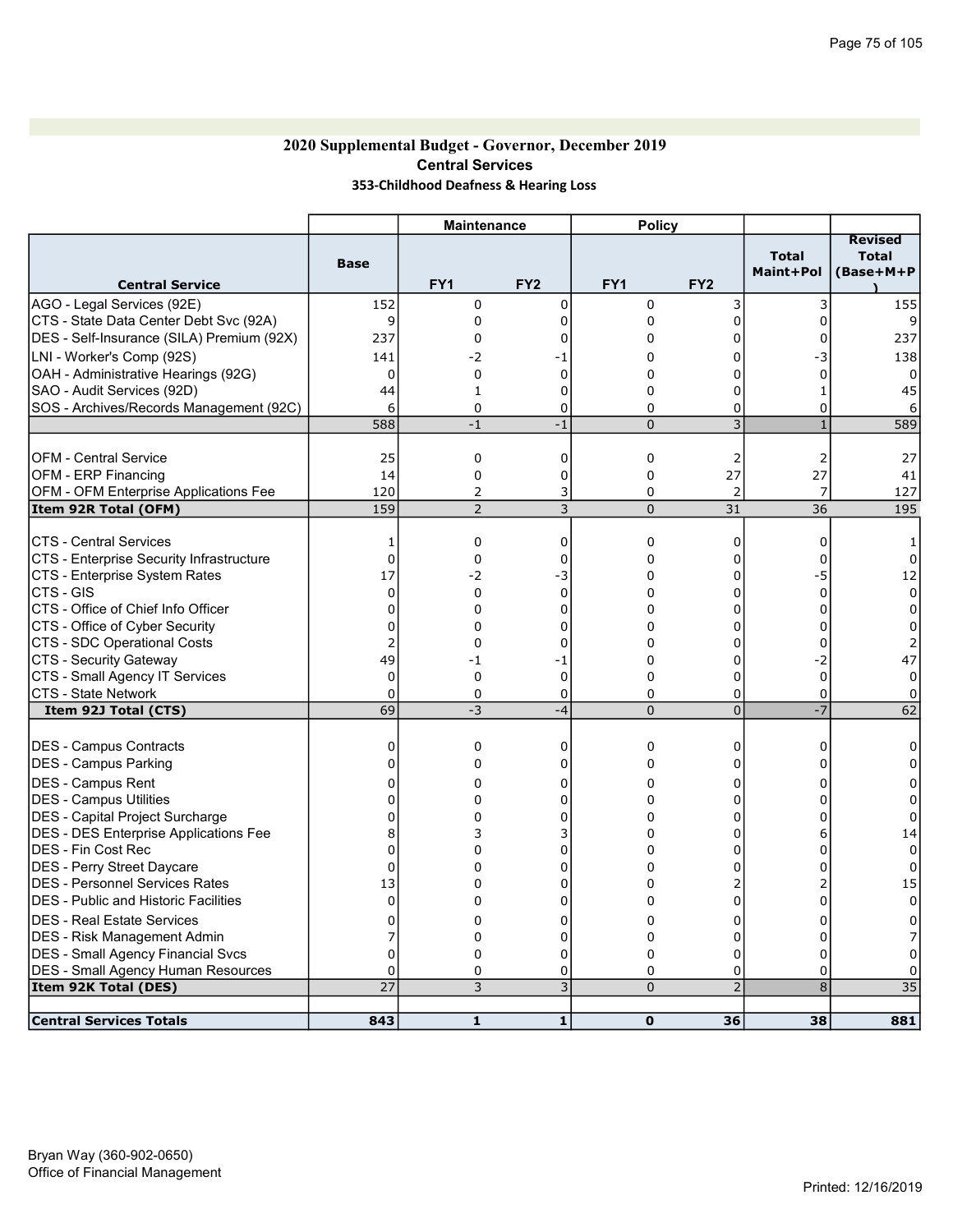## 2020 Supplemental Budget - Governor, December 2019 Central Services 354-Workforce Trng & Educ Coord Board

|                                                           |                   | <b>Maintenance</b> |                 | <b>Policy</b>       |                     |                           |                                             |
|-----------------------------------------------------------|-------------------|--------------------|-----------------|---------------------|---------------------|---------------------------|---------------------------------------------|
| <b>Central Service</b>                                    | <b>Base</b>       | FY <sub>1</sub>    | FY <sub>2</sub> | FY1                 | FY <sub>2</sub>     | <b>Total</b><br>Maint+Pol | <b>Revised</b><br><b>Total</b><br>(Base+M+P |
| AGO - Legal Services (92E)                                | 33                | 0                  | $\mathbf 0$     | $-1$                | 1                   | $\mathbf 0$               | 33                                          |
| CTS - State Data Center Debt Svc (92A)                    | $\Omega$          | 0                  | $\Omega$        | 0                   | 0                   | 0                         | $\Omega$                                    |
| DES - Self-Insurance (SILA) Premium (92X)                 | $\overline{2}$    | $\mathbf 0$        | $\Omega$        | 0                   | 0                   | $\Omega$                  |                                             |
| LNI - Worker's Comp (92S)                                 | 21                | $\Omega$           | O               | 0                   | $\Omega$            |                           | 21                                          |
| OAH - Administrative Hearings (92G)                       | $\mathbf{1}$      | 0                  | 0               | 0                   | 0                   | U                         |                                             |
| SAO - Audit Services (92D)                                | $\overline{7}$    | 2                  | $\Omega$        | 0                   | 0                   |                           | 9                                           |
| SOS - Archives/Records Management (92C)                   | $\overline{2}$    | $\Omega$           | 0               | 0                   | 0                   | 0                         |                                             |
|                                                           | 67                | $\overline{2}$     | $\overline{0}$  | $-1$                | $\mathbf{1}$        | $\overline{2}$            | 69                                          |
|                                                           |                   |                    |                 |                     |                     |                           |                                             |
| <b>OFM - Central Service</b>                              | 5                 | 0                  | 0               | 0                   | 0                   | 0                         | 5                                           |
| <b>OFM - ERP Financing</b>                                | 3                 | 0                  | 0               | 0                   | 5                   | 5                         | 8                                           |
| <b>OFM - OFM Enterprise Applications Fee</b>              | 23                | -1                 | 1               | 0                   | 0                   | 0                         | 23                                          |
| Item 92R Total (OFM)                                      | 32                | $-1$               | $\mathbf{1}$    | $\overline{0}$      | 5                   | 5                         | $\overline{37}$                             |
|                                                           |                   |                    |                 |                     |                     |                           |                                             |
| <b>CTS - Central Services</b>                             | 0                 | 0                  | 0               | 0                   | 0                   | 0                         | $\Omega$                                    |
| CTS - Enterprise Security Infrastructure                  | 0                 | $\mathbf 0$        | 0               | 0                   | 0                   | 0                         | 0                                           |
| CTS - Enterprise System Rates                             | 4                 | $\mathbf{1}$       | -1              | 0                   | 0                   | O                         |                                             |
| CTS - GIS                                                 | 0                 | $\Omega$           | $\Omega$        | 0                   | $\Omega$            | n                         | 0                                           |
| CTS - Office of Chief Info Officer                        | 0                 | 0                  | 0               | 0                   | 0                   | 0                         | 0                                           |
| CTS - Office of Cyber Security                            | 5                 | 0                  | O               | 0                   | 0                   | 0                         |                                             |
| CTS - SDC Operational Costs                               | 0                 | $\Omega$           | $\Omega$        | 0                   | $\Omega$            | $\Omega$                  | O                                           |
| CTS - Security Gateway                                    | 9                 | $\mathbf 0$        | $\Omega$        | 0                   | $\Omega$            | 0                         |                                             |
| CTS - Small Agency IT Services                            | $\Omega$          | $\mathbf 0$        | $\Omega$        | 0                   | $\Omega$            | $\Omega$                  |                                             |
| CTS - State Network                                       | 129               | 1                  | -1              | 0                   | 0                   | 0                         | 129                                         |
| Item 92J Total (CTS)                                      | 147               | $\overline{2}$     | $-2$            | $\overline{0}$      | $\overline{0}$      | $\overline{0}$            | 147                                         |
| <b>IDES - Campus Contracts</b>                            | 3                 | $\mathbf 0$        | 0               | 0                   | 0                   | 0                         |                                             |
|                                                           |                   | $\mathbf 0$        |                 |                     | 0                   | U                         | U                                           |
| DES - Campus Parking                                      | 0<br><sup>0</sup> | 0                  | 0<br>0          | 0<br>0              | 0                   | <sup>0</sup>              | $\Omega$                                    |
| DES - Campus Rent                                         | 0                 | 0                  | 0               | 0                   | 0                   | $\Omega$                  | 0                                           |
| DES - Campus Utilities<br>DES - Capital Project Surcharge | 0                 | 0                  | $\Omega$        | 0                   | 0                   | O                         |                                             |
| <b>DES - DES Enterprise Applications Fee</b>              |                   | 0                  | $\Omega$        | $\Omega$            | 0                   | U                         |                                             |
| DES - Fin Cost Rec                                        | U                 | 0                  | $\Omega$        | 0                   | 0                   | U                         | $\Omega$                                    |
| <b>DES - Perry Street Daycare</b>                         | 0                 | 0                  | 0               | 0                   | 0                   | 0                         | 0                                           |
| DES - Personnel Services Rates                            |                   | $\Omega$           | $\Omega$        | 0                   | 0                   | 0                         |                                             |
| <b>DES</b> - Public and Historic Facilities               | 9                 | $\Omega$           | 0               | 0                   | 0                   | $\Omega$                  | 9                                           |
|                                                           | 5                 | $\Omega$           | $\Omega$        | 0                   | $\Omega$            | 0                         |                                             |
| DES - Real Estate Services                                | $\overline{2}$    |                    | 0               |                     | $\Omega$            | $\Omega$                  |                                             |
| <b>IDES - Risk Management Admin</b>                       |                   | 0<br>0             | $\Omega$        | 0<br>0              | 0                   | $\Omega$                  |                                             |
| DES - Small Agency Financial Svcs                         | 28<br>$\Omega$    | $\Omega$           |                 |                     |                     | 0                         | 28<br>$\mathbf{0}$                          |
| <b>DES - Small Agency Human Resources</b>                 | 53                | $\Omega$           | 0<br>$\Omega$   | 0<br>$\overline{0}$ | 0<br>$\overline{0}$ | $\overline{0}$            | 53                                          |
| Item 92K Total (DES)                                      |                   |                    |                 |                     |                     |                           |                                             |
| <b>Central Services Totals</b>                            | 298               | 3                  | -1              | $-1$                | 6                   | $\overline{z}$            | 305                                         |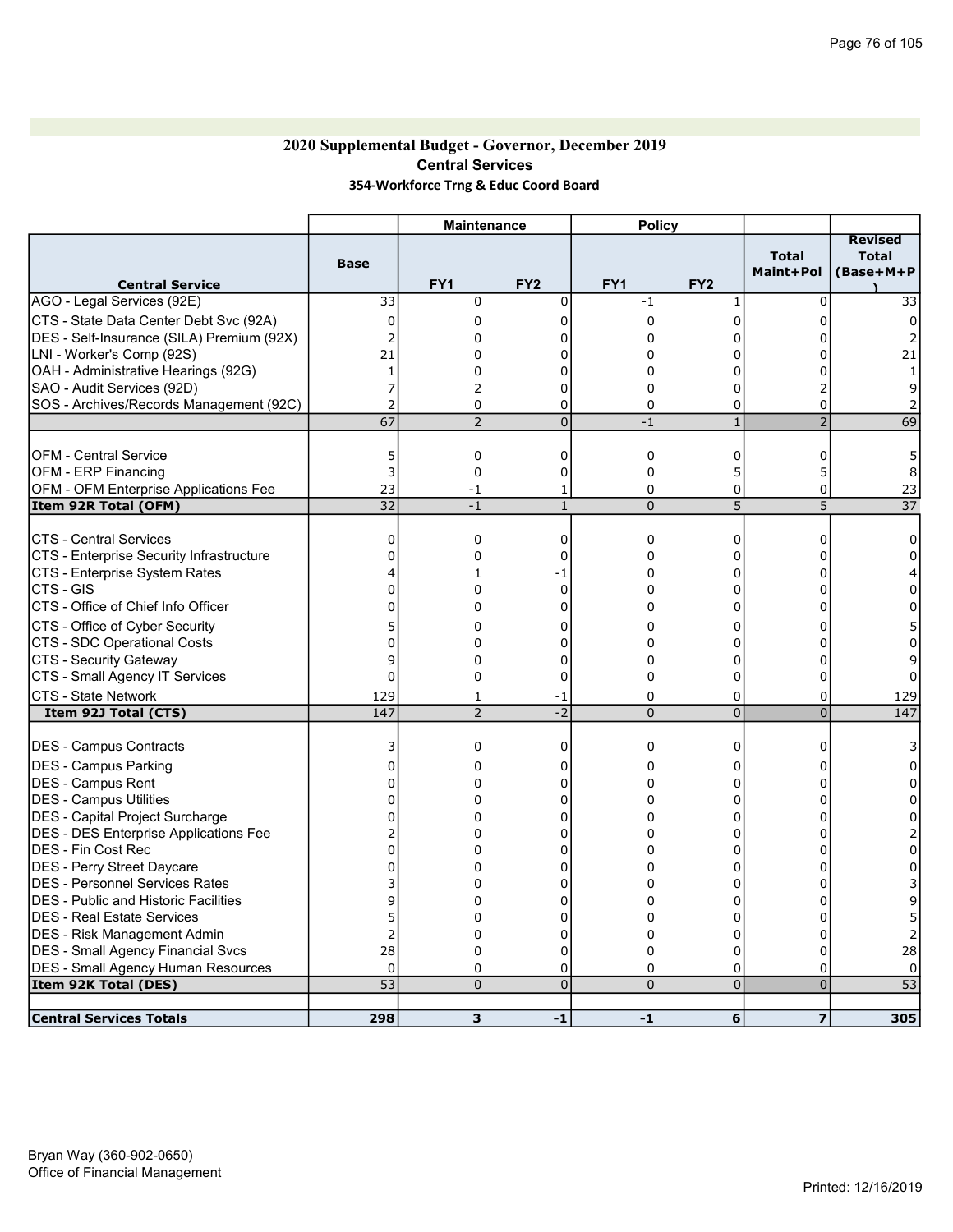## 2020 Supplemental Budget - Governor, December 2019 Central Services 355-Archaeology & Historic Preservation

|                                           |                 | <b>Maintenance</b> |                 | <b>Policy</b>   |                 |                        |                 |
|-------------------------------------------|-----------------|--------------------|-----------------|-----------------|-----------------|------------------------|-----------------|
| <b>Central Service</b>                    | <b>Base</b>     | FY <sub>1</sub>    | FY <sub>2</sub> | FY <sub>1</sub> | FY <sub>2</sub> | ा०एवा<br>امتلط وتعليمه | <b>Revised</b>  |
| AGO - Legal Services (92E)                | 105             | 0                  | $\mathbf 0$     | 0               | $\overline{2}$  |                        | 107             |
| CTS - State Data Center Debt Svc (92A)    | 0               | 0                  | 0               | 0               | 0               | 0                      | 0               |
| DES - Self-Insurance (SILA) Premium (92X) | 25              | 0                  | ŋ               | 0               | 0               |                        | 25              |
| LNI - Worker's Comp (92S)                 | 15              | $\mathbf{1}$       |                 | 0               | 0               |                        | 17              |
| OAH - Administrative Hearings (92G)       | 0               | 0                  | 0               | 0               | 0               | 0                      | $\Omega$        |
| SAO - Audit Services (92D)                | 0               | 18                 | C               | 0               | 0               | 18                     | 18              |
| SOS - Archives/Records Management (92C)   |                 | $\mathbf 0$        | 0               | 0               | 0               | $\mathbf 0$            |                 |
|                                           | 148             | 19                 | $\overline{1}$  | $\overline{0}$  | $\overline{2}$  | $\overline{22}$        | 170             |
|                                           |                 |                    |                 |                 |                 |                        |                 |
| <b>OFM - Central Service</b>              | 4               | 0                  | 0               | 0               | 0               | 0                      |                 |
| OFM - ERP Financing                       | $\overline{2}$  | 0                  | 0               | 0               | 4               | 4                      | 6               |
| OFM - OFM Enterprise Applications Fee     | 19              | 1                  | 0               | 0               | 0               | 1                      | 20              |
| Item 92R Total (OFM)                      | $\overline{25}$ | $\mathbf{1}$       | $\overline{0}$  | $\overline{0}$  | $\overline{4}$  | 5                      | $\overline{30}$ |
| <b>CTS - Central Services</b>             | 0               | 0                  | 0               | 0               | 0               | 0                      | O               |
| CTS - Enterprise Security Infrastructure  | 0               | $\mathbf 0$        | $\Omega$        | 0               | 0               | 0                      |                 |
| CTS - Enterprise System Rates             |                 | $-1$               | 0               | 0               | 0               | -1                     |                 |
| CTS - GIS                                 |                 | $\Omega$           | 0               | $\Omega$        | $\Omega$        | $\Omega$               |                 |
| CTS - Office of Chief Info Officer        | 0               | 0                  | 0               | 0               | 0               | 0                      |                 |
| CTS - Office of Cyber Security            |                 | $\mathbf 0$        | $\Omega$        | 0               | $\Omega$        | $\Omega$               |                 |
| CTS - SDC Operational Costs               | 0               | 0                  | 0               | 0               | 0               | 0                      |                 |
| CTS - Security Gateway                    | 37              | $-2$               | 0               | 0               | 0               | $-2$                   | 35              |
| CTS - Small Agency IT Services            | 226             | 21                 | 22              | 156             | 156             | 355                    | 581             |
| CTS - State Network                       | 64              | 0                  | $\mathbf 0$     | 0               | 0               | 0                      | 64              |
| Item 92J Total (CTS)                      | 335             | 18                 | 22              | 156             | 156             | 352                    | 687             |
|                                           |                 |                    |                 |                 |                 |                        |                 |
| <b>DES - Campus Contracts</b>             | 2               | 0                  | 0               | 0               | 0               | 0                      |                 |
| DES - Campus Parking                      | $\Omega$        | 0                  | $\Omega$        | 0               | 0               | U                      |                 |
| DES - Campus Rent                         |                 | $\Omega$           | 0               | 0               | 0               |                        |                 |
| DES - Campus Utilities                    |                 | $\Omega$           | 0               | 0               | $\Omega$        | 0                      |                 |
| DES - Capital Project Surcharge           |                 | 0                  | 0               | 0               | 0               | U                      |                 |
| DES - DES Enterprise Applications Fee     |                 | $\Omega$           |                 | 0               | $\Omega$        |                        |                 |
| <b>IDES - Fin Cost Rec</b>                |                 | $\mathbf 0$        | C               | 0               | 0               | U                      |                 |
| DES - Perry Street Daycare                |                 | 0                  | 0               | 0               | 0               | 0                      |                 |
| <b>DES - Personnel Services Rates</b>     |                 | $\Omega$           | 0               | $\Omega$        | $\Omega$        | n                      |                 |
| IDES - Public and Historic Facilities     | 6               | 0                  | 0               | 0               | 0               | U                      |                 |
| <b>DES - Real Estate Services</b>         |                 | 0                  | 0               | 0               | $\Omega$        | U                      |                 |
| DES - Risk Management Admin               |                 | 0                  | 0               | 0               | 0               | 0                      |                 |
| <b>DES - Small Agency Financial Svcs</b>  | 177             | $\mathbf 0$        | $\mathbf 0$     | 0               | 0               | $\mathbf 0$            | 177             |
| <b>DES - Small Agency Human Resources</b> | 62              | 15                 | 15              | 0               | 0               | 30                     | 92              |
| Item 92K Total (DES)                      | 252             | 15                 | 16              | $\overline{0}$  | $\overline{0}$  | 31                     | 283             |
|                                           |                 |                    |                 |                 |                 |                        |                 |
| <b>Central Services Totals</b>            | 760             | 53                 | 39              | 156             | 162             | 410                    | 1,170           |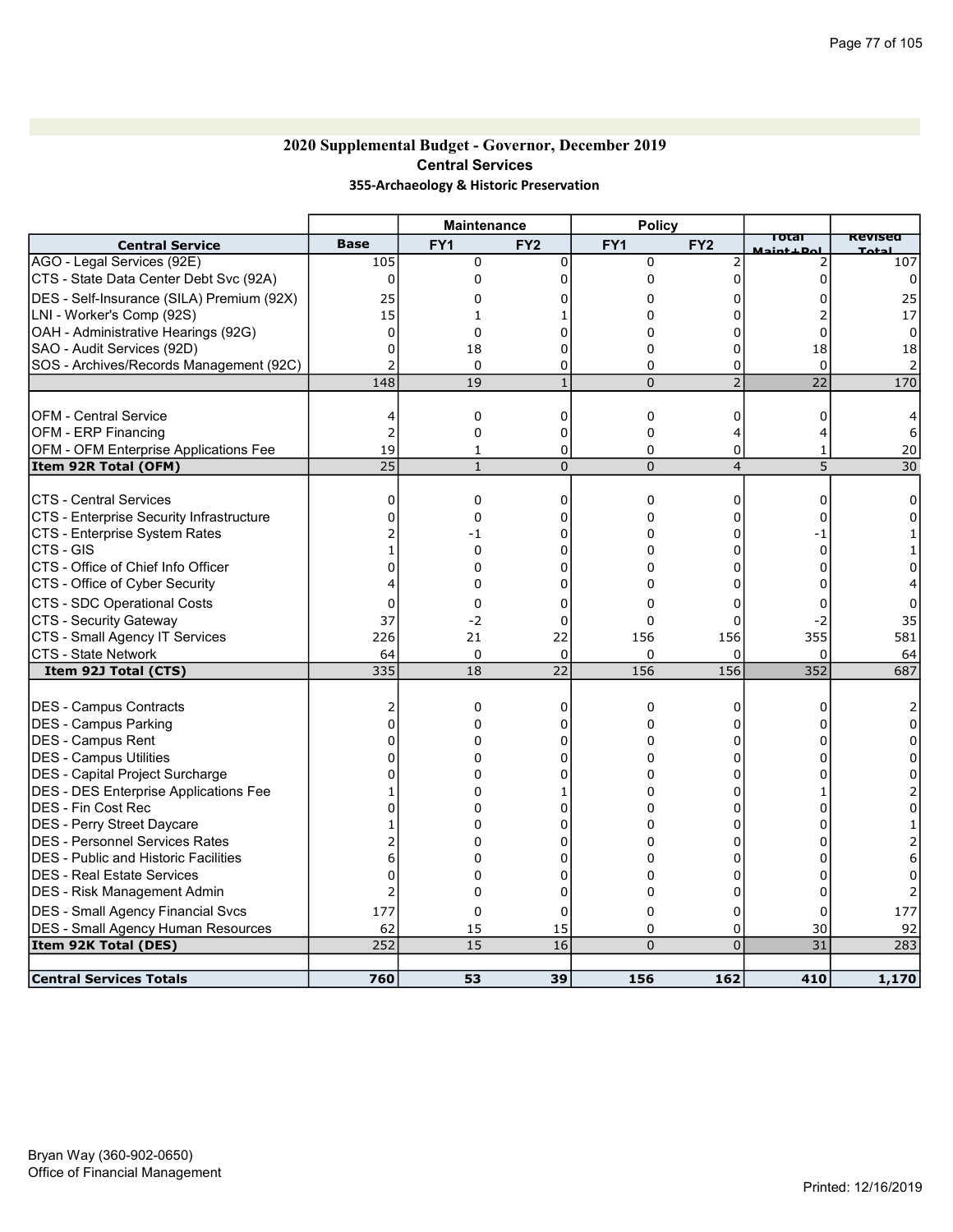## 2020 Supplemental Budget - Governor, December 2019 Central Services 359-Washington Charter School Comm

|                                           |                | <b>Maintenance</b> |                 | <b>Policy</b>   |                 |                           |                                             |
|-------------------------------------------|----------------|--------------------|-----------------|-----------------|-----------------|---------------------------|---------------------------------------------|
| <b>Central Service</b>                    | <b>Base</b>    | FY <sub>1</sub>    | FY <sub>2</sub> | FY <sub>1</sub> | FY <sub>2</sub> | <b>Total</b><br>Maint+Pol | <b>Revised</b><br><b>Total</b><br>(Base+M+P |
| AGO - Legal Services (92E)                | 247            | $\Omega$           | $\Omega$        | 0               | 5               | 5                         | 252                                         |
| CTS - State Data Center Debt Svc (92A)    | 0              | 0                  | $\Omega$        | 0               | 0               | $\Omega$                  | $\Omega$                                    |
| DES - Self-Insurance (SILA) Premium (92X) | 0              | 0                  | 0               | 0               | 0               | 0                         | 0                                           |
| LNI - Worker's Comp (92S)                 | 0              | 0                  | 0               | 0               | $\Omega$        | $\Omega$                  | 0                                           |
| OAH - Administrative Hearings (92G)       | 0              | 0                  | 0               | 0               | 0               | 0                         | 0                                           |
| SAO - Audit Services (92D)                | $\Omega$       | 20                 | 19              | 0               | 0               | 39                        | 39                                          |
| SOS - Archives/Records Management (92C)   | $\mathbf 0$    | 0                  | 0               | 0               | 0               | $\mathbf 0$               | $\Omega$                                    |
|                                           | 247            | 20                 | 19              | $\overline{0}$  | 5               | 44                        | 291                                         |
| <b>OFM - Central Service</b>              | 0              | $\mathbf 0$        | 0               | 0               | 0               | 0                         | 0                                           |
| <b>OFM - ERP Financing</b>                | $\mathbf 0$    | 0                  | $\mathbf 0$     | 0               | 0               | 0                         | 0                                           |
| OFM - OFM Enterprise Applications Fee     | 0              | 0                  | 0               | 0               | 0               | 0                         | 0                                           |
| Item 92R Total (OFM)                      | $\overline{1}$ | $\overline{0}$     | $\overline{0}$  | $\overline{0}$  | $\overline{0}$  | $\overline{0}$            | $\mathbf{1}$                                |
|                                           |                |                    |                 |                 |                 |                           |                                             |
| <b>CTS - Central Services</b>             | $\Omega$       | 0                  | $\Omega$        | 0               | 0               | $\Omega$                  | 0                                           |
| CTS - Enterprise Security Infrastructure  | $\Omega$       | $\mathbf 0$        | 0               | 0               | 0               | 0                         | $\Omega$                                    |
| CTS - Enterprise System Rates             | 0              | 0                  | $\Omega$        | 0               | 0               | 0                         | 0                                           |
| ICTS - GIS                                | $\Omega$       | 0                  | $\Omega$        | 0               | 0               | $\Omega$                  | 0                                           |
| CTS - Office of Chief Info Officer        | $\Omega$       | $\Omega$           | $\Omega$        | 0               | $\mathbf 0$     | $\Omega$                  | 0                                           |
| CTS - Office of Cyber Security            | $\Omega$       | $\Omega$           | $\Omega$        | 0               | $\mathbf 0$     | 0                         | 0                                           |
| CTS - SDC Operational Costs               | $\Omega$       | $\Omega$           | $\Omega$        | 0               | $\Omega$        | $\Omega$                  | 0                                           |
|                                           |                |                    |                 |                 |                 |                           |                                             |
| <b>CTS - Security Gateway</b>             | 0              | 0                  | 0               | 0               | 0               | 0                         | 0                                           |
| CTS - Small Agency IT Services            | $\Omega$       | 0                  | $\Omega$        | 0               | 0               | $\Omega$                  | 0                                           |
| CTS - State Network                       | $\Omega$       | 0                  | 0               | 0               | 0               | 0                         | $\Omega$                                    |
| Item 92J Total (CTS)                      | $\overline{0}$ | $\Omega$           | $\mathbf 0$     | $\overline{0}$  | $\overline{0}$  | $\pmb{0}$                 | $\overline{0}$                              |
| DES - Campus Contracts                    | 0              | 0                  | 0               | 0               | 0               | 0                         | 0                                           |
| DES - Campus Parking                      | $\Omega$       | 0                  | O               | 0               | 0               | $\Omega$                  | $\Omega$                                    |
| DES - Campus Rent                         | 0              | $\Omega$           | 0               | 0               | $\Omega$        | 0                         | <sup>0</sup>                                |
| DES - Campus Utilities                    | 0              | $\Omega$           | $\Omega$        | 0               | $\Omega$        | 0                         | 0                                           |
| DES - Capital Project Surcharge           | 0              | $\mathbf 0$        | $\Omega$        | 0               | $\Omega$        | O                         | $\Omega$                                    |
| DES - DES Enterprise Applications Fee     | 0              | 0                  | 0               | 0               | 0               | 0                         | 0                                           |
| DES - Fin Cost Rec                        | 0              | 0                  | 0               | 0               | 0               | 0                         | 0                                           |
| DES - Perry Street Daycare                | 0              | 0                  | 0               | 0               | 0               | 0                         | 0                                           |
| <b>DES - Personnel Services Rates</b>     | $\Omega$       | 0                  | $\Omega$        | 0               | 0               | $\Omega$                  | 0                                           |
| DES - Public and Historic Facilities      | $\Omega$       | $\Omega$           | $\Omega$        | 0               | $\mathbf 0$     | $\Omega$                  | $\Omega$                                    |
| DES - Real Estate Services                | $\Omega$       | $\Omega$           | $\Omega$        | 0               | 0               | U                         | 0                                           |
| DES - Risk Management Admin               | 0              | $\Omega$           | $\Omega$        | 0               | $\Omega$        | U                         |                                             |
| <b>DES - Small Agency Financial Svcs</b>  | 0              | $\mathbf 0$        | $\Omega$        | 0               | $\Omega$        | 0                         |                                             |
| <b>DES - Small Agency Human Resources</b> | $\Omega$       | $\Omega$           | 0               | 0               | 0               | 0                         | 0                                           |
| Item 92K Total (DES)                      | $\mathbf{1}$   | $\overline{0}$     | $\overline{0}$  | $\overline{0}$  | $\overline{0}$  | $\overline{0}$            |                                             |
|                                           |                |                    |                 |                 |                 |                           |                                             |
| <b>Central Services Totals</b>            | 249            | 20                 | 19              | $\Omega$        | 5               | 44                        | 293                                         |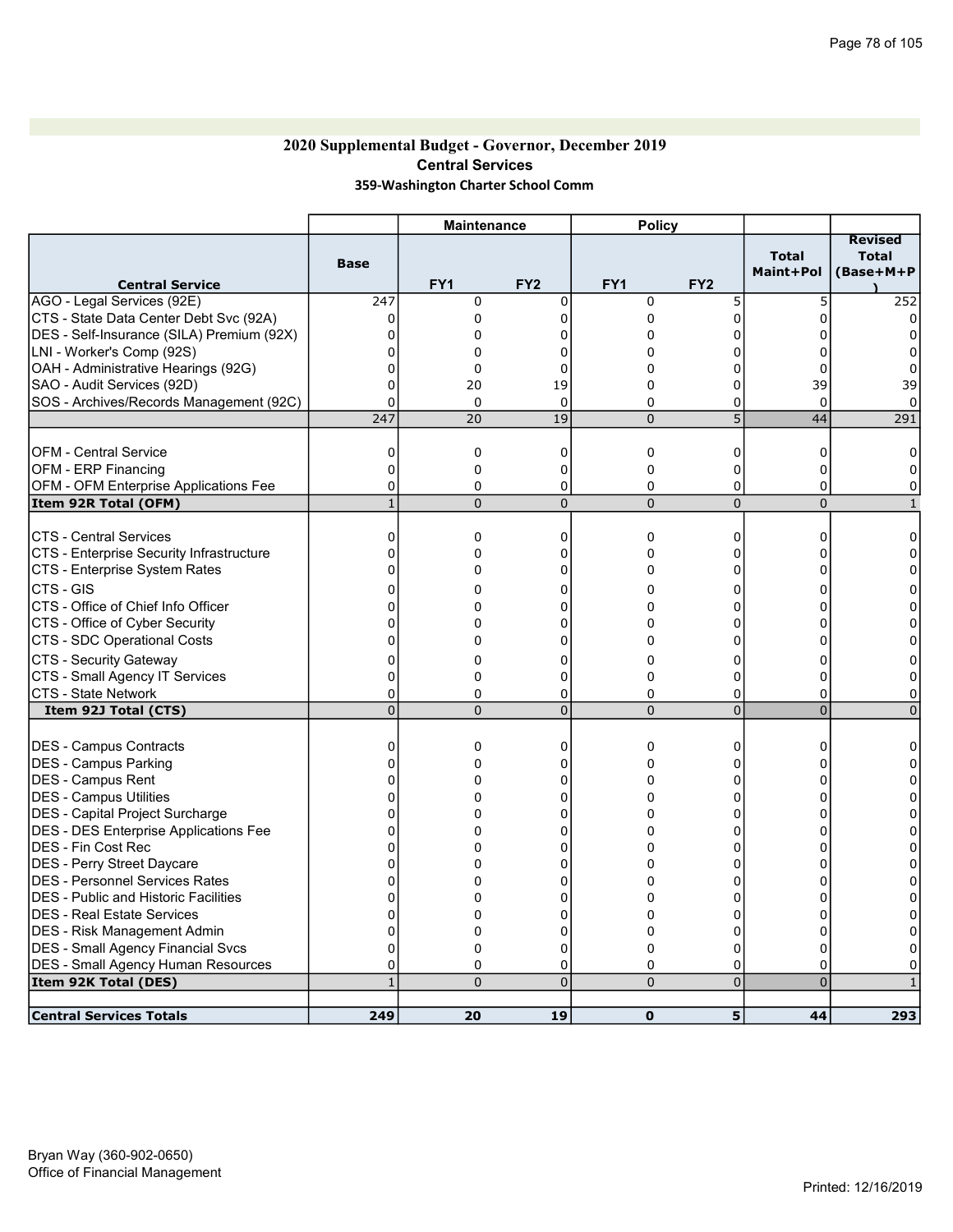#### 2020 Supplemental Budget - Governor, December 2019 Central Services 360-University of Washington

|                                             |             | <b>Maintenance</b> |                 | <b>Policy</b>   |                 |                           |                                             |
|---------------------------------------------|-------------|--------------------|-----------------|-----------------|-----------------|---------------------------|---------------------------------------------|
| <b>Central Service</b>                      | <b>Base</b> | FY <sub>1</sub>    | FY <sub>2</sub> | FY <sub>1</sub> | FY <sub>2</sub> | <b>Total</b><br>Maint+Pol | <b>Revised</b><br><b>Total</b><br>(Base+M+P |
| AGO - Legal Services (92E)                  | 8,040       | 2                  | 3               | 0               | 149             | 154                       | 8,194                                       |
| CTS - State Data Center Debt Svc (92A)      | 0           | 0                  | $\Omega$        | 0               | $\Omega$        | 0                         |                                             |
| DES - Self-Insurance (SILA) Premium (92X)   | 0           | $\mathbf 0$        | $\Omega$        | 0               | $\Omega$        | 0                         |                                             |
| LNI - Worker's Comp (92S)                   | 32,377      | 104                | 105             | $\Omega$        | $\Omega$        | 209                       | 32,586                                      |
| OAH - Administrative Hearings (92G)         | 0           | 0                  | 0               | 0               | 0               | 0                         |                                             |
| SAO - Audit Services (92D)                  | 959         | 25                 | 21              | 0               | 74              | 120                       | 1,079                                       |
| SOS - Archives/Records Management (92C)     | 1,156       | $\mathbf{1}$       | $\overline{2}$  | 0               | 43              | 46                        | 1,202                                       |
|                                             | 42,531      | 132                | 131             | $\overline{0}$  | 266             | 529                       | 43,060                                      |
|                                             |             |                    |                 |                 |                 |                           |                                             |
| <b>OFM - Central Service</b>                | 4,443       | 3                  | 3               | 1               | 324             | 331                       | 4,774                                       |
| <b>OFM - ERP Financing</b>                  | 2,685       | 0                  | $\mathbf 0$     | $\mathbf 1$     | 4,878           | 4,879                     | 7,564                                       |
| OFM - OFM Enterprise Applications Fee       | 1,457       | 19                 | 38              | 0               | 32              | 89                        | 1,546                                       |
| Item 92R Total (OFM)                        | 8,585       | 22                 | 41              | $\overline{2}$  | 5,234           | 5,299                     | 13,884                                      |
|                                             |             |                    |                 |                 |                 |                           |                                             |
| <b>CTS - Central Services</b>               | 0           | 0                  | 0               | 0               | 0               | 0                         | 0                                           |
| CTS - Enterprise Security Infrastructure    | $\mathbf 0$ | $\mathbf 0$        | 0               | 0               | 0               | 0                         | n                                           |
| CTS - Enterprise System Rates               | 202         | $-18$              | $-37$           | 0               | 0               | $-55$                     | 147                                         |
| ICTS - GIS                                  | 0           | 0                  | $\Omega$        | 0               | 0               | 0                         |                                             |
| CTS - Office of Chief Info Officer          | 3,433       | $\mathbf 0$        | 0               | $-1$            | 2               | 1                         | 3,434                                       |
| CTS - Office of Cyber Security              | 0           | 0                  | 0               | 0               | $\overline{0}$  | 0                         |                                             |
| CTS - SDC Operational Costs                 | 0           | 0                  | 0               | 0               | 0               | $\Omega$                  |                                             |
| CTS - Security Gateway                      | U           | 0                  | 0               | 0               | 0               | U                         |                                             |
| CTS - Small Agency IT Services              | 0           | 0                  | 0               | 0               | 0               | 0                         |                                             |
| <b>CTS - State Network</b>                  | 27          | $\mathbf 0$        | $\Omega$        | 0               | 0               | 0                         | 27                                          |
| Item 92J Total (CTS)                        | 3,661       | $-18$              | $-37$           | $-1$            | $\overline{2}$  | $-54$                     | 3,607                                       |
| <b>IDES - Campus Contracts</b>              | 0           | $\mathbf 0$        | 0               | 0               | 0               | 0                         |                                             |
| DES - Campus Parking                        | 0           | 0                  | 0               | 0               | 0               | U                         |                                             |
| <b>IDES - Campus Rent</b>                   |             | $\mathbf 0$        | $\Omega$        | 0               | $\Omega$        |                           |                                             |
| DES - Campus Utilities                      | $\Omega$    | $\mathbf 0$        | $\Omega$        | 0               | $\Omega$        | 0                         |                                             |
| DES - Capital Project Surcharge             |             | $\mathbf 0$        | $\Omega$        | 0               | 0               |                           | O                                           |
| DES - DES Enterprise Applications Fee       | 1,429       | $-638$             | $-636$          | 0               | $\Omega$        | $-1,274$                  | 155                                         |
| <b>DES - Fin Cost Rec</b>                   | 0           | 0                  | 0               | 0               | 0               | 0                         | $\Omega$                                    |
| DES - Perry Street Daycare                  | $\Omega$    | $\mathbf 0$        | $\Omega$        | 0               | $\Omega$        | $\Omega$                  | $\Omega$                                    |
| <b>DES - Personnel Services Rates</b>       | $\Omega$    | $\Omega$           | 0               | 0               | $\mathbf 0$     | 0                         | 0                                           |
| <b>DES</b> - Public and Historic Facilities |             | $\mathbf 0$        | $\Omega$        | 0               | $\mathbf 0$     | 0                         | 0                                           |
| <b>IDES - Real Estate Services</b>          | $\Omega$    | $\mathbf 0$        | 0               | 0               | 0               | $\Omega$                  | $\Omega$                                    |
| DES - Risk Management Admin                 | 2           | $-1$               | $-2$            | 0               | 0               | -3                        | - 1                                         |
| <b>DES - Small Agency Financial Svcs</b>    | $\Omega$    | 0                  | $\mathbf 0$     | 0               | 0               | $\Omega$                  | $\Omega$                                    |
| <b>DES - Small Agency Human Resources</b>   | $\Omega$    | 0                  | 0               | 0               | 0               | 0                         |                                             |
| Item 92K Total (DES)                        | 1,431       | $-639$             | $-638$          | 0               | $\mathbf 0$     | $-1,277$                  | 154                                         |
| <b>Central Services Totals</b>              | 56,208      | $-503$             | $-503$          | $\mathbf{1}$    | 5,502           | 4,497                     | 60,705                                      |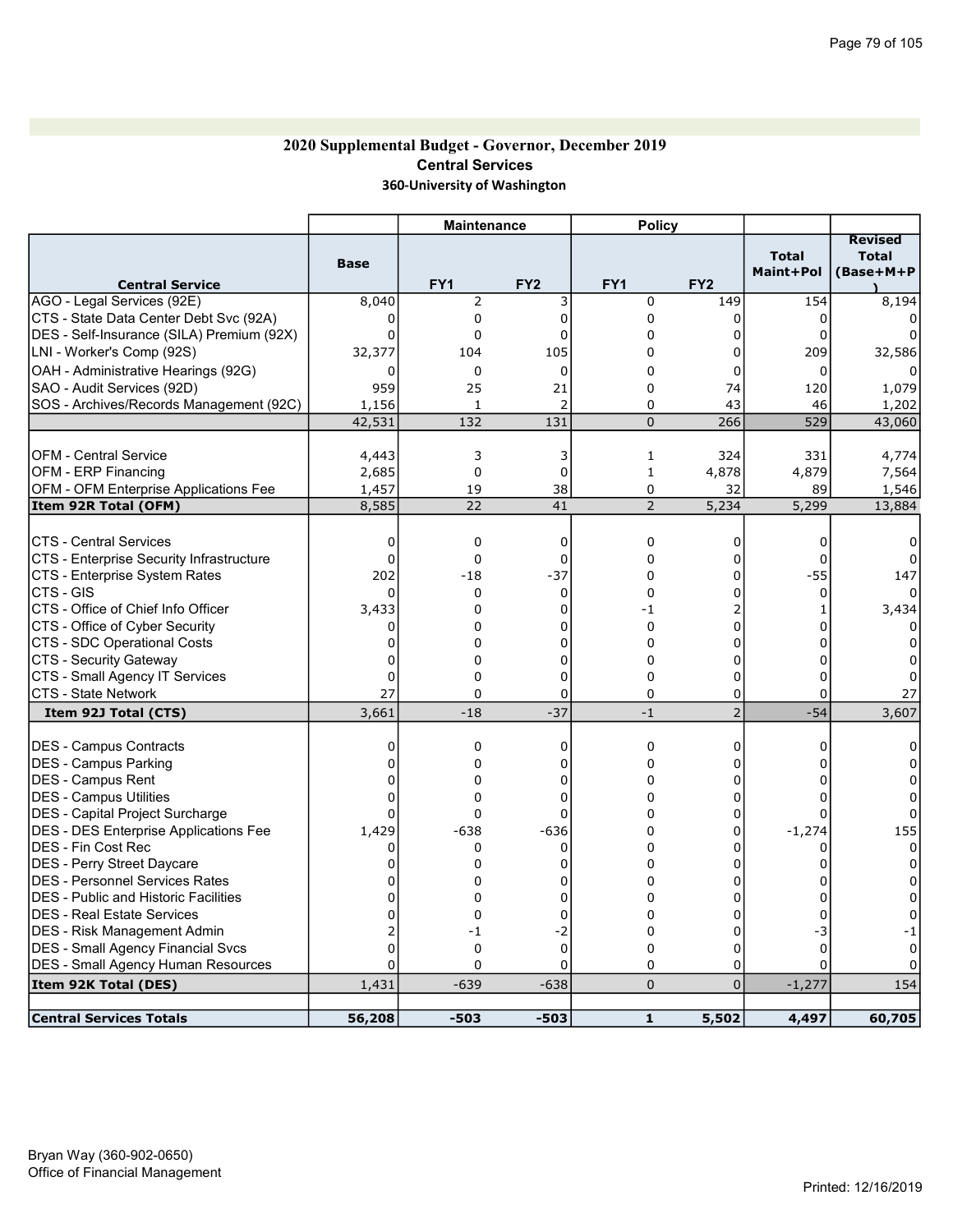### 2020 Supplemental Budget - Governor, December 2019 Central Services 365-Washington State University

|                                              |             | <b>Maintenance</b> |                 | <b>Policy</b>  |                 |                           |                                             |
|----------------------------------------------|-------------|--------------------|-----------------|----------------|-----------------|---------------------------|---------------------------------------------|
| <b>Central Service</b>                       | <b>Base</b> | FY <sub>1</sub>    | FY <sub>2</sub> | FY1            | FY <sub>2</sub> | <b>Total</b><br>Maint+Pol | <b>Revised</b><br><b>Total</b><br>(Base+M+P |
| AGO - Legal Services (92E)                   | 2,792       | $\mathbf 1$        | $\mathbf{1}$    | 0              | 43              | 45                        | 2,837                                       |
| CTS - State Data Center Debt Svc (92A)       | 0           | 0                  | 0               | 0              | $\mathbf 0$     | 0                         |                                             |
| DES - Self-Insurance (SILA) Premium (92X)    | 1,378       | 0                  | 0               | 0              | 0               | 0                         | 1,378                                       |
| LNI - Worker's Comp (92S)                    | 6,352       | 308                | 308             | 0              | 0               | 616                       | 6,968                                       |
| OAH - Administrative Hearings (92G)          | 209         | 0                  | $\mathbf 0$     | 0              | $\mathbf 0$     | 0                         | 209                                         |
| SAO - Audit Services (92D)                   | 316         | $-2$               | $-4$            | 0              | $\mathbf 0$     | -6                        | 310                                         |
| SOS - Archives/Records Management (92C)      | 318         | $\mathbf 0$        | $\Omega$        | 1              | 11              | 12                        | 330                                         |
|                                              | 11,366      | 307                | 305             | $\mathbf{1}$   | 54              | 667                       | 12,033                                      |
| <b>OFM - Central Service</b>                 | 1,282       | 1                  | 1               | 0              | 95              | 97                        | 1,379                                       |
| <b>OFM - ERP Financing</b>                   | 775         | $\mathbf 0$        | $\mathbf 0$     | $\mathbf{1}$   | 1,407           | 1,408                     | 2,183                                       |
| <b>OFM - OFM Enterprise Applications Fee</b> | 380         | 4                  | 10              | 0              | 8               | 22                        | 402                                         |
| Item 92R Total (OFM)                         | 2,437       | 5                  | 11              | $\mathbf{1}$   | 1,510           | 1,527                     | 3,964                                       |
|                                              |             |                    |                 |                |                 |                           |                                             |
| <b>CTS - Central Services</b>                | 0           | 0                  | 0               | 0              | 0               | 0                         | 0                                           |
| CTS - Enterprise Security Infrastructure     | $\mathbf 0$ | 0                  | 0               | 0              | 0               | $\mathbf 0$               | 0                                           |
| CTS - Enterprise System Rates                | 52          | -4                 | $-10$           | 0              | $\mathbf 0$     | $-14$                     | 38                                          |
| CTS - GIS                                    | $\Omega$    | 0                  | $\Omega$        | 0              | $\Omega$        | $\Omega$                  | $\Omega$                                    |
| CTS - Office of Chief Info Officer           | 693         | 0                  | 0               | 0              | 0               | 0                         | 693                                         |
| CTS - Office of Cyber Security               | 0           | $\Omega$           | 0               | 0              | $\Omega$        | 0                         | $\Omega$                                    |
| CTS - SDC Operational Costs                  | 0           | 0                  | 0               | 0              | $\Omega$        | 0                         |                                             |
| <b>CTS - Security Gateway</b>                | 0           | 0                  | 0               | 0              | 0               | 0                         |                                             |
| CTS - Small Agency IT Services               | $\Omega$    | 0                  | $\mathbf 0$     | 0              | 0               | $\Omega$                  | ŋ                                           |
| CTS - State Network                          | $\Omega$    | $\mathbf 0$        | $\Omega$        | 0              | 0               | $\Omega$                  | 0                                           |
| Item 92J Total (CTS)                         | 746         | $-4$               | $-10$           | $\overline{0}$ | $\overline{0}$  | $-14$                     | 732                                         |
| <b>DES - Campus Contracts</b>                | 6           | 0                  | 0               | 0              | 0               | 0                         | 6                                           |
| DES - Campus Parking                         | $\Omega$    | $\Omega$           | $\Omega$        | 0              | $\Omega$        | 0                         | 0                                           |
| <b>DES - Campus Rent</b>                     | $\Omega$    | $\Omega$           | $\Omega$        | 0              | 0               | $\Omega$                  | $\Omega$                                    |
| <b>DES - Campus Utilities</b>                | $\Omega$    | $\Omega$           | $\Omega$        | 0              | $\Omega$        | $\Omega$                  | $\Omega$                                    |
| DES - Capital Project Surcharge              | $\Omega$    | $\Omega$           | $\Omega$        | 0              | 0               | 0                         | $\Omega$                                    |
| DES - DES Enterprise Applications Fee        | 412         | $-186$             | $-185$          | 0              | 0               | $-371$                    | 41                                          |
| <b>IDES - Fin Cost Rec</b>                   | 0           | 0                  | 0               | 0              | 0               | 0                         | $\Omega$                                    |
| <b>DES - Perry Street Daycare</b>            | 1           | 0                  | O               | 0              | 0               |                           |                                             |
| DES - Personnel Services Rates               | $\Omega$    | $\Omega$           | $\Omega$        | 0              | $\Omega$        | U                         | $\Omega$                                    |
| <b>DES</b> - Public and Historic Facilities  | 18          | 0                  | $\Omega$        | 0              | 0               | 0                         | 18                                          |
| <b>IDES - Real Estate Services</b>           | 0           | $\Omega$           | $\Omega$        | 0              | $\Omega$        | 0                         | $\mathbf 0$                                 |
| <b>IDES - Risk Management Admin</b>          | 38          | $\Omega$           | $\Omega$        | 0              | $\mathbf 0$     | 0                         | 38                                          |
| <b>DES</b> - Small Agency Financial Svcs     | 0           | 0                  | 0               | 0              | 0               | $\Omega$                  | $\Omega$                                    |
| <b>DES - Small Agency Human Resources</b>    | $\mathbf 0$ | 0                  | 0               | 0              | 0               | $\Omega$                  | ŋ                                           |
| Item 92K Total (DES)                         | 476         | $-186$             | $-185$          | $\overline{0}$ | $\overline{0}$  | $-371$                    | 105                                         |
| <b>Central Services Totals</b>               | 15,024      | 122                | 121             | $\overline{2}$ | 1,564           | 1,809                     | 16,833                                      |
|                                              |             |                    |                 |                |                 |                           |                                             |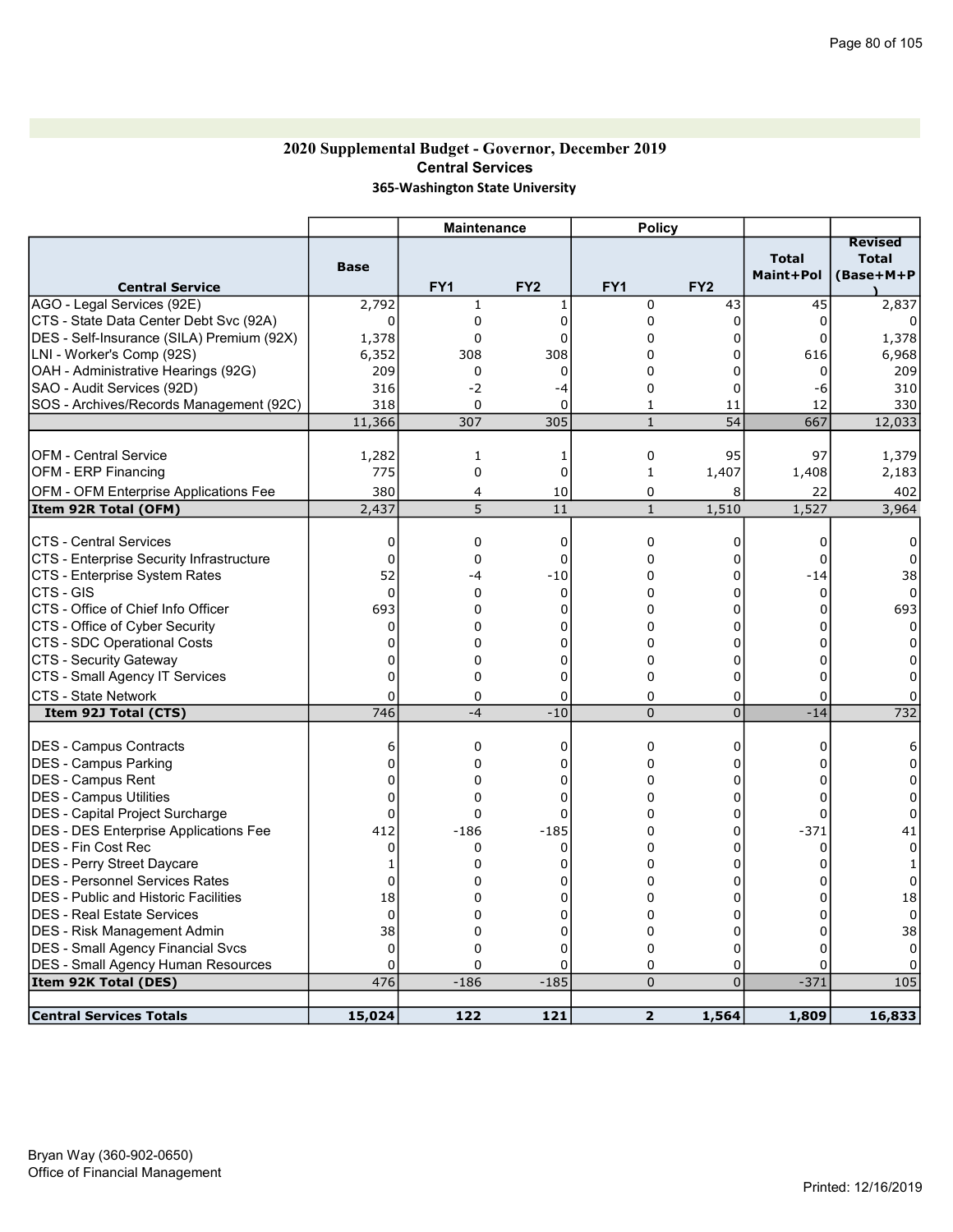#### 2020 Supplemental Budget - Governor, December 2019 Central Services 370-Eastern Washington University

|                                              |             | <b>Maintenance</b> |                 | <b>Policy</b>           |                 |              |                 |
|----------------------------------------------|-------------|--------------------|-----------------|-------------------------|-----------------|--------------|-----------------|
|                                              |             |                    |                 |                         |                 |              | <b>Revised</b>  |
|                                              | <b>Base</b> |                    |                 |                         |                 | <b>Total</b> | <b>Total</b>    |
| <b>Central Service</b>                       |             | FY <sub>1</sub>    | FY <sub>2</sub> | FY <sub>1</sub>         | FY <sub>2</sub> | Maint+Pol    | (Base+M+P       |
| AGO - Legal Services (92E)                   | 1,104       | $\Omega$           | $\Omega$        | 0                       | 20              | 20           | 1,124           |
| CTS - State Data Center Debt Svc (92A)       | 0           | $\mathbf 0$        | $\mathbf 0$     | 0                       | 0               | 0            |                 |
| DES - Self-Insurance (SILA) Premium (92X)    | 642         | $\mathbf 0$        | $\Omega$        | 0                       | 0               | $\Omega$     | 642             |
| LNI - Worker's Comp (92S)                    | 1,930       | 32                 | 32              | $\Omega$                | 0               | 64           | 1,994           |
| OAH - Administrative Hearings (92G)          | 49          | $-25$              | $-24$           | $\Omega$                | 0               | -49          |                 |
| SAO - Audit Services (92D)                   | 77          | $\mathbf 0$        | $\Omega$        | 0                       | $\Omega$        | $\Omega$     | 77              |
| SOS - Archives/Records Management (92C)      | 88          | 0                  | 0               | $\mathbf{1}$            | 3               | 4            | 92              |
|                                              | 3,889       | $\overline{7}$     | $\overline{8}$  | $\mathbf{1}$            | $\overline{23}$ | 39           | 3,928           |
|                                              |             |                    |                 |                         |                 |              |                 |
| IOFM - Central Service                       | 280         | $\mathbf 0$        | $\mathbf 0$     | 0                       | 20              | 20           | 300             |
| <b>OFM - ERP Financing</b>                   | 169         | $\mathbf 0$        | $\mathbf 0$     | $\mathbf{1}$            | 307             | 308          | 477             |
| OFM - OFM Enterprise Applications Fee        | 48          | 1                  | $\mathbf{1}$    | 0                       | 1               | 3            | 51              |
| Item 92R Total (OFM)                         | 497         | $\mathbf{1}$       | $\mathbf{1}$    | $\mathbf{1}$            | 328             | 331          | 828             |
|                                              |             |                    |                 |                         |                 |              |                 |
| ICTS - Central Services                      | 0           | $\mathbf 0$        | $\mathbf 0$     | 0                       | 0               | 0            | 0               |
| CTS - Enterprise Security Infrastructure     | 0           | $\mathbf 0$        | $\Omega$        | 0                       | 0               | 0            | 0               |
| CTS - Enterprise System Rates                | 7           | -1                 | -1              | 0                       | 0               | -2           | 5               |
| ICTS - GIS                                   | $\Omega$    | $\mathbf 0$        | $\Omega$        | 0                       | 0               | 0            | 0               |
| CTS - Office of Chief Info Officer           | 22          | $\Omega$           | $\Omega$        | 0                       | 0               | $\Omega$     | 22              |
| CTS - Office of Cyber Security               | $\Omega$    | 0                  | $\mathbf{0}$    | 0                       | $\Omega$        | $\Omega$     | 0               |
| CTS - SDC Operational Costs                  | 0           | 0                  | 0               | 0                       | 0               | 0            | <sup>0</sup>    |
| CTS - Security Gateway                       | 0           | 0                  | $\mathbf 0$     | 0                       | 0               | 0            | 0               |
| CTS - Small Agency IT Services               | $\Omega$    | $\Omega$           | $\Omega$        | $\Omega$                | $\Omega$        | $\Omega$     | 0               |
| ICTS - State Network                         | $\Omega$    | $\Omega$           | $\mathbf 0$     | $\Omega$                | 0               | $\Omega$     | $\Omega$        |
| Item 92J Total (CTS)                         | 28          | $-1$               | $-1$            | $\overline{0}$          | $\overline{0}$  | $-2$         | $\overline{26}$ |
| <b>DES - Campus Contracts</b>                | 0           | $\mathbf 0$        | $\mathbf 0$     | 0                       | 0               | $\Omega$     | 0               |
| DES - Campus Parking                         | 0           | 0                  | $\Omega$        | $\Omega$                | $\Omega$        | U            | $\Omega$        |
| DES - Campus Rent                            | 0           | 0                  | 0               | $\Omega$                | 0               | 0            | 0               |
| <b>DES - Campus Utilities</b>                | 0           | 0                  | $\Omega$        | 0                       | $\Omega$        | 0            | 0               |
| DES - Capital Project Surcharge              | 0           | $\mathbf 0$        | 0               | 0                       | 0               | 0            | 0               |
| <b>DES - DES Enterprise Applications Fee</b> | 90          | -43                | -42             | 0                       | 0               | -85          |                 |
| IDES - Fin Cost Rec                          | $\Omega$    | $\mathbf 0$        | $\mathbf 0$     | 0                       | 0               | 0            | 0               |
| DES - Perry Street Daycare                   | 0           | 0                  | $\Omega$        | 0                       | 0               | $\Omega$     | 0               |
| <b>DES - Personnel Services Rates</b>        | 0           | 0                  | 0               | 0                       | 0               | 0            | 0               |
| <b>DES - Public and Historic Facilities</b>  | 0           | 0                  | 0               | 0                       | 0               | 0            | 0               |
| <b>DES - Real Estate Services</b>            | 9           | 0                  | $\Omega$        | 0                       | 0               | $\Omega$     | 9               |
| DES - Risk Management Admin                  | 18          | 0                  | $\mathbf 0$     | $\mathbf 0$             | 0               | $\Omega$     | 18              |
| <b>DES - Small Agency Financial Svcs</b>     | $\Omega$    | 0                  | $\mathbf 0$     | $\mathbf 0$             | 0               | 0            | $\mathbf 0$     |
| <b>DES - Small Agency Human Resources</b>    | 0           | 0                  | $\Omega$        | 0                       | 0               | 0            | 0               |
| Item 92K Total (DES)                         | 117         | $-43$              | $-42$           | $\Omega$                | $\overline{0}$  | $-85$        | 32              |
|                                              |             |                    |                 |                         |                 |              |                 |
| <b>Central Services Totals</b>               | 4,532       | $-36$              | $-34$           | $\overline{\mathbf{2}}$ | 351             | 283          | 4,815           |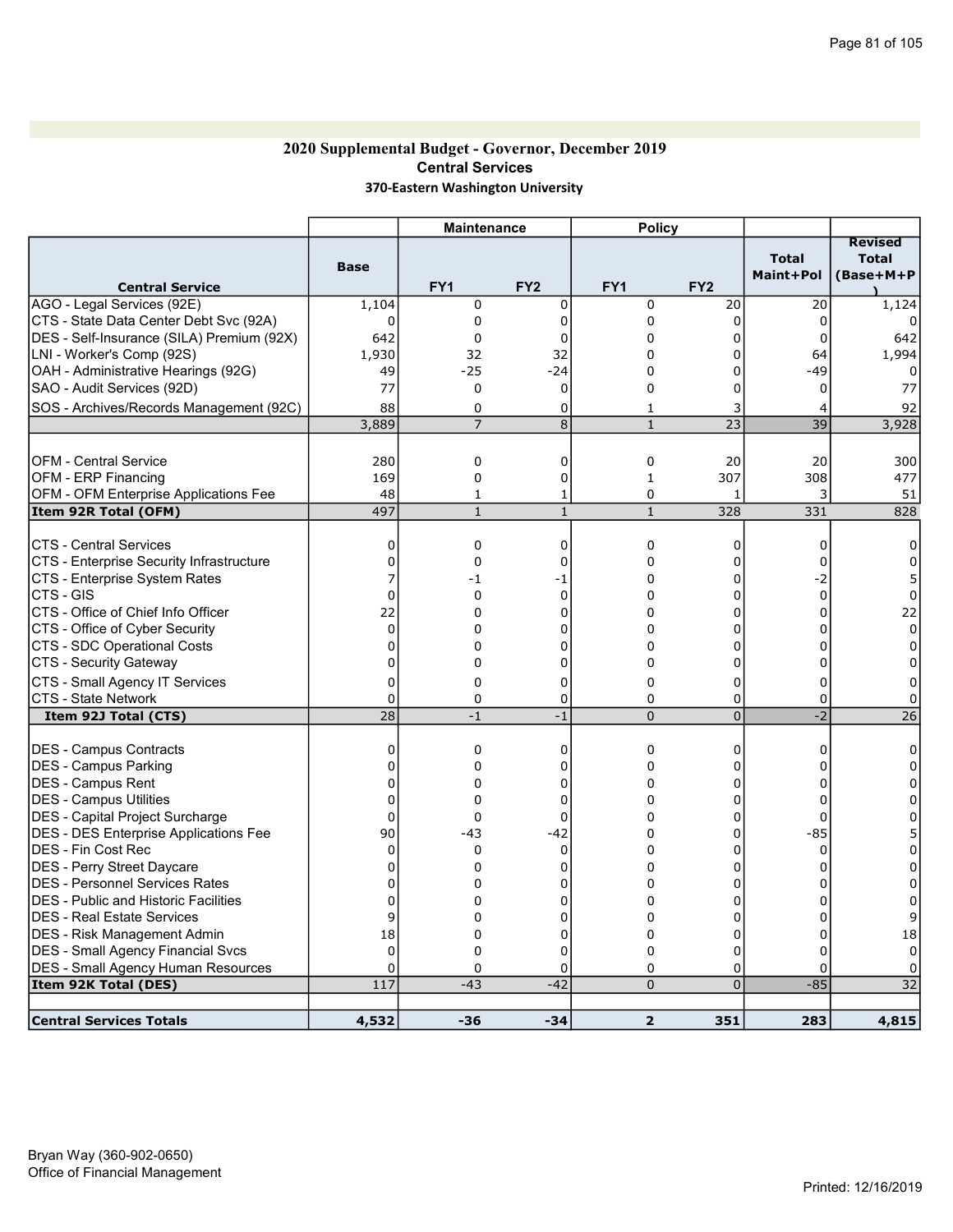### 2020 Supplemental Budget - Governor, December 2019 Central Services 375-Central Washington University

|                                                                                |               | <b>Maintenance</b> |                  | <b>Policy</b>   |                 |                           |                                             |
|--------------------------------------------------------------------------------|---------------|--------------------|------------------|-----------------|-----------------|---------------------------|---------------------------------------------|
| <b>Central Service</b>                                                         | <b>Base</b>   | FY1                | FY <sub>2</sub>  | FY <sub>1</sub> | FY <sub>2</sub> | <b>Total</b><br>Maint+Pol | <b>Revised</b><br><b>Total</b><br>(Base+M+P |
| AGO - Legal Services (92E)                                                     | 737           | 0                  | $\mathbf 0$      | 0               | 14              | 14                        | 751                                         |
| CTS - State Data Center Debt Svc (92A)                                         | 0             | 0                  | $\Omega$         | 0               | $\Omega$        | 0                         |                                             |
| DES - Self-Insurance (SILA) Premium (92X)                                      | 757           | $\mathbf 0$        | 0                | 0               | 0               | 0                         | 757                                         |
| LNI - Worker's Comp (92S)                                                      | 2,055         | $-19$              | $-19$            | 0               | $\Omega$        | $-38$                     | 2,017                                       |
| OAH - Administrative Hearings (92G)                                            | 0             | 0                  | 0                | 0               | 0               | 0                         | $\Omega$                                    |
| SAO - Audit Services (92D)                                                     | 114           | $\mathbf{1}$       | 1                | 0               | 0               | 2                         | 116                                         |
| SOS - Archives/Records Management (92C)                                        | 77            | $\Omega$           | $\Omega$         | -1              | 3               | 2                         | 79                                          |
|                                                                                | 3,739         | $-18$              | $-18$            | $-1$            | 17              | $-20$                     | 3,719                                       |
|                                                                                |               |                    |                  |                 |                 |                           |                                             |
| <b>OFM - Central Service</b>                                                   | 301           | 0                  | 0                | 0               | 22              | 22                        | 323                                         |
| <b>OFM - ERP Financing</b>                                                     | 182           | 0                  | 0                | 0               | 331             | 331                       | 513                                         |
| OFM - OFM Enterprise Applications Fee                                          | 217           | 2                  | 6                | $-1$            | 5               | 12                        | 229                                         |
| Item 92R Total (OFM)                                                           | 700           | $\overline{2}$     | 6                | $-1$            | 358             | 365                       | 1,065                                       |
|                                                                                |               |                    |                  |                 |                 |                           |                                             |
| <b>CTS - Central Services</b>                                                  | 0             | 0                  | 0                | 0               | 0               | 0                         | $\Omega$                                    |
| CTS - Enterprise Security Infrastructure                                       | $\mathbf 0$   | 0                  | 0                | 0               | 0               | 0                         |                                             |
| CTS - Enterprise System Rates                                                  | 30            | -3                 | -5               | 0               | 0               | -8                        | 22                                          |
| CTS - GIS                                                                      | $\Omega$      | 0                  | 0                | 0               | 0               | $\mathbf 0$               | $\Omega$                                    |
| CTS - Office of Chief Info Officer                                             | 155           | $\mathbf 0$        | $\Omega$         | 0               | 0               | 0                         | 155                                         |
| CTS - Office of Cyber Security                                                 | 0             | 0                  | 0                | 0               | $\Omega$        | 0                         | $\Omega$                                    |
| CTS - SDC Operational Costs                                                    | 0             | 0                  | 0                | 0               | 0               | 0                         | 0                                           |
| <b>CTS - Security Gateway</b>                                                  | $\Omega$      | $\mathbf 0$        | $\Omega$         | 0               | $\Omega$        | 0                         |                                             |
| CTS - Small Agency IT Services                                                 | 0             | 0                  | $\mathbf 0$      | 0               | 0               | 0                         |                                             |
| <b>CTS - State Network</b>                                                     | $\Omega$      | 0                  | 0                | 0               | 0               | 0                         |                                             |
| Item 92J Total (CTS)                                                           | 185           | -3                 | $-5$             | $\overline{0}$  | $\overline{0}$  | -8                        | 177                                         |
|                                                                                |               |                    |                  |                 |                 |                           |                                             |
| DES - Campus Contracts                                                         | $\Omega$      | 0                  | 0                | 0               | 0               | 0                         | 0                                           |
| DES - Campus Parking                                                           | 0             | $\mathbf 0$        | $\Omega$         | 0               | $\Omega$        | $\Omega$                  |                                             |
| DES - Campus Rent                                                              | $\Omega$      | 0                  | $\Omega$         | 0               | 0               | $\Omega$                  | 0                                           |
| <b>IDES - Campus Utilities</b>                                                 | $\Omega$      | $\mathbf 0$        | $\Omega$         | $\Omega$        | $\Omega$        | $\Omega$                  | $\Omega$                                    |
| DES - Capital Project Surcharge                                                | 0             | 0                  | 0                | 0               | 0               | $\mathbf 0$               | 0                                           |
| <b>DES - DES Enterprise Applications Fee</b>                                   | 97            | $-37$              | $-37$            | 0               | 0               | $-74$                     | 23                                          |
| <b>IDES - Fin Cost Rec</b>                                                     | 0             | 0<br>0             | 0<br>$\Omega$    | 0<br>0          | 0<br>0          | $\mathbf 0$<br>$\Omega$   | 0                                           |
| DES - Perry Street Daycare<br>DES - Personnel Services Rates                   | 0<br>$\Omega$ | 0                  | $\Omega$         | 0               | 0               | 0                         | 0<br>$\Omega$                               |
| <b>DES</b> - Public and Historic Facilities                                    |               | 0                  | 0                |                 | 0               | <sup>0</sup>              | 0                                           |
|                                                                                | 0<br>6        | 0                  |                  | 0               | 0               |                           |                                             |
| <b>IDES - Real Estate Services</b>                                             | 21            | 0                  | 0<br>$\mathbf 0$ | 0<br>0          | 0               | 0<br>0                    | 6<br>21                                     |
| DES - Risk Management Admin                                                    | $\mathbf 0$   | 0                  | $\Omega$         | 0               | $\Omega$        | 0                         | $\mathbf{0}$                                |
| DES - Small Agency Financial Svcs<br><b>DES - Small Agency Human Resources</b> | $\Omega$      | $\Omega$           | $\Omega$         | 0               | 0               | 0                         | 0                                           |
| Item 92K Total (DES)                                                           | 124           | $-37$              | $-37$            | 0               | $\overline{0}$  | $-74$                     | 50                                          |
|                                                                                |               |                    |                  |                 |                 |                           |                                             |
| <b>Central Services Totals</b>                                                 | 4,748         | -56                | -54              | $-2$            | 375             | 263                       | 5,011                                       |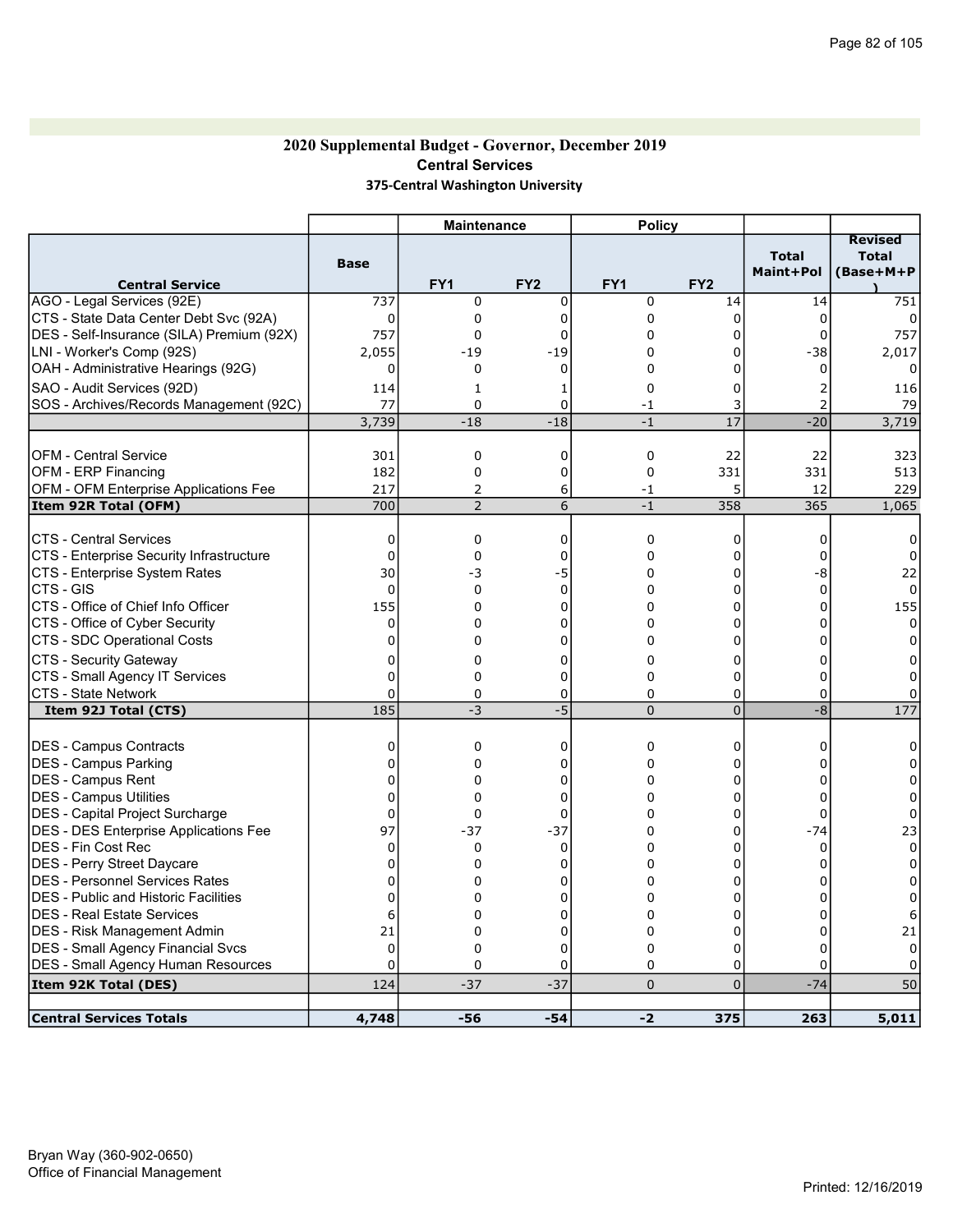### 2020 Supplemental Budget - Governor, December 2019 Central Services 376-The Evergreen State College

|                                                                                       |                | <b>Maintenance</b> |                  | <b>Policy</b>   |                  |                           |                                             |
|---------------------------------------------------------------------------------------|----------------|--------------------|------------------|-----------------|------------------|---------------------------|---------------------------------------------|
| <b>Central Service</b>                                                                | <b>Base</b>    | FY1                | FY <sub>2</sub>  | FY <sub>1</sub> | FY <sub>2</sub>  | <b>Total</b><br>Maint+Pol | <b>Revised</b><br><b>Total</b><br>(Base+M+P |
| AGO - Legal Services (92E)                                                            | 848            | $\mathbf 0$        | $\mathbf 0$      | 0               | 13               | 13                        | 861                                         |
| CTS - State Data Center Debt Svc (92A)                                                | $\Omega$       | 0                  | $\Omega$         | 0               | $\Omega$         | $\Omega$                  | $\Omega$                                    |
| DES - Self-Insurance (SILA) Premium (92X)                                             | 342            | $\mathbf 0$        | 0                | 0               | 0                | 0                         | 342                                         |
| LNI - Worker's Comp (92S)                                                             | 857            | -40                | -41              | 0               | 0                | $-81$                     | 776                                         |
| OAH - Administrative Hearings (92G)                                                   | 0              | 0                  | 0                | 0               | $\Omega$         | $\mathbf 0$               | $\Omega$                                    |
| SAO - Audit Services (92D)                                                            | 42             | 8                  | 8                | 0               | 0                | 16                        | 58                                          |
| SOS - Archives/Records Management (92C)                                               | 32             | $\Omega$           | $\Omega$         | 1               | $\mathbf{1}$     | $\overline{2}$            | 34                                          |
|                                                                                       | 2,121          | $-32$              | $-33$            | $\mathbf{1}$    | 14               | $-50$                     | 2,071                                       |
|                                                                                       |                |                    |                  |                 |                  |                           |                                             |
| <b>OFM - Central Service</b>                                                          | 125            | 0                  | 0                | 0               | 9                | 9                         | 134                                         |
| OFM - ERP Financing                                                                   | 75             | 0                  | $\mathbf 0$      | 0               | 137              | 137                       | 212                                         |
| <b>OFM - OFM Enterprise Applications Fee</b>                                          | 115            | $\mathbf{1}$       | 3                | 0               | 2                | 6                         | 121                                         |
| Item 92R Total (OFM)                                                                  | 316            | $\mathbf{1}$       | 3                | $\overline{0}$  | 148              | 152                       | 468                                         |
|                                                                                       |                |                    |                  |                 |                  |                           |                                             |
| <b>CTS - Central Services</b>                                                         | 0              | 0                  | 0                | 0               | 0                | $\mathbf 0$               | 0                                           |
| CTS - Enterprise Security Infrastructure                                              | 0              | 0                  | $\Omega$         | 0               | 0                | $\Omega$<br>$-4$          | $\Omega$                                    |
| CTS - Enterprise System Rates<br>ICTS - GIS                                           | 16<br>$\Omega$ | -1<br>$\Omega$     | -3<br>$\Omega$   | 0<br>0          | 0<br>$\mathbf 0$ | $\Omega$                  | 12<br>$\Omega$                              |
| CTS - Office of Chief Info Officer                                                    | 54             | $\Omega$           | $\Omega$         | 0               | 0                | $\Omega$                  | 54                                          |
| CTS - Office of Cyber Security                                                        | $\Omega$       | $\Omega$           | $\Omega$         | 0               | $\mathbf 0$      | $\Omega$                  | $\Omega$                                    |
| <b>CTS - SDC Operational Costs</b>                                                    | 0              | 0                  | 0                | 0               | $\Omega$         | 0                         | 0                                           |
| CTS - Security Gateway                                                                | 0              | 0                  | 0                | 0               | 0                | 0                         | 0                                           |
| CTS - Small Agency IT Services                                                        | $\Omega$       | $\Omega$           | $\Omega$         | 0               | $\mathbf 0$      | 0                         | $\Omega$                                    |
| CTS - State Network                                                                   | 84             | $\Omega$           | $\mathbf 0$      | 0               | 0                | $\Omega$                  | 84                                          |
| Item 92J Total (CTS)                                                                  | 154            | $-1$               | $-3$             | $\overline{0}$  | $\overline{0}$   | $-4$                      | 150                                         |
|                                                                                       |                |                    |                  |                 |                  |                           |                                             |
| DES - Campus Contracts                                                                | 73             | $-1$               | 1                | 0               | 0                | 0                         | 73                                          |
| DES - Campus Parking                                                                  | $\Omega$       | $\Omega$           | $\Omega$         | 0               | $\Omega$         | $\Omega$                  | $\mathbf{0}$                                |
| DES - Campus Rent                                                                     | $\Omega$       | 0                  | $\Omega$         | 0               | 0                | $\Omega$                  | $\mathbf 0$                                 |
| <b>IDES - Campus Utilities</b>                                                        | $\Omega$       | $\mathbf 0$        | $\Omega$         | $\Omega$        | $\Omega$         | $\Omega$                  | $\Omega$                                    |
| DES - Capital Project Surcharge                                                       | $\mathbf 0$    | 0                  | 0                | 0               | 0                | $\mathbf 0$               | 0                                           |
| <b>DES - DES Enterprise Applications Fee</b>                                          | 40             | $-13$              | $-14$            | 0               | 0                | $-27$                     | 13                                          |
| <b>DES - Fin Cost Rec</b>                                                             | $\mathbf 0$    | 0                  | 0                | 0               | 0                | $\mathbf 0$               | $\mathbf 0$                                 |
| DES - Perry Street Daycare                                                            | 15             | 0                  | $\Omega$         | 0               | $\overline{0}$   | $\Omega$                  | 15                                          |
| DES - Personnel Services Rates                                                        | 0              | 0                  | $\Omega$         | 0               | 0<br>$\Omega$    | 0                         | $\Omega$                                    |
| <b>DES</b> - Public and Historic Facilities<br><b>IDES - Real Estate Services</b>     | 213            | 0                  | $\Omega$         | 0               | 0                | 0<br>0                    | 213<br>$\Omega$                             |
| DES - Risk Management Admin                                                           | 0<br>10        | 0<br>0             | 0<br>$\mathbf 0$ | 0<br>0          | 0                | 0                         | 10                                          |
|                                                                                       | $\mathbf 0$    | $\mathbf 0$        | 0                | 0               | 0                | 0                         |                                             |
| <b>DES - Small Agency Financial Svcs</b><br><b>DES - Small Agency Human Resources</b> | $\Omega$       | $\mathbf 0$        | 0                | 0               | 0                | $\mathbf 0$               | 0<br>$\Omega$                               |
| Item 92K Total (DES)                                                                  | 351            | $-14$              | $-13$            | $\overline{0}$  | $\overline{0}$   | $-27$                     | 324                                         |
|                                                                                       |                |                    |                  |                 |                  |                           |                                             |
| <b>Central Services Totals</b>                                                        | 2,942          | $-46$              | $-46$            | $\mathbf{1}$    | 162              | 71                        | 3,013                                       |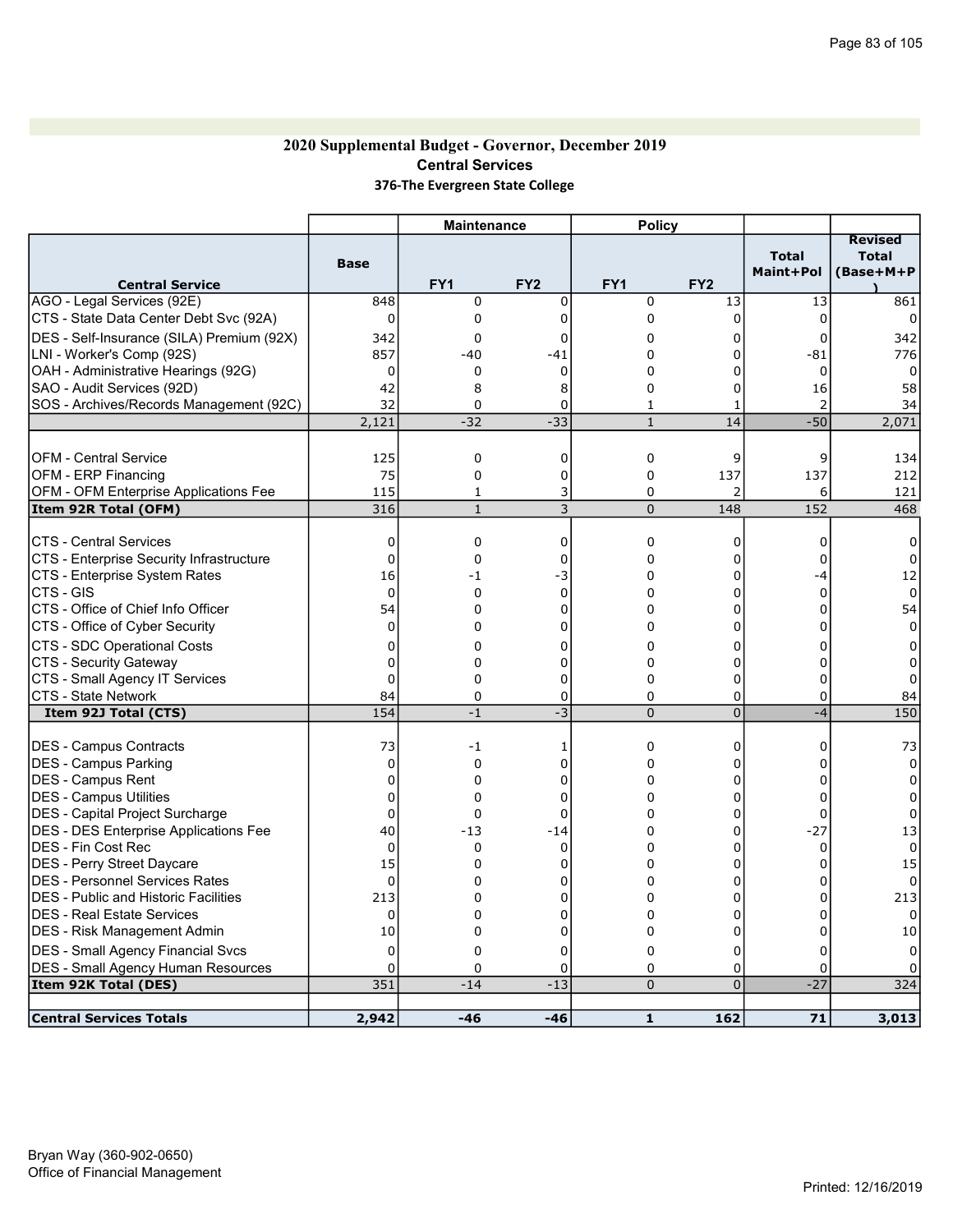### 2020 Supplemental Budget - Governor, December 2019 Central Services 380-Western Washington University

|                                             |                  | <b>Maintenance</b> |                 | <b>Policy</b>   |                 |                             |                |
|---------------------------------------------|------------------|--------------------|-----------------|-----------------|-----------------|-----------------------------|----------------|
| <b>Central Service</b>                      | <b>Base</b>      | FY <sub>1</sub>    | FY <sub>2</sub> | FY <sub>1</sub> | FY <sub>2</sub> | Total<br><b>Maint + Pol</b> | <b>Revised</b> |
| AGO - Legal Services (92E)                  | 1,176            | 0                  | 0               | 0               | 22              | 22                          | 1,198          |
| CTS - State Data Center Debt Svc (92A)      | $\Omega$         | $\Omega$           | 0               | 0               | 0               | 0                           |                |
| DES - Self-Insurance (SILA) Premium (92X)   | 172              | $\mathbf 0$        | 0               | 0               | $\Omega$        | $\Omega$                    | 172            |
| LNI - Worker's Comp (92S)                   | 2,000            | $-34$              | $-34$           | 0               | 0               | $-68$                       | 1,932          |
| OAH - Administrative Hearings (92G)         | 0                | 0                  | 0               | 0               | 0               | 0                           |                |
| SAO - Audit Services (92D)                  | 63               | 15                 | 16              | 0               | 46              | 77                          | 140            |
| SOS - Archives/Records Management (92C)     | 92               | $\mathbf 0$        | $\mathbf 0$     | 0               | 3               | 3                           | 95             |
|                                             | 3,502            | $-19$              | $-18$           | $\mathbf 0$     | $\overline{71}$ | $\overline{34}$             | 3,536          |
|                                             |                  |                    |                 |                 |                 |                             |                |
| <b>OFM - Central Service</b>                | 348              | 0                  | 0               | 0               | 26              | 26                          | 374            |
| OFM - ERP Financing                         | 210              | $\mathbf 0$        | 0               | 0               | 382             | 382                         | 592            |
| OFM - OFM Enterprise Applications Fee       | 199              | 3                  | 5               | 0               | 4               | 12                          | 211            |
| Item 92R Total (OFM)                        | 758              | 3                  | 5               | $\mathbf 0$     | 412             | 420                         | 1,178          |
|                                             |                  |                    |                 |                 |                 |                             |                |
| <b>CTS - Central Services</b>               | 0                | $\mathbf 0$        | 0               | 0               | 0               | $\mathbf 0$                 | 0              |
| CTS - Enterprise Security Infrastructure    | $\Omega$         | 0                  | O               | 0               | 0               | 0                           | 0              |
| CTS - Enterprise System Rates               | 27               | -2                 | -5              | 0               | 0               | -7                          | 20             |
| CTS - GIS                                   | $\Omega$         | $\mathbf 0$        | $\Omega$        | 0               | 0               | $\mathbf{0}$                |                |
| CTS - Office of Chief Info Officer          | 206              | $\Omega$           | O               | 0               | 0               | $\Omega$                    | 206            |
| CTS - Office of Cyber Security              | 0                | 0                  | U               | 0               | 0               | n                           |                |
| CTS - SDC Operational Costs                 | 0                | $\Omega$           | 0               | 0               | $\Omega$        | n                           |                |
| CTS - Security Gateway                      | 0                | $\mathbf 0$        | 0               | 0               | 0               | 0                           |                |
| CTS - Small Agency IT Services              | $\Omega$         | $\mathbf 0$        | $\Omega$        | 0               | $\Omega$        | $\Omega$                    |                |
| ICTS - State Network                        | 0                | $\Omega$           | 0               | 0               | 0               | 0                           |                |
| Item 92J Total (CTS)                        | 233              | $-2$               | $-5$            | $\overline{0}$  | $\overline{0}$  | $-7$                        | 226            |
|                                             |                  |                    |                 |                 |                 |                             |                |
| DES - Campus Contracts                      | 0                | 0                  | 0               | 0               | 0               | 0                           |                |
| <b>DES - Campus Parking</b>                 | $\Omega$         | $\mathbf 0$        | 0               | 0               | 0               | 0                           |                |
| DES - Campus Rent                           | $\Omega$         | 0                  | O               | 0               | 0               | O                           | 0              |
| <b>DES - Campus Utilities</b>               | $\Omega$         | $\mathbf 0$        | C               | 0               | 0               | $\Omega$                    |                |
| DES - Capital Project Surcharge             | $\Omega$         | $\Omega$           | 0               | 0               | 0               | 0                           | 0              |
| DES - DES Enterprise Applications Fee       | 112              | $-46$              | $-45$           | 0               | 0               | $-91$                       | 21             |
| IDES - Fin Cost Rec                         | 0                | 0                  | $\Omega$        | 0               | 0               | $\mathbf 0$                 | $\Omega$       |
| <b>DES - Perry Street Daycare</b>           | O                | 0                  | O               | 0               | 0               |                             |                |
| DES - Personnel Services Rates              | 0                | $\Omega$           | $\Box$          | 0               | 0               | o                           |                |
| <b>DES</b> - Public and Historic Facilities | $\Omega$         | $\Omega$           | $\Omega$        | $\Omega$        | $\Omega$        | O                           |                |
| <b>DES - Real Estate Services</b>           | 0                | 0                  | 0               | 0               | 0               | 0                           |                |
| <b>DES - Risk Management Admin</b>          |                  | 1                  | -2              | 0               | 0               | -1                          |                |
| <b>DES - Small Agency Financial Svcs</b>    | $\Omega$         | $\mathbf 0$        | $\Omega$        | 0               | $\overline{0}$  | $\Omega$                    |                |
| <b>DES - Small Agency Human Resources</b>   | 0                | 0                  | 0               | 0               | 0               | 0                           |                |
| Item 92K Total (DES)                        | $\overline{117}$ | $-45$              | $-47$           | $\overline{0}$  | $\overline{0}$  | $-92$                       | 25             |
|                                             |                  |                    |                 |                 |                 |                             |                |
| <b>Central Services Totals</b>              | 4,611            | $-63$              | $-65$           | $\mathbf 0$     | 483             | 355                         | 4,966          |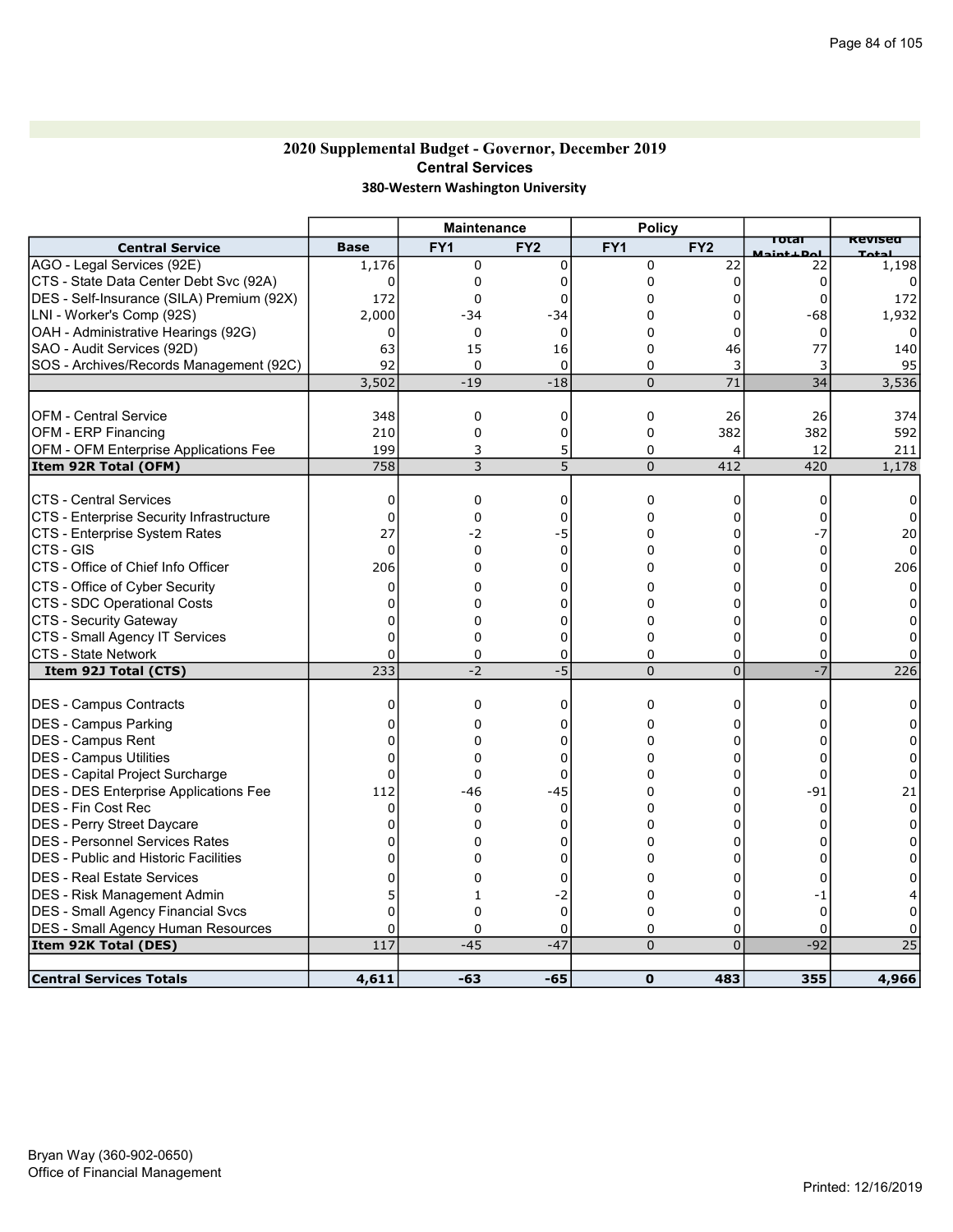## 2020 Supplemental Budget - Governor, December 2019 Central Services 387-Washington State Arts Commission

| <b>Total</b><br><b>Base</b><br>Maint+Pol<br>FY <sub>1</sub><br>FY <sub>2</sub><br>FY <sub>1</sub><br>FY <sub>2</sub><br><b>Central Service</b><br>17<br>0<br>$\mathbf 0$<br>0<br>0<br>$\mathbf 0$<br>0<br>CTS - State Data Center Debt Svc (92A)<br>$\overline{2}$<br>0<br>0<br>0<br>0 | <b>Revised</b><br><b>Total</b><br>(Base+M+P<br>17 |
|----------------------------------------------------------------------------------------------------------------------------------------------------------------------------------------------------------------------------------------------------------------------------------------|---------------------------------------------------|
| AGO - Legal Services (92E)                                                                                                                                                                                                                                                             |                                                   |
|                                                                                                                                                                                                                                                                                        |                                                   |
|                                                                                                                                                                                                                                                                                        | 2                                                 |
| $\overline{2}$<br>DES - Self-Insurance (SILA) Premium (92X)<br>0<br>0<br>0<br>0<br>0                                                                                                                                                                                                   | 2                                                 |
| LNI - Worker's Comp (92S)<br>14<br>0<br>0<br>0<br>0<br>U                                                                                                                                                                                                                               | 14                                                |
| OAH - Administrative Hearings (92G)<br>$\mathbf 0$<br>0<br>0<br>0<br>$\Omega$<br>$\Omega$                                                                                                                                                                                              | 0                                                 |
| 0<br>SAO - Audit Services (92D)<br>$\Omega$<br>0<br>$\Omega$<br>0<br>$\Omega$                                                                                                                                                                                                          | $\Omega$                                          |
| SOS - Archives/Records Management (92C)<br>0<br>$\Omega$<br>0<br>0<br>0<br>$\mathbf{1}$                                                                                                                                                                                                |                                                   |
| 36<br>$\overline{0}$<br>$\overline{0}$<br>$\overline{0}$<br>$\Omega$<br>$\overline{0}$                                                                                                                                                                                                 | $\overline{36}$                                   |
| 0<br><b>OFM - Central Service</b><br>3<br>$\mathbf 0$<br>0<br>0<br>0                                                                                                                                                                                                                   | 3                                                 |
| OFM - ERP Financing<br>0<br>0<br>0<br>3<br>3<br>1                                                                                                                                                                                                                                      |                                                   |
| 0<br>OFM - OFM Enterprise Applications Fee<br>13<br>0<br>0<br>0<br>0                                                                                                                                                                                                                   | 13                                                |
| 17<br>3<br>3<br>Item 92R Total (OFM)<br>$\overline{0}$<br>$\overline{0}$<br>$\overline{0}$                                                                                                                                                                                             | $\overline{20}$                                   |
|                                                                                                                                                                                                                                                                                        |                                                   |
| <b>CTS - Central Services</b><br>0<br>$\mathbf 0$<br>0<br>0<br>0<br>0                                                                                                                                                                                                                  | 0                                                 |
| CTS - Enterprise Security Infrastructure<br>0<br>0<br>0<br>0<br>$\Omega$<br>0                                                                                                                                                                                                          | 0                                                 |
| CTS - Enterprise System Rates<br>0<br>0<br>0<br>0<br>0<br>1                                                                                                                                                                                                                            |                                                   |
| ICTS - GIS<br>$\Omega$<br>$\Omega$<br>0<br>$\Omega$<br>0<br>0                                                                                                                                                                                                                          | 0                                                 |
| CTS - Office of Chief Info Officer<br>$\Omega$<br>$\Omega$<br>0<br>0<br>0                                                                                                                                                                                                              |                                                   |
| CTS - Office of Cyber Security<br>0<br>0<br>0<br>3<br>0<br>0                                                                                                                                                                                                                           |                                                   |
| CTS - SDC Operational Costs<br>$\mathbf 0$<br>$\Omega$<br>$\Omega$<br>0<br>0<br>0                                                                                                                                                                                                      | 0                                                 |
| <b>CTS - Security Gateway</b><br>43<br>0<br>-1<br>0<br>0<br>-1                                                                                                                                                                                                                         | 42                                                |
| CTS - Small Agency IT Services<br>154<br>29<br>28<br>121<br>122<br>300                                                                                                                                                                                                                 | 454                                               |
| <b>CTS - State Network</b><br>63<br>0<br>0<br>0<br>$\mathbf 0$<br>0                                                                                                                                                                                                                    | 63                                                |
| 265<br>27<br>121<br>299<br>29<br>122<br>Item 92J Total (CTS)                                                                                                                                                                                                                           | 564                                               |
| DES - Campus Contracts<br>2<br>0<br>$\Omega$<br>0<br>0<br>0                                                                                                                                                                                                                            |                                                   |
| DES - Campus Parking<br>$\mathbf 0$<br>$\Omega$<br>$\Omega$<br>$\Omega$<br>0<br>O                                                                                                                                                                                                      | $\Omega$                                          |
| DES - Campus Rent<br>$\Omega$<br>0<br>0<br>$\Omega$<br>$\Omega$<br>$\Omega$                                                                                                                                                                                                            | 0                                                 |
| $\Omega$<br><b>IDES - Campus Utilities</b><br>$\Omega$<br>0<br>$\Omega$<br>0<br>0                                                                                                                                                                                                      | 0                                                 |
| DES - Capital Project Surcharge<br>0<br>0<br>0<br>0<br>0<br>0                                                                                                                                                                                                                          | 0                                                 |
| DES - DES Enterprise Applications Fee<br>$\Omega$<br>0<br>0<br>1<br>1                                                                                                                                                                                                                  |                                                   |
| IDES - Fin Cost Rec<br>0<br>$\Omega$<br>$\Omega$<br>$\Omega$<br>0<br>0                                                                                                                                                                                                                 | 0                                                 |
| $\mathbf 0$<br> DES - Perry Street Daycare<br>$\Omega$<br>$\Omega$<br>0<br>$\Omega$<br>1                                                                                                                                                                                               |                                                   |
| <b>DES - Personnel Services Rates</b><br>0<br>0<br>$\Omega$<br>0<br>$\Omega$                                                                                                                                                                                                           |                                                   |
| <b>DES</b> - Public and Historic Facilities<br>6<br>0<br>0<br>0<br>0<br>0                                                                                                                                                                                                              | 6                                                 |
| <b>IDES - Real Estate Services</b><br>$\mathbf 0$<br>$\Omega$<br>$\Omega$<br>0<br>$\Omega$                                                                                                                                                                                             |                                                   |
| $\overline{2}$<br>$\mathbf 0$<br>0<br>$\mathbf 0$<br> DES - Risk Management Admin<br>$\Omega$<br>0                                                                                                                                                                                     |                                                   |
| <b>DES - Small Agency Financial Svcs</b><br>233<br>0<br>0<br>$\Omega$<br>0<br>$\Omega$                                                                                                                                                                                                 | 233                                               |
| 0<br><b>DES - Small Agency Human Resources</b><br>88<br>0<br>$-28$<br>$-14$<br>-14                                                                                                                                                                                                     | 60                                                |
| $-13$<br>$-27$<br>Item 92K Total (DES)<br>342<br>$-14$<br>$\overline{0}$<br>$\Omega$                                                                                                                                                                                                   | 315                                               |
| <b>Central Services Totals</b><br>660<br>15<br>121<br>125<br>275<br>14                                                                                                                                                                                                                 | 935                                               |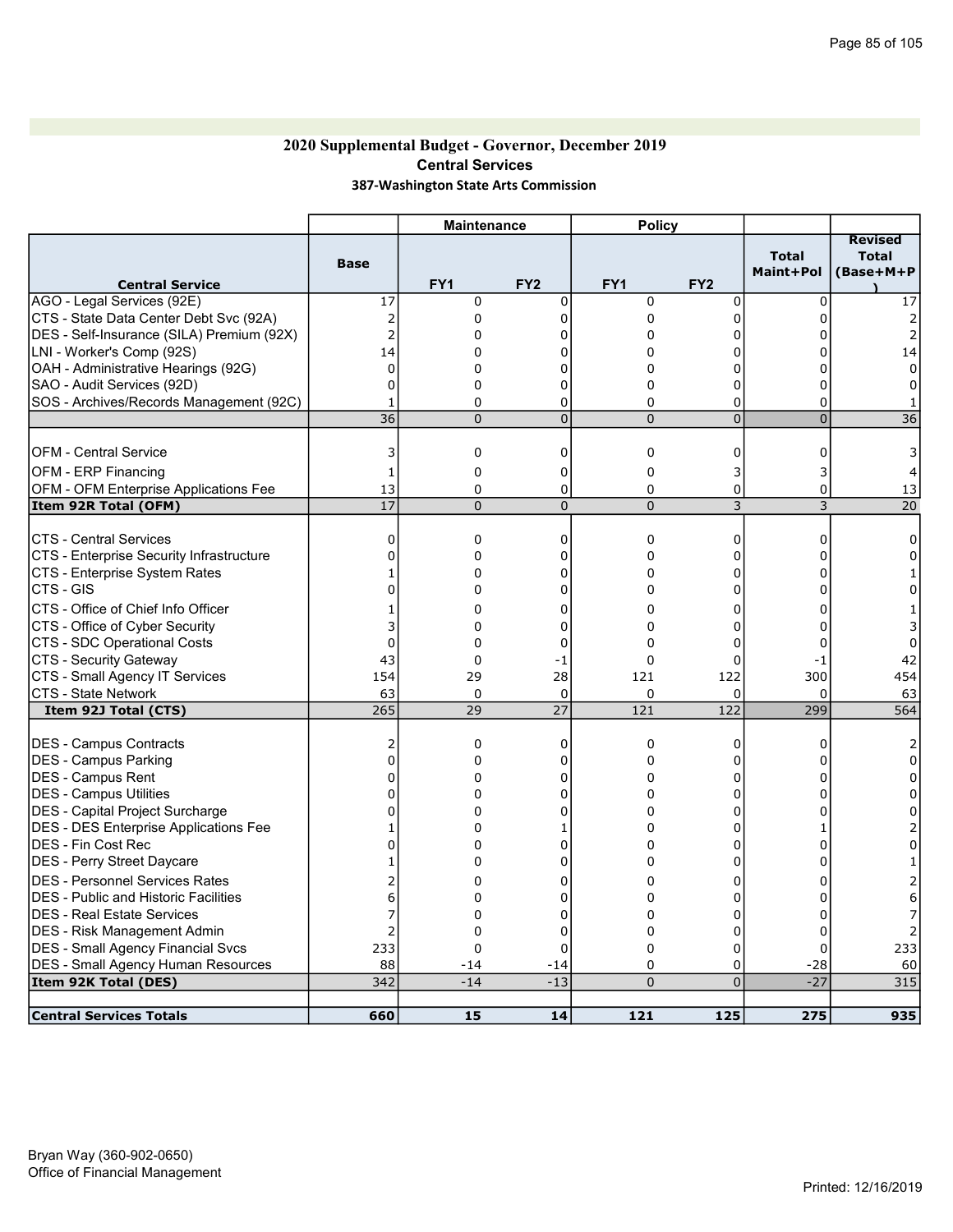### 2020 Supplemental Budget - Governor, December 2019 Central Services 390-Washington State Historical Society

|                                                                  |                | <b>Maintenance</b> |                   | <b>Policy</b>  |                 |                           |                                             |
|------------------------------------------------------------------|----------------|--------------------|-------------------|----------------|-----------------|---------------------------|---------------------------------------------|
| <b>Central Service</b>                                           | <b>Base</b>    | FY <sub>1</sub>    | FY <sub>2</sub>   | FY1            | FY <sub>2</sub> | <b>Total</b><br>Maint+Pol | <b>Revised</b><br><b>Total</b><br>(Base+M+P |
| AGO - Legal Services (92E)                                       | 67             | $\Omega$           | $\mathbf{0}$      | $\Omega$       | $\mathbf{1}$    | $\mathbf{1}$              | 68                                          |
| CTS - State Data Center Debt Svc (92A)                           | 5              | 0                  | $\Omega$          | $\Omega$       | $\mathbf 0$     | $\Omega$                  |                                             |
| DES - Self-Insurance (SILA) Premium (92X)                        | $\overline{2}$ | 0                  | 0                 | 0              | 0               | $\Omega$                  |                                             |
|                                                                  | 40             | 5                  | 5                 | $\Omega$       | 0               | 10                        | 50                                          |
| LNI - Worker's Comp (92S)<br>OAH - Administrative Hearings (92G) | $\mathbf 0$    | $\mathbf 0$        | 0                 | 0              | 0               | $\mathbf 0$               | 0                                           |
| SAO - Audit Services (92D)                                       | 29             |                    |                   | 0              | 0               | 1                         | 30                                          |
| SOS - Archives/Records Management (92C)                          | 1              | $-14$<br>0         | 15<br>$\mathbf 0$ | 0              | 0               | 0                         |                                             |
|                                                                  | 145            | $-9$               |                   |                | $\mathbf{1}$    | 12                        | 157                                         |
|                                                                  |                |                    | 20                | $\pmb{0}$      |                 |                           |                                             |
|                                                                  |                |                    |                   |                |                 |                           |                                             |
| IOFM - Central Service                                           | 7              | $\mathbf 0$        | $\mathbf 0$       | 0              | 1               | 1                         | 8                                           |
| OFM - ERP Financing                                              | 5              | $\mathbf 0$        | $\mathbf 0$       | 0              | 8               | 8                         | 13                                          |
| OFM - OFM Enterprise Applications Fee                            | 37             | 0                  | 1                 | $\Omega$       | $\mathbf{1}$    | 2                         | 39                                          |
| Item 92R Total (OFM)                                             | 49             | $\overline{0}$     | $\mathbf{1}$      | $\mathbf 0$    | 10              | 11                        | 60                                          |
|                                                                  |                |                    |                   |                |                 |                           |                                             |
| ICTS - Central Services                                          | 1              | $\mathbf 0$        | $\Omega$          | 0              | 0               | $\Omega$                  |                                             |
| CTS - Enterprise Security Infrastructure                         | 0              | $\mathbf 0$        | 0                 | 0              | 0               | 0                         | 0                                           |
| CTS - Enterprise System Rates                                    |                | 0                  | -1                | 0              | 0               | -1                        |                                             |
| CTS - GIS                                                        | 0              | 0                  | $\Omega$          | $\Omega$       | 0               | $\Omega$                  | 0                                           |
| CTS - Office of Chief Info Officer                               | 0              | 0                  | $\Omega$          | $\Omega$       | 0               | $\Omega$                  | 0                                           |
| CTS - Office of Cyber Security                                   |                | $\Omega$           | $\Omega$          | 0              | $\mathbf 0$     | $\Omega$                  |                                             |
| CTS - SDC Operational Costs                                      |                | 0                  | 0                 | 0              | 0               | $\Omega$                  |                                             |
| CTS - Security Gateway                                           | 3              | $\mathbf{1}$       | $-1$              | 0              | $\Omega$        | $\Omega$                  |                                             |
| CTS - Small Agency IT Services                                   | 425            | $-213$             | $-211$            | 0              | 0               | $-424$                    |                                             |
| CTS - State Network                                              | 0              | 0                  | $\mathbf 0$       | $\Omega$       | 0               | $\Omega$                  |                                             |
| Item 92J Total (CTS)                                             | 441            | $-212$             | $-213$            | $\overline{0}$ | $\mathbf 0$     | $-425$                    | 16                                          |
|                                                                  |                |                    |                   |                |                 |                           |                                             |
| DES - Campus Contracts                                           | 1              | -1                 | $\Omega$          | 0              | 0               | -1                        | 0                                           |
| DES - Campus Parking                                             | $\Omega$       | $\Omega$           | $\Omega$          | $\Omega$       | 0               | $\Omega$                  | $\Omega$                                    |
| DES - Campus Rent                                                | $\Omega$       | $\Omega$           | $\Omega$          | 0              | 0               | $\Omega$                  | 0                                           |
| <b>DES - Campus Utilities</b>                                    | 0              | 0                  | 0                 | 0              | 0               | 0                         | 0                                           |
| DES - Capital Project Surcharge                                  | 0              | 0                  | 0                 | 0              | 0               | 0                         | 0                                           |
| <b>DES - DES Enterprise Applications Fee</b>                     |                | 0                  | 1                 | 0              | 0               |                           |                                             |
| DES - Fin Cost Rec                                               | 0              | 0                  | $\Omega$          | $\Omega$       | $\Omega$        | 0                         | 0                                           |
| <b>DES - Perry Street Daycare</b>                                |                | 0                  | 0                 | 0              | 0               | 0                         | 0                                           |
| <b>DES - Personnel Services Rates</b>                            |                | 0                  | 0                 | 0              | 1               |                           |                                             |
| IDES - Public and Historic Facilities                            |                | 0                  | 0                 | 0              | 0               | 0                         |                                             |
| DES - Real Estate Services                                       |                | 0                  | $\Omega$          | 0              | 0               | 0                         |                                             |
| <b>DES - Risk Management Admin</b>                               | $\overline{2}$ | 0                  | 0                 | 0              | 0               | 0                         |                                             |
| <b>DES - Small Agency Financial Svcs</b>                         | $\Omega$       | 0                  | $\mathbf 0$       | 0              | 0               | $\Omega$                  | 0                                           |
| <b>DES - Small Agency Human Resources</b>                        | $\Omega$       | 0                  | 0                 | $\Omega$       | 0               | $\Omega$                  |                                             |
| Item 92K Total (DES)                                             | 13             | $-1$               | $\mathbf{1}$      | $\Omega$       | $\mathbf{1}$    | $\mathbf{1}$              | 14                                          |
|                                                                  |                |                    |                   |                |                 |                           |                                             |
| <b>Central Services Totals</b>                                   | 649            | $-222$             | $-191$            | $\mathbf{0}$   | 12              | $-401$                    | 248                                         |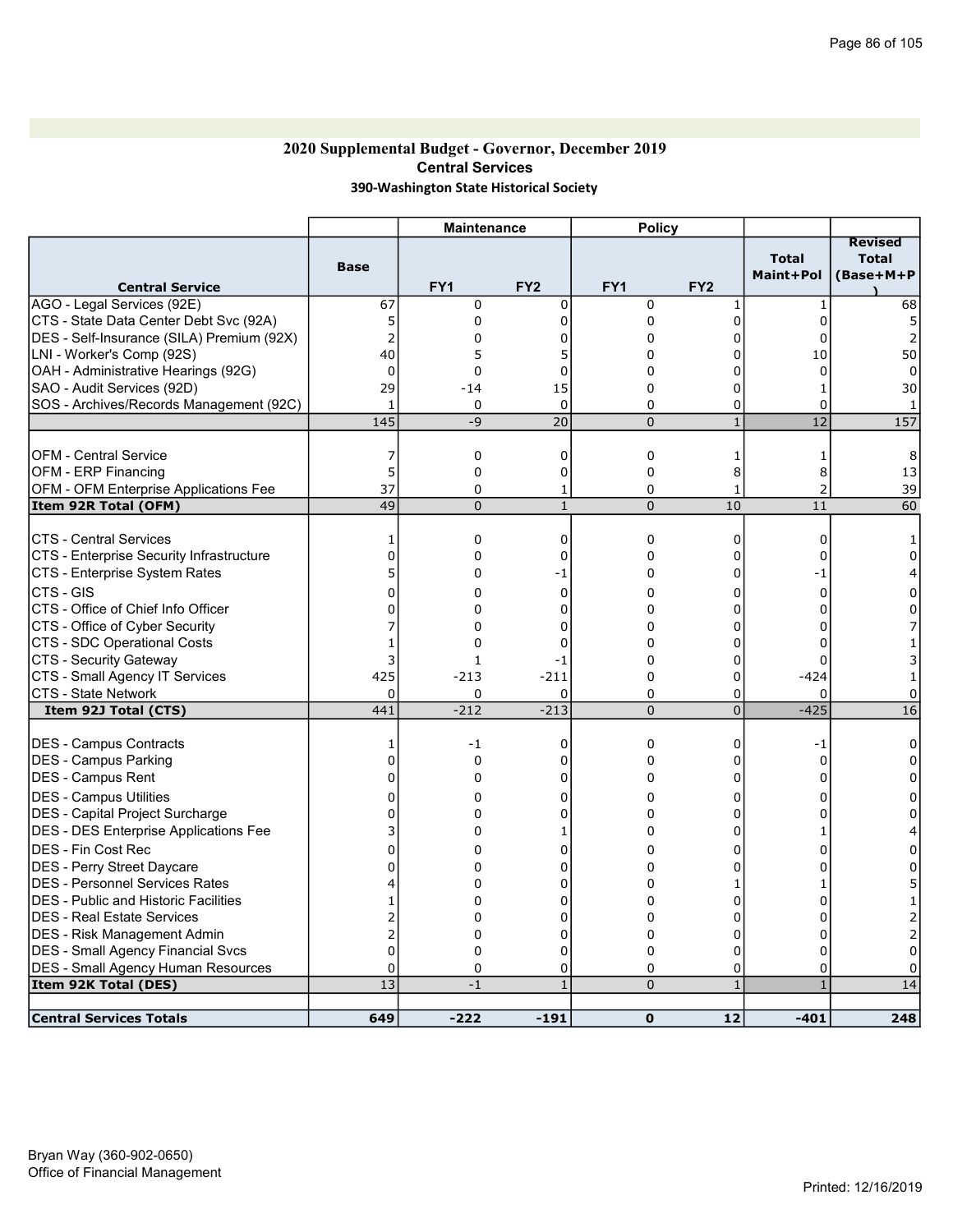## 2020 Supplemental Budget - Governor, December 2019 Central Services 395-East Wash State Historical Society

|                                                       |                | <b>Maintenance</b> |                 | <b>Policy</b>   |                  |                           |                                             |
|-------------------------------------------------------|----------------|--------------------|-----------------|-----------------|------------------|---------------------------|---------------------------------------------|
| <b>Central Service</b>                                | <b>Base</b>    | FY1                | FY <sub>2</sub> | FY <sub>1</sub> | FY <sub>2</sub>  | <b>Total</b><br>Maint+Pol | <b>Revised</b><br><b>Total</b><br>(Base+M+P |
| AGO - Legal Services (92E)                            | 63             | 0                  | $\mathbf 0$     | 0               | 1                | $\mathbf{1}$              | 64                                          |
| CTS - State Data Center Debt Svc (92A)                | $\Omega$       | 0                  | $\Omega$        | 0               | $\Omega$         | 0                         |                                             |
| DES - Self-Insurance (SILA) Premium (92X)             | 7              | $\Omega$           | 0               | 0               | $\Omega$         | 0                         |                                             |
| LNI - Worker's Comp (92S)                             | 43             | -5                 | -4              | 0               | $\Omega$         | -9                        | 34                                          |
| OAH - Administrative Hearings (92G)                   | $\Omega$       | 0                  | 0               | 0               | 0                | 0                         | $\Omega$                                    |
| SAO - Audit Services (92D)                            | 124            | -62                | $-9$            | 0               | $\mathbf{0}$     | $-71$                     | 53                                          |
| SOS - Archives/Records Management (92C)               | $\overline{2}$ | 0                  | 0               | 0               | 0                | $\mathbf 0$               |                                             |
|                                                       | 239            | $-67$              | $-13$           | $\overline{0}$  | $\mathbf{1}$     | $-79$                     | 160                                         |
|                                                       |                |                    |                 |                 |                  |                           |                                             |
| <b>OFM - Central Service</b>                          | 6              | 0                  | 0               | 0               | 0                | 0                         | 6                                           |
| <b>OFM - ERP Financing</b>                            | 3              | 0                  | 0               | 0               | 7                | 7                         | 10                                          |
| OFM - OFM Enterprise Applications Fee                 | 30             | 0                  | 1               | 0               | $\mathbf{1}$     | 2                         | 32                                          |
| Item 92R Total (OFM)                                  | 40             | $\Omega$           | $\mathbf{1}$    | $\Omega$        | 8                | 9                         | 49                                          |
| <b>CTS - Central Services</b>                         | 0              | 0                  | 0               | 0               | 0                | 0                         | $\Omega$                                    |
| CTS - Enterprise Security Infrastructure              | $\Omega$       | 0                  | 0               | 0               | 0                | 0                         | O                                           |
|                                                       |                |                    |                 |                 |                  |                           |                                             |
| CTS - Enterprise System Rates<br><b>CTS - GIS</b>     | 4<br>$\Omega$  | 0<br>$\Omega$      | -1<br>$\Omega$  | 0<br>0          | 0<br>$\mathbf 0$ | -1<br>$\Omega$            |                                             |
|                                                       | $\Omega$       | $\Omega$           |                 | 0               | $\mathbf 0$      | $\Omega$                  | 0<br>$\Omega$                               |
| CTS - Office of Chief Info Officer                    | $\Omega$       | $\Omega$           | 0<br>$\Omega$   | 0               | $\Omega$         | $\Omega$                  | 0                                           |
| CTS - Office of Cyber Security                        | $\Omega$       | 0                  | $\Omega$        | 0               | 0                | 0                         | O                                           |
| CTS - SDC Operational Costs<br>CTS - Security Gateway |                | $-1$               | $\Omega$        | 0               | $\Omega$         | $-1$                      |                                             |
| CTS - Small Agency IT Services                        | 0              | $\mathbf 0$        | $\mathbf 0$     | 0               | 0                | $\mathbf 0$               | 0                                           |
| <b>CTS - State Network</b>                            | 0              | 0                  | 0               | 0               | 0                | $\mathbf 0$               | 0                                           |
| Item 92J Total (CTS)                                  |                | $-1$               | $-1$            | 0               | $\overline{0}$   | $-2$                      | 5                                           |
|                                                       |                |                    |                 |                 |                  |                           |                                             |
| DES - Campus Contracts                                | $\mathbf 0$    | 0                  | 0               | 0               | 0                | 0                         | 0                                           |
| DES - Campus Parking                                  | 0              | 0                  | 0               | 0               | 0                | 0                         | 0                                           |
| DES - Campus Rent                                     | 0              | 0                  | $\Omega$        | 0               | 0                | $\mathbf 0$               | 0                                           |
| <b>IDES - Campus Utilities</b>                        | 0              | 0                  | 0               | 0               | 0                | 0                         | 0                                           |
| <b>DES</b> - Capital Project Surcharge                | 0              | 0                  | 0               | 0               | 0                | $\Omega$                  | 0                                           |
| <b>DES - DES Enterprise Applications Fee</b>          | 2              | 0                  | 1               | 0               | 0                |                           |                                             |
| <b>DES - Fin Cost Rec</b>                             | $\mathbf 0$    | 0                  | 0               | 0               | 0                | 0                         | 0                                           |
| DES - Perry Street Daycare                            | 0              | 0                  | $\Omega$        | 0               | 0                | $\Omega$                  | 0                                           |
| DES - Personnel Services Rates                        | 3              | 0                  | $\Omega$        | 0               | 0                | 0                         |                                             |
| <b>DES</b> - Public and Historic Facilities           | 0              | 0                  | 0               | 0               | 0                | <sup>0</sup>              | 0                                           |
| <b>IDES - Real Estate Services</b>                    | 0              | 0                  | 0               | 0               | 0                | 0                         | 0                                           |
| DES - Risk Management Admin                           | $\overline{2}$ | 0                  | 0               | 0               | 0                | 0                         |                                             |
| DES - Small Agency Financial Svcs                     | 482            | $\mathbf 0$        | $\Omega$        | 0               | $\Omega$         | 0                         | 482                                         |
| <b>DES - Small Agency Human Resources</b>             | 219            | $-34$              | $-36$           | 0               | 0                | $-70$                     | 149                                         |
| Item 92K Total (DES)                                  | 709            | $-34$              | $-35$           | 0               | $\overline{0}$   | $-69$                     | 640                                         |
| <b>Central Services Totals</b>                        | 994            | $-102$             | $-48$           | $\mathbf 0$     | 9                | $-141$                    | 853                                         |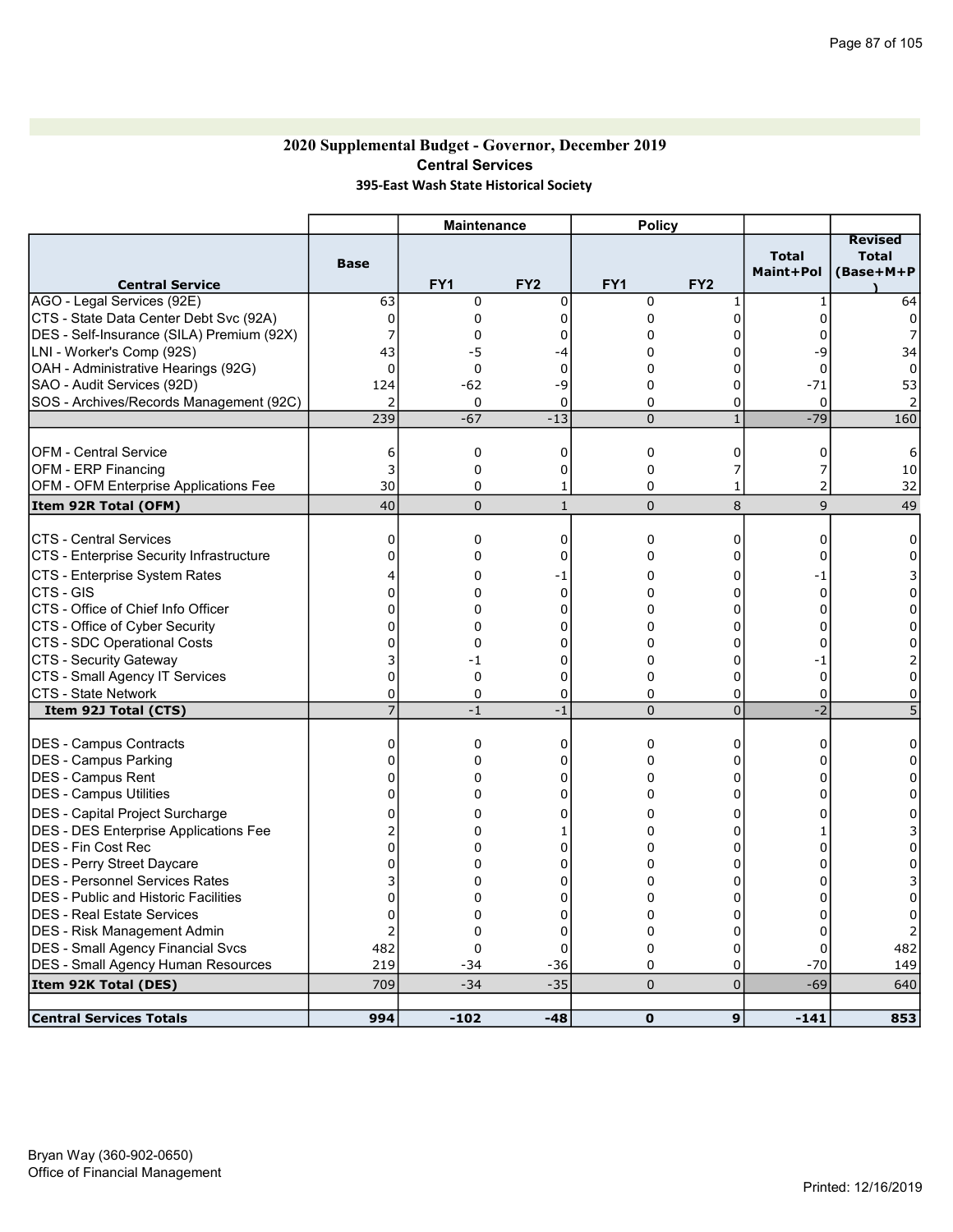## 2020 Supplemental Budget - Governor, December 2019 Central Services 405-Department of Transportation

|                                              |               | <b>Maintenance</b>  |                    | <b>Policy</b>           |                 |                           |                                             |
|----------------------------------------------|---------------|---------------------|--------------------|-------------------------|-----------------|---------------------------|---------------------------------------------|
|                                              | <b>Base</b>   |                     |                    |                         |                 | <b>Total</b><br>Maint+Pol | <b>Revised</b><br><b>Total</b><br>(Base+M+P |
| <b>Central Service</b>                       |               | FY1                 | FY <sub>2</sub>    | FY <sub>1</sub>         | FY <sub>2</sub> |                           |                                             |
| AGO - Legal Services (92E)                   | 6,671         | 0                   | 3                  | $\mathbf{1}$            | 123             | 127                       | 6,798                                       |
| CTS - State Data Center Debt Svc (92A)       | 1,558         | 0                   | $\Omega$           | $\mathbf 0$             | $\Omega$        | 0                         | 1,558                                       |
| DES - Self-Insurance (SILA) Premium (92X)    | 30,557        | 0                   | $\Omega$           | $\Omega$<br>$\mathbf 0$ | 0<br>$\Omega$   | $\Omega$                  | 30,557                                      |
| LNI - Worker's Comp (92S)                    | 17,775        | 340                 | 340                |                         | $\Omega$        | 680                       | 18,455                                      |
| OAH - Administrative Hearings (92G)          | 73            | $-1$                | 1                  | 0                       |                 | 0                         | 73                                          |
| SAO - Audit Services (92D)                   | 777           | $-35$               | $-42$              | 0                       | 27              | $-50$                     | 727                                         |
| SOS - Archives/Records Management (92C)      | 531<br>57,944 | $\mathbf{1}$<br>305 | $\mathbf 0$<br>302 | 0<br>$\mathbf{1}$       | 20<br>170       | 21<br>778                 | 552<br>58,722                               |
|                                              |               |                     |                    |                         |                 |                           |                                             |
| OFM - Central Service                        | 946           | 95                  | 97                 | $-1$                    | 70              | 261                       | 1,207                                       |
| <b>OFM - ERP Financing</b>                   | 572           | $\mathbf 0$         | 0                  | $\pmb{0}$               | 1,039           | 1,039                     | 1,611                                       |
| OFM - OFM Enterprise Applications Fee        | 4,611         | 59                  | 120                | 1                       | 97              | 277                       | 4,888                                       |
| Item 92R Total (OFM)                         | 6,129         | 154                 | 217                | $\mathbf 0$             | 1,206           | 1,577                     | 7,706                                       |
|                                              |               |                     |                    |                         |                 |                           |                                             |
| <b>CTS - Central Services</b>                | 185           | $\mathbf 0$         | 0                  | 0                       | 0               | 0                         | 185                                         |
| CTS - Enterprise Security Infrastructure     | 0             | $\mathbf 0$         | $\mathbf 0$        | 0                       | 0               | 0                         |                                             |
| CTS - Enterprise System Rates                | 639           | $-57$               | $-118$             | 0                       | 0               | $-175$                    | 464                                         |
| ICTS - GIS                                   | 44            | $\mathbf 0$         | $\Omega$           | 0                       | 0               | 0                         | 44                                          |
| CTS - Office of Chief Info Officer           | 537           | 0                   | 0                  | 0                       | 0               | 0                         | 537                                         |
| CTS - Office of Cyber Security               | 11            | 0                   | $\Omega$           | $\mathbf 0$             | $\Omega$        | 0                         | 11                                          |
| CTS - SDC Operational Costs                  | 406           | $\mathbf 0$         | 0                  | 0                       | 0               | 0                         | 406                                         |
| CTS - Security Gateway                       | 464           | 68                  | 67                 | 0                       | 0               | 135                       | 599                                         |
| CTS - Small Agency IT Services               | $\Omega$      | $\mathbf 0$         | $\mathbf 0$        | 0                       | 0               | 0                         | $\Omega$                                    |
| CTS - State Network                          | 1,379         | 250                 | 254                | 0                       | 0               | 504                       | 1,883                                       |
| Item 92J Total (CTS)                         | 3,665         | 261                 | 203                | $\overline{0}$          | $\mathbf 0$     | 464                       | 4,129                                       |
|                                              |               |                     |                    |                         |                 |                           |                                             |
| <b>DES - Campus Contracts</b>                | 602           | $\mathbf{1}$        | 0                  | 0                       | 0               | 1                         | 603                                         |
| DES - Campus Parking                         | 140           | 0                   | $\mathbf 0$        | 0                       | 0               | 0                         | 140                                         |
| <b>DES - Campus Rent</b>                     | 2,541         | 1                   | 0                  | 1                       | 1               | 3                         | 2,544                                       |
| <b>DES - Campus Utilities</b>                | 1,507         | $\mathbf 0$         | 3                  | 0                       | 0               | 3                         | 1,510                                       |
| DES - Capital Project Surcharge              | 1,046         | $\mathbf 0$         | $\mathbf{0}$       | 0                       | 0               | 0                         | 1,046                                       |
| <b>DES - DES Enterprise Applications Fee</b> | 304           | 212                 | 214                | 0                       | 0               | 426                       | 730                                         |
| IDES - Fin Cost Rec                          | 0             | $\mathbf 0$         | $\mathbf 0$        | 0                       | 0               | 0                         | $\mathbf 0$                                 |
| <b>DES - Perry Street Daycare</b>            | 36            | 0                   | $\Omega$           | 0                       | $\overline{0}$  | $\Omega$                  | 36                                          |
| <b>DES - Personnel Services Rates</b>        | 479           | $\mathbf 0$         | $\Omega$           | $\mathbf{1}$            | 73              | 74                        | 553                                         |
| <b>IDES - Public and Historic Facilities</b> | 522           | 0                   | $\Omega$           | 0                       | $\mathbf 0$     | $\Omega$                  | 522                                         |
| <b>DES - Real Estate Services</b>            | 128           | 0                   | 0                  | 0                       | $\Omega$        | 0                         | 128                                         |
| <b>DES - Risk Management Admin</b>           | 850           | $\mathbf 0$         | $\mathbf 0$        | 0                       | 1               |                           | 851                                         |
| DES - Small Agency Financial Svcs            | 0             | 0                   | $\mathbf 0$        | 0                       | 0               | $\Omega$                  | $\Omega$                                    |
| DES - Small Agency Human Resources           | $\Omega$      | $\mathbf 0$         | $\mathbf 0$        | 0                       | 0               | 0                         |                                             |
| Item 92K Total (DES)                         | 8,156         | 214                 | 217                | $\overline{2}$          | 75              | 508                       | 8,664                                       |
|                                              |               |                     |                    |                         |                 |                           |                                             |
| <b>Central Services Totals</b>               | 75,894        | 934                 | 939                | 3                       | 1,451           | 3,327                     | 79,221                                      |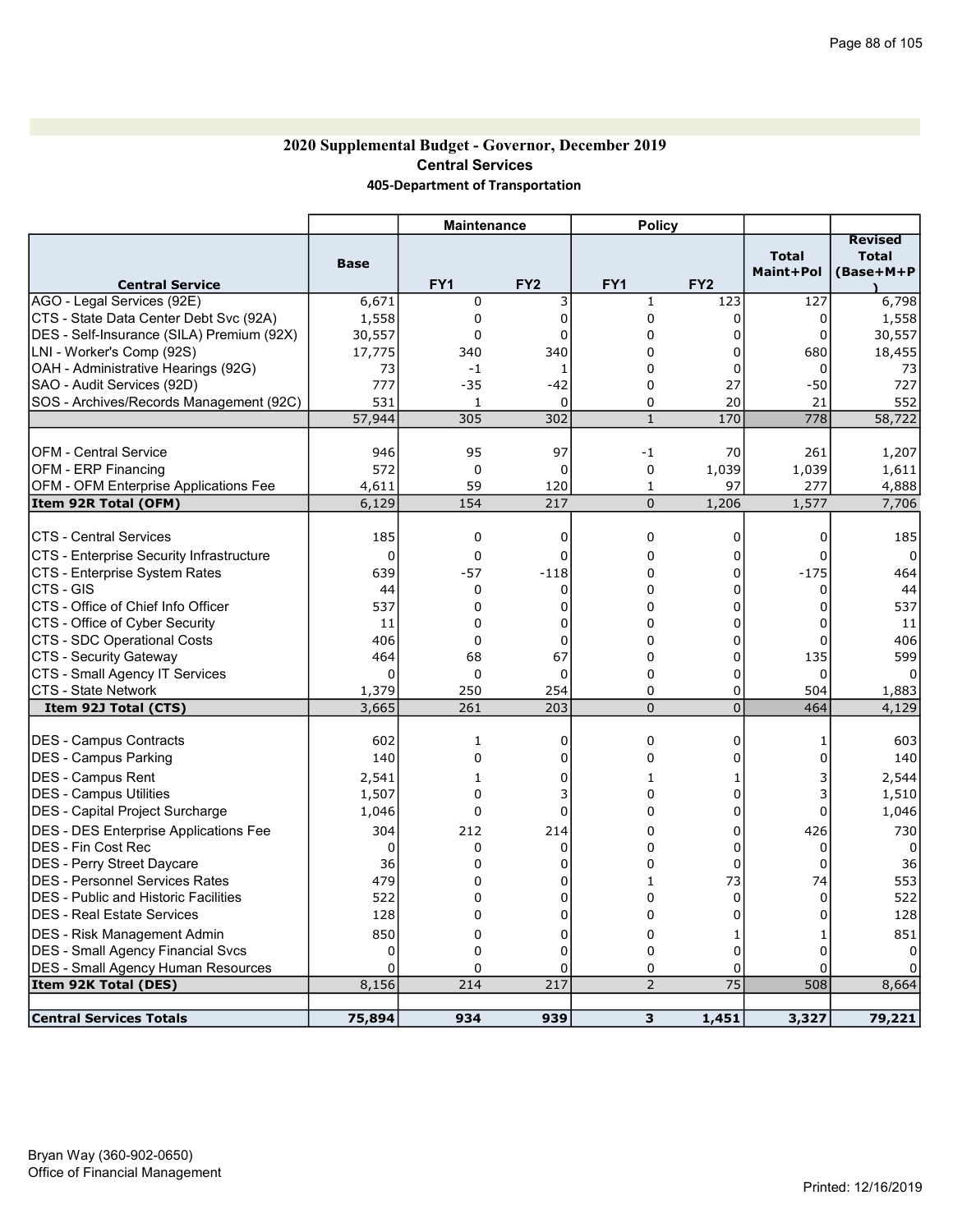### 2020 Supplemental Budget - Governor, December 2019 Central Services 406-County Road Administration Board

|                                              |                | <b>Maintenance</b> |                         | <b>Policy</b>   |                 |                           |                                             |
|----------------------------------------------|----------------|--------------------|-------------------------|-----------------|-----------------|---------------------------|---------------------------------------------|
| <b>Central Service</b>                       | <b>Base</b>    | FY <sub>1</sub>    | FY <sub>2</sub>         | FY <sub>1</sub> | FY <sub>2</sub> | <b>Total</b><br>Maint+Pol | <b>Revised</b><br><b>Total</b><br>(Base+M+P |
| AGO - Legal Services (92E)                   | 5              | 0                  | $\overline{0}$          | 0               | 0               | $\mathbf 0$               |                                             |
| CTS - State Data Center Debt Svc (92A)       | 17             | 0                  | 0                       | 0               | $\overline{0}$  | 0                         | 17                                          |
| DES - Self-Insurance (SILA) Premium (92X)    | $\overline{2}$ | 0                  | 0                       | 0               | 0               | 0                         | 2                                           |
| LNI - Worker's Comp (92S)                    | 11             | 0                  | 1                       | 0               | 0               |                           | 12                                          |
| OAH - Administrative Hearings (92G)          | $\mathbf 0$    | 0                  | 0                       | 0               | 0               | $\Omega$                  | $\mathbf 0$                                 |
| SAO - Audit Services (92D)                   | 21             | $\mathbf{1}$       | -1                      | 0               | 0               | $\Omega$                  | 21                                          |
| SOS - Archives/Records Management (92C)      | $\mathbf{1}$   | 0                  | 0                       | 0               | 0               | $\Omega$                  | $\overline{1}$                              |
|                                              | 57             | $\mathbf{1}$       | $\overline{0}$          | $\overline{0}$  | $\overline{0}$  | $\mathbf{1}$              | 58                                          |
| <b>OFM - Central Service</b>                 | 3              | $\mathbf 0$        | $\Omega$                | 0               | 0               | 0                         | 3                                           |
|                                              |                | $\mathbf 0$        | 0                       | 0               | 4               |                           |                                             |
| <b>OFM - ERP Financing</b>                   | $\overline{2}$ |                    |                         |                 |                 | 4                         | 6                                           |
| OFM - OFM Enterprise Applications Fee        | 17             | 1                  | 0                       | 0               | 0               | 1                         | 18                                          |
| Item 92R Total (OFM)                         | 22             | $\mathbf{1}$       | $\mathbf{0}$            | $\overline{0}$  | $\overline{4}$  | 5                         | $\overline{27}$                             |
| <b>CTS - Central Services</b>                | $\overline{2}$ | $\mathbf 0$        | 0                       | 0               | 0               | $\mathbf 0$               | 2                                           |
| CTS - Enterprise Security Infrastructure     | 0              | $\mathbf 0$        | 0                       | 0               | 0               | 0                         | 0                                           |
| CTS - Enterprise System Rates                | 2              | -1                 | 0                       | 0               | 0               | -1                        |                                             |
| ICTS - GIS                                   | 2              | $\Omega$           | $\Omega$                | 0               | 0               | $\Omega$                  | 2                                           |
| CTS - Office of Chief Info Officer           | 12             | $\Omega$           | $\Omega$                | 0               | 0               | $\Omega$                  | 12                                          |
|                                              | $\Omega$       | $\Omega$           | $\Omega$                | 0               | $\mathbf 0$     | $\Omega$                  | $\Omega$                                    |
| CTS - Office of Cyber Security               |                |                    |                         |                 |                 |                           |                                             |
| CTS - SDC Operational Costs                  | 4              | 0                  | $\Omega$                | 0               | $\mathbf 0$     | 0                         |                                             |
| CTS - Security Gateway                       | $\overline{2}$ | -1                 | $\Omega$                | 0               | 0               | -1                        |                                             |
| CTS - Small Agency IT Services               | $\mathbf 0$    | 0                  | 0                       | 0               | 0               | $\mathbf 0$               | 0                                           |
| CTS - State Network                          | 64             | -1                 | $\mathbf 0$             | 0               | 0               | $-1$                      | 63                                          |
| Item 92J Total (CTS)                         | 88             | $-3$               | $\mathbf 0$             | $\overline{0}$  | $\overline{0}$  | $-3$                      | 85                                          |
| DES - Campus Contracts                       | $\overline{2}$ | 0                  | $\Omega$                | 0               | 0               | 0                         |                                             |
| DES - Campus Parking                         | $\Omega$       | $\mathbf 0$        | $\Omega$                | 0               | $\Omega$        | $\Omega$                  | $\Omega$                                    |
| DES - Campus Rent                            | 0              | $\Omega$           | $\Omega$                | 0               | 0               | $\Omega$                  | 0                                           |
| DES - Campus Utilities                       | 0              | $\Omega$           | $\Omega$                | 0               | $\Omega$        | $\Omega$                  | 0                                           |
| DES - Capital Project Surcharge              | 0              | 0                  | 0                       | 0               | 0               | 0                         | 0                                           |
| <b>DES - DES Enterprise Applications Fee</b> |                | $\Omega$           | $\Omega$                | 0               | 0               | 0                         |                                             |
| IDES - Fin Cost Rec                          | $\Omega$       | $\Omega$           | $\Omega$                | 0               | 0               | $\Omega$                  | 0                                           |
| DES - Perry Street Daycare                   | 1              | 0                  | $\Omega$                | 0               | 0               | 0                         |                                             |
| <b>DES - Personnel Services Rates</b>        |                | 0                  | $\Omega$                | 0               | 0               | $\Omega$                  |                                             |
| <b>DES</b> - Public and Historic Facilities  | 5              | 0                  | 0                       | 0               | 0               | 0                         |                                             |
| <b>IDES - Real Estate Services</b>           | 4              | $\Omega$           | $\Omega$                | 0               | $\Omega$        | $\Omega$                  |                                             |
| DES - Risk Management Admin                  | $\overline{2}$ | $\Omega$           | $\Omega$                | 0               | $\Omega$        | $\Omega$                  |                                             |
| <b>DES - Small Agency Financial Svcs</b>     | 148            | 0                  | 0                       | 0               | 0               | 0                         | 148                                         |
| <b>DES - Small Agency Human Resources</b>    | 75             | 3                  | $\overline{2}$          | 0               | 0               | 5                         | 80                                          |
| Item 92K Total (DES)                         | 240            | 3                  | $\overline{2}$          | $\overline{0}$  | $\overline{0}$  | $\overline{5}$            | 245                                         |
|                                              |                |                    |                         |                 |                 |                           |                                             |
| <b>Central Services Totals</b>               | 406            | $\overline{2}$     | $\overline{\mathbf{z}}$ | $\mathbf 0$     | 4               | 8                         | 414                                         |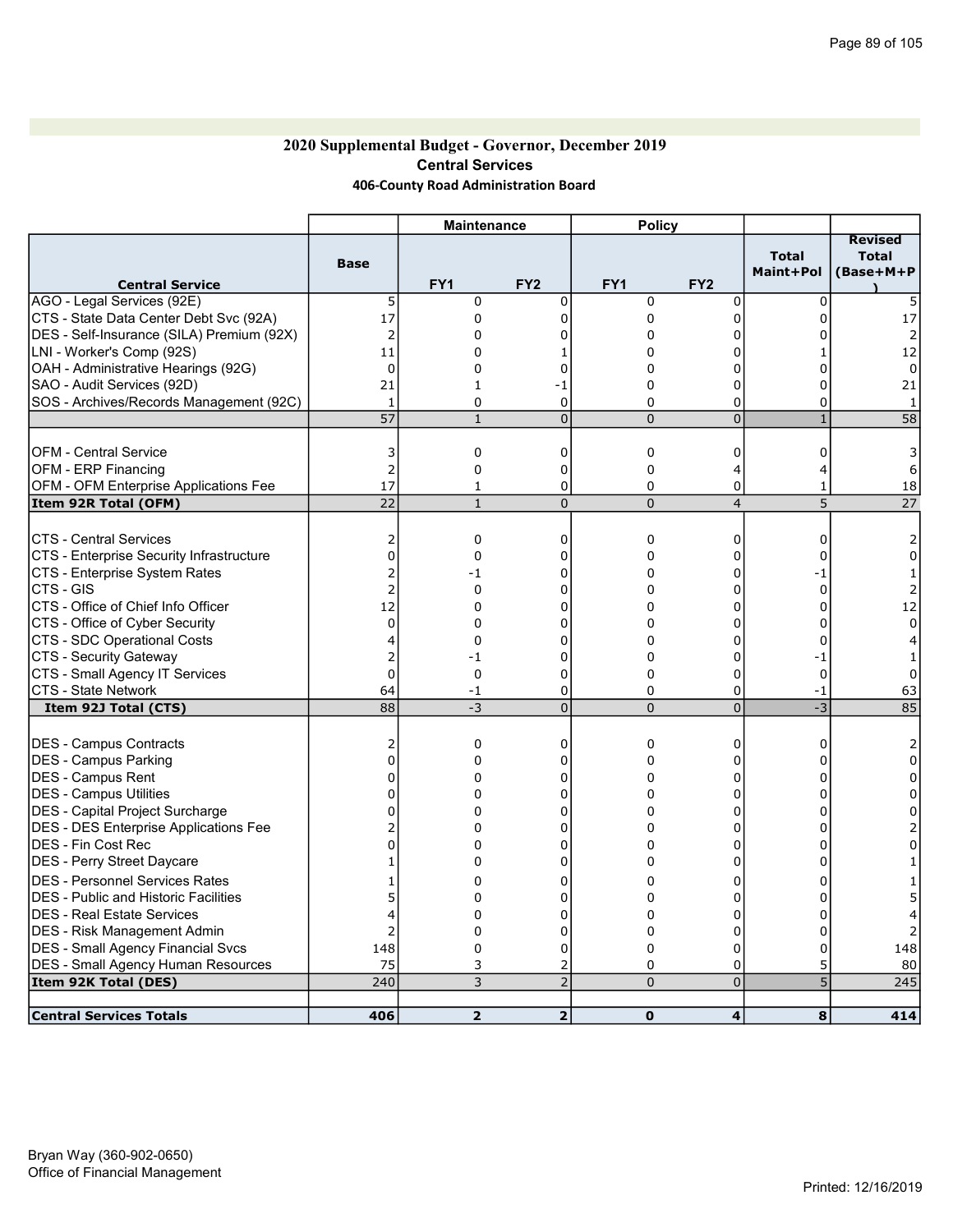## 2020 Supplemental Budget - Governor, December 2019 Central Services 407-Transportation Improvement Board

| <b>Revised</b><br><b>Total</b><br><b>Total</b><br><b>Base</b><br>Maint+Pol<br>(Base+M+P<br>FY <sub>1</sub><br>FY <sub>2</sub><br>FY <sub>1</sub><br>FY <sub>2</sub><br><b>Central Service</b><br>6<br>$\mathbf 0$<br>0<br>0<br>$\mathbf 0$<br>$\Omega$<br>CTS - State Data Center Debt Svc (92A)<br>2<br>0<br>$\Omega$<br>$\Omega$<br>0<br>0<br>DES - Self-Insurance (SILA) Premium (92X)<br>2<br>$\Omega$<br>0<br>$\Omega$<br>0<br>$\Omega$<br>LNI - Worker's Comp (92S)<br>8<br>$\Omega$<br>-1<br>0<br>- 1<br>OAH - Administrative Hearings (92G)<br>0<br>0<br>0<br>$\Omega$<br>0<br>0<br>SAO - Audit Services (92D)<br>5<br>$\Omega$<br>9<br>$\Omega$<br>0<br>$\overline{4}$<br>SOS - Archives/Records Management (92C)<br>0<br>0<br>0<br>$\overline{2}$<br>0<br>0<br>21<br>$\overline{0}$<br>8<br>$\overline{4}$<br>$\overline{4}$<br>$\overline{0}$<br><b>OFM - Central Service</b><br>0<br>0<br>0<br>0<br>0<br>4<br><b>OFM - ERP Financing</b><br>$\overline{2}$<br>0<br>0<br>3<br>0<br>3 |                 |
|-------------------------------------------------------------------------------------------------------------------------------------------------------------------------------------------------------------------------------------------------------------------------------------------------------------------------------------------------------------------------------------------------------------------------------------------------------------------------------------------------------------------------------------------------------------------------------------------------------------------------------------------------------------------------------------------------------------------------------------------------------------------------------------------------------------------------------------------------------------------------------------------------------------------------------------------------------------------------------------------------|-----------------|
| AGO - Legal Services (92E)                                                                                                                                                                                                                                                                                                                                                                                                                                                                                                                                                                                                                                                                                                                                                                                                                                                                                                                                                                      |                 |
|                                                                                                                                                                                                                                                                                                                                                                                                                                                                                                                                                                                                                                                                                                                                                                                                                                                                                                                                                                                                 |                 |
|                                                                                                                                                                                                                                                                                                                                                                                                                                                                                                                                                                                                                                                                                                                                                                                                                                                                                                                                                                                                 |                 |
|                                                                                                                                                                                                                                                                                                                                                                                                                                                                                                                                                                                                                                                                                                                                                                                                                                                                                                                                                                                                 |                 |
|                                                                                                                                                                                                                                                                                                                                                                                                                                                                                                                                                                                                                                                                                                                                                                                                                                                                                                                                                                                                 |                 |
|                                                                                                                                                                                                                                                                                                                                                                                                                                                                                                                                                                                                                                                                                                                                                                                                                                                                                                                                                                                                 | 0               |
|                                                                                                                                                                                                                                                                                                                                                                                                                                                                                                                                                                                                                                                                                                                                                                                                                                                                                                                                                                                                 | 9               |
|                                                                                                                                                                                                                                                                                                                                                                                                                                                                                                                                                                                                                                                                                                                                                                                                                                                                                                                                                                                                 |                 |
|                                                                                                                                                                                                                                                                                                                                                                                                                                                                                                                                                                                                                                                                                                                                                                                                                                                                                                                                                                                                 | 29              |
|                                                                                                                                                                                                                                                                                                                                                                                                                                                                                                                                                                                                                                                                                                                                                                                                                                                                                                                                                                                                 |                 |
|                                                                                                                                                                                                                                                                                                                                                                                                                                                                                                                                                                                                                                                                                                                                                                                                                                                                                                                                                                                                 | 4               |
|                                                                                                                                                                                                                                                                                                                                                                                                                                                                                                                                                                                                                                                                                                                                                                                                                                                                                                                                                                                                 |                 |
| 15<br>0<br>OFM - OFM Enterprise Applications Fee<br>$\mathbf{1}$<br>$\mathbf 0$<br>0<br>1                                                                                                                                                                                                                                                                                                                                                                                                                                                                                                                                                                                                                                                                                                                                                                                                                                                                                                       | 16              |
| 21<br>3<br>$\overline{4}$<br>Item 92R Total (OFM)<br>$\mathbf{1}$<br>$\overline{0}$<br>$\overline{0}$                                                                                                                                                                                                                                                                                                                                                                                                                                                                                                                                                                                                                                                                                                                                                                                                                                                                                           | $\overline{25}$ |
|                                                                                                                                                                                                                                                                                                                                                                                                                                                                                                                                                                                                                                                                                                                                                                                                                                                                                                                                                                                                 |                 |
| <b>CTS - Central Services</b><br>0<br>0<br>0<br>0<br>0<br>0                                                                                                                                                                                                                                                                                                                                                                                                                                                                                                                                                                                                                                                                                                                                                                                                                                                                                                                                     | $\Omega$        |
| CTS - Enterprise Security Infrastructure<br>$\mathbf 0$<br>0<br>$\Omega$<br>0<br>0<br>0                                                                                                                                                                                                                                                                                                                                                                                                                                                                                                                                                                                                                                                                                                                                                                                                                                                                                                         | ŋ               |
| CTS - Enterprise System Rates<br>-1<br>0<br>0<br>0<br>$-1$                                                                                                                                                                                                                                                                                                                                                                                                                                                                                                                                                                                                                                                                                                                                                                                                                                                                                                                                      |                 |
| CTS - GIS<br>0<br>0<br>$\mathbf 0$<br>0<br>$\Omega$<br>0                                                                                                                                                                                                                                                                                                                                                                                                                                                                                                                                                                                                                                                                                                                                                                                                                                                                                                                                        | 0               |
| CTS - Office of Chief Info Officer<br>$\mathbf 0$<br>0<br>0<br>$\Omega$<br>0<br>1                                                                                                                                                                                                                                                                                                                                                                                                                                                                                                                                                                                                                                                                                                                                                                                                                                                                                                               |                 |
| CTS - Office of Cyber Security<br>$\Omega$<br>0<br>0<br>0<br>0                                                                                                                                                                                                                                                                                                                                                                                                                                                                                                                                                                                                                                                                                                                                                                                                                                                                                                                                  |                 |
| CTS - SDC Operational Costs<br>0<br>0<br>0<br>0<br>1<br>0                                                                                                                                                                                                                                                                                                                                                                                                                                                                                                                                                                                                                                                                                                                                                                                                                                                                                                                                       |                 |
| CTS - Security Gateway<br>0<br>-1<br>0<br>0<br>-1                                                                                                                                                                                                                                                                                                                                                                                                                                                                                                                                                                                                                                                                                                                                                                                                                                                                                                                                               |                 |
| CTS - Small Agency IT Services<br>$\mathbf 0$<br>0<br>0<br>0<br>0<br>$\mathbf 0$                                                                                                                                                                                                                                                                                                                                                                                                                                                                                                                                                                                                                                                                                                                                                                                                                                                                                                                | 0               |
| 63<br>$\overline{0}$<br>0<br>$\overline{0}$<br>CTS - State Network<br>0<br>0                                                                                                                                                                                                                                                                                                                                                                                                                                                                                                                                                                                                                                                                                                                                                                                                                                                                                                                    | 63              |
| 71<br>$\overline{0}$<br>$-2$<br>$\overline{0}$<br>$-2$<br>Item 92J Total (CTS)<br>0                                                                                                                                                                                                                                                                                                                                                                                                                                                                                                                                                                                                                                                                                                                                                                                                                                                                                                             | 69              |
| DES - Campus Contracts<br>$\mathbf{1}$<br>$-1$<br>0<br>0<br>0<br>1                                                                                                                                                                                                                                                                                                                                                                                                                                                                                                                                                                                                                                                                                                                                                                                                                                                                                                                              |                 |
| DES - Campus Parking<br>0<br>0<br>0<br>0<br>0<br>0                                                                                                                                                                                                                                                                                                                                                                                                                                                                                                                                                                                                                                                                                                                                                                                                                                                                                                                                              | 0               |
| $\mathbf 0$<br>0<br><b>IDES - Campus Rent</b><br>$\Omega$<br>$\Omega$<br>0<br>$\Omega$                                                                                                                                                                                                                                                                                                                                                                                                                                                                                                                                                                                                                                                                                                                                                                                                                                                                                                          | 0               |
| 0<br>IDES - Campus Utilities<br>0<br>0<br>0<br>0<br>0                                                                                                                                                                                                                                                                                                                                                                                                                                                                                                                                                                                                                                                                                                                                                                                                                                                                                                                                           | 0               |
| DES - Capital Project Surcharge<br>0<br>0<br>0<br>0<br>0<br>0                                                                                                                                                                                                                                                                                                                                                                                                                                                                                                                                                                                                                                                                                                                                                                                                                                                                                                                                   | 0               |
|                                                                                                                                                                                                                                                                                                                                                                                                                                                                                                                                                                                                                                                                                                                                                                                                                                                                                                                                                                                                 |                 |
| <b>DES - DES Enterprise Applications Fee</b><br>0<br>0<br>1<br>1<br>0                                                                                                                                                                                                                                                                                                                                                                                                                                                                                                                                                                                                                                                                                                                                                                                                                                                                                                                           |                 |
| DES - Fin Cost Rec<br>0<br>0<br>$\Omega$<br>0<br>0<br>0                                                                                                                                                                                                                                                                                                                                                                                                                                                                                                                                                                                                                                                                                                                                                                                                                                                                                                                                         | 0               |
| <b>DES - Perry Street Daycare</b><br>$\mathbf 0$<br>$\Omega$<br>0<br>$\Omega$<br>0                                                                                                                                                                                                                                                                                                                                                                                                                                                                                                                                                                                                                                                                                                                                                                                                                                                                                                              |                 |
| <b>DES - Personnel Services Rates</b><br>$\mathbf 0$<br>$\Omega$<br>$\Omega$<br>0<br>$\Omega$                                                                                                                                                                                                                                                                                                                                                                                                                                                                                                                                                                                                                                                                                                                                                                                                                                                                                                   | 0               |
| <b>DES</b> - Public and Historic Facilities<br>0<br>0<br>0<br>0<br>0                                                                                                                                                                                                                                                                                                                                                                                                                                                                                                                                                                                                                                                                                                                                                                                                                                                                                                                            |                 |
| <b>IDES - Real Estate Services</b><br>0<br>0<br>0<br>0<br>$\Omega$<br>⊿                                                                                                                                                                                                                                                                                                                                                                                                                                                                                                                                                                                                                                                                                                                                                                                                                                                                                                                         |                 |
| <b>DES - Risk Management Admin</b><br>$\overline{2}$<br>0<br>0<br>0<br>0<br>0                                                                                                                                                                                                                                                                                                                                                                                                                                                                                                                                                                                                                                                                                                                                                                                                                                                                                                                   |                 |
| <b>DES - Small Agency Financial Svcs</b><br>112<br>$\mathbf 0$<br>$\mathbf 0$<br>0<br>$\mathbf 0$<br>0                                                                                                                                                                                                                                                                                                                                                                                                                                                                                                                                                                                                                                                                                                                                                                                                                                                                                          |                 |
| <b>DES - Small Agency Human Resources</b><br>77<br>$-2$<br>0<br>0<br>-3<br>-1                                                                                                                                                                                                                                                                                                                                                                                                                                                                                                                                                                                                                                                                                                                                                                                                                                                                                                                   | 112             |
| 202<br>$-2$<br>$-1$<br>$-1$<br>$\overline{0}$<br>$\overline{0}$<br>Item 92K Total (DES)                                                                                                                                                                                                                                                                                                                                                                                                                                                                                                                                                                                                                                                                                                                                                                                                                                                                                                         | 74              |
| <b>Central Services Totals</b><br>314<br>$\overline{2}$<br>3<br>$\mathbf 0$<br>3<br>8                                                                                                                                                                                                                                                                                                                                                                                                                                                                                                                                                                                                                                                                                                                                                                                                                                                                                                           | 200             |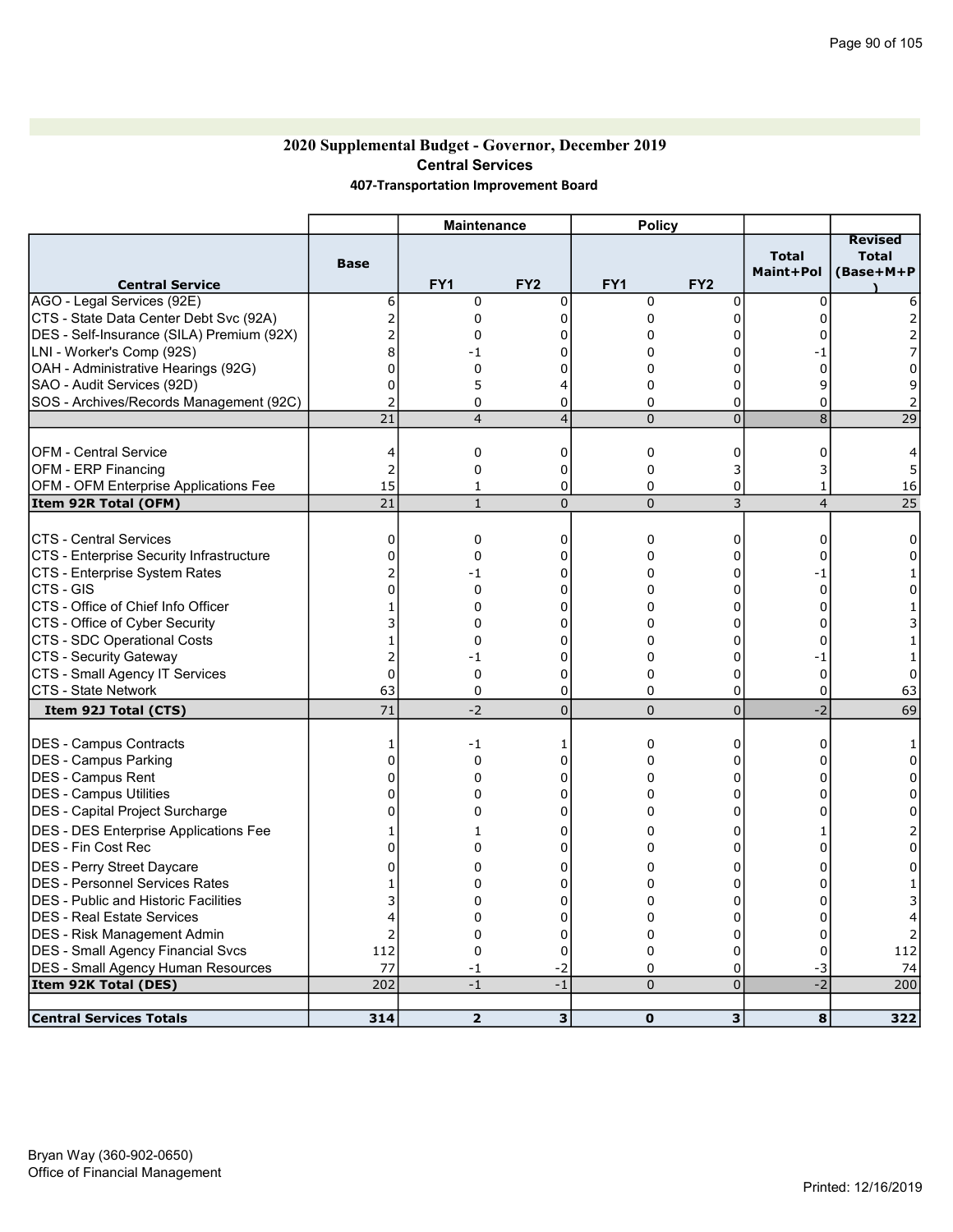### 2020 Supplemental Budget - Governor, December 2019 Central Services 410-Transportation Commission

|                                                       |                | <b>Maintenance</b> |                 | <b>Policy</b>   |                 |                           |                                             |
|-------------------------------------------------------|----------------|--------------------|-----------------|-----------------|-----------------|---------------------------|---------------------------------------------|
| <b>Central Service</b>                                | <b>Base</b>    | FY <sub>1</sub>    | FY <sub>2</sub> | FY <sub>1</sub> | FY <sub>2</sub> | <b>Total</b><br>Maint+Pol | <b>Revised</b><br><b>Total</b><br>(Base+M+P |
| AGO - Legal Services (92E)                            | 13             | $\mathbf 0$        | $\mathbf 0$     | 0               | $\mathbf 0$     | $\mathbf 0$               | 13                                          |
| CTS - State Data Center Debt Svc (92A)                | $\Omega$       | $\mathbf 0$        | $\Omega$        | 0               | $\overline{0}$  | 0                         | $\Omega$                                    |
| DES - Self-Insurance (SILA) Premium (92X)             | フ              | 0                  | 0               | 0               | $\Omega$        |                           | 2                                           |
| LNI - Worker's Comp (92S)                             | 0              | 0                  | $\Omega$        | $\Omega$        | $\Omega$        | n                         | 0                                           |
| OAH - Administrative Hearings (92G)                   | 0              | 0                  | 0               | 0               | 0               | 0                         | 0                                           |
| SAO - Audit Services (92D)                            | 0              | $\mathbf 0$        | $\Omega$        | 0               | 0               | $\Omega$                  | 0                                           |
| SOS - Archives/Records Management (92C)               | 2              | 0                  | $\mathbf 0$     | $\Omega$        | 0               | $\Omega$                  |                                             |
|                                                       | 17             | $\overline{0}$     | $\overline{0}$  | $\overline{0}$  | $\overline{0}$  | $\overline{0}$            | 17                                          |
|                                                       |                |                    |                 |                 |                 |                           |                                             |
| OFM - Central Service                                 | 2              | 0                  | 0               | 0               | 0               | 0                         |                                             |
| <b>OFM - ERP Financing</b>                            | $\mathbf{1}$   | $\mathbf 0$        | $\mathbf 0$     | 0               | $\overline{2}$  | 2                         | 3                                           |
| <b>OFM - OFM Enterprise Applications Fee</b>          | 9              | 0                  | $\mathbf 0$     | $\Omega$        | 0               | 0                         | 9                                           |
| Item 92R Total (OFM)                                  | 12             | $\Omega$           | $\mathbf 0$     | $\pmb{0}$       | $\overline{2}$  | $\overline{2}$            | 14                                          |
|                                                       |                |                    |                 |                 |                 |                           |                                             |
| <b>CTS - Central Services</b>                         | 0              | 0                  | $\mathbf 0$     | 0               | 0               | 0                         | 0                                           |
| CTS - Enterprise Security Infrastructure              | C              | 0                  | $\Omega$        | 0               | 0               | $\Omega$                  | $\Omega$                                    |
| CTS - Enterprise System Rates                         |                | 0                  | 0               | 0               | 0               | 0                         |                                             |
| CTS - GIS                                             | 0              | 0                  | $\Omega$        | 0               | $\mathbf 0$     | 0                         | 0                                           |
| ICTS - Office of Chief Info Officer                   | U              | 0                  | $\Omega$        | 0               | 0               | 0                         | O                                           |
| CTS - Office of Cyber Security                        |                | 0                  | 0               | $\Omega$        | $\Omega$        | U                         |                                             |
| CTS - SDC Operational Costs                           | C              | 0                  | $\Omega$        | 0               | $\Omega$        | 0                         |                                             |
| CTS - Security Gateway                                |                | 0                  | 0               | $\Omega$        | $\Omega$        | O                         |                                             |
| CTS - Small Agency IT Services                        | 0              | 0                  | $\Omega$        | 0               | 0               | 0                         | ŋ                                           |
| <b>CTS - State Network</b>                            | 0              | 0                  | $\mathbf 0$     | 0               | 0               | 0                         | 0                                           |
| Item 92J Total (CTS)                                  | $\overline{2}$ | $\overline{0}$     | $\overline{0}$  | $\overline{0}$  | $\overline{0}$  | $\overline{0}$            |                                             |
|                                                       | 0              |                    | $\mathbf 0$     | 0               | 0               |                           |                                             |
| <b>DES - Campus Contracts</b><br>DES - Campus Parking | O              | 1<br>0             | $\Omega$        | 0               | 0               | 1<br>O                    | ŋ                                           |
|                                                       |                |                    |                 |                 |                 |                           |                                             |
| <b>DES - Campus Rent</b>                              | ŋ              | 0                  | 0               | 0               | 0               | 0                         | n                                           |
| DES - Campus Utilities                                |                | 0                  | $\Omega$        | $\Omega$        | 0               | 0                         |                                             |
| DES - Capital Project Surcharge                       | 0              | 0                  | $\Omega$        | $\Omega$        | $\Omega$        | U                         |                                             |
| <b>DES - DES Enterprise Applications Fee</b>          | 0              | 0                  | 1               | $\mathbf 0$     | $\Omega$        |                           |                                             |
| DES - Fin Cost Rec                                    | n              | 0                  | $\Omega$        | $\Omega$        | $\Omega$        | $\Omega$                  | 0                                           |
| DES - Perry Street Daycare                            |                | 0                  | 0               | $\Omega$        | 0               | 0                         | ი                                           |
| <b>DES - Personnel Services Rates</b>                 |                | 0                  | $\Omega$        | $\Omega$        | 0               | $\Omega$                  |                                             |
| <b>IDES - Public and Historic Facilities</b>          |                | 0                  | 0               | $\Omega$        | 0               | 0                         |                                             |
| <b>DES - Real Estate Services</b>                     |                | 0                  | $\Omega$        | 0               | $\Omega$        | $\Omega$                  |                                             |
| DES - Risk Management Admin                           |                | 0                  | $\Omega$        | 0               | 0               | 0                         |                                             |
| DES - Small Agency Financial Svcs                     | 0              | 0                  | $\Omega$        | 0               | 0               | 0                         | 0                                           |
| <b>DES - Small Agency Human Resources</b>             | 0<br>9         | 0                  | $\mathbf 0$     | 0               | 0<br>$\Omega$   | 0<br>$\overline{2}$       | 0                                           |
| Item 92K Total (DES)                                  |                | $\mathbf{1}$       | $\mathbf{1}$    | $\Omega$        |                 |                           | 11                                          |
| <b>Central Services Totals</b>                        | 40             | $\mathbf{1}$       | $\mathbf{1}$    | $\mathbf{0}$    | $\overline{2}$  | $\overline{\mathbf{4}}$   | 44                                          |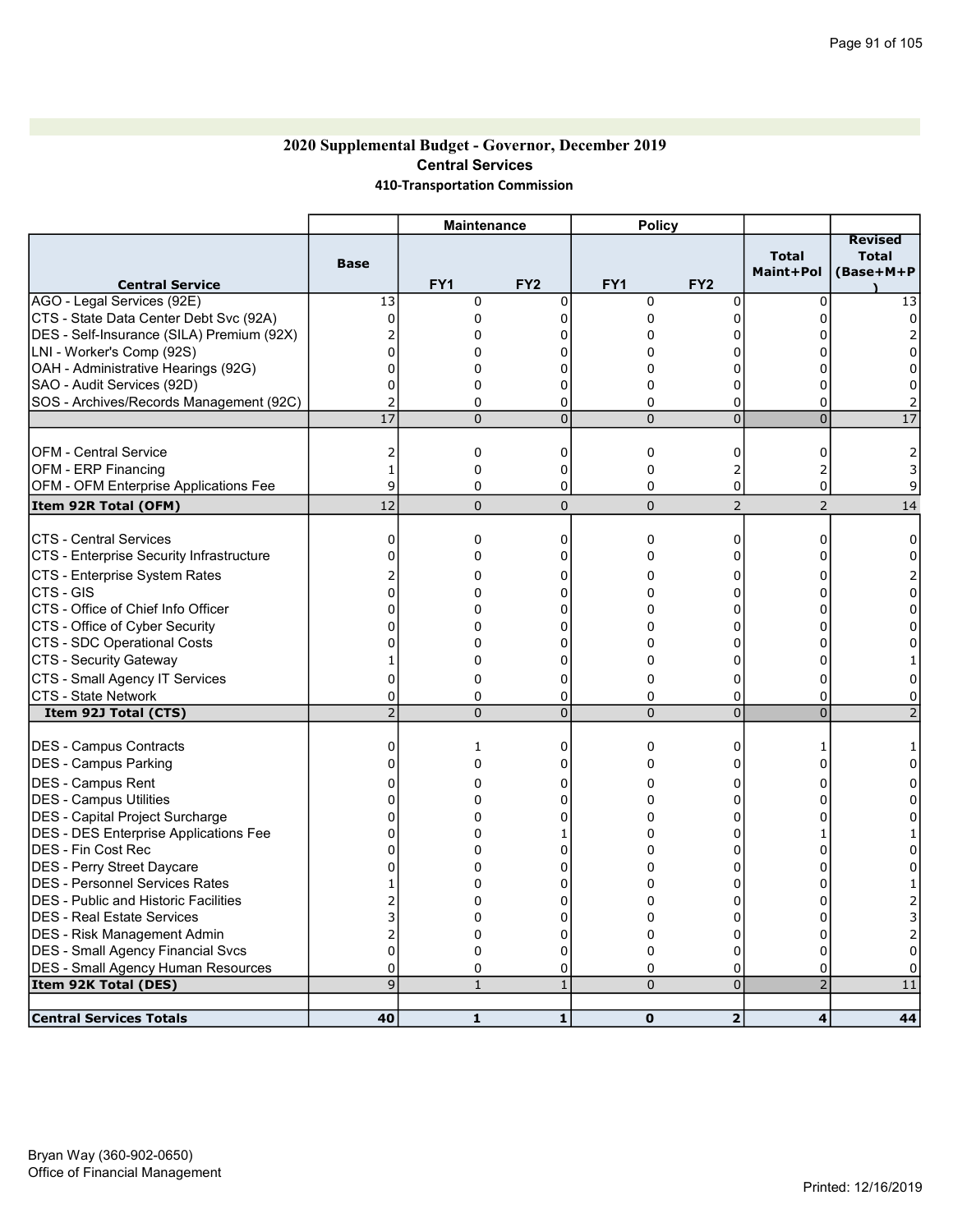## 2020 Supplemental Budget - Governor, December 2019 Central Services 411-Freight Mobility Strategic Invest

|                                             |                | <b>Maintenance</b> |                 | <b>Policy</b>   |                 |                        |                |
|---------------------------------------------|----------------|--------------------|-----------------|-----------------|-----------------|------------------------|----------------|
| <b>Central Service</b>                      | <b>Base</b>    | FY <sub>1</sub>    | FY <sub>2</sub> | FY <sub>1</sub> | FY <sub>2</sub> | ाotal<br>امتلط وتعليمه | <b>Revised</b> |
| AGO - Legal Services (92E)                  | $\Omega$       | 0                  | $\Omega$        | 0               | $\Omega$        |                        |                |
| CTS - State Data Center Debt Svc (92A)      | 0              | 0                  | 0               | 0               | 0               | 0                      |                |
| DES - Self-Insurance (SILA) Premium (92X)   |                | $\Omega$           | 0               | 0               | 0               |                        |                |
| LNI - Worker's Comp (92S)                   |                | 0                  |                 | 0               | $\Omega$        |                        |                |
| OAH - Administrative Hearings (92G)         |                | 0                  |                 | 0               | $\Omega$        |                        |                |
| SAO - Audit Services (92D)                  | 0              | $\Omega$           | 0               | 0               | 0               | 0                      |                |
| SOS - Archives/Records Management (92C)     | 0              | 0                  | 0               | 0               | 0               | 0                      |                |
|                                             | $\overline{2}$ | $\Omega$           | $\Omega$        | $\overline{0}$  | $\overline{0}$  | $\overline{0}$         |                |
|                                             |                |                    |                 |                 |                 |                        |                |
| <b>OFM - Central Service</b>                | 1              | 0                  | 0               | 0               | 0               | 0                      |                |
| OFM - ERP Financing                         | 0              | $\mathbf 0$        | 0               | 0               | 0               | 0                      |                |
| OFM - OFM Enterprise Applications Fee       |                | $\Omega$           | 0               | 0               | 0               | 0                      |                |
| Item 92R Total (OFM)                        | 3              | $\overline{0}$     | $\overline{0}$  | $\overline{0}$  | $\overline{0}$  | $\mathbf 0$            | 3              |
|                                             |                |                    |                 |                 |                 |                        |                |
| <b>CTS - Central Services</b>               | 0              | 0                  | 0               | 0               | 0               | 0                      | 0              |
| CTS - Enterprise Security Infrastructure    | 0              | $\mathbf 0$        | 0               | 0               | 0               | 0                      |                |
| CTS - Enterprise System Rates               |                | 0                  | O               | 0               | 0               | n                      |                |
| CTS - GIS                                   |                | $\Omega$           |                 | 0               | $\Omega$        |                        |                |
| CTS - Office of Chief Info Officer          |                | 0                  | 0               | 0               | 0               | 0                      |                |
| CTS - Office of Cyber Security              | U              | $\Omega$           | 0               | 0               | $\Omega$        | 0                      |                |
| CTS - SDC Operational Costs                 | 0              | 0                  | 0               | 0               | $\Omega$        | 0                      |                |
| CTS - Security Gateway                      | 0              | 0                  | 0               | 0               | 0               | n                      |                |
| CTS - Small Agency IT Services              | n              | $\Omega$           | 0               | 0               | 0               |                        |                |
| CTS - State Network                         | 0              | 0                  | 0               | 0               | 0               | 0                      |                |
| Item 92J Total (CTS)                        | $\mathbf{1}$   | $\overline{0}$     | $\mathbf 0$     | $\overline{0}$  | $\overline{0}$  | $\Omega$               |                |
|                                             |                |                    |                 |                 |                 |                        |                |
| <b>DES - Campus Contracts</b>               | 0              | 0                  | 0               | 0               | 0               | 0                      | 0              |
| DES - Campus Parking                        | <sup>0</sup>   | 0                  | O               | 0               | 0               | U                      |                |
| DES - Campus Rent                           |                | $\Omega$           |                 | 0               | 0               |                        |                |
| DES - Campus Utilities                      |                | $\Omega$           | 0               | 0               | $\Omega$        | U                      |                |
| DES - Capital Project Surcharge             |                | $\Omega$           | 0               | 0               | 0               | U                      |                |
| DES - DES Enterprise Applications Fee       |                | 0                  | C               | 0               | $\Omega$        | n                      |                |
| <b>IDES - Fin Cost Rec</b>                  |                | $\mathbf 0$        | C               | 0               | 0               |                        |                |
| DES - Perry Street Daycare                  |                | 0                  | O               | 0               | 0               | 0                      |                |
| DES - Personnel Services Rates              | n              | $\Omega$           | O               | 0               | $\Omega$        | U                      |                |
| <b>DES</b> - Public and Historic Facilities |                | 0                  | n               | 0               | 0               | n                      |                |
| IDES - Real Estate Services                 |                | $\Omega$           | $\Omega$        | 0               | 0               | n                      |                |
| DES - Risk Management Admin                 |                | 0                  | O               | 0               | 0               | U                      |                |
| <b>DES - Small Agency Financial Svcs</b>    | 0              | 0                  | $\Omega$        | 0               | 0               | 0                      |                |
| <b>DES - Small Agency Human Resources</b>   | 0              | 0                  | 0               | 0               | 0               | 0                      |                |
| <b>Item 92K Total (DES)</b>                 | 6              | $\Omega$           | $\Omega$        | $\overline{0}$  | $\Omega$        | $\overline{0}$         |                |
|                                             |                |                    |                 |                 |                 |                        |                |
| <b>Central Services Totals</b>              | 12             | 0                  | $\mathbf 0$     | $\mathbf 0$     | $\mathbf 0$     | $\mathbf 0$            | 12             |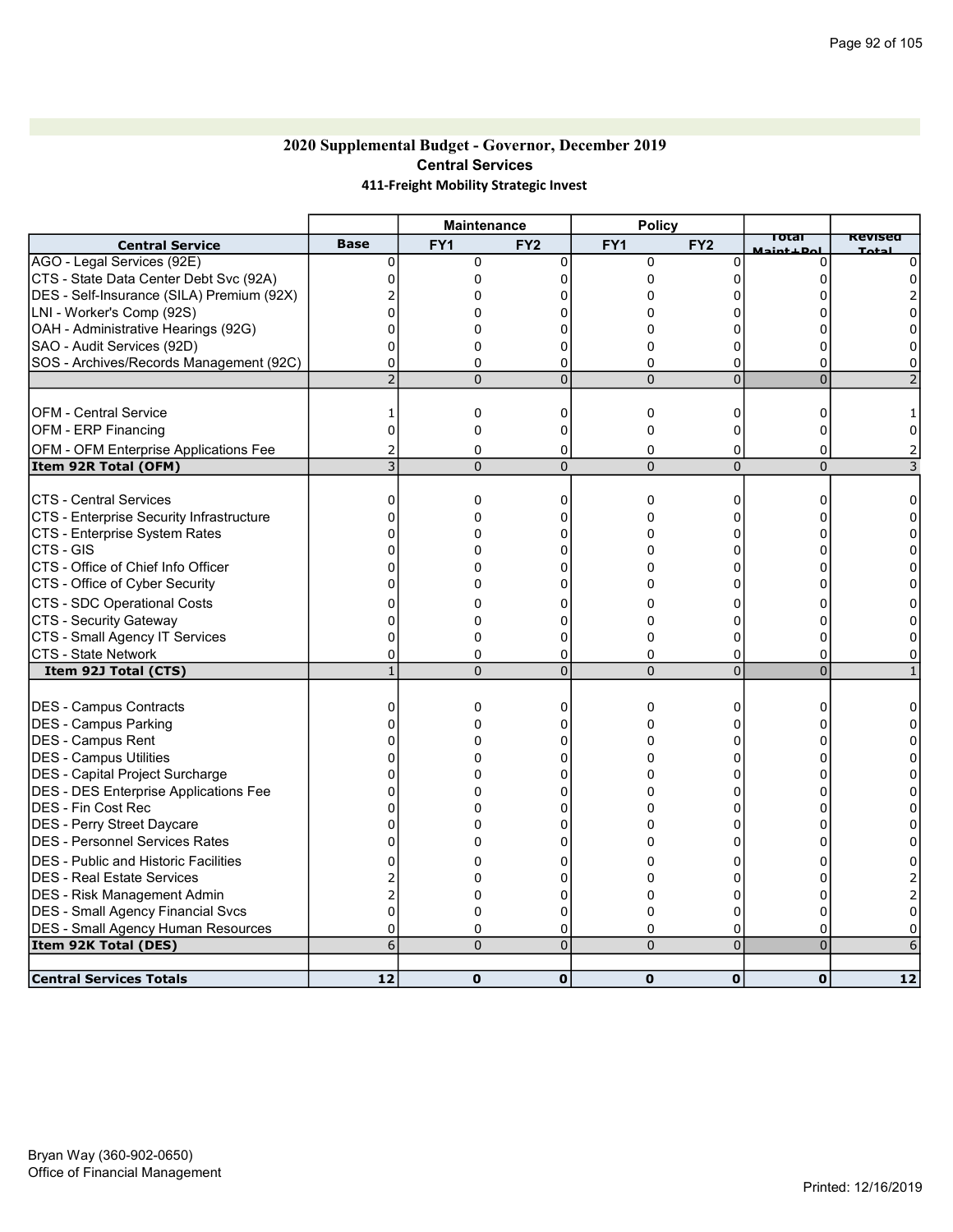## 2020 Supplemental Budget - Governor, December 2019 Central Services 460-Columbia River Gorge Commission

|                                              |                | <b>Maintenance</b> |                 | <b>Policy</b>   |                 |                           |                                      |
|----------------------------------------------|----------------|--------------------|-----------------|-----------------|-----------------|---------------------------|--------------------------------------|
| <b>Central Service</b>                       | <b>Base</b>    | FY <sub>1</sub>    | FY <sub>2</sub> | FY <sub>1</sub> | FY <sub>2</sub> | <b>Total</b><br>Maint+Pol | <b>Revised</b><br>Total<br>(Base+M+P |
| AGO - Legal Services (92E)                   | 2              | $\Omega$           | $\Omega$        | 0               | $\mathbf 0$     | $\mathbf{0}$              |                                      |
| CTS - State Data Center Debt Svc (92A)       | 0              | 0                  | $\Omega$        | 0               | 0               | $\Omega$                  | 0                                    |
| DES - Self-Insurance (SILA) Premium (92X)    | 2              | 0                  | 0               | 0               | 0               | 0                         |                                      |
| LNI - Worker's Comp (92S)                    | 5              | 0                  | U               | 0               | 0               | U                         |                                      |
| OAH - Administrative Hearings (92G)          | 0              | 0                  | 0               | 0               | 0               | 0                         | 0                                    |
| SAO - Audit Services (92D)                   | $\Omega$       | 2                  | $\Omega$        | 0               | $\mathbf 0$     | $\overline{2}$            |                                      |
| SOS - Archives/Records Management (92C)      | $\mathbf{1}$   | 0                  | 0               | 0               | 0               | $\Omega$                  |                                      |
|                                              | 10             | $\overline{2}$     | $\overline{0}$  | $\overline{0}$  | $\overline{0}$  | $\overline{2}$            | $\overline{12}$                      |
|                                              |                |                    |                 |                 |                 |                           |                                      |
| <b>OFM - Central Service</b>                 | 1              | $\mathbf 0$        | 0               | 0               | 0               | 0                         |                                      |
| <b>OFM - ERP Financing</b>                   | $\mathbf{1}$   | 0                  | 0               | 0               | 2               | $\overline{2}$            |                                      |
| <b>OFM - OFM Enterprise Applications Fee</b> | 7              | 0                  | 0               | 0               | 0               | 0                         |                                      |
| Item 92R Total (OFM)                         | $\overline{9}$ | $\Omega$           | $\overline{0}$  | $\overline{0}$  | $\overline{2}$  | $\overline{2}$            | 11                                   |
|                                              |                |                    |                 |                 |                 |                           |                                      |
| <b>CTS - Central Services</b>                | 0              | 0                  | 0               | 0               | 0               | 0                         | 0                                    |
| CTS - Enterprise Security Infrastructure     | $\Omega$       | 0                  | 0               | 0               | 0               | 0                         | 0                                    |
| CTS - Enterprise System Rates                | 1              | 0                  | 0               | 0               | 0               | 0                         |                                      |
| ICTS - GIS                                   | $\Omega$       | $\Omega$           | $\Omega$        | 0               | $\mathbf 0$     | $\Omega$                  | 0                                    |
| CTS - Office of Chief Info Officer           | 0              | 0                  | 0               | 0               | 0               | 0                         | ŋ                                    |
| CTS - Office of Cyber Security               | 0              | 0                  | 0               | 0               | 0               | 0                         | 0                                    |
| CTS - SDC Operational Costs                  | 0              | $\Omega$           | $\Omega$        | 0               | 0               | 0                         | 0                                    |
| CTS - Security Gateway                       | $\Omega$       | $\Omega$           | $\Omega$        | 0               | $\mathbf 0$     | 0                         | 0                                    |
| CTS - Small Agency IT Services               | 0              | 0                  | 0               | 0               | 0               | 0                         | 0                                    |
| <b>CTS - State Network</b>                   | 0              | 0                  | 0               | 0               | 0               | 0                         | 0                                    |
| Item 92J Total (CTS)                         | $\overline{1}$ | $\Omega$           | $\overline{0}$  | $\overline{0}$  | $\overline{0}$  | $\Omega$                  | $\mathbf{1}$                         |
|                                              |                |                    |                 |                 |                 |                           |                                      |
| <b>DES - Campus Contracts</b>                | 0              | 0                  | 0               | 0               | 0               | 0                         | 0                                    |
| <b>DES - Campus Parking</b>                  | 0              | 0                  | 0               | 0               | 0               | 0                         | 0                                    |
| DES - Campus Rent                            | 0              | 0                  | 0               | 0               | 0               | n                         |                                      |
| DES - Campus Utilities                       | 0              | 0                  | $\Omega$        | 0               | 0               | O                         | $\Omega$                             |
| DES - Capital Project Surcharge              | 0              | $\Omega$           | $\Omega$        | $\Omega$        | $\Omega$        | O                         | $\Omega$                             |
| <b>DES - DES Enterprise Applications Fee</b> | 0              | 0                  | 0               | 0               | 0               | 0                         | 0                                    |
| <b>IDES - Fin Cost Rec</b>                   | 0              | $\Omega$           | 0               | 0               | 0               | 0                         | 0                                    |
| DES - Perry Street Daycare                   | $\Omega$       | $\Omega$           | 0               | 0               | 0               | 0                         | 0                                    |
| <b>DES - Personnel Services Rates</b>        | 0              | 0                  | $\Omega$        | 0               | 0               | 0                         | 0                                    |
| DES - Public and Historic Facilities         | 0              | 0                  | 0               | 0               | 0               | 0                         | 0                                    |
| <b>IDES - Real Estate Services</b>           |                | 0                  | $\Omega$        | 0               | 0               | U                         |                                      |
| DES - Risk Management Admin                  | $\overline{2}$ | $\mathbf 0$        | $\Omega$        | 0               | $\Omega$        | $\Omega$                  |                                      |
| <b>DES - Small Agency Financial Svcs</b>     | 77             | $\mathbf 0$        | $\Omega$        | 0               | $\Omega$        | 0                         | 77                                   |
| DES - Small Agency Human Resources           | 22             | 4                  | 6               | 0               | 0               | 10                        | 32                                   |
| Item 92K Total (DES)                         | 105            | $\overline{4}$     | 6               | $\overline{0}$  | $\overline{0}$  | 10                        | 115                                  |
|                                              |                |                    |                 |                 |                 |                           |                                      |
| <b>Central Services Totals</b>               | 125            | 6                  | 6               | $\mathbf 0$     | $\overline{2}$  | 14                        | 139                                  |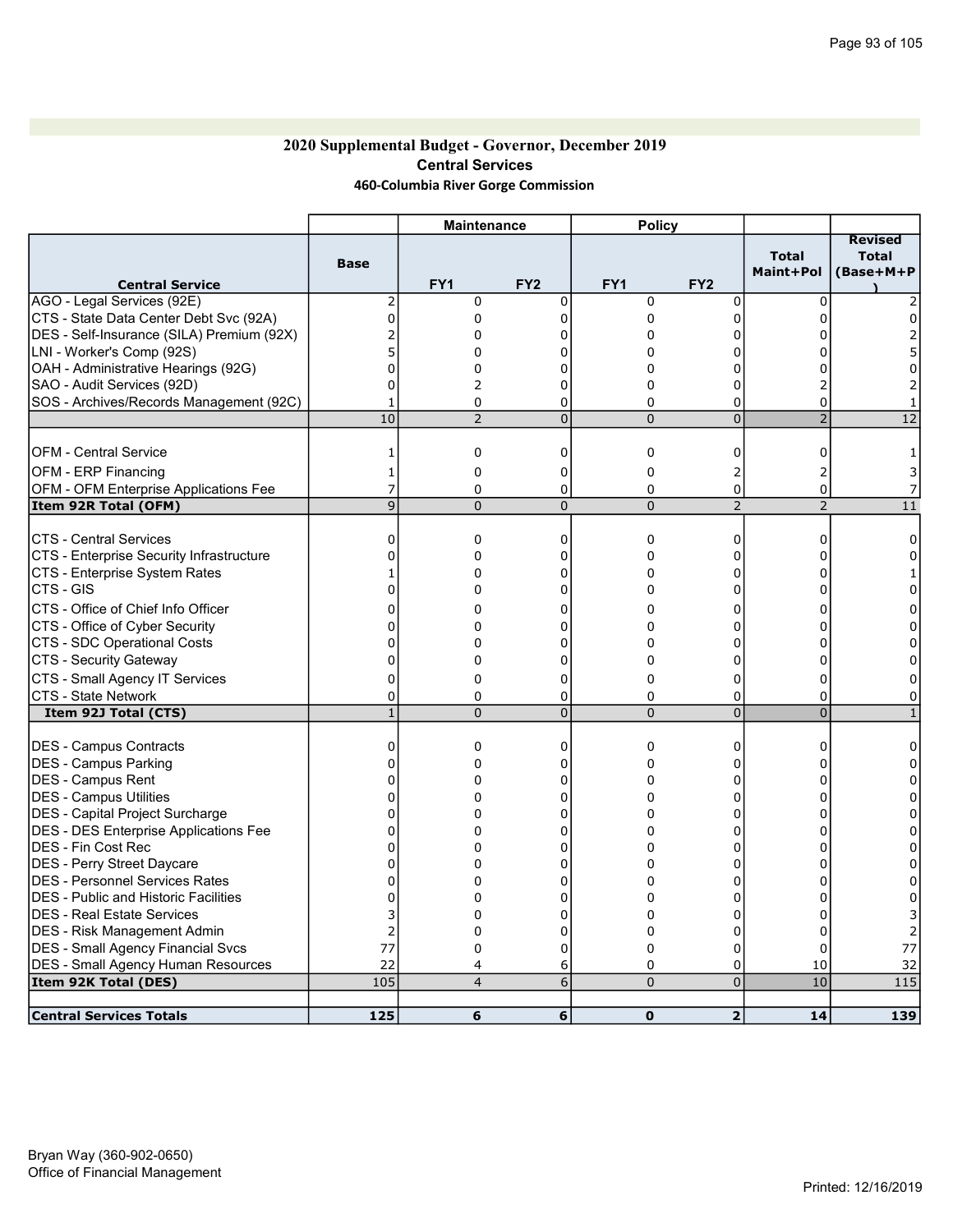### 2020 Supplemental Budget - Governor, December 2019 Central Services 461-Department of Ecology

| <b>Total</b><br><b>Total</b><br><b>Base</b><br>Maint+Pol<br>(Base+M+P<br>FY <sub>2</sub><br>FY <sub>2</sub><br>FY <sub>1</sub><br>FY <sub>1</sub><br><b>Central Service</b><br>11,131<br>3<br>3<br>207<br>11,345<br>1<br>214<br>541<br>0<br>0<br>0<br>541<br>0<br>0<br>764<br>DES - Self-Insurance (SILA) Premium (92X)<br>0<br>764<br>0<br>0<br>0<br>0<br>LNI - Worker's Comp (92S)<br>1,642<br>45<br>1,725<br>38<br>0<br>83<br>0<br>0<br>$\Omega$<br>0<br>0<br>0<br>0<br>SAO - Audit Services (92D)<br>267<br>$-23$<br>$-23$<br>0<br>$-46$<br>0<br>221<br>SOS - Archives/Records Management (92C)<br>147<br>0<br>0<br>5<br>152<br>0<br>5<br>25<br>18<br>14,493<br>$\mathbf{1}$<br>212<br>256<br>14,749<br><b>OFM - Central Service</b><br>331<br>22<br>23<br>22<br>67<br>0<br>398<br>OFM - ERP Financing<br>200<br>$\mathbf 0$<br>0<br>362<br>362<br>562<br>0<br>OFM - OFM Enterprise Applications Fee<br>1,615<br>39<br>32<br>94<br>23<br>0<br>1,709<br>45<br>62<br>0<br>523<br>2,146<br>416<br>2,669<br>ICTS - Central Services<br>0<br>64<br>0<br>0<br>0<br>64<br>0<br>30<br>$\mathbf 0$<br>30<br>$\Omega$<br>0<br>0<br>$\Omega$<br>CTS - Enterprise System Rates<br>$-61$<br>162<br>223<br>-23<br>$-38$<br>0<br>0<br>42<br>42<br>0<br>0<br>0<br>0<br>0 |                                    |     | <b>Maintenance</b> |   | <b>Policy</b> |   |   |                |
|--------------------------------------------------------------------------------------------------------------------------------------------------------------------------------------------------------------------------------------------------------------------------------------------------------------------------------------------------------------------------------------------------------------------------------------------------------------------------------------------------------------------------------------------------------------------------------------------------------------------------------------------------------------------------------------------------------------------------------------------------------------------------------------------------------------------------------------------------------------------------------------------------------------------------------------------------------------------------------------------------------------------------------------------------------------------------------------------------------------------------------------------------------------------------------------------------------------------------------------------------------------|------------------------------------|-----|--------------------|---|---------------|---|---|----------------|
| AGO - Legal Services (92E)<br>CTS - State Data Center Debt Svc (92A)<br>OAH - Administrative Hearings (92G)<br>Item 92R Total (OFM)<br>CTS - Enterprise Security Infrastructure<br>CTS - GIS                                                                                                                                                                                                                                                                                                                                                                                                                                                                                                                                                                                                                                                                                                                                                                                                                                                                                                                                                                                                                                                                 |                                    |     |                    |   |               |   |   | <b>Revised</b> |
|                                                                                                                                                                                                                                                                                                                                                                                                                                                                                                                                                                                                                                                                                                                                                                                                                                                                                                                                                                                                                                                                                                                                                                                                                                                              |                                    |     |                    |   |               |   |   |                |
|                                                                                                                                                                                                                                                                                                                                                                                                                                                                                                                                                                                                                                                                                                                                                                                                                                                                                                                                                                                                                                                                                                                                                                                                                                                              |                                    |     |                    |   |               |   |   |                |
|                                                                                                                                                                                                                                                                                                                                                                                                                                                                                                                                                                                                                                                                                                                                                                                                                                                                                                                                                                                                                                                                                                                                                                                                                                                              |                                    |     |                    |   |               |   |   |                |
|                                                                                                                                                                                                                                                                                                                                                                                                                                                                                                                                                                                                                                                                                                                                                                                                                                                                                                                                                                                                                                                                                                                                                                                                                                                              |                                    |     |                    |   |               |   |   |                |
|                                                                                                                                                                                                                                                                                                                                                                                                                                                                                                                                                                                                                                                                                                                                                                                                                                                                                                                                                                                                                                                                                                                                                                                                                                                              |                                    |     |                    |   |               |   |   |                |
|                                                                                                                                                                                                                                                                                                                                                                                                                                                                                                                                                                                                                                                                                                                                                                                                                                                                                                                                                                                                                                                                                                                                                                                                                                                              |                                    |     |                    |   |               |   |   |                |
|                                                                                                                                                                                                                                                                                                                                                                                                                                                                                                                                                                                                                                                                                                                                                                                                                                                                                                                                                                                                                                                                                                                                                                                                                                                              |                                    |     |                    |   |               |   |   |                |
|                                                                                                                                                                                                                                                                                                                                                                                                                                                                                                                                                                                                                                                                                                                                                                                                                                                                                                                                                                                                                                                                                                                                                                                                                                                              |                                    |     |                    |   |               |   |   |                |
|                                                                                                                                                                                                                                                                                                                                                                                                                                                                                                                                                                                                                                                                                                                                                                                                                                                                                                                                                                                                                                                                                                                                                                                                                                                              |                                    |     |                    |   |               |   |   |                |
|                                                                                                                                                                                                                                                                                                                                                                                                                                                                                                                                                                                                                                                                                                                                                                                                                                                                                                                                                                                                                                                                                                                                                                                                                                                              |                                    |     |                    |   |               |   |   |                |
|                                                                                                                                                                                                                                                                                                                                                                                                                                                                                                                                                                                                                                                                                                                                                                                                                                                                                                                                                                                                                                                                                                                                                                                                                                                              |                                    |     |                    |   |               |   |   |                |
|                                                                                                                                                                                                                                                                                                                                                                                                                                                                                                                                                                                                                                                                                                                                                                                                                                                                                                                                                                                                                                                                                                                                                                                                                                                              |                                    |     |                    |   |               |   |   |                |
|                                                                                                                                                                                                                                                                                                                                                                                                                                                                                                                                                                                                                                                                                                                                                                                                                                                                                                                                                                                                                                                                                                                                                                                                                                                              |                                    |     |                    |   |               |   |   |                |
|                                                                                                                                                                                                                                                                                                                                                                                                                                                                                                                                                                                                                                                                                                                                                                                                                                                                                                                                                                                                                                                                                                                                                                                                                                                              |                                    |     |                    |   |               |   |   |                |
|                                                                                                                                                                                                                                                                                                                                                                                                                                                                                                                                                                                                                                                                                                                                                                                                                                                                                                                                                                                                                                                                                                                                                                                                                                                              |                                    |     |                    |   |               |   |   |                |
|                                                                                                                                                                                                                                                                                                                                                                                                                                                                                                                                                                                                                                                                                                                                                                                                                                                                                                                                                                                                                                                                                                                                                                                                                                                              |                                    |     |                    |   |               |   |   |                |
|                                                                                                                                                                                                                                                                                                                                                                                                                                                                                                                                                                                                                                                                                                                                                                                                                                                                                                                                                                                                                                                                                                                                                                                                                                                              |                                    |     |                    |   |               |   |   |                |
|                                                                                                                                                                                                                                                                                                                                                                                                                                                                                                                                                                                                                                                                                                                                                                                                                                                                                                                                                                                                                                                                                                                                                                                                                                                              |                                    |     |                    |   |               |   |   |                |
|                                                                                                                                                                                                                                                                                                                                                                                                                                                                                                                                                                                                                                                                                                                                                                                                                                                                                                                                                                                                                                                                                                                                                                                                                                                              | CTS - Office of Chief Info Officer | 219 | $\Omega$           | 0 | 0             | 0 | 0 | 219            |
| CTS - Office of Cyber Security<br>374<br>0<br>374<br>0<br>0<br>0<br>0                                                                                                                                                                                                                                                                                                                                                                                                                                                                                                                                                                                                                                                                                                                                                                                                                                                                                                                                                                                                                                                                                                                                                                                        |                                    |     |                    |   |               |   |   |                |
| CTS - SDC Operational Costs<br>141<br>0<br>0<br>0<br>0<br>141<br>0                                                                                                                                                                                                                                                                                                                                                                                                                                                                                                                                                                                                                                                                                                                                                                                                                                                                                                                                                                                                                                                                                                                                                                                           |                                    |     |                    |   |               |   |   |                |
| CTS - Security Gateway<br>965<br>$-21$<br>$-20$<br>924<br>0<br>0<br>$-41$                                                                                                                                                                                                                                                                                                                                                                                                                                                                                                                                                                                                                                                                                                                                                                                                                                                                                                                                                                                                                                                                                                                                                                                    |                                    |     |                    |   |               |   |   |                |
| CTS - Small Agency IT Services<br>0<br>0<br>0<br>0<br>0<br>0<br>$\Omega$                                                                                                                                                                                                                                                                                                                                                                                                                                                                                                                                                                                                                                                                                                                                                                                                                                                                                                                                                                                                                                                                                                                                                                                     |                                    |     |                    |   |               |   |   |                |
| CTS - State Network<br>938<br>-9<br>0<br>$-12$<br>0<br>$-21$<br>917                                                                                                                                                                                                                                                                                                                                                                                                                                                                                                                                                                                                                                                                                                                                                                                                                                                                                                                                                                                                                                                                                                                                                                                          |                                    |     |                    |   |               |   |   |                |
| 2,995<br>$-56$<br>$-67$<br>0<br>$\overline{0}$<br>$-123$<br>2,872<br>Item 92J Total (CTS)                                                                                                                                                                                                                                                                                                                                                                                                                                                                                                                                                                                                                                                                                                                                                                                                                                                                                                                                                                                                                                                                                                                                                                    |                                    |     |                    |   |               |   |   |                |
| DES - Campus Contracts<br>103<br>103<br>0<br>0<br>-1<br>0<br>1                                                                                                                                                                                                                                                                                                                                                                                                                                                                                                                                                                                                                                                                                                                                                                                                                                                                                                                                                                                                                                                                                                                                                                                               |                                    |     |                    |   |               |   |   |                |
| <b>DES - Campus Parking</b><br>0<br>0<br>0<br>0<br>0                                                                                                                                                                                                                                                                                                                                                                                                                                                                                                                                                                                                                                                                                                                                                                                                                                                                                                                                                                                                                                                                                                                                                                                                         |                                    |     |                    |   |               |   |   |                |
| DES - Campus Rent<br>0<br>0<br>0<br>0<br>0<br>0                                                                                                                                                                                                                                                                                                                                                                                                                                                                                                                                                                                                                                                                                                                                                                                                                                                                                                                                                                                                                                                                                                                                                                                                              |                                    |     |                    |   |               |   |   |                |
| DES - Campus Utilities<br>0<br>0<br>0<br>0<br>0<br>0                                                                                                                                                                                                                                                                                                                                                                                                                                                                                                                                                                                                                                                                                                                                                                                                                                                                                                                                                                                                                                                                                                                                                                                                         |                                    |     |                    |   |               |   |   |                |
| DES - Capital Project Surcharge<br>0<br>0<br>0<br>0<br>0<br>0                                                                                                                                                                                                                                                                                                                                                                                                                                                                                                                                                                                                                                                                                                                                                                                                                                                                                                                                                                                                                                                                                                                                                                                                |                                    |     |                    |   |               |   |   |                |
| <b>DES - DES Enterprise Applications Fee</b><br>32<br>106<br>37<br>69<br>175<br>0<br>0                                                                                                                                                                                                                                                                                                                                                                                                                                                                                                                                                                                                                                                                                                                                                                                                                                                                                                                                                                                                                                                                                                                                                                       |                                    |     |                    |   |               |   |   |                |
| DES - Fin Cost Rec<br>0<br>0<br>0<br>0<br>0<br>0                                                                                                                                                                                                                                                                                                                                                                                                                                                                                                                                                                                                                                                                                                                                                                                                                                                                                                                                                                                                                                                                                                                                                                                                             |                                    |     |                    |   |               |   |   |                |
| <b>DES - Perry Street Daycare</b><br>20<br>0<br>0<br>0<br>$\Omega$<br>20<br>O                                                                                                                                                                                                                                                                                                                                                                                                                                                                                                                                                                                                                                                                                                                                                                                                                                                                                                                                                                                                                                                                                                                                                                                |                                    |     |                    |   |               |   |   |                |
| <b>DES - Personnel Services Rates</b><br>168<br>0<br>192<br>24<br>24<br>C<br>O                                                                                                                                                                                                                                                                                                                                                                                                                                                                                                                                                                                                                                                                                                                                                                                                                                                                                                                                                                                                                                                                                                                                                                               |                                    |     |                    |   |               |   |   |                |
| DES - Public and Historic Facilities<br>301<br>301<br>0<br>$\Omega$<br>0<br>0<br>0                                                                                                                                                                                                                                                                                                                                                                                                                                                                                                                                                                                                                                                                                                                                                                                                                                                                                                                                                                                                                                                                                                                                                                           |                                    |     |                    |   |               |   |   |                |
| DES - Real Estate Services<br>78<br>78<br>U<br>U<br>U<br>U<br>Ü                                                                                                                                                                                                                                                                                                                                                                                                                                                                                                                                                                                                                                                                                                                                                                                                                                                                                                                                                                                                                                                                                                                                                                                              |                                    |     |                    |   |               |   |   |                |
| DES - Risk Management Admin<br>21<br>21<br>0<br>0<br>0<br>0<br>$\Omega$                                                                                                                                                                                                                                                                                                                                                                                                                                                                                                                                                                                                                                                                                                                                                                                                                                                                                                                                                                                                                                                                                                                                                                                      |                                    |     |                    |   |               |   |   |                |
| <b>DES - Small Agency Financial Svcs</b><br>0<br>0<br>0<br>0<br> 0 <br>0<br>0                                                                                                                                                                                                                                                                                                                                                                                                                                                                                                                                                                                                                                                                                                                                                                                                                                                                                                                                                                                                                                                                                                                                                                                |                                    |     |                    |   |               |   |   |                |
| DES - Small Agency Human Resources<br>0<br>0<br>$\Omega$<br>$\Omega$<br>0<br>0                                                                                                                                                                                                                                                                                                                                                                                                                                                                                                                                                                                                                                                                                                                                                                                                                                                                                                                                                                                                                                                                                                                                                                               |                                    |     |                    |   |               |   |   |                |
| $\overline{93}$<br>892<br>Item 92K Total (DES)<br>799<br>36<br>33<br>0<br>24                                                                                                                                                                                                                                                                                                                                                                                                                                                                                                                                                                                                                                                                                                                                                                                                                                                                                                                                                                                                                                                                                                                                                                                 |                                    |     |                    |   |               |   |   |                |
| <b>Central Services Totals</b><br>20,434<br>50<br>46<br>$\mathbf{1}$<br>652<br>749<br>21,183                                                                                                                                                                                                                                                                                                                                                                                                                                                                                                                                                                                                                                                                                                                                                                                                                                                                                                                                                                                                                                                                                                                                                                 |                                    |     |                    |   |               |   |   |                |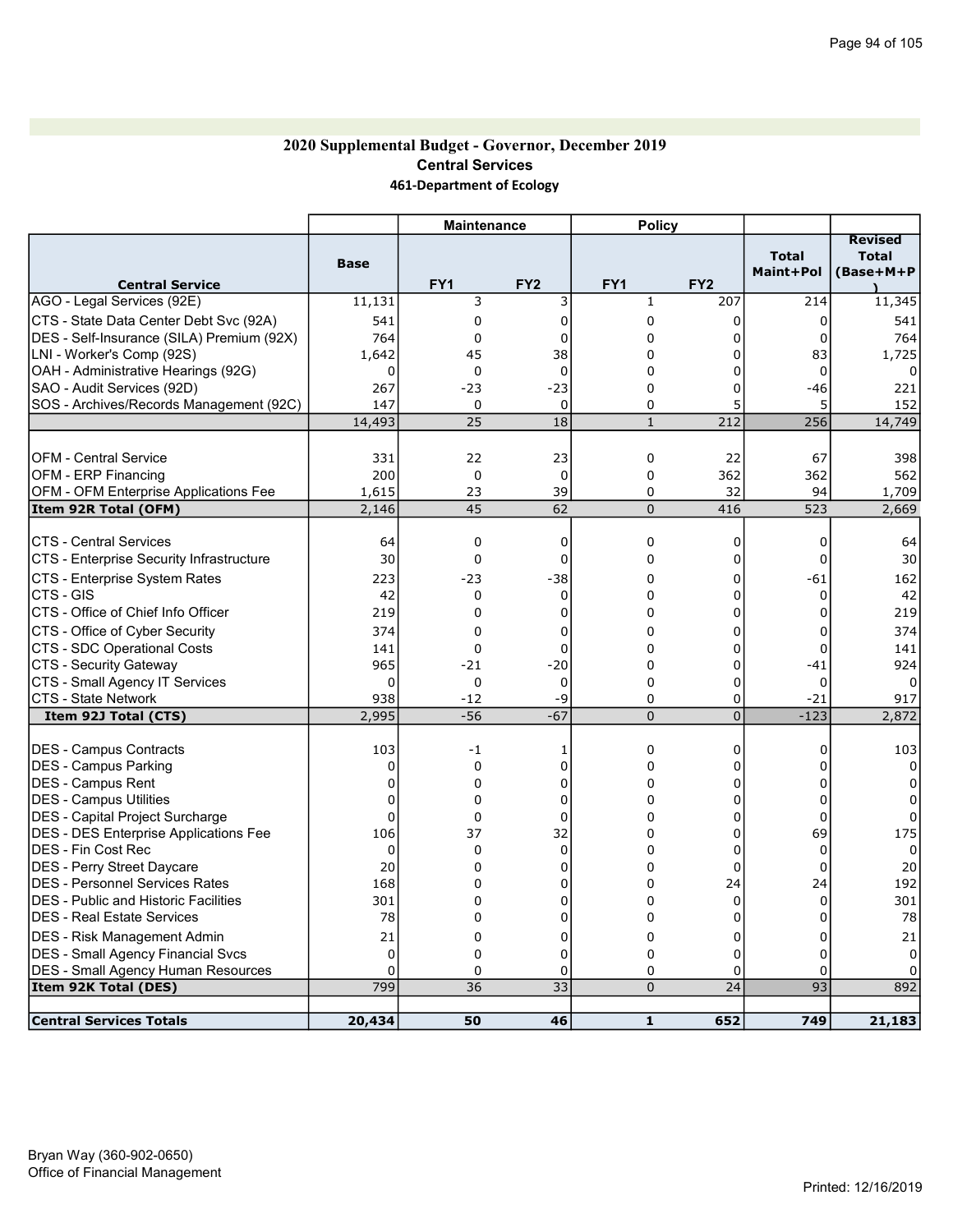## 2020 Supplemental Budget - Governor, December 2019 Central Services 462-WA Pollution Liab Insurance Program

|                                                                                 |                 | <b>Maintenance</b> |                 | <b>Policy</b>   |                 |                           |                                             |
|---------------------------------------------------------------------------------|-----------------|--------------------|-----------------|-----------------|-----------------|---------------------------|---------------------------------------------|
| <b>Central Service</b>                                                          | <b>Base</b>     | FY1                | FY <sub>2</sub> | FY <sub>1</sub> | FY <sub>2</sub> | <b>Total</b><br>Maint+Pol | <b>Revised</b><br><b>Total</b><br>(Base+M+P |
| AGO - Legal Services (92E)                                                      | 38              | $\mathbf 0$        | 0               | 0               | 1               | $\mathbf{1}$              | 39                                          |
| CTS - State Data Center Debt Svc (92A)                                          | $\Omega$        | 0                  | $\Omega$        | 0               | $\Omega$        | $\Omega$                  |                                             |
| DES - Self-Insurance (SILA) Premium (92X)                                       | 7               | $\mathbf 0$        | 0               | 0               | $\Omega$        |                           |                                             |
| LNI - Worker's Comp (92S)                                                       | 10              | 2                  |                 | $\Omega$        | $\Omega$        |                           | 13                                          |
| OAH - Administrative Hearings (92G)                                             | 0               | 0                  | 0               | 0               | 0               | 0                         | 0                                           |
| SAO - Audit Services (92D)                                                      | 19              | $\Omega$           | $\Omega$        | 0               | $\mathbf 0$     | $\Omega$                  | 19                                          |
| SOS - Archives/Records Management (92C)                                         | 1               | 0                  | 0               | 0               | 0               | 0                         |                                             |
|                                                                                 | $\overline{75}$ | $\overline{2}$     | $\mathbf{1}$    | $\overline{0}$  | $\mathbf{1}$    | $\overline{4}$            | 79                                          |
|                                                                                 |                 |                    |                 |                 |                 |                           |                                             |
| <b>OFM - Central Service</b>                                                    | 2               | 0                  | 0               | 0               | 0               | 0                         | 2                                           |
| <b>OFM - ERP Financing</b>                                                      | $\overline{2}$  | 0                  | 0               | 0               | $\overline{2}$  | 2                         |                                             |
| OFM - OFM Enterprise Applications Fee                                           | 11              | 0                  | 0               | 0               | 0               | 0                         | 11                                          |
| Item 92R Total (OFM)                                                            | 15              | $\Omega$           | $\Omega$        | $\overline{0}$  | $\overline{2}$  | $\overline{2}$            | 17                                          |
|                                                                                 |                 |                    |                 |                 |                 |                           |                                             |
| <b>CTS - Central Services</b>                                                   | 0               | 0                  | 0               | 0               | 0               | 0                         | 0                                           |
| CTS - Enterprise Security Infrastructure                                        | 0               | 0                  | $\Omega$        | 0               | 0               | 0                         | 0                                           |
| CTS - Enterprise System Rates                                                   | 2               | 0                  | 0               | 0               | 0               | 0                         |                                             |
| CTS - GIS                                                                       | 0               | $\Omega$           | 0               | 0               | 0               | O                         | 0                                           |
| CTS - Office of Chief Info Officer                                              | 0               | $\Omega$           | 0               | 0               | $\Omega$        | U                         | $\Omega$                                    |
| CTS - Office of Cyber Security                                                  | 2               | 0                  | 0               | 0               | 0               | 0                         |                                             |
|                                                                                 |                 |                    |                 |                 |                 |                           |                                             |
| <b>CTS - SDC Operational Costs</b>                                              | 0               | 0                  | 0               | 0               | 0               | 0                         | 0                                           |
| CTS - Security Gateway                                                          | 1               | $\mathbf{1}$       | -1              | 0               | 0               | 0                         |                                             |
| CTS - Small Agency IT Services                                                  | $\mathbf 0$     | $\Omega$           | $\Omega$        | 0               | $\overline{0}$  | 0                         | 0                                           |
| <b>CTS - State Network</b>                                                      | 62              | $\Omega$           | -1              | 0               | $\Omega$        | -1                        | 61                                          |
| Item 92J Total (CTS)                                                            | 67              | $\mathbf{1}$       | $-2$            | $\overline{0}$  | $\overline{0}$  | $-1$                      | 66                                          |
| DES - Campus Contracts                                                          | 2               | 0                  | 0               | 0               | 0               | 0                         |                                             |
| <b>IDES - Campus Parking</b>                                                    | $\Omega$        | $\Omega$           | $\Omega$        | 0               | 0               | $\Omega$                  | $\Omega$                                    |
| IDES - Campus Rent                                                              | $\Omega$        | $\Omega$           | $\Omega$        | 0               | 0               | 0                         | $\Omega$                                    |
| IDES - Campus Utilities                                                         | $\Omega$        | 0                  | $\Omega$        | 0               | $\Omega$        | $\Omega$                  | $\Omega$                                    |
|                                                                                 | $\Omega$        | 0                  | 0               | 0               | 0               | 0                         | 0                                           |
| DES - Capital Project Surcharge<br><b>DES - DES Enterprise Applications Fee</b> | 0               | $\mathbf{1}$       | $\Omega$        | 0               | $\Omega$        |                           |                                             |
| DES - Fin Cost Rec                                                              | U               | $\mathbf 0$        | $\Omega$        | 0               | $\Omega$        | O                         | $\Omega$                                    |
| DES - Perry Street Daycare                                                      | 0               | 0                  | $\Omega$        | 0               | $\Omega$        | U                         | 0                                           |
| DES - Personnel Services Rates                                                  | 1               | $\mathbf 0$        | $\Omega$        | 0               | $\Omega$        | $\Omega$                  |                                             |
| <b>DES</b> - Public and Historic Facilities                                     | 5               | 0                  | 0               | 0               | 0               | 0                         |                                             |
| <b>IDES - Real Estate Services</b>                                              | 0               | 0                  | 0               | 0               | 0               | 0                         | 0                                           |
| <b>DES - Risk Management Admin</b>                                              | 2               | 0                  | 0               | 0               | 0               | 0                         |                                             |
| <b>DES - Small Agency Financial Svcs</b>                                        | 138             | $\mathbf 0$        | $\mathbf 0$     | 0               | $\mathbf 0$     | 0                         | 138                                         |
| <b>DES - Small Agency Human Resources</b>                                       | 35              | 10                 | 8               | 0               | 0               | 18                        |                                             |
| Item 92K Total (DES)                                                            | 184             | 11                 | $\overline{8}$  | $\pmb{0}$       | $\overline{0}$  | 19                        | 53<br>203                                   |
|                                                                                 |                 |                    |                 |                 |                 |                           |                                             |
| <b>Central Services Totals</b>                                                  | 340             | 14                 | 7               | $\mathbf 0$     | 3               | 24                        | 364                                         |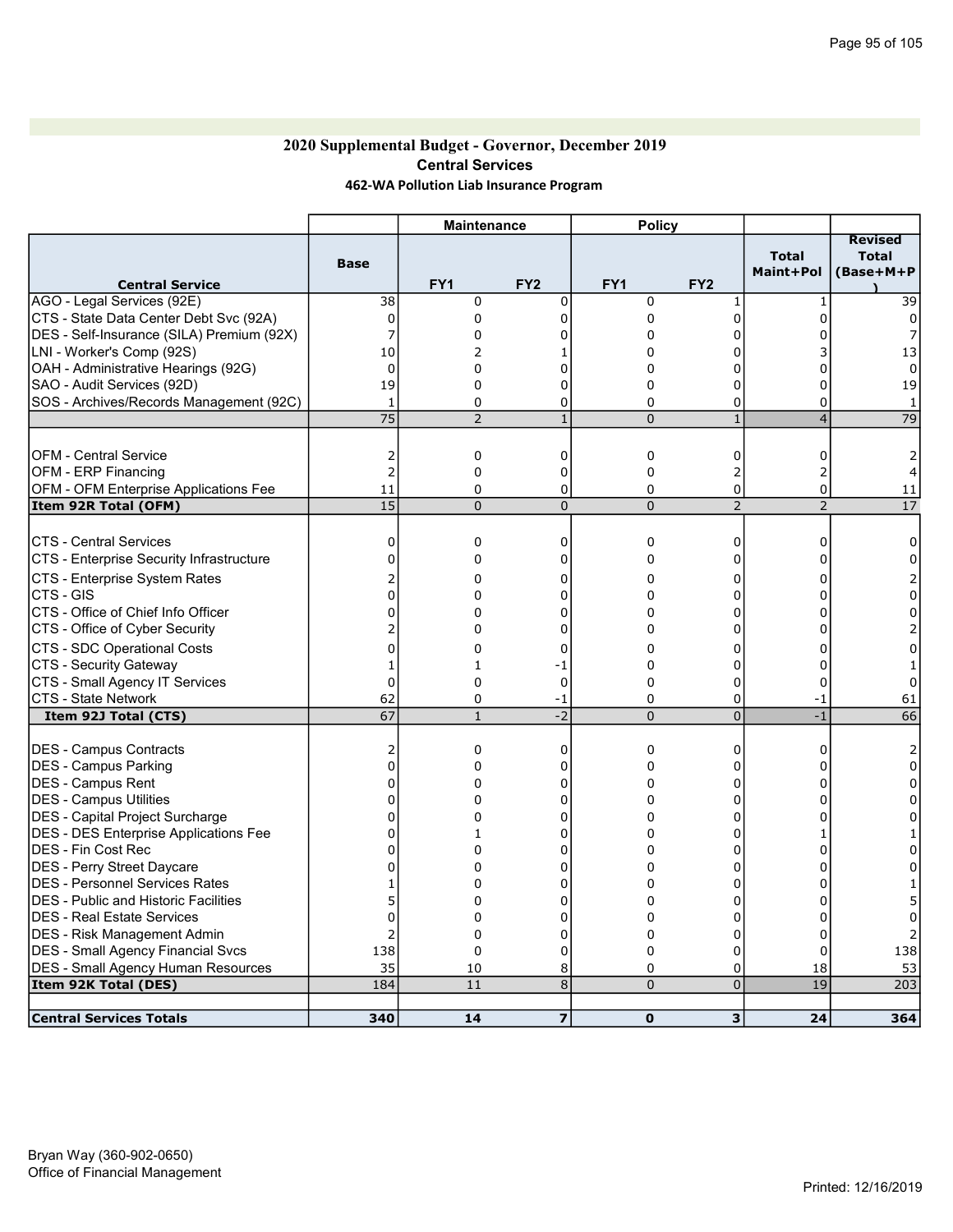## 2020 Supplemental Budget - Governor, December 2019 Central Services 465-State Parks and Recreation Comm

|                                                    |                 | <b>Maintenance</b> |                 | <b>Policy</b>   |                 |                           |                                             |
|----------------------------------------------------|-----------------|--------------------|-----------------|-----------------|-----------------|---------------------------|---------------------------------------------|
|                                                    | <b>Base</b>     |                    |                 |                 |                 | <b>Total</b><br>Maint+Pol | <b>Revised</b><br><b>Total</b><br>(Base+M+P |
| <b>Central Service</b>                             |                 | FY <sub>1</sub>    | FY <sub>2</sub> | FY <sub>1</sub> | FY <sub>2</sub> |                           |                                             |
| AGO - Legal Services (92E)                         | 464             | 0                  | $\mathbf 0$     | 0               | 9               | 9                         | 473                                         |
| CTS - State Data Center Debt Svc (92A)             | 87              | 0                  | $\Omega$        | 0               | $\mathbf 0$     | 0                         | 87                                          |
| DES - Self-Insurance (SILA) Premium (92X)          | 611             | 0                  | $\Omega$        | 0               | 0               | 0                         | 611                                         |
| LNI - Worker's Comp (92S)                          | 2,990           | 323                | 324             | 0               | 0               | 647                       | 3,637                                       |
| OAH - Administrative Hearings (92G)                | 0               | 0                  | 0               | 0               | 0               | 0                         | $\Omega$                                    |
| SAO - Audit Services (92D)                         | 78              | $\mathbf 0$        | -1              | 0               | $\Omega$        | -1                        | 77                                          |
| SOS - Archives/Records Management (92C)            | 55              | 0                  | $\mathbf 0$     | 0               | $\overline{2}$  | 2                         | 57                                          |
|                                                    | 4,286           | 323                | 323             | $\mathbf 0$     | 11              | 657                       | 4,943                                       |
|                                                    |                 |                    |                 |                 |                 |                           |                                             |
| <b>OFM - Central Service</b>                       | 139             | 0                  | 0               | 0               | 10              | 10                        | 149                                         |
| OFM - ERP Financing                                | 83              | 0                  | 0               | 0               | 152             | 152                       | 235                                         |
| OFM - OFM Enterprise Applications Fee              | 674             | 9                  | 17              | 0               | 14              | 40                        | 714                                         |
| Item 92R Total (OFM)                               | 896             | 9                  | 17              | 0               | 176             | 202                       | 1,098                                       |
| <b>CTS - Central Services</b>                      | 10              | $\mathbf 0$        | 0               | 0               | 0               | $\mathbf 0$               |                                             |
|                                                    | 9               | 0                  | 0               | 0               | 0               | 0                         | 10<br>9                                     |
| CTS - Enterprise Security Infrastructure           |                 |                    |                 |                 | 0               |                           |                                             |
| CTS - Enterprise System Rates<br>CTS - GIS         | 93              | -8                 | $-17$           | 0               |                 | $-25$                     | 68                                          |
| CTS - Office of Chief Info Officer                 | 3<br>23         | 0<br>0             | 0<br>$\Omega$   | 0<br>0          | 0<br>0          | 0<br>$\Omega$             | 3                                           |
| CTS - Office of Cyber Security                     |                 |                    |                 | 0               | $\overline{0}$  |                           | 23                                          |
|                                                    | 189             | -2                 | -1              |                 | $\Omega$        | -3                        | 186                                         |
| CTS - SDC Operational Costs                        | 23              | 0                  | $\mathbf 0$     | 0               |                 | $\mathbf 0$               | 23                                          |
| CTS - Security Gateway                             | 110             | -4                 | $-4$            | 0               | 0               | -8                        | 102                                         |
| CTS - Small Agency IT Services                     | $\Omega$<br>464 | 0<br>$-7$          | 0<br>-8         | 0<br>0          | 0<br>0          | $\Omega$<br>$-15$         | $\Omega$<br>449                             |
| <b>CTS - State Network</b><br>Item 92J Total (CTS) | 923             | $-21$              | $-30$           | $\overline{0}$  | $\overline{0}$  | $-51$                     | 872                                         |
|                                                    |                 |                    |                 |                 |                 |                           |                                             |
| <b>DES - Campus Contracts</b>                      | 21              | $-1$               | 1               | 0               | 0               | 0                         | 21                                          |
| DES - Campus Parking                               | 0               | 0                  | 0               | 0               | 0               | 0                         | 0                                           |
| <b>DES - Campus Rent</b>                           | 0               | 0                  | 0               | 0               | 0               | 0                         | $\mathbf 0$                                 |
| DES - Campus Utilities                             | $\mathbf 0$     | 0                  | 0               | 0               | 0               | 0                         | 0                                           |
| DES - Capital Project Surcharge                    | $\mathbf 0$     | 0                  | $\Omega$        | 0               | 0               | $\mathbf 0$               | 0                                           |
| <b>DES - DES Enterprise Applications Fee</b>       | 44              | 13                 | 13              | 0               | 0               | 26                        | 70                                          |
| IDES - Fin Cost Rec                                | 0               | 0                  | 0               | 0               | 0               | $\mathbf 0$               | $\Omega$                                    |
| DES - Perry Street Daycare                         | 4               | 0                  | 0               | 0               | $\mathbf 0$     | $\mathbf 0$               | 4                                           |
| IDES - Personnel Services Rates                    | 70              | 0                  | 0               | 0               | 11              | 11                        | 81                                          |
| DES - Public and Historic Facilities               | 61              | $\Omega$           | 0               | 0               | $\mathbf 0$     | $\mathbf 0$               | 61                                          |
| <b>IDES - Real Estate Services</b>                 | 31              | $\mathbf 0$        | $\Omega$        | 0               | $\Omega$        | $\Omega$                  | 31                                          |
| <b>DES</b> - Risk Management Admin                 | 17              | -1                 | 0               | 0               | $\mathbf 0$     | -1                        | 16                                          |
| <b>DES - Small Agency Financial Svcs</b>           | 0               | 0                  | 0               | 0               | $\Omega$        | $\mathbf 0$               | $\Omega$                                    |
| <b>DES</b> - Small Agency Human Resources          | 0               | $\mathbf 0$        | 0               | 0               | 0               | 0                         |                                             |
| Item 92K Total (DES)                               | 248             | 11                 | 14              | $\overline{0}$  | 11              | $\overline{36}$           | 284                                         |
|                                                    |                 |                    |                 |                 |                 |                           |                                             |
| <b>Central Services Totals</b>                     | 6,354           | 322                | 324             | $\mathbf 0$     | 198             | 844                       | 7,198                                       |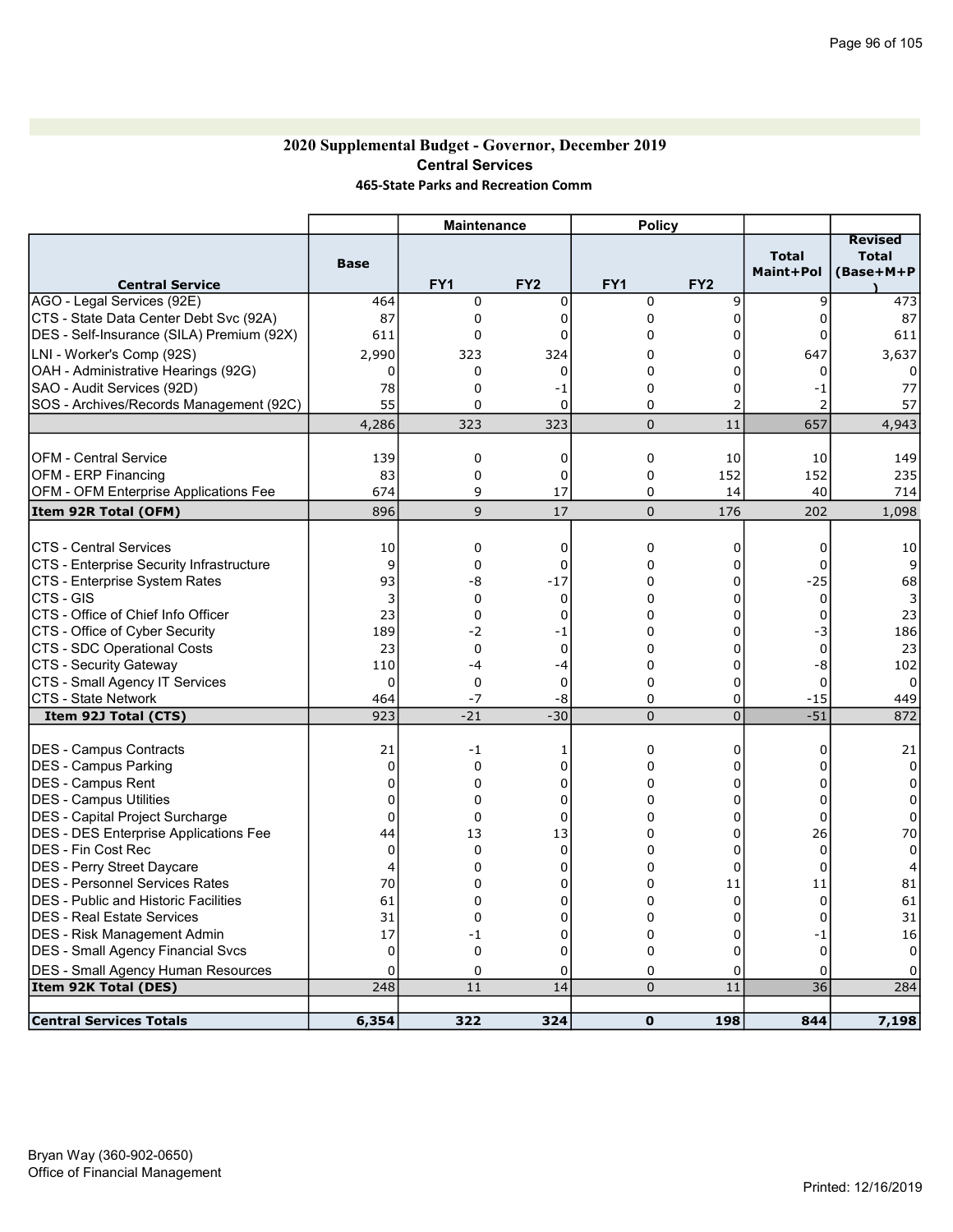## 2020 Supplemental Budget - Governor, December 2019 Central Services 467-Rec and Conservation Funding Board

|                                              |                | <b>Maintenance</b> |                 | <b>Policy</b>  |                 |                           |                                      |
|----------------------------------------------|----------------|--------------------|-----------------|----------------|-----------------|---------------------------|--------------------------------------|
| <b>Central Service</b>                       | <b>Base</b>    | FY <sub>1</sub>    | FY <sub>2</sub> | FY1            | FY <sub>2</sub> | <b>Total</b><br>Maint+Pol | <b>Revised</b><br>Total<br>(Base+M+P |
| AGO - Legal Services (92E)                   | 55             | $\Omega$           | $\Omega$        | 0              | $\mathbf{1}$    | $\mathbf{1}$              | 56                                   |
| CTS - State Data Center Debt Svc (92A)       | 54             | 0                  | $\Omega$        | 0              | $\Omega$        | $\Omega$                  | 54                                   |
| DES - Self-Insurance (SILA) Premium (92X)    | 45             | 0                  | $\Omega$        | 0              | 0               |                           | 45                                   |
| LNI - Worker's Comp (92S)                    | 35             | $\mathbf{1}$       |                 | 0              | 0               |                           | 39                                   |
| OAH - Administrative Hearings (92G)          | 0              | 0                  | 0               | 0              | 0               | 0                         | $\mathbf 0$                          |
| SAO - Audit Services (92D)                   | 31             | $\mathbf{1}$       | -1              | 0              | 0               | $\Omega$                  | 31                                   |
| SOS - Archives/Records Management (92C)      | 13             | $\mathbf 0$        | 0               | 0              | 0               | 0                         | 13                                   |
|                                              | 233            | $\overline{2}$     | $\overline{2}$  | $\overline{0}$ | $\mathbf{1}$    | 5                         | 238                                  |
|                                              |                |                    |                 |                |                 |                           |                                      |
| <b>OFM - Central Service</b>                 | 8              | 0                  | 0               | $-1$           | 1               | $\mathbf 0$               | 8                                    |
| <b>OFM - ERP Financing</b>                   | 5              | 0                  | 0               | $\overline{0}$ | 8               | 8                         | 13                                   |
| <b>OFM - OFM Enterprise Applications Fee</b> | 38             | $\mathbf{1}$       | $\mathbf{1}$    | $-1$           | $\mathbf{1}$    | $\overline{2}$            | 40                                   |
| Item 92R Total (OFM)                         | 51             | $\mathbf{1}$       | $\mathbf{1}$    | $-2$           | 10              | 10                        | 61                                   |
| <b>CTS - Central Services</b>                | 6              | 0                  | 0               | 0              | 0               | $\Omega$                  | 6                                    |
| CTS - Enterprise Security Infrastructure     | $\Omega$       | $\mathbf 0$        | $\Omega$        | 0              | 0               | $\Omega$                  | $\Omega$                             |
| CTS - Enterprise System Rates                | 5              | -1                 | -1              | 0              | 0               | -2                        |                                      |
| <b>CTS - GIS</b>                             | $\overline{2}$ | 0                  | 0               | 0              | 0               | $\mathbf 0$               |                                      |
| CTS - Office of Chief Info Officer           | 16             | $\mathbf 0$        | $\Omega$        | 0              | $\Omega$        | 0                         | 16                                   |
| CTS - Office of Cyber Security               | 4              | 0                  | 0               | 0              | 0               | 0                         | 4                                    |
| CTS - SDC Operational Costs                  | 14             | 0                  | $\mathbf 0$     | 0              | $\Omega$        | 0                         | 14                                   |
| CTS - Security Gateway                       | 3              | $-1$               | $-1$            | 0              | 0               | $-2$                      | 1                                    |
| CTS - Small Agency IT Services               | $\Omega$       | $\Omega$           | $\Omega$        | 0              | $\Omega$        | $\Omega$                  | 0                                    |
| <b>CTS - State Network</b>                   | 133            | $-36$              | $-33$           | 0              | 0               | $-69$                     | 64                                   |
| Item 92J Total (CTS)                         | 183            | $-38$              | $-35$           | $\overline{0}$ | $\overline{0}$  | $-73$                     | 110                                  |
| <b>IDES - Campus Contracts</b>               | 34             | -1                 | $\mathbf 0$     | 0              | 0               | -1                        | 33                                   |
| <b>DES - Campus Parking</b>                  | 9              | $\mathbf 0$        | $\Omega$        | 0              | 0               | $\Omega$                  | 9                                    |
| DES - Campus Rent                            | 163            | 0                  | 0               | 0              | $\mathbf 0$     | 0                         | 163                                  |
| <b>IDES - Campus Utilities</b>               | 96             | $\Omega$           | 1               | 0              | $\Omega$        | 1                         | 97                                   |
| DES - Capital Project Surcharge              | 56             | $\Omega$           | $\Omega$        | 0              | $\Omega$        | 0                         | 56                                   |
| <b>DES - DES Enterprise Applications Fee</b> | 3              | -1                 | $\Omega$        | 0              | $\Omega$        | -1                        | $\overline{2}$                       |
| DES - Fin Cost Rec                           | 49             | $\Omega$           | $\Omega$        | 0              | $\Omega$        | $\mathbf{0}$              | 49                                   |
| DES - Perry Street Daycare                   | 1              | 0                  | 0               | 0              | 0               | 0                         | 1                                    |
| DES - Personnel Services Rates               | 4              | $\Omega$           | 0               | -1             | 1               | 0                         |                                      |
| IDES - Public and Historic Facilities        | 17             | 0                  | 0               | 0              | 0               | 0                         | 17                                   |
| IDES - Real Estate Services                  | 0              | $\overline{0}$     | $\Omega$        | 0              | 0               | 0                         | $\Omega$                             |
| IDES - Risk Management Admin                 | $\overline{2}$ | $\mathbf 0$        | 0               | 0              | 0               | 0                         |                                      |
| DES - Small Agency Financial Svcs            | 43             | $\mathbf 0$        | 0               | 0              | 0               | 0                         | 43                                   |
| <b>DES - Small Agency Human Resources</b>    | 237            | $-28$              | $-26$           | 0              | 0               | $-54$                     | 183                                  |
| Item 92K Total (DES)                         | 715            | $-30$              | $-25$           | $-1$           | $\mathbf{1}$    | $-55$                     | 660                                  |
|                                              |                |                    |                 |                |                 |                           |                                      |
| <b>Central Services Totals</b>               | 1,181          | $-65$              | $-57$           | -3             | 12              | $-113$                    | 1,068                                |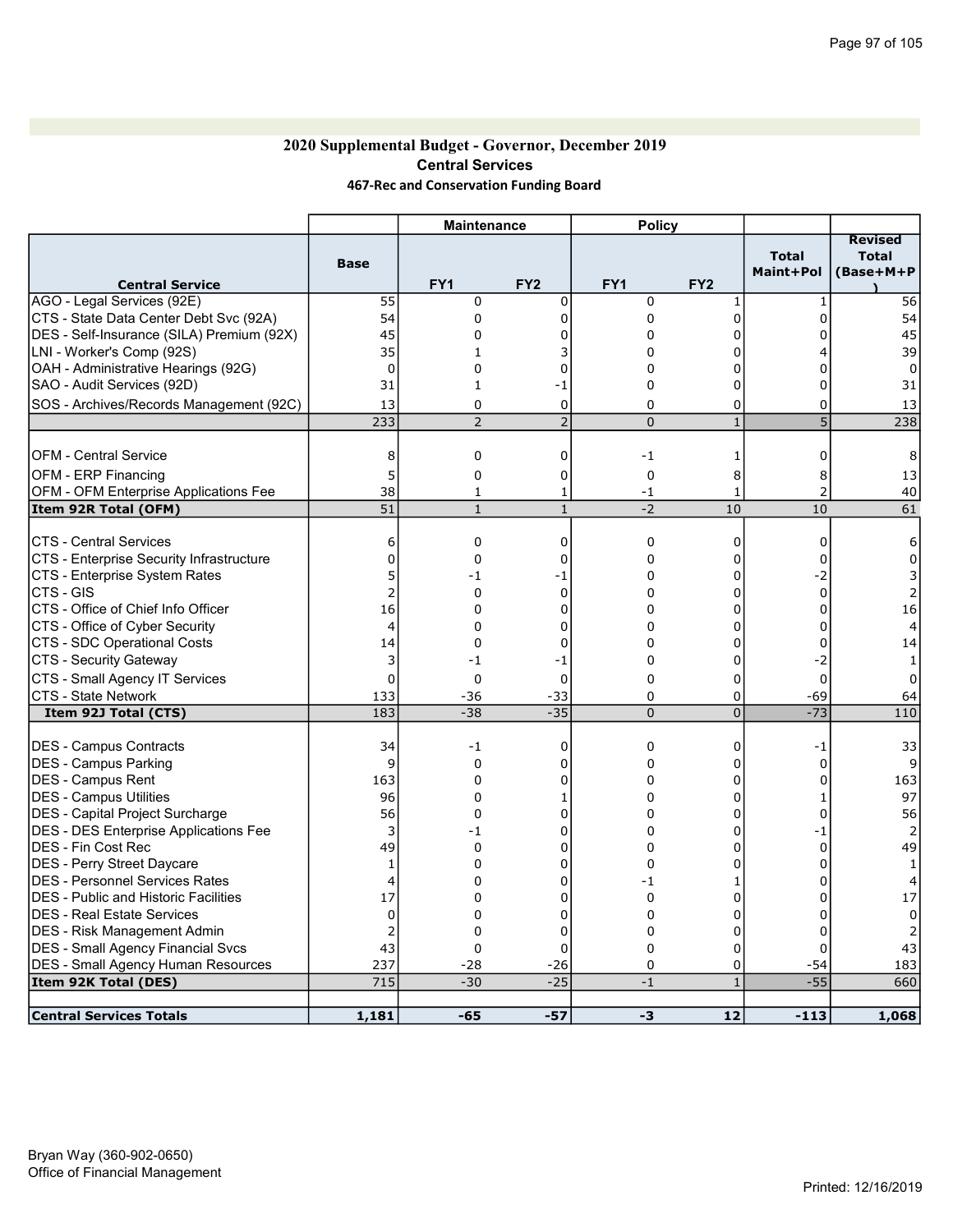## 2020 Supplemental Budget - Governor, December 2019 Central Services 468-Environ & Land Use Hearings Office

|                                              |                | <b>Maintenance</b> |                   | <b>Policy</b>   |                    |                           |                                             |
|----------------------------------------------|----------------|--------------------|-------------------|-----------------|--------------------|---------------------------|---------------------------------------------|
| <b>Central Service</b>                       | <b>Base</b>    | FY <sub>1</sub>    | FY <sub>2</sub>   | FY <sub>1</sub> | FY <sub>2</sub>    | <b>Total</b><br>Maint+Pol | <b>Revised</b><br><b>Total</b><br>(Base+M+P |
| AGO - Legal Services (92E)                   | 32             | 0                  | $\mathbf 0$       | 0               | 1                  | $\mathbf{1}$              | 33                                          |
| CTS - State Data Center Debt Svc (92A)       | 2              | $\mathbf 0$        | $\Omega$          | 0               | 0                  | 0                         | 2                                           |
| DES - Self-Insurance (SILA) Premium (92X)    | $\overline{2}$ | 0                  | 0                 | 0               | $\Omega$           |                           | 2                                           |
| LNI - Worker's Comp (92S)                    | 11             | $\Omega$           | 0                 | 0               | 0                  |                           | 11                                          |
| OAH - Administrative Hearings (92G)          | 0              | 0                  | 0                 | 0               | 0                  | 0                         | 0                                           |
| SAO - Audit Services (92D)                   | 0              | 0                  | 0                 | 0               | 0                  | 0                         | 0                                           |
| SOS - Archives/Records Management (92C)      | 3              | $\mathbf 0$        | $\mathbf 0$       | 0               | 0                  | $\mathbf 0$               |                                             |
|                                              | 50             | $\Omega$           | $\overline{0}$    | $\pmb{0}$       | $\mathbf{1}$       | $\mathbf{1}$              | 51                                          |
|                                              |                |                    |                   |                 |                    |                           |                                             |
| <b>OFM - Central Service</b>                 | 3              | 0                  | 0                 | 0               | 0                  | 0                         | 3                                           |
| <b>OFM - ERP Financing</b>                   | $\overline{2}$ | 0                  | 0                 | 0               | 3                  | 3                         | 5                                           |
| OFM - OFM Enterprise Applications Fee        | 15             | $\mathbf{1}$       | 0                 | 0               | 0                  | 1                         | 16                                          |
| Item 92R Total (OFM)                         | 20             | $\mathbf{1}$       | $\mathbf 0$       | $\overline{0}$  | 3                  | $\overline{4}$            | 24                                          |
| <b>CTS - Central Services</b>                | 0              | $\mathbf 0$        | 0                 | 0               | 0                  | 0                         | $\Omega$                                    |
| CTS - Enterprise Security Infrastructure     | 0              | 0                  | $\Omega$          | 0               | 0                  | 0                         | 0                                           |
| CTS - Enterprise System Rates                |                | -1                 | $\Omega$          | 0               | $\Omega$           | -1                        |                                             |
| CTS - GIS                                    | 0              | 0                  | 0                 | 0               | 0                  | $\mathbf 0$               | 0                                           |
| CTS - Office of Chief Info Officer           | 0              | $\Omega$           | $\Omega$          | 0               | $\Omega$           | 0                         | 0                                           |
| CTS - Office of Cyber Security               | $\Omega$       | 0                  | 0                 | 0               | 0                  | 0                         | 0                                           |
| CTS - SDC Operational Costs                  | $\Omega$       | $\Omega$           | $\Omega$          | 0               | $\Omega$           | 0                         | 0                                           |
|                                              | $\mathbf{1}$   | $\Omega$           | $\Omega$          | 0               | $\Omega$           | $\Omega$                  |                                             |
| CTS - Security Gateway                       | 181            | 15                 |                   |                 |                    | 273                       |                                             |
| CTS - Small Agency IT Services               | 4              | 0                  | 15<br>$\mathbf 0$ | 121<br>0        | 122<br>$\mathbf 0$ | $\Omega$                  | 454                                         |
| CTS - State Network<br>Item 92J Total (CTS)  | 189            | 14                 | 15                | 121             | 122                | 272                       | 461                                         |
|                                              |                |                    |                   |                 |                    |                           |                                             |
| <b>DES - Campus Contracts</b>                | 1              | $\mathbf 0$        | $\Omega$          | 0               | 0                  | 0                         |                                             |
| DES - Campus Parking                         | $\Omega$       | $\mathbf 0$        | $\Omega$          | 0               | $\Omega$           | U                         | $\Omega$                                    |
| <b>DES - Campus Rent</b>                     | $\Omega$       | 0                  | 0                 | 0               | 0                  | $\Omega$                  | 0                                           |
| <b>IDES - Campus Utilities</b>               | 0              | $\Omega$           | 0                 | 0               | $\Omega$           | $\Omega$                  | 0                                           |
| DES - Capital Project Surcharge              | 0              | 0                  | 0                 | 0               | 0                  | 0                         | 0                                           |
| <b>DES - DES Enterprise Applications Fee</b> |                | $\mathbf{1}$       | $\Omega$          | 0               | $\mathbf 0$        |                           |                                             |
| DES - Fin Cost Rec                           | $\Omega$       | $\Omega$           | $\Omega$          | 0               | 0                  | $\Omega$                  | $\Omega$                                    |
| DES - Perry Street Daycare                   |                | $\Omega$           | $\Omega$          | 0               | $\mathbf 0$        | 0                         |                                             |
| IDES - Personnel Services Rates              | 1              | 0                  | 0                 | 0               | $\Omega$           | $\Omega$                  |                                             |
| <b>DES</b> - Public and Historic Facilities  |                | 0                  | $\Omega$          | 0               | $\Omega$           | U                         |                                             |
| IDES - Real Estate Services                  | 5              | 0                  | $\Omega$          | 0               | $\Omega$           | O                         |                                             |
| DES - Risk Management Admin                  | 2              | $\mathbf 0$        | 0                 | 0               | $\Omega$           | 0                         |                                             |
| <b>DES - Small Agency Financial Svcs</b>     | 114            | $\Omega$           | $\Omega$          | 0               | $\mathbf 0$        | 0                         | 114                                         |
| DES - Small Agency Human Resources           | 48             | 12                 | 12                | 0               | 0                  | 24                        | 72                                          |
| Item 92K Total (DES)                         | 176            | 13                 | 12                | $\overline{0}$  | $\overline{0}$     | 25                        | 201                                         |
|                                              | 436            | 28                 | 27                | 121             | 126                | 302                       | 738                                         |
| <b>Central Services Totals</b>               |                |                    |                   |                 |                    |                           |                                             |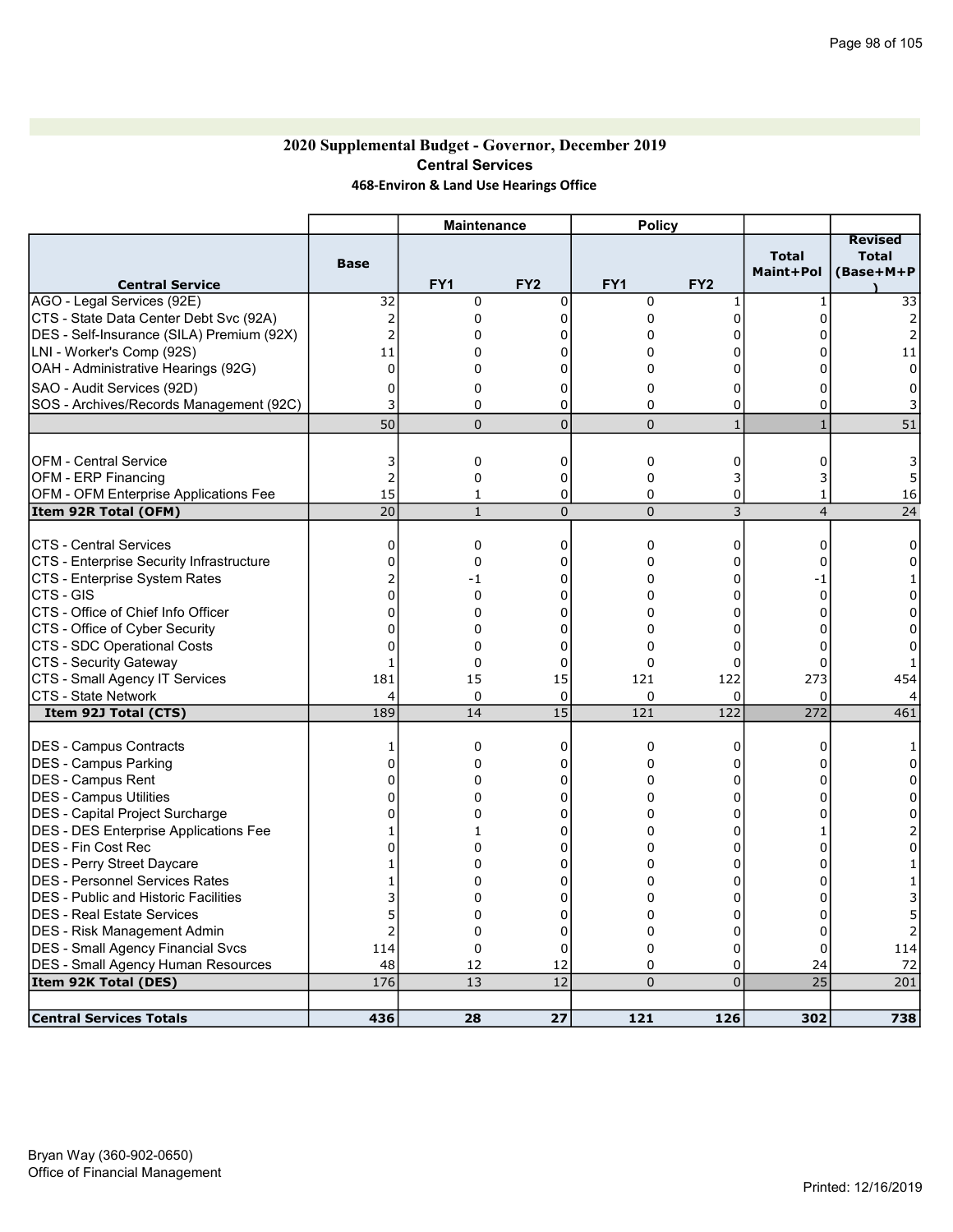### 2020 Supplemental Budget - Governor, December 2019 Central Services 471-State Conservation Commission

|                                              |                 | <b>Maintenance</b> |                 | <b>Policy</b>       |                 |                           |                                      |
|----------------------------------------------|-----------------|--------------------|-----------------|---------------------|-----------------|---------------------------|--------------------------------------|
| <b>Central Service</b>                       | <b>Base</b>     | FY <sub>1</sub>    | FY <sub>2</sub> | FY1                 | FY <sub>2</sub> | <b>Total</b><br>Maint+Pol | <b>Revised</b><br>Total<br>(Base+M+P |
| AGO - Legal Services (92E)                   | 55              | $\Omega$           | $\Omega$        | 0                   | $\mathbf{1}$    | $\mathbf{1}$              | 56                                   |
| CTS - State Data Center Debt Svc (92A)       | 2               | 0                  | $\Omega$        | 0                   | $\overline{0}$  | $\Omega$                  |                                      |
| DES - Self-Insurance (SILA) Premium (92X)    | $\overline{2}$  | 0                  | 0               | 0                   | 0               | 0                         | $\overline{2}$                       |
| LNI - Worker's Comp (92S)                    | 16              | $\Omega$           | 0               | 0                   | 0               | $\Omega$                  | 16                                   |
| OAH - Administrative Hearings (92G)          | $\mathbf 0$     | 0                  | 0               | 0                   | 0               | 0                         | 0                                    |
| SAO - Audit Services (92D)                   | 0               | 0                  | 0               | 0                   | 27              | 27                        | 27                                   |
| SOS - Archives/Records Management (92C)      | 2               | $\mathbf 0$        | 0               | 0                   | 0               | $\Omega$                  | 2                                    |
|                                              | $\overline{76}$ | $\Omega$           | $\overline{0}$  | $\overline{0}$      | 28              | 28                        | 104                                  |
|                                              |                 |                    |                 |                     |                 |                           |                                      |
| <b>OFM - Central Service</b>                 | 4               | 0                  | 0               | 0                   | 0               | 0                         |                                      |
| <b>OFM - ERP Financing</b>                   | $\overline{2}$  | 0                  | 0               | 0                   | 4               | 4                         | 6                                    |
| <b>OFM - OFM Enterprise Applications Fee</b> | 19              | $\mathbf{1}$       | 0               | 0                   | 0               | 1                         | 20                                   |
| Item 92R Total (OFM)                         | 26              | $\mathbf{1}$       | $\overline{0}$  | $\overline{0}$      | $\overline{4}$  | 5                         | $\overline{31}$                      |
|                                              |                 |                    |                 |                     |                 |                           |                                      |
| <b>CTS - Central Services</b>                | 0               | 0                  | 0               | 0                   | 0               | $\Omega$                  | $\Omega$                             |
| CTS - Enterprise Security Infrastructure     | $\Omega$        | 0                  | $\Omega$        | 0                   | 0               | $\Omega$                  | $\Omega$                             |
| CTS - Enterprise System Rates                |                 | -1                 | 0               | 0                   | 0               | -1                        |                                      |
| <b>CTS - GIS</b>                             | 1               | 0                  | $\Omega$        | 0                   | 0               | $\mathbf 0$               |                                      |
| CTS - Office of Chief Info Officer           | 0               | $\mathbf 0$        | $\Omega$        | 0                   | $\Omega$        | 0                         | 0                                    |
| CTS - Office of Cyber Security               | 0               | 0                  | 0               | 0                   | 0               | 0                         | 0                                    |
| CTS - SDC Operational Costs                  | U               | 0                  | 0               | 0                   | $\Omega$        | 0                         | ŋ                                    |
| CTS - Security Gateway                       | 1               | 0                  | 0               | 0                   | 0               | 0                         |                                      |
| CTS - Small Agency IT Services               | 0               | 0                  | 0               | 0                   | 0               | $\Omega$                  | 0                                    |
| <b>CTS - State Network</b>                   | 5               | 0                  | $-1$            | 0                   | 0               | $-1$                      |                                      |
| Item 92J Total (CTS)                         | 11              | $-1$               | $-1$            | 0                   | $\overline{0}$  | $-2$                      | 9                                    |
|                                              |                 |                    |                 |                     |                 |                           |                                      |
| <b>IDES - Campus Contracts</b>               | 2               | 0                  | 0               | 0                   | 0               | 0                         |                                      |
| <b>DES - Campus Parking</b>                  | $\Omega$        | $\mathbf 0$        | $\Omega$        | 0                   | 0               | <sup>0</sup>              | 0                                    |
| DES - Campus Rent                            | 0               | 0                  | 0               | 0                   | 0               | 0                         | 0                                    |
| <b>IDES - Campus Utilities</b>               | U               | $\Omega$           | $\Omega$        | 0                   | $\Omega$        | $\Omega$                  | 0                                    |
| DES - Capital Project Surcharge              | 0               | $\Omega$           | $\Omega$        | 0                   | $\Omega$        | 0                         | 0                                    |
| <b>DES - DES Enterprise Applications Fee</b> |                 | 0                  |                 | 0                   | $\Omega$        |                           |                                      |
| DES - Fin Cost Rec                           | 0               | $\Omega$           | $\Omega$        | $\Omega$            | $\Omega$        | O                         | $\Omega$                             |
| DES - Perry Street Daycare                   | 1               | 0                  | 0               | 0                   | 0               | 0                         |                                      |
| DES - Personnel Services Rates               |                 | 0                  | 0               | 0                   | 0               | 0                         |                                      |
| IDES - Public and Historic Facilities        | 6               | 0                  | 0               | 0                   | 0               | 0                         | 6                                    |
| IDES - Real Estate Services                  | 0               | $\overline{0}$     | $\Omega$        | 0                   | 0               | 0                         | 0                                    |
| IDES - Risk Management Admin                 | $\overline{2}$  | 0                  | $\mathbf 0$     | 0                   | 0               | 0                         |                                      |
| DES - Small Agency Financial Svcs            | 22              | 0                  | $\mathbf 0$     | 0                   | 0<br>0          | 0                         | 22                                   |
| <b>DES - Small Agency Human Resources</b>    | 105<br>141      | $-7$<br>$-7$       | $-7$<br>-6      | 0<br>$\overline{0}$ | $\Omega$        | $-14$<br>$-13$            | 91<br>128                            |
| Item 92K Total (DES)                         |                 |                    |                 |                     |                 |                           |                                      |
| <b>Central Services Totals</b>               | 254             | $-7$               | $-7$            | $\mathbf{0}$        | 32              | 18                        | 272                                  |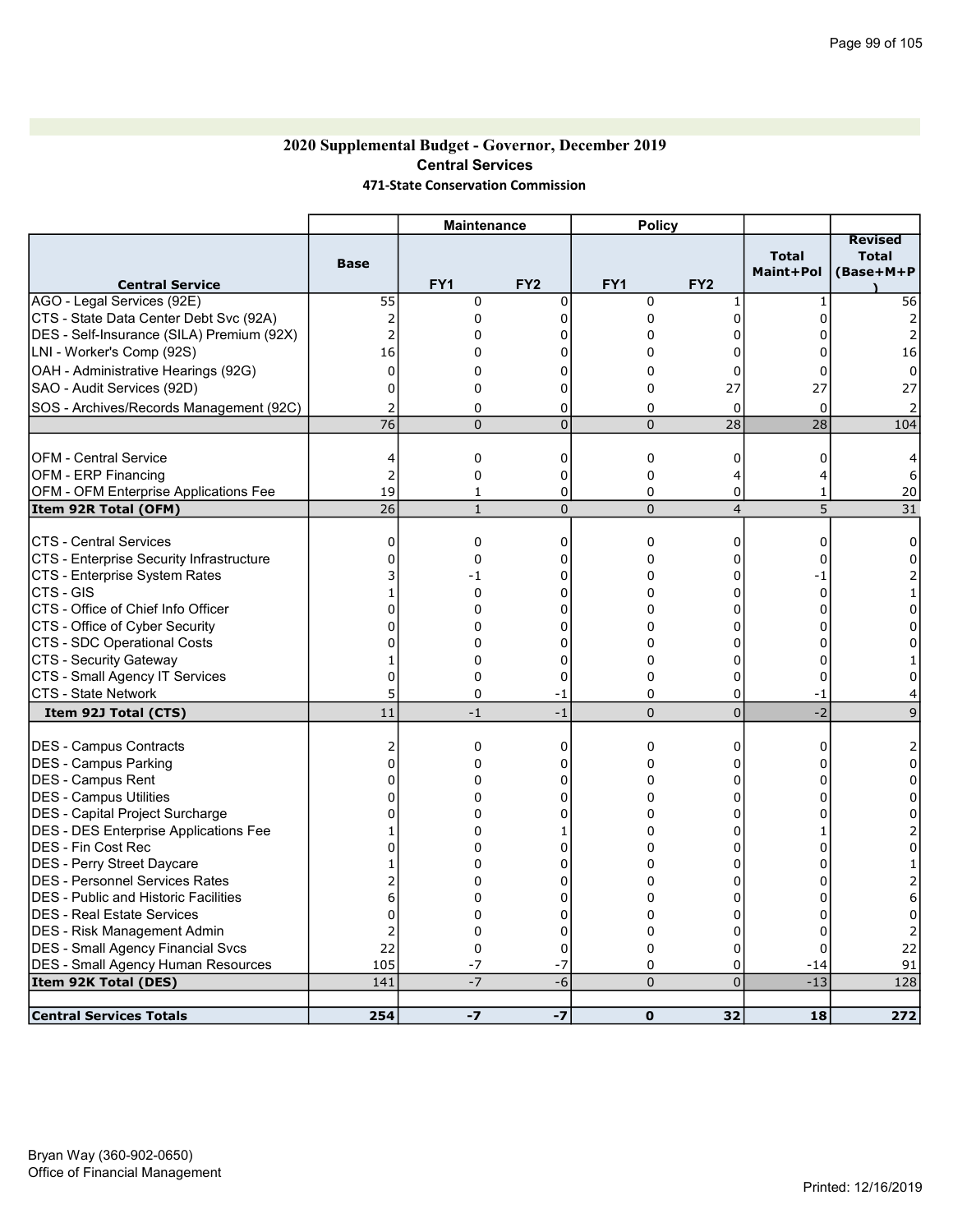#### 2020 Supplemental Budget - Governor, December 2019 Central Services 477-Dept of Fish and Wildlife

|                                                                                     |          | <b>Maintenance</b> |                 | <b>Policy</b>   |                 |                           |                                             |
|-------------------------------------------------------------------------------------|----------|--------------------|-----------------|-----------------|-----------------|---------------------------|---------------------------------------------|
| <b>Central Service</b>                                                              | Base     | FY <sub>1</sub>    | FY <sub>2</sub> | FY <sub>1</sub> | FY <sub>2</sub> | <b>Total</b><br>Maint+Pol | <b>Revised</b><br><b>Total</b><br>(Base+M+P |
| AGO - Legal Services (92E)                                                          | 4,340    | $\mathbf 0$        | 255             | $\mathbf{1}$    | 80              | 336                       | 4,676                                       |
|                                                                                     | 420      | $\mathbf 0$        | $\mathbf 0$     | 0               | $\mathbf 0$     | 0                         |                                             |
| CTS - State Data Center Debt Svc (92A)<br>DES - Self-Insurance (SILA) Premium (92X) |          | $\mathbf 0$        | $\mathbf 0$     | 0               | 0               | 0                         | 420                                         |
|                                                                                     | 2,548    |                    |                 |                 |                 |                           | 2,548                                       |
| LNI - Worker's Comp (92S)                                                           | 4,472    | 13                 | 10              | 0               | 0               | 23                        | 4,495                                       |
| OAH - Administrative Hearings (92G)                                                 | 0        | $\mathbf 0$        | 0               | 0               | $\Omega$        | $\mathbf 0$               | $\Omega$                                    |
| SAO - Audit Services (92D)                                                          | 244      | $\Omega$           | $-4$            | 0               | 0               | $-4$                      | 240                                         |
| SOS - Archives/Records Management (92C)                                             | 106      | 0                  | $\mathbf 0$     | $\Omega$        | 4               | 4                         | 110                                         |
|                                                                                     | 12,130   | 13                 | 261             | $1\,$           | 84              | 359                       | 12,489                                      |
| IOFM - Central Service                                                              | 313      | $\mathbf 0$        | 0               | 0               | 23              | 23                        | 336                                         |
| <b>OFM - ERP Financing</b>                                                          | 190      | $\mathbf 0$        | $\mathbf 0$     | 0               | 343             | 343                       | 533                                         |
| OFM - OFM Enterprise Applications Fee                                               | 1,525    | 20                 | 39              | 0               | 32              | 91                        | 1,616                                       |
| Item 92R Total (OFM)                                                                | 2,028    | 20                 | 39              | $\overline{0}$  | 398             | 457                       | 2,485                                       |
| ICTS - Central Services                                                             | 50       | $\mathbf 0$        | 0               | 0               | 0               | 0                         | 50                                          |
| CTS - Enterprise Security Infrastructure                                            | 24       | $\mathbf 0$        | $\mathbf 0$     | 0               | 0               | $\mathbf 0$               | 24                                          |
| CTS - Enterprise System Rates                                                       | 211      | $-19$              | $-39$           | 0               | $\overline{0}$  | $-58$                     | 153                                         |
| CTS - GIS                                                                           | 51       | $\mathbf 0$        | 0               | 0               | 0               | 0                         | 51                                          |
| CTS - Office of Chief Info Officer                                                  | 96       | $\mathbf 0$        | 0               | 0               | $\overline{0}$  | $\Omega$                  | 96                                          |
| CTS - Office of Cyber Security                                                      | 349      | -4                 | -6              | 0               | 0               | $-10$                     | 339                                         |
| CTS - SDC Operational Costs                                                         | 109      | $\mathbf 0$        | $\mathbf 0$     | 0               | 0               | 0                         | 109                                         |
| CTS - Security Gateway                                                              | 317      | $-12$              | $-13$           | $\Omega$        | $\Omega$        | $-25$                     | 292                                         |
| CTS - Small Agency IT Services                                                      | $\Omega$ | $\mathbf 0$        | $\mathbf 0$     | 0               | 0               | 0                         | $\Omega$                                    |
| CTS - State Network                                                                 | 1,636    | -21                | $-23$           | 0               | 0               | $-44$                     | 1,592                                       |
| Item 92J Total (CTS)                                                                | 2,845    | $-56$              | $-81$           | $\overline{0}$  | $\overline{0}$  | $-137$                    | 2,708                                       |
|                                                                                     |          |                    |                 |                 |                 |                           |                                             |
| DES - Campus Contracts                                                              | 404      | $\mathbf 0$        | 0               | 0               | 0               | 0                         | 404                                         |
| <b>DES - Campus Parking</b>                                                         | 106      | $\mathbf 0$        | $\Omega$        | 0               | 0               | $\Omega$                  | 106                                         |
| DES - Campus Rent                                                                   | 1,938    | -2                 | -4              | $\overline{2}$  | 0               | -4                        | 1,934                                       |
| <b>DES - Campus Utilities</b>                                                       | 1,149    | $-2$               | $\mathbf 0$     | 0               | 0               | $-2$                      | 1,147                                       |
| DES - Capital Project Surcharge                                                     | 667      | $-1$               | $\Omega$        | 0               | 0               | $-1$                      | 666                                         |
| DES - DES Enterprise Applications Fee                                               | 101      | 25                 | 28              | $\mathbf{0}$    | $\Omega$        | 53                        | 154                                         |
| DES - Fin Cost Rec                                                                  | 578      | -3                 | $\Omega$        | $\Omega$        | $\Omega$        | -3                        | 575                                         |
| <b>DES - Perry Street Daycare</b>                                                   | 16       | 0                  | 0               | 0               | $\overline{0}$  | $\mathbf 0$               | 16                                          |
| IDES - Personnel Services Rates                                                     | 158      | 0                  | $\Omega$        | 0               | 24              | 24                        | 182                                         |
| IDES - Public and Historic Facilities                                               | 237      | $\mathbf 0$        | 0               | 0               | 0               | $\mathbf 0$               | 237                                         |
| <b>DES - Real Estate Services</b>                                                   | 39       | 0                  | $\Omega$        | 0               | 0               | $\Omega$                  | 39                                          |
| DES - Risk Management Admin                                                         | 71       | $\mathbf 0$        | $\mathbf 0$     | 0               | 0               | $\Omega$                  | 71                                          |
| DES - Small Agency Financial Svcs                                                   | $\Omega$ | $\Omega$           | $\mathbf 0$     | 0               | 0               | $\Omega$                  | $\Omega$                                    |
| DES - Small Agency Human Resources                                                  | $\Omega$ | 0                  | $\mathbf 0$     | 0               | 0               | 0                         |                                             |
| Item 92K Total (DES)                                                                | 5,464    | 17                 | 24              | $\overline{2}$  | 24              | 67                        | 5,531                                       |
| <b>Central Services Totals</b>                                                      | 22,467   | -6                 | 243             | 3               | 506             | 746                       | 23,213                                      |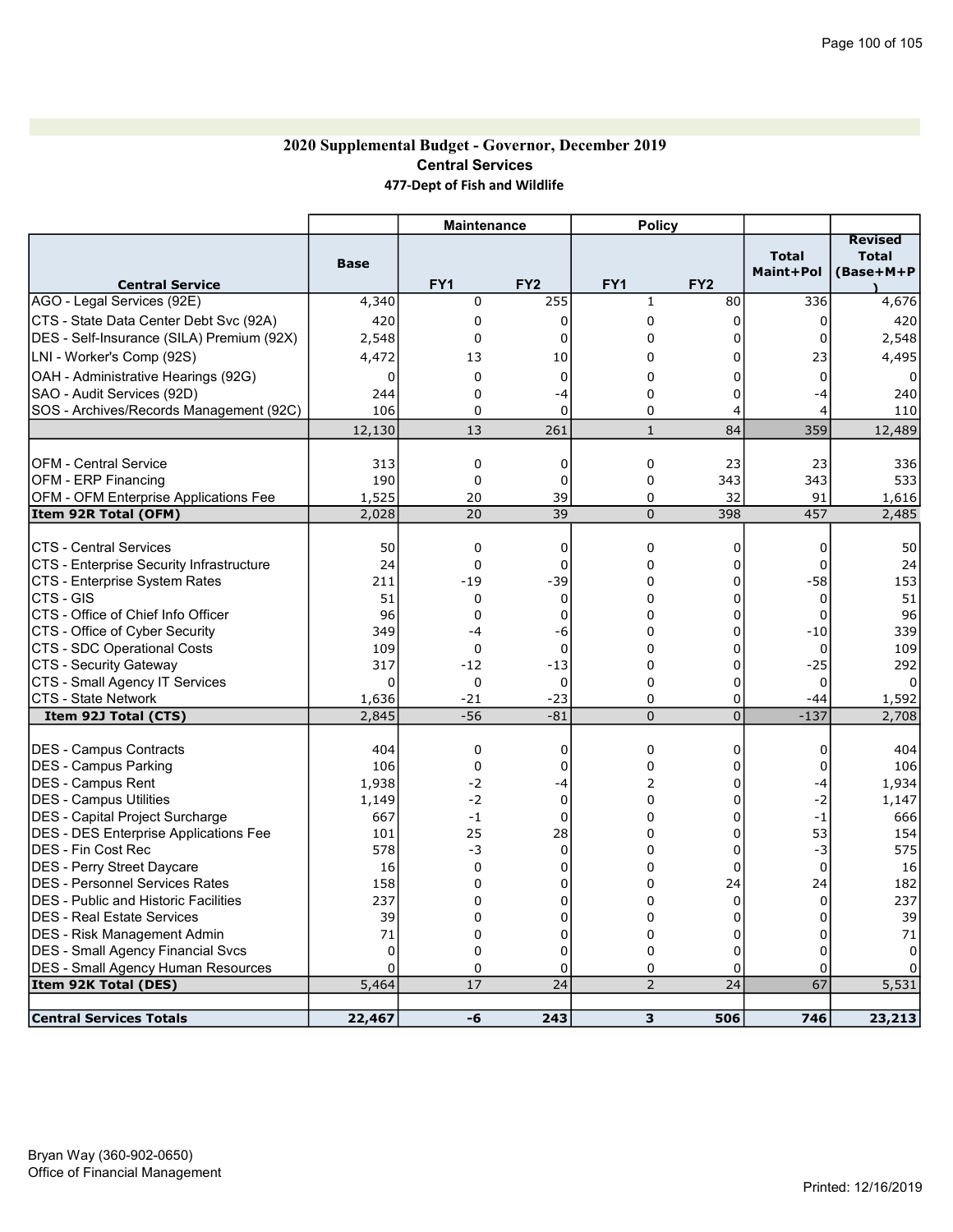### 2020 Supplemental Budget - Governor, December 2019 Central Services 478-Puget Sound Partnership

|                                                                    |                | <b>Maintenance</b>  |                     | <b>Policy</b>       |                     |                           |                                             |
|--------------------------------------------------------------------|----------------|---------------------|---------------------|---------------------|---------------------|---------------------------|---------------------------------------------|
| <b>Central Service</b>                                             | <b>Base</b>    | FY <sub>1</sub>     | FY <sub>2</sub>     | FY <sub>1</sub>     | FY <sub>2</sub>     | <b>Total</b><br>Maint+Pol | <b>Revised</b><br><b>Total</b><br>(Base+M+P |
| AGO - Legal Services (92E)                                         | 21             | 0                   | $\mathbf 0$         | 0                   | 0                   | $\mathbf 0$               | 21                                          |
| CTS - State Data Center Debt Svc (92A)                             | 12             | 0                   | $\Omega$            | 0                   | $\Omega$            | $\Omega$                  | 12                                          |
| DES - Self-Insurance (SILA) Premium (92X)                          | 3              | 0                   | 0                   | 0                   | 0                   | n                         | 3                                           |
| LNI - Worker's Comp (92S)                                          | 27             | $\mathbf{1}$        | 0                   | 0                   | 0                   |                           | 28                                          |
| OAH - Administrative Hearings (92G)                                | $\Omega$       | $\Omega$            | $\Omega$            | 0                   | $\Omega$            | U                         | $\Omega$                                    |
| SAO - Audit Services (92D)                                         | 0              | 0                   | 0                   | 0                   | 0                   | 0                         | 0                                           |
| SOS - Archives/Records Management (92C)                            | $\overline{2}$ | 0                   | 0                   | 0                   | 0                   | 0                         |                                             |
|                                                                    | 65             | $\mathbf{1}$        | $\overline{0}$      | $\overline{0}$      | $\overline{0}$      | $\mathbf{1}$              | 66                                          |
| <b>OFM - Central Service</b>                                       | 7              | 0                   | 0                   | $-1$                | 1                   | 0                         |                                             |
| <b>OFM - ERP Financing</b>                                         | 5              | 0                   | 0                   | 0                   | 7                   | 7                         | 12                                          |
| OFM - OFM Enterprise Applications Fee                              | 35             | $\Omega$            | 1                   | 0                   | $\mathbf{1}$        | $\overline{2}$            | 37                                          |
| Item 92R Total (OFM)                                               | 48             | $\Omega$            | $\mathbf{1}$        | $-1$                | 9                   | 9                         | 57                                          |
|                                                                    |                |                     |                     |                     |                     |                           |                                             |
| CTS - Central Services                                             | 1              | 0                   | 0                   | 0                   | 0                   | 0                         |                                             |
| CTS - Enterprise Security Infrastructure                           | 1              | 0                   | 0                   | 0                   | 0                   | $\Omega$                  |                                             |
| CTS - Enterprise System Rates                                      | 5              | $\Omega$            | -1                  | 0                   | 0                   | -1                        |                                             |
| CTS - GIS                                                          | 1              | 0                   | $\Omega$            | 0                   | $\mathbf 0$         | $\mathbf{0}$              |                                             |
| CTS - Office of Chief Info Officer                                 | 0              | 0                   | 0                   | 0                   | 0                   | 0                         | 0                                           |
| CTS - Office of Cyber Security                                     |                | 0                   | $\Omega$            | 0                   | 0                   | U                         | 0                                           |
| CTS - SDC Operational Costs                                        |                | $\mathbf 0$         | $\Omega$            | 0                   | $\Omega$            | $\Omega$                  |                                             |
| CTS - Security Gateway                                             | 3              | 0                   | 0                   | 0                   | 0                   | 0                         |                                             |
| CTS - Small Agency IT Services                                     | 0              | 0                   | 0                   | 0                   | 0                   | 0                         | 0                                           |
| <b>CTS - State Network</b><br>Item 92J Total (CTS)                 | 114<br>129     | 0<br>$\overline{0}$ | 1<br>$\overline{0}$ | 0<br>$\overline{0}$ | 0<br>$\overline{0}$ | 1<br>$\overline{0}$       | 115<br>129                                  |
|                                                                    |                |                     |                     |                     |                     |                           |                                             |
| DES - Campus Contracts                                             | 1              | 1                   | -1                  | 0                   | 0                   | 0                         |                                             |
| DES - Campus Parking                                               | $\Omega$       | 0                   | $\Omega$            | 0                   | 0                   | O                         |                                             |
| DES - Campus Rent                                                  | $\Omega$       | $\Omega$            | $\Omega$            | 0                   | 0                   | $\Omega$                  | 0                                           |
| IDES - Campus Utilities                                            | 0              | $\Omega$            | 0                   | 0                   | $\Omega$            | $\Omega$                  | 0                                           |
| DES - Capital Project Surcharge                                    | 0              | 0                   | 0                   | 0                   | 0                   | 0                         | 0                                           |
| <b>DES - DES Enterprise Applications Fee</b>                       |                | 2                   | 1                   | 0                   | 0                   |                           |                                             |
| DES - Fin Cost Rec                                                 | $\Omega$       | $\Omega$            | $\Omega$            | 0                   | $\mathbf 0$         | $\Omega$                  | $\Omega$                                    |
| DES - Perry Street Daycare                                         | 0              | 0                   | $\Omega$            | 0                   | 0                   | 0                         | 0                                           |
| IDES - Personnel Services Rates                                    | 4              | 0                   | 0                   | $-1$                | 1                   | 0                         |                                             |
| <b>DES</b> - Public and Historic Facilities                        | 2              | 0                   | 0                   | 0                   | 0                   | 0                         |                                             |
| <b>IDES - Real Estate Services</b>                                 | 5              | $\Omega$            | $\Omega$            | 0                   | $\Omega$            | $\Omega$                  |                                             |
| DES - Risk Management Admin                                        | $\overline{2}$ | 0                   | 0                   | 0                   | 0                   | 0                         |                                             |
| DES - Small Agency Financial Svcs                                  | 536            | 0                   | $\mathbf 0$         | 0                   | 0                   | 0                         | 536                                         |
| <b>DES - Small Agency Human Resources</b><br> Item 92K Total (DES) | 116<br>668     | 28<br>31            | 29<br>29            | 0<br>$-1$           | 0<br>$\mathbf{1}$   | 57<br>60                  | 173<br>728                                  |
|                                                                    |                |                     |                     |                     |                     |                           |                                             |
| <b>Central Services Totals</b>                                     | 910            | 32                  | 30                  | $-2$                | 10                  | 70                        | 980                                         |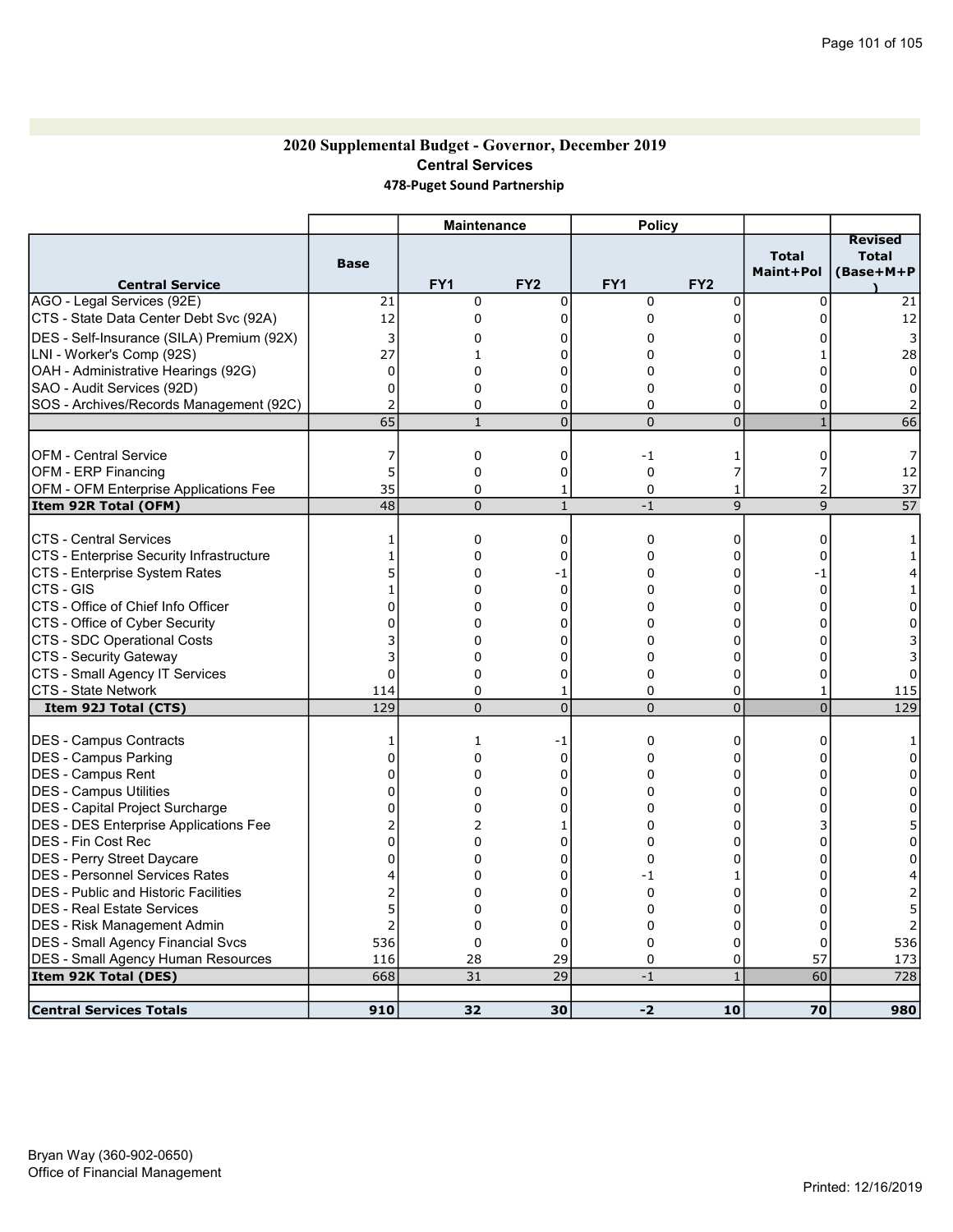## 2020 Supplemental Budget - Governor, December 2019 Central Services 490-Department of Natural Resources

|                                              |             | <b>Maintenance</b> |                 | <b>Policy</b>   |                 |                           |                                             |
|----------------------------------------------|-------------|--------------------|-----------------|-----------------|-----------------|---------------------------|---------------------------------------------|
| <b>Central Service</b>                       | <b>Base</b> | FY <sub>1</sub>    | FY <sub>2</sub> | FY <sub>1</sub> | FY <sub>2</sub> | <b>Total</b><br>Maint+Pol | <b>Revised</b><br><b>Total</b><br>(Base+M+P |
| AGO - Legal Services (92E)                   | 6,797       | $\mathbf{1}$       |                 | 0               | 123             | 126                       | 6,923                                       |
| CTS - State Data Center Debt Svc (92A)       | 371         | 0                  | 0               | 0               | $\mathbf 0$     | $\Omega$                  | 371                                         |
| DES - Self-Insurance (SILA) Premium (92X)    | 7,972       | $\mathbf 0$        | $\Omega$        | 0               | 0               | 0                         | 7,972                                       |
| LNI - Worker's Comp (92S)                    | 2,935       | -4                 | -4              | 0               | 0               | -8                        | 2,927                                       |
| OAH - Administrative Hearings (92G)          | 0           | $\mathbf 0$        | $\mathbf 0$     | 0               | $\overline{0}$  | $\mathbf{0}$              | 0                                           |
| SAO - Audit Services (92D)                   | 235         | $-2$               | -3              | 0               | $\mathbf 0$     | $-5$                      | 230                                         |
| SOS - Archives/Records Management (92C)      | 133         | 0                  | 0               | 0               | 4               | 4                         | 137                                         |
|                                              | 18,442      | $-5$               | $-5$            | 0               | 127             | 117                       | 18,559                                      |
|                                              |             |                    |                 |                 |                 |                           |                                             |
| <b>OFM - Central Service</b>                 | 298         | 20                 | 17              | 0               | 20              | 57                        | 355                                         |
| <b>OFM - ERP Financing</b>                   | 180         | 0                  | $\mathbf 0$     | 0               | 327             | 327                       | 507                                         |
| OFM - OFM Enterprise Applications Fee        | 1,450       | 20                 | 35              | 0               | 28              | 83                        | 1,533                                       |
| Item 92R Total (OFM)                         | 1,927       | 40                 | 52              | $\overline{0}$  | 375             | 467                       | 2,394                                       |
|                                              |             |                    |                 |                 |                 |                           |                                             |
| <b>CTS - Central Services</b>                | 44          | 0                  | 0               | 0               | 0               | 0                         | 44                                          |
| CTS - Enterprise Security Infrastructure     | 0           | $\mathbf 0$        | 0               | 0               | 0               | $\Omega$                  | $\Omega$                                    |
| CTS - Enterprise System Rates                | 201         | $-20$              | -35             | 0               | 0               | $-55$                     | 146                                         |
| CTS - GIS                                    | 102         | 0                  | $\mathbf 0$     | 0               | 0               | 0                         | 102                                         |
| CTS - Office of Chief Info Officer           | 11          | $\Omega$           | $\mathbf 0$     | 0               | $\Omega$        | 0                         | 11                                          |
| CTS - Office of Cyber Security               | 340         | $-11$              | $-10$           | 0               | $\mathbf 0$     | $-21$                     | 319                                         |
| CTS - SDC Operational Costs                  | 97          | 0                  | $\Omega$        | 0               | $\Omega$        | $\mathbf 0$               | 97                                          |
| CTS - Security Gateway                       | 296         | $-16$              | $-11$           | 0               | $\mathbf{0}$    | $-27$                     | 269                                         |
| CTS - Small Agency IT Services               | 0           | 0                  | 0               | 0               | $\mathbf 0$     | $\Omega$                  | $\Omega$                                    |
| CTS - State Network                          | 577         | $-26$              | $-27$           | 0               | 0               | $-53$                     | 524                                         |
| Item 92J Total (CTS)                         | 1,669       | $-73$              | $-83$           | $\overline{0}$  | $\mathbf 0$     | $-156$                    | 1,513                                       |
| DES - Campus Contracts                       | 426         | $\Omega$           | 0               | 0               | 0               | 0                         | 426                                         |
| DES - Campus Parking                         | 117         | 0                  | $\mathbf 0$     | 0               | 0               | 0                         | 117                                         |
| <b>IDES - Campus Rent</b>                    | 2,116       | $\overline{2}$     | 3               | 1               | 0               | 6                         | 2,122                                       |
| IDES - Campus Utilities                      | 1,255       | $\overline{2}$     | $\overline{2}$  | 0               | $\Omega$        | 4                         | 1,259                                       |
| DES - Capital Project Surcharge              | 729         | $\mathbf 0$        | 1               | 0               | $\overline{0}$  | 1                         | 730                                         |
| <b>DES - DES Enterprise Applications Fee</b> | 96          | 25                 | 21              | 0               | $\overline{0}$  | 46                        | 142                                         |
| <b>IDES - Fin Cost Rec</b>                   | 631         | $\mathbf{1}$       | $\mathbf 0$     | 0               | $\mathbf 0$     | $\mathbf{1}$              | 632                                         |
| DES - Perry Street Daycare                   | 15          | $\mathbf 0$        | $\Omega$        | 0               | $\Omega$        | $\Omega$                  | 15                                          |
| <b>DES - Personnel Services Rates</b>        | 150         | $\mathbf 0$        | $\Omega$        | 0               | 21              | 21                        | 171                                         |
| <b>DES</b> - Public and Historic Facilities  | 215         | 0                  | 0               | 0               | 0               | $\mathbf 0$               | 215                                         |
| <b>DES - Real Estate Services</b>            | 20          | 0                  | $\mathbf 0$     | 0               | $\mathbf 0$     | 0                         | 20                                          |
| <b>IDES - Risk Management Admin</b>          | 221         | 0                  | 0               | 0               | 0               | 0                         | 221                                         |
| <b>DES - Small Agency Financial Svcs</b>     | 0           | $\mathbf 0$        | $\mathbf 0$     | 0               | 0               | 0                         | 0                                           |
| DES - Small Agency Human Resources           | $\Omega$    | $\mathbf 0$        | 0               | 0               | 0               | $\mathbf 0$               |                                             |
| Item 92K Total (DES)                         | 5,992       | 30                 | 27              | $\mathbf{1}$    | 21              | 79                        | 6,071                                       |
|                                              |             |                    |                 |                 |                 |                           |                                             |
| <b>Central Services Totals</b>               | 28,031      | -8                 | -9              | $\mathbf{1}$    | 523             | 507                       | 28,538                                      |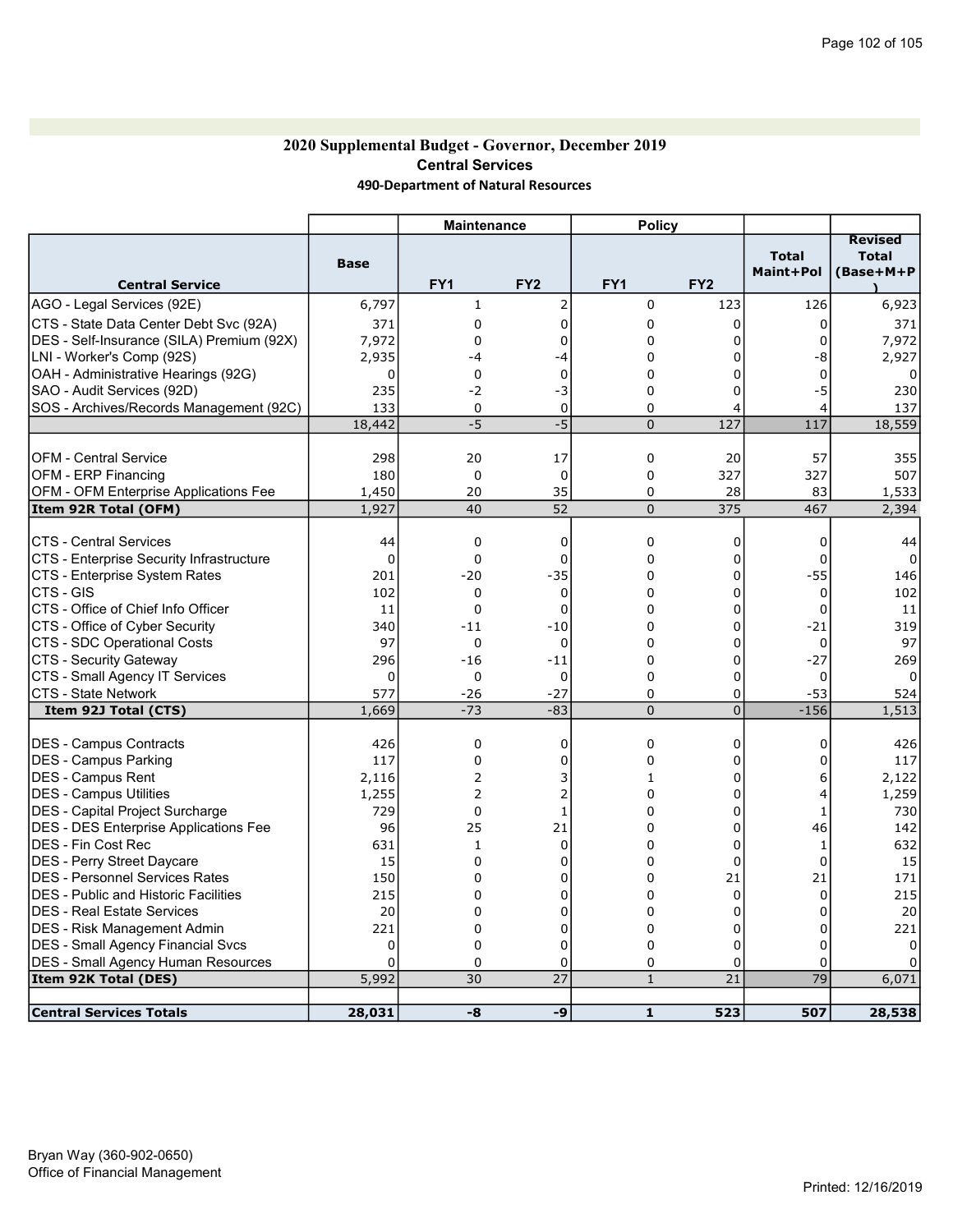### 2020 Supplemental Budget - Governor, December 2019 Central Services 495-Department of Agriculture

|                                                          |                | <b>Maintenance</b> |                 | <b>Policy</b>  |                 |                           |                                             |
|----------------------------------------------------------|----------------|--------------------|-----------------|----------------|-----------------|---------------------------|---------------------------------------------|
| <b>Central Service</b>                                   | <b>Base</b>    | FY <sub>1</sub>    | FY <sub>2</sub> | FY1            | FY <sub>2</sub> | <b>Total</b><br>Maint+Pol | <b>Revised</b><br><b>Total</b><br>(Base+M+P |
| AGO - Legal Services (92E)                               | 1,176          | 0                  | 0               | 0              | 22              | 22                        | 1,198                                       |
| CTS - State Data Center Debt Svc (92A)                   | 130            | 0                  | 0               | 0              | 0               | 0                         | 130                                         |
| DES - Self-Insurance (SILA) Premium (92X)                | 2              | 0                  | 0               | 0              | 0               | $\Omega$                  |                                             |
| LNI - Worker's Comp (92S)                                | 1,529          | 47                 | 52              | 0              | 0               | 99                        | 1,628                                       |
| OAH - Administrative Hearings (92G)                      | 5              | 3                  | 3               | 0              | 0               | 6                         | 11                                          |
| SAO - Audit Services (92D)                               | 61             | $\mathbf 0$        | $\Omega$        | 0              | 0               | 0                         | 61                                          |
| SOS - Archives/Records Management (92C)                  | 49             | $\Omega$           | 0               | 0              | 1               |                           | 50                                          |
|                                                          | 2,951          | 50                 | 55              | $\overline{0}$ | 23              | 128                       | 3,079                                       |
|                                                          |                |                    |                 |                |                 |                           |                                             |
| <b>OFM - Central Service</b>                             | 171            | 13                 | 10              | 0              | 10              | 33                        | 204                                         |
| OFM - ERP Financing                                      | 103            | $\mathbf 0$        | $\mathbf 0$     | 0              | 190             | 190                       | 293                                         |
| <b>OFM - OFM Enterprise Applications Fee</b>             | 833            | 11                 | 22              | 0              | 17              | 50                        | 883                                         |
| Item 92R Total (OFM)                                     | 1,107          | 24                 | 32              | 0              | 217             | 273                       | 1,380                                       |
| <b>CTS - Central Services</b>                            | 15             | 0                  | 0               | 0              | 0               | 0                         | 15                                          |
| CTS - Enterprise Security Infrastructure                 | 11             | $\Omega$           | $\Omega$        | 0              | $\mathbf 0$     | $\Omega$                  | 11                                          |
| CTS - Enterprise System Rates                            | 115            | $-11$              | $-22$           | 0              | $\mathbf 0$     | $-33$                     | 82                                          |
| CTS - GIS                                                | 5              | 0                  | 0               | 0              | 0               | $\mathbf 0$               | 5                                           |
| CTS - Office of Chief Info Officer                       | 34             | $\Omega$           | $\Omega$        | 0              | 0               | $\mathbf 0$               | 34                                          |
|                                                          | 225            | $-2$               |                 |                | 0               |                           |                                             |
| CTS - Office of Cyber Security                           |                | $\mathbf 0$        | -1              | 0<br>$\Omega$  | $\Omega$        | -3                        | 222                                         |
| CTS - SDC Operational Costs                              | 34             |                    | $\mathbf 0$     |                |                 | $\mathbf 0$               | 34                                          |
| CTS - Security Gateway<br>CTS - Small Agency IT Services | 159            | $-2$               | -6              | 0              | 0               | -8                        | 151                                         |
|                                                          | 0              | 0<br>-3            | 0               | 0<br>0         | 0<br>0          | $\mathbf 0$               |                                             |
| <b>CTS - State Network</b><br>Item 92J Total (CTS)       | 1,024<br>1,623 | $-18$              | $-7$<br>$-36$   | 0              | $\overline{0}$  | $\textbf{-10}$<br>$-54$   | 1,014<br>1,569                              |
|                                                          |                |                    |                 |                |                 |                           |                                             |
| DES - Campus Contracts                                   | 138            | $\Omega$           | $\Omega$        | 0              | 0               | 0                         | 138                                         |
| <b>DES - Campus Parking</b>                              | 37             | $\mathbf 0$        | $\Omega$        | 0              | $\Omega$        | 0                         | 37                                          |
| <b>DES - Campus Rent</b>                                 | 666            | 0                  | 0               | 0              | 0               | 0                         | 666                                         |
| DES - Campus Utilities                                   | 395            | $\Omega$           | $\Omega$        | 0              | $\Omega$        | $\Omega$                  | 395                                         |
| DES - Capital Project Surcharge                          | 229            | $\Omega$           | $\Omega$        | 0              | $\mathbf 0$     | $\Omega$                  | 229                                         |
| <b>DES - DES Enterprise Applications Fee</b>             | 55             | 16                 | 18              | 0              | 0               | 34                        | 89                                          |
| IDES - Fin Cost Rec                                      | 198            | 0                  | $\Omega$        | 0              | $\mathbf 0$     | $\mathbf 0$               | 198                                         |
| DES - Perry Street Daycare                               | 5              | 0                  | 0               | 0              | 0               | 0                         | 5                                           |
| DES - Personnel Services Rates                           | 86             | $\mathbf 0$        | $\Omega$        | 0              | 14              | 14                        | 100                                         |
| <b>DES</b> - Public and Historic Facilities              | 80             | 0                  | 0               | 0              | 0               | $\mathbf 0$               | 80                                          |
| IDES - Real Estate Services                              | 94             | 0                  | $\Omega$        | 0              | $\mathbf 0$     | 0                         | 94                                          |
| DES - Risk Management Admin                              | $\overline{2}$ | $\Omega$           | $\Omega$        | 0              | 0               | $\Omega$                  |                                             |
| DES - Small Agency Financial Svcs                        | $\Omega$       | 0                  | 0               | 0              | 0               | 0                         |                                             |
| <b>DES - Small Agency Human Resources</b>                | 0              | 0                  | 0               | 0              | 0               | 0                         |                                             |
| Item 92K Total (DES)                                     | 1,986          | 16                 | 18              | $\Omega$       | 14              | 48                        | 2,034                                       |
|                                                          |                |                    |                 |                |                 |                           |                                             |
| Central Services Totals                                  | 7,668          | 72                 | 69              | $\mathbf{0}$   | 254             | 395                       | 8,063                                       |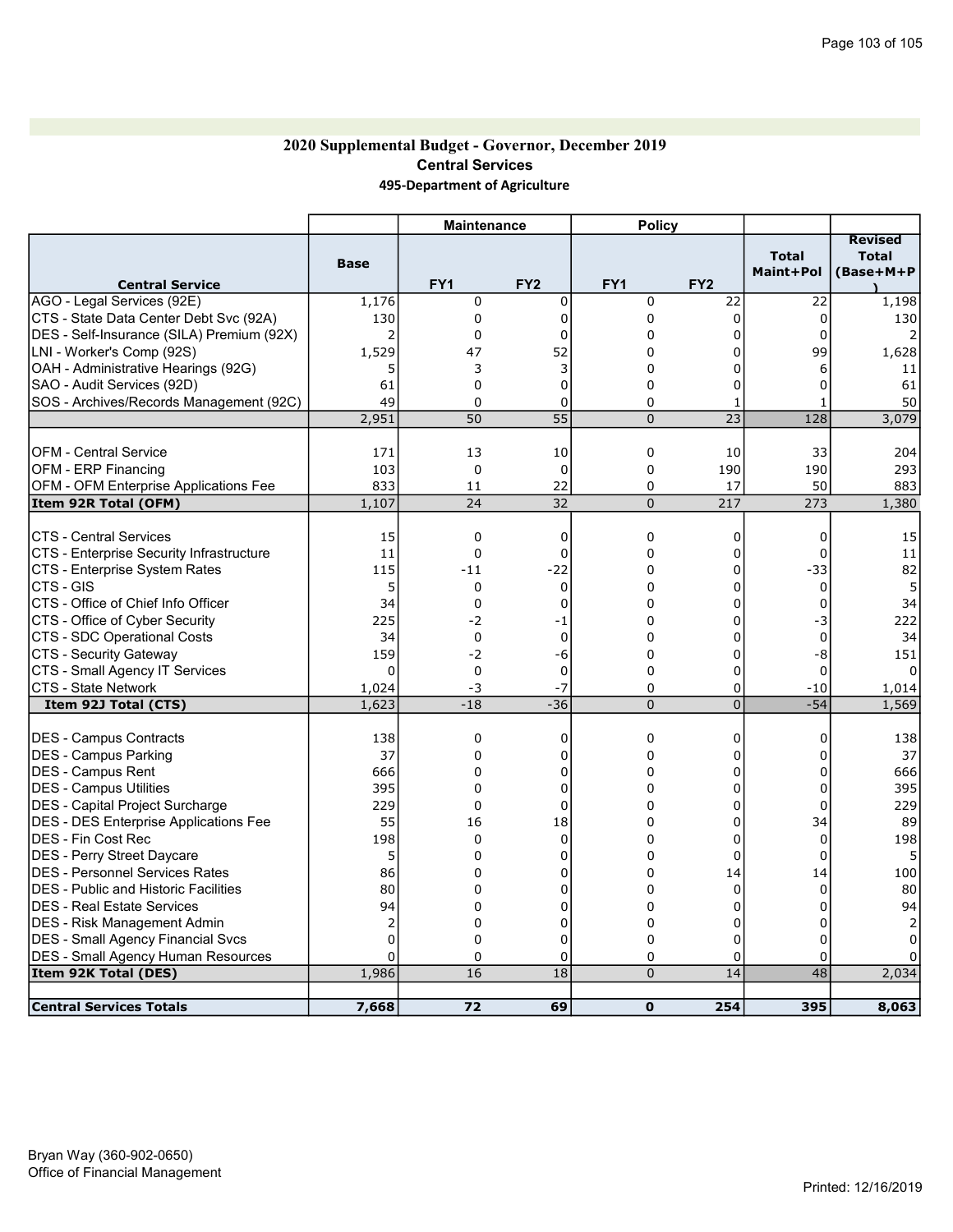## 2020 Supplemental Budget - Governor, December 2019 Central Services 540-Employment Security Department

|                                              |             | <b>Maintenance</b> |                  | <b>Policy</b>  |                 |                           |                                             |
|----------------------------------------------|-------------|--------------------|------------------|----------------|-----------------|---------------------------|---------------------------------------------|
| <b>Central Service</b>                       | <b>Base</b> | FY <sub>1</sub>    | FY <sub>2</sub>  | FY1            | FY <sub>2</sub> | <b>Total</b><br>Maint+Pol | <b>Revised</b><br><b>Total</b><br>(Base+M+P |
| AGO - Legal Services (92E)                   | 3,085       | 0                  | $\mathbf{1}$     | 765            | 1,031           | 1,797                     | 4,882                                       |
| CTS - State Data Center Debt Svc (92A)       | 957         | 0                  | 0                | 0              | 0               | 0                         | 957                                         |
| DES - Self-Insurance (SILA) Premium (92X)    | 300         | 0                  | 0                | 0              | 0               | $\Omega$                  | 300                                         |
| LNI - Worker's Comp (92S)                    | 1,272       | 15                 | 14               | 0              | $\Omega$        | 29                        | 1,301                                       |
| OAH - Administrative Hearings (92G)          | 15,244      | 107                | 106              | 515            | 528             | 1,256                     | 16,500                                      |
| SAO - Audit Services (92D)                   | 685         | 10                 | $\overline{4}$   | $\mathbf{1}$   | 104             | 119                       | 804                                         |
| SOS - Archives/Records Management (92C)      | 151         | 0                  | $\Omega$         | $\mathbf{1}$   | 4               | 5                         | 156                                         |
|                                              | 21,694      | 132                | $\overline{125}$ | 1,282          | 1,667           | 3,206                     | 24,900                                      |
|                                              |             |                    |                  |                |                 |                           |                                             |
| <b>OFM - Central Service</b>                 | 330         | 0<br>$\Omega$      | 0                | 0              | 25              | 25                        | 355                                         |
| OFM - ERP Financing                          | 199         |                    | $\mathbf 0$      | 0              | 362             | 362                       | 561                                         |
| <b>OFM - OFM Enterprise Applications Fee</b> | 1,608       | 21                 | 41<br>41         | 0              | 34              | 96                        | 1,704                                       |
| Item 92R Total (OFM)                         | 2,138       | 21                 |                  | 0              | 421             | 483                       | 2,621                                       |
| <b>CTS - Central Services</b>                | 114         | 0                  | 0                | 0              | 0               | 0                         | 114                                         |
| CTS - Enterprise Security Infrastructure     | 49          | $\Omega$           | $\Omega$         | 0              | $\mathbf 0$     | $\Omega$                  | 49                                          |
| CTS - Enterprise System Rates                | 222         | $-20$              | $-41$            | 0              | $\mathbf 0$     | $-61$                     | 161                                         |
| CTS - GIS                                    | 0           | 0                  | 0                | 0              | 0               | $\mathbf 0$               | 0                                           |
| CTS - Office of Chief Info Officer           | 319         | $\Omega$           | $\mathbf 0$      | 0              | 0               | $\mathbf 0$               | 319                                         |
| CTS - Office of Cyber Security               | 379         | $-4$               | -4               | 0              | 0               | -8                        | 371                                         |
| CTS - SDC Operational Costs                  | 249         | $\mathbf 0$        | $\mathbf 0$      | $\Omega$       | $\Omega$        | $\mathbf 0$               | 249                                         |
| <b>CTS - Security Gateway</b>                | 395         | $-13$              | $-10$            | 0              | 0               | $-23$                     | 372                                         |
| CTS - Small Agency IT Services               | 0           | 0                  | 0                | 0              | 0               | 0                         |                                             |
| <b>CTS - State Network</b>                   | 2,020       | $-13$              | $-12$            | 0              | $\Omega$        | $-25$                     | 1,995                                       |
| Item 92J Total (CTS)                         | 3,747       | $-50$              | $-67$            | 0              | $\overline{0}$  | $-117$                    | 3,630                                       |
| DES - Campus Contracts                       | 289         | $-1$               | 1                | 0              | 0               | 0                         | 289                                         |
| DES - Campus Parking                         | 66          | $\Omega$           | $\Omega$         | 0              | $\Omega$        | 0                         | 66                                          |
| <b>DES - Campus Rent</b>                     | 1,198       | $-1$               | 1                | 0              | 1               | 1                         | 1,199                                       |
| DES - Campus Utilities                       | 711         | $-1$               | 1                | 0              | $\mathbf 0$     | 0                         | 711                                         |
| DES - Capital Project Surcharge              | 493         | 0                  | $\Omega$         | 0              | 0               | $\Omega$                  | 493                                         |
| <b>DES - DES Enterprise Applications Fee</b> | 106         | 33                 | 32               | 0              | 0               | 65                        | 171                                         |
| IDES - Fin Cost Rec                          | 0           | 0                  | $\Omega$         | 0              | 0               | $\mathbf 0$               | $\Omega$                                    |
| DES - Perry Street Daycare                   | 18          | 0                  | 0                | 0              | $\mathbf 0$     | $\Omega$                  | 18                                          |
| DES - Personnel Services Rates               | 167         | $\Omega$           | $\Omega$         | 0              | 26              | 26                        | 193                                         |
| <b>DES</b> - Public and Historic Facilities  | 262         | 0                  | 0                | 0              | 0               | $\mathbf 0$               | 262                                         |
| IDES - Real Estate Services                  | 240         | 0                  | $\Omega$         | 0              | $\mathbf 0$     | 0                         | 240                                         |
| DES - Risk Management Admin                  | 8           | $\Omega$           | $\Omega$         | 0              | 0               | $\Omega$                  | 8                                           |
| DES - Small Agency Financial Svcs            | 0           | 0                  | 0                | 0              | 0               | 0                         | O                                           |
| DES - Small Agency Human Resources           | 0           | 0                  | 0                | 0              | 0               | 0                         |                                             |
| Item 92K Total (DES)                         | 3,558       | 30                 | $\overline{35}$  | $\overline{0}$ | $\overline{27}$ | $\overline{92}$           | 3,650                                       |
|                                              |             |                    |                  |                |                 |                           |                                             |
| Central Services Totals                      | 31,137      | 133                | 134              | 1,282          | 2,115           | 3,664                     | 34,801                                      |